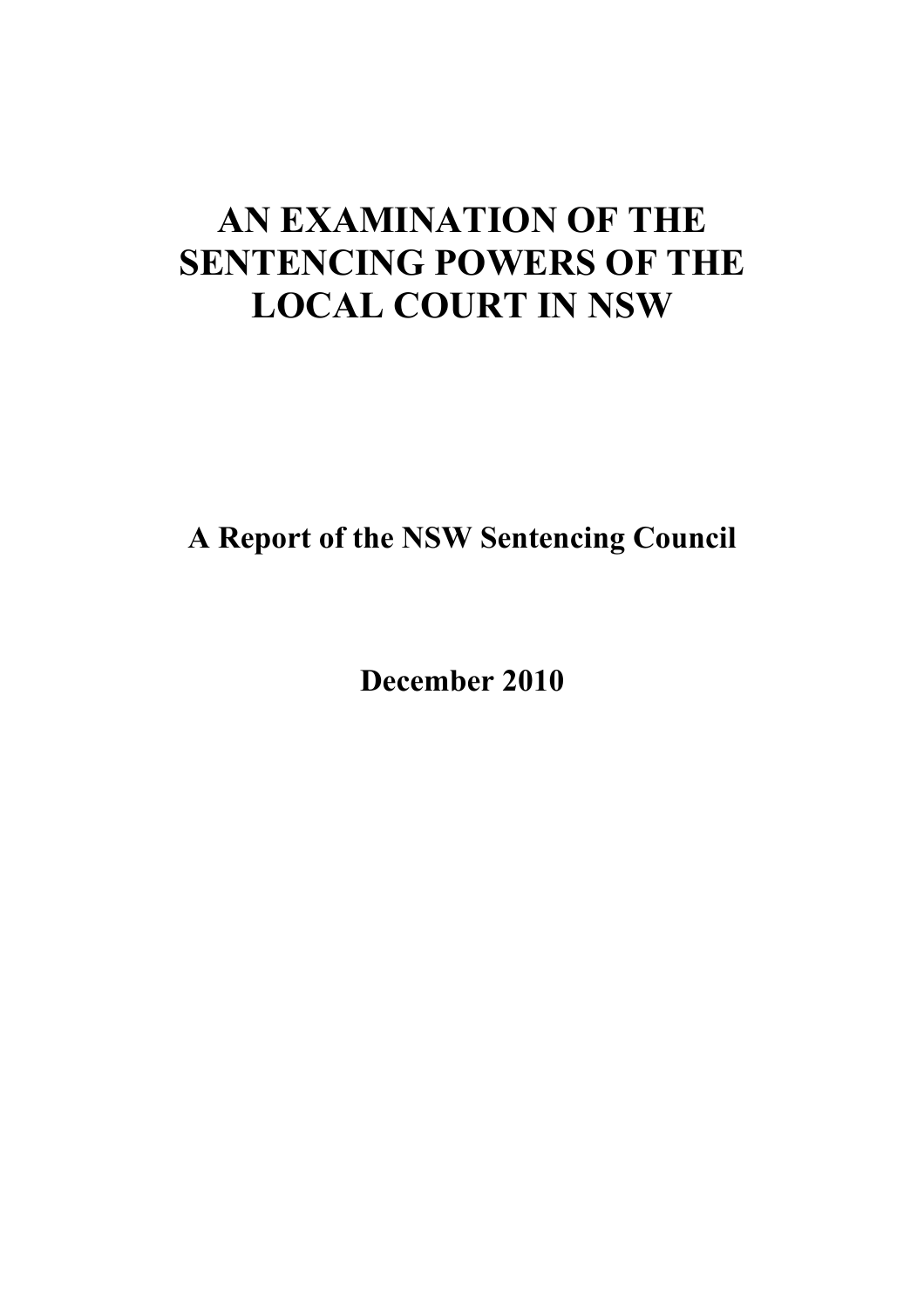An examination of the sentencing powers of the Local Court in NSW

A report of the NSW Sentencing Council pursuant to section 100J(1)(c) of the Crimes (Sentencing Procedure) Act 1999.

The views expressed in this report do not necessarily reflect the private or professional views of individual Council members or the views of their individual organisations. A decision of the majority is a decision of the Council – Schedule 1A, clause 12 Crimes (Sentencing Procedure) Act 1999 (NSW).

Published in Sydney by the:

NSW Sentencing Council GPO Box 6 SYDNEY NSW 2001 www.lawlink.nsw.gov.au/sentencingcouncil Email: sentencingcouncil@agd.nsw.gov.au

© New South Wales Sentencing Council, Sydney, 2010.

### Copyright permissions

This publication may be copied, distributed, displayed, downloaded and otherwise freely dealt with for any personal or non-commercial purpose, on condition that proper acknowledgement is included on all uses. However, you must obtain permission from the NSW Sentencing Council if you wish to:

- Charge others for access to this publication (other than at cost);
- Include all or part of the publication in advertising or a product for sale; or
- Modify this publication.

### Disclaimer

While this publication has been formulated with due care, the NSW Sentencing council does not warrant or represent that it is free from errors or omission, or that it is exhaustive. This publication deals with the law at the time it was first published and may not necessarily represent the current law. Readers are responsible for making their own assessment of this publication and should verify all relevant representations, statements and information with their own professional advisers.

ISBN 978-0-646-54966-8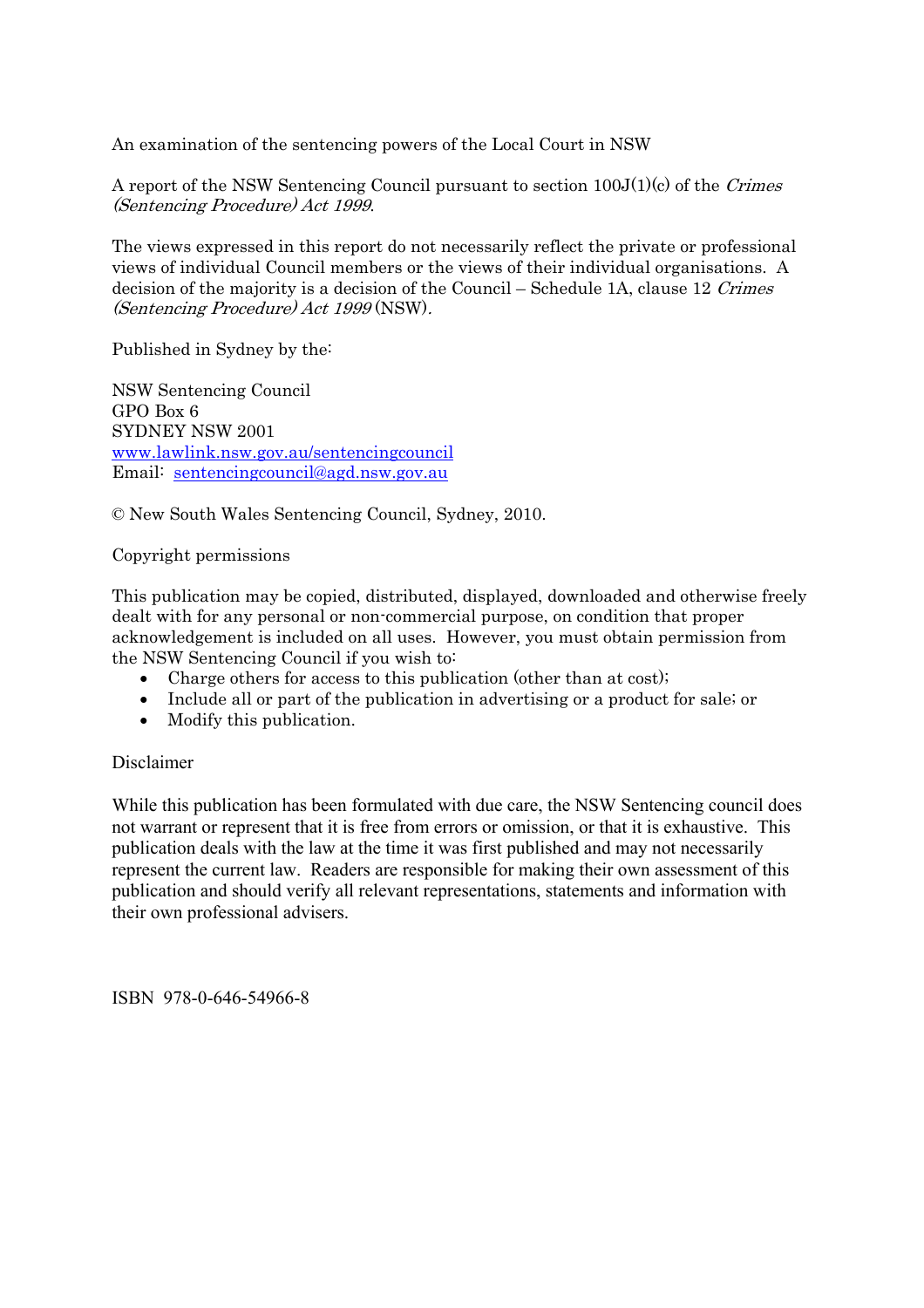### **THE COUNCIL**

Hon Jerrold Cripps QC, Chairperson Hon James Wood QC AO, Deputy Chairperson Assistant Commissioner David Hudson APM, NSW Police Professor David Tait, Justice Research Group, University of Western Sydney Mr Howard W Brown OAM, Victims of Crime Assistance League Ms Jennifer Mason, Department of Human Services Mr Ken Marslew AM, Enough is Enough Anti-Violence Movement Mr Nicholas Cowdery AM QC, Director of Public Prosecutions Mr Harrold Hunt, Community Representative Mr Mark Ierace SC, Senior Public Defender. Ms Martha Jabour, Homicide Victims Support Group Ms Megan Davis, Indigenous Law Centre, University of NSW Hon Roderick Howie QC, Representative with expertise in criminal law Ms Penny Musgrave, Department of Justice and Attorney General Mr Ron Woodham, Corrective Services NSW

### **OFFICERS OF THE COUNCIL**

Executive Officer

Anna Butler Sarah Waladan1

Research Officer

 $\overline{a}$ 

Huette Lam2

<sup>&</sup>lt;sup>1</sup> Anna Butler resigned from the position of Executive Officer to the Sentencing Council in September 2010 and Sarah Waladan commenced in the role on 20 September 2010.<br><sup>2</sup> Huette Lam was the Research Officer to the Council until 24 September 2010.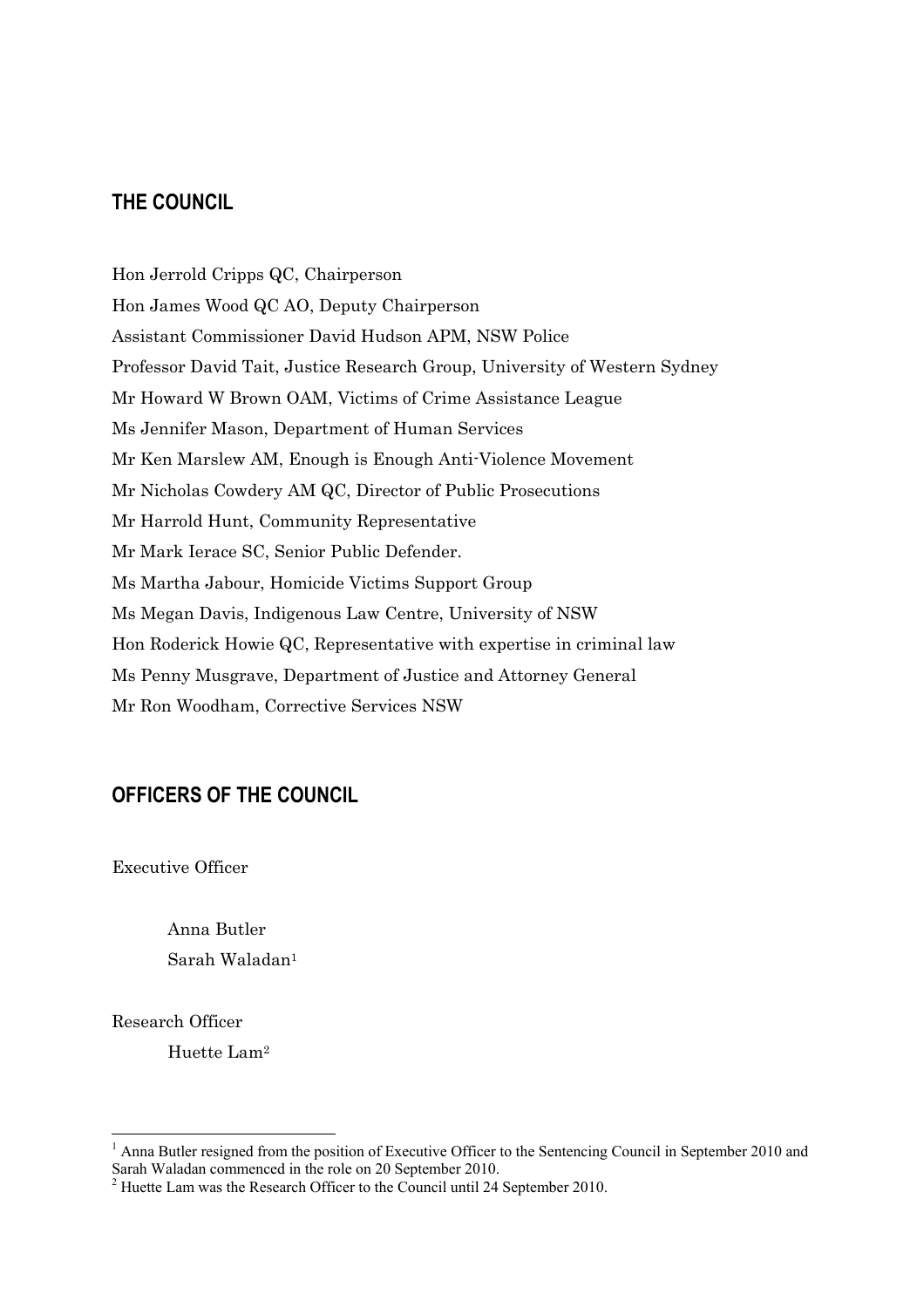# **TABLE OF CONTENTS**

### **CHAPTER 1: INTRODUCTION**

## **CHAPTER 2: PERSONAL VIOLENCE CASES IN THE LOCAL COURT**

### **CHAPTER 3: SUBMISSIONS CONCERNING AN INCREASE IN THE SENTENCING POWERS OF THE LOCAL COURT**

| $\text{INTRODUCTION}.\textcolor{red}{\textbf{18}} \text{18}$ |  |
|--------------------------------------------------------------|--|
|                                                              |  |
|                                                              |  |
|                                                              |  |
|                                                              |  |
|                                                              |  |
|                                                              |  |
|                                                              |  |
|                                                              |  |
|                                                              |  |
|                                                              |  |
|                                                              |  |
|                                                              |  |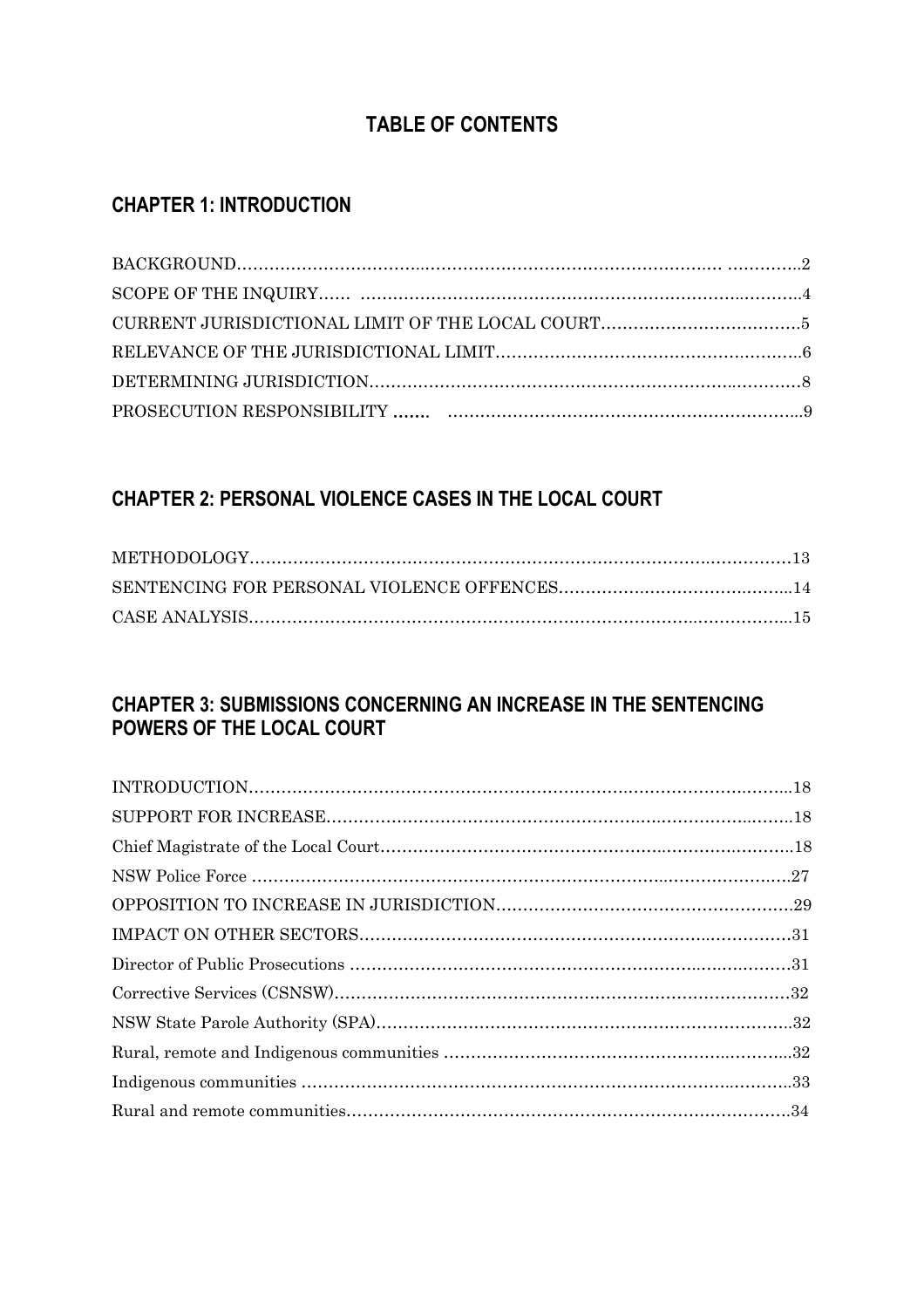# **CHAPTER 4: RESPONSE OF THE SENTENCING COUNCIL – JURISDICTIONAL LIMITS**

# **CHAPTER 5: APPEALS AGAINST SENTENCE FROM THE LOCAL COURT**

### **ANNEXURES**

| Annexure A: Table 1 & 2 Offences $\cdot$ offences which are triable both on indictment an in the |
|--------------------------------------------------------------------------------------------------|
|                                                                                                  |
|                                                                                                  |
| Annexure C: Personal violence offences finalised in the local court where the maximum            |
|                                                                                                  |
|                                                                                                  |
| Annexure E: Personal violence cases in the local courts: Summary of magistrates'                 |
|                                                                                                  |
| Annexure F: Relevant personal violence offences finalised in higher courts179                    |
| Annexure G: Summary of referral powers in other Australian jurisdictions190                      |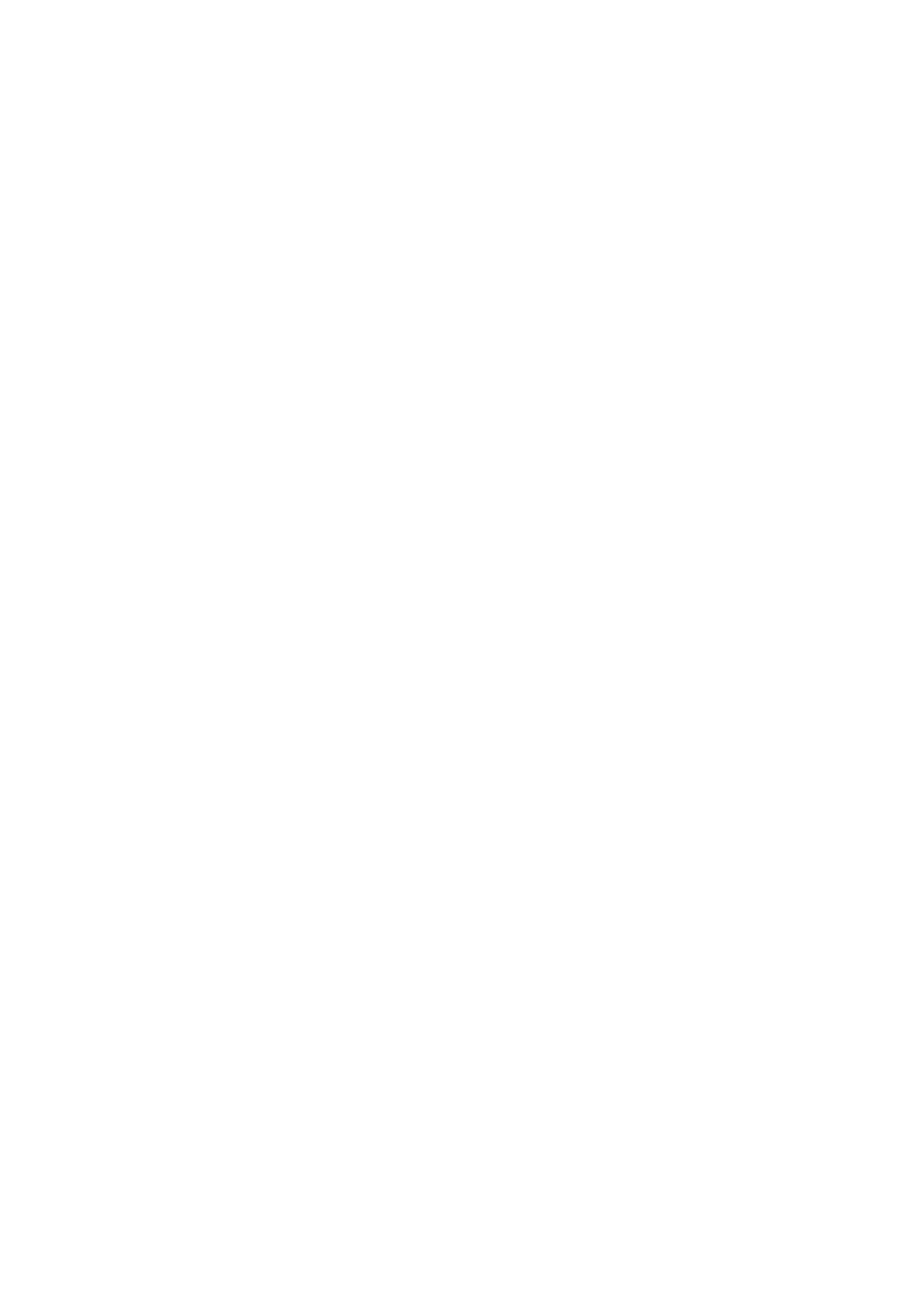# **CHAPTER 1: INTRODUCTION**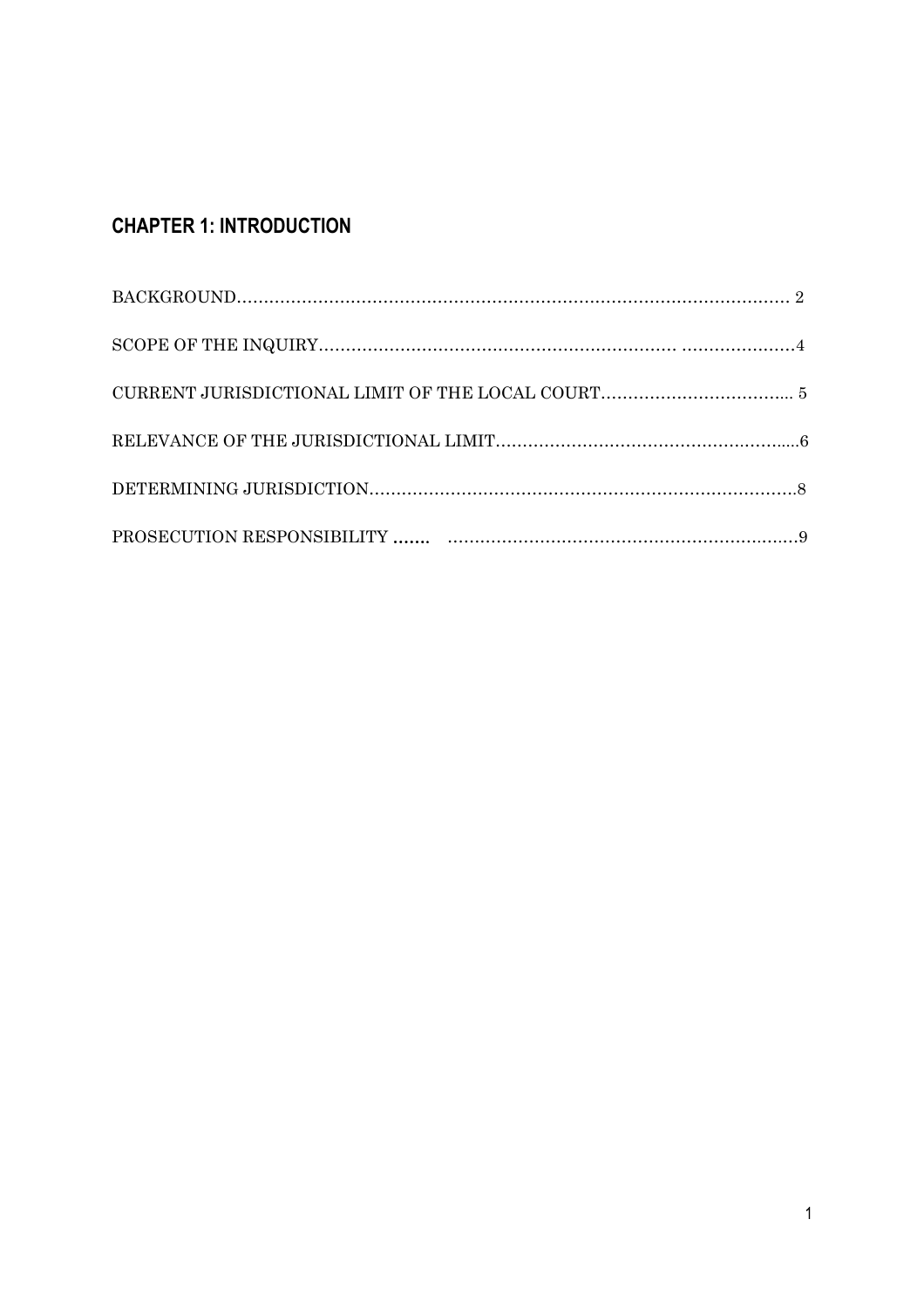### **BACKGROUND**

 $\overline{a}$ 

1.1 In March 2009, the NSW Sentencing Council published a report on sentencing for alcohol-related violence1. In that report, the Council did not make any formal recommendation for the alteration of current sentencing laws and practices, or for the creation of any new offences to deal with alcohol-related violence. It did, however, recommend that there be an ongoing review of cases finalised in the Local Court in order to determine whether there is any significant body of personal violence cases, prosecuted in the Local Court, where its jurisdictional limit has resulted in sentences that are not commensurate with the objective seriousness of the offence and the subjective circumstances of the offender. The Council indicated that depending on the outcome of that review, further consideration could be given, following consultation with relevant stakeholders and examination of the likely impact on the caseloads of the local and District Courts, to the possibility of increasing the jurisdiction of the Local Court<sup>2</sup>.

1.2 In April 2009, the Attorney General sought the advice of the Council in relation to a proposal to increase the jurisdiction of the Local Court by:

- Increasing the length of the sentences of imprisonment that could be imposed in that Court from 2 years to 5 years; and
- Increasing the maximum property value for indictable 'break and enter' type offences that can be dealt with summarily from \$15,000 to \$60,000.

1.3 In July 2009, the Attorney General requested that the Sentencing Council conduct the review that was recommended in the alcohol-related violence report, with terms of reference as follows:

> Pursuant to s 100J of the Crimes (Sentencing Procedure) Act 1999 (NSW), the Sentencing Council is to conduct a review of personal violence cases finalised in the Local Court to determine whether the court's jurisdictional limit has produced a significant number of sentences that are not commensurate with the objective seriousness of the offence and the subjective circumstances of the offender.

<sup>1</sup> Report on Sentencing for Alcohol Related Violence, NSW Sentencing Council. This report can be found on the Council's website at:

http://www.lawlink.nsw.gov.au/lawlink/scouncil/ll\_scouncil.nsf/pages/scouncil\_publications 2 Ibid at 113.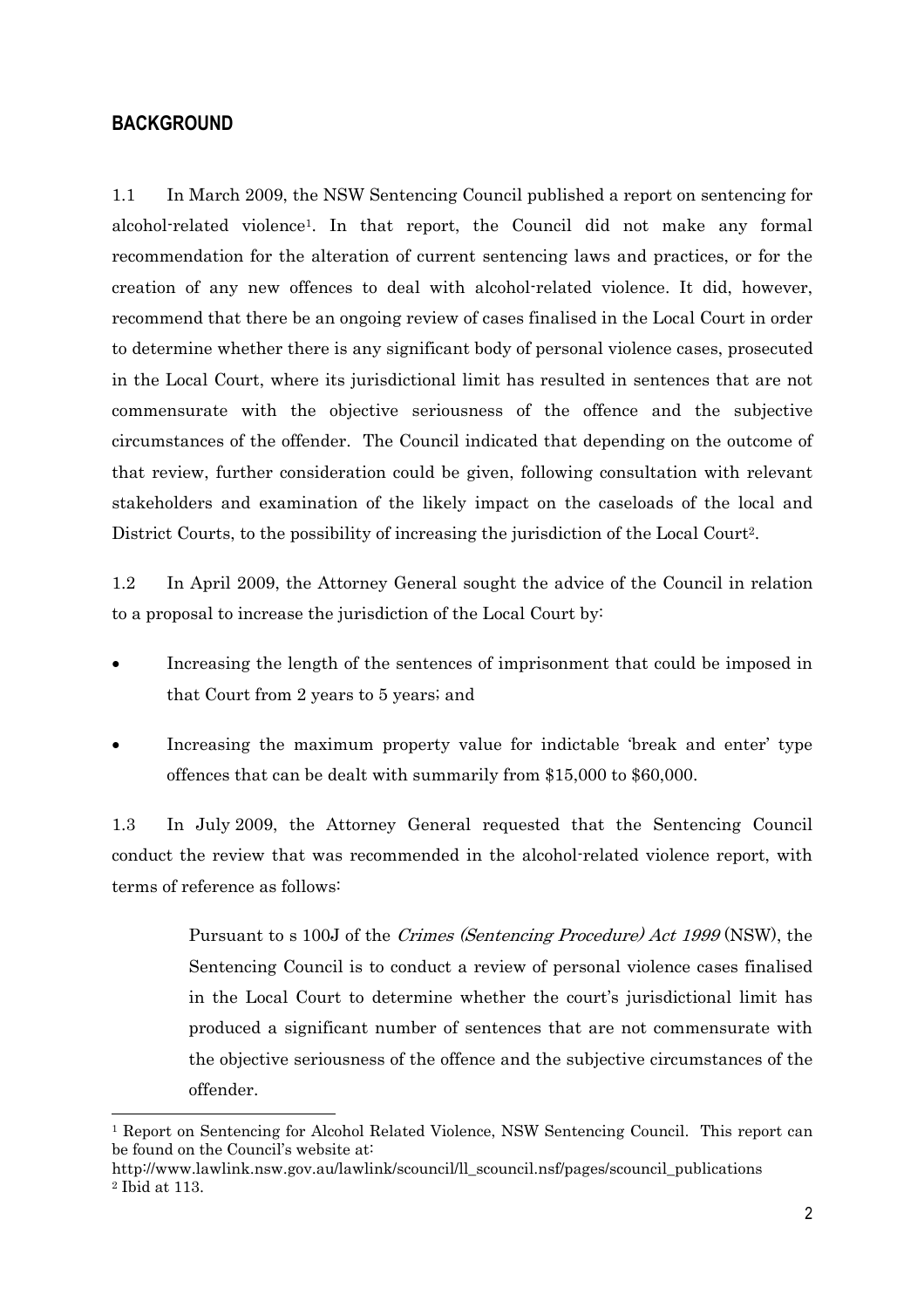1.4 In August 2009, the Council provided the Attorney General with a preliminary response to the proposal to increase the sentencing jurisdiction of the Local Court, (in relation to the length of the sentence that could be imposed) but advised that delivery of a final report would need to await a cost/benefit impact assessment in relation to the Local and District courts, the Office of the Director of Public Prosecutions, and the Police Prosecutors. The Council indicated its provisional support in relation to the increase in property value for indictable break and enter type offences that could be dealt with summarily.

1.5 In December 2009, the Council received a further reference asking it to examine the relative merits of increasing the sentencing powers of the Local Court in respect of:

- (a) The maximum penalty that may be imposed in respect of a single offence (from two to five years imprisonment); and
- (b) The maximum property value in relation to indictable 'break and enter' offences that may be dealt with summarily under Chapter 5 of the Criminal Procedure Act 1986 (from \$15,000 to \$60,000).

 In examining these proposals, the Council was required to specifically consider the following matters:

- An analysis of any cases currently heard in the Local Court in which there is an identifiable concern that the jurisdictional limit is leading to sentences that do not reflect the objective criminality of the offences;
- The impact of the proposals on the workloads of affected agencies including the Local and District Courts, police prosecutors, the Office of the Director of Public Prosecutions, Legal Aid Commission, Aboriginal Legal Service, Corrective Services NSW and the State Parole Authority and their capacity to accommodate the change in jurisdiction;
- Whether existing avenues of appeal are adequate;
- The potential impact of the proposals on the incidence of guilty pleas and jury trials;
- The likely effect on rural, remote and Aboriginal communities;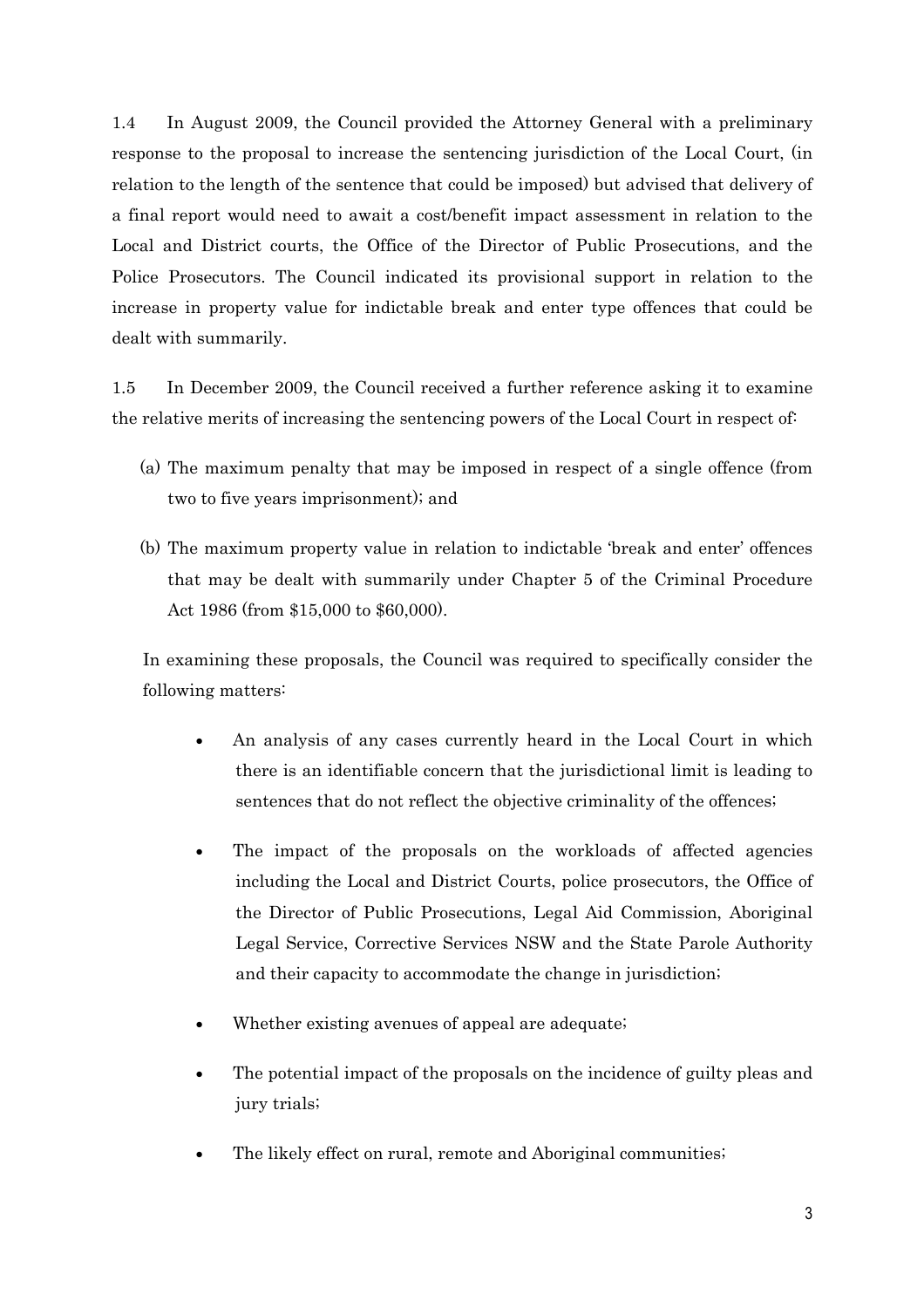Any other matter.

### **SCOPE OF THE INQUIRY**

1.6 In April 2010, the Council confirmed, by letter to the Attorney-General, its earlier support for an increase in the property value for the summary trial of break and enter type offences. This recommendation led to the amendment of clause 8 of Schedule 1 to the Criminal Procedure Act 1986 (NSW), extending the summary jurisdiction of the Local Court, in relation to offences arising under s. 112(1) of the Crimes Act 1900 (NSW), involving the stealing or destruction of property whose value does not exceed \$60,000. This amendment came into effect on 28 June 2010. The \$15,000 value limit, however, remains in place in relation to offences under s 109(1) of the Crimes Act, and this will be the subject of consideration later in this report.

1.7 This Report will otherwise confine its attention to the outstanding aspects of the terms of reference, which are concerned firstly with the merits of increasing the length of sentences of imprisonment that can be imposed in Local Courts, and secondly with a consideration, in essence, of whether the current jurisdictional limits of the Court are leading to sentences in respect of personal violence cases that are not commensurate with the objective seriousness of those offences, and the subjective circumstances of the offenders.

1.8 In undertaking this inquiry the Council notes that the December 2009 Reference would potentially require an extremely protracted and expensive review of a very large body of cases decided in the Local Court, for which transcripts would need to be obtained. As the Council does not have the resources for such an exercise, it elected to confine its assessment to a review of a sample of cases involving personal violence, supplemented by a consideration of:

- the jurisdictional limits applicable in the other States and Territories; and
- the submissions received.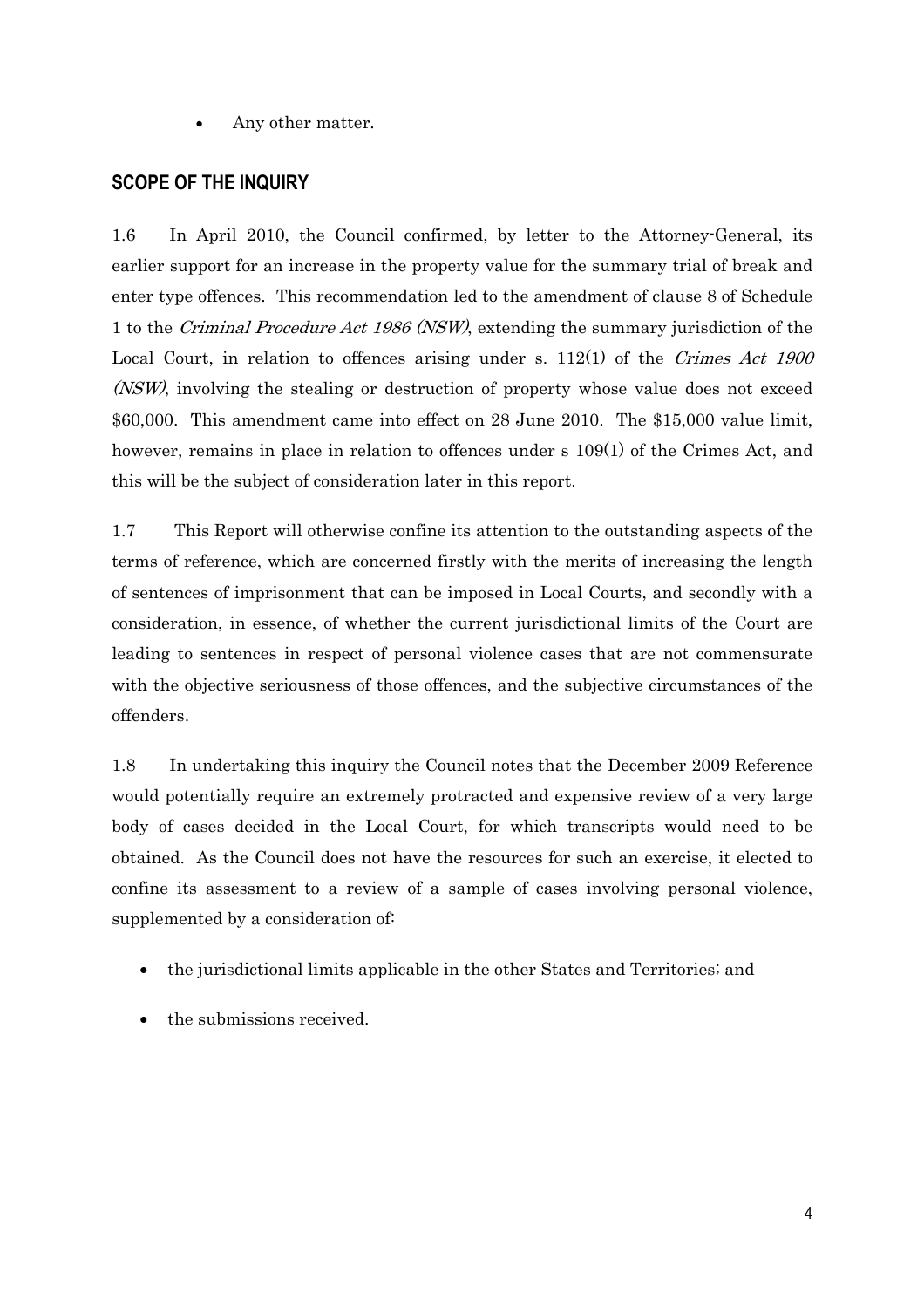### CURRENT JURISDICTIONAL LIMIT OF THE LOCAL COURT

1.9 In NSW, there is no general limit on the maximum pecuniary penalty that may be imposed for a summary offence. However, offences under the Summary Offences Act 1988 (NSW) are generally punishable by up to two years imprisonment and/or a fine of up to 100 penalty units.

1.10 Indictable offences that may be dealt with summarily are listed in Table 1 and Table 2 of Schedule 1 to the *Criminal Procedure Act 1986* (NSW). See Annexure A for a summary of these offences. For Table 1 and Table 2 indictable offences tried summarily in the Local Court, the maximum term of imprisonment that the Court can impose is generally imprisonment for two years or the statutory maximum term of imprisonment for the offence, whichever is the shorter.3 There are a number of Table 1 and 2 offences, however, for which the maximum sentence of imprisonment available in the Local Court is less than 2 years4. See Annexure A for a summary of these offences. In one instance concerned with drug supply the available sentence is increased to 2 years 6 months5.

1.11 Subject to certain exceptions, the maximum that can be imposed by way of a sentence or sentences to be served consecutively, or partly consecutively and partly concurrently with an existing sentence, is five years after the date on which the existing sentence began.<sup>6</sup>

1.12 In general, the maximum fine that a Local Court can impose for a Table 1 offence is 100 penalty units or the statutory maximum fine for the offence, whichever is the smaller.<sup>7</sup> Again, there are some offences for which a lesser maximum applies<sup>8</sup>. Where

<sup>&</sup>lt;sup>3</sup> Criminal Procedure Act 1986 (NSW): ss 267(2), 268(1A). Ss 267(4)–(4A) and 268(2) specify the jurisdictional limits applicable to these offences.

<sup>&</sup>lt;sup>4</sup> Criminal Procedure Act 1986 (NSW): ss 267(4)-(4A) and 268(2) specify the jurisdictional limits applicable to these offences.

<sup>&</sup>lt;sup>5</sup> Criminal Procedure Act 1986 (NSW): s. 267(7A) in respect of an offence against s  $33A(2)(a)$  of the Drug Misuse and Trafficking Act 1985.

<sup>6</sup> Crimes (Sentencing Procedure) Act 1999 (NSW): s 58(1). This section does not apply if the new sentence relates to:  $(a)(i)$  an offence involving escape from lawful custody; or  $(ii)$  an offence against the person committed against a correctional officer or juvenile justice officer while the offender was a convicted inmate or person subject to control; and (b) any of the existing sentence(s) was imposed by: (i) a court other than the Local Court or the Children's Court; or (ii) the Local Court or the Children's Court, and the date on which the new sentence would end is not more than five years and six months after the date on which the existing sentence or the first of the existing sentences began: Crimes (Sentencing Procedure) Act 1999 ; s 58(3).

<sup>7</sup> Criminal Procedure Act 1986 (NSW): s 267(3).

<sup>&</sup>lt;sup>8</sup> Criminal Procedure Act 1986 (NSW) s 267(4A). The maximum pecuniary penalties available for Table 2 offences ranges between 10 penalty units and 100 penalty units (Criminal Procedure Act 1986 (NSW); s. 268(2)); or in the case of a corporation it may rise to 200 penalty units.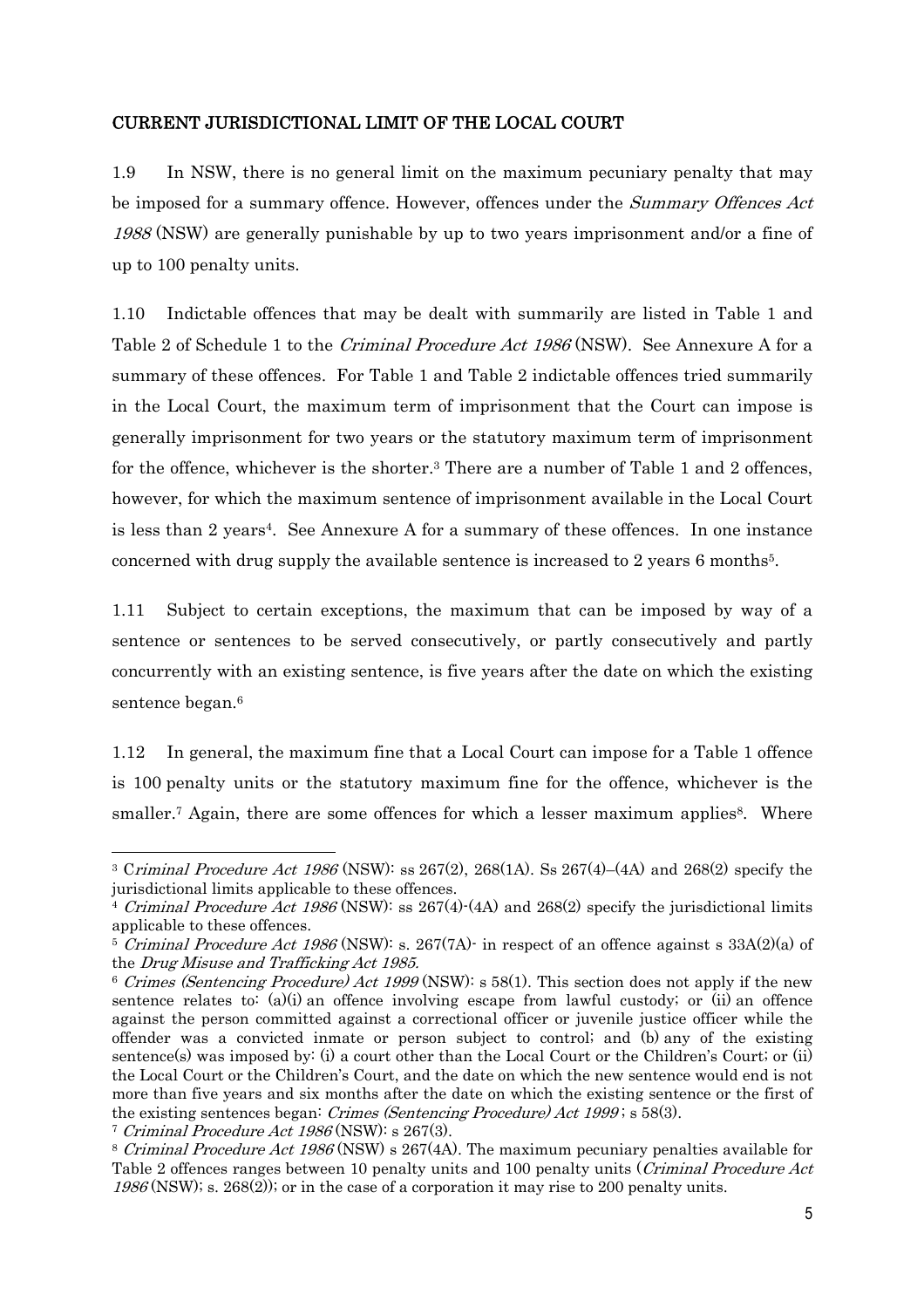an offence committed by a body corporate is punishable by imprisonment only, the maximum fine that may be imposed for such offences by the Local Court is 100 penalty units.9 For certain indictable offences dealt with summarily, legislation may prescribe the maximum penalty that may be imposed—for example:

- for the offence of publishing any matter that identifies the victims of certain sexual offences—50 penalty units;<sup>10</sup>
- for an offence under Part 2 or Part 5 (other than  $s(40(2))$  of the *Surveillance* Devices Act 2007 (NSW)—200 penalty units.<sup>11</sup>
- 1.13 The value of one penalty unit is currently \$110.12

1.14 The maximum pecuniary penalty or sentence that may be imposed by Local Courts in the other States and Territories (Magistrates Courts or Courts of Summary Jurisdiction), varies between jurisdictions. A brief overview of the jurisdictional limits applicable to these courts is contained in Annexure B.

### RELEVANCE OF THE JURISDICTIONAL LIMIT

1.15 In  $R \, v$  Doan,<sup>13</sup> a case in the District Court in which the appellant was sentenced for offences of assault and associated offences, that could have been tried summarily, the NSW Court of Criminal Appeal held that, for an offence that was triable in the Local Court, the sentence should be determined by reference to the prescribed maximum penalty for the offence. The Court's jurisdictional limit operates only to confine the penalty ultimately imposed:

 The result of true construction of the statutory provisions in New South Wales is that, what has been prescribed is a jurisdictional maximum and not a maximum penalty for any offence triable within that jurisdiction. In other words, where the maximum applicable penalty is lower because the charge has been prosecuted within the limited summary jurisdiction of the Local Court, that court should impose a penalty reflecting the objective seriousness of the offence, tempered if appropriate by subjective circumstances, taking care only not to exceed the maximum jurisdictional limit. The implication of the argument of the appellant that, in lieu of prescribed maximum penalties exceeding two years imprisonment, a maximum of two years imprisonment for all offences triable summarily in the Local Court has been substituted, must be rejected.

<sup>9</sup> Criminal (Sentencing Procedure) Act 1999 ; s 16(b).

<sup>10</sup> Crimes Act 1900 (NSW) s 578A(8).

<sup>&</sup>lt;sup>11</sup> Criminal Procedure Act 1986 (NSW) ; s  $268(2)(l)$ .<br><sup>12</sup> Crimes (Sentencing Procedure) Act 1999 (NSW) s 17.

<sup>13</sup> R v Doan (2000) 50 NSWLR 115.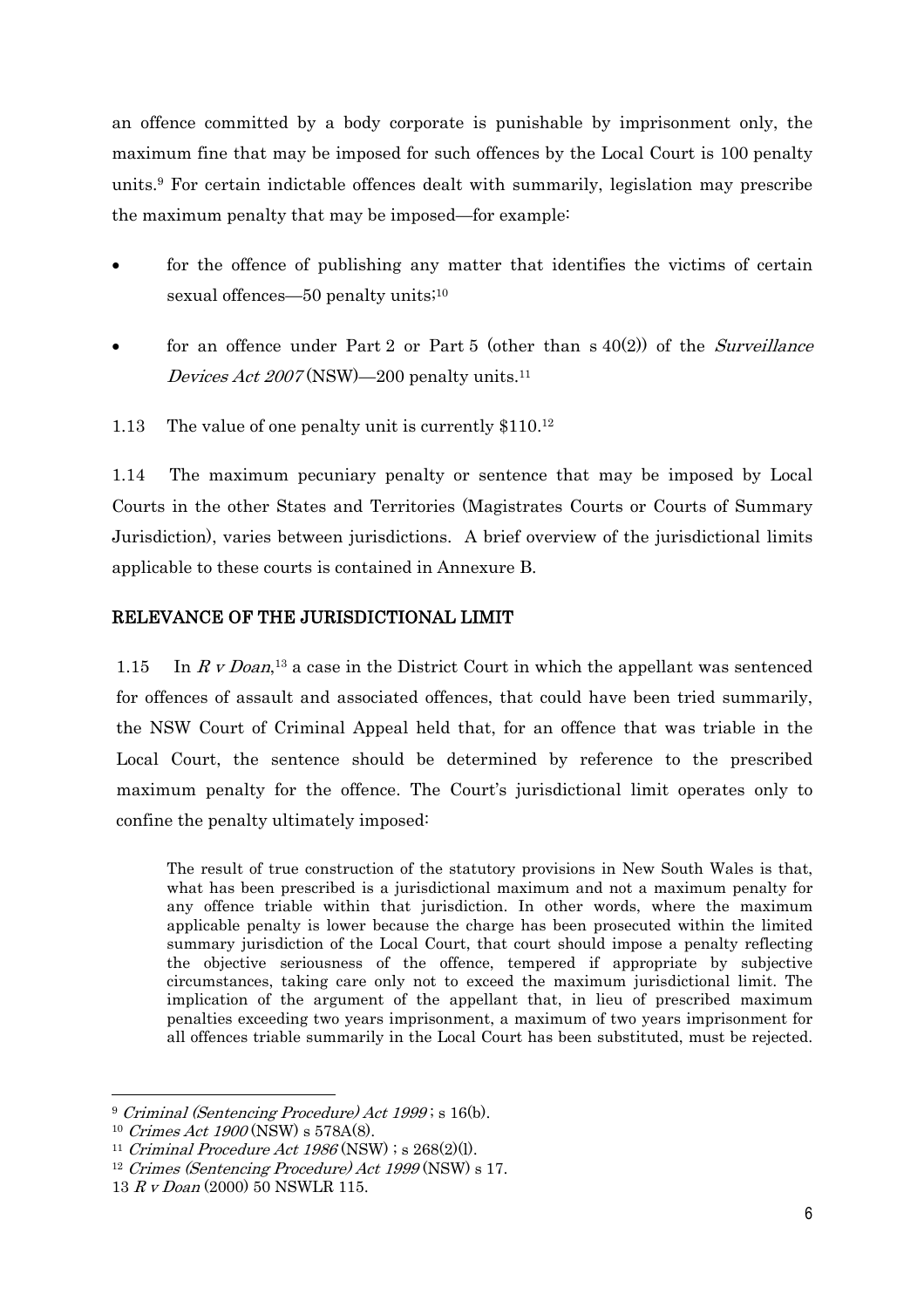As must also be rejected, the corollary that a sentence of two years imprisonment should be reserved for a "worst case".14

1.16 There is some support for concern that this principle is not always observed, and that if overlooked, it can result in an unjustifiably lenient sentence.

1.17 The manner in which the District Court should take into account the fact that a matter, which is before it for sentence, could have been determined summarily in the Local Court, was authoritatively stated in R v Palmer in favour of the following principles:15

(a) The first is that a judge in the District Court is not bound by the jurisdictional limit imposed on the Local Court when dealing with an offence on indictment which was capable of summary disposal, but may have regard to that limit when the case is one which could appropriately have been disposed of in the Local Court: Regina v. Crombie [1999] NSWCCA 297 at [16]; Regina v. LPY (2002) 136 A. Crim. R. 237 at 240 and Regina v. El Masri [2005] NSWCCA 167 at [30}.

 (b) Secondly, the fact that a matter could have been dealt with in the Local Court, had the prosecuting authority not elected otherwise, remains a relevant consideration in the exercise of the discretion reserved to the sentencing judge: Crombie (supra) at [15].

(c) Thirdly, however, the relevant decisions that establish that principle do not go so far as to require the sentencing judge to proceed upon the basis that the maximum available sentence is that which could have been imposed in the Local Court. At most they establish that the circumstance identified is to be taken into account. Depending upon the objective and the subjective criminality of the offender, it may properly be regarded as calling for some mitigation of the sentence that would otherwise be imposed in the District Court for an offence prosecuted upon indictment. Where it may properly justify the granting of leave to appeal: Crombie (supra) at [16].

(d) Fourthly, the significance of the loss of the chance of the matter being dealt with in the Local Court varies from case to case. In some cases it would contribute to mitigation of sentence. It is a matter to be taken into account, but is not a universal factor for the reduction of sentence: Regina v. Doan (2000) 50 NSWLR 115.

1.18 As noted above, a sentencing judge must sentence for the offence of which the accused has been convicted, following trial or entry of a plea of guilty by reference to the prescribed maximum sentence fixed for that offence. In imposing that sentence the court cannot take into account circumstances of aggravation that would have warranted

<sup>14</sup> R v Doan (2000) 50 NSWLR 115, [35]. See also Lapa v The Queen [2008] NSWCCA 331, [15] [17], in which the NSW Court of Criminal Appeal held that it was open to the Drug Court to determine a starting point of sentence greater than its jurisdictional limit of two years, even though the maximum sentence that could ultimately be imposed was two years.  $15 R V$  Palmer (2005) NSWCCA 349, [15].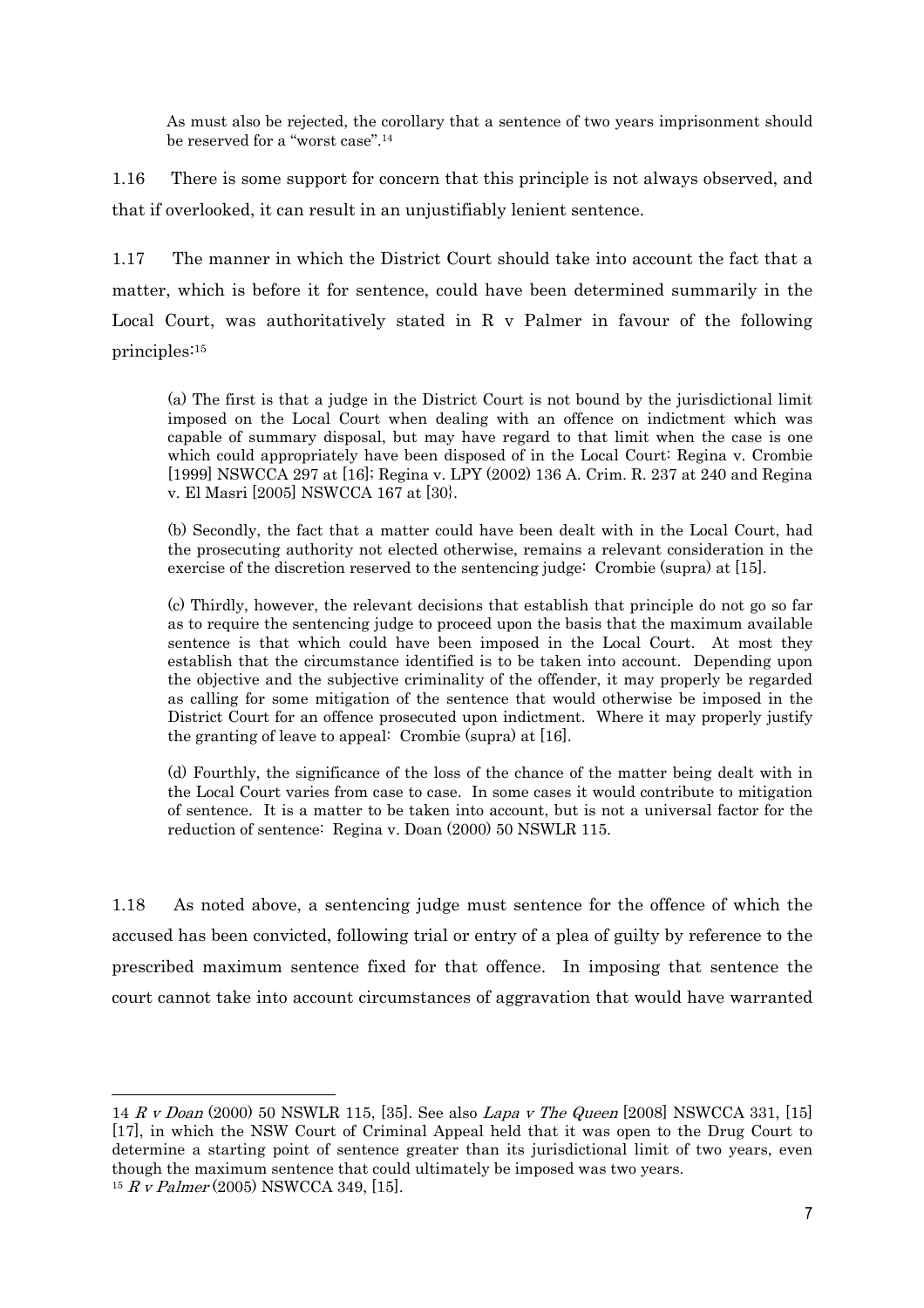a conviction for a more serious offence—otherwise it would violate the principle that a person must not be punished for an offence of which he or she has not been convicted16.

1.19 For example, when sentencing an offender for a common assault, the fact that actual bodily harm was suffered by the victim must not be taken into account because it would constitute circumstances of aggravation that would have warranted conviction for the more serious offence of assault occasioning actual bodily harm.17 Similarly, for the offence of assault occasioning actual bodily harm, a sentencing judge must not take into account the fact that the offence was committed maliciously, which would have warranted a conviction for the offence of maliciously inflicting grievous bodily harm.<sup>18</sup>

### DETERMINING JURISDICTION

1.20 Current procedural requirements effectively divide offences into:

- Summary offences that are only triable in the Local Court;
- Table 1 indictable offences, in respect of which either the Prosecution or the accused can elect for trial in the District Court;
- Table 2 indictable offences, in respect of which only the Prosecution can elect for trial in the District Court; and
- Strictly indictable offences that cannot be tried in the Local Court.

1.21 The distinction between summary and indictable offences is largely based on historical factors, as is that between Table 1 and Table 2 offences.

1.22 Election depends firstly on the police officer in charge of the case, or the Police Prosecutor forming the view that the matter is sufficiently serious and likely to attract a sentence outside the Local Court jurisdiction, such as to warrant referral to the ODPP.

1.23 This occurs electronically. The ODPP has a set of guidelines to assist in the decision whether to elect for a District Court hearing.

1.24 Relevantly, they provide in relation to offences, other than those that are standard non-parole offences, (which must proceed by way of indictment if it is

<sup>16</sup> R v De Simoni (1981) 147 CLR 383.

<sup>17</sup> R v Lardner (Unreported, NSWCCA, 10 September 1998, BC9804715).

<sup>18</sup> Overall v The Queen (1993) 71 A Crim R 170.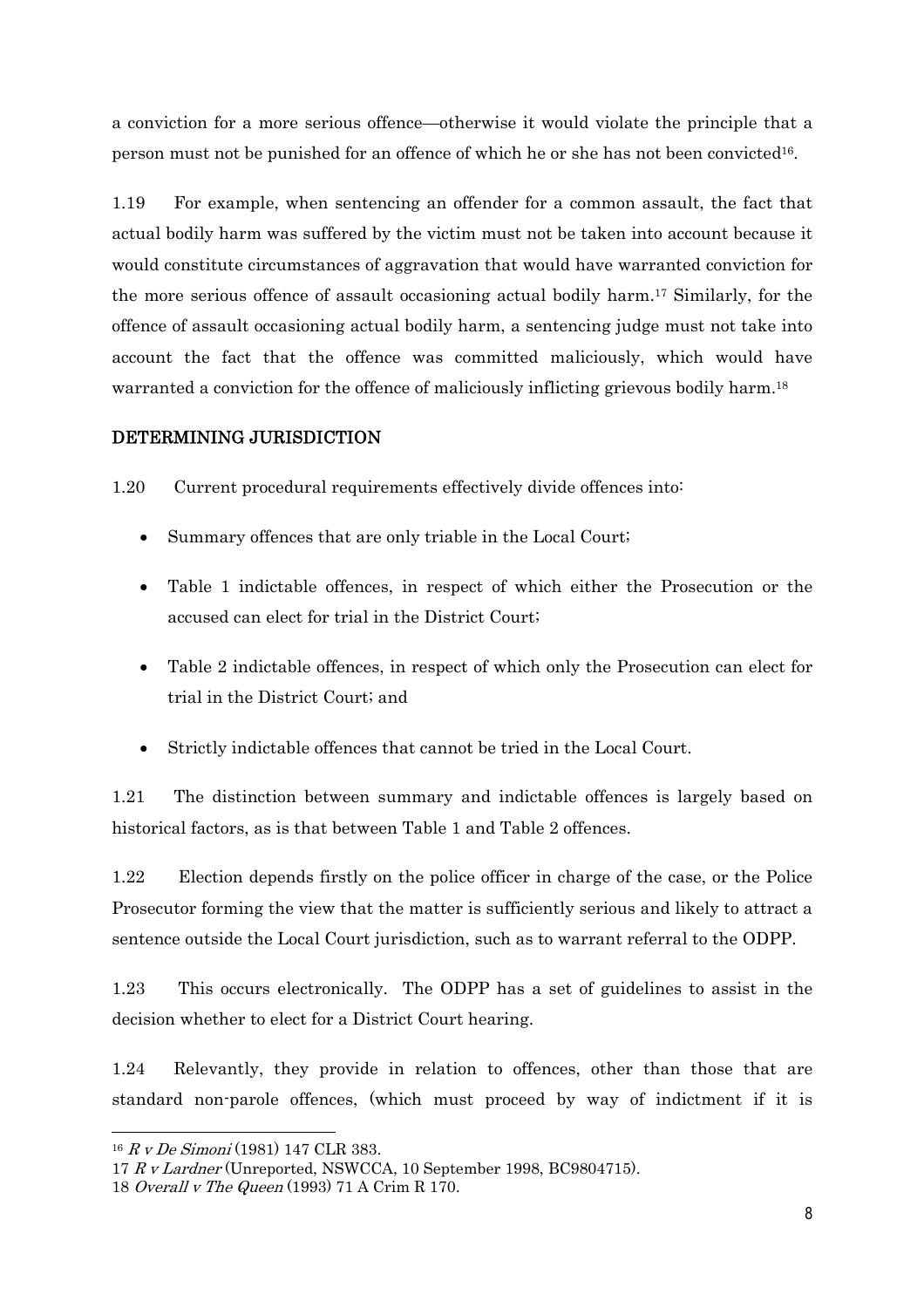considered that no penalty other than imprisonment is appropriate and that the offence falls within the middle range of objective seriousness or higher for that offence) that an election should not be made unless:

 "(i) the accused person's criminality (taking into account the objective seriousness and his or her subjective considerations) could not be adequately addressed within the sentencing limits of the Local Court; and/or

 (ii) for some other reason, consistently with these guidelines, it is in the interests of justice that the matter not be dealt with summarily (eg., a comparable co-offender is to be dealt with on indictment; or the accused person also faces a strictly indictable charge to which the instant charge is not a back-up)."19

1.25 Information provided by the NSW Police Force shows the following in relation to the number of matters dealt with by the ODPP between 2004 and 200920:

| Offence<br>Category                                  | 2004 | 2005 | 2006 | 2007 | 2008 | 2009 |
|------------------------------------------------------|------|------|------|------|------|------|
| Strictly<br>indictable<br>charges                    | 3819 | 3995 | 4420 | 4594 | 5186 | 5293 |
| Charges<br>referred<br>to,<br>and accepted<br>by DPP | 1378 | 1371 | 864  | 970  | 1110 | 988  |
| Total charges<br>with DPP                            | 5197 | 5366 | 5284 | 5564 | 6296 | 6281 |

### PROSECUTION RESPONSIBILITY

 $\overline{a}$ 

1.26 For the most part, proceedings determined in the Local Court are prosecuted by NSW Police Prosecutors. These prosecutors deal not only with proceedings initiated by the Court Attendance Notices (CANS) that the NSW Police Force issues, (approximately 285,000 per year), but also those initiated by CANS issued by the State Debt Recovery Office, where the recipient of a penalty notice, issued by one or other of the regulatory

<sup>19</sup> Office of the Director of Public Prosecutions for NSW, Prosecution Guideline 8. The Guidelines are available at: http://www.odpp.nsw.gov.au/guidelines/FullGuidelines.pdf

<sup>20</sup> Submissions of the NSW Police Force at 8 and supplementary submissions provided by NSW Police to the Council (with updated figures).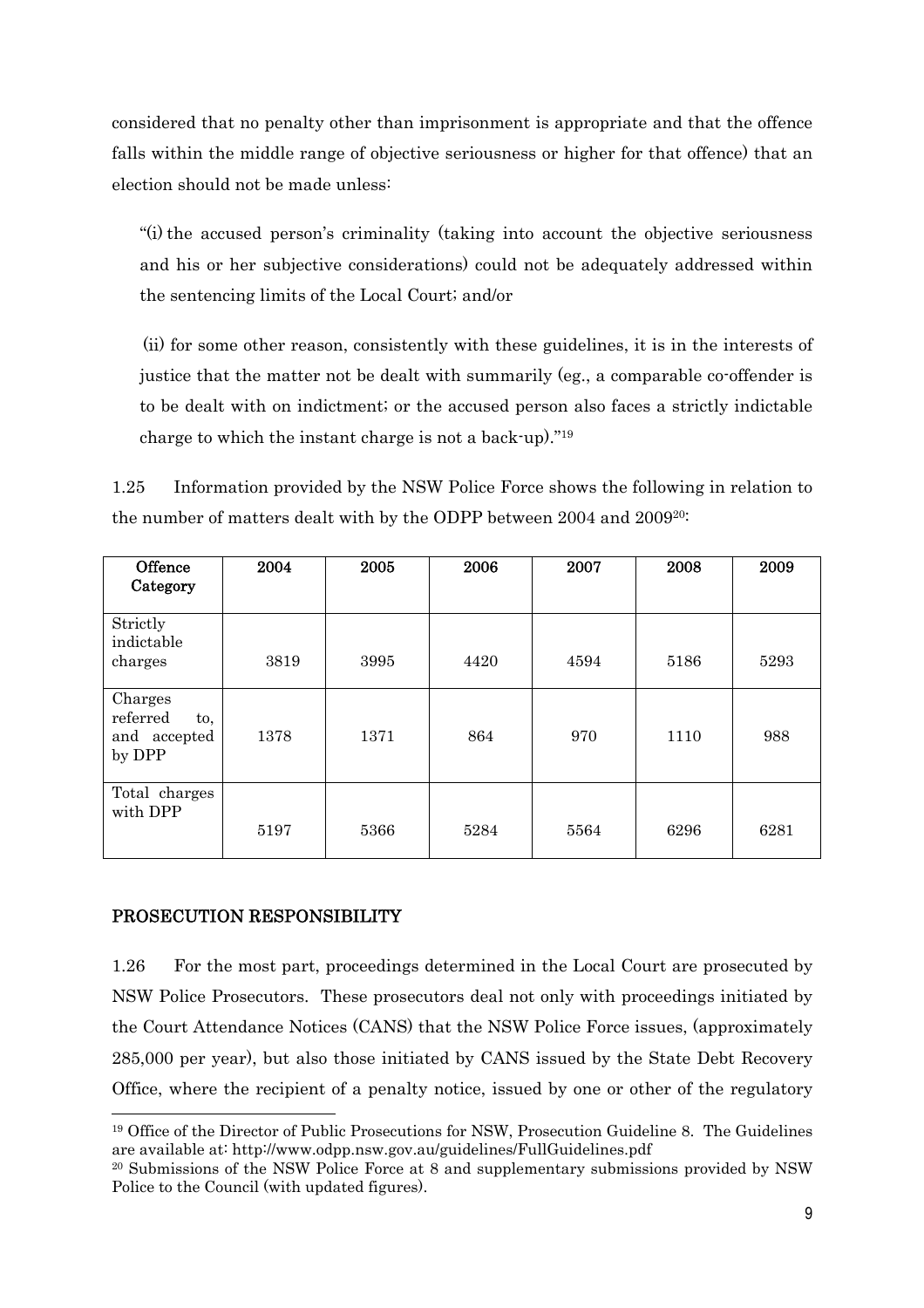agencies empowered to issue penalty notices<sup>21</sup>, elects to contest the notice by way of a hearing in the Local Court (approximately 40,000 per year). Police Prosecutors also deal with applications for apprehended violence orders (more than 37,000 per year).<sup>22</sup> Additionally, Police Prosecutors deal with strictly indictable offences that come before the Local Court in relation to bail hearings and mentions. For matters that are likely to proceed to the District Court or Supreme Court, police are required to prepare a detailed brief. For matters that are dealt with to finality in the Local Court, briefs of varying detail are prepared by police depending on the seriousness of the matter, ranging from simple facts sheets for summary offences, to full briefs for Table 1 offences where the accused pleads not guilty23.

1.27 The NSW Police Force currently appears in approximately 125 Local Courts per day across the State. The Council has been advised that about 10% of the prosecutors are legally qualified<sup>24</sup>. While they are not officers of the Court or subject to the Legal Profession Act 2004 (NSW), they are subject to compliance with the internal requirements of the NSW Police and to both internal and external oversight<sup>25</sup>. Prosecutors do receive internal training, are required to sit an ethics examination and are instructed to act as if they were subject to the Bar Rules issued by the NSW Bar Association<sup>26</sup>.

1.28 The ODPP prosecutes a limited number of offences in the Local Court, usually where there is a special public interest involved, cases involving the sexual assault of

<sup>21</sup> Submission 6b: NSW Police at 4: For example, a large number of penalty notices are issued by the NSW Police Force and the Roads and Traffic Authority of NSW (RTA). The processing of these penalty notices is managed by the State Debt Recovery office (SDRO).

<sup>22</sup> Ibid at 4.

<sup>23</sup> In November 2007, the Government commenced a trial of a suite of reforms to Local Court criminal case processes intended to free up police resources. Three of the reforms were achieved by legislative amendment. The first element of the reforms removed the requirement for police to serve a full brief of evidence in matters in Table 1 of the Criminal Procedure Act 1986 (such as break and enter, and steal motor vehicle) prior to the defense making a decision on whether to elect to have the matter heard in the District Court. This also had the effect of removing the right of the defense to obtain a full brief of evidence prior to entering a plea. Secondly, provision was made for the service of 'short' briefs of evidence in Table 2 and most summary offences, such as common assault and shoplifting. These short briefs include the key material evidence that proves the elements of the offence, but do not include low value, mainly corroborative statements. Thirdly, the reforms specified a number of summary matters for which no briefs of evidence would be provided, including offensive conduct and drink driving offences. Defendants in these cases are provided with a fact sheet and any primary evidence.

The reforms are currently under evaluation by BOCSAR and a report is expected in the first half of 2011.

<sup>24</sup> Ibid at 10.

<sup>25</sup> Ibid at 10.

<sup>26</sup> Ibid at 10.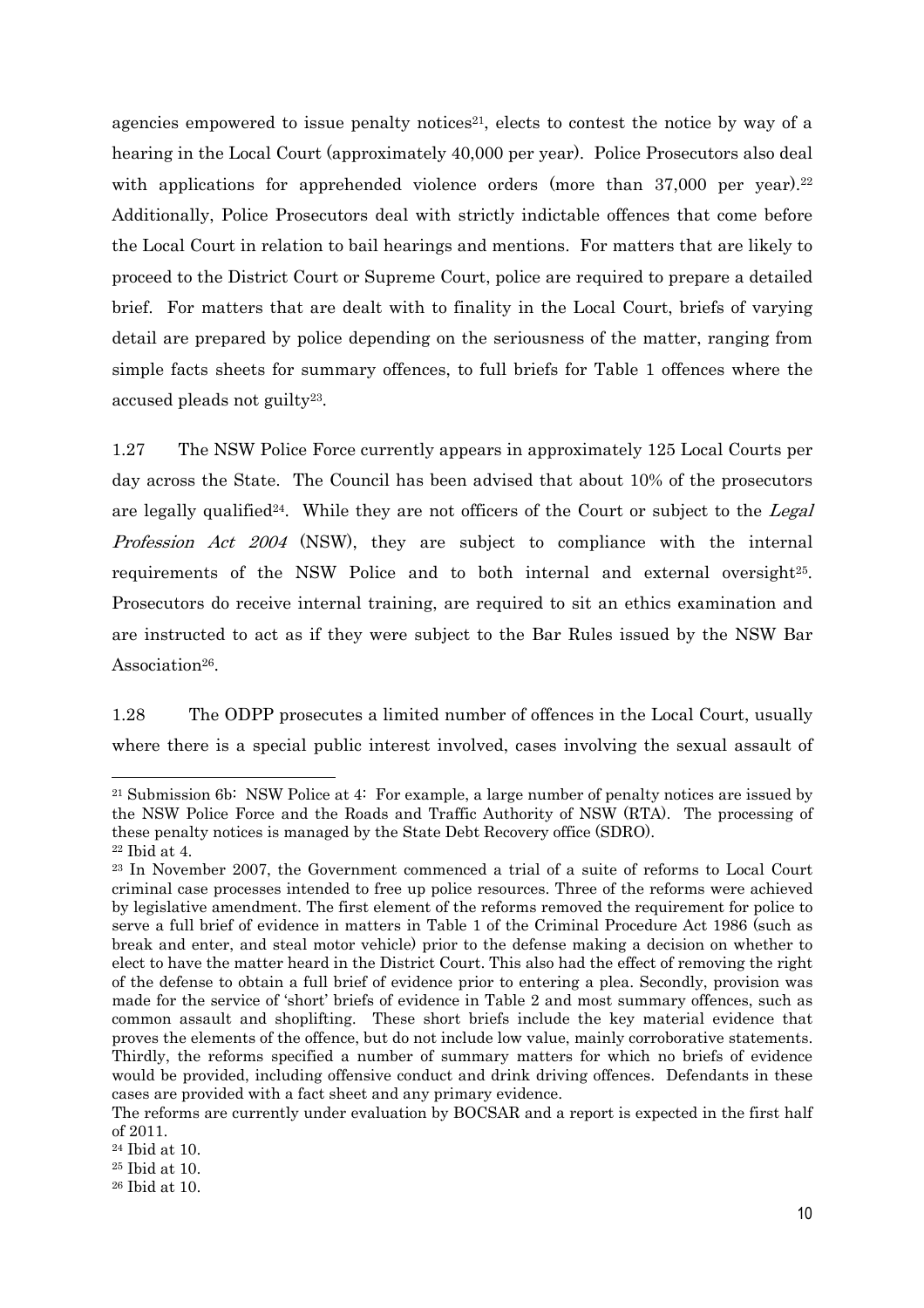children (but not child pornography save for cases involving a significant amount of such material), cases where the accused is a police officer or a person with a high profile in the community, or where a matter is referred back to the Local Court by a Superior Court in relation to an offence that is only triable summarily. Such prosecutions are usually conducted by solicitor advocates, who are legally qualified and subject to the ethical rules attaching to legal practitioners. Prosecutions in the Local Court conducted by the ODPP as summary matters number about 500 per year. Otherwise the ODPP conducts approximately 1700 cases that are committed for trial to the District Court and finalised.27

<sup>27</sup> ODPP NSW Annual Report, 2008-2009 at 32-33.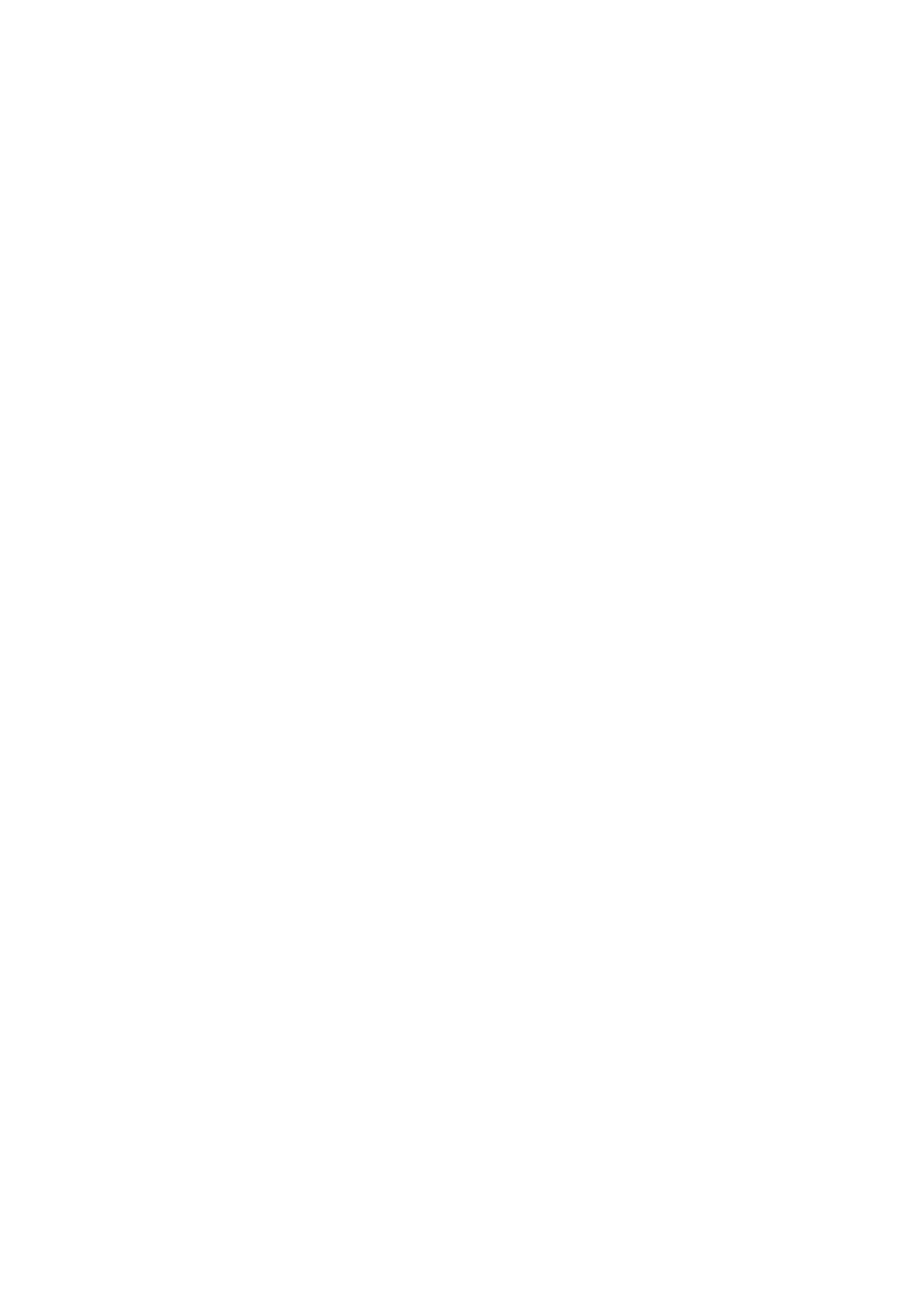# **CHAPTER 2: PERSONAL VIOLENCE CASES IN THE LOCAL COURT**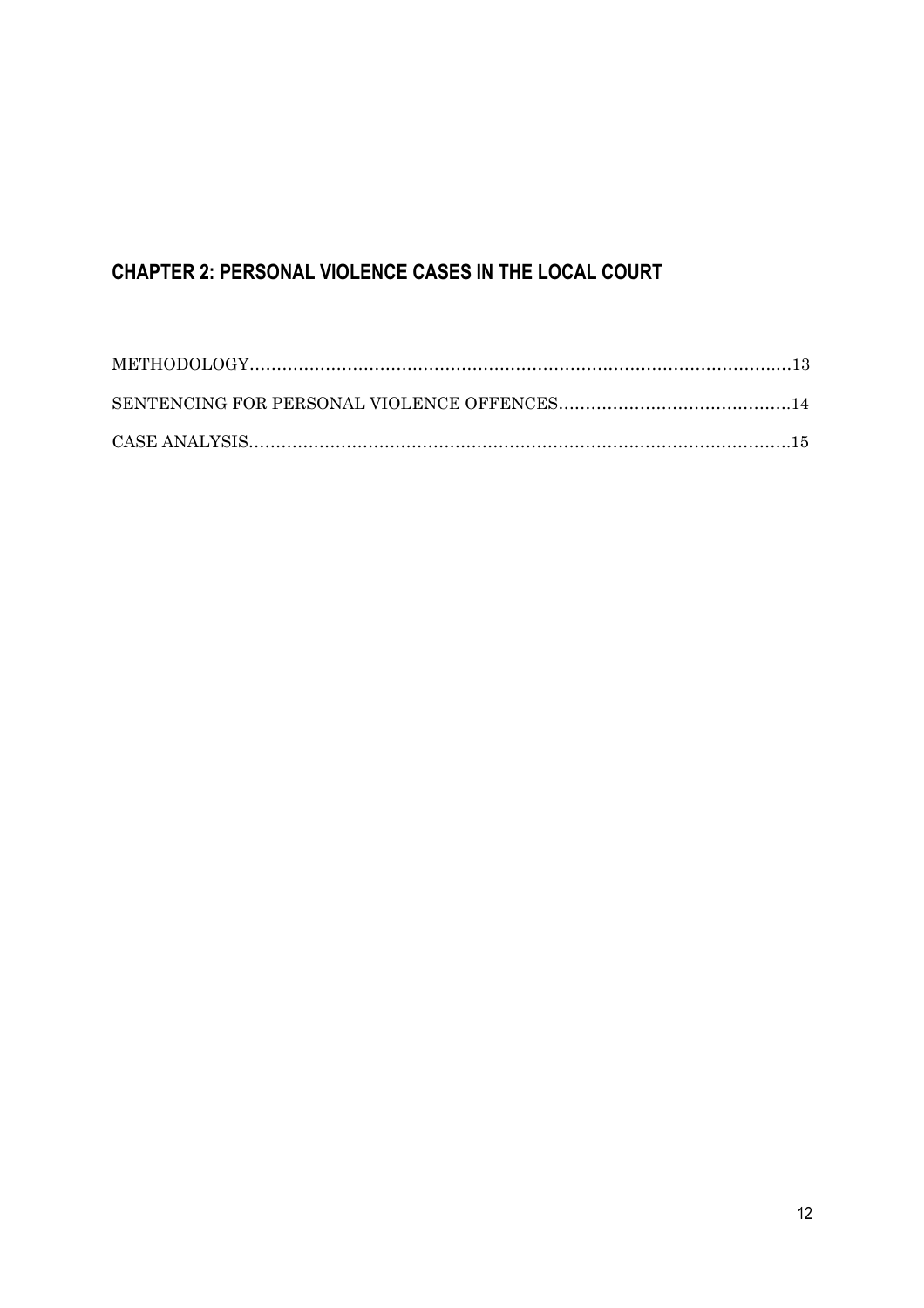### METHODOLOGY

2.1 The Council invited and received submissions from the Chief Judge of the District Court, the Chief Magistrate of the Local Court, the NSW Police Force, the Director of Public Prosecutions New South Wales, the Senior Public Defender, Corrective Services NSW, the Department of Juvenile Justice, the Community Relations Commission, the Law Society of NSW, the Bar Association of NSW, the NSW State Parole Authority, Legal Aid NSW, Young Lawyers of the NSW Law Society, Redfern Legal Centre, Armstrong Legal, the Shopfront Youth Legal Centre and the Shoalcoast Community Legal Centre Inc. in relation to the issues concerned with personal violence cases.

2.2 In addition, the Council has reviewed statistics available on the Judicial Commission of New South Wales' Judicial Information Research System (JIRS) database and as provided by the NSW Bureau of Crime Statistics and Research (BOCSAR).

2.3 In order to ascertain whether there are any concerns among magistrates about the constraint of the Local Court's jurisdictional limit on their ability to impose sufficient sentences, the Council has sought and examined 147 transcripts of personal violence cases, decided in the Local Courts, where the offender has received the jurisdictional maximum sentence.

2.4 Under s 4 of the Crimes (Domestic and Personal Violence) Act 2007 (NSW), a 'personal violence offence' is defined as:

- (a) an offence under, or mentioned in, section 19A, 24, 26, 27, 28, 29, 30, 31, 33, 33A, 35, 35A, 37, 38, 39, 41, 44, 46, 47, 48, 49, 58, 59, 61, 61B, 61C, 61D, 61E, 61I, 61J, 61JA, 61K, 61L, 61M, 61N, 61O, 65A, 66A, 66B, 66C, 66D, 66EA, 80A, 80D, 86, 87, 93G, 93GA, 195, 196, 198, 199, 200, 562I (as in force before its substitution by the Crimes Amendment (Apprehended Violence) Act 2006) or 562ZG of the Crimes Act 1900, or
- (b) an offence under section 13 or 14 of this Act, or
- (c) an offence of attempting to commit an offence referred to in paragraph (a) or (b).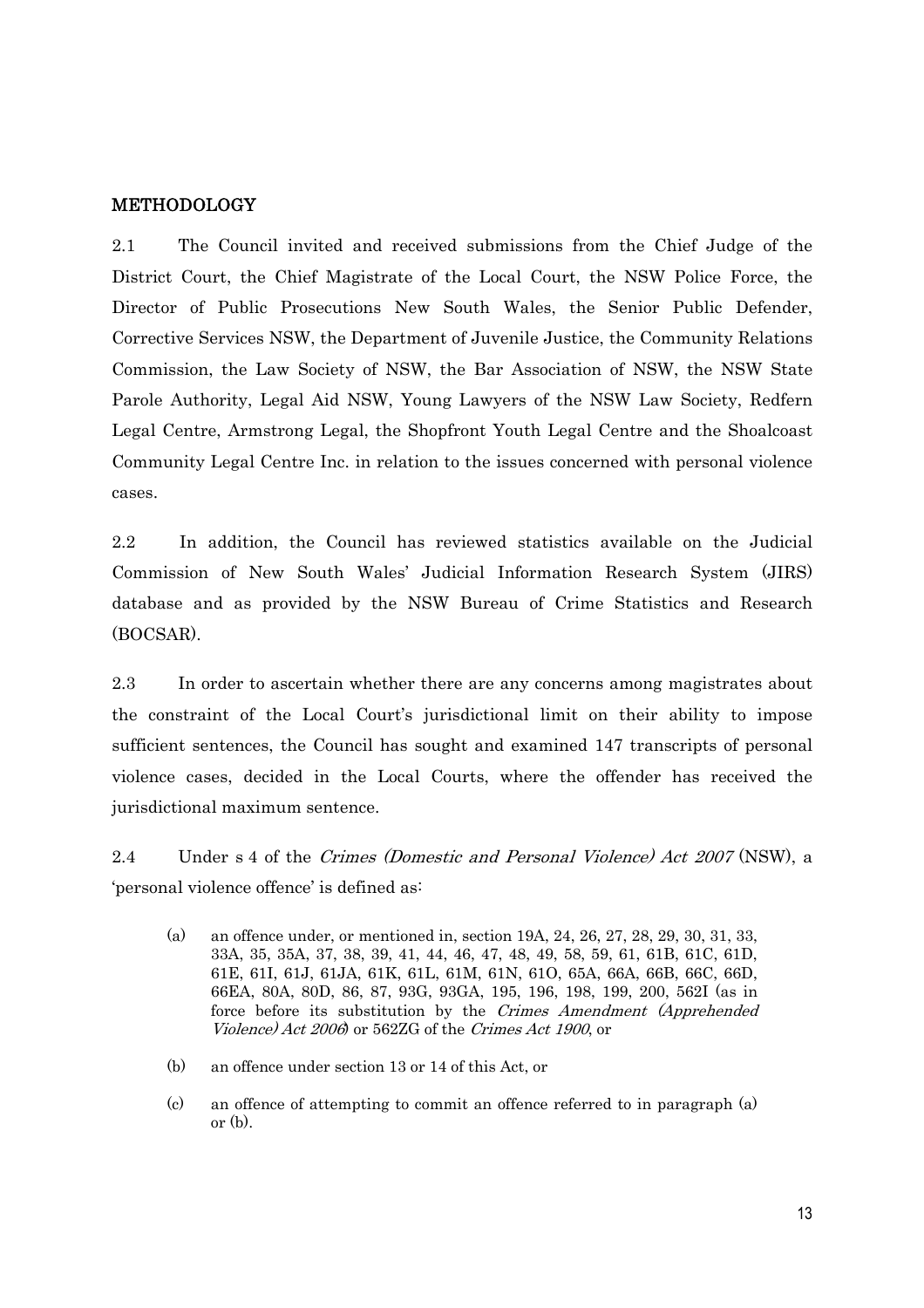2.5 There are, however, a number of other offences against the person, contained in Part 3 of the Crimes Act, that the Council considers should fall within the ambit of the Report.28 Personal violence offences that are strictly indictable offences cannot be finalised in the Local Court. A list of the offences, potentially involving personal violence, that are triable both on indictment and in the Local Court, is contained in Annexure A to this Report.

### SENTENCING FOR PERSONAL VIOLENCE OFFENCES

2.6 A majority of the personal violence offences that are triable summarily have a jurisdictional limit so far as the Local Court is concerned, of two years imprisonment. However, of the 75 offences (as defined in the Crimes (Domestic and Personal) Violence Act 2007 (NSW) or otherwise arising under the *Crimes Act 1900* (NSW) considered, the following are subject to a lesser jurisdictional limit of 12 months if tried in the Local Court (as indicated in Annexure A), namely:

- injury by furious driving etc;29
- causing grievous bodily harm (not involving motor vehicle);30
- common assault;<sup>31</sup>

- act of indecency;32 and
- destroying or damaging property.33
- Robbery or stealing from the person<sup>34</sup>; and
- Being armed with intent to commit indictable offence.<sup>35</sup>

<sup>28</sup> See for example, Submission 4: His Honour G. Henson, Chief Magistrate of the Local Court of NSW at 1.

<sup>&</sup>lt;sup>29</sup> Crimes Act 1900 (NSW) s 53; Criminal Procedure Act 1986 (NSW), s  $267(4)(b)$ .

 $30$  Crimes Act 1900 (NSW) s 54; Criminal Procedure Act 1986 (NSW); s 267(4)(b).

 $31$  Crimes Act 1900 (NSW) s 61; Criminal Procedure Act 1986 (NSW); s 268 (2)(b).

 $32$  Crimes Act 1900 (NSW) s 61N(2); Criminal Procedure Act 1986 (NSW); s 268 (2)(b).

 $33$  Crimes Act 1900 (NSW) s 195; Criminal Procedure Act 1986 (NSW); s 268 (2)(c).

 $34$  Crimes Act 1900 (NSW) s 94; Criminal Procedure Act 1986 (NSW); s 268 (2)(c).

<sup>&</sup>lt;sup>35</sup> Crimes Act 1900 (NSW) s 114(1)(b); Criminal Procedure Act 1986 (NSW); s 268 (2)(c).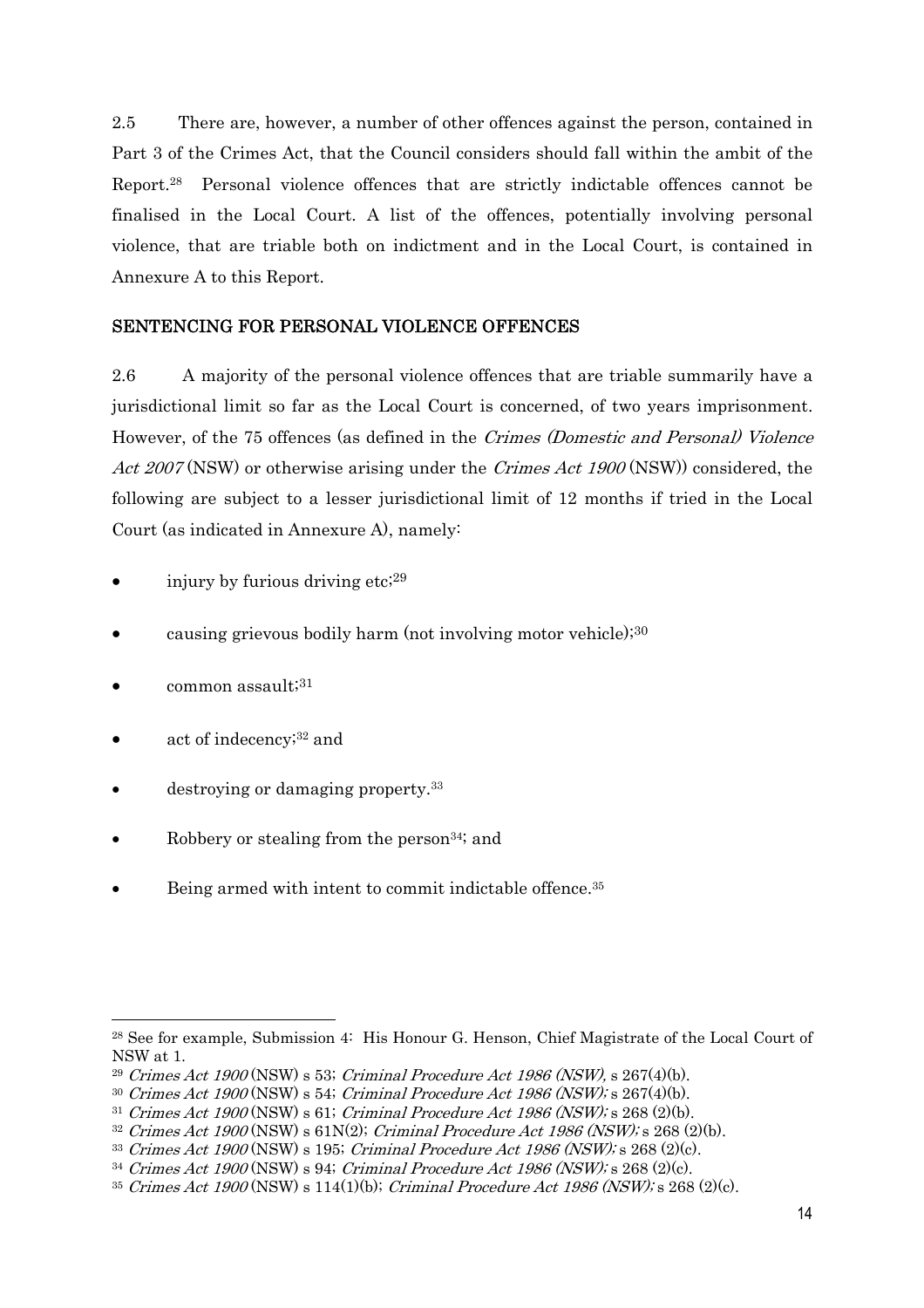2.7 The offence of predatory driving is subject to a maximum term of imprisonment in the Local Courts of 18 months;<sup>36</sup> as are the offences of dangerous driving<sup>37</sup>, failing to stop and assist after an accident<sup>38</sup> and dangerous navigation<sup>39</sup>.

### CASE ANALYSIS

 $\overline{a}$ 

2.8 The Council has examined 147 transcripts of personal violence cases decided in the Local Court during the period 2007-2009, in which sentences equivalent to its maximum sentencing jurisdiction were imposed.

2.9 A summary of the offences for which sentences at the maximum jurisdictional level were imposed is contained in Annexure C. A summary of the 147 cases is contained in Annexure D.

2.10 In at least 52 cases, a weapon of some kind was involved. In at least 30 cases, the offender was affected by alcohol or some other substance.

2.11 In 19 of those 147 cases, the presiding magistrate made comments in relation to being constrained by the jurisdictional limit of the Court such that he or she was not able to impose an adequate sentence, taking into account the circumstances of the case. In general terms, such comments were either critical of the failure of the prosecution to elect for trial by indictment (5), or critical of the jurisdictional limit (14).

2.12 The Council does not consider it appropriate that it express any view concerning the adequacy or inadequacy of the sentence that was imposed in any of the 147 cases considered. However, for an understanding of the cases in which concerns were expressed, it provides in Annexure E, an extract of the magistrate's comments.

2.13 The Council has also given consideration to the range of sentences imposed in the Higher Courts (Annexure F) in relation to personal violence cases corresponding with those dealt with in the Local Court (as noted in Annexure C), and in relation to the percentage of cases determined in the Higher Courts which have resulted in a sentence of imprisonment of any duration.

 $36$  Crimes Act 1900 (NSW): s 51A; Criminal Procedure Act 1986 (NSW): s.267(4)(a).

 $37$  Crimes Act 1900 (NSW): s. 52A; Criminal Procedure Act 1986 (NSW): s. 267(4)(a).

<sup>38</sup> Crimes Act 1900 (NSW): s. 52AB; Criminal Procedure Act 1986 (NSW): s. 267(4)(a).

 $39$  Crimes Act 1900 (NSW): s. 52B; Criminal Procedure Act 1986 (NSW): s. 267(4)(a).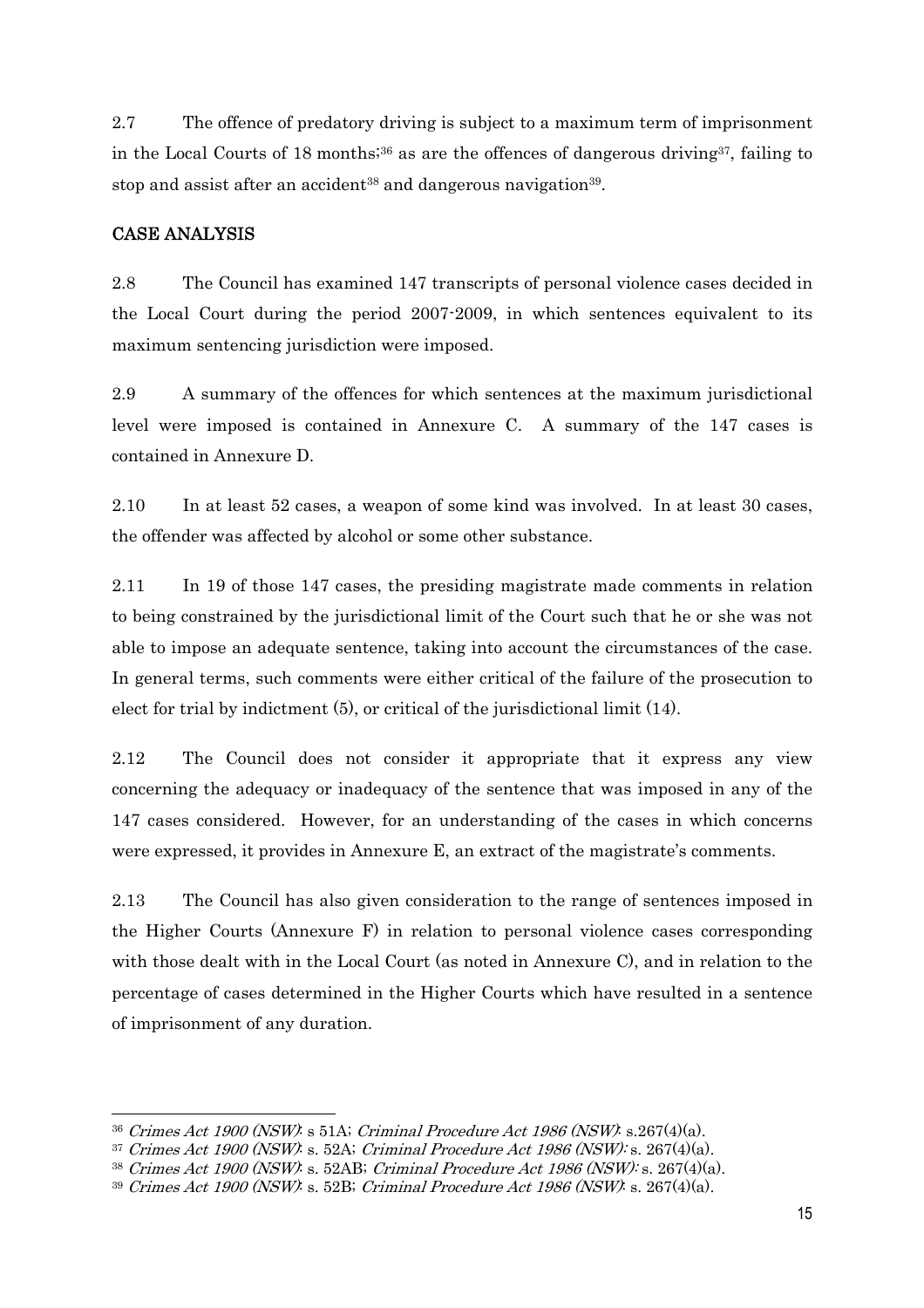2.14 Although it is recognised that any comparison between sentencing trends in the Lower Court and Higher Court involves a very imprecise exercise, given the potential differences in objective and subjective circumstances involved, the Council has taken these tables into account when reaching the conclusions set out in Chapter 4 of this Report.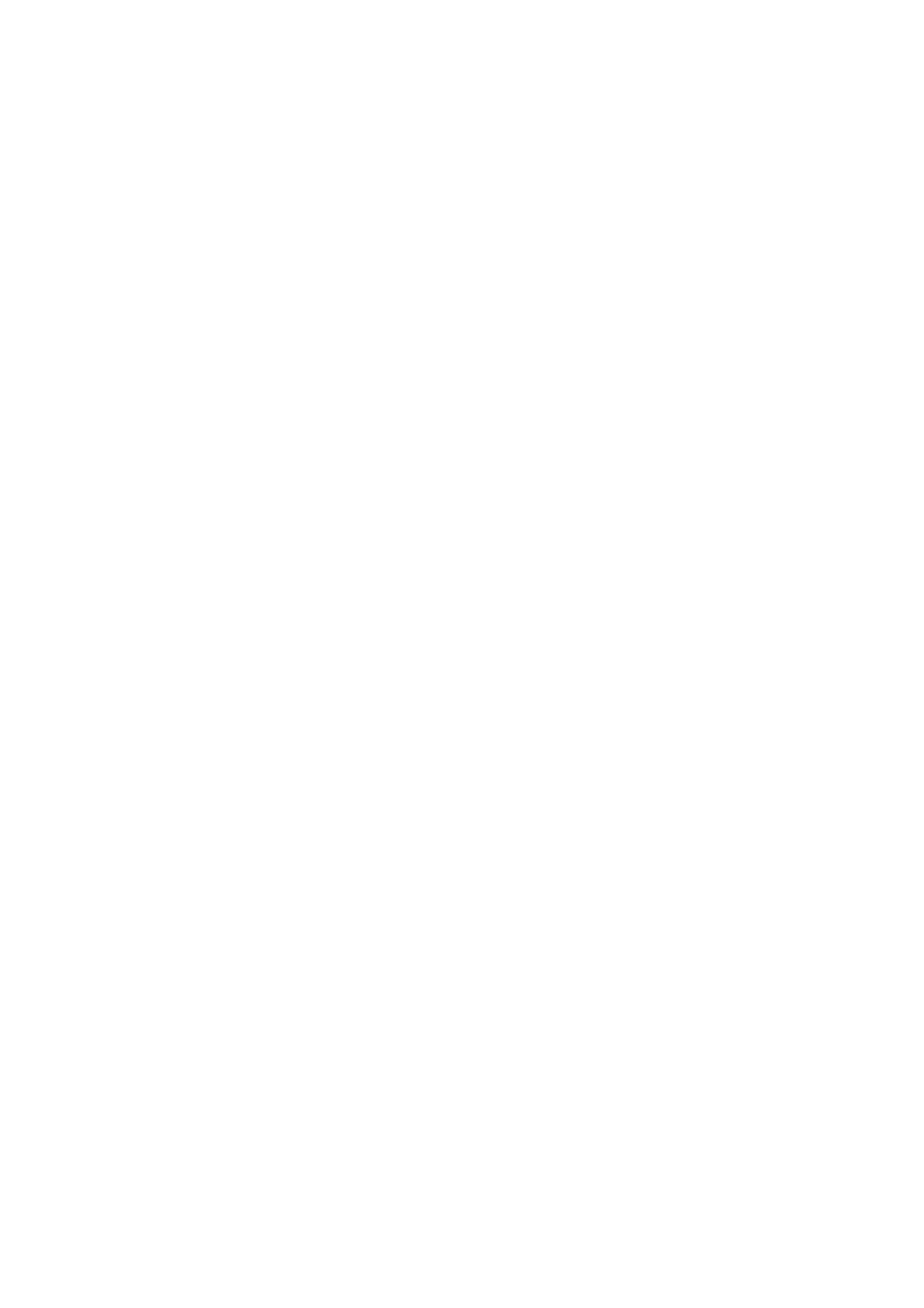# **CHAPTER 3: SUBMISSIONS CONCERNING AN INCREASE IN THE SENTENCING POWERS OF THE LOCAL COURT**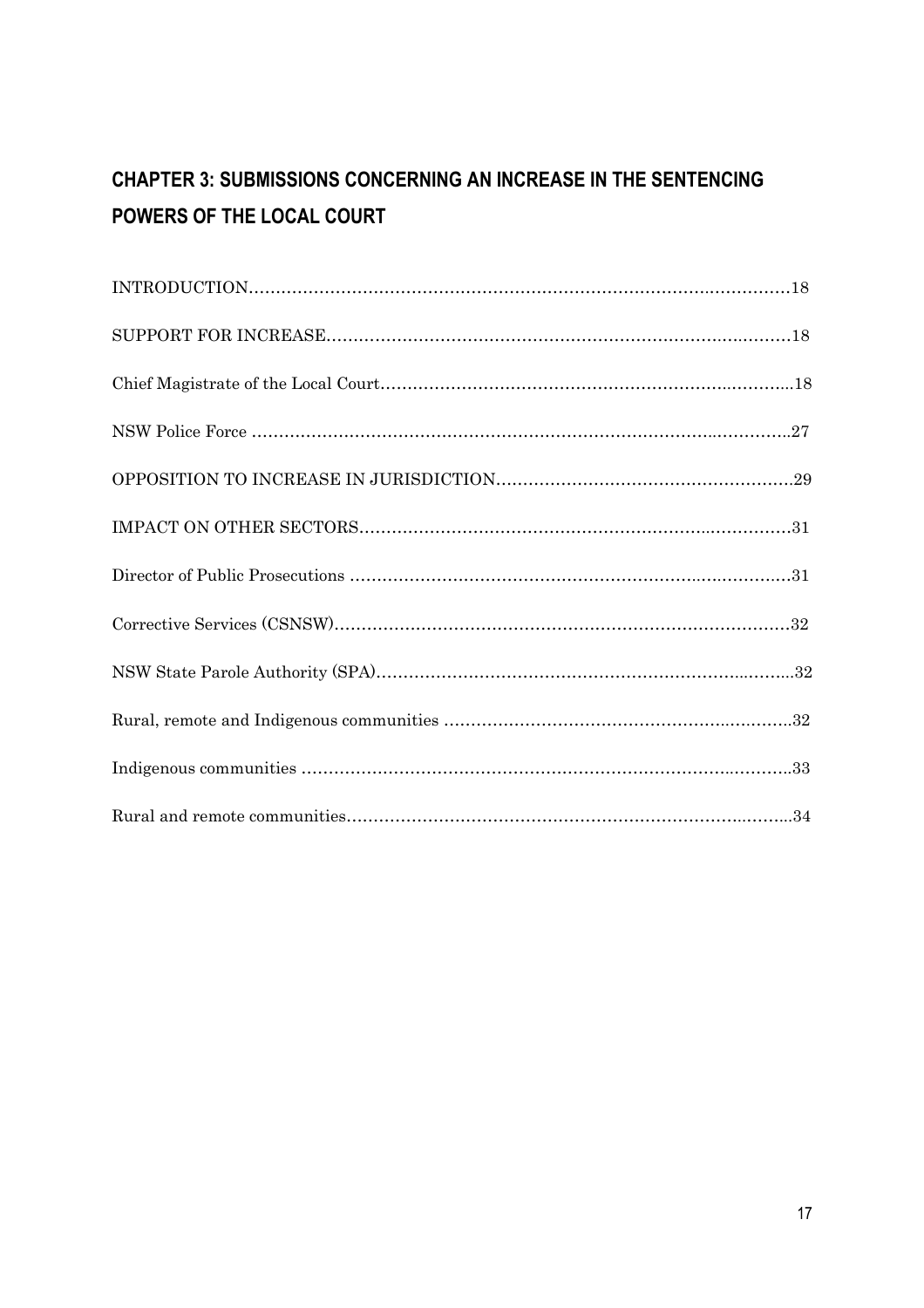### INTRODUCTION

3.1 In this chapter we give consideration to the submissions concerning the need for any increase in the sentencing powers of the Local Court and the consequences for offenders and key justice agencies. As the Council does not have the resources required for a detailed cost benefit analysis of any change in the jurisdiction of the Court, its analysis is largely dependent on the submissions received, the substance of which is noted in this chapter.

### SUPPORT FOR INCREASE

3.2 Support for an increase in the jurisdiction of the local Court, to allow sentences of imprisonment of up to 5 years to be imposed by the Court, was foreshadowed by the Chief Magistrate of the Local Court and by the NSW Police Force (subject to resourcing and a staged implementation)<sup>40</sup>.

### Chief Magistrate of the Local Court

3.3 The Chief Magistrate observed that the number of personal violence offences that proceeded to finality in the Local Court has steadily increased and that the ODPP was electing less often to proceed on indictment, including cases where the maximum penalty significantly exceeded the jurisdictional limit of the Court<sup>41</sup>. It was noted that there was a 'strong feeling' throughout the Court that the objective seriousness of the offending in some matters challenges the legitimacy of the sentencing exercise (because of the jurisdictional limits)42.

3.4 It was also noted that there were Table offences that could be, and were, heard in the Local Court for which the Standard Non-Parole Period was greater than the jurisdictional limit of the Court. The following table was provided in relation to SNPP cases finalised in 200843:

<sup>40</sup> Submissions 6a, 6b: NSW Police Force; Submissions 4a-4c: Chief Magistrate of the Local Court. 41 Submission 4b: Letter of the Chief Magistrate of the Local Court to the Attorney-General, the

Hon. John Hatzistergos MLC, dated 20 February 2009 at 3. 42 Ibid at 3.

<sup>43</sup> Submission 4a: Chief Magistrate of the Local Court at 4.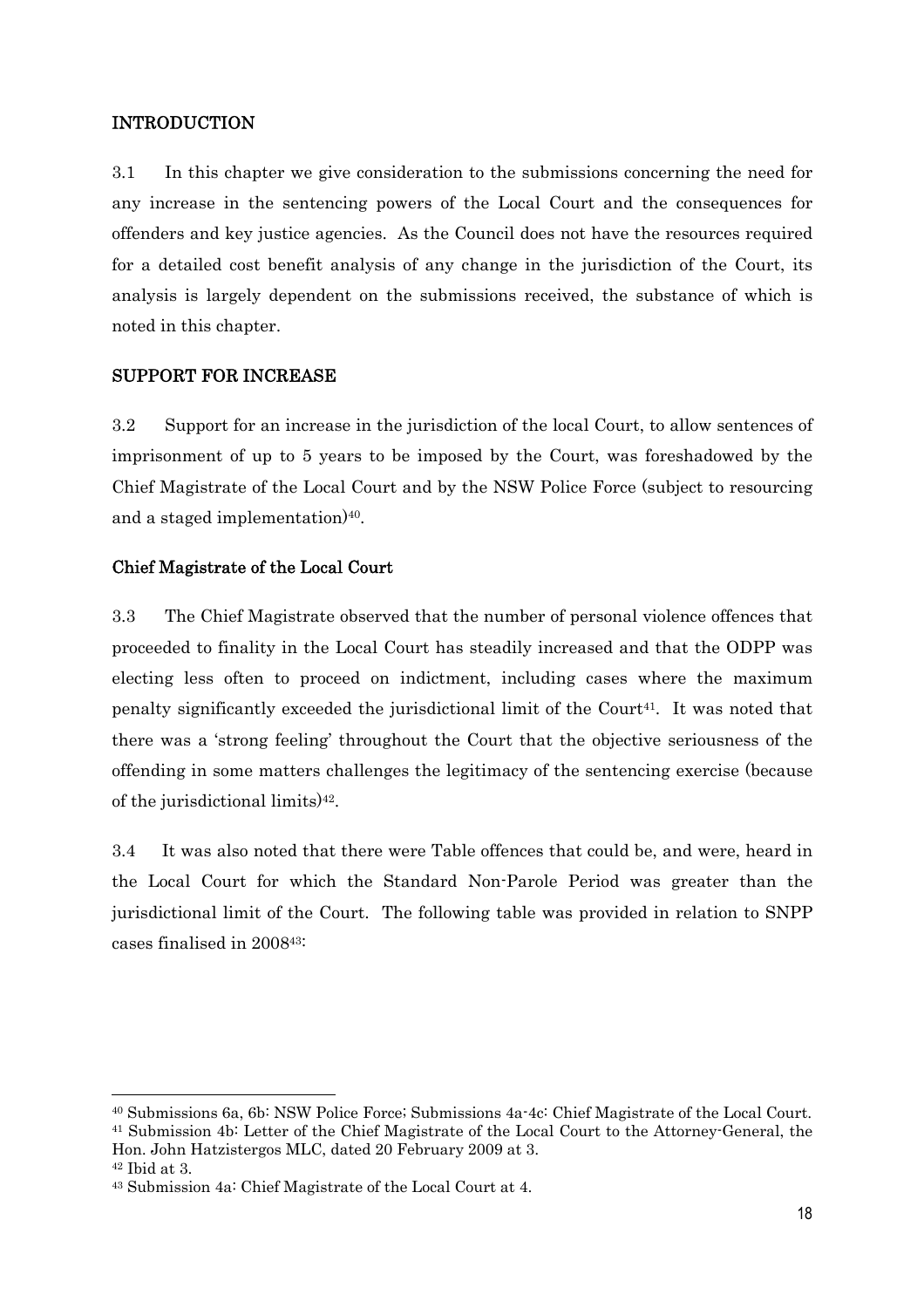| Offence                        | Matters finalised in<br>Standard non- |                      | Matters finalised in |
|--------------------------------|---------------------------------------|----------------------|----------------------|
|                                | parole period                         | <b>Higher Courts</b> | Local Court          |
| Reckless causing of            | $5/4$ years                           | 506                  | 134                  |
| grievous bodily                |                                       |                      |                      |
| harm, including in             |                                       |                      |                      |
| company (s 35 Crimes Act)      |                                       |                      |                      |
|                                |                                       |                      |                      |
|                                |                                       |                      |                      |
| Reckless wounding,             | $4/3$ years                           | 466                  | 139                  |
| including in company (s 35     |                                       |                      |                      |
| Crimes Act)                    |                                       |                      |                      |
|                                |                                       |                      |                      |
| Assault police officer in the  | 3 years                               | 13                   | 180                  |
| execution<br>of<br>duty,       |                                       |                      |                      |
| actual bodily harm $(s 60(2))$ |                                       |                      |                      |
| Crimes Act)                    |                                       |                      |                      |
|                                |                                       |                      |                      |
| Aggravated indecent            | 5/8 years                             | 367                  | 291                  |
| assault (s 61M Crimes Act)     |                                       |                      |                      |
|                                |                                       |                      |                      |
|                                |                                       |                      |                      |

3.5 Several tables were provided showing increases in the number of cases finalised in the Local Court (with decreases in the dispositions of the District Court) between 1993 and 2007, in relation to the offences of assault occasioning actual bodily harm, recklessly causing grievous bodily harm, reckless wounding, affray, assault with intent to commit serious indictable offence, use of a weapon with intent to commit an offence, resist arrest, child pornography offences, and driving offences causing death or grievous bodily harm44. The Council acknowledges that any trend towards allowing serious cases to be heard in the Local Court increases the prospect of the appropriate sentence exceeding the jurisdictional limit of the Court. It recognises however that this will be avoided so long as there is suitable election to proceed in the District Court. The tables are replicated below:

<sup>44</sup> Submission 4b: Chief Magistrate of the Local Court, 20 February 2009. Data obtained from the NSW DPP and from the NSW Bureau of Crime Statistics and Research.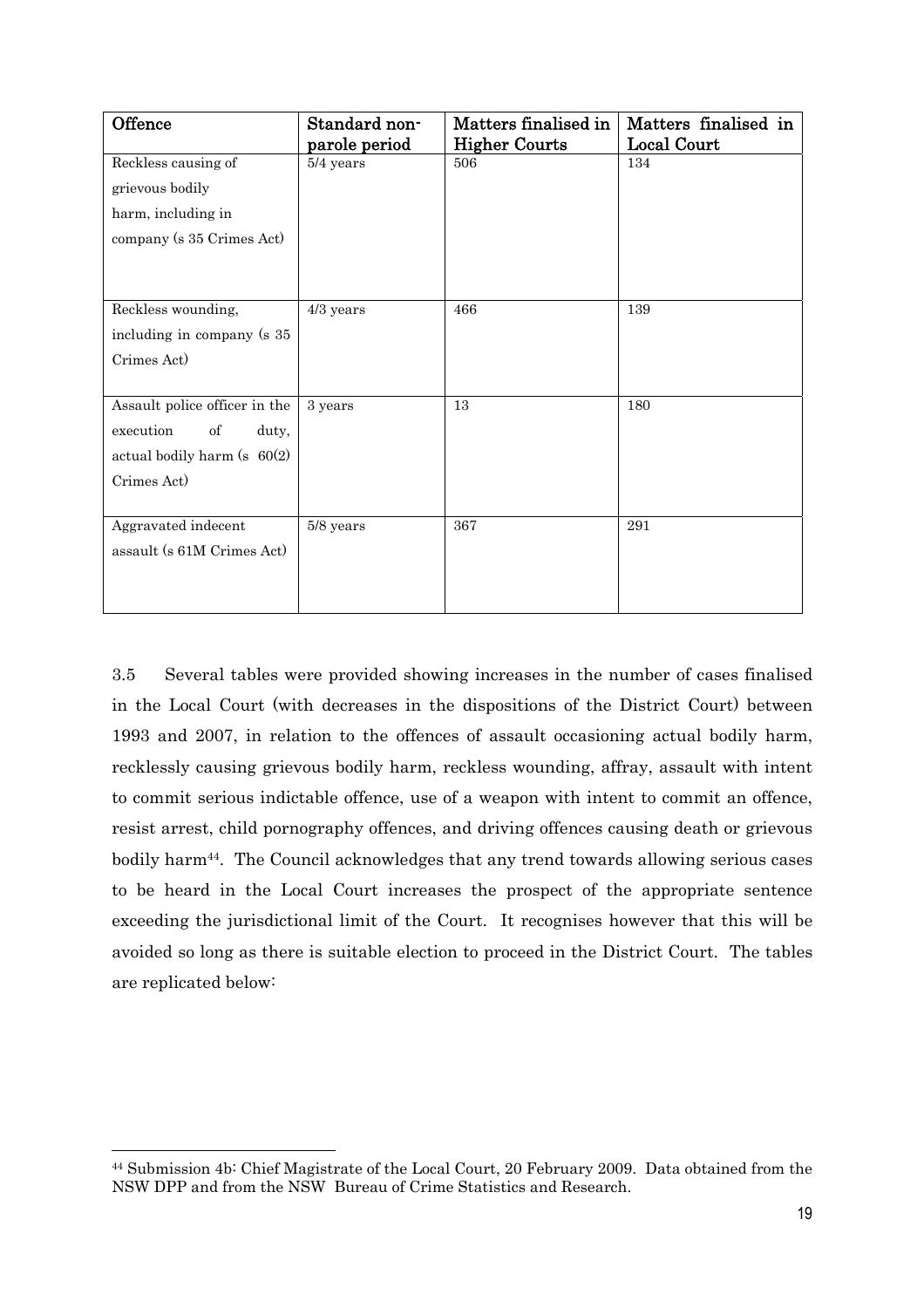### Assault occasioning actual bodily harm<sup>45</sup>

Assault occasioning actual bodily harm is an offence under section 59(1) of the Crimes Act 1900 (NSW) carrying a maximum penalty of five years imprisonment. In 1993 3,920 charges were finalised in the Local Court. In 2007 this had increased to 8,539. Over the same period charges finalised in the District Court declined from 469 to 173.



<sup>45</sup> Submission 4b: The Chief Magistrate of the Local Court at 7.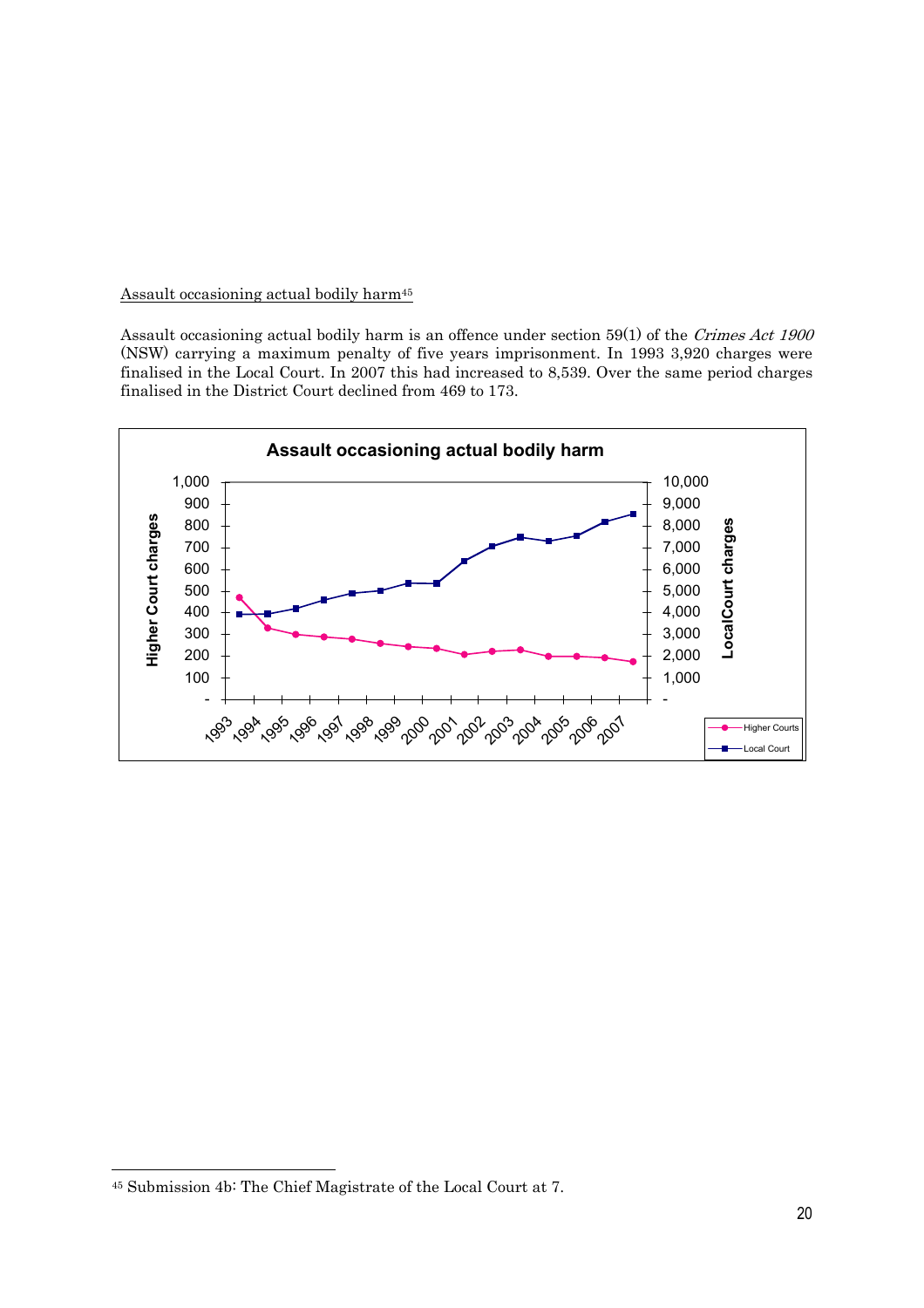### Recklessly cause grievous bodily harm46

This is an offence under section 35(2) of the Crimes Act carrying a maximum penalty of 10 years imprisonment or 14 years if committed in company. Prior to 2007 this offence was maliciously inflict grievous bodily harm47. The number of recklessly cause/maliciously inflict grievous bodily harm charges finalised in the Local Court, increased between 1993 and 2007 from 18 to 538, whilst the number of charges finalised in the District Court nearly halved in that same period.



<sup>46</sup> Submission 4b: The Chief Magistrate of the Local Court at 8.

<sup>&</sup>lt;sup>47</sup> This was an offence under section  $35(1)(b)$  of the *Crimes Act* 1900 (NSW) (from 2007 this offence is replaced with recklessly causing grievous bodily harm under section 35(2) of the Crimes Act).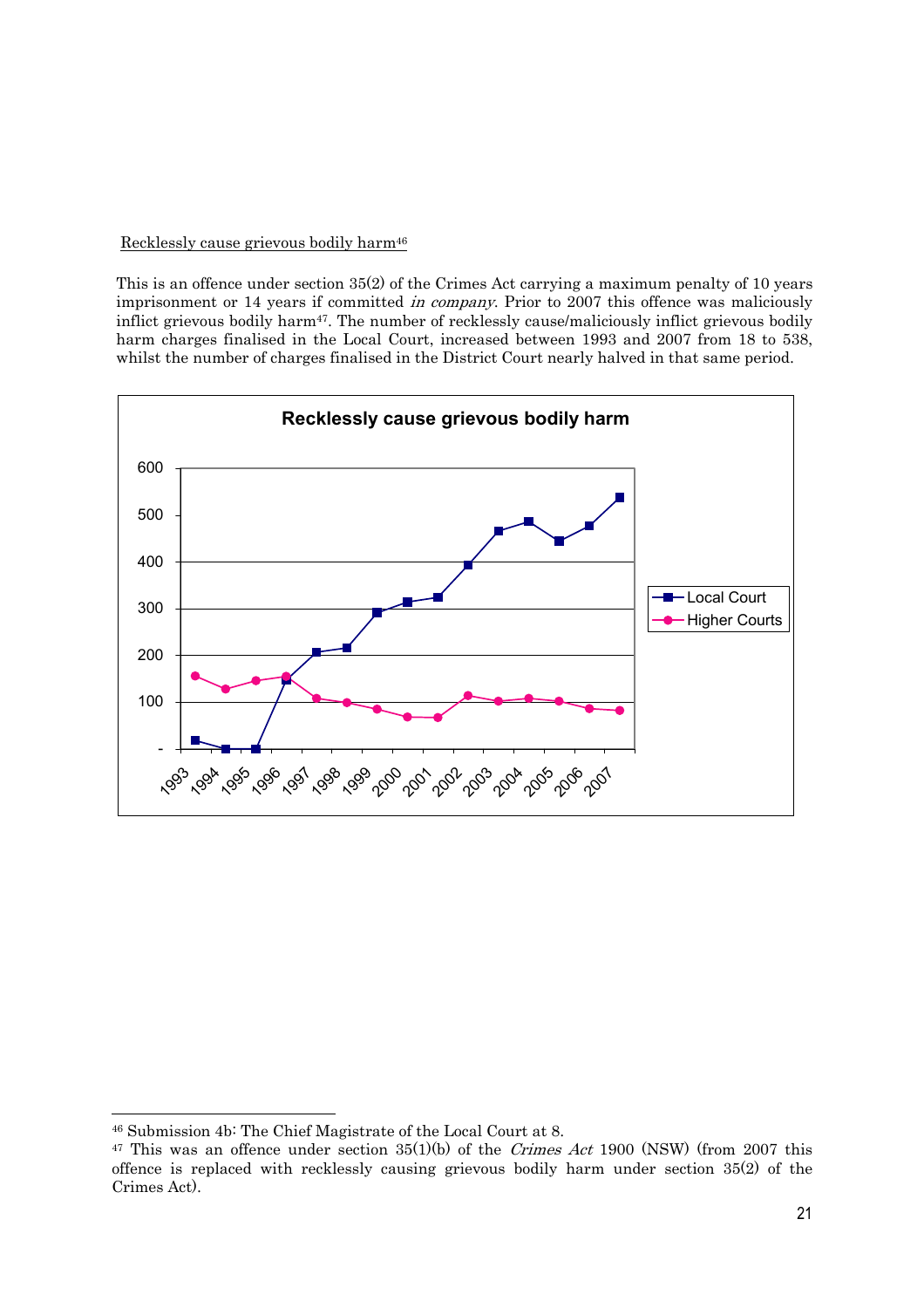### Reckless wounding48

In the same period whilst the number of charges of Malicious Wounding (now Reckless wounding), which carries a maximum penalty of 7 years imprisonment or 10 years in company, finalised in the Local Court increased, the number finalised in the District Court reduced by 57%.



<sup>48</sup> Submission 4b: The Chief Magistrate of the Local Court at 9.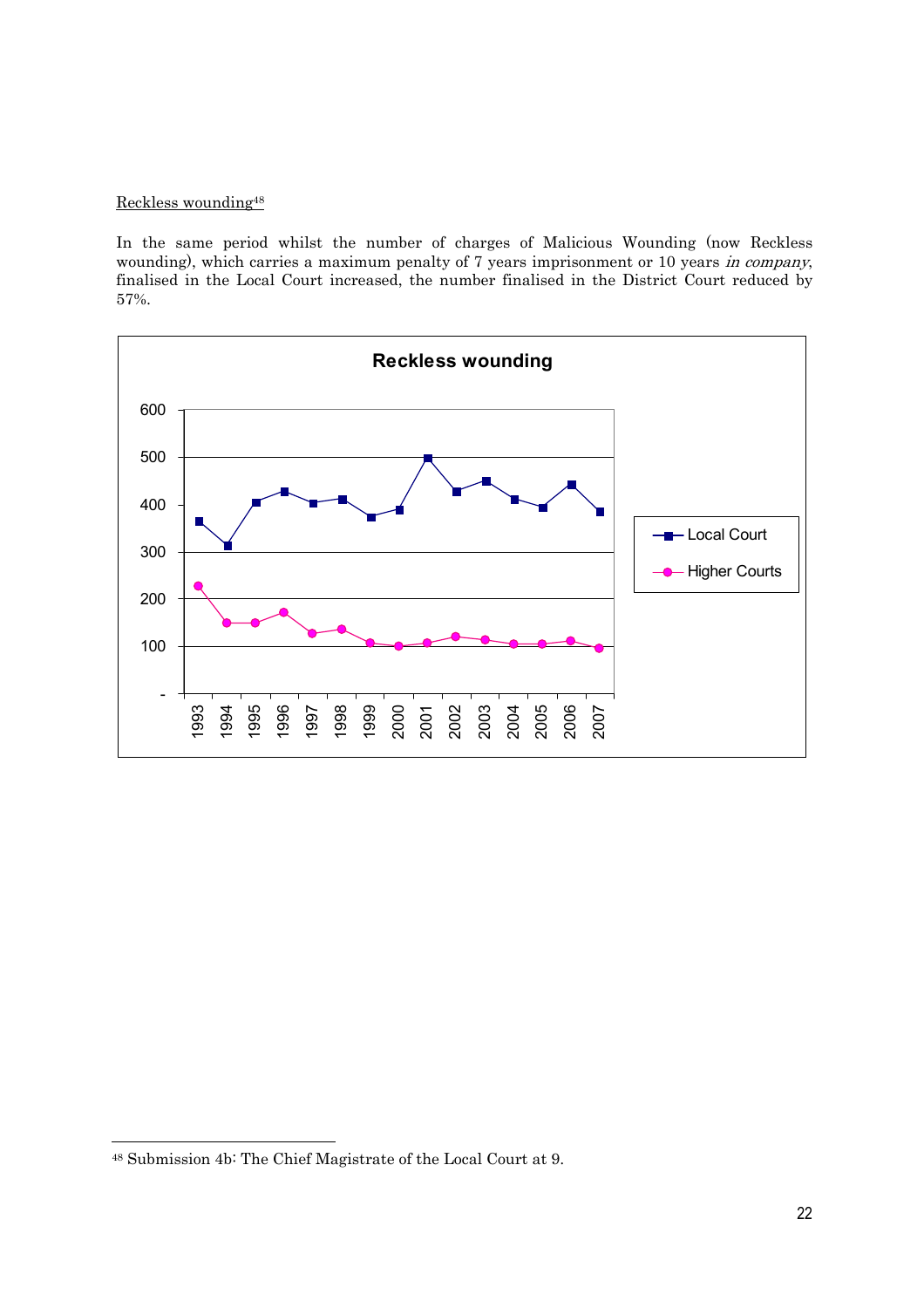#### Affray49

The offence of Affray under section  $93C(1)$  of the *Crimes Act* 1900 (NSW) carries a maximum penalty of 10 years imprisonment. The number of charges finalised in the Local Court between 1993 and 2007 increased from 40 to 1,784 whilst the number of charges finalised in the District Court has only marginally increased from 20 to 47.



#### Assault with intent to commit serious indictable offence<sup>50</sup>

The offence of Assault with Intent to Commit Serious Indictable Offence is an offence under section 58 of the Crimes Act 1900 (NSW) and carries a maximum penalty of 5 years imprisonment. The number of charges finalised in the Local Court between 1993 and 2007 has increased from 2,085 to 6,667. The number of charges finalised in the District Court has declined in the same period time.

<sup>49</sup> Submission 4b: The Chief Magistrate of the Local Court at 10.

<sup>50</sup> Submission 4b: The Chief Magistrate of the Local Court at 11.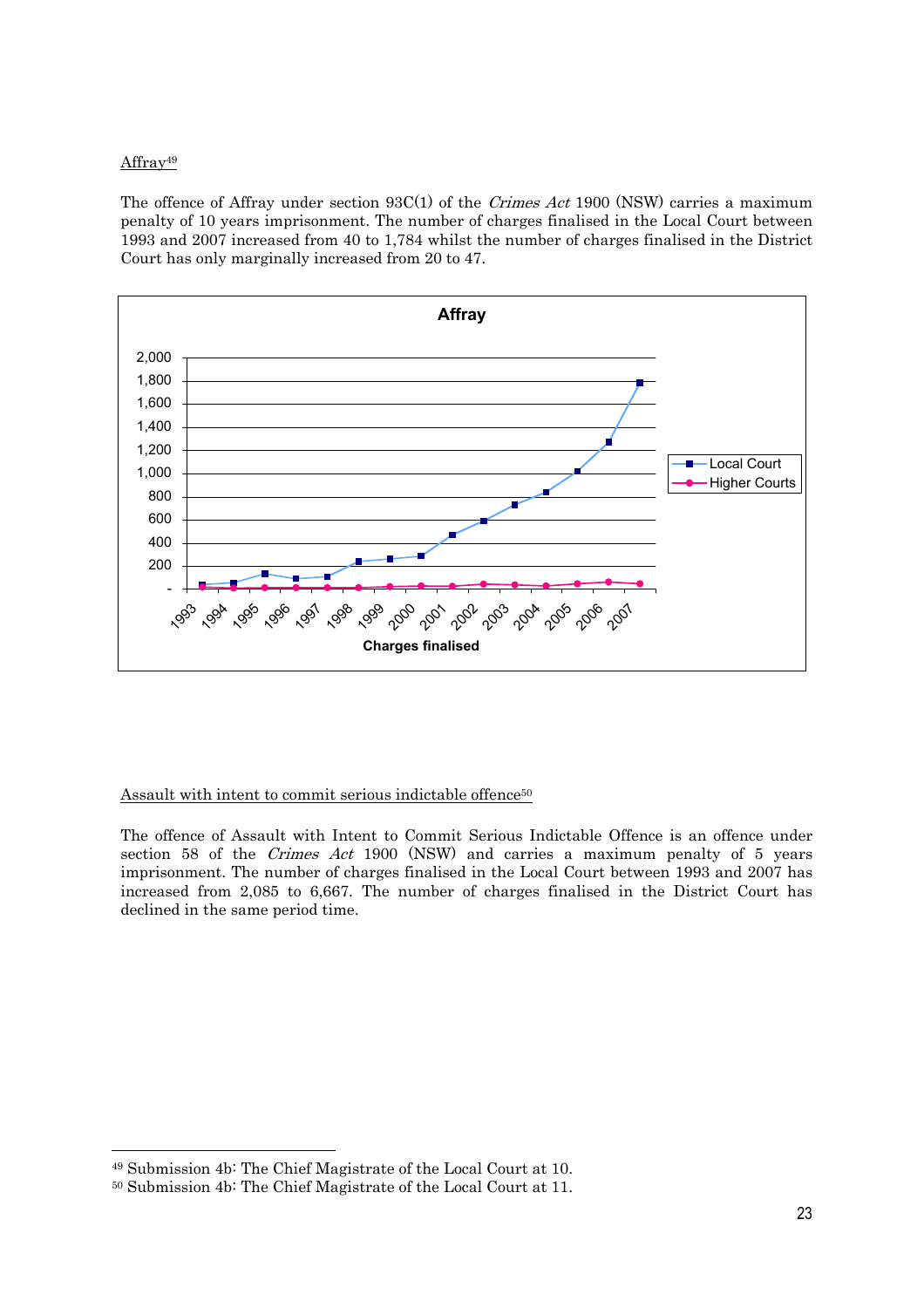

### Use a weapon to commit offence, resist arrest etc.<sup>51</sup>

The offence under section 33B of the *Crimes Act 1900* (NSW) in relation to using a weapon with intent to commit offence, resist arrest etc. carries a maximum penalty of 12 years imprisonment. In the period between 1993 and 2007, the number of charges finalised in the Local Court has increased by 6,340%, whilst the number of charges finalised in the District Court has declined by 34%.



<sup>51</sup> Submission 4b: The Chief Magistrate of the Local Court, at 12.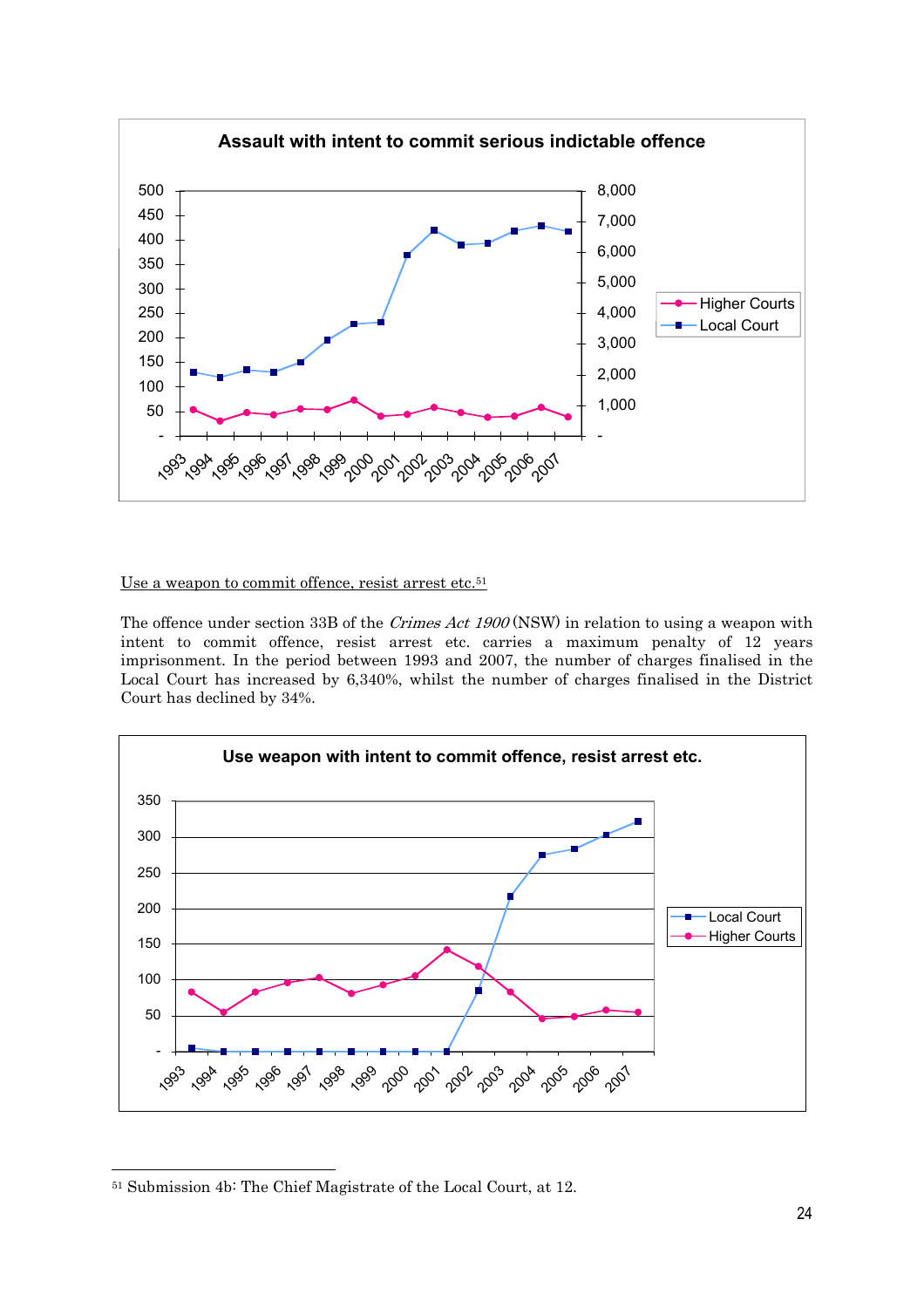#### Driving offences causing death or grievous bodily harm<sup>52</sup>

Driving offences causing death or grievous bodily harm include Negligent Driving occasioning death or grievous bodily harm under section 42 of the Road Transport (Safety and Traffic Management) Act 1999 and Dangerous driving occasioning death or grievous bodily harm under section 52A of the Crimes Act 1900.

The introduction of a standard of negligence in the Road Transport Act offences in 1999 has allowed for an increase in prosecution of driving offences where previously the standard of dangerousness required under the Crimes Act, may not have been met. The increase in negligent driving occasioning death or grievous bodily harm offences has been almost exclusively prosecuted in the Local Court. There is also evidence that as a result of case conferencing, offences which may have previously proceeded on indictment (such as dangerous driving occasioning death, which is strictly indictable), charge bargaining has resulted in offences being prosecuted as negligent driving occasioning death or alternatively that dangerous driving causing grievous bodily harm is prosecuted summarily in the Local Court instead of on indictment.

The graph below includes, cumulatively the offences of Dangerous driving occasioning death or grievous bodily harm under section 52A of the Crimes Act 1900 and Negligent Driving occasioning death or grievous bodily harm under section 42 of the Road Transport (Safety and Traffic Management) Act 1999.



Child pornography offences<sup>53</sup>

 52 Submission 4b: The Chief Magistrate of the Local Court at 13.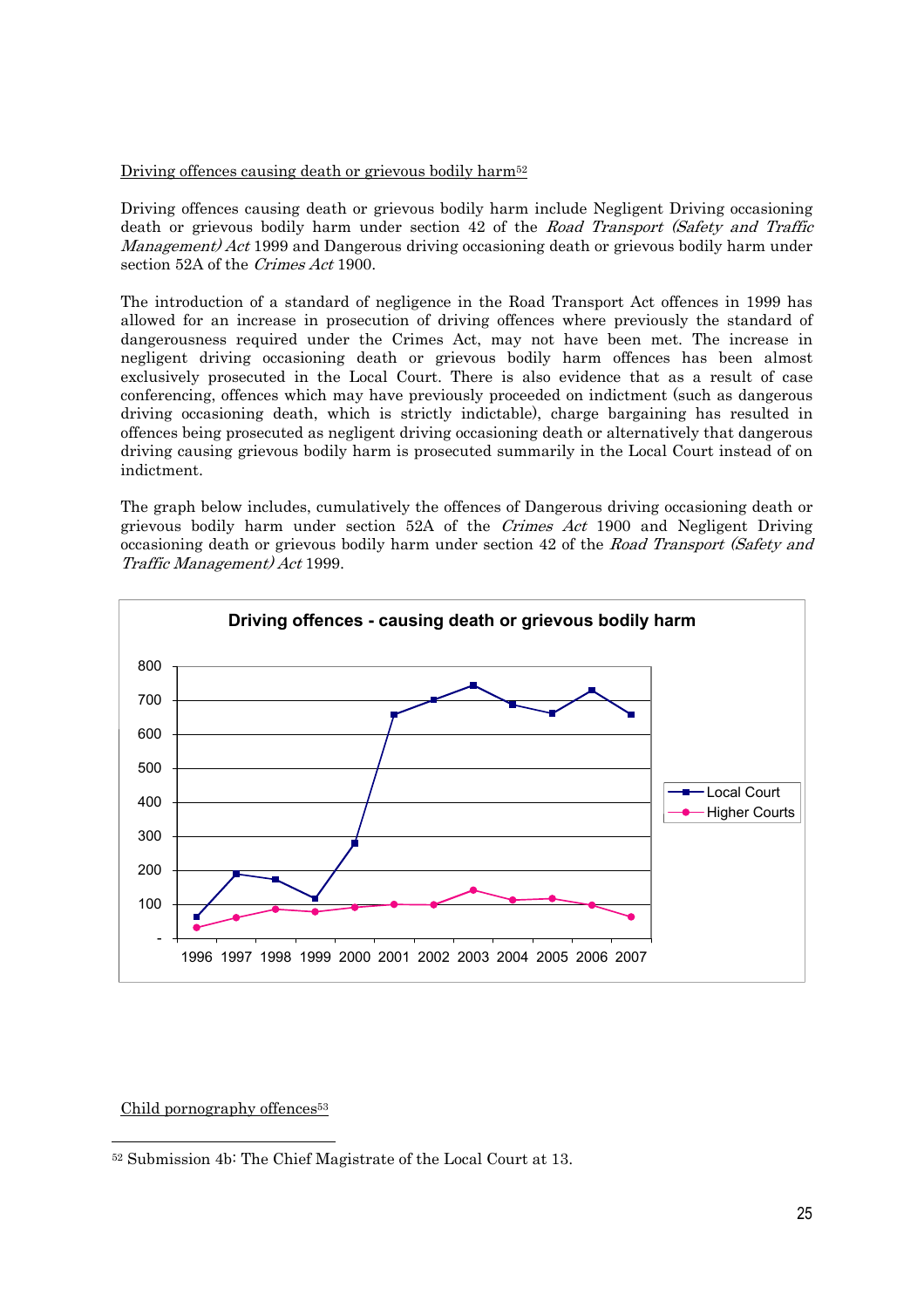Section 91H of the Crimes Act Production, dissemination or possession of child pornography carries a maximum penalty of 10 years imprisonment. Since its introduction as part of the Crimes Amendment (Child Pornography) Act 2004 there has been a steady increase in the number of offences prosecuted, with the overwhelming proportion of them prosecuted in the Local Court.



3.6 The Chief Magistrate noted that the introduction of the Table 1 offences has had a significant impact on the criminal workload of the Court, which has increased by about 56% between 1995 and 200854. It was recognised that any increase in the sentencing jurisdiction would increase this trend towards hearing increasingly complex and serious matters and would involve a commensurate investment in judicial resources55.

3.7 The Chief Magistrate indicated, contrary to the views expressed by those who opposed any increase in the jurisdiction, that he did not anticipate that there would be any significant reduction in the guilty plea rate as a result of such a change. One factor that was said to be relevant was the incentive to enter an early plea in the Local Court so as to attract the maximum discount.

3.8 Additionally the Chief Magistrate did not anticipate any significant impact on the incidence of jury trials, as only a minority of matters are disposed of by way of a defended hearing (approximately 5.7% in 2008/09) or are committed for trial, in the

 <sup>53</sup> Submission 4b: The Chief Magistrate of the Local Court at 14.

<sup>54</sup> Submission 4c: Chief Magistrate of the Local Court at 1.

<sup>55</sup> Ibid at 1.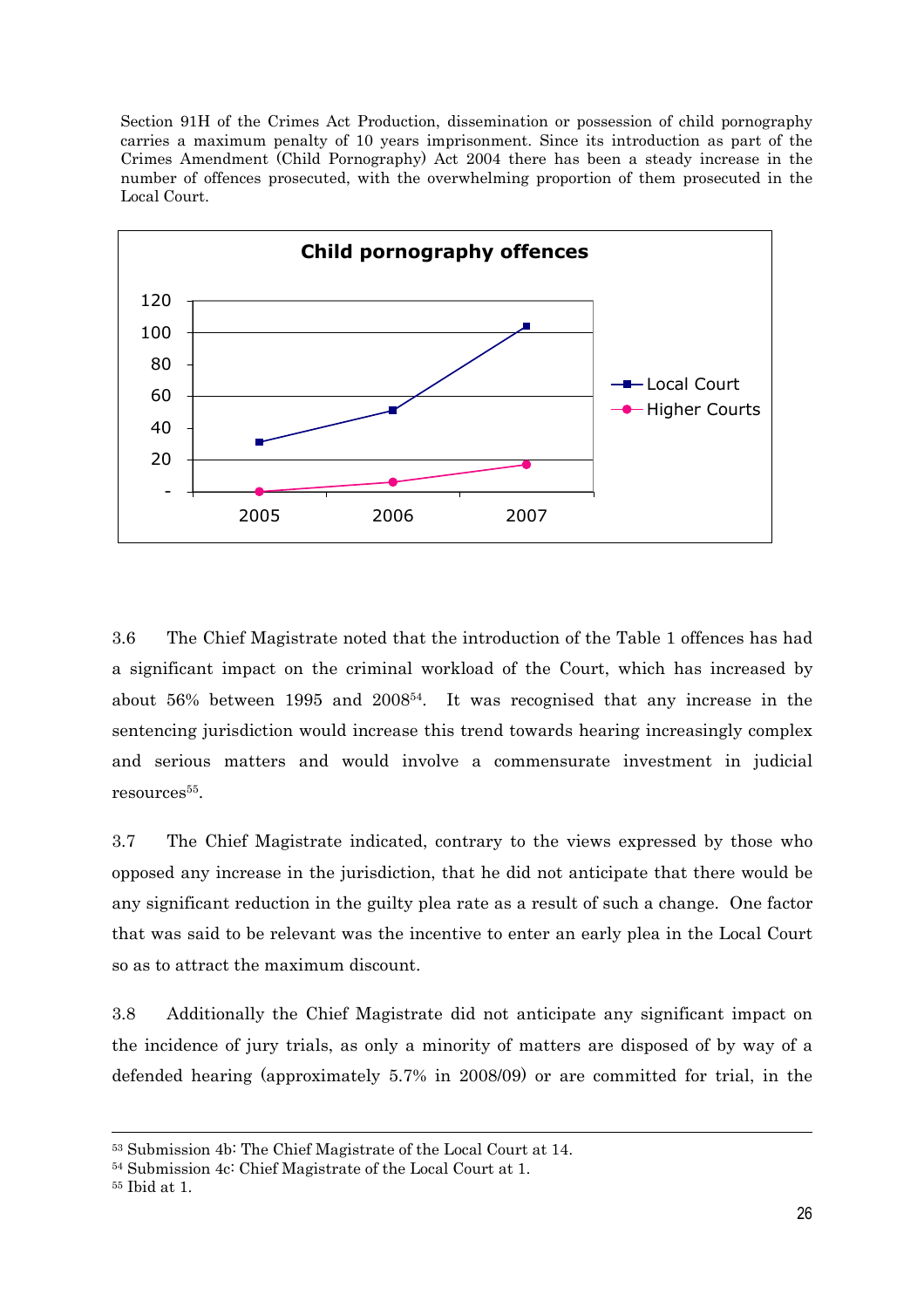District Court (approximately 1.2% in 2008/09). Additionally it was observed that defence election for trial on indictment in relation to Table 1 offences is rarely made.

### NSW Police Force

3.9 The NSW Police force supported an increase in the sentencing jurisdiction of the Local Court, subject to the provision of additional funding and of time to prepare for any such change<sup>56</sup>. In this respect, it pointed to the need for lead time to train the additional Police Prosecutors that would be required, the number of which would depend on the nature of any increase in the jurisdiction of the Court.

3.10 Allowing for the turnover, which sees up to 25 prosecutors leaving the NSW Police Force each year, it was noted that an annual increase of about 40 police prosecutors could be achieved. On the assumption that an increase of about 80 prosecutors would be necessary, at a cost of about \$7.5m per year<sup>57</sup>, it was said that this could be accommodated within a two-year time frame. However, the NSW Police Force submitted that a staged implementation would be necessary to ensure a smooth transition. If a quicker implementation was required, then it was suggested that consideration would need to be given to the provision of short term additional funding to increase its training capacity and to an increase in prosecuting allowances to attract applicants.58

3.11 The NSW Police Force noted that an increase in Local Court's sentencing powers would have certain potential ancillary benefits, including:

- A reduction in the number of briefs of evidence that must be prepared for strictly indictable offences, including a potential saving of up to 6000 hours of police time for every 1000 charges moved from the District Court to the Local Court59; and
- Since matters are finalised more quickly in the Local Court than in the District Court<sup>60</sup>, there would be a potential reduction in the time it takes for matters to

<sup>56</sup> Submission 6b: NSW Police Force at 11-14.

<sup>57</sup> Ibid at 12.

<sup>58</sup> Submission 6b: NSW Police Force at 12.

<sup>59</sup> The NSW Police Force advised that a Table 1 offence dealt with in the Local Court would only require a brief of evidence if the accused enters a plea of not guilty, which occurs in approximately one in three cases. On the basis of 5400 charges dealt with on indictment each year, it was estimated that for each 1000 charges moved from the District Court to the Local court, up to 660 less briefs will be required: Submission 6b: NSW Police Force at 13.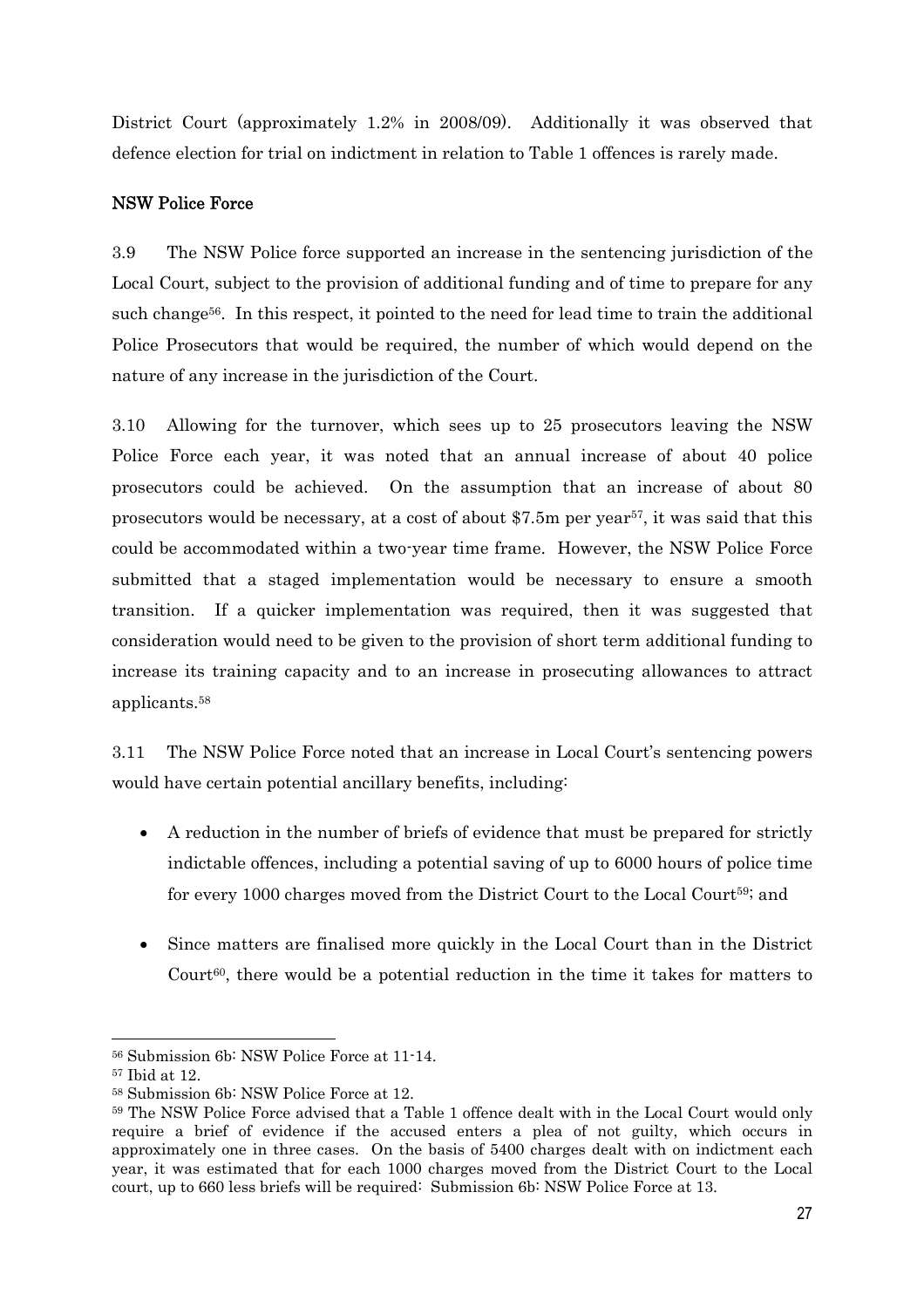be finalised across the court system.61 Such a potential reduction it was suggested would benefit victims, witnesses and the police, and could also reduce the size of the remand population.<sup>62</sup>

3.12 The likelihood of there being some additional incidental costs, for example in relation to an increase in victims support services and changes to the COPS computer system, was also identified<sup>63</sup>.

3.13 The NSW Police Force also drew attention, in the course of its submissions, to some anomalies that it suggested were likely to continue if the jurisdiction of the Local Court remained unchanged. They relate to:

- The fact that there have been reported instances of common assault matters, dealt with in the Local Court, receiving sentences in excess of the 12 months jurisdictional limit applicable to such cases;<sup>64</sup>
- The fact that the jurisdictional limit for a common assault is less than for breach of an AVO;65 and
- The submission that the right of appeal from the Local Court (available as of right to the defendant, both in relation to sentence and conviction) is less restrictive than that applicable in the case of an appeal from the District Court to the Supreme Court (available only by leave or where there is an error of law) and that the introduction of the same precondition would save time and costs.

### OPPOSITION TO INCREASE IN JURISDICTION

 <sup>60</sup> The NSW Police Force submitted that all criminal proceedings that are to be dealt with on indictment at the District Court must be first listed in the Local Court, and can take up to 15 weeks to proceed through the Local Court to their first mention in the District Court – regardless of whether the accused pleads guilty; whereas Table 1 matters (including both contested and uncontested hearings) took an average of six weeks to be finalised; Submission 6b: NSW Police Force at 13, referring to Local Court Practice Note No 1of 2010.

<sup>61</sup> Submission 6b: NSW Police Force at 13.

<sup>62</sup> Submission 6b: NSW Police Force at 13-14.

<sup>63 &</sup>quot;On the basis of a target ratio of two police prosecutors for each Local Court to accommodate the increased seriousness of the offences to be heard by the Court, and each prosecutor costing on average \$93,000 per year. This cost includes salary, overtime, work premises, travel, accommodation, computers, training and administrative support (including human resource management). Taking into account training, sick leave and recreational leave, each prosecutor is available 80% of the time – accordingly the target ratio is increased to 2.5 prosecutors per Local Court: Submission 6b: NSW Police Force at 10-12.

<sup>64</sup> See Submission 6b: NSW Police Force at 6.

<sup>65</sup> Submission 6b: NSW Police Force at 7.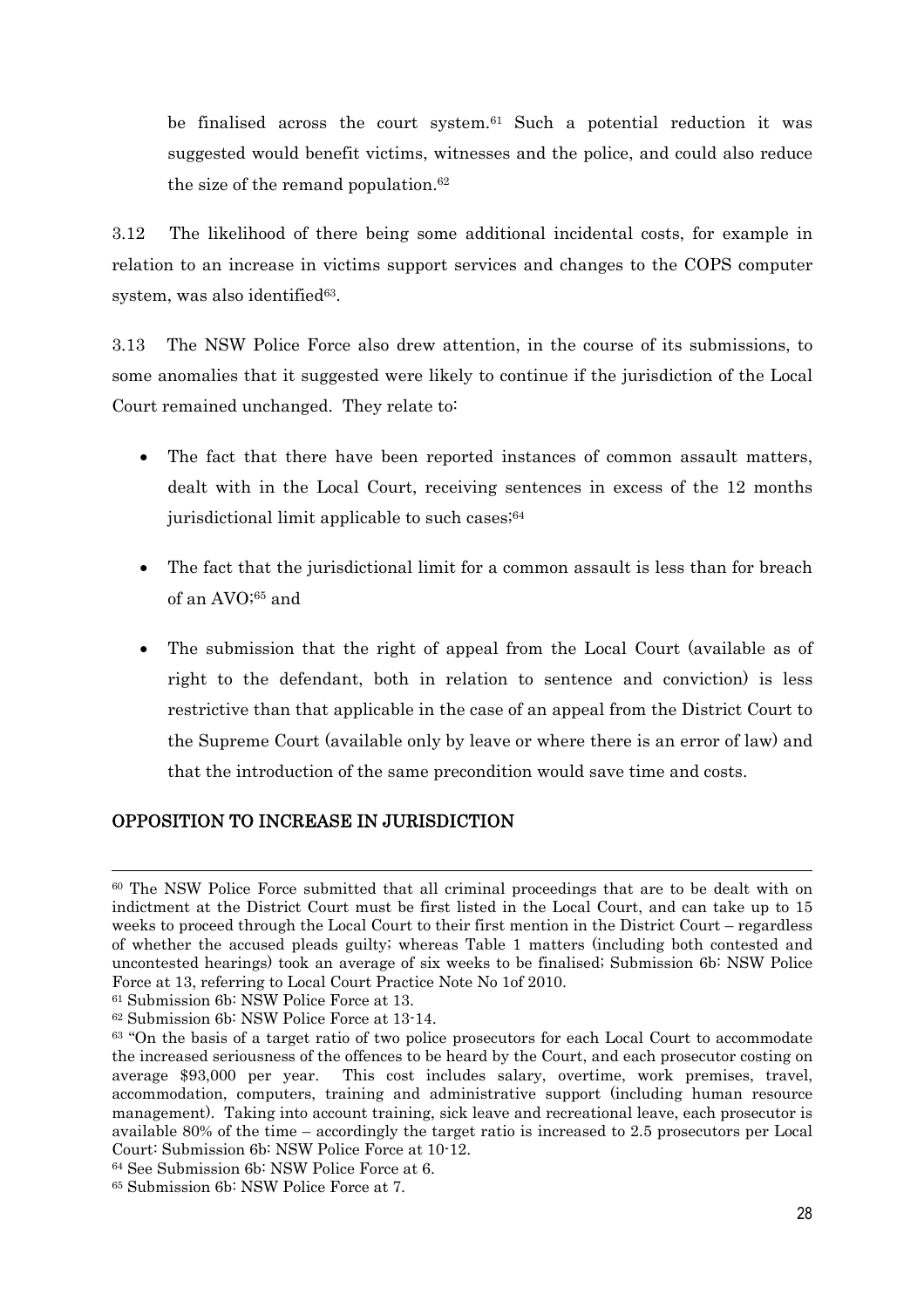3.14 Opposition was expressed, in relation to any increase in the length of sentences of imprisonment that could be imposed in the Local Court, by: The Chief Judge of the District Court; the Public Defenders; the NSW Bar Association; the Law Society of NSW; Legal Aid NSW; Redfern Legal Centre and Young Lawyers NSW. As much the same points were made, we note that the reasons variously advanced were as follows:

- a) The increase would result in a transfer of a significant part of the workload of the District Court to the Local Court, leading to delays in the Local Court, and loss of its efficiency as a trial court dealing with a large volume of less serious forms of criminality;66
- b) It could lead to a decrease in pleas of guilty, because the current jurisdictional limit of the Local Court can act as an incentive for an accused to be tried in that court, particularly in circumstances where there is an automatic right of appeal (with a rehearing) to the District Court<sup>67</sup>;
- c) Perhaps counter intuitively to the expectation that there would be a move of part of the District Court workload to the Local Court, the increase might lead to accused who are charged with Table 1 offences electing for jury trial in the District Court, thereby offsetting any savings otherwise arising<sup>68</sup>;
- d) The proposal would be likely to result in an increase in appeals to the District Court with adverse consequences for its trial workload, for the timeliness of the finalisation of criminal proceedings and for the costs both to defendants and the system as a whole; with the further consequence that appeals would lie to a single judge of the District Court that currently would be determined by the NSWCCA69;
- e) The resources of Legal Aid NSW, of other legal aid agencies and of solicitors appearing in the Local Court would be stretched in dealing with any increase in the work of that court, and some defendants facing serious charges could be left

<sup>66</sup> See Submission 3b: Law Society of NSW at 1.1-1.7; Submission 10: The NSW Bar Association at 1-2; Submission 14: The Law Society of NSW Young Lawyers at para 4; Submission 15: Redfern Legal Centre at 2; Submission 13: Legal Aid NSW at 1-2.

<sup>67</sup> See for example; Submission 13: Legal Aid NSW at 2; Submission 15: Redfern Legal Service at 3; and Submission 9: The Chief Judge of the District Court of NSW.

<sup>68</sup> Submission 13: Chief Judge of the District Court of NSW. It is noted however that the contrary view was expressed by the ODPP in Submission 1b: Director of Public Prosecutions at 1. 69 Although NSW Police suggested that any increase would be offset by having more matters heard in the Local Court: Submission 6b: NSW Police at 11-13.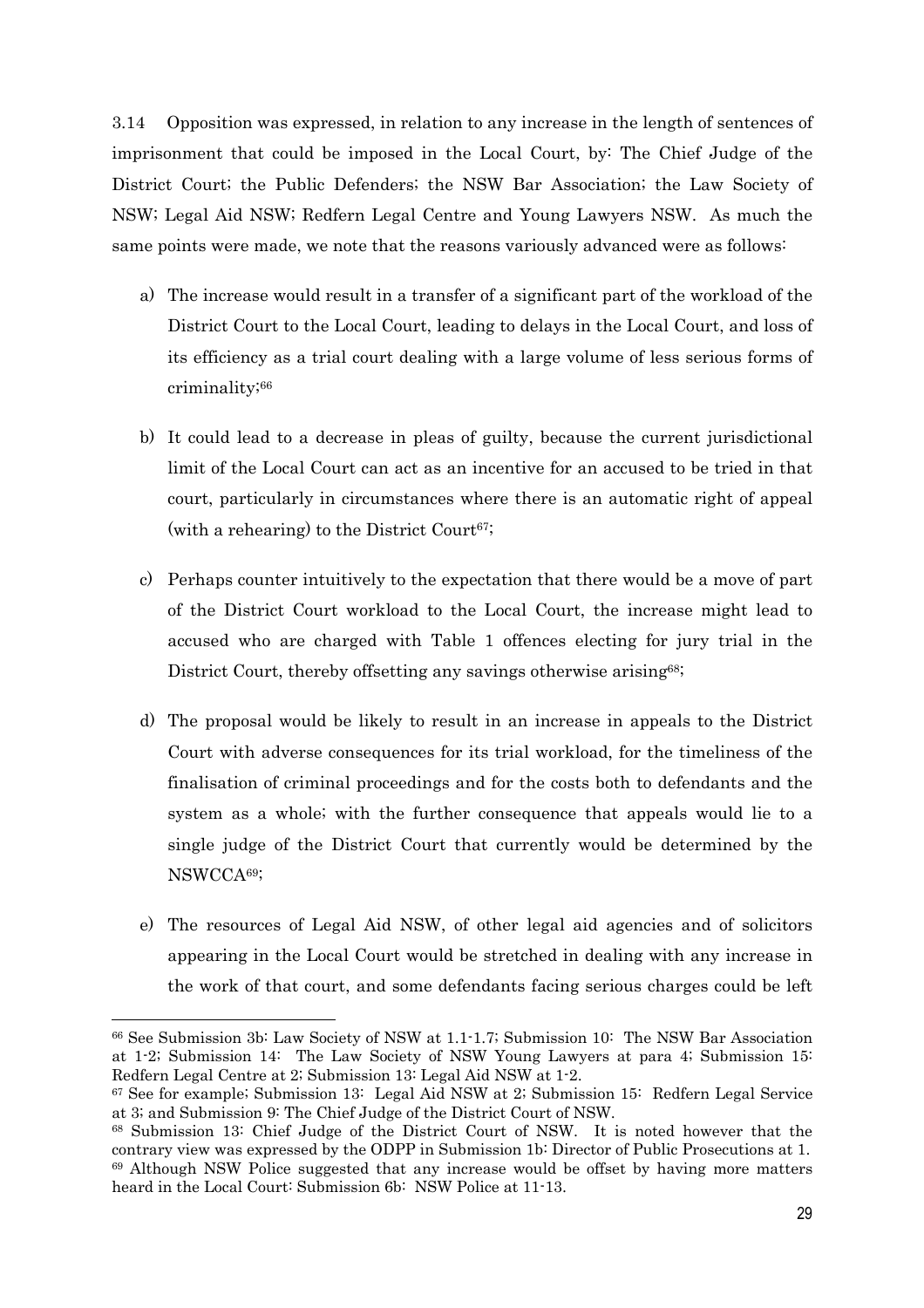without the legal assistance that they would have received had the matter been heard in the District Court, or would require more time in order to be properly advised thereby delaying the proceedings;70

- f) If there is a significant shift of work to the Local Court, without election for trial in the District Court, the value of trial by jury, which permits community participation in the justice system, risks being diminished<sup>71;</sup>
- g) Unless the procedures and case management systems of the Local Court, including prosecution practices are revised, defendants in the Local Court who are involved in the more serious cases, would be deprived of the procedural advantages available in the District Court, for example, in relation to the provision of a prosecution brief (in place of a Facts Sheet)<sup>72</sup>;
- h) Any transfer of a significant body of work in the Local Court would lead to delays in hearings and to adjournments, with a consequent risk of an increase in the remand population;73
- i) Police Prosecutors do not have the legal qualifications or membership of legal professional association or the ethical obligations attaching to crown prosecutors and the ODPP staff, nor do they have the actual or ostensible independence which the latter possess<sup>74</sup>;
- j) There is an absence of any clear evidence that the current jurisdictional limits are causing a problem in the imposition of appropriate sentences75;
- k) There would be a potential for sentence inflation over time resulting in an insidious increase in the rates of imprisonment, and in the average length of the time of imprisonment<sup>76</sup>;
- l) There would be a potential temptation to insert more offences into Table 177;

<sup>70</sup> Submission 15: Redfern Legal Service at 2; Submission 10: The NSW Bar Association at 1-2; Submission 3b: Law Society of NSW at 1.1–1.7.

<sup>71</sup> See for example, Submission 10: The NSW Bar Association at 1-2; and Submission 15: Redfern Legal Service at 3.

<sup>72</sup> Submission 3b: Law Society of NSW at 1.1–1.7.

<sup>73</sup> Submission 3b: Law Society of NSW at 5.1-5.5.

<sup>74</sup> Submission 10: The NSW Bar Association at 1-2; Submission 16: Senior Public Defender at 1.

<sup>75</sup> Submission 3b: Law Society of NSW at 5.1-5.5.

<sup>76</sup> Submission 10: The NSW Bar Association at 3; Submission 15: Redfern Legal Service at 1-2.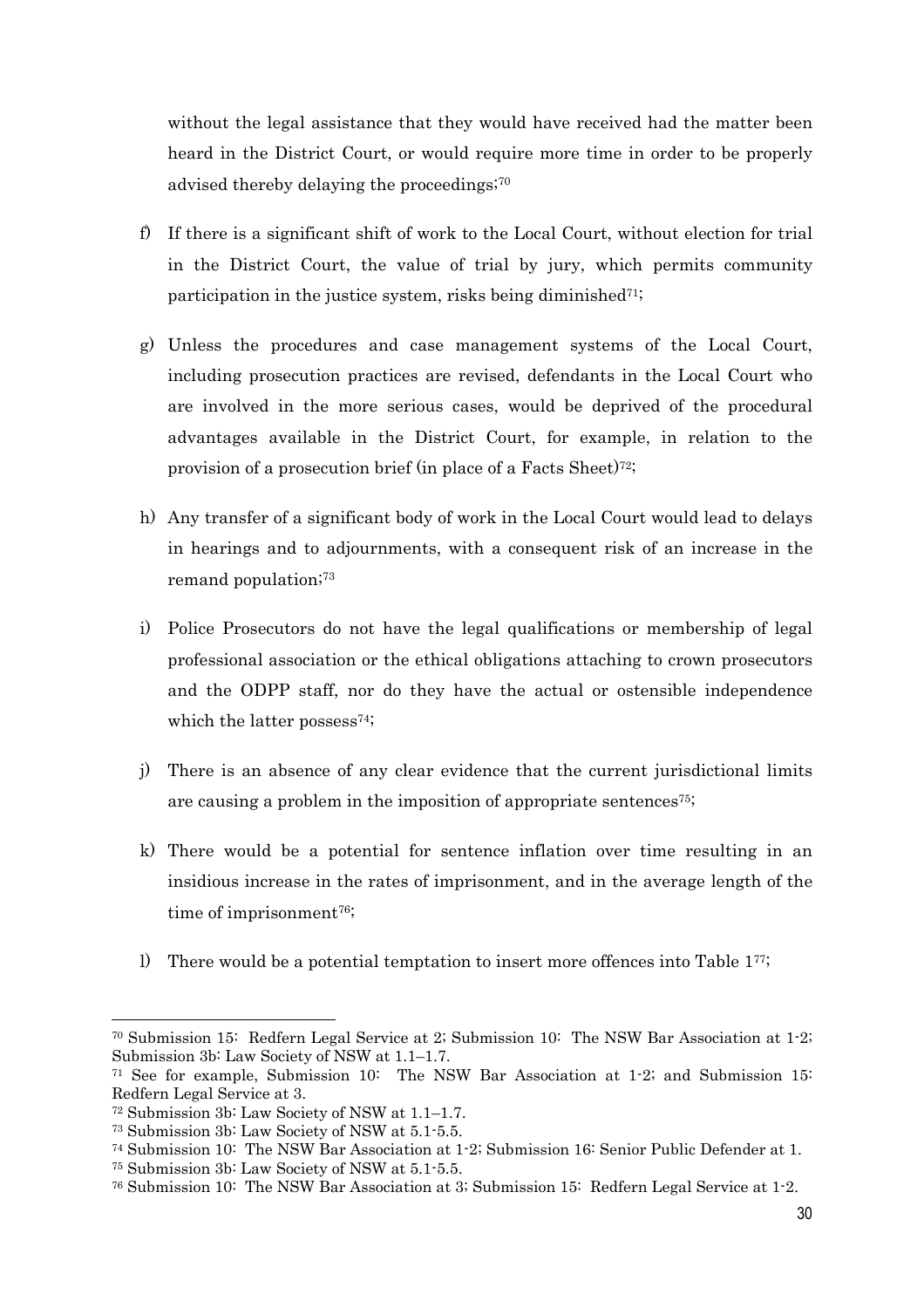3.15 The Council notes additionally that the Chief Judge submitted that the NSW ODPP could be relied upon to elect for serious cases to be tried on indictment.78 His Honour observed that the jurisdictional limit of the Local Court is 'one of the key controls in the administration of criminal justice in the State' and that interfering with it could result in a greater proportion of cases being committed to trial to the District Court, thus undoing all the reforms made during the last 20 years to reduce the backlog of cases in the District Court.79

### IMPACT ON OTHER SECTORS

### Director of Public Prosecutions

3.16 Although the Director indicated that it had not been possible to undertake an examination of the financial implications for the ODPP of an increase in the jurisdiction of the Local Court, the attention of the Council was drawn to the fact that the Productivity Commission (Commonwealth) had reported, in 2009, that the cost per finalisation (with qualifications) of a criminal matter in the District Court was almost \$6000, and in the Local Court just over \$50080. For the following year these figures were reported to be \$5780 and \$495 respectively.81

3.17 Additionally, it was noted that an increase in jurisdiction could result in less matters being reported to the ODPP for election, an outcome that was said to be consistent with the fall in elections that had been occurring for some years.

### Corrective Services NSW (CSNSW)

3.18 Corrective Services NSW drew attention to the possibility that any increase in the jurisdiction of the Local Court could have consequences for CSNSW if it was to lead to sentencing creep. Its costs per prisoner, as at 2009, were estimated to be in the order of \$76,000 per year and it was noted that NSW is reported to have a higher imprisonment rate than the Australian average. Any lengthening in sentences, it noted,

 <sup>77</sup> Submission 14: The Law Society of NSW Young Lawyers at para 1-4; Submission 13: Legal Aid NSW at 3.

<sup>78</sup> Submission 9: The Chief Judge of the District Court of NSW at 1-2.

<sup>79</sup> Submission 9: The Chief Judge of the District Court of NSW at 1-2.

<sup>80</sup> Submission 1b: Director of Public Prosecutions at 1; Report on Government Services 2009, Productivity Commission (Commonwealth) at 7.39 – 7.44.

<sup>81</sup>Report on Government Services 2009, Productivity Commission (Commonwealth) at Table 7A.23.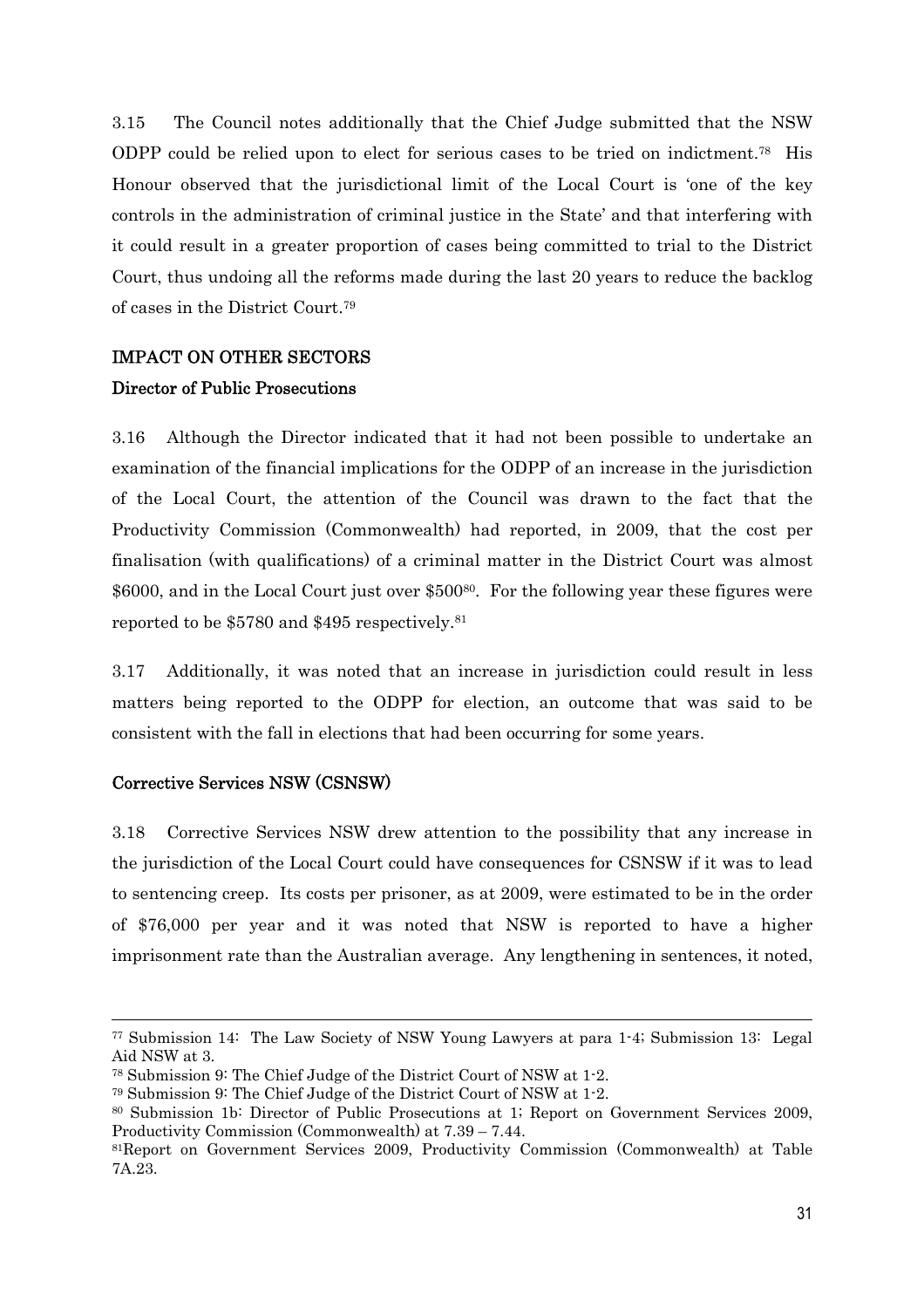could lead to a need for additional facilities and staff, if this resulted in a larger prison population.

### NSW State Parole Authority (SPA)

3.19 Currently, an offender who receives a sentence (by way of full-time or home detention) of three years or less with a non-parole period is automatically released on parole at the expiry of the non-parole period. Accordingly, parole for sentences imposed by the Local Court – which currently must not exceed two years for any individual sentence, or five years for consecutive sentences- generally do not have to be administered by the SPA.

3.20 Any increase in the jurisdiction of the Local Court that resulted in offenders who currently receive sentences of two years or less in that Court, receiving sentences in excess of three years, would potentially increase the workload of the SPA. That, however, depends on the extent to which these cases would have been the subject of an election, under the current system, for trial in the District Court.

3.21 The SPA advised that a consequence of any resulting increase in sentences imposed by the Local Court would be the need for the provision of transcripts of Local Court judgements (that is, for those cases that resulted in sentences in excess of imprisonment for three years).

#### Rural, remote and Indigenous Communities

3.22 The question of the potential impact of any increase in jurisdiction on rural, remote and indigenous communities was addressed in some submissions. The NSW Police Force and the Chief Magistrate both suggested that it would have tangible benefits to rural and remote communities in terms of travel and access to justice, because there are more Local Courts than District Courts and the frequency of the hearings is greater<sup>82</sup>.

#### Indigenous Communities

3.23 Some concerns were identified in relation to the risk of sentence inflation in relation to the Indigenous community.

<sup>82</sup> Submission 6b: NSW Police Force at 15; Submission 4c: Chief Magistrate of the Local Court of NSW at 3.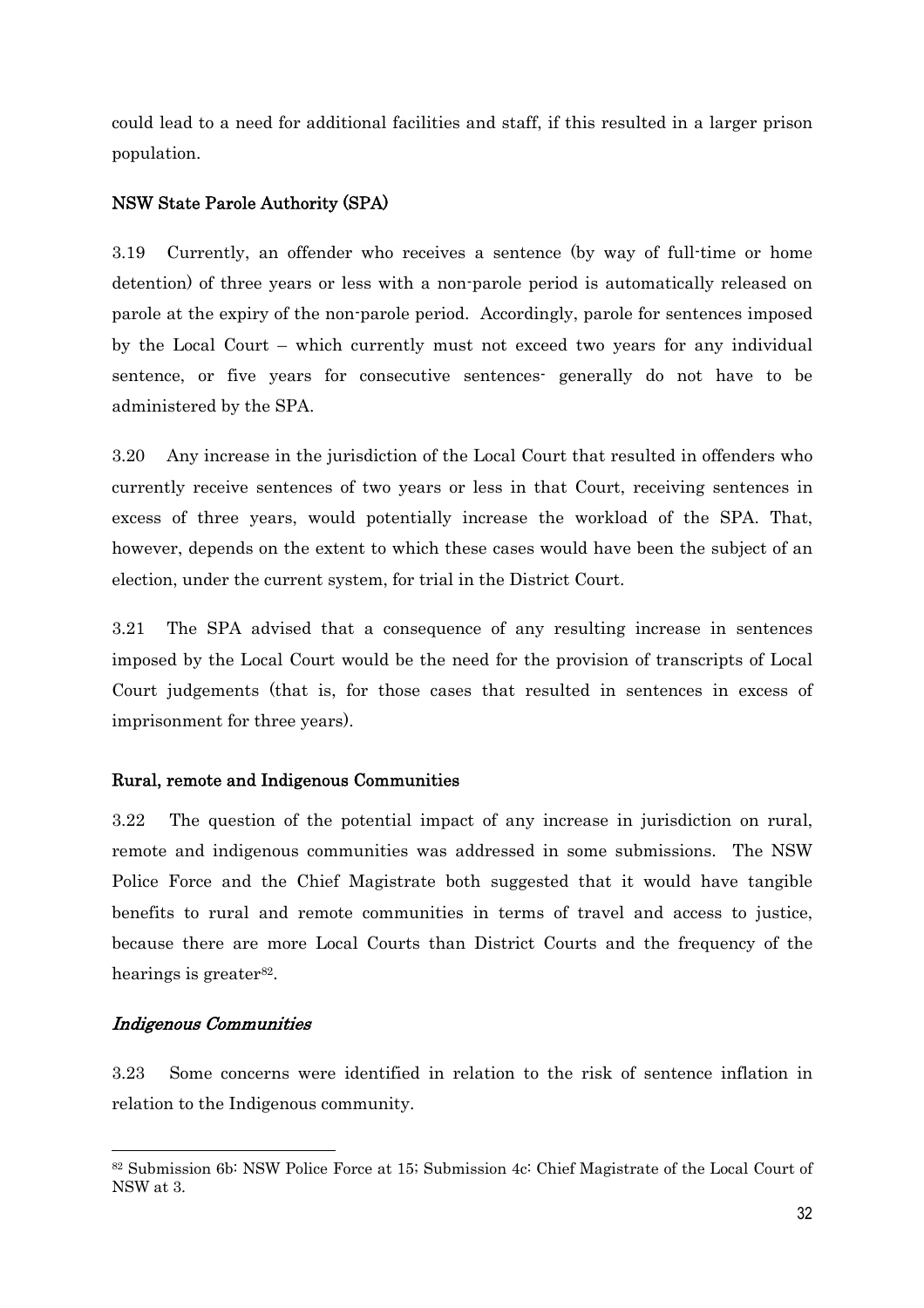3.24 The Council notes that the imprisonment rate for Indigenous Australians has increased steadily since 2000.83 Between 2000 and 2009, the national Indigenous adult imprisonment rate increased by 51% (or 57% in NSW alone), while the non-Indigenous imprisonment rate increased only by 5% (also 5% in NSW).84 During this period, the ratio of Indigenous to non-Indigenous imprisonment has increased from 9.6 to 13.9—ie, Indigenous offenders are 13.9 times more likely to be imprisoned than non-Indigenous offenders in 2009.85 The 2009 ratio is even higher than that noted in the report by the Royal Commission into Aboriginal Deaths in Custody in 1991.86

3.25 A recent study by the NSW Bureau of Crime Statistics and Research (BOCSAR) showed that the substantial increase in Indigenous adult imprisonment rate in NSW between 2001 and 2008 was not due to a change in offending behaviour, but to changes in the criminal justice response to offending, including:

higher rate of bail refusal;

- increased time spent on remand;
- greater proportion of Indigenous offenders receiving sentences of imprisonment and longer sentences; and
- increased number of Indigenous people convicted of offences against justice procedures.87

3.26 It has been asserted that these changes in the criminal justice response have resulted in a greater increase in Indigenous imprisonment than in non-Indigenous

<sup>83.</sup> Australian Bureau of Statistics, Prisoners in Australia (2009) 47, 54. See also the discussion in Manuell, J., 'The Fernando Principles: The Sentencing of Indigenous Offenders in NSW' (NSW Sentencing Council, December 2009) iii–iv, at 1–3.

<sup>84.</sup> The figures are based on age standardised imprisonment rates: Australian Bureau of Statistics, Prisoners in Australia (2009) 54. Age standardised rates are used because Australia's Indigenous population is much younger than its non-Indigenous population. Since the probability of imprisonment decreases with age, crude imprisonment rates for the Indigenous population will be higher because of the larger proportion of young people in the Indigenous population: Australian Bureau of Statistics, Prisoners in Australia (2009) at 68–9.

<sup>85.</sup> Australian Bureau of Statistics, Prisoners in Australia (2009) at 47, 54.

<sup>86.</sup> In its report, the Royal Commission into Aboriginal Deaths in Custody noted that Indigenous imprisonment rate was 13 times higher than the non-Indigenous imprisonment rate: Commonwealth of Australia, Royal Commission into Aboriginal Deaths in Custody, National Report (1991) vol 5.

<sup>87.</sup> Fitzgerald, J., 'Why are Indigenous Imprisonment Rates Rising?' (Crime and Justice Statistics Bureau Brief Issue Paper No 41, NSW Bureau of Crime Statistics and Research, 2009), at 5–6.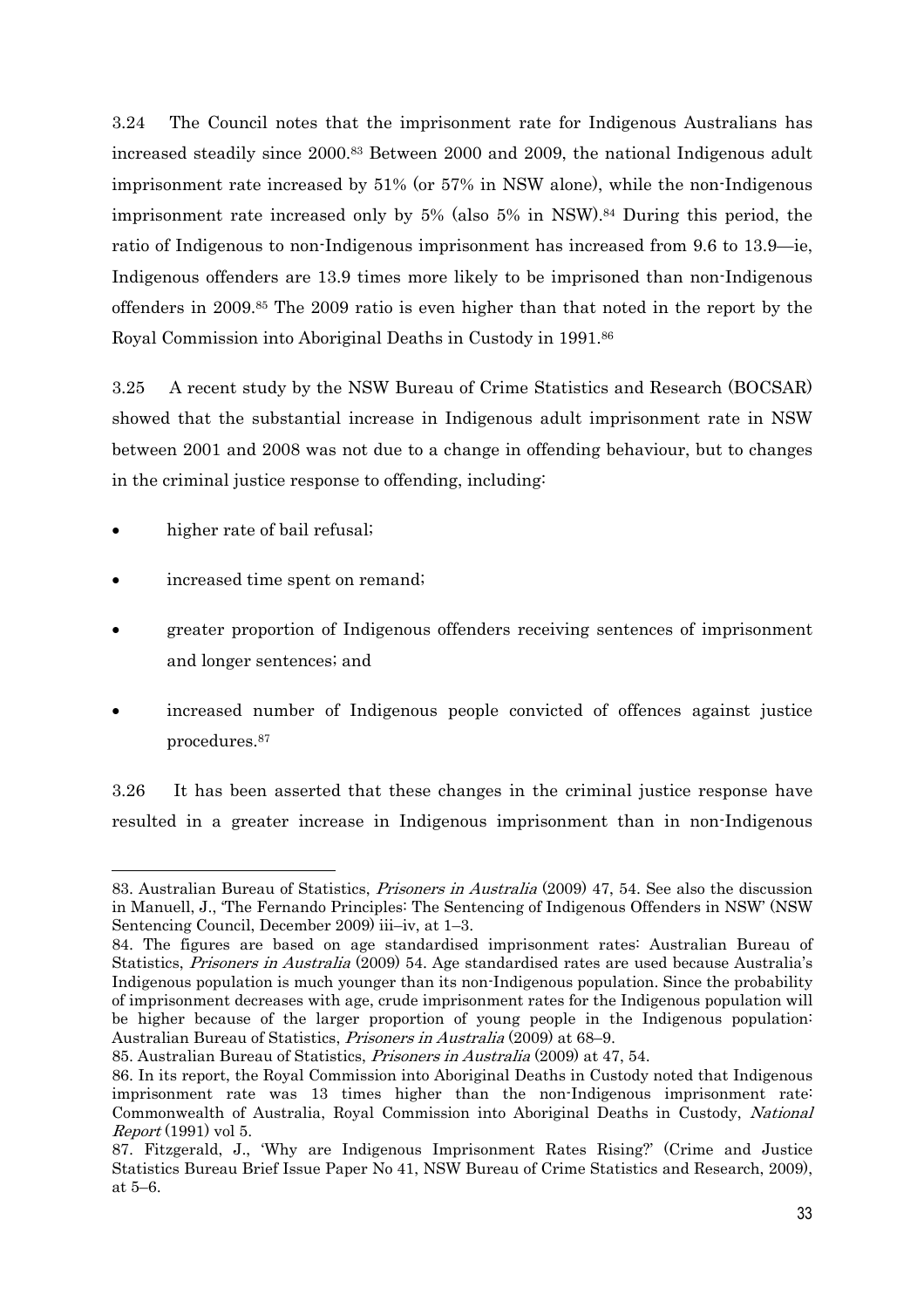imprisonment—possibly because, compared with non-Indigenous offenders, Indigenous offenders are more likely to exhibit all of the factors that increase the likelihood of imprisonment, including: lengthy criminal records; prior conviction for serious violent offences; prior conviction for multiple offences; breach of previous court orders; and previous non-custodial sentences.88

3.27 The Redfern Legal Centre noted the importance of the availability of diversionary programs for the Indigenous offenders, such as circle sentencing, MERIT, and the Mental Health Liaison Service, which rely on the participation of the Local Court. It expressed concerns that their availability could be negatively affected if the Local Court workload increased.

### Rural and Remote Communities

3.28 The Council acknowledges that an increase in the Local Court's sentencing powers could also have consequences for offenders generally who live in rural and remote areas, unless the full range of non-custodial sentencing options is available in these areas. In its 2006 report, the NSW Legislative Council Standing Committee on Law and Justice expressed concern that the limited availability of non-custodial alternatives in rural and remote areas may result in a greater likelihood of imprisonment for offenders residing in these areas than urban offenders.<sup>89</sup>

3.29 There is however conflicting evidence in this respect. A statistical analysis of the penalties imposed by the Local Courts in 2003 showed that community-based sentencing options were utilised more often in metropolitan areas than in rural and remote areas.<sup>90</sup> However, a BOCSAR study of adult offenders convicted in the NSW Local, District and Supreme Courts in 2005 found that, compared to urban offenders, offenders in rural and

<sup>88.</sup> Fitzgerald, J., 'Why are Indigenous Imprisonment Rates Rising?' (Crime and Justice Statistics Bureau Brief Issue Paper No 41, NSW Bureau of Crime Statistics and Research, 2009), 6; Snowball, L. and Weatherburn, D., 'Indigenous Over-representation in Prison: The Role of Offender Characteristics' (Crime and Justice Bulletin No 99, NSW Bureau of Crime Research and Statistics, 2006) at 14.

<sup>89.</sup> NSW Legislative Council Standing Committee on Law and Justice, Community Based Sentencing Options for Rural and Remote Areas and Disadvantaged Populations (2006) Chapter 3.

<sup>90.</sup> The analysis was provided by the Department of Corrective Services (now Corrective Services NSW) to the NSW Legislative Council Legislative Council Standing Committee on Law and Justice, based on data compiled by BOCSAR: NSW Standing Committee on Law and Justice, Community Based Sentencing Options for Rural and Remote Areas and Disadvantaged Populations (2006) at [3.6]–[3.7].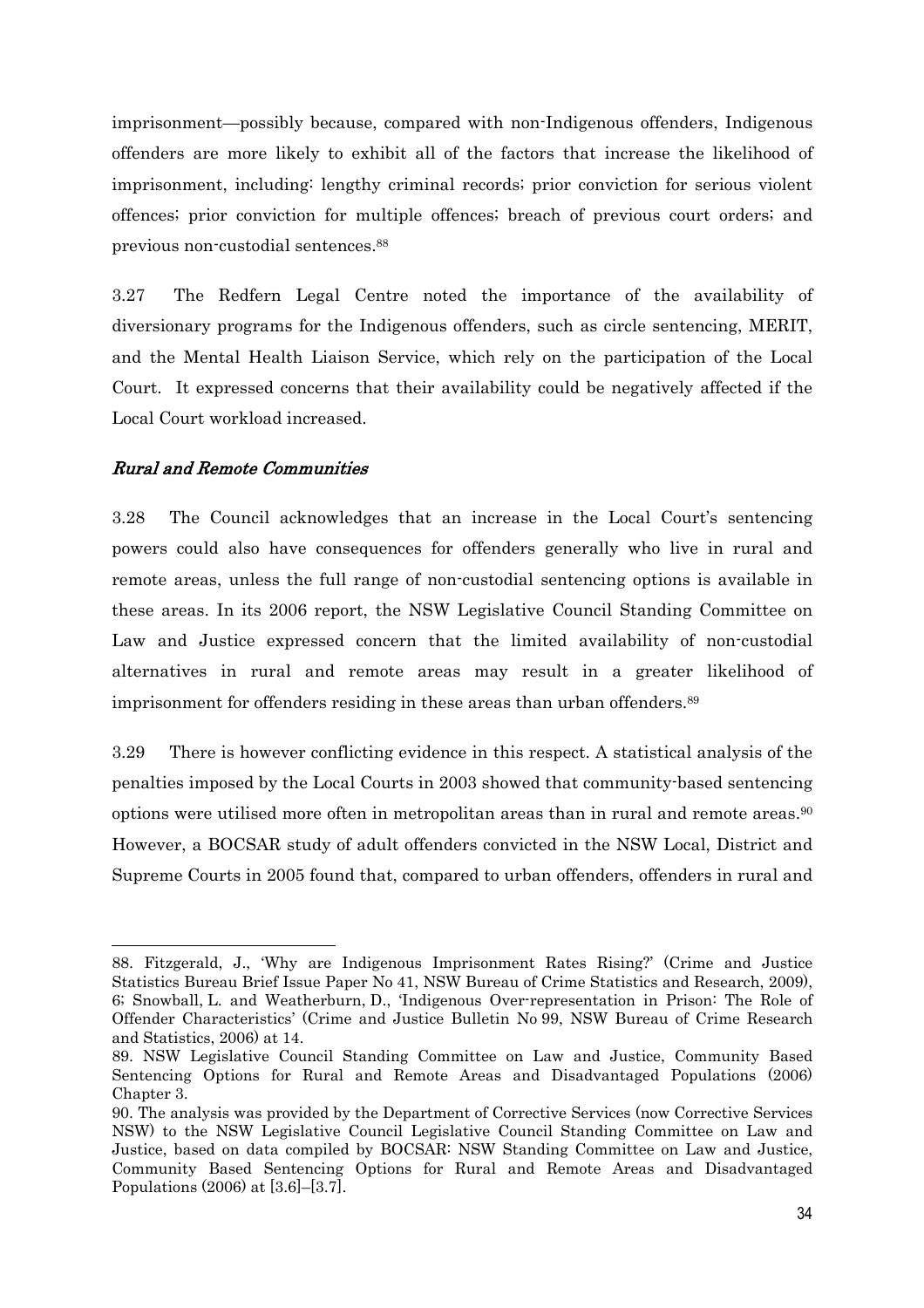remote areas were *less* likely to receive a prison term.<sup>91</sup> Several possible explanations for this finding have been suggested, including: offenders living in different areas differ in terms of certain unmeasured sentencing factors (eg, extent of remorse, strength of their community ties); inner metropolitan courts place more emphasis on punishment and deterrence than courts in regional or remote areas; or courts in regional or remote areas deliberately compensate for the limited availability of community-based sentencing options in those areas by favouring non-custodial options over imprisonment.92

3.30 However, the introduction of Intensive Corrections Orders in place of Periodic Detention, which was not available in much of the State at the time of these studies, adds a valuable non-custodial option to the list of sentencing outcomes which will hopefully redress any regional disadvantage.

<sup>91.</sup> Snowball, L., 'Does a Lack of Alternatives to Custody Increase the Risk of a Prison Sentence?' (Crime and Justice Bulletin No 111, NSW Bureau of Crime Statistics and Research, 2008) at 3. 92. Snowball, L., 'Does a Lack of Alternatives to Custody Increase the Risk of a Prison Sentence?' (Crime and Justice Bulletin No 111, NSW Bureau of Crime Statistics and Research, 2008) at 4.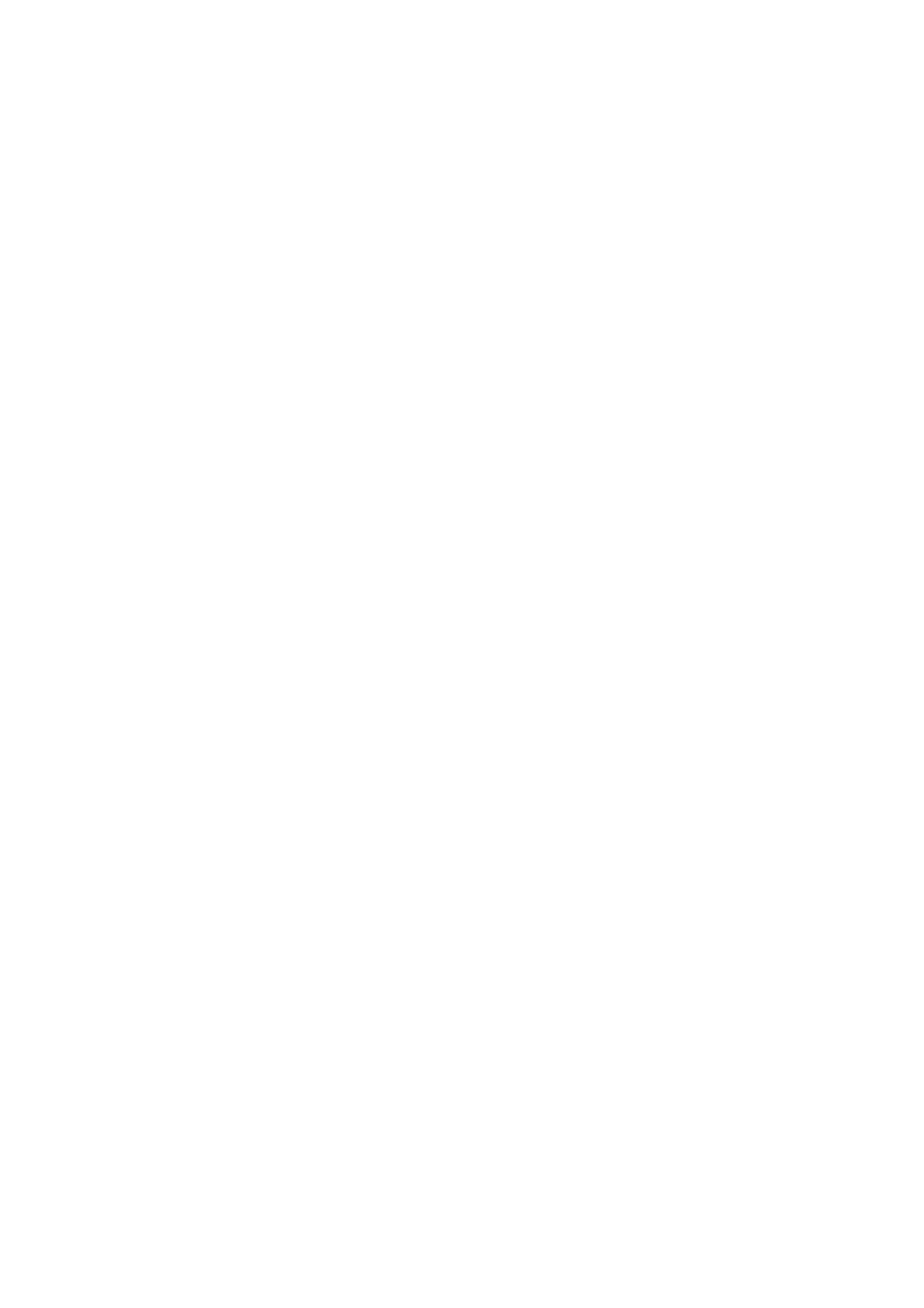# **CHAPTER 4: RESPONSE OF THE SENTENCING COUNCIL – JURISDICTIONAL LIMITS**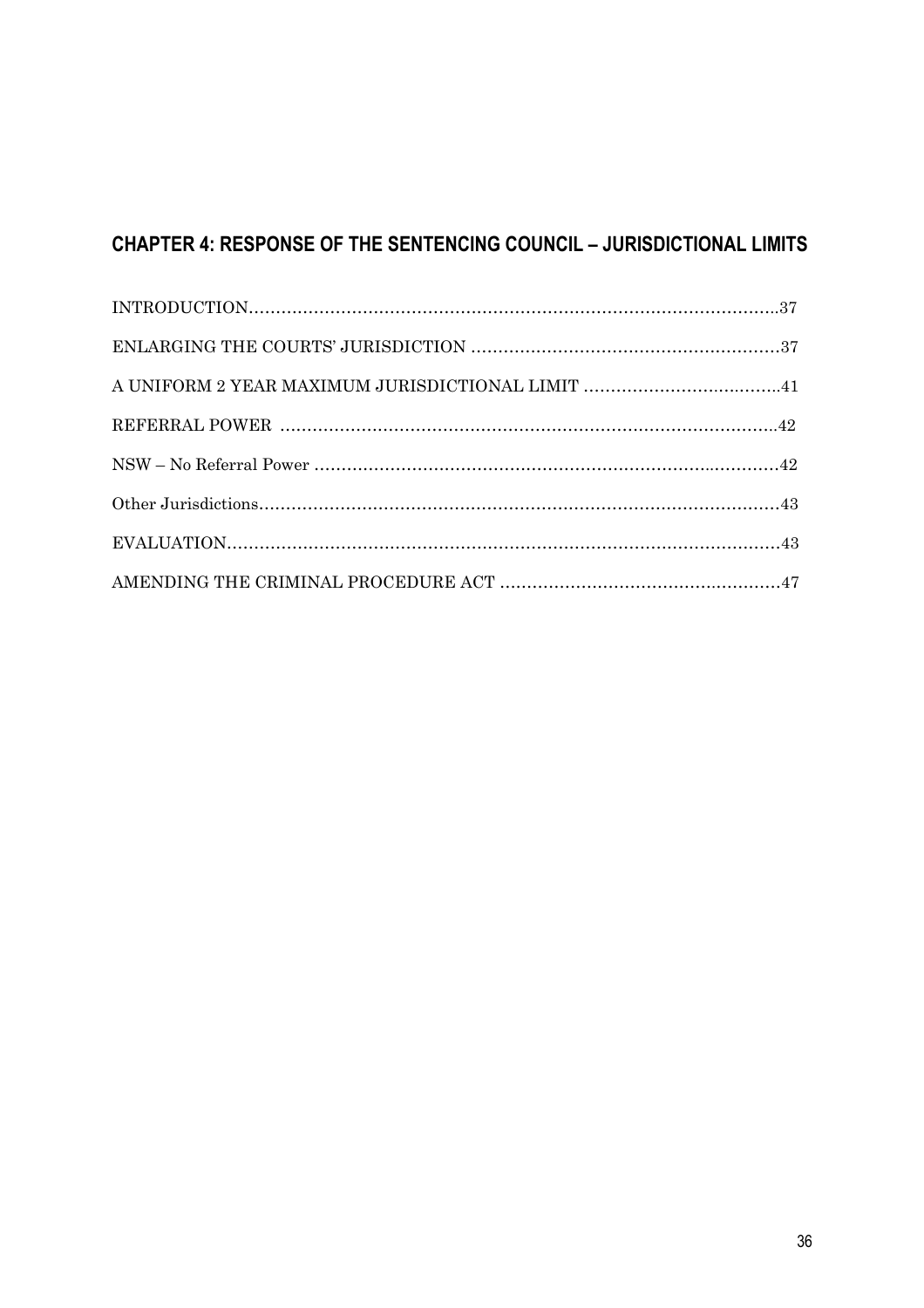### INTRODUCTION

 $\overline{a}$ 

4.1 In light of the foregoing summary, with particular reference to the personal violence case sample, and the sentencing statistics contained in the Annexures to this Report, the Council has given consideration to four possible approaches:

- Enlarging the sentencing powers of the Local Court generally, so as to allow it to impose sentences of imprisonment for up to 5 years (i.e. in relation to offences that carry a maximum sentence of imprisonment for 5 years or more);
- Enlarging the Court's sentencing power in respect of those offences for which a current sentencing limit of imprisonment for less than 2 years applies, so as to bring that limit in line with the limit applicable to other offences;
- Conferring a power in the Local Court to refer cases to the District Court for sentence where it is of the view that its current jurisdictional limit precludes the imposition by it of an appropriate sentence; and
- $\bullet$  Amending chapter 5 of the *Criminal Procedure Act* to make certain specific offences strictly indictable.

4.2 As noted earlier, the *Criminal Procedure Act* was amended in June 2010 to increase the monetary value limit for an s. 112(1) offence to \$60,00093.

4.3 In accordance with its earlier advice, the Council understands that a similar increase is to be made in relation to the s 109(1) offence. As a result it offers no further comment in this respect.

<sup>93</sup> The Courts Legislation Amendment Bill 2010 was assented to on 28 June 2010. Schedule 1.8 to the bill amends schedule 1 of the *Criminal Procedure Act 1986* to increase the maximum property value for break and enter offences, dealt with summarily by the Local Court under chapter 5 of the *Criminal Procedure Act 1986*, from \$15,000 to \$60,000.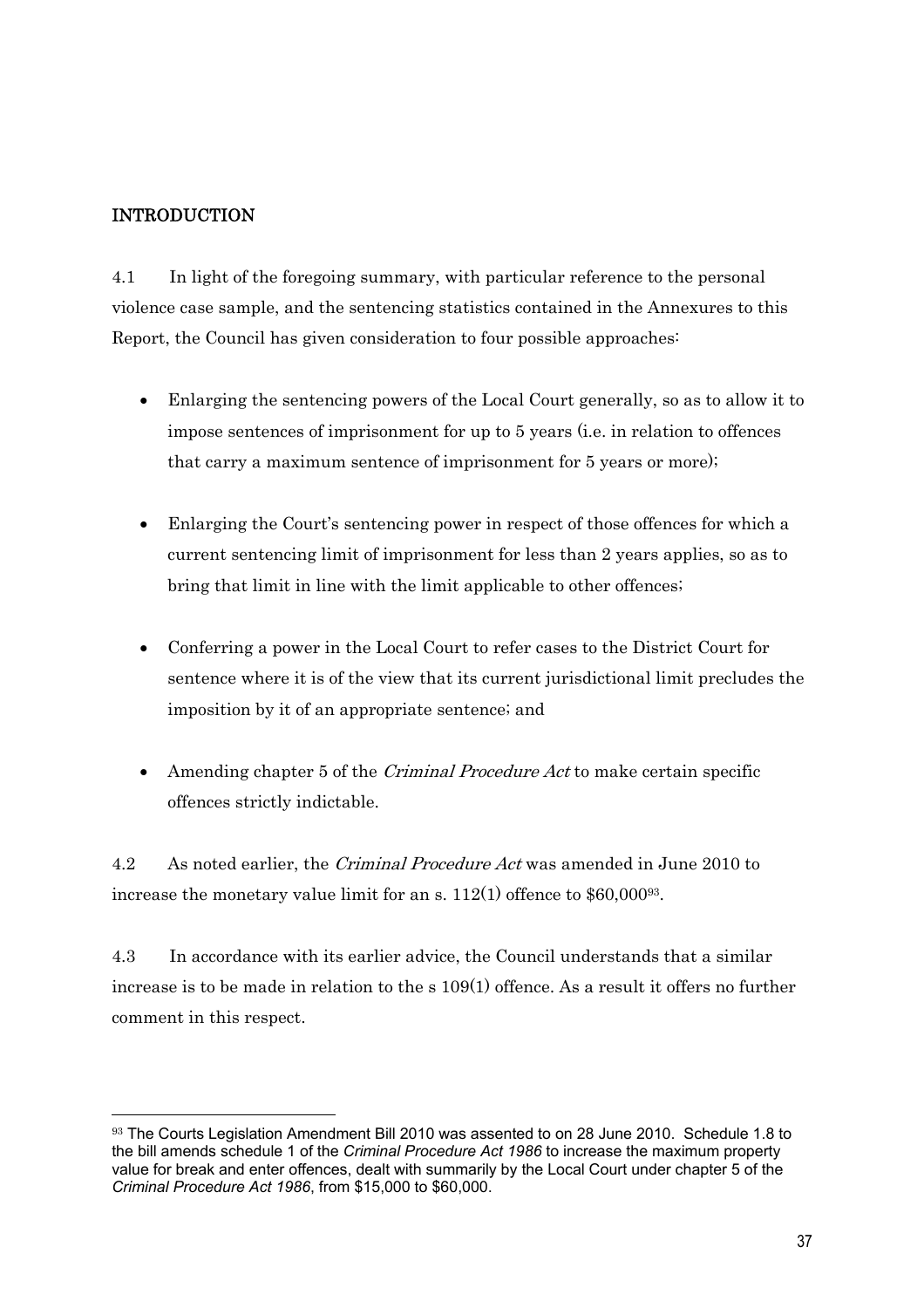### ENLARGING THE COURTS' JURISDICTION TO PERMIT SENTENCES OF IMPRISONMENT FOR UP TO 5 YEARS

4.4 Although the Council has identified a number of personal violence cases in which a sentence of imprisonment equivalent to the jurisdictional limit of the Local Court has been imposed, and some cases where magistrates have expressed a concern that this has resulted in a sentence that was inappropriately lenient, it does not support any general increase in the Court's jurisdiction.

4.5 As Annexure C, based on JIRS statistics shows, the percentage of those cases attracting a sentence at the maximum jurisdictional level, across the range of personal violence offences, is for the most part, quite low. The exceptions are:

| <b>OFFENCE</b>                            | <b>% CASES WHERE SENTENCE</b><br><b>IMPOSED WAS AT MAXIMUM</b> |
|-------------------------------------------|----------------------------------------------------------------|
|                                           | <b>JURISDICTIONAL LIMIT</b>                                    |
| Send letter threatening to kill or injure | 25%                                                            |
| Recklessly wound in company               | 25%                                                            |
|                                           | (SNPP offence)                                                 |
| Negligent or wanton driving causing       | 50%                                                            |
| bodily harm                               | (12 months jurisdictional limit)                               |
| Negligent or unlawful act causing         | 60%                                                            |
| grievous bodily harm                      | (12 months jurisdictional limit)                               |
| Fire firearm or spear gun in or near      | 50%                                                            |
| public place                              |                                                                |
| Destroy or damage property by             | $<$ \$2000 - 31%                                               |
| fire/explosives                           | $>\$2000-33\%$                                                 |
|                                           | (12 months jurisdictional limit)                               |
| Destroying or damaging property with      | 33%                                                            |
| intent to injure                          |                                                                |
| Use unauthorised pistol                   | 100%                                                           |
|                                           | (SNPP offence)                                                 |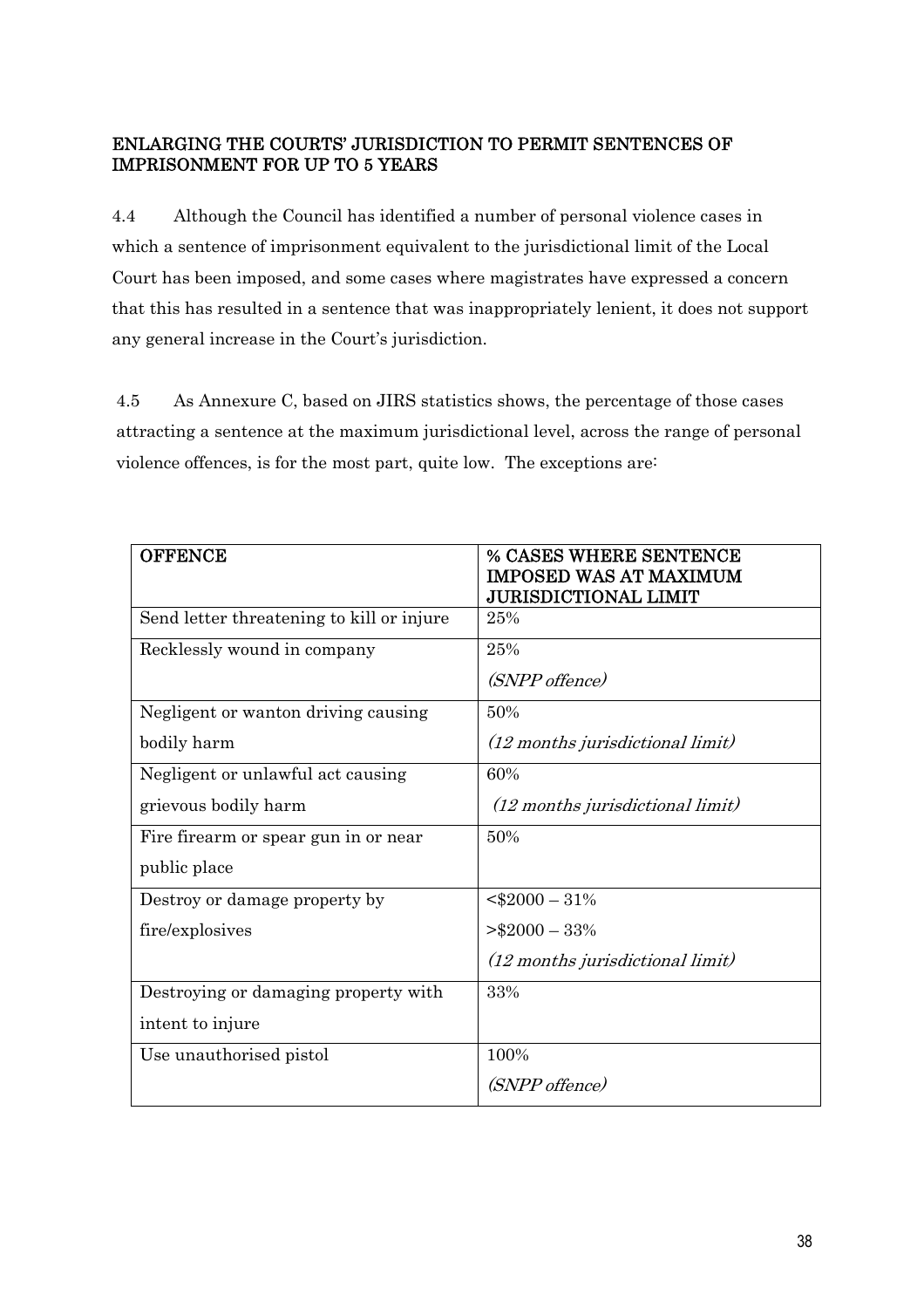4.6 In relation to a significant proportion of these cases however, as shown in the Annexure, the proportion of offenders receiving a custodial sentence of any length was relatively small with the possible exception of reckless wounding in company.

4.7 The Annexure shows that the offence, which attracted the largest number of sentences at the maximum jurisdictional level, in the Local Court, was that of common assault (194, or 17% of the 1149 cases where full time custody was imposed), but it is an offence for which the current jurisdictional limit of the Local Court is set at 12 months imprisonment. Comparison with sentences of imprisonment imposed in the District Court reveals that only a small percentage of cases, determined in that Court, attracted a sentence of imprisonment in excess of 12 months, and none or these attracted a sentence greater than 2 years.

4.8 The Council is of the view that the sentencing statistics do not support the need for a general increase in the Local Court's jurisdiction. Additionally, it accepts that there are sound policy reasons for preservation of the status quo, as identified in the submissions earlier noted.

4.9 In summary they comprise the following:

- Any significant increase in the Local Court jurisdiction would have a real impact on the courts, increasing the workload of the Local Court and decreasing the workload of the District Court, with a consequent risk of delay in the Local Court and an inability to use the resources of the District Court to their full extent;
- While the Local Court has an advantage in that proceedings in that Court are likely to be quicker, more cost effective and less intimidating, any increase in its summary sentencing jurisdiction, risks reducing the incidence of trial by jury - a factor that could be of some significance in relation to Table 2 offences where the defendant is unable to elect for jury trial;
- A significant consequence of any such increase would be a likely increase in appeals to the District Court with adverse consequences for its trial lists and for the costs of those involved in such cases; as well as a potential reduction in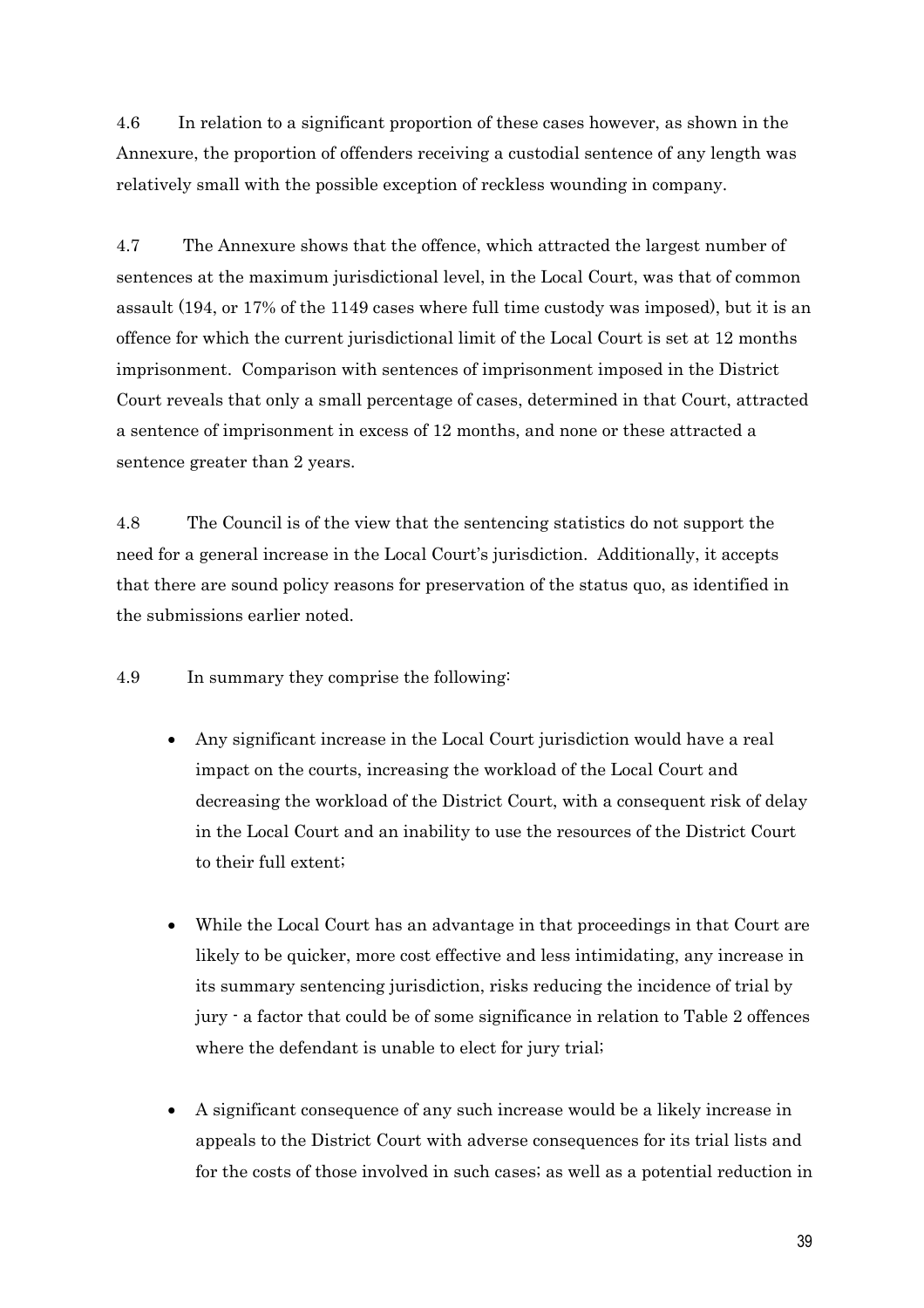the opportunity for appellate review by the Court of Criminal Appeal whose decisions provide clear and published direction on sentencing issues;

- Any such increase would increase the workload of Police Prosecutors, requiring the provision of additional training and resources, or alternatively an increase in deployment of solicitor advocates attached to the ODPP to handle more serious cases;
- There is a possibility of an increase resulting in sentence creep, in which event there would be consequences for the Corrective Services NSW and the NSW State Parole Authority;
- Additional pressure would be imposed on Legal Aid when determining whether election for jury trial would be required in cases likely to attract higher sentences in the Local Court, or in providing adequate representation if those cases remain in the Local Court;
- A greater proportion of cases would be conducted by police prosecutors who although subject to a number of ethical or service requirements, are not subject to the same provisions and obligations attaching to legal practitioners;

4.10 Subject to the Recommendations contained later in this Report, the Council considers that the solution lies in ensuring that referrals for election for trial in the District Court are appropriately and consistently dealt with by the NSW Police, and by the ODPP, in those cases that warrant a sentence in excess of that available in the Local Court.

4.11 The Council notes in this respect that, while there is no formal Memorandum of Understanding between the NSW Police Force and the ODPP in relation to the referral for election process, the Police have an advice Protocol and Guideline to assist police prosecutors while the ODPP has its own prosecution guidelines (noted above). It was informed that, where a case involves a Table 1 or Table 2 offence, it is assessed by two police prosecutors for possible referral, and, if referred, that occurs electronically. Similarly once the matter is received by the ODPP, it is referred to a managing lawyer or trial advocate for decision following initial assessment.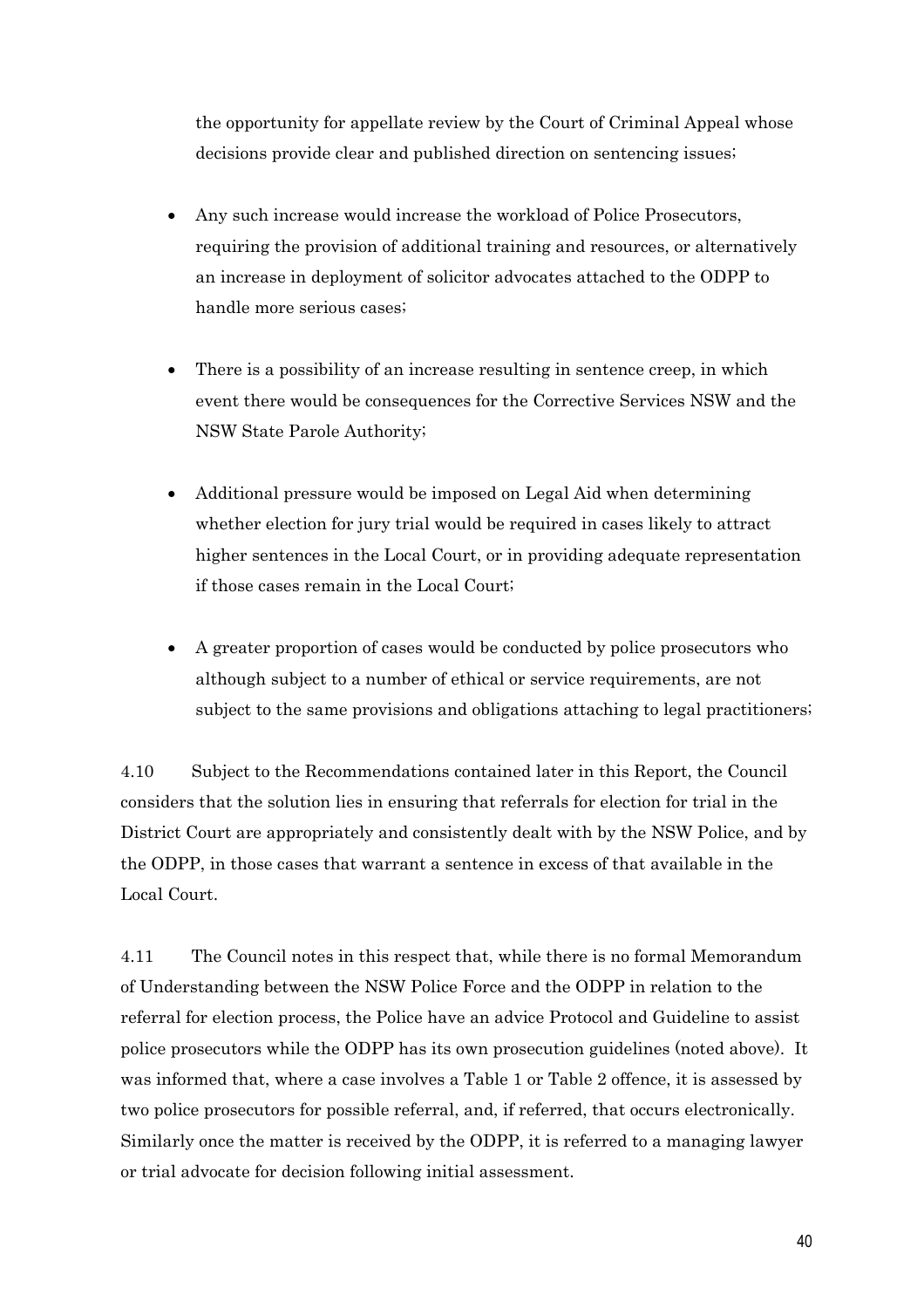4.12 It is, however, the case that human error can occur, particularly where a matter is handled by a number of prosecutors, or where the material available to Police or the ODPP is incomplete.

4.13 The Council accepts that for the most part, the system works tolerably well. However, it is of the view that measures could be adopted to improve the process, for example by improving the visibility of file notations in relation to referral, including recording its progress on a pro forma sheet in the police file, and by ensuring that any information concerning the facts supplied to the ODPP is both accurate and comprehensive. Such a process would assist in avoiding the kind of problem that arose in the case of R v Elphick.<sup>94</sup>

Recommendation: The Council recommends that the jurisdictional limit of the Local Court, in respect of imposing sentences of imprisonment, not be enlarged. The Council additionally recommends that NSW Police and the ODPP review their processes in relation to electing to have cases heard by way of indictment, to determine whether any changes to those processes are required.

### AMENDING THE CRIMINAL PROCEDURE ACT SO AS TO APPLY A UNIFORM 2 YEAR MAXIMUM JURISDICTIONAL LIMIT FOR ALL OF THE OFFENCES INCLUDED WITHIN TABLES ONE AND TWO

4.14 The Council notes that there are a number of offences for which the sentencing jurisdiction of the Local Court is limited to the imposition of imprisonment for 12 months or 18 months – as disclosed in Annexure B.

4.15 It is assumed that the lower limit has been adopted so as to encourage election by the ODPP in these cases, on the basis that they are potentially more serious than the remaining offences for which a two-year limit applies.

4.16 The Council is of the view that the jurisdictional limit should be the same for all Table 1 and Table 2 offences, (i.e. those that attract a maximum sentence of two years or more) and that the current system invites, or at least risks, error on the part

 $94 R V$  Elphick [2010] NSWCCA 112.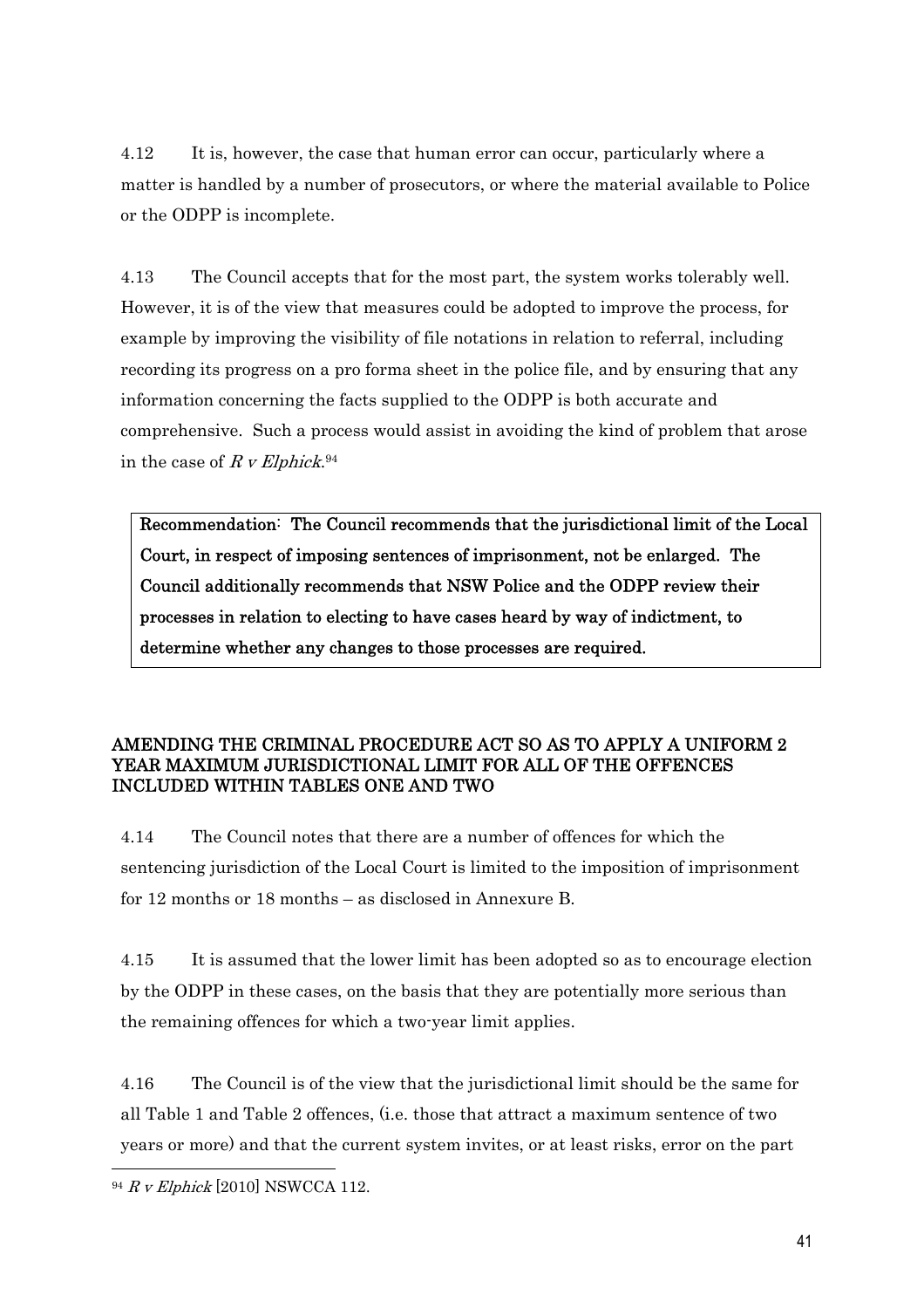of the police or prosecuting authorities in assuming that as a Table 1 or 2 matter it is likely that an appropriate sentence can be imposed in the Local Court.

4.17 Amendment of the *Criminal Procedure Act*, in this respect, would go a considerable way towards ensuring that the Local Court has adequate sentencing powers for these cases. Moreover, improvements in the procedure for referral of cases to the ODPP for election, as noted earlier in this chapter, should ensure that the more serious cases involving offences within this group are heard in the District Court.

Recommendation: The Council recommends that the Criminal Procedure Act 1986 be amended to apply a uniform 2 year maximum jurisdictional limit to all Table 1 and 2 offences.

### REFERRAL POWER

 $\overline{a}$ 

### NSW – No Referral Power

4.18 A NSW magistrate was formerly empowered to abstain from hearing a matter if he or she was of the view that the case could not properly be disposed of summarily. The relevant provisions were found in s 476 of the Crimes Act.

4.19 Application of this principle, which resulted in the matter being referred to a superior court for sentence, was removed with effect from 1 September 1995, except in relation to offences charged before that date.95 In his second reading speech in relation to the Criminal Procedure Amendment (Indictable Offences) Bill 1995 (NSW), the then Attorney General explained:

Magistrates continue to exercise the discretion to offer the defendant summary jurisdiction at varying stages in the course of the proceedings. The law presently allows for the exercise of the discretion both at the close of the prosecution case and at the close of the defendant's case. This uncertainty is compounded by the

<sup>95</sup> Criminal Procedure Act 1986 (NSW) s 272(1), s 272(2) (inserted by Criminal Procedure Amendment (Indictable Offences) Act 1995 (NSW) s 3 (sch 1 [3]) with effect from 1 September 1995, repealed by Crimes Amendment Act 2007 (NSW) s 4 (sch 3.1 [1]) with effect from 27 September 2007); Crimes Act 1900 (NSW) s 475C(2) (inserted by Criminal Procedure Amendment (Indictable Offences) Act 1995 (NSW) s 4 (sch 2.3 [3])) with effect from 1 September 1995, repealed by Crimes Amendment Act 2007 (NSW) s 3 (sch 2 [28]) with effect from 27 September 2007).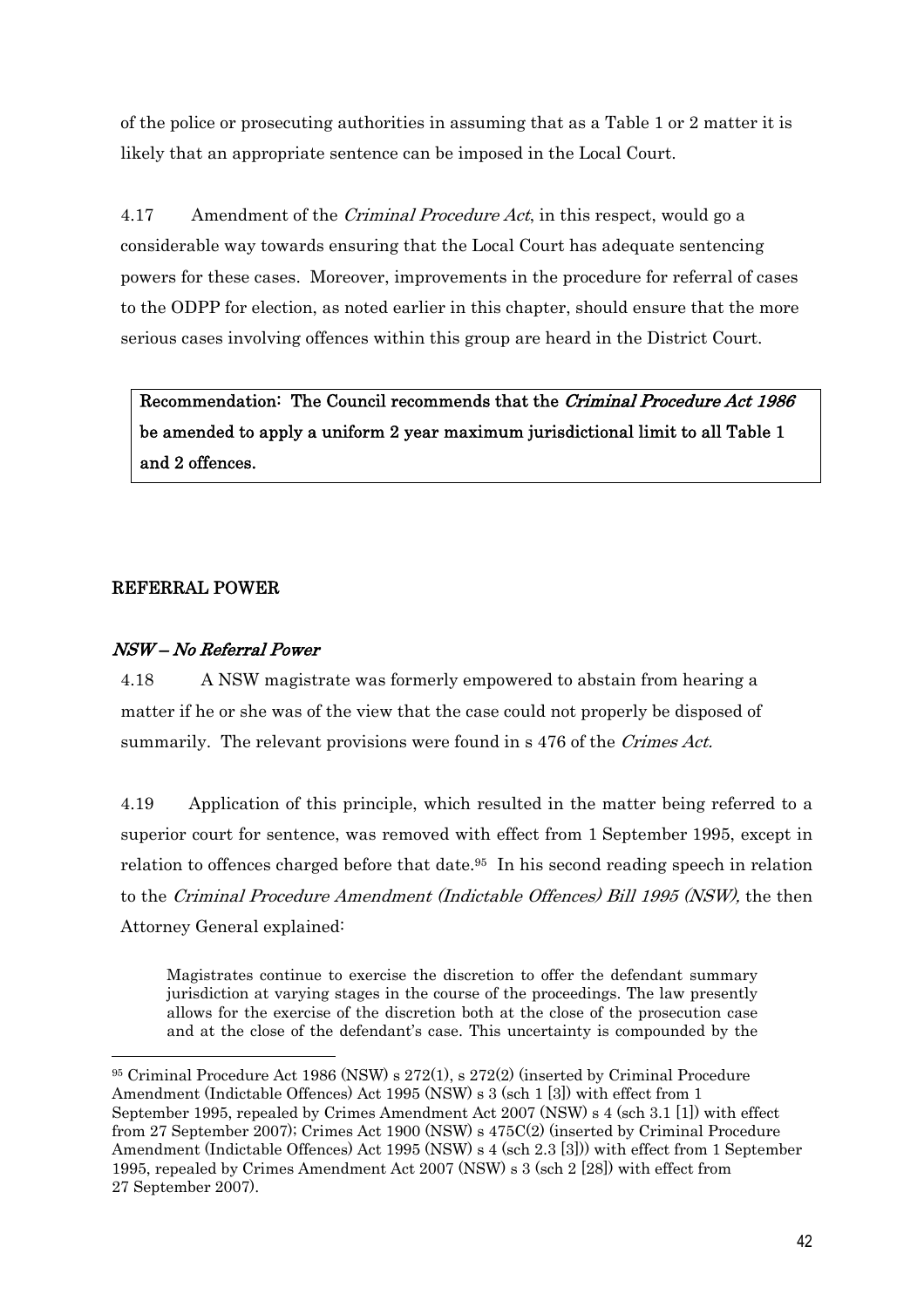fact that summary jurisdiction may be offered and accepted at the close of the defendant's case only to have the offer withdrawn as soon as the magistrate becomes aware of the defendant's criminal history. While the exercise of the discretion requires a magistrate to have regard to the defendant's criminal history, it is also fundamental to the integrity of our criminal justice system that the trier of the facts not be privy to that information before arriving at a verdict so that undue prejudice does not flow to the defendant. The prosecution and the defendant are in a far better position to determine the appropriate jurisdiction. The bill recognises this fact by removing from the magistrate any discretion relating to the choice of jurisdiction.96

4.20 A study by the Judicial Commission of New South Wales showed that the removal of that discretion has resulted in a shift in the number of Table 1 offences dealt with in the District Court to the Local Courts, and to an increase in the severity of penalties imposed for those offences by the Local Courts.97

### Other Jurisdictions

4.21 A similar form of discretion or alternatively a limitation on jurisdiction persists in some of the other Australian jurisdictions. See Annexure G for a summary of these provisions.

### EVALUATION

 $\overline{a}$ 

4.22 Empowering the Local Court to either abstain from hearing a case or to refer it to a superior court for sentence could alleviate the concerns that have been expressed by the Chief Magistrate. Arguments against the re-introduction of the power that previously existed include the following:

 permitting magistrates to exercise such a power at any stage of the proceeding could give rise to uncertainty, while restricting the exercise of the power to a particular stage of the proceedings may result in the decision being made on the basis of insufficient information;98

<sup>96</sup> New South Wales, Parliamentary Debates, Legislative Council, 24 May 1995, 118–9 (the Hon J.W. Shaw, Attorney General and Minister for Industrial Relations).

<sup>97</sup> Ellson, K. and Poletti, T., 'Sentencing Offenders in the Local Courts' (Sentencing Trends No 19, Judicial Commission of New South Wales, 2000).

<sup>98</sup> New South Wales, Parliamentary Debates, Legislative Council, 24 May 1995, 118–9 (the Hon J.W. Shaw, Attorney General and Minister for Industrial Relations). See also Melek v Borthwick [1979] 1 NSWLR 350, 352–3; Kiely v Henderson [1989] 19 NSWLR 139, 143–4; Hansford v Judge Neesham (Unreported, Supreme Court of Victoria, Phillips J, 31 August 1994), decision affirmed on a different issue in *Hansford v His Honour Judge Neesham* [1995] 2 VR 233; Fares v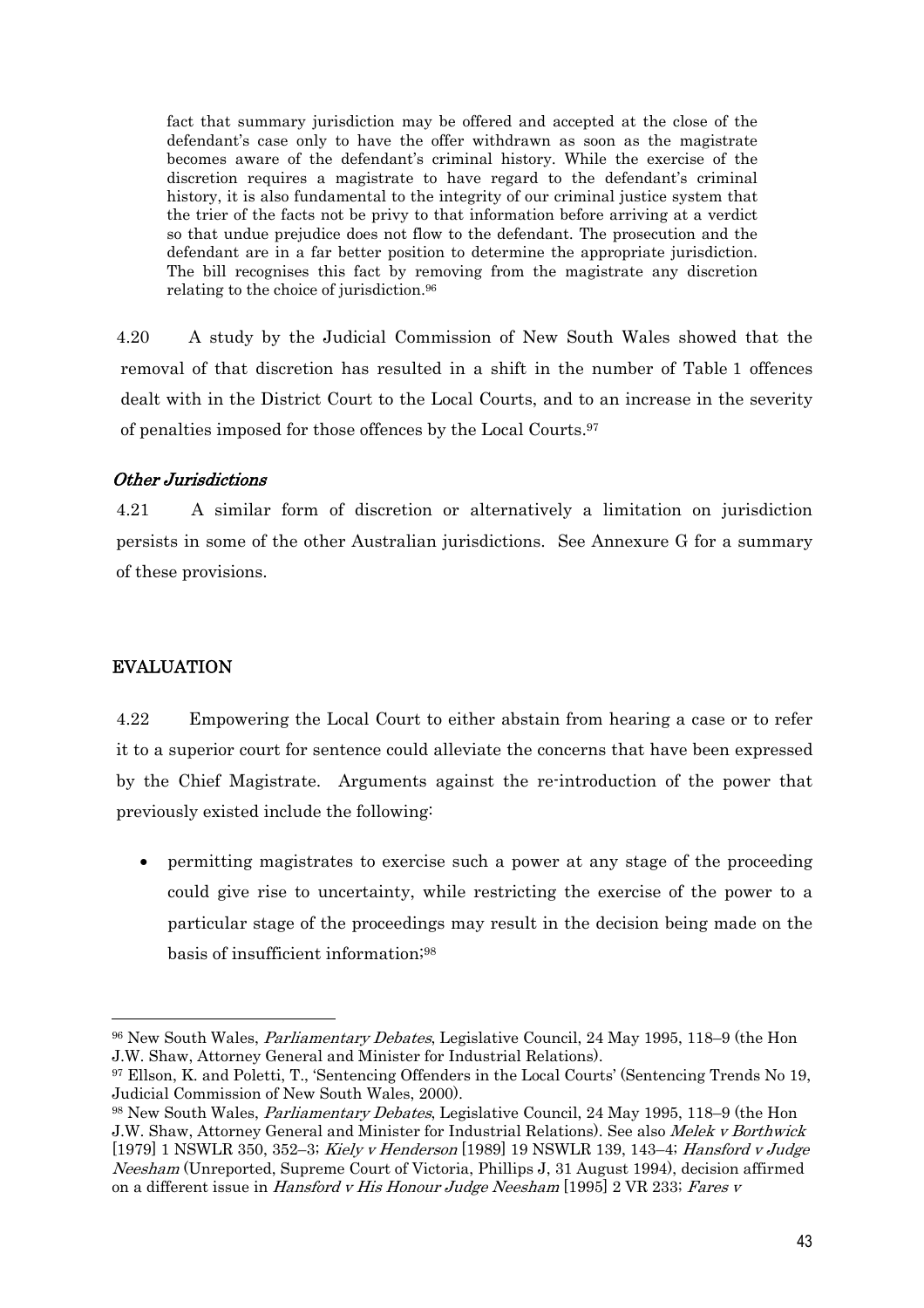- while the exercise of the discretion needs to take into account the accused's criminal history, the magistrate's knowledge of that information before final determination of the case might be prejudicial to the accused;<sup>99</sup>
- the prosecution and the defence should be regarded as being in a better position than the magistrate to decide whether a matter should be dealt with summarily, or on indictment;100
- the exercise of any such power could result in delay, and increased cost to the parties and the courts;
- the potential for the matter to be referred to a superior court may reduce the incidence of pleas of guilty in the Local Court.

4.23 The ODPP noted that giving the Local Court a power to refer more serious matters to the District Court could well result in the referral of a significant number of cases, with a consequent shift of the cost and workload from police prosecutors to the ODPP, which would need additional resources and funding.101 The Council was advised that, while magistrates' power to refer matters to a higher court is not widely used in other states and territories, this does not necessarily mean that a similar referral power would be used infrequently in NSW.102 This was because magistrates in other Australian jurisdictions generally have greater sentencing powers than NSW magistrates, and more importantly, NSW is the only state that has a standard nonparole period sentencing scheme.103

 4.24 It was suggested that, if this option for reform is adopted, it should be accompanied by requirements for:

- the provision of mini-briefs, in the Local Court for all matters;
- the provision of a transcript of the proceedings in the Local Court; and

Longmore (1998) 148 FLR 255, 259–60.

<sup>99</sup> New South Wales, Parliamentary Debates, Legislative Council, 24 May 1995, 118–9 (the Hon J.W. Shaw, Attorney General and Minister for Industrial Relations); Kiely v Henderson [1989] 19 NSWLR 139, 142–3.

<sup>&</sup>lt;sup>100</sup>. New South Wales, *Parliamentary Debates*, Legislative Council, 24 May 1995, 118–9 (the Hon J.W. Shaw, Attorney General and Minister for Industrial Relations).

<sup>101</sup> Submission 2: Director of Public Prosecutions for New South Wales at 1.

<sup>102</sup> Submission 2: Director of Public Prosecutions for New South Wales at 1.

<sup>103</sup> Submission 2: Director of Public Prosecutions for New South Wales at 1.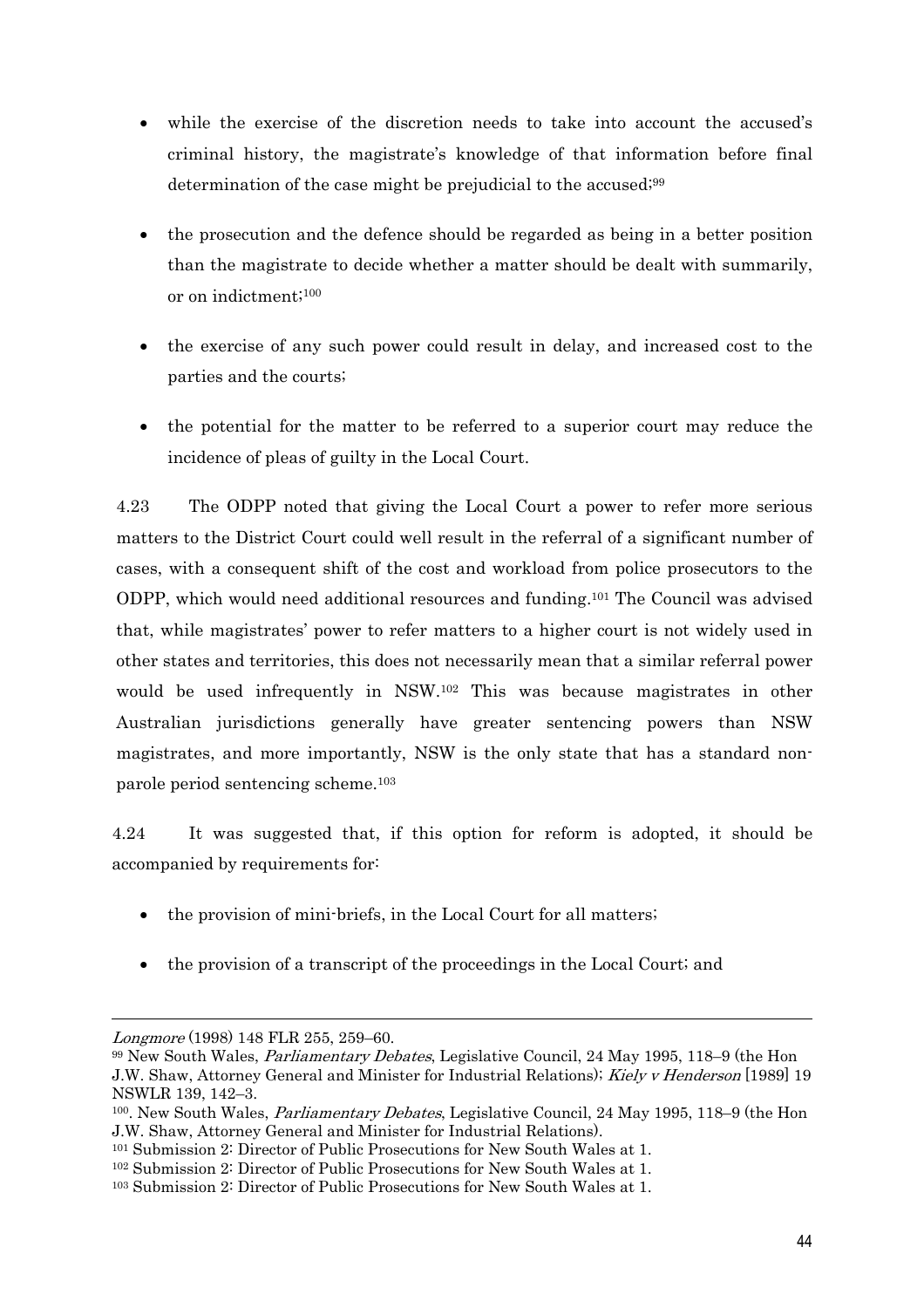the supply of formal reasons as to why the sentencing powers of the Local Court were considered insufficient including relevant findings of fact.<sup>104</sup>

4.25 The Sentencing Council favours, by a majority of its members, the introduction of a discretion, on the part of a magistrate, to refer a case to the District Court for sentencing where, following a plea of guilty or conviction after a hearing, it is satisfied that any sentence it could impose would not be commensurate with the seriousness of the offence.

4.26 It acknowledges that this might be said to introduce an element of uncertainty on the part of the accused as to whether to plead guilty to the offence in the Local Court, and a potential for delay in the final disposition of the case. However in a practical sense such a provision would tend to focus greater attention, on the part of the defendant and the prosecution, on the possibility of an election being made since each will have a knowledge of the facts of the offence and of the criminal antecedents of the defendant.

4.27 The exercise of such a discretion would need to be narrowly confined, and available very much as a backstop or safety valve for the exceptional case which would otherwise risk attracting an inappropriate sentence. Support for its introduction is accordingly based on the assumption that the current sentencing jurisdiction of the Local Court will not be increased so as to allow the imposition of sentences of imprisonment in excess of two years.

4.28 If, as suggested earlier, the procedures for referral of cases by the police to the ODPP for consideration of an election were placed on a more sound footing through the adoption of appropriate operating procedures and / or an inter-agency protocol, then again occasion for the use of the discretion would be limited. Otherwise the availability and capacity to exercise the discretion could be of importance to the public perception of sentencing practice, and in that sense be justified as a matter of public policy.

4.29 The Council is of the view that if this recommendation for the introduction of the discretion to refer a case to the District Court for sentence is adopted, it should be exercised after the magistrate has convicted the defendant; after a hearing; or following

<sup>104</sup> Submission 2: Director of Public Prosecutions for New South Wales at 2.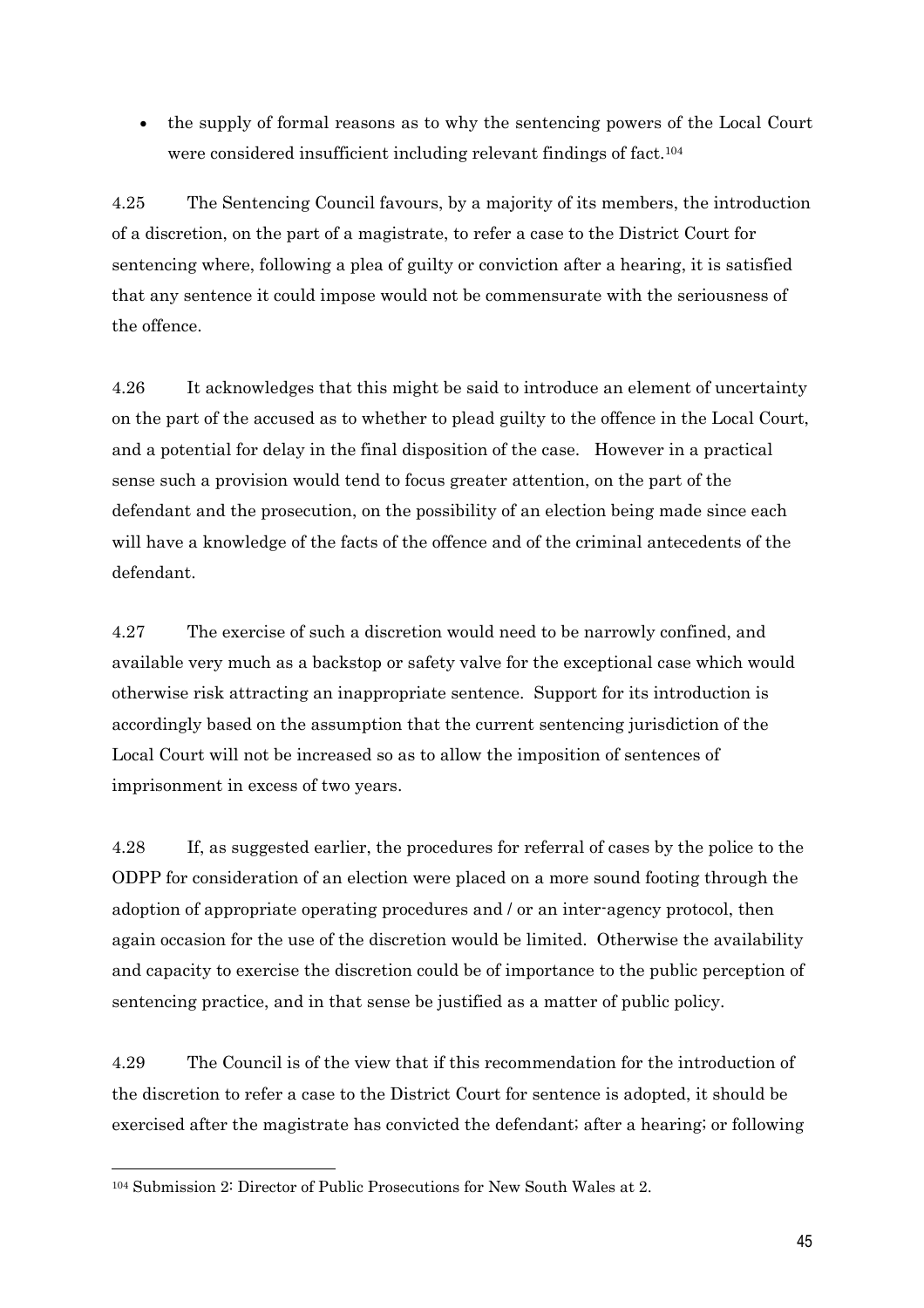the entry of a guilty plea. In each case, referral would be considered once the magistrate has reviewed the offender's antecedents and taken into account any potential question of sentences being imposed concurrently for any other offences before the Court.

4.30 Where the defendant was convicted after a hearing in the Local Court, the District Court would then deal with the sentencing on the record, as well as with any appeal that the defendant wished to bring against the conviction in the Local Court. The defendant's rights of appeal against the sentence would need to be preserved, although; in this instance, the appeal would lie to the Court of Criminal Appeal.

4.31 Where the defendant entered a plea of guilty in the Local Court, however, it should be open to that party, upon referral, to apply for leave to withdraw the plea. Such an application would be dealt with in accordance with ordinary principles<sup>105</sup>. The matter would then proceed as if committed for trial in the District Court. The absence of the opportunity for a committal hearing would be balanced by allowing the defendant the opportunity for a Basha inquiry106 if the circumstances warranted.

4.32 The availability of this power could also be advantageous where it appears that the defendant has other matters pending which, by reason of their number or seriousness, would be better disposed of in the District Court.

4.33 Conferring upon the defendant a right to request that a matter heard in the Local Court be referred to the District Court for sentence would also be appropriate, in such circumstances, to allow an opportunity for all outstanding matters to be finalised, in a matter analogous to the Form 1 procedure.

Recommendation: The Council recommends the introduction of a narrowly confined discretion, on the part of a magistrate, to refer cases to the District Court for sentencing where, following a plea of guilty or conviction after a hearing, it is satisfied that any sentence it could impose would not be commensurate with the seriousness of the offence.

<sup>105</sup> Maxwell v The Queen (1996) 184 CLR 501; R v Lars (1994) 73 A Crim R.

 $106$  R v Basha (1989) 39 A Crim R 337: A Basha inquiry enables the pre-trial questioning of a witness who was not called at committal, before a judge sitting alone.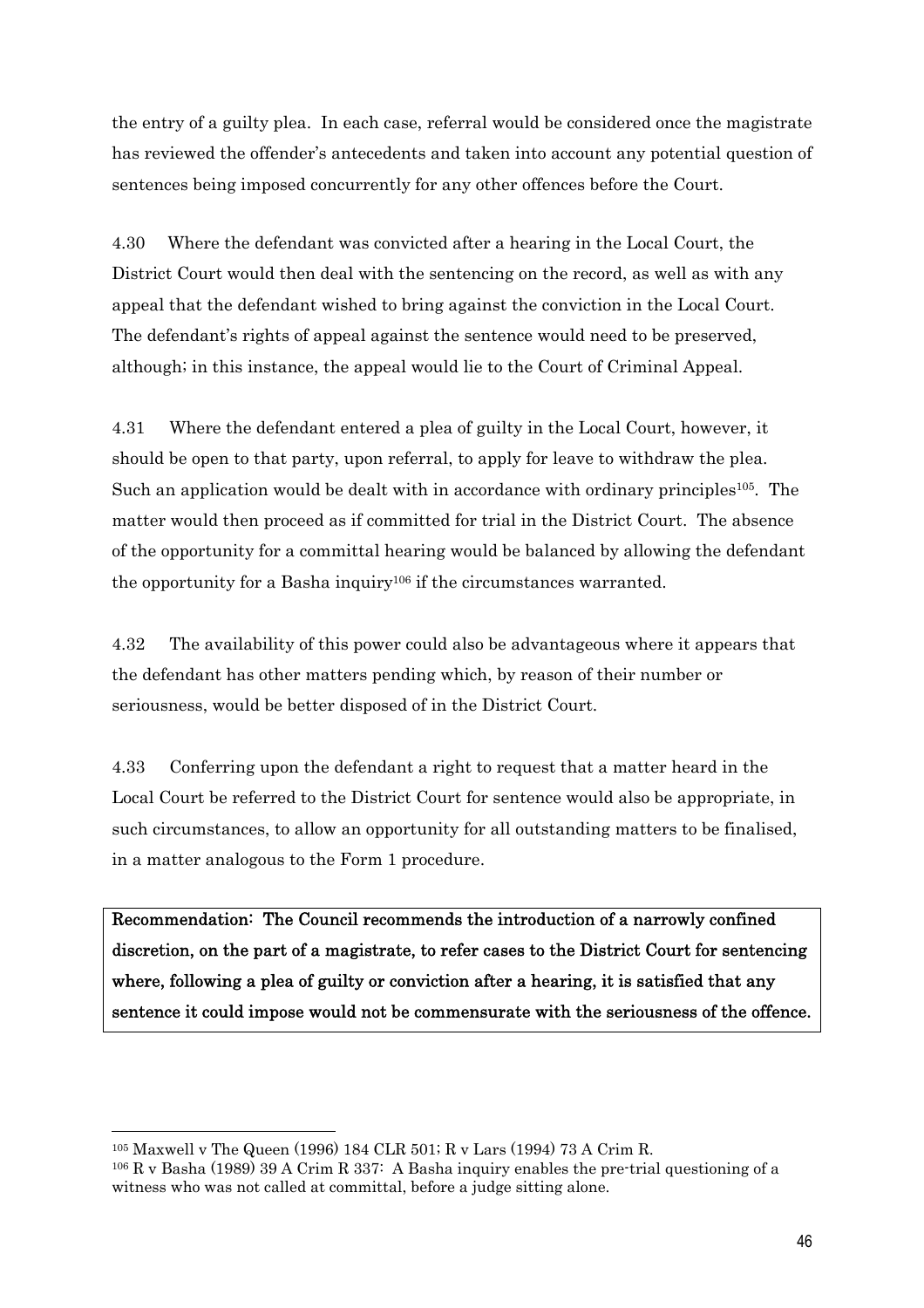### **AMEND THE CRIMINAL PROCEDURE ACT TO MAKE CERTAIN OFFENCES STRICTLY INDICTABLE**

4.34 This amendment would not increase the sentencing jurisdiction of the Local Court; on the contrary it would reduce the list of indictable offences that could be heard summarily in the Local Court. The Council has, however, observed that there are some offences which include a significant degree of criminality for example those involving the infliction of serious bodily harm that would, on their face, be more appropriate for trial in the District Court; that is, if the current jurisdictional limit of the Local Courts set at 2 years imprisonment.

4.35 The Council has not had the benefit of any submissions in this respect, and, in a practical sense, it would be premature for any concluded view to be expressed, without a detailed analysis of the number of cases potentially falling within this group, that are prosecuted in the Local Court, and without a comparative assessment of the sentence imposed for like offences in the Local Court and in the District Court.

4.36 The Council is aware of the background to the enactment of the *Criminal* Procedure amendment (Indictable Offences) Act 1995 (NSW), which was a response to concerns that the pre-existing provisions of the Crimes Act led to inconsistencies in practice;107 and to the fact that a large number of offences were being dealt with in the District Court resulting in sentences of imprisonment for less than two years being imposed.108

4.37 The reforms were seen as advantageous in achieving savings in resources and workload and in reducing the need for committal hearings in the District Court, with consequent cost benefits to the parties; as well as advantageous to victims and witnesses in having their cases initiated and finalised in the one Court<sup>109</sup>. It was also considered appropriate to impose the responsibility for electing the appropriate jurisdiction in the prosecution and defence, rather than in the Magistrate<sup>110</sup>.

<sup>107</sup> Second Reading Speech, Criminal Procedure Amendment (Indictable Offences) Bill 1995 (NSW); Legislative Council, 24 May 1995, the Hon. Jeffrey W. Shaw QC MLC, Attorney General. <sup>108</sup> Second Reading Speech, *Criminal Procedure Amendment (Indictable Offences) Amendment* Bill 1995 (NSW); Legislative Council, 24 May 1995, per the Hon. JW Shaw: "In April 1992 'Aspects of Demand for District Court Time' found 78% of all penalties imposed in 1991 in the District Court were less than 2 years imprisonment". 109 Ibid.

<sup>110</sup> Ibid.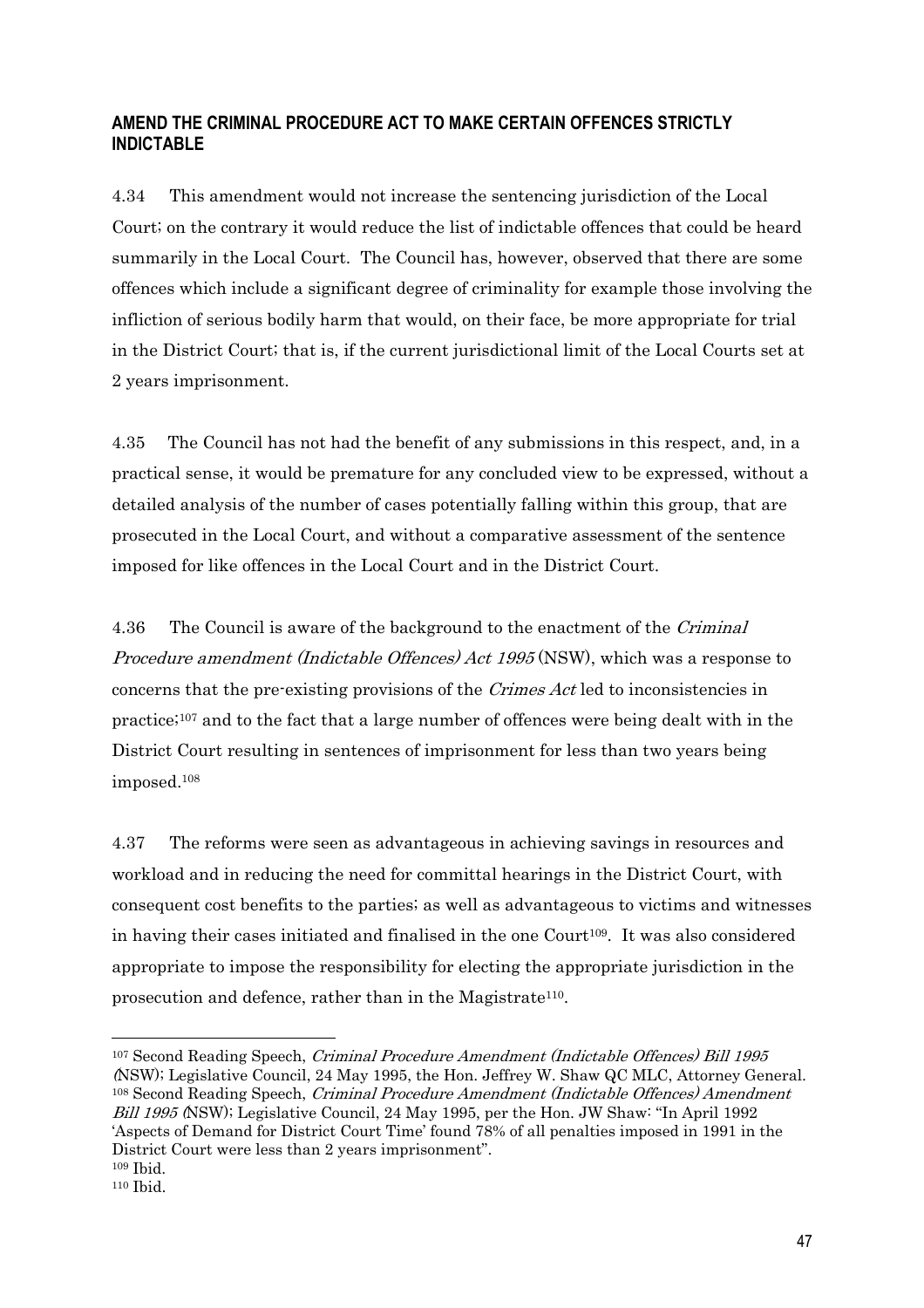4.38 The Council does not suggest that these amendments have been otherwise than successful in producing greater efficiency and simplicity in the administration of the criminal justice system. However it is of the view that, dependent on whether the sentencing jurisdiction of the Local Court is enlarged, a review of the offences that currently fall within Table 1 and Table 2 would be desirable.

4.39 By way of example, concerns were entertained by the Council, in relation to the possible summary disposition, in the Local Court, of indictable offences that potentially carry maximum sentences of imprisonment for 10 years.

4.40 Concerns also exist as to whether standard non-parole period offences should ever be included in the Tables since the applicable SNPP for these offences exceeds the jurisdictional limit of the Local Court. Currently, the following SNPP offences are included in the Tables:

| <b>Table</b>   | Offence                                               | <b>SNPP</b>                 |
|----------------|-------------------------------------------------------|-----------------------------|
| $\mathbf{1}$   | Reckless grievous bodily harm or wounding             | $S 35(1)$ : 5 years         |
|                | (Crimes Act)                                          | S $35(2)$ : 4 years         |
|                |                                                       | S $35(3)$ : 4 years         |
|                |                                                       | $S\,35(4):$ 3 years         |
| $\mathbf{1}$   | Assault against police officers                       | $S\ 60(2)$ : 3 years        |
|                | (Crimes Act)                                          |                             |
| $\mathbf{1}$   | Aggravated indecent assault                           | $S 61M(1): 5 \text{ years}$ |
|                | (Crimes Act)                                          | $S 61M(2): 8 \text{ years}$ |
| $\mathbf{1}$   | Taking motor vehicle or vessel with assault or with   | S 154C(1): 3                |
|                | occupant on board                                     | years                       |
|                | (Crimes Act)                                          | S $154C(2): 5$              |
|                |                                                       | years                       |
| $\mathbf{1}$   | Causing bushfire (Crimes Act)                         | $S$ 203E: $5$ years         |
| $\overline{2}$ | Unauthorised possession or use of a firearm           | $S$ 7: 3 years              |
|                | (Firearms Act 1996 (NSW))                             |                             |
| $\overline{2}$ | Unauthorised possession or use of a prohibited weapon | S 7:3 years                 |
|                | (Weapons Prohibition Act 1998 (NSW))                  |                             |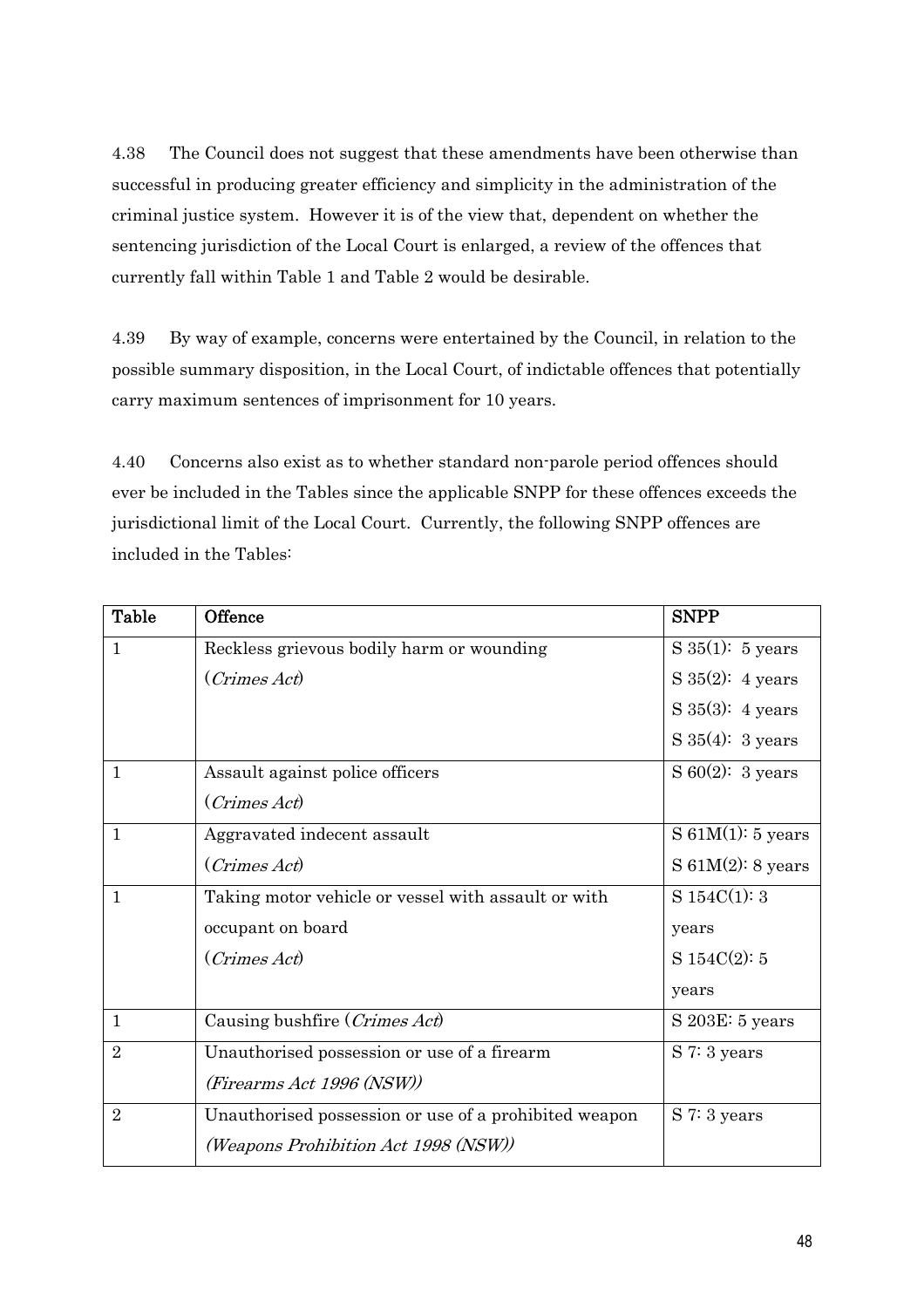4.41 It is noted that reclassification of the more serious offences, as strictly indictable offences, would potentially go some of the way towards meeting any concerns that the Local Court and the NSW Police Force have, without the need to increase the overall jurisdictional limit of the Local Court.

4.42 The Council has not received any submissions in relation to the potential elevation of any of the Table offences to the strictly indictable category, and it is accordingly unable to express a concluded view in this respect. What is, in its view, now required, is a general review of the *Crimes Act* and allied criminal legislation, with a view to determining whether any additional offences should be included in the Tables, and whether any offences currently included in the Tables, should be re-categorised as strictly indictable offences.

Recommendation: The Council recommends that a general review of the Crimes Act be undertaken to determine whether any additional offences should be included in the Tables, and whether any offences currently included in the Tables should be recategorised as strictly indictable offences.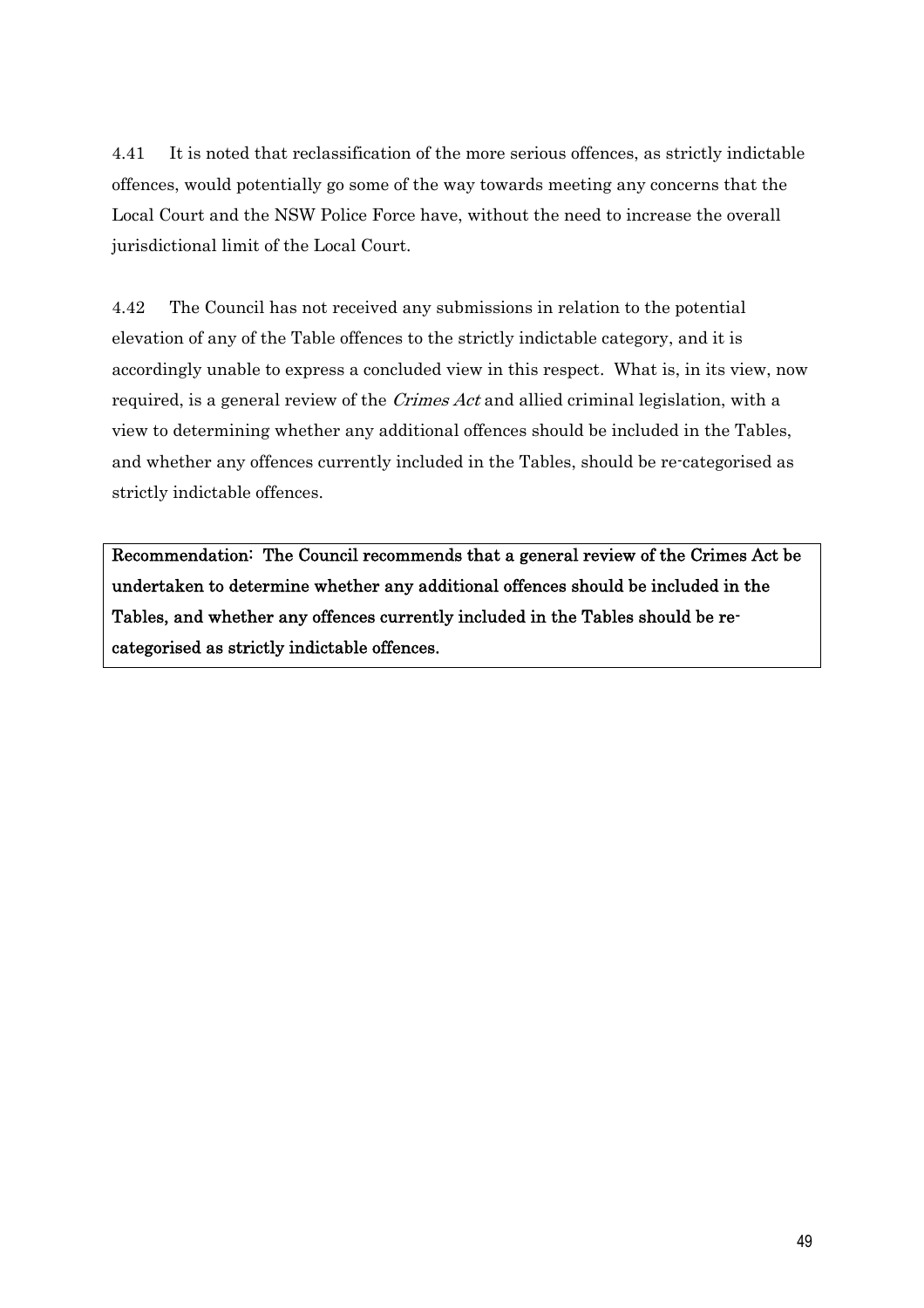# **CHAPTER 5: APPEALS AGAINST SENTENCE FROM THE LOCAL COURT**

| Application to the Supreme Court for an inquiry into conviction or sentence52                   |  |
|-------------------------------------------------------------------------------------------------|--|
| $\text{ISSUES}.\text{}\text{}\text{}\text{}\text{}\text{}\text{}\text{}\text{}\text{}\text{}52$ |  |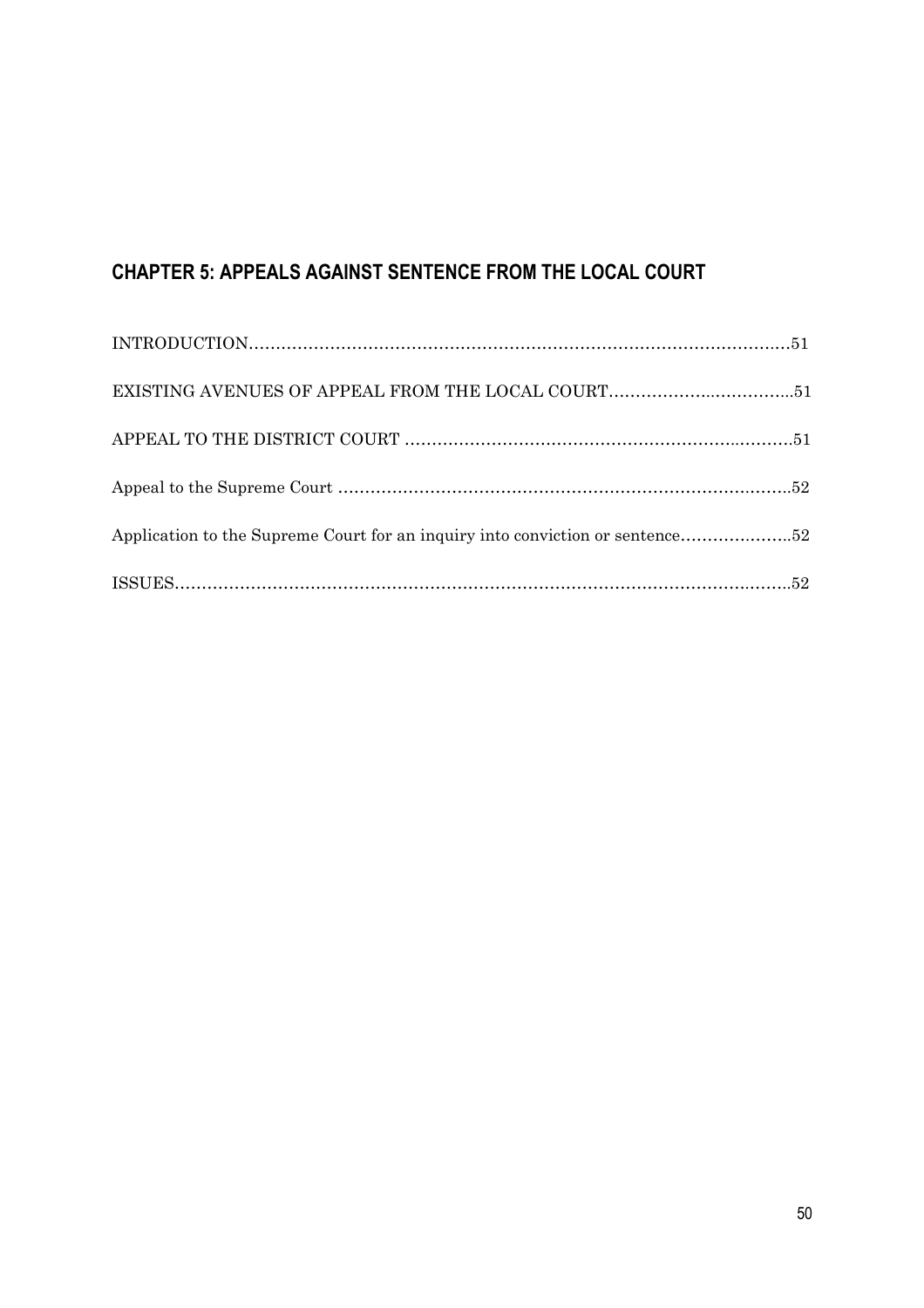### INTRODUCTION

5.1 In accordance with the terms of reference, the Sentencing Council has given consideration to the question of whether, in the event of the jurisdictional limits of the Local Court being increased, the existing avenues of appeal would be adequate.

### EXISTING AVENUES OF APPEAL FROM THE LOCAL COURT

5.2 An appeal by the defendant against a conviction or sentence imposed by the Local Court lies to the District Court as of right<sup>111</sup>. Appeals in relation to environmental offences determined in the Local Court lie to the Land and Environment Court;112 while appeals cases determined by the the Chief Industrial Magistrate under industrial relations and occupational health and safety legislation, lie to the Full Bench of the Industrial Relations Commission in Court Session.113

5.3 An appeal lies as of right to the Supreme Court, by a defendant, against conviction on a ground of law alone, or otherwise by leave  $114$ , and as of right by the prosecutor against a sentence or a stay or a dismissal of summary proceedings, on a ground of law alone115.

### Appeal to the District Court

5.4 The appeal is to be by way of a rehearing on the transcripts of the evidence given in the Local Court; however, fresh evidence may be received by leave of the court where it is in the interests of justice to do so.116 Such an appeal does not involve a de novo hearing, and the District Court judge is required to form his or her own judgment of the

<sup>&</sup>lt;sup>111</sup> Crimes (Appeal and Review) Act 2001 (NSW) ss. 11 and 12. An appeal by the prosecutor to the district Court against sentence is also available as of right (*Crimes (Appeal and Review) Act*; s. 23) where the proceedings concern an indictable offence that was dealt with summarily, or where they concern a "prescribed summary offence", or where they were proceedings for a summary offence that was prosecuted by or on behalf of the Director of Public Prosecutions.

<sup>112.</sup> Crimes (Appeal and Review) Act 2001 (NSW) ss  $29(1)(a)$ , 31–33, 42–43; Land and

Environment Court Act 1979 (NSW) ss 21A–21B.

<sup>113.</sup> Industrial Relations Act 1996 (NSW) s 197.<br><sup>114</sup> Crimes (Appeal and Review) Act 2001 (NSW) ss. 52 and 53.

<sup>115</sup> Crimes (Appeal and Review) Act s. 56.

<sup>116.</sup> Crimes (Appeal and Review) Act 2001 (NSW) ss. 17, 18 and 26; Sweeney v Fitzhardinge (1906) 4 CLR 716, 728–30; Drover v Rugman [1951] 1 KB 380, 382; Builders Licensing Board v Sperway Constructions (Syd.) Pty Ltd (1976) 135 CLR 616, 620;  $R<sub>V</sub>$  Hodder (1986) A Crim R 295, 299; Budget Nursery Pty Ltd v Commissioner of Taxation (1989) 42 A Crim R 81, 86–7; R v Longshaw (1990) 20 NSWLR 554, 563–5.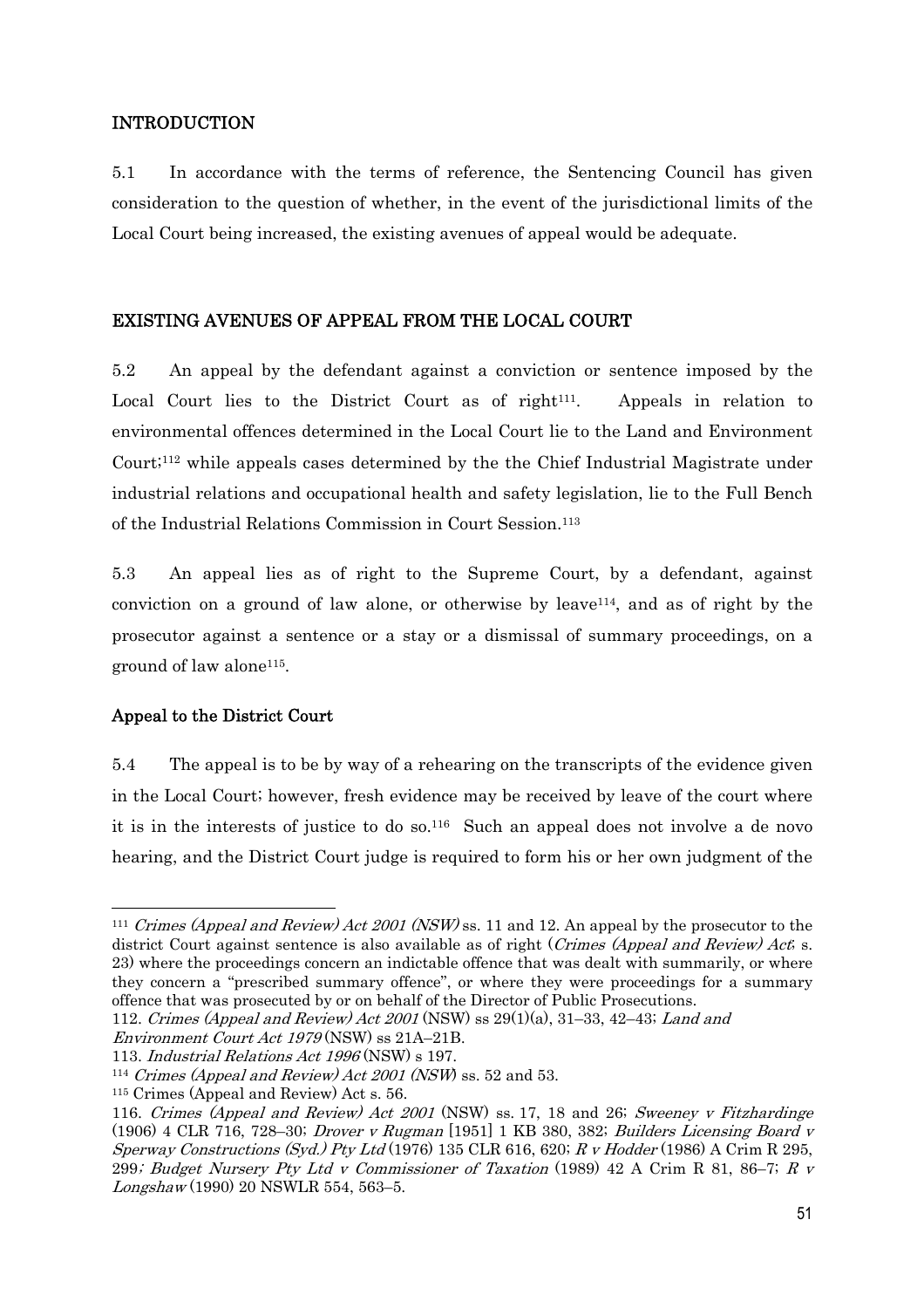facts recognising the advantage enjoyed by the Magistrate who saw and heard the witnesses in the lower court. $117$ 

5.5 The District Court may dismiss the appeal, or set aside the conviction or sentence or vary the sentence.<sup>118</sup>

5.6 Where the judge intends to increase or change the nature of the sentence substantially, the appellant should be forewarned.<sup>119</sup>

### Appeal to the Supreme Court

5.7 The Supreme Court has similar powers in relation to the disposition of the appeal. It may also set aside a sentence and remit the matter to the Local Court for redetermination, in accordance with its directions.120

### Application to the Supreme Court for an inquiry into conviction or sentence

5.8 A convicted person (or another person on his or her behalf) may apply to the Supreme Court for an inquiry into a conviction or sentence imposed in the Local Court<sup>121</sup>. Such a review will be undertaken where there is a doubt or question as to the convicted person's guilt, as to any mitigating circumstances or as to any part of the evidence.122

### ISSUES

5.9 Appeals serve two main purposes: first, a review or 'private' purpose correcting any judicial error and ensuring individualised justice; and secondly, a supervisory or 'public' purpose—preserving confidence in the justice system by showing that errors can be corrected, and clarifying and developing jurisprudence which provides predictability, consistency, fairness and certainty.123 Appellate courts can provide

<sup>117</sup> R v Charara (2006) 164 17 Crim R 39

<sup>118.</sup> Crimes (Appeal and Review) Act 2001 (NSW) ss. 20 and 27.

<sup>119.</sup> Parker v DPP (NSW) (1992) 28 NSWLR 282, 294–7; Jones v DPP (NSW) (1994) 76 A Crim R 422, 424–5; Baker v DPP (NSW) (Unreported, NSW Court of Appeal, 30 August 1996); Relic v DPP (NSW) [2000] NSWCA 84, [20].

<sup>120.</sup> Crimes (Appeal and Review) Act 2001 (NSW) s 55.<br><sup>121</sup> Crimes (Appeal and Review) Act 2001 (NSW) s 78(1).

<sup>122.</sup> Crimes (Appeal and Review) Act 2001 (NSW) s 79(2).

<sup>123.</sup> Freiberg, A. and Sallmann, P., 'Courts of Appeal and Sentencing: Principles, Policy and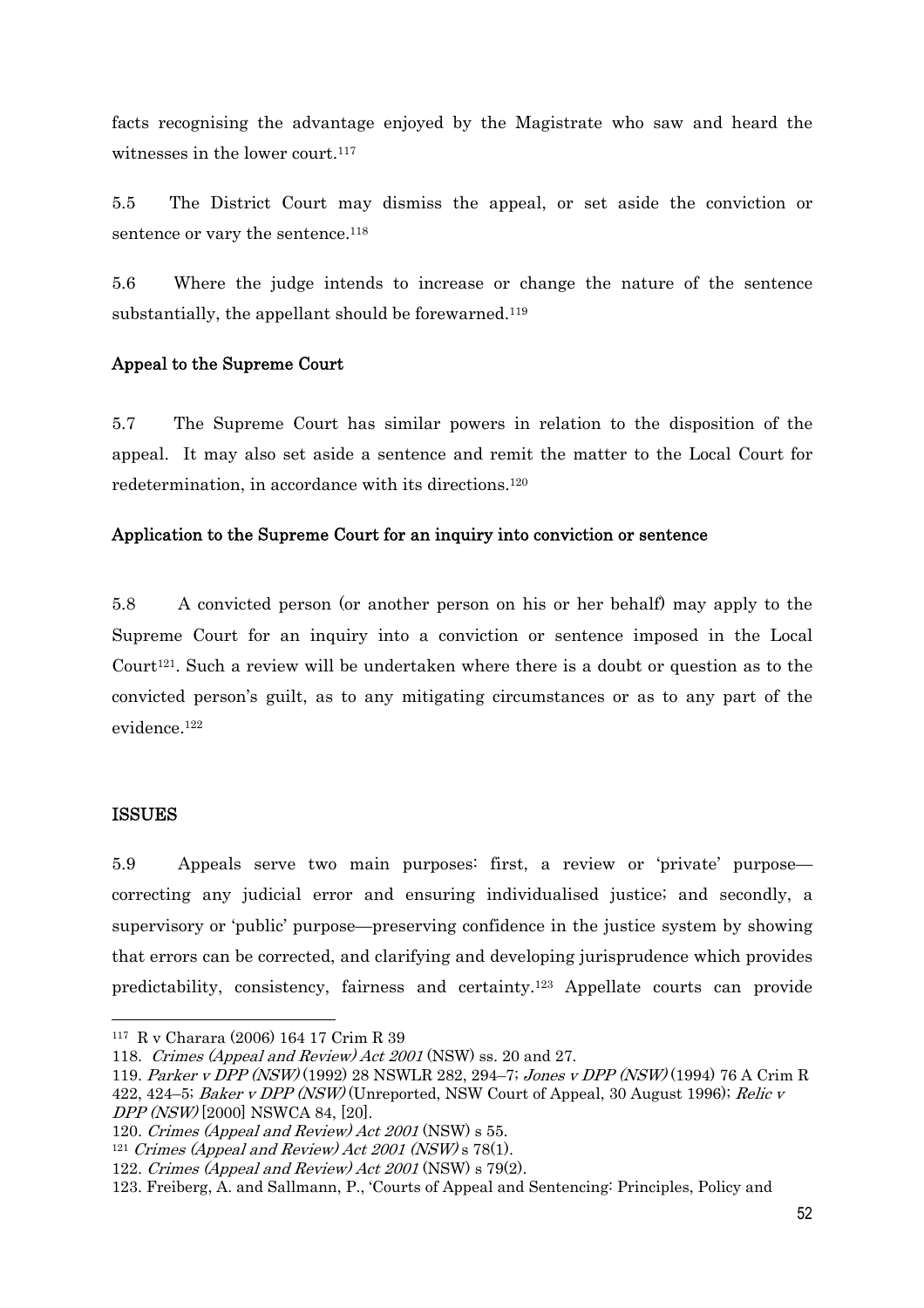guidance to lower courts by: providing the correct approach to the interpretation of a statute or reconciling conflicting case law; examining comparable cases and communicating their personal as well as collective experience; and considering sentencing patterns and ranges derived from sentencing statistics.<sup>124</sup>

5.10 One problem concerning the appeals system in relation to Local Court decisions is that, (unlike appeals from the District Court), such decisions are not subject to a centralised system of appellate review, or to universal reporting of the outcome of the appeal.125

5.11 One implication of any increase in the sentencing powers of the Local Court is that any appeal from a decision of that Court would lie to a single judge of the District Court, as opposed to three judges of the Court of Criminal Appeal, without the option of a further appeal. Additionally, unlike appeals to the Court of Criminal Appeal, the District Court is to rehear the case on appeal and is not guided by developed principles for review. This could be problematic if there was any significant increase in the Local Court's jurisdiction.

5.12 One option to address any concern in this regard would be to introduce a provision, which would allow an offender to bring an appeal from an appellate decision of a District Court judge to the NSWCCA with the leave of that Court. Support for such a concept was identified in a Report of the Law Reform Commission of Western Australia in 1979.126

5.13 The Council notes the submission by the NSW Police Force that appeals from the Local Court to the District Court should be subject to a greater restriction than that which presently exists. However, this is outside the Council's Terms of Reference and is not dealt with in this Report, save for the observation of the Council noted above that the case for any greater limitation on appeals would be weakened by any increase in the jurisdiction of the Local Court.

Politics' (2008) 26(1) Law in Context 43, 46.

<sup>124.</sup> Freiberg, A. and Sallmann, P., 'Courts of Appeal and Sentencing: Principles, Policy and Politics' (2008) 26(1) Law in Context 43, 48–9.

<sup>125.</sup> Briese, CR, 'Future Directions in Local Courts of New South Wales' (1987) 10(1) University of New South Wales Journal 127, 134.

<sup>126.</sup> See Law Reform Commission of Western Australia, *Review of the Justices Act 1902—Part I:* Appeals, Project No 55 Part I (1979) [4.6].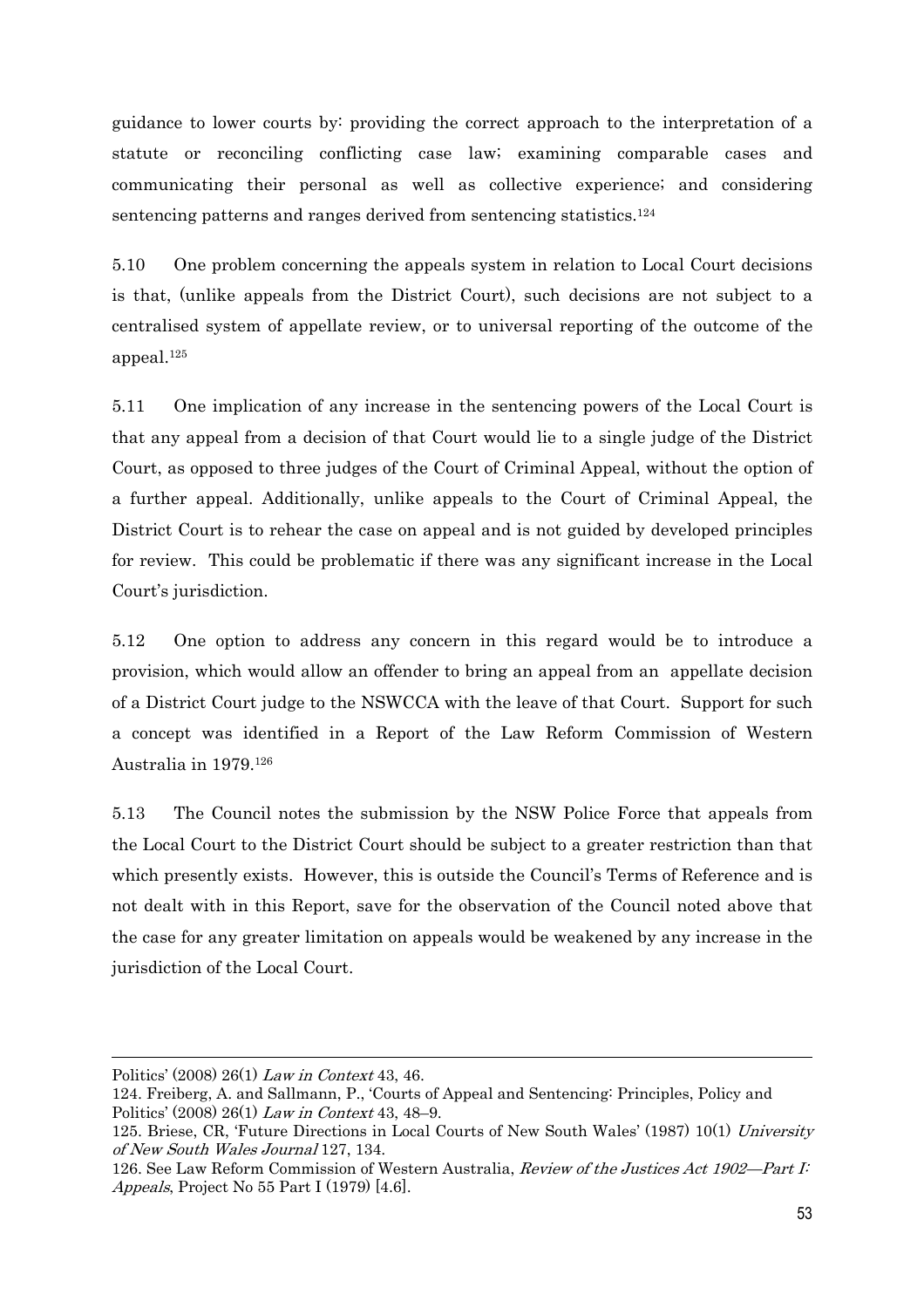5.14 Otherwise however, the Sentencing Council has not found any material inadequacy in the current rights of appeal available to a defendant or prosecutor, or in the procedures for the determination of those appeals.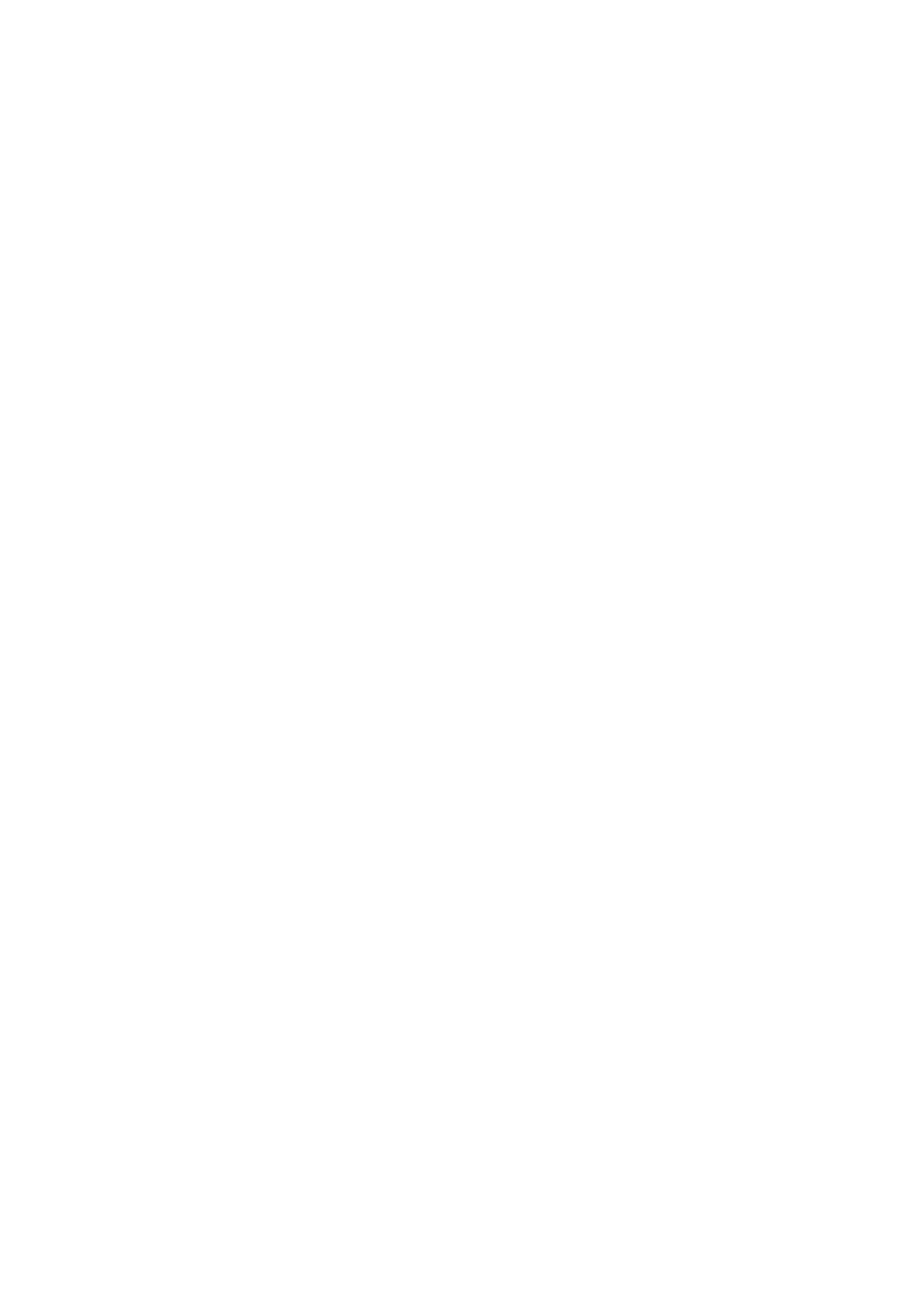## **ANNEXURE A**

## **TABLE 1: OFFENCES WHICH ARE TRIABLE BOTH ON INDICTMENT AND IN THE LOCAL COURT**

**Offences which are not 'personal violence' offences for the purposes of this report are shaded grey.** 

| Part            | <b>Section</b> | <b>Offence</b>                                                           | <b>SNPP</b> | <b>Maximum</b>    | <b>Maximum</b>     |
|-----------------|----------------|--------------------------------------------------------------------------|-------------|-------------------|--------------------|
|                 |                |                                                                          |             | <b>Penalty on</b> | penalty in         |
|                 |                |                                                                          |             | indictment        | <b>Local Court</b> |
| Pt 1            | 31             | Documents containing threats                                             |             | 10 years          | 2 years            |
| Pt <sub>1</sub> | 31C(1)         | Aiding / abetting suicide                                                |             | 10 years          | 2 years            |
| Pt <sub>1</sub> | 31C(2)         | Counselling / inciting a person to commit<br>suicide                     |             | 5 years           | 2 years            |
| Pt <sub>1</sub> | 33B (1)        | Use or possession of weapon to resist<br>arrest etc                      |             | 12 years          | 2 years            |
| Pt 1            | 33B (2)        | Use or possession of weapon to resist<br>arrest etc in company           |             | 15 years          | 2 years            |
| Pt 1            | 35(1)          | Reckless grievous bodily harm in company                                 | 5 years     | 14 years          | 2 years            |
| Pt 1            | 35(2)          | Reckless grievous bodily harm                                            | 4 years     | 10 years          | 2 years            |
| Pt1             | 35(3)          | Reckless wounding in company                                             | 4 years     | 10 years          | 2 years            |
| Pt 1            | 35(4)          | Reckless wounding                                                        | 3 years     | 7 years           | 2 years            |
| Pt 1            | 35A(1)         | Causing dog to inflict grievous bodily harm                              |             | 10 years          | 2 years            |
| Pt 1            | 39             | Using poison etc to endanger life or inflict<br>grievous bodily harm     |             | 10 years          | 2 years            |
| Pt <sub>1</sub> | 41             | Using poison etc to injure or to cause<br>distress or pain               |             | 5 years           | 2 years            |
| Pt <sub>1</sub> | 41A            | Poisoning etc of water supply                                            |             | 5 years           | 2 years            |
| Pt <sub>1</sub> | 43             | Abandoning or exposing a child under 7<br>years                          |             | 5 years           | 2 years            |
| Pt <sub>1</sub> | 43A            | Failure of persons with parental<br>responsibility to care for child     |             | 5 years           | 2 years            |
| Pt 1            | 44             | Not providing wife or servant with food etc                              |             | 5 years           | 2 years            |
| Pt1             | 49             | Setting trap etc                                                         |             | 5 years           | 2 years            |
| Pt 1            | 51A            | Predatory driving                                                        |             | 5 years           | 18 months          |
| Pt 1            | 52A(3)         | Dangerous driving occasioning grievous<br>bodily harm.                   |             | 7 years           | 18 months          |
| Pt <sub>1</sub> | 52A(4)         | Aggravated dangerous driving occasioning<br>grievous bodily harm.        |             | 11 years          | 18 months          |
| Pt <sub>1</sub> | 52B (3)        | Dangerous navigation causing grievous<br>bodily harm.                    |             | 7 years           | 18 months          |
|                 | 52B (4)        | Aggravated dangerous navigation<br>occasioning grievous bodily harm      |             | 11 years          | 18 months          |
| Pt 1            | 53             | Injuries by furious driving etc                                          |             | 2 years           | 12 months          |
| Pt 1            | 54             | Causing grievous bodily harm                                             |             | 2 years           | 12 months          |
| Pt 1            | 55             | Possessing or making explosives or other<br>things with intent to injure |             | 10 years          | 2 years            |
| Pt 1            | 57             | Assault on persons preserving wreck                                      |             | 7 years           | 2 years            |
| Pt 1            | 60(2)          | Assault against police officers                                          | 3 years     | 7 years           | 2years             |
| Pt 1            | 60 (2A)        | Assault against police officers during public<br>disorder                |             | 9 years           | 2 years            |
| Pt 1            | 60A(2)         | Assault against law enforcement officers                                 |             | 7 years           | 2 years            |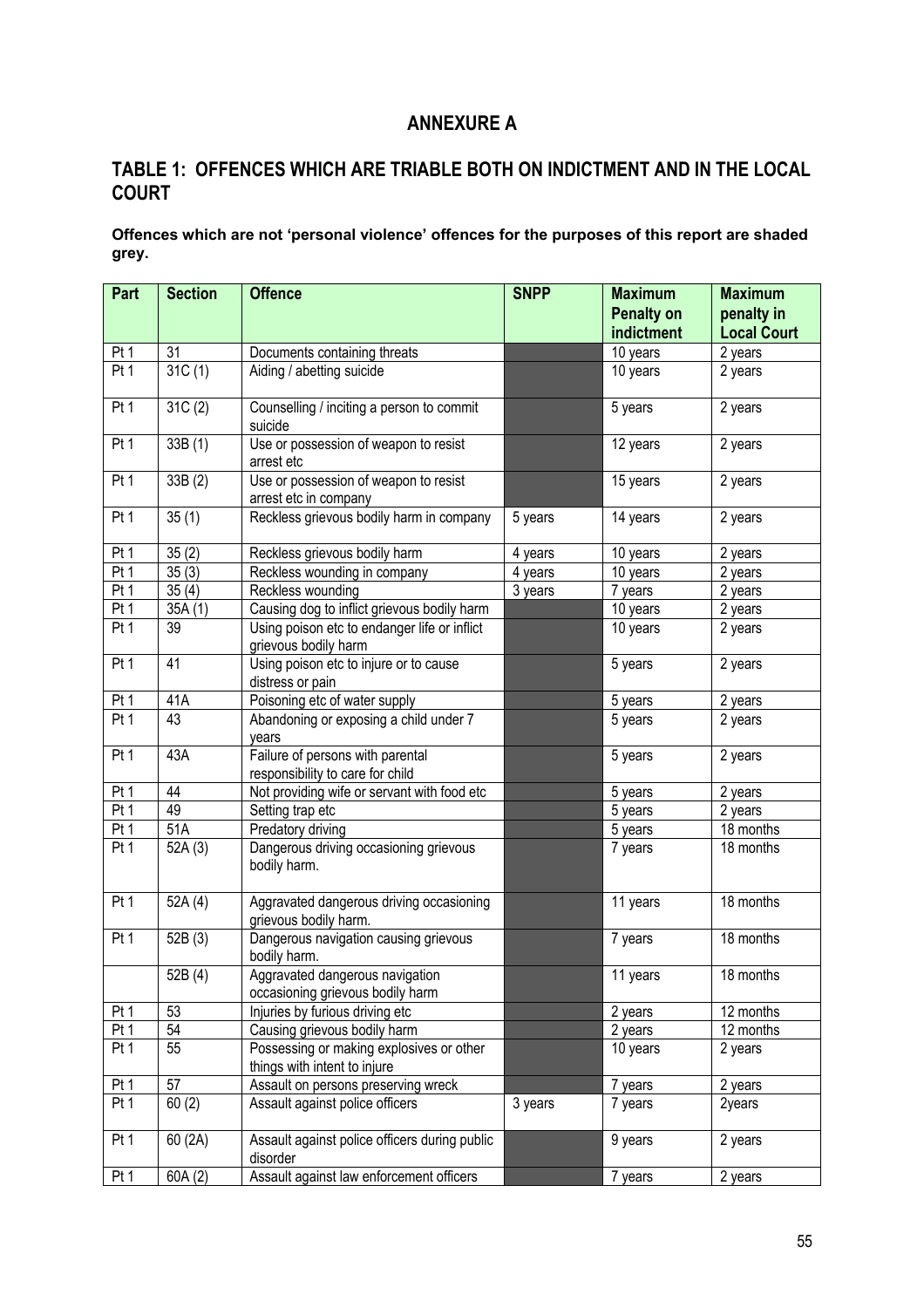| Pt1             | 60E(2)          | Assault etc at schools                                                                                                                                                                    |         | 7 years                         | 2 years |
|-----------------|-----------------|-------------------------------------------------------------------------------------------------------------------------------------------------------------------------------------------|---------|---------------------------------|---------|
| Pt 1            | 61M(1)          | Aggravated indecent assault                                                                                                                                                               | 5 years | 7 years                         | 2 years |
| Pt <sub>1</sub> | 61M(2)          | Aggravated indecent assault where the<br>other person is under the age of 16                                                                                                              | 8 years | 10 years                        | 2 years |
| Pt1             | 610(2)          | Aggravated act of indecency towards a<br>person under the age of 10 years                                                                                                                 |         | 7 years                         | 2 years |
| Pt 1            | 610 (2A)        | Aggravated act of indecency towards a<br>person under the age of 16 years knowing<br>that the act is being filmed for purposes of<br>production of child abuse material                   |         | 10 years                        | 2 years |
| Pt <sub>1</sub> | 66EB (2)(a)     | Procuring child under 16 for unlawful<br>sexual activity in the case where child is<br>under 14                                                                                           |         | 15 years                        | 2 years |
| Pt <sub>1</sub> | 66EB (2)(b)     | Procuring child under 16 for unlawful<br>sexual activity                                                                                                                                  |         | 12 years                        | 2 years |
| Pt 1            | 66EB<br>(2A)(a) | Meeting a child or travelling with intent to<br>meet a child who has been groomed for<br>sexual purposes                                                                                  |         | 15 years                        | 2 years |
| Pt <sub>1</sub> | 66EB<br>(2A)(b) | Meeting a child or travelling with intent to<br>meet a child who has been groomed for<br>sexual purposes, with the intention of<br>procuring the child for unlawful sexual<br>purposes    |         | 12 years                        | 2 years |
| Pt <sub>1</sub> | 66EB (3)(a)     | Engaging in conduct that exposes child to<br>indecent material or providing child with<br>intoxicating substance                                                                          |         | 12 years                        | 2 years |
| Pt <sub>1</sub> | 66EB (3)(c)     | Engaging in conduct that exposes child to<br>indecent material or providing child with<br>intoxicating substance with intention of<br>procuring the child for unlawful sexual<br>activity |         | 10 years                        | 2 years |
| Pt 1            | 66C (1)         | Sexual intercourse - child between 10 - 14                                                                                                                                                |         | 16 years                        | 2 years |
| Pt 1            | 66C(3)          | Sexual intercourse - child between 14 - 16                                                                                                                                                |         | 10 years                        | 2 years |
| Pt 1            | S 66D           | Attempting, or assaulting with intent, to<br>have sexual intercourse with a child 10-16                                                                                                   |         | Equal to penalty<br>for offence | 2 years |
| Pt 1            | 80              | Attempt to commit bestiality                                                                                                                                                              |         | 5 years                         | 2 years |
| Pt 1            | 81C             | Misconduct with regard to corpses                                                                                                                                                         |         | 2 years                         | 2 years |
| Pt 1            | 82              | Administering drugs etc to herself by<br>woman with child                                                                                                                                 |         | 10 years                        | 2 years |
| Pt 1            | 83              | Administering drugs etc to woman with<br>intent                                                                                                                                           |         | 10 years                        | 2 years |
| Pt 1            | 84              | Procuring drugs etc                                                                                                                                                                       |         | 5 years                         | 2 years |
| Pt1             | 85              | Concealment of birth                                                                                                                                                                      |         | 2 years                         | 2 years |
| Pt 1            | 91A             | Procuring etc                                                                                                                                                                             |         | 7 years                         | 2 years |
| Pt <sub>1</sub> | 91B             | Procuring person by drugs etc                                                                                                                                                             |         | 10 years                        | 2 years |
| Pt <sub>1</sub> | 91H             | Production, dissemination or possession of<br>child abuse material                                                                                                                        |         | 10 years                        | 2 years |
| Pt 1            | 91J(3)          | Voyeurism (aggravated)                                                                                                                                                                    |         | 5 years                         | 2 years |
| Pt <sub>1</sub> | 91K(3)          | Filming a person engaged in private act<br>(aggravated)                                                                                                                                   |         | 5 years                         | 2 years |
| Pt <sub>1</sub> | 91L(3)          | Filming a person's private parts<br>(aggravated)                                                                                                                                          |         | 5 years                         | 2 years |
| Pt 1            | 92              | Bigamy                                                                                                                                                                                    |         | 7 years                         | 2 years |
| Pt 1            | 93              | Participator in bigamy                                                                                                                                                                    |         | 5 years                         | 2 years |
| Pt <sub>2</sub> | 94              | Stealing any chattel, money or valuable<br>security, exceeding \$5000                                                                                                                     |         | 14 years                        | 2 years |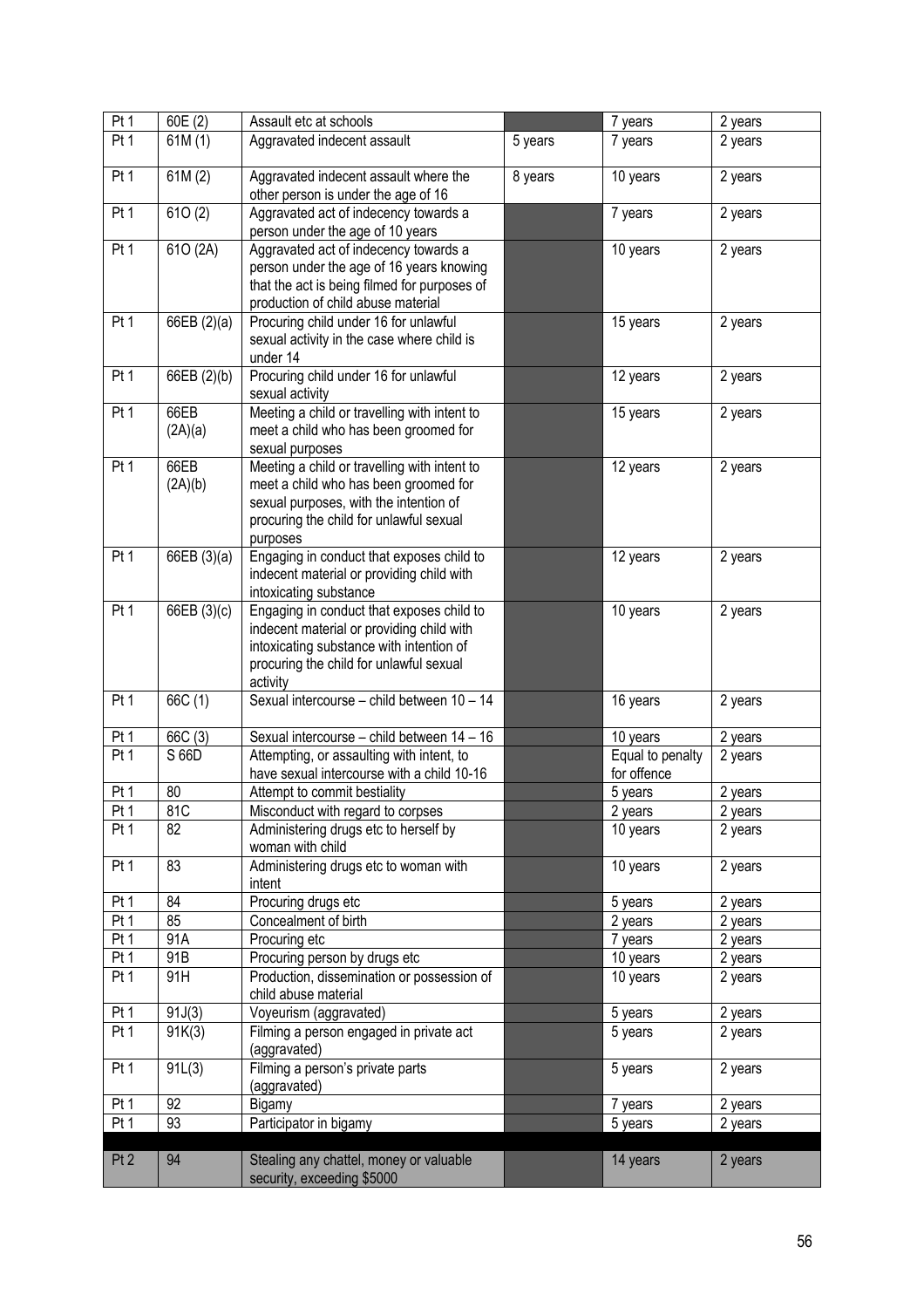| Pt <sub>2</sub> | 125        | Larceny by bailee                                                                                                                                                                                                                                                                                                  | 5 years                                        | 2 years |
|-----------------|------------|--------------------------------------------------------------------------------------------------------------------------------------------------------------------------------------------------------------------------------------------------------------------------------------------------------------------|------------------------------------------------|---------|
| Pt2             | 126        | Stealing cattle or killing with intent to steal                                                                                                                                                                                                                                                                    | 14 years                                       | 2 years |
| Pt <sub>2</sub> | 131        | Unlawfully using etc another person's cattle                                                                                                                                                                                                                                                                       | 3 years                                        | 2 years |
| Pt <sub>2</sub> | 132        | Stealing dogs                                                                                                                                                                                                                                                                                                      | 1 year                                         | 2 years |
| Pt <sub>2</sub> | 133        | Taking money to restore dogs                                                                                                                                                                                                                                                                                       | 1 year                                         | 2 years |
| Pt <sub>2</sub> | 139        | Stealing etc metal, glass, wood etc fixed to                                                                                                                                                                                                                                                                       | 5 years                                        | 2 years |
|                 |            | house or land                                                                                                                                                                                                                                                                                                      |                                                |         |
| Pt <sub>2</sub> | 140        | Stealing etc trees etc in pleasure-grounds<br>etc                                                                                                                                                                                                                                                                  | 5 years                                        | 2 years |
| Pt <sub>2</sub> | 148        | Stealing property in a dwelling-house                                                                                                                                                                                                                                                                              | 7 years                                        | 2 years |
| Pt2             | 150        | Stealing goods in process of manufacture                                                                                                                                                                                                                                                                           | 3 years                                        | 2 years |
| Pt2             | 151        | Selling etc materials to be manufactured                                                                                                                                                                                                                                                                           | 4 years                                        | 2 years |
| Pt2             | 152        | Stealing from ship in port or on wharfs etc                                                                                                                                                                                                                                                                        | 7 years                                        | 2 years |
| Pt2             | 156        | Larceny by clerks or servants                                                                                                                                                                                                                                                                                      | 10 years                                       | 2 years |
| Pt2             | 157        | Embezzlement by clerks or servants                                                                                                                                                                                                                                                                                 | 10 years                                       | 2 years |
| Pt2             | 159        | Larceny by persons in Public Service                                                                                                                                                                                                                                                                               | 10 years                                       | 2 years |
| Pt <sub>2</sub> | 160        | Embezzlement etc by persons in the Public                                                                                                                                                                                                                                                                          | 10 years                                       | 2 years |
|                 |            | Service                                                                                                                                                                                                                                                                                                            |                                                |         |
| Pt2             | 188(1)(a)  | Receiving stolen property where stealing a<br>serious indictable offence (motor vehicle,                                                                                                                                                                                                                           | 12 years                                       | 2 years |
|                 |            | motor vehicle part, vessel or vessel part)                                                                                                                                                                                                                                                                         |                                                |         |
| Pt <sub>2</sub> | 188(1)(b)  | Receiving stolen property where stealing a<br>serious indictable offence                                                                                                                                                                                                                                           | 10 years                                       | 2 years |
| Pt <sub>2</sub> | 189        | Receiving etc where principal guilty of<br>minor indictable offence                                                                                                                                                                                                                                                | 3 years                                        | 2 years |
| Pt <sub>2</sub> | 189A       | Receiving etc goods stolen out of New<br>South Wales                                                                                                                                                                                                                                                               | 10 years                                       | 2 years |
| Pt <sub>2</sub> | 190        | Receiving etc cattle unlawfully killed, or<br>carcass etc                                                                                                                                                                                                                                                          | 5 years                                        | 2 years |
| Pt <sub>2</sub> | 192        | Receiving material or tools intrusted for<br>manufacture                                                                                                                                                                                                                                                           | 4 years                                        | 2 years |
| Pt <sub>2</sub> | 195(1)(a)  | Destroying or damaging property                                                                                                                                                                                                                                                                                    | 5 years                                        | 2 years |
| Pt <sub>2</sub> | 195(1)(b)  | Destroying or damaging property by means<br>of fire or explosives                                                                                                                                                                                                                                                  | 10 years                                       | 2 years |
| Pt <sub>2</sub> | 195(1A)(a) | Destroying or damaging property in the<br>company of others                                                                                                                                                                                                                                                        | 6 years                                        | 2 years |
| Pt <sub>2</sub> | 195(1A)(a) | Destroying or damaging property by means<br>of fire or explosives in the company of<br>others                                                                                                                                                                                                                      | 11 years                                       | 2 years |
| Pt <sub>2</sub> | 195(2)(a)  | Destroying or damaging property during<br>public disorder                                                                                                                                                                                                                                                          | 7 years                                        | 2 years |
| Pt <sub>2</sub> | 195(2)(a)  | Destroying or damaging property during<br>public disorder by fire or explosives                                                                                                                                                                                                                                    | 12 years                                       | 2 years |
| Pt <sub>2</sub> | S 192E     | Fraud                                                                                                                                                                                                                                                                                                              | 10 years                                       | 2 years |
| Pt2             | 192F       | Intention to defraud by destroying or<br>concealing accounting records                                                                                                                                                                                                                                             | 5 years                                        | 2 years |
| Pt <sub>2</sub> | 192G       | Intention to defraud by false or misleading<br>statement                                                                                                                                                                                                                                                           | 5 years                                        | 2 years |
| Pt <sub>2</sub> | 192H       | Intention to deceive members or creditors<br>by false or misleading statement of officer<br>of organisation                                                                                                                                                                                                        | 7 years                                        | 2 years |
| Pt <sub>2</sub> | 109(1)     | Breaking out of dwelling-house after<br>committing, or entering with intent to<br>commit, indictable offence where:<br>the indictable offence intended is<br>$\bullet$<br>stealing or maliciously destroying<br>or damaging property; or<br>the indictable offence alleged is<br>stealing or damaging property not | 14 years [where<br>there is no]<br>value limit | 2 years |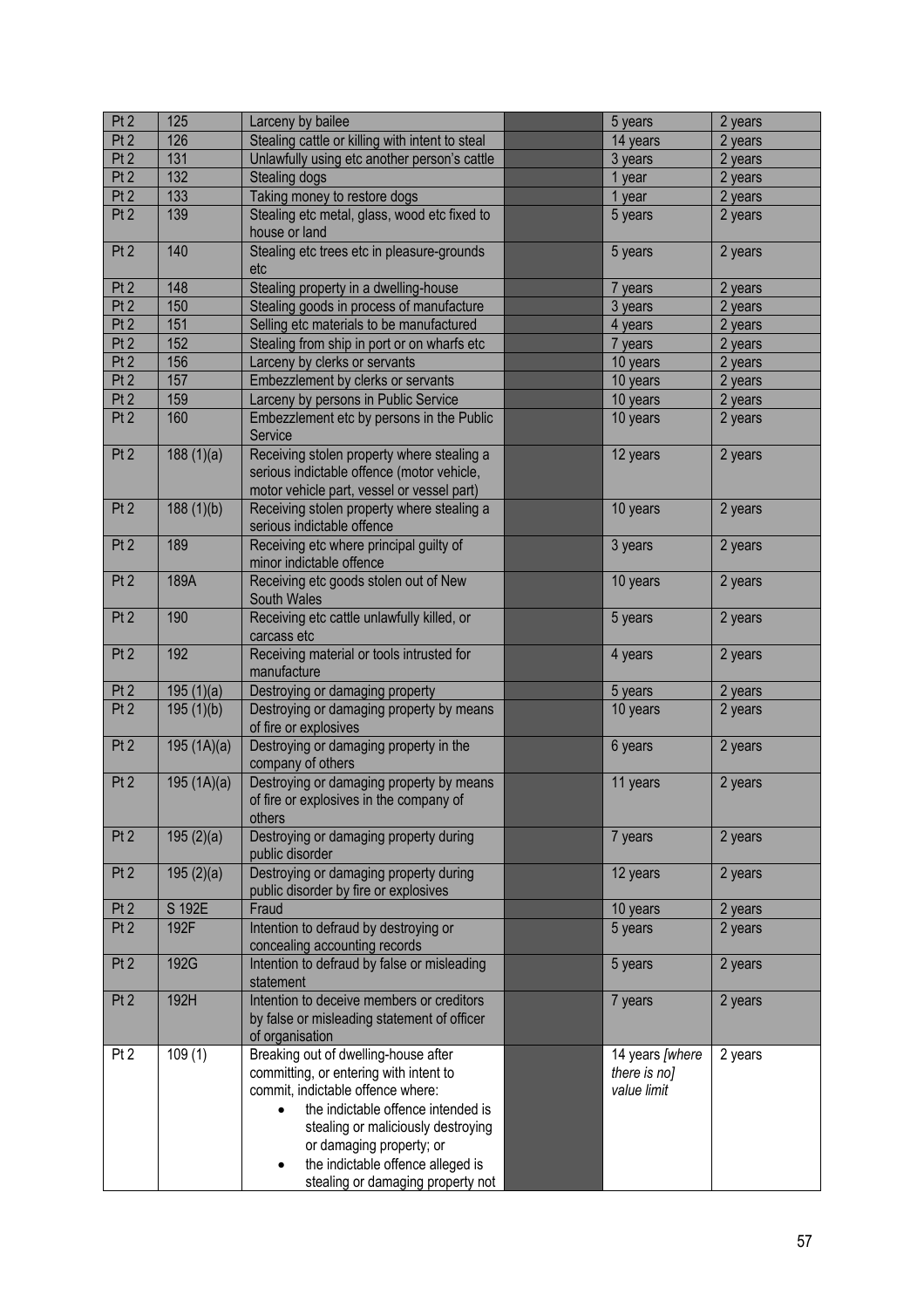|                 |           | in excess of \$15000                                             |                 |                                |         |
|-----------------|-----------|------------------------------------------------------------------|-----------------|--------------------------------|---------|
| Pt <sub>2</sub> | 111(1)    | Entering dwelling-house where the serious                        |                 | 10 years                       | 2 years |
|                 |           | indictable offence intended is stealing or                       |                 |                                |         |
|                 |           | maliciously destroying or damaging                               |                 |                                |         |
|                 |           | property                                                         |                 |                                |         |
| Pt <sub>2</sub> | 113(1)    | Breaking etc into any house etc with intent                      |                 | 10 years                       | 2 years |
|                 |           | to commit serious indictable offence where                       |                 |                                |         |
|                 |           | the serious indictable offence intended is                       |                 |                                |         |
|                 |           | stealing or maliciously destroying or                            |                 |                                |         |
|                 |           | damaging property                                                |                 |                                |         |
| Pt <sub>2</sub> | 112(1)    | Breaking etc into any house etc and                              |                 | 14 years [where<br>there is no | 2 yrs   |
|                 |           | committing serious indictable offence<br>where;                  |                 |                                |         |
|                 |           | the serious indictable offence<br>$\bullet$                      |                 | value limit]                   |         |
|                 |           | alleged is stealing or maliciously                               |                 |                                |         |
|                 |           | destroying or damaging property;                                 |                 |                                |         |
|                 |           | and                                                              |                 |                                |         |
|                 |           | the value is not in excess of                                    |                 |                                |         |
|                 |           | \$60000                                                          |                 |                                |         |
| Pt <sub>2</sub> | 99(1)     | Demanding property with intent to steal                          |                 | 10 years                       | 2 years |
|                 |           |                                                                  |                 |                                |         |
|                 | 99(2)     | Demanding property with intent to steal in                       |                 | 14 years                       | 2 years |
|                 |           | company                                                          |                 |                                |         |
| Pt <sub>2</sub> | 114(1)(a) | Being armed with intent to commit                                |                 | 7 years                        | 2 years |
|                 |           | indictable offence                                               |                 |                                |         |
| Pt <sub>2</sub> | 114(1)(c) | Having face blackened with intent to                             |                 | 7 years                        | 2 years |
|                 |           | commit indictable offence                                        |                 |                                |         |
| Pt <sub>2</sub> | 114(1)(d) | Entering or remaining in building or on land                     |                 | 7 years                        | 2 years |
|                 |           | used in connection with intent to commit                         |                 |                                |         |
| Pt <sub>2</sub> | 115       | indictable offence<br>Being convicted offender armed with intent |                 | 10 years                       | 2 years |
|                 |           | to commit indictable offence                                     |                 |                                |         |
| Pt <sub>2</sub> | 135       | Stealing, destroying etc wills or codicils                       |                 | 7 years                        | 2 years |
| Pt <sub>2</sub> | 138       | Stealing, destroying etc records etc of any                      |                 | 7 years                        | 2 years |
|                 |           | court or public office                                           |                 |                                |         |
| Pt <sub>2</sub> | 153       | Stealing from ship in distress or wrecked                        |                 | 10 years                       | 2 years |
| Pt <sub>2</sub> | 154B(1)   | Stealing aircraft                                                |                 | 10 years                       | 2 years |
| Pt <sub>2</sub> | 154C (1)  | Taking motor vehicle or vessel with assault                      | 3 yrs           | 10 years                       | 2 years |
|                 |           | or with occupant on board                                        |                 |                                |         |
|                 |           |                                                                  |                 |                                |         |
| Pt <sub>2</sub> | 154C(2)   | Taking motor vehicle or vessel with assault                      | $5 \text{ yrs}$ | 14 years                       | 2 years |
|                 |           | or with occupant on board in circumstances                       |                 |                                |         |
|                 |           | of aggravation                                                   |                 |                                |         |
| Pt <sub>2</sub> | 154D      | <b>Stealing firearms</b>                                         |                 | 14 years                       | 2 years |
| Pt2             | 154F      | Stealing motor vehicle or vessel                                 |                 | 10 years                       | 2 years |
| Pt <sub>2</sub> | 196(1)(a) | Destroying or damaging property with intent                      |                 | 7 years                        | 2 years |
|                 |           | to injure a person                                               |                 |                                |         |
|                 |           |                                                                  |                 |                                |         |
| Pt <sub>2</sub> | 196(1)(b) | Destroying or damaging property with intent                      |                 | 14 years                       | 2 years |
|                 |           | to injure a person, with use of fire or                          |                 |                                |         |
|                 |           | explosives                                                       |                 |                                |         |
| Pt <sub>2</sub> | 196(2)(a) | Destroying or damaging property with intent                      |                 | 9 years                        | 2 years |
|                 |           | to injure a person during public disorder                        |                 |                                |         |
| Pt <sub>2</sub> | 196(2)(b) | Destroying or damaging property during                           |                 | 16 years                       | 2 years |
|                 |           | public disorder with intent to injure a                          |                 |                                |         |
|                 |           | person, with use of fire or explosives                           |                 |                                |         |
| Pt <sub>2</sub> | 197(1)(a) | Dishonestly destroying or damaging                               |                 | 7 years                        | 2 years |
|                 |           | property                                                         |                 |                                |         |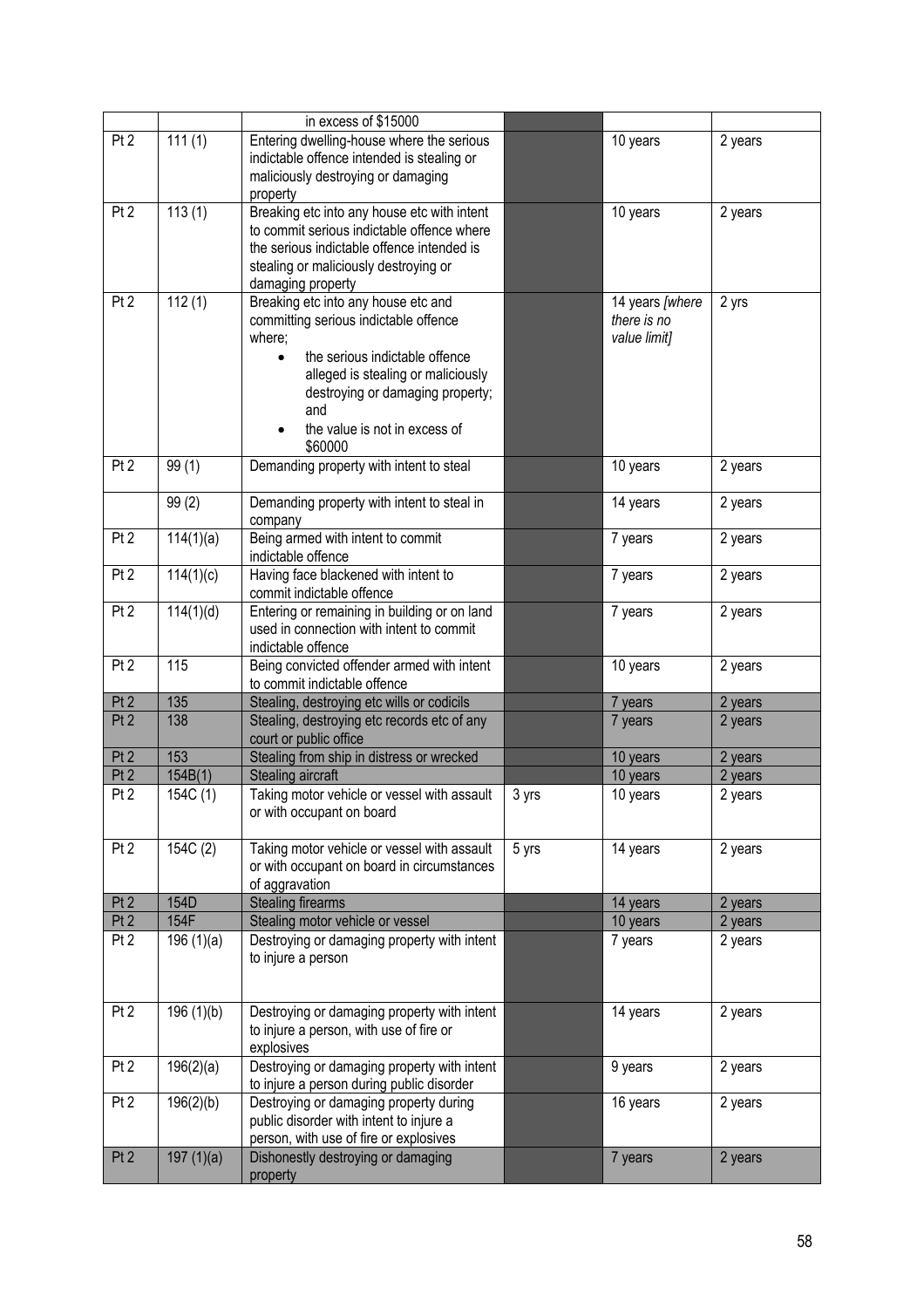| Pt <sub>2</sub>                    | 197(1)(b)               | Dishonestly destroying or damaging<br>property, with use of fire or explosives                                                    |         | 14 years                                                       | 2 years            |
|------------------------------------|-------------------------|-----------------------------------------------------------------------------------------------------------------------------------|---------|----------------------------------------------------------------|--------------------|
| Pt <sub>2</sub>                    | 197(2)(a)               | Dishonestly destroying or damaging<br>property during public disorder                                                             |         | 9 years                                                        | 2 years            |
| Pt <sub>2</sub>                    | 197(2)(b)               | Dishonestly destroying or damaging<br>property during public disorder, with use of<br>fire or explosives                          |         | 16 years                                                       | 2 years            |
| Pt <sub>2</sub>                    | 199(1)                  | Threatening to destroy or damage property                                                                                         |         | 5 years                                                        | 2 years            |
| Pt <sub>2</sub>                    | 199(2)                  | Threatening to destroy or damage property<br>during public disorder                                                               |         | 7 years                                                        | 2 years            |
| Pt <sub>2</sub>                    | 200(1)                  | Possession etc of explosive or other article<br>with intent to destroy or damage property                                         |         | 7 years or<br>3 years if the<br>article is not an<br>explosive | 2 years            |
| Pt <sub>2</sub>                    | 200(2)                  | Possession etc of explosive or other article<br>with intent to destroy or damage property<br>during public disorder               |         | 9 years or<br>5 years if the<br>article is not an<br>explosive | 2 years            |
| Pt <sub>2</sub>                    | 201                     | Interfering with a mine                                                                                                           |         | 7 years                                                        | 2 years            |
| Pt <sub>2</sub>                    | 202                     | Causing damage etc to sea, river, canal<br>and other works                                                                        |         | 7 years                                                        | 2 years            |
| Pt <sub>2</sub>                    | 203C                    | Threaten sabotage                                                                                                                 |         | 14 years                                                       | 2 years            |
| Pt <sub>2</sub>                    | 203E                    | Causing bushfire                                                                                                                  | 5 years | 14 years                                                       | 2 years            |
| Pt <sub>3</sub>                    | 93B                     | Riot                                                                                                                              |         | 15 years                                                       | 2 years            |
| Pt <sub>3</sub>                    | 93C                     | Affray                                                                                                                            |         | 10 years                                                       | 2 years            |
| Pt <sub>3</sub>                    | 93K                     | Contaminating goods with intent to cause<br>public alarm or economic loss                                                         |         | 10 years                                                       | 2 years            |
| Pt <sub>3</sub>                    | 93L                     | Threatening to contaminate goods with<br>intent to cause public alarm or economic<br>loss                                         |         | 10 years                                                       | 2 years            |
| Pt <sub>3</sub>                    | 93M                     | Making false statements concerning<br>contamination of goods with intent to cause                                                 |         | 10 years                                                       | 2 years            |
| Pt 3                               |                         | public alarm or economic loss                                                                                                     |         |                                                                |                    |
|                                    | 93Q                     | Conveying false information that a person<br>or property is in danger                                                             |         | 5 years                                                        | 2 years            |
| Pt <sub>3</sub>                    | 93R                     | Leaving or sending an article with intent to<br>cause alarm                                                                       |         | 5 years                                                        | 2 years            |
| Pt <sub>3</sub>                    | 93T(2)                  | Participation in criminal groups                                                                                                  |         | 10 years                                                       | 2 years            |
| Pt <sub>3</sub>                    | 93T(3)                  | Destroy or damage or threaten to destroy<br>or damage property for participation in                                               |         | 10 years                                                       | 2 years            |
| Pt <sub>3</sub>                    | Part 4AB<br><b>192J</b> | criminal groups<br>Dealing with identification information                                                                        |         | 10 years                                                       | 2 years            |
| Pt <sub>3</sub>                    | 192K                    | Possession of identification information                                                                                          |         | 7 years                                                        | 2 years            |
| Pt <sub>3</sub>                    | 207                     | Placing etc dangerous articles on board an<br>aircraft or vessel                                                                  |         | 7 years                                                        | 2 years            |
| Pt <sub>3</sub>                    | 208(4)                  | Threatening to destroy etc an aircraft,<br>vessel or vehicle                                                                      |         | 5 years                                                        | 2 years            |
| Pt <sub>3</sub>                    | 209                     | False information as to plan etc to prejudice<br>the safety of an aircraft or vessel or<br>persons on board an aircraft or vessel |         | 2 years                                                        | 2 years            |
| Pt <sub>3</sub><br>Pt <sub>3</sub> | 210<br>212              | Destroying, damaging etc an aid to<br>navigation<br>Endangering passengers etc on railway                                         |         | 7 years<br>3 years                                             | 2 years<br>2 years |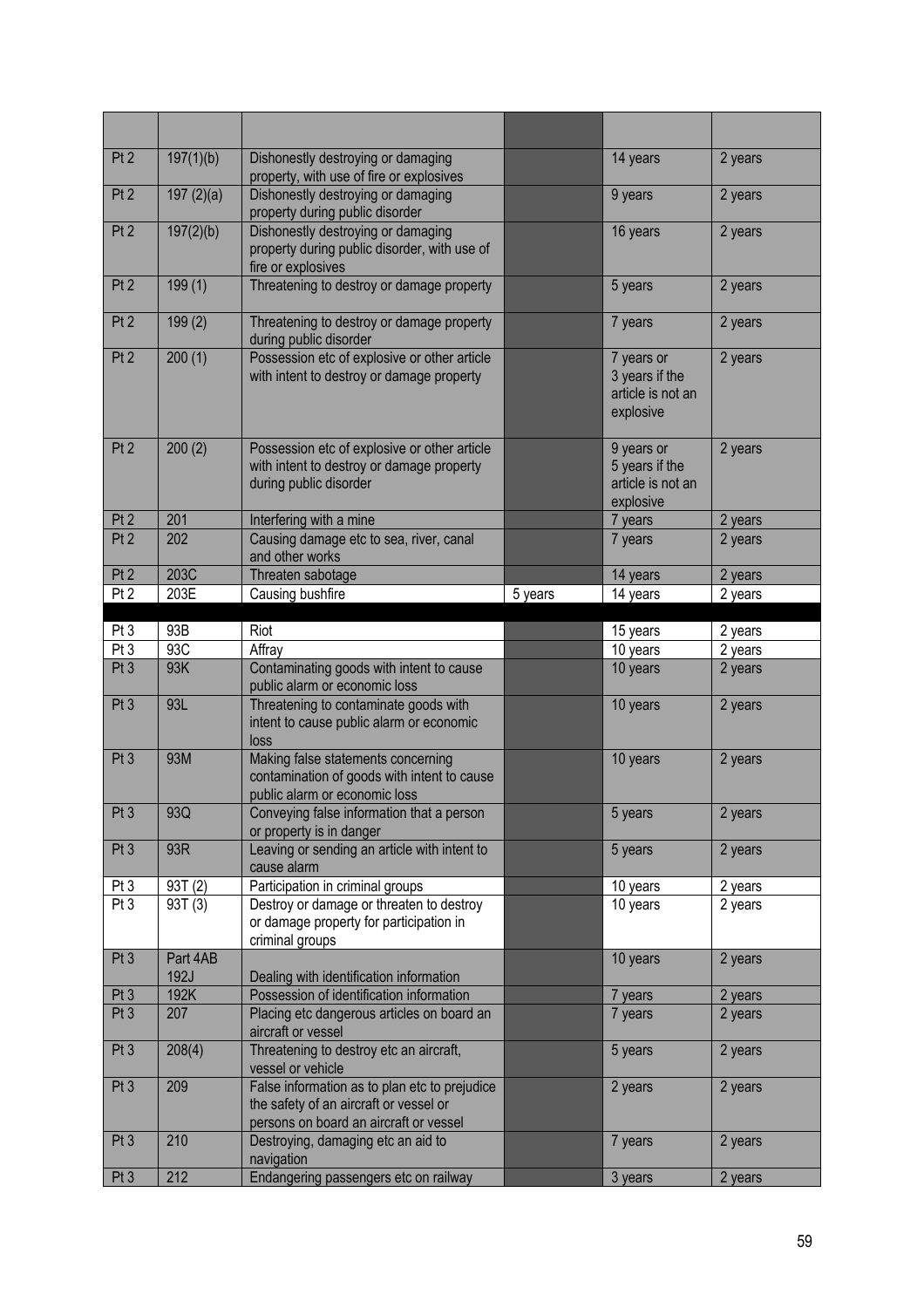| Pt <sub>3</sub> | 213      | Obstructing a railway                                                                                                   | 2 years                                       | 2 years |
|-----------------|----------|-------------------------------------------------------------------------------------------------------------------------|-----------------------------------------------|---------|
| Pt <sub>3</sub> | 249B     | Corrupt commissions or rewards (where<br>benefit exceeds \$5000)                                                        | 7 years [where<br>there is no<br>value limit] | 2 years |
| Pt <sub>3</sub> | 249D     | Corrupt inducements for advice (where<br>benefit exceeds \$5000)                                                        | 7 years [where<br>there is no<br>value limit] | 2 years |
| Pt <sub>3</sub> | 249E     | Corrupt benefits for trustees and others<br>(where benefit exceeds \$5000)                                              | 7 years [where<br>there is no<br>value limit] | 2 years |
| Pt <sub>3</sub> | 249C     | Misleading documents or statements used<br>or made by agents                                                            | 7 years                                       | 2 years |
| Pt <sub>3</sub> | 249F     | Aiding, abetting etc offence under Part 4A                                                                              | 7 years                                       | 2 years |
| Pt3             | 249K (1) | Blackmail offence                                                                                                       | 10 years                                      | 2 years |
| Pt <sub>3</sub> | 249K (2) | Blackmail offence by accusation or<br>threatened accusation that a person has<br>committed a serious indictable offence | 14 years                                      | 2 years |
| Pt <sub>3</sub> | 253      | Forgery-making false document                                                                                           | 10 years                                      | 2 years |
| Pt <sub>3</sub> | 254      | Using false document                                                                                                    | 10 years                                      | 2 years |
| Pt <sub>3</sub> | 255      | Possession of false document                                                                                            | 10 years                                      | 2 years |
| Pt <sub>3</sub> | 256(1)   | Making or possession of equipment etc for<br>making false documents                                                     | 10 years                                      | 2 years |
| Pt <sub>3</sub> | 308C     | Unauthorised access, modification or<br>impairment with intent to commit serious<br>indictable offence                  | 10 years                                      | 2 years |
| Pt <sub>3</sub> | 308D     | Unauthorised modification of data with<br>intent to cause impairment                                                    | 10 years                                      | 2 years |
| Pt <sub>3</sub> | 308E     | Unauthorised impairment of electronic<br>communication                                                                  | 10 years                                      | 2 years |
| Pt <sub>3</sub> | 308F     | Possession of data with intent to commit<br>serious computer offence                                                    | 3 years                                       | 2 years |
| Pt <sub>3</sub> | 308G     | Producing, supplying or obtaining data with<br>intent to commit serious computer offence                                | 3 years                                       | 2 years |
| Pt <sub>3</sub> | 321      | Corruption of witnesses and jurors                                                                                      | 10 years                                      | 2 years |
| Pt <sub>3</sub> | 322      | Threatening or intimidating judges,<br>witnesses, jurors etc                                                            | 10 years                                      | 2 years |
| Pt <sub>3</sub> | 323      | Influencing witnesses and jurors                                                                                        | 7 years                                       | 2 years |
| Pt <sub>3</sub> | 333(1)   | Subornation of perjury                                                                                                  | 7 years                                       | 2 years |
| Pt <sub>3</sub> | 314      | False accusations etc                                                                                                   | 7 years                                       | 2 years |
| Pt <sub>3</sub> | 315      | Hindering investigation etc                                                                                             | 7 years                                       | 2 years |
| Pt <sub>3</sub> | 315A     | Threatening or intimidating victims or<br>witnesses                                                                     | 7 years                                       | 2 years |
| Pt <sub>3</sub> | 316(1)   | Concealing serious indictable offence                                                                                   | 2 years                                       | 2 years |
| Pt <sub>3</sub> | 316(2)   | Accepting benefit in consideration of<br>concealing serious indictable offence                                          | 5 years                                       | 2 years |
| Pt <sub>3</sub> | 317      | Tampering etc with evidence                                                                                             | 10 years                                      | 2 years |
| Pt <sub>3</sub> | 325      | Preventing, obstructing or dissuading<br>witness or juror from attending etc                                            | 5 years                                       | 2 years |
| Pt <sub>3</sub> | 326      | Reprisals against judges, witnesses, jurors<br>etc                                                                      | 10 years                                      | 2 years |
| Pt <sub>3</sub> | 327      | Offence of perjury                                                                                                      | 10 years                                      | 2 years |
| Pt <sub>3</sub> | 330      | False statement on oath not amounting to<br>perjury                                                                     | 5 years                                       | 2 years |
| Pt <sub>3</sub> | 335      | False statements in evidence on<br>commission                                                                           | 5 years                                       | 2 years |
| Pt <sub>3</sub> | 336      | False entry on public register                                                                                          | 5 years                                       | 2 years |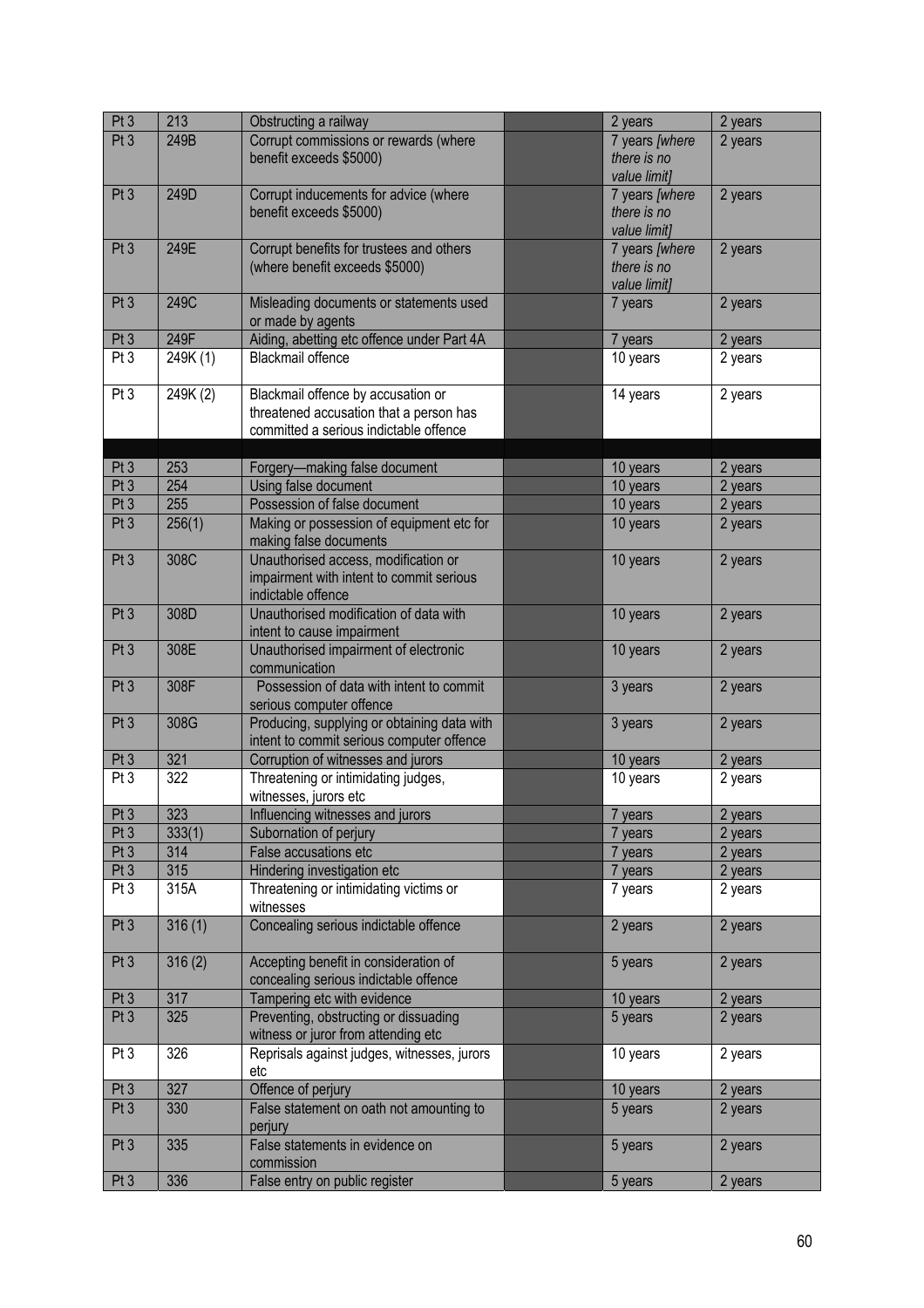| Pt <sub>3</sub> | 337      | False instruments issued by public officers | 5 years  | 2 years   |
|-----------------|----------|---------------------------------------------|----------|-----------|
| Pt <sub>3</sub> | 351A(1)  | Recruiting persons to engage in criminal    | 7 years  | 2 years   |
|                 |          | activity                                    |          |           |
| Pt <sub>3</sub> | 351A(2)  | Recruiting children to engage in criminal   | 10 years | 2 years   |
|                 |          | activity                                    |          |           |
| Pt <sub>3</sub> | 310C     | Aiding escape from lawful custody           | 7 years  | 2 years   |
| Pt <sub>3</sub> | 310D     | Escaping                                    | 10 years | 2 years   |
| Pt <sub>3</sub> | 310E     | Tunnels to facilitate escape                | 10 years | 2 years   |
| Pt3             | 310F(1)  | Permitting escape wilfully                  | 7 years  | 2 years   |
|                 |          |                                             |          |           |
| Pt <sub>3</sub> | 310F (2) | Permitting escape negligently               | 2 years  | 2 years   |
| Pt <sub>3</sub> | 310G     | Harbouring escapee                          | 3 years  | 2 years   |
| Pt <sub>3</sub> | 52AB (1) | Offence of failing to stop and assist after | 10 years | 18 months |
|                 |          | vehicle impact causing death                |          |           |
| Pt <sub>3</sub> | 52AB (2) | Offence of failing to stop and assist after | 7 years  | 18 months |
|                 |          | vehicle impact causing grievous bodily      |          |           |
|                 |          | harm                                        |          |           |
| Pt <sub>3</sub> | 546D(2)  | Impersonation of police officers            | 7 years  | 2 years   |
|                 |          | (aggravated)                                |          |           |

*Notes:* 

*Table 1 offences are contained in Schedule 1 of the Criminal Procedure Act 1986 (NSW)*

*Sections refer to the Crimes Act 1900 unless otherwise stated.* 

*The following ancillary offences are also included:* 

- *attempting to commit any offence in the Table;*
- *being an accessory before or after the fact to any offence mentioned in the Table (other than minor indictable offences);*
- *aiding, abetting, counselling or procuring the commission of any offence in the Table other than a minor indictable offence;*
- *conspiring to commit any offence in the Table; and*
- *inciting to commission any offence in the Table.*

*This table does not include:* 

- *Common law offence of false imprisonment (Table 1 Part 3); and*
- *Repealed provisions.*

*This table was compiled using NSW Government information sources that can be accessed at: www.legislation.nsw.gov.au It is current as at December 2010.*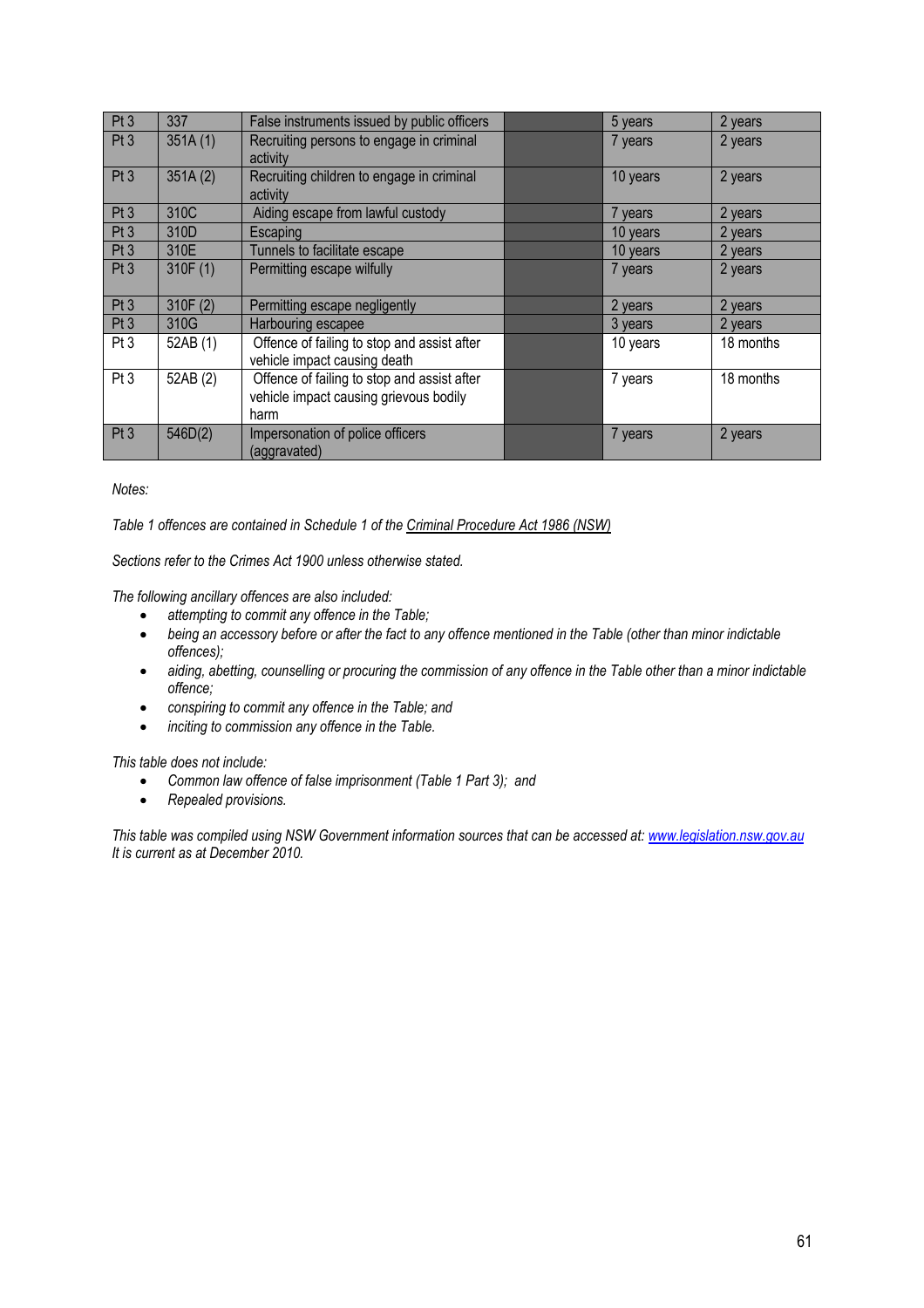# **TABLE 2: OFFENCES WHICH ARE TRIABLE BOTH ON INDICTMENT AND IN THE LOCAL COURT**

| Offences which would not ordinarily involve personal violence are shaded grey. |  |
|--------------------------------------------------------------------------------|--|
|--------------------------------------------------------------------------------|--|

| <b>Table</b>    | <b>Section</b>              | <b>Offence</b>                                                                                | <b>SNPP</b> | <b>Maximum</b><br><b>Penalty on</b><br>indictment | <b>Maximum</b><br>penalty in<br>the Local<br><b>Court</b> |
|-----------------|-----------------------------|-----------------------------------------------------------------------------------------------|-------------|---------------------------------------------------|-----------------------------------------------------------|
| Pt <sub>1</sub> | 35A(2)                      | Cause dog to inflict actual bodily harm                                                       |             | 5 years                                           | 2 years                                                   |
| Pt 1            | 49A                         | Throwing rocks and other objects at vehicles<br>and vessels                                   |             | 5 years                                           | 2 years                                                   |
| Pt1             | 51B(1)(a)                   | Police pursuits                                                                               |             | 3 years (first<br>offence)                        | 2 years                                                   |
| Pt 1            | 51B(1)(b)                   | Police pursuits                                                                               |             | 5 years<br>(subsequent<br>offence)                | 2 years                                                   |
| Pt <sub>1</sub> | 56                          | Obstructing member of the clergy in discharge<br>of his or her duties                         |             | 2 years                                           | 12 months                                                 |
| Pt 1            | 58                          | Assault with intent to commit a serious<br>indictable offence on certain officers             |             | 5 years                                           | 2 years                                                   |
| Pt <sub>1</sub> | 59(1)                       | Assault occasioning actual bodily harm                                                        |             | 5 years                                           | 2 years                                                   |
| Pt 1            | 59(2)                       | Assault occasioning actual bodily harm in<br>company                                          |             | 7 years                                           | 2 years                                                   |
| Pt 1            | 59A (1)                     | Assault during public disorder                                                                |             | 5 years                                           | 2 years                                                   |
| Pt 1            | 59A (2)                     | Assault during public disorder causing actual<br>bodily harm                                  |             | 7 years                                           | 2 years                                                   |
| Pt 1            | 60(1)                       | Assault and other actions against police<br>officers                                          |             | 5 years                                           | 2 years                                                   |
| Pt 1            | 60 (1A)                     | Assault and other actions against police<br>officers during public disorder                   |             | 7 years                                           | 2 years                                                   |
| Pt <sub>1</sub> | 60A(1)                      | Assault and other actions against law<br>enforcement officers (other than police<br>officers) |             | 5 years                                           | 2 years                                                   |
| Pt <sub>1</sub> | 60B                         | Actions against third parties connected with<br>law enforcement officers                      |             | 5 years                                           | 2 years                                                   |
| Pt <sub>1</sub> | 60C                         | Obtaining of personal information about law<br>enforcement officers                           |             | 5 years                                           | 2 years                                                   |
| Pt 1            | 60E (1)                     | Assaults etc at schools                                                                       |             | 5 years                                           | 2 years                                                   |
| Pt 1            | 60E (4)                     | Assaults etc at schools (Entering school with<br>intent)                                      |             | 5 years                                           | 2 years                                                   |
| Pt 1            | 61                          | Common assault prosecuted by indictment                                                       |             | 2 years                                           | 12 months                                                 |
| Pt 1            | 61L                         | Indecent assault                                                                              |             | 5 years                                           | 2 years                                                   |
| Pt 1            | 61N(1)                      | Act of indecency towards a person under 16<br>years of age                                    |             | 2 years                                           | $\overline{12}$ months                                    |
| Pt 1            | 61N(2)                      | Act of indecency towards a person 16 years of<br>age or over                                  |             | 18 months                                         | 12 months                                                 |
| Pt 1            | 610(1)                      | Aggravated act of indecency towards person<br>under 16 years of age                           |             | 5 years                                           | 2 years                                                   |
|                 | 610 (1A)                    | Aggravated act of indecency towards person<br>16 years of age or above                        |             | 3 years                                           | 2 years                                                   |
| Pt <sub>1</sub> | S 13<br>Crimes<br>(Domestic | Stalking or intimidation with intent to cause<br>fear of physical or mental harm              |             | 5 years                                           | 2 years                                                   |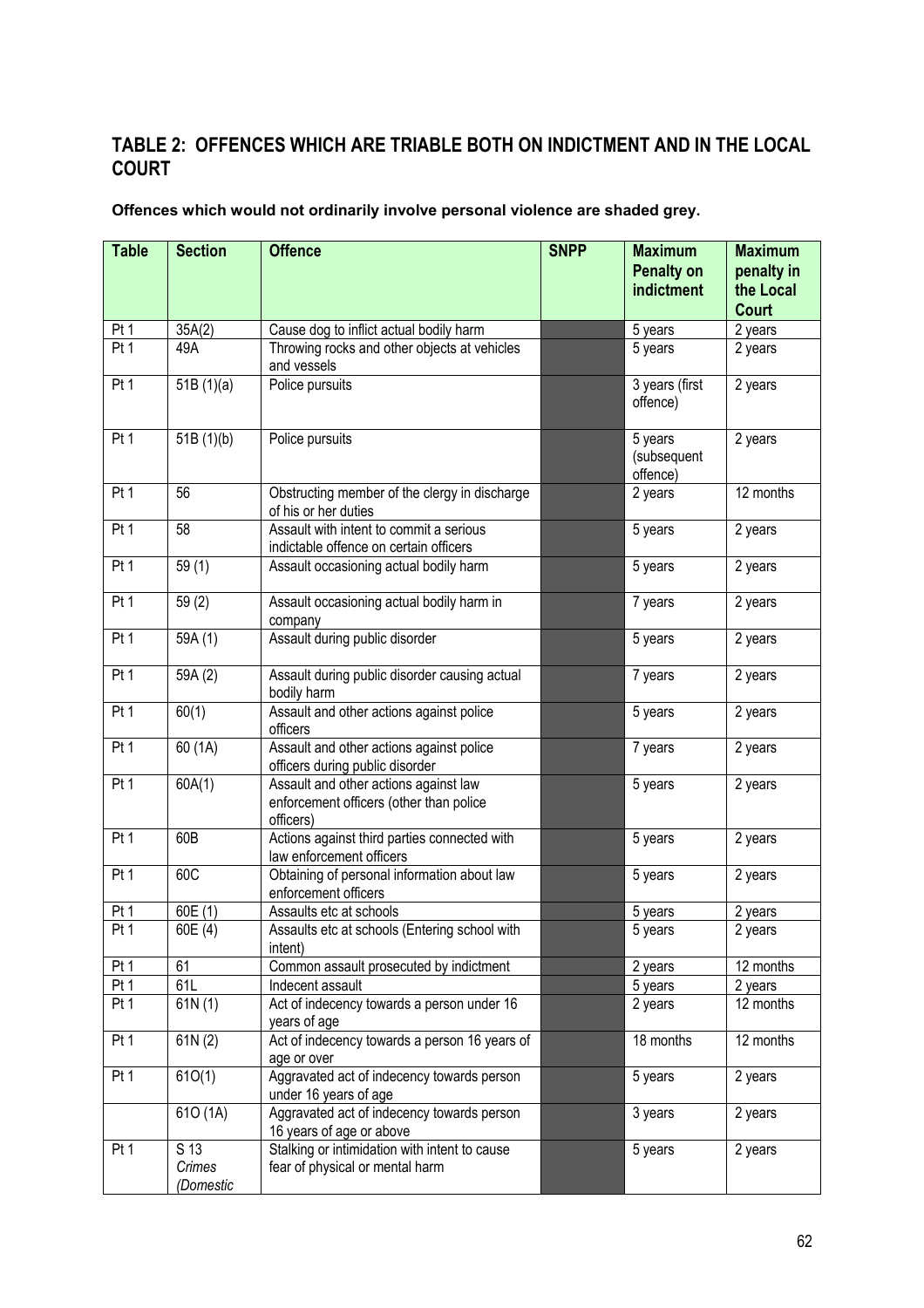|                 | and Personal<br>Violence) Act<br>2007 |                                                                                                                                                       |                                               |                                               |                        |
|-----------------|---------------------------------------|-------------------------------------------------------------------------------------------------------------------------------------------------------|-----------------------------------------------|-----------------------------------------------|------------------------|
| Pt <sub>2</sub> | 94                                    | Robbery or stealing from the person                                                                                                                   |                                               | 14 years                                      | 12 months              |
| Pt2             | 125                                   | Larceny by bailee                                                                                                                                     |                                               | 5 years                                       | 12 months              |
| Pt2             | 126                                   | Stealing cattle or killing with intent to steal                                                                                                       |                                               | 14 years                                      | 12 months              |
| Pt2             | 131                                   | Unlawfully using etc another person's cattle                                                                                                          |                                               | 3 years                                       | 12 months              |
| Pt2             | 132                                   | Stealing dogs                                                                                                                                         |                                               | 1 year                                        | 12 months              |
| Pt2             | 133                                   | Taking money to restore dogs                                                                                                                          |                                               | 1 year                                        | 12 months              |
| Pt <sub>2</sub> | 139                                   | Stealing etc metal, glass, wood etc fixed to<br>house or land                                                                                         |                                               | 5 years                                       | 12 months              |
| Pt <sub>2</sub> | 140                                   | Stealing etc trees etc in pleasure-grounds etc                                                                                                        |                                               | 5 years                                       | 12 months              |
| Pt2             | 148                                   | Stealing property in a dwelling-house                                                                                                                 |                                               | 7 years                                       | 12 months              |
| Pt2             | 150                                   | Stealing goods in process of manufacture                                                                                                              |                                               | 3 years                                       | 12 months              |
| Pt2             | 151<br>152                            | Selling etc materials to be manufactured                                                                                                              |                                               | 4 years                                       | 12 months              |
| Pt2<br>Pt2      | 156                                   | Stealing from ship in port or on wharfs etc                                                                                                           |                                               | 7 years                                       | 12 months<br>12 months |
| Pt2             | 157                                   | Larceny by clerks or servants<br>Embezzlement by clerks or servants                                                                                   |                                               | 10 years<br>10 years                          | 12 months              |
| Pt2             | 159                                   | Larceny by persons in Public Service                                                                                                                  |                                               | 10 years                                      | 12 months              |
| Pt2             | 160                                   | Embezzlement etc by persons in the Public<br>Service                                                                                                  |                                               | 10 years                                      | 12 months              |
| Pt <sub>2</sub> | 188(1)(a)                             | Receiving stolen property where stealing a<br>serious indictable offence (where property is a<br>motor vehicle or part or a vessel or vessel<br>part) |                                               | 12 years                                      | 12 months              |
| Pt <sub>2</sub> | 188(1)(b)                             | Receiving stolen property where stealing a<br>serious indictable offence                                                                              | 10 years                                      | 12 months                                     |                        |
| Pt <sub>2</sub> | 189                                   | Receiving etc where principal guilty of minor<br>indictable offence                                                                                   | 3 years                                       | 12 months                                     |                        |
| Pt <sub>2</sub> | 189A                                  | Receiving etc goods stolen out of New South<br><b>Wales</b>                                                                                           |                                               | 10 years                                      | 12 months              |
| Pt <sub>2</sub> | 190                                   | Receiving etc cattle unlawfully killed, or<br>carcass etc                                                                                             |                                               | 5 years                                       | 12 months              |
| Pt <sub>2</sub> | 192                                   | Receiving material or tools intrusted for<br>manufacture                                                                                              |                                               | 4 years                                       | 12 months              |
| Pt <sub>2</sub> | 195(1)(a)                             | Destroying or damaging property                                                                                                                       |                                               | 5 years                                       | 12 months              |
| Pt <sub>2</sub> | 195(1)(b)                             | Destroying or damaging property with fire or<br>explosives                                                                                            |                                               | 10 years                                      | 12 months              |
| Pt <sub>2</sub> | 195(1A)(a)                            | Destroying or damaging property in the<br>company of others                                                                                           |                                               | 6 years                                       | 12 months              |
| Pt 2 Pt<br>2    | 195(1A)(b)                            | Destroying or damaging property in the<br>company of others with fire or explosives                                                                   |                                               | 11 years                                      | 12 months              |
|                 | 195(2)(a)                             | Destroying or damaging property during public<br>disorder                                                                                             |                                               | 7 years                                       | 12 months              |
| Pt <sub>2</sub> | 195(2)(b)                             | Destroying or damaging property with fire or<br>explosives during public disorder                                                                     |                                               | 12 years                                      | 12 months              |
| Pt <sub>2</sub> | 249B                                  | Corrupt commissions or rewards (where<br>benefit exceeds \$5000)                                                                                      | 7 years [where<br>there is no<br>value limit] | 12 months                                     |                        |
| Pt <sub>2</sub> | 249D                                  | Corrupt inducements for advice (where benefit<br>exceeds \$5000)                                                                                      | 7 years [where<br>there is no<br>value limit] | 12 months                                     |                        |
| Pt <sub>2</sub> | 249E                                  | Corrupt benefits for trustees and others<br>(where benefit exceeds \$5000)                                                                            |                                               | 7 years [where<br>there is no<br>value limit] | 12 months              |
| Pt <sub>2</sub> | 249F                                  | Aiding, abetting etc offence under Part 4A                                                                                                            |                                               | 7 years                                       | 12 months              |
| Pt <sub>2</sub> | 114(1)(b)                             | Being armed with intent to commit indictable                                                                                                          |                                               | 7 years                                       | 12 months              |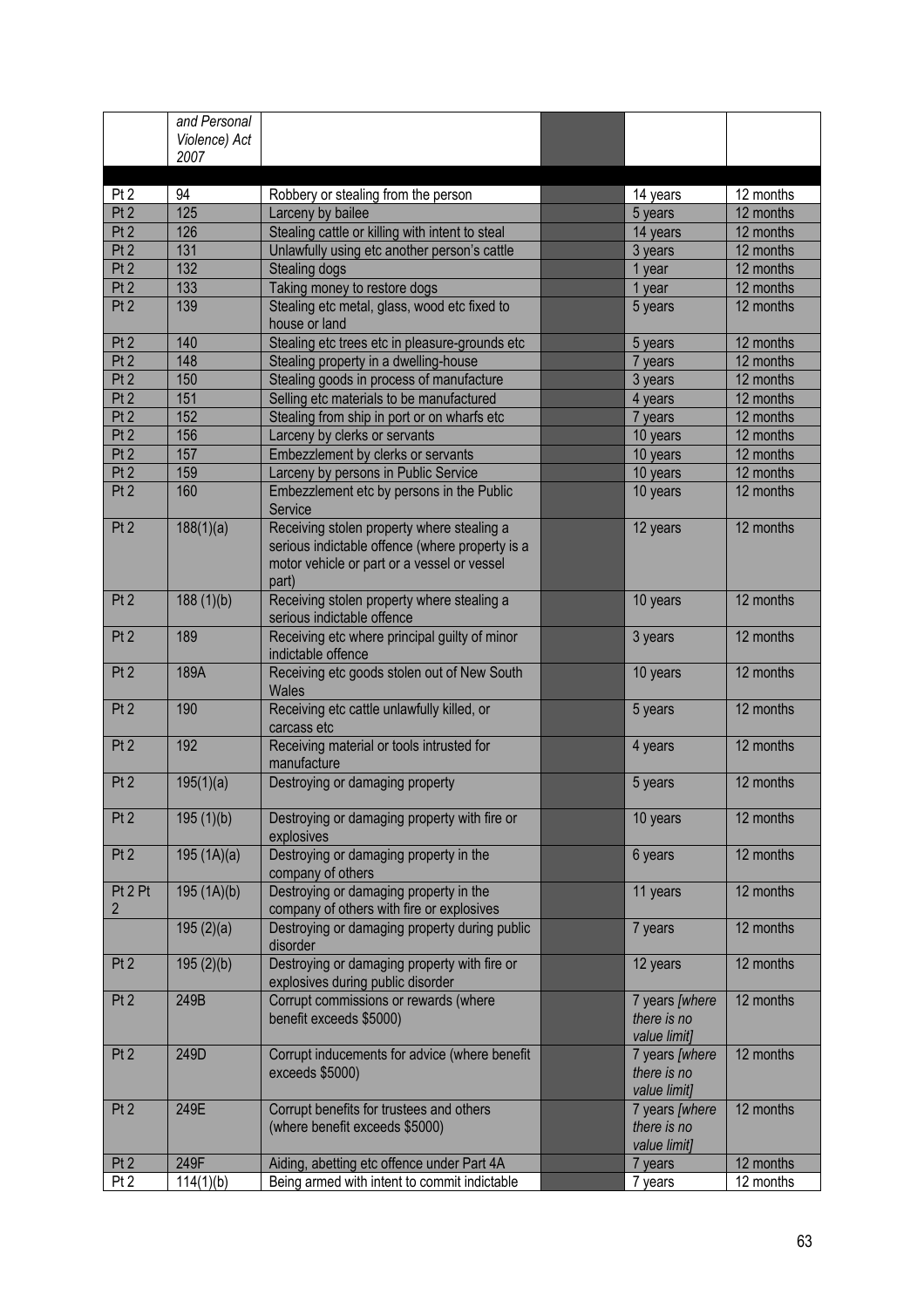|                 |                                                      | offence (implement of housebreaking)                                                                 |         |          |           |
|-----------------|------------------------------------------------------|------------------------------------------------------------------------------------------------------|---------|----------|-----------|
| Pt2             | 154A                                                 | Taking a conveyance without consent of<br>owner                                                      |         | 5 years  | 2 years   |
| Pt <sub>2</sub> | 154H                                                 | Making, using and interfering with unique<br>identifiers                                             |         | 7 years  | 12 months |
| Pt2             | 1541                                                 | Possession of motor vehicle or vessel where<br>unique identifier has been interfered with            |         | 5 years  | 12 months |
| Pt2             | 154J                                                 | Possession of vehicle identification plate not<br>attached to motor vehicle                          |         | 5 years  | 12 months |
| Pt2             | 192L                                                 | Possession of equipment etc to make<br>identification documents or things                            |         | 3 years  | 12 months |
| Pt <sub>2</sub> | 256(2)                                               | Making or possession of equipment etc for<br>making false documents                                  |         | 3 years  | 12 months |
| Pt <sub>2</sub> | 256(3)                                               | Making or possession of equipment etc for<br>making false documents with intent to commit<br>forgery |         | 3 years  | 12 months |
| Pt 2A           | 530                                                  | Serious animal cruelty                                                                               |         | 5 years  | 2 years   |
| Pt 2A           | 531                                                  | Killing or seriously injuring animals used for<br>law enforcement                                    |         | 5 years  | 2 years   |
| Pt 2A           | 93T(1)                                               | Participation in criminal groups                                                                     |         | 5 years  | 2 years   |
| Pt4             | 93FA (1)                                             | Possession supply or making of explosives                                                            |         | 5 years  | 2 years   |
| Pt 4            | 93FA (2)                                             | Possession supply or making of explosives                                                            |         | 3 years  | 2 years   |
| Pt 4            | 93G                                                  | Causing danger with firearm or spear gun                                                             |         | 10 years | 2 years   |
| Pt 4            | 93H $(1)$                                            | Trespassing with firearm or spear gun                                                                |         | 5 years  | 2 years   |
| Pt 4            | 93H(2)                                               | Dangerous use of firearm or spear gun                                                                |         | 10 years | 2 years   |
| Pt4             | 931(1)                                               | Possession of unregistered firearm in public<br>place                                                |         | 10 years | 2 years   |
| Pt 4            | 931(2)                                               | Possession of unregistered firearm in public<br>place in circumstances of aggravation                |         | 14 years | 2 years   |
| Pt4             | $\overline{\text{S}7}$<br>Firearms Act<br>1996       | Unauthorised possession or use of prohibited<br>firearms or pistols                                  | 3 years | 14 years | 2 years   |
| Pt4             | <b>S7A</b><br>Firearms Act<br>1996                   | Unauthorised possession or use of firearms<br>generally                                              |         | 5 years  | 2 years   |
| Pt 4            | S <sub>7</sub><br>Weapons<br>Prohibition<br>Act 1998 | Unauthorised possession or use of a<br>prohibited weapon                                             | 3 years | 14 years | 2 years   |

*Notes:* 

*Table 2 offences are contained in Schedule 1 of the Criminal Procedure Act 1986 (NSW)*

*Sections refer to the Crimes Act 1900 unless otherwise stated.* 

*The following ancillary offences are also included:* 

- *attempting to commit any offence in the Table;*
- **being an accessory before or after the fact to any offence mentioned in the Table (other than minor indictable** *offences);*
- *aiding, abetting, counselling or procuring the commission of any offence in the Table other than a minor indictable offence;*
- *conspiring to commit any offence in the Table; and*
- *inciting to commission any offence in the Table.*

*This table does not include repealed provisions.* 

*This table was compiled using NSW Government information sources that can be accessed at: www.legislation.nsw.gov.au It is current as at December 2010.*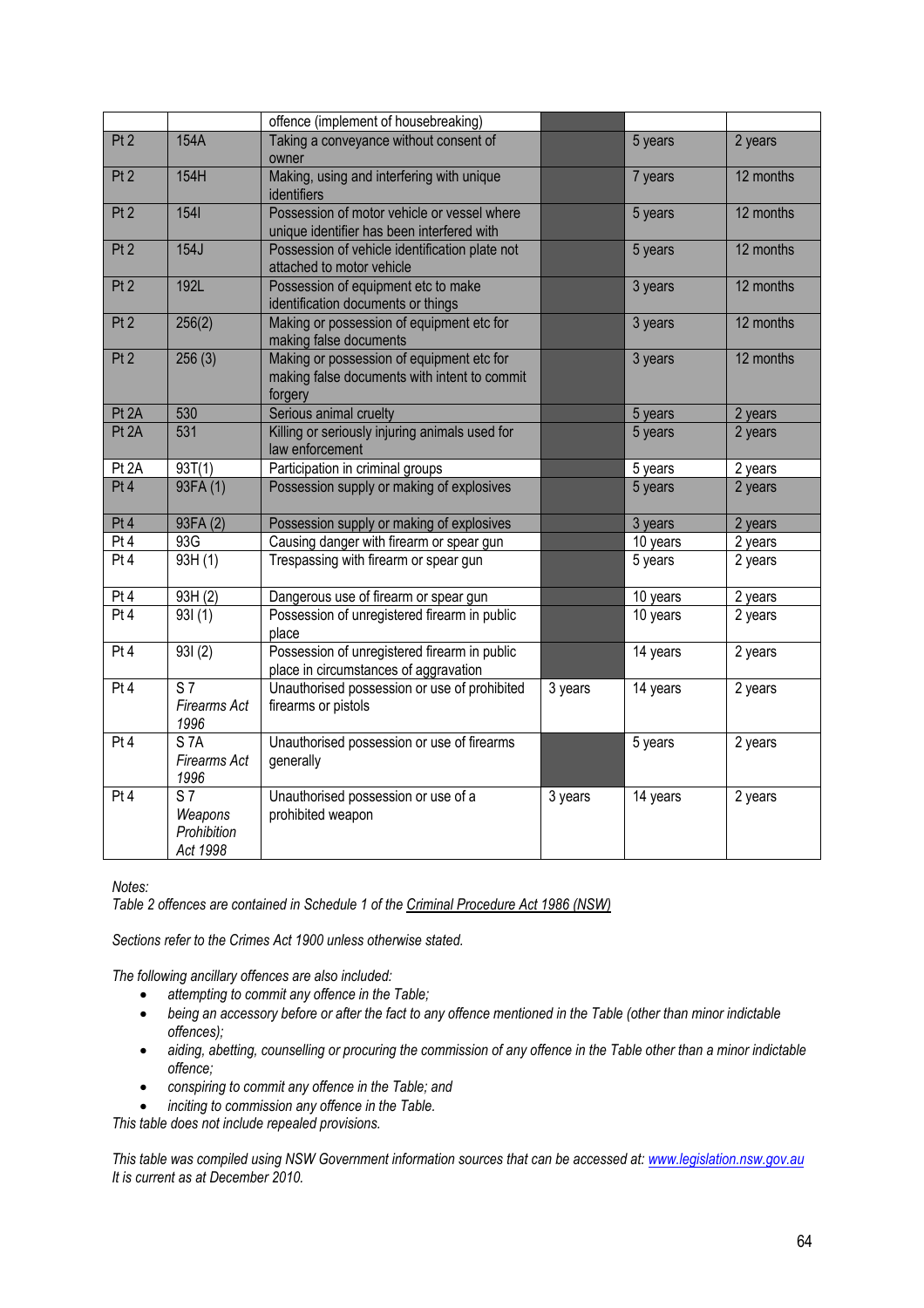# **ANNEXURE B**

# **JURISDICTIONAL LIMITS IN OTHER JURISDICTIONS**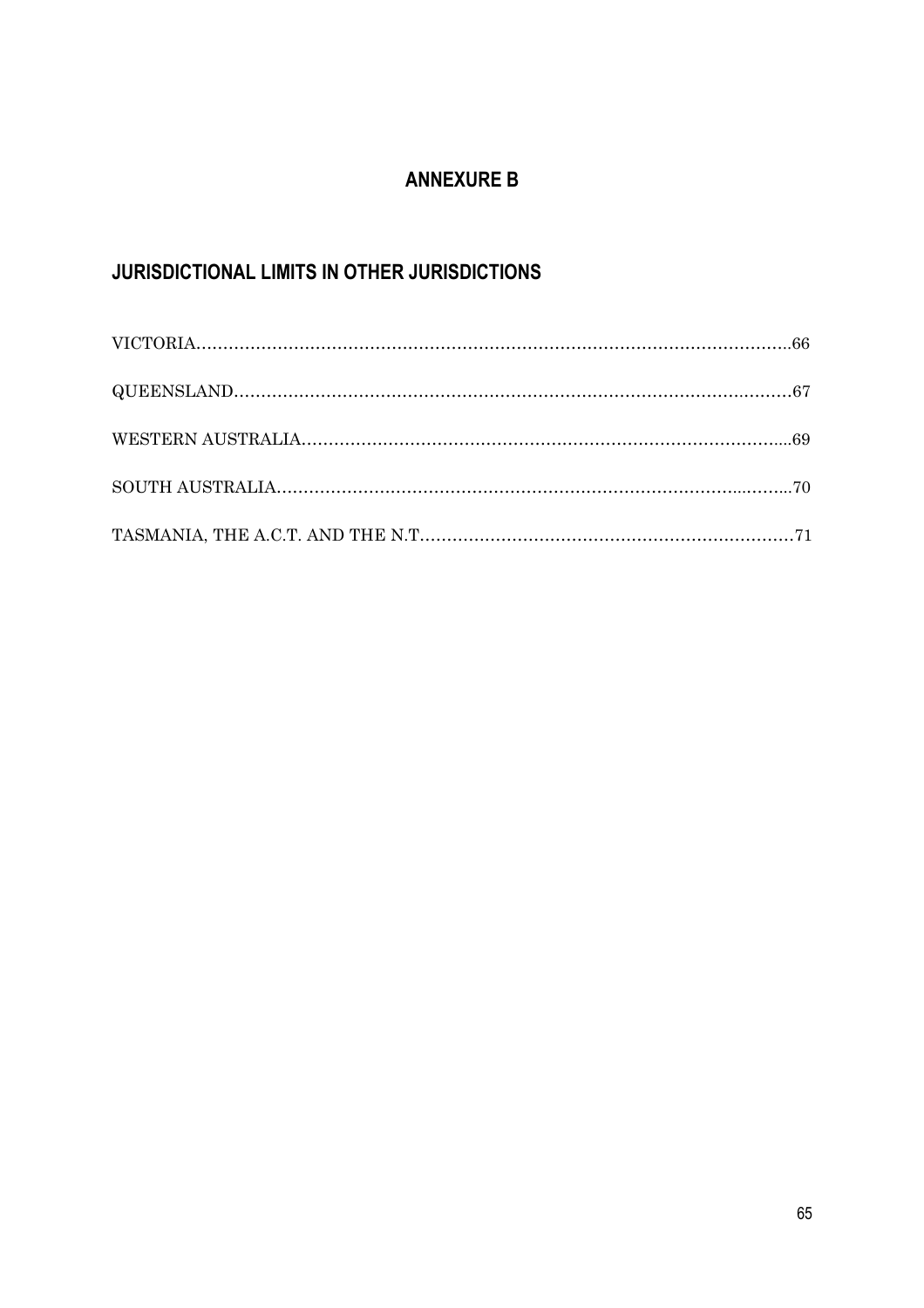#### VICTORIA

1.1 Under the Sentencing Act 1991 (Vic), the jurisdictional limit of the Magistrates' Court of Victoria applicable to a summary offence, or to an indictable offence dealt with summarily, is two years imprisonment.1 The maximum cumulative term of imprisonment that can be imposed by the Court is five years, unless otherwise provided by legislation.2

1.2 Section 109(2) of the *Sentencing Act* prescribes the maximum fines that a court can impose in relation to 12 different levels of offences, ranging from 1 to 3000 penalty units.3 The maximum fine for a summary offence is 240 penalty units.4

1.3 If a body corporate is found guilty of a summary offence against the *Crimes* Act 1958 (Vic) and the court has the power to fine the body corporate, the Magistrates Court may, unless the contrary intention appears, impose a fine not greater than five times the maximum fine that may be imposed on a natural person.<sup>5</sup>

1.4 Subject to any contrary intention in another Act, the maximum fine for an indictable offence dealt with summarily is 500 penalty units (or 2500 penalty units for a body corporate).6 A penalty unit refers to an amount fixed once each financial year by the Treasurer and published in the Government Gazette.7 For the financial year 2008– 09, one penalty unit was \$113.42; for the financial year 2009–10, the amount is \$116.82.8

1.5 Where a person is found guilty of multiple offences founded on the same facts, or form or are part of a series of offences of the same or a similar character, the court may impose an aggregate sentence of imprisonment, or a single fine, in respect of those

<sup>1.</sup> Sentencing Act 1991 (Vic): ss 113(1) & 113A. For an indictable offence dealt with summarily, this jurisdictional limit is subject to any contrary intention appearing in another Act: Sentencing Act 1991 (Vic) s 113(2).

<sup>2.</sup> Sentencing Act 1991 (Vic): s 113B.

<sup>3.</sup> Sentencing Act 1991 (Vic): s .109 (2)

<sup>4.</sup> Sentencing Act 1991 (Vic): ss 109, 112(2).

<sup>5.</sup> Sentencing Act 1991 (Vic): s 113D(1).

<sup>6.</sup> Sentencing Act 1991 (Vic): ss 112A, 113D(2).

<sup>7.</sup> Sentencing Act 1991 (Vic): s 110; Monetary Units Act 2004 (Vic) s 5(2)–(3).

<sup>8.</sup> Victoria, Government Gazette No S66 14 March 2008 and S 132 of 15 May 2009, 1; Office of the Chief Parliamentary Counsel (Victoria), Penalty and Fee Units

http://www.ocpc.vic.gov.au/CA2572B3001B894B/pages/faqs-penalty-and-fee-units at 12 March 2010.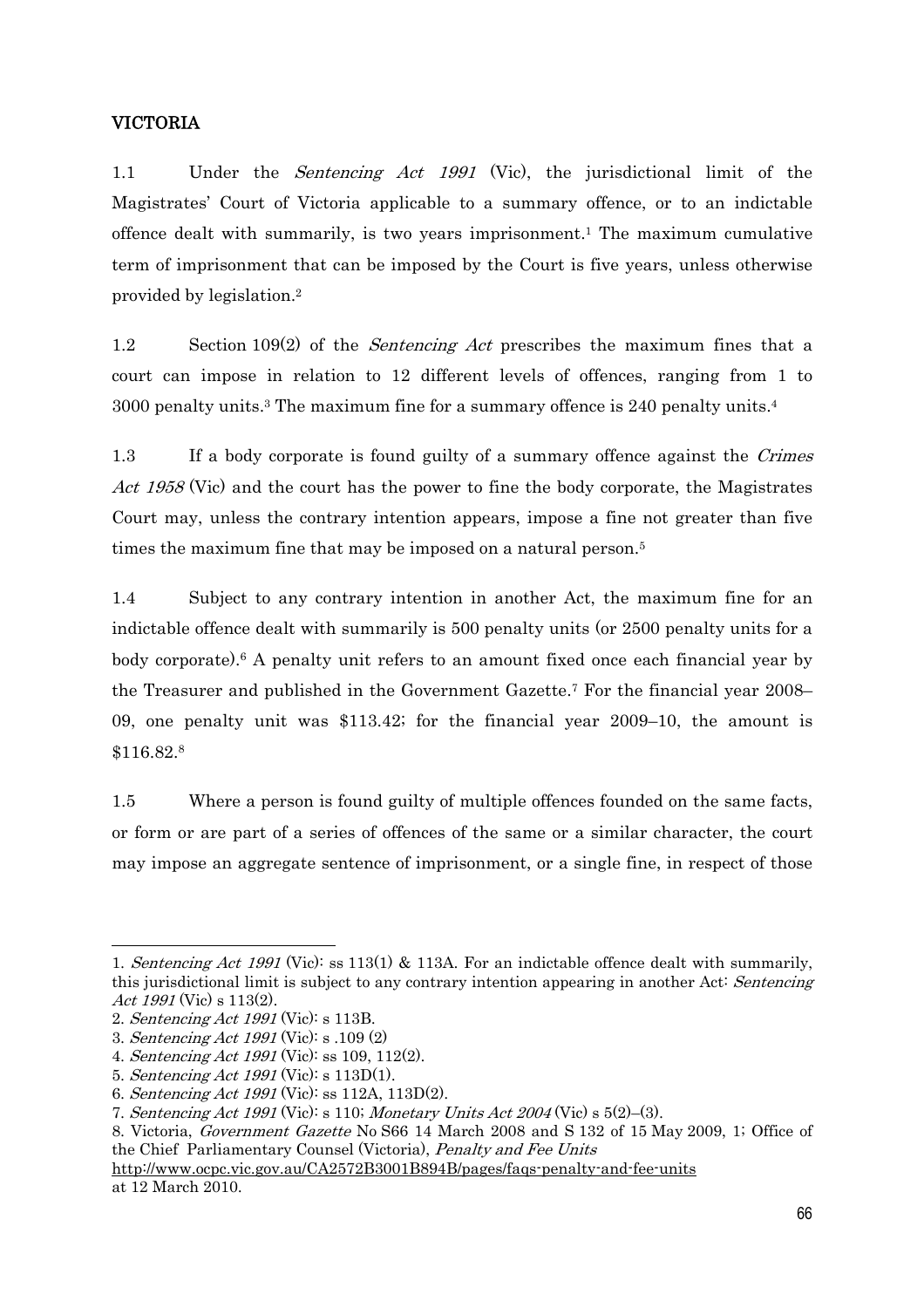offences that does not exceed the total of the maximum sentences of imprisonment, or fines, that could have be imposed in respect of each of those offences.9

1.6 Indictable offences that may be dealt with summarily are listed in Schedule 2 to the Criminal Procedure Act 2009 (Vic). The offences of burglary and aggravated burglary may be dealt with summarily if the value of the property, or the value of the damage to the property, does not exceed \$100,000.10

### **QUEENSLAND**

1.7 In Queensland, where the maximum term of imprisonment is not prescribed by law, the maximum term of imprisonment that can be imposed for a summary offence is two years.11 The maximum term of imprisonment for an indictable offence dealt with summarily depends on the way in which the Magistrates Court is constituted. Where the Court is constituted by:

- a magistrate not performing functions as a drug court magistrate—three years imprisonment;
- a drug court magistrate—if the prosecuting authority and the offender have consented to the offence being prosecuted summarily, four years imprisonment; otherwise three years imprisonment; and
- a justice of the peace—six months imprisonment.12

1.8 There is no express jurisdictional limit on the Magistrates Court in the imposition of consecutive sentences.13

1.9 Where an Act creates an offence without providing a sentence, the maximum fine that a Magistrates Court can impose for a single offence is 165 penalty units on an individual, or 835 penalty units on a corporation.<sup>14</sup> The maximum fine for an indictable

 $\overline{a}$ 

<sup>9.</sup> Sentencing Act 1991 (Vic): ss 9, 51.

<sup>10.</sup> Criminal Procedure Act 2009 (Vic): Schedule 2, items 4.6–4.7.

<sup>11.</sup> Penalties and Sentences Act 1992 (Qld): s 153A.

<sup>12.</sup> Criminal Code Act 1899 (Qld): Schedule 1, s 552H(1).

<sup>13.</sup> All courts have the general power to order that terms of imprisonment be served cumulatively: Penalties and Sentences Act 1992 (Qld): s 155.

<sup>14.</sup> Penalties and Sentences Act 1992 (Qld): s 46(1).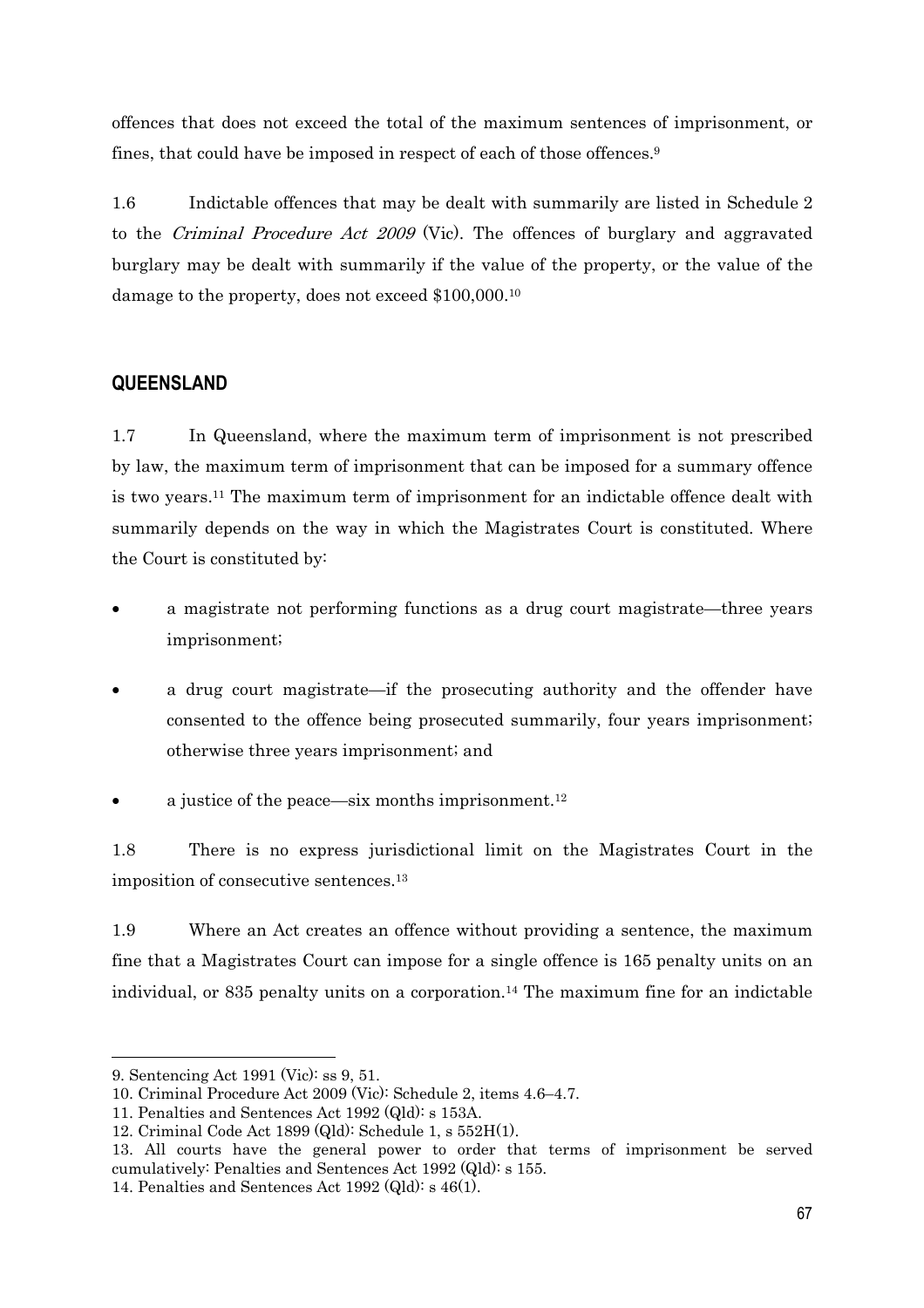offence dealt with summarily is 100 penalty units.15 Where the Act prescribing the fine does not expressly prescribe a different maximum fine for a body corporate, the maximum fine is an amount equal to five times the maximum fine for an individual.16 A penalty unit is defined as \$100.17

1.10 Where a person is found guilty of two or more offences that are founded on the same facts, or that form or are part of a series of offences of the same or a similar kind, the court may impose a single fine for all the offences that does not exceed the total of the maximum fines that could be imposed for each of the offences.18

1.11 Under the *Criminal Code* (Qld), the offences of burglary,<sup>19</sup> and of entering or being in a dwelling or any premises and committing (or with intent to commit) an indictable offence,20 must be dealt with summarily if the value of the property stolen, damaged or destroyed was not more than \$1000—unless the defendant elects to be tried by a jury.21 This limit on the value of the property involved does not apply if the defendant admits guilt and the Magistrates Court considers that 'the offence is of a nature that the defendant may be adequately punished on summary conviction'.22

1.12 Under an Act recently passed by the Queensland Parliament,<sup>23</sup> all nonaggravated burglary offences are to be dealt with summarily regardless of the value of the property involved.24 In addition, the offences of entering or being in another's dwelling and committing an indictable offence,<sup>25</sup> and of entering or being in any

<sup>15.</sup> Criminal Code  $(QId)$ : s 552H $(1)$ .

<sup>16.</sup> Penalties and Sentences Act 1992 (Qld): s 181B.

<sup>17.</sup> Penalties and Sentences Act 1992 (Qld): s 5. The value of a penalty unit for a local law, or an infringement notice under the State Penalties Enforcement Act 1999 (Qld), is an amount not exceeding \$100, as prescribed by regulation.

<sup>18.</sup> Penalties and Sentences Act  $1992 \text{ (Qld)}$ : s 49.

<sup>19.</sup> Criminal Code (Qld): s 419.

<sup>20.</sup> Criminal Code (Qld): s 419(4) (entering or being in the dwelling of another and committing an indictable offence in the premises);  $s$  421(1), (entering or being in any premises with intent to commit an indictable offence in the premises);  $s$  421(2) (entering or being in any premises and committing an indictable offence); s 421(3) (entering the premises by any break and committing an indictable offence in the premises).

<sup>21.</sup> Criminal Code  $(QId)$ : s  $552B(1)(c)(iii)$ ,  $(2)$ .

<sup>22.</sup> Criminal Code  $(QId)$ : s 552B $(3)$ .

<sup>23.</sup> The Civil and Criminal Jurisdiction Reform and Modernisation Amendment Act 2010 (Qld) was passed by Parliament on 13 April 2010 and was assented to on 13 August 2010.

<sup>24.</sup> Civil and Criminal Jurisdiction Reform and Modernisation Amendment Act 2010 (Qld) cl 17. In accordance with this provision, certain aggravated forms of burglary—ie, use or threatened use of actual violence; offender was armed or pretended to be armed; or the property damage amounts to \$30,000 or more and the offender does not plead guilty—must be dealt with on indictment.

<sup>25.</sup> Criminal Code (Qld): s 419(4).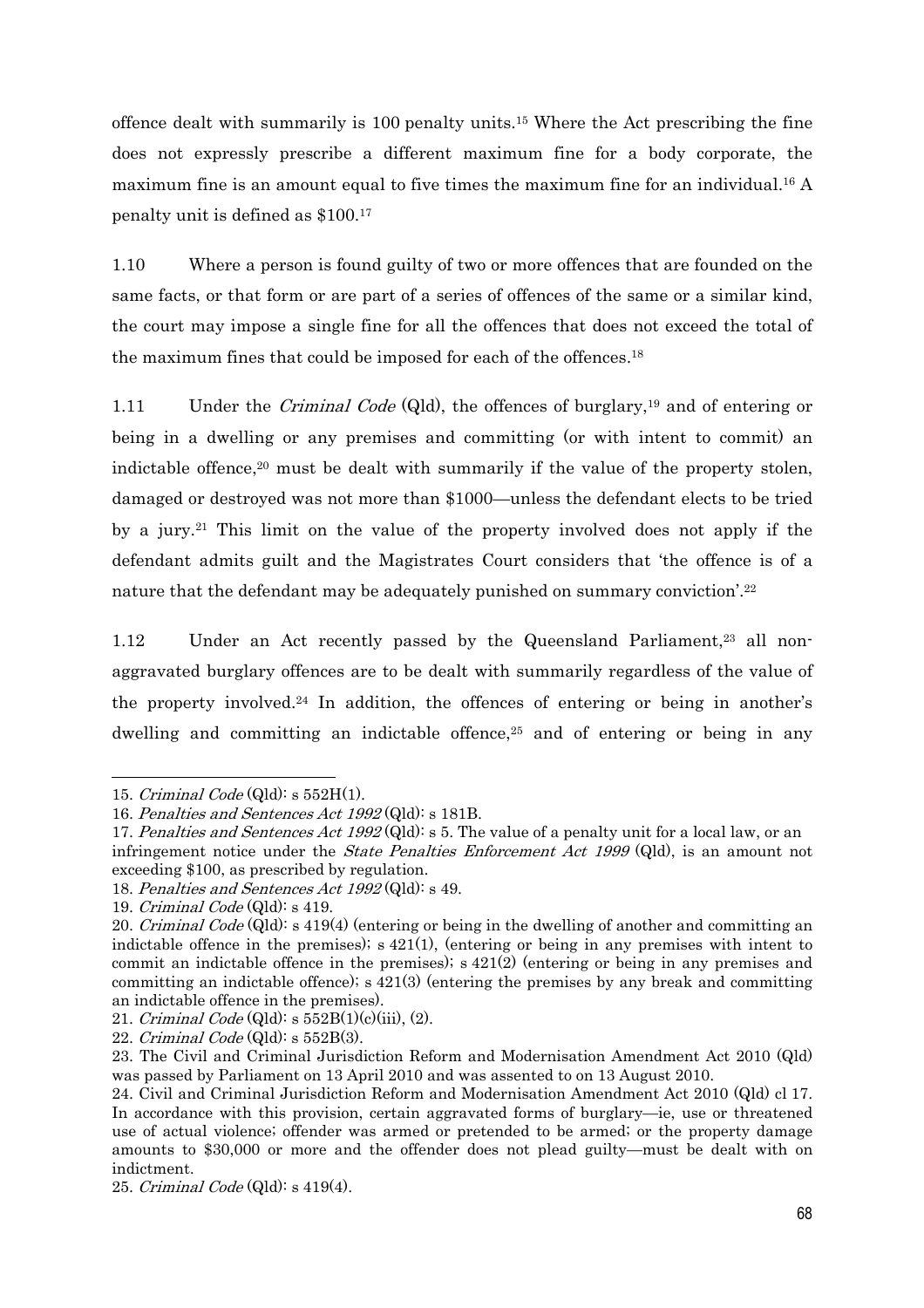premises and committing (or with intent to commit) an indictable offence,26 will have to be dealt with summarily unless the indictable offence committed in the dwelling or premises would be required to be dealt with on indictment if the charge were laid.27

#### **WESTERN AUSTRALIA**

1.13 In Western Australia, the jurisdictional limits of the Magistrates Court for indictable offences dealt with summarily are indicated by the 'summary conviction penalty' that is contained in the legislative provision that created the offence.28 The summary conviction penalties for indictable offences under the Criminal Code (WA)<sup>29</sup> range from nine months to three years imprisonment, and a fine of \$9000 to \$36,000 for example, for the offence of:

- indecent acts in public—the available sentence is nine months imprisonment and a fine of \$9000;30
- indecent assault—the available sentence is two years imprisonment and a fine of \$24,000;31 and
- acts or omissions causing bodily harm or danger—the available sentence is three years imprisonment and a fine of \$36,000.32

1.14 There is no limit on the cumulative terms of imprisonment that may be imposed by the Magistrates Court.33

1.15 Where the statutory penalty for an offence is imprisonment only, a court may impose a fine instead. If the court is a court of summary jurisdiction, the maximum fine

<sup>26.</sup> Criminal Code (Qld): s 421(2).

<sup>27.</sup> Civil and Criminal Jurisdiction Reform and Modernisation Amendment Act 2010 (Qld) cl 17. This clause also provides that, where the offender gains entry to the premises by any break and commits an indictable offence in the premises contrary to s  $421(3)$  of the Criminal Code (Qld), the offence must also be dealt with on indictment if the value of the damage caused by the break is \$30,000 or more and the offender does not plead guilty.

<sup>28.</sup> Criminal Code (WA): s 5.

<sup>29.</sup> Criminal Code Compilation Act 1913 (WA): Schedule.

<sup>30.</sup> Criminal Code (WA): s 203.

<sup>31.</sup> Criminal Code (WA): s 323.

<sup>32.</sup> Criminal Code (WA): s 304.

<sup>33.</sup> All sentencing courts have the power to order that terms of imprisonment be served cumulatively:

Sentencing Act (1995); s 88(3)(c).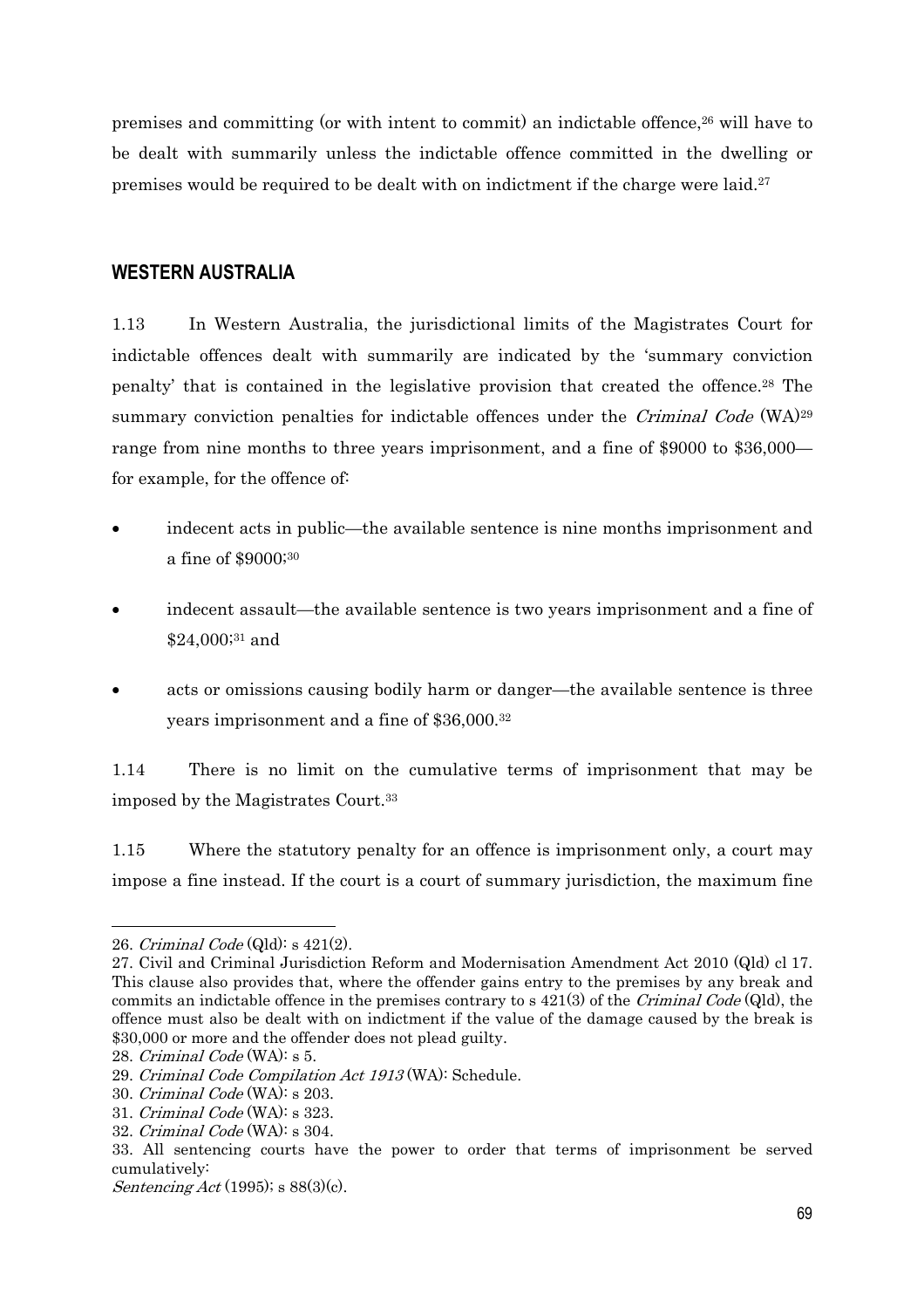that may be imposed, in these circumstances, is limited to an amount calculated by the statutory penalty (in months) multiplied by 1000 (for a natural person), or multiplied by 5000 (for a body corporate).<sup>34</sup>

1.16 When sentencing an offender for two or more offences that are founded on the same facts, or that form or are part of, a series of offences of the same or a similar kind, the court may impose a single fine for all of the offences that does not exceed the sum of the maximum fines for each of the offences.35

1.17 The charge of burglary may be dealt with summarily only if the value of the property involved is \$10,000 or less.36

### **SOUTH AUSTRALIA**

1.18 In South Australia, the Magistrates Court has jurisdiction to hear and determine summary offences and minor indictable offences. Where the Magistrates Court is constituted by a magistrate, it may impose a maximum penalty of two years imprisonment or a fine of \$150,000 for a summary offence or for a minor indictable offence.37

1.19 Where the legislation creating the offence does not prescribe a fine, the Magistrates Court may only impose a fine up to \$10,000.38 It may not award more than \$20,000, or a greater prescribed amount, by way of compensation.<sup>39</sup>

1.20 If a person is found guilty of multiple offences, a court may impose one penalty for all or some of the offences, provided that the sentence does not exceed the total of the maximum penalties for each of the offences.40

<sup>34.</sup> Sentencing Act 1995 (WA): s 41(6).

<sup>35.</sup> Sentencing Act 1995 (WA): s 54.

<sup>36.</sup> Criminal Code (WA): s 401(3).

<sup>37.</sup> Criminal Law (Sentencing) Act 1988 (SA): s 19(3)–(4). Where the Magistrates Court is constituted by a special justice instead of a magistrate, it may not impose a sentence of imprisonment: Magistrates Court Act 1991 (SA) s 7A(2); Criminal Law (Sentencing) Act 1988 (SA) s 19(1). Minor indictable offences are those for which the maximum penalty is a term of imprisonment of five years or less (with certain exceptions), or those that are not punishable by imprisonment but for which a fine exceeding \$120,000 is prescribed: Summary Procedure Act 1921 (SA) s 5(3). Certain categories of offences that are punishable by a maximum term of imprisonment exceeding five years are defined as minor indictable offences—eg, the offence of recklessly causing harm to another: Summary Procedure Act 1921 (SA) s  $5(3)(a)(iii)$ . 38. Criminal Law (Sentencing) Act 1988 (SA): s 34(b)(iii).

<sup>39.</sup> Criminal Law (Sentencing) Act 1988 (SA): s 53(5)(c).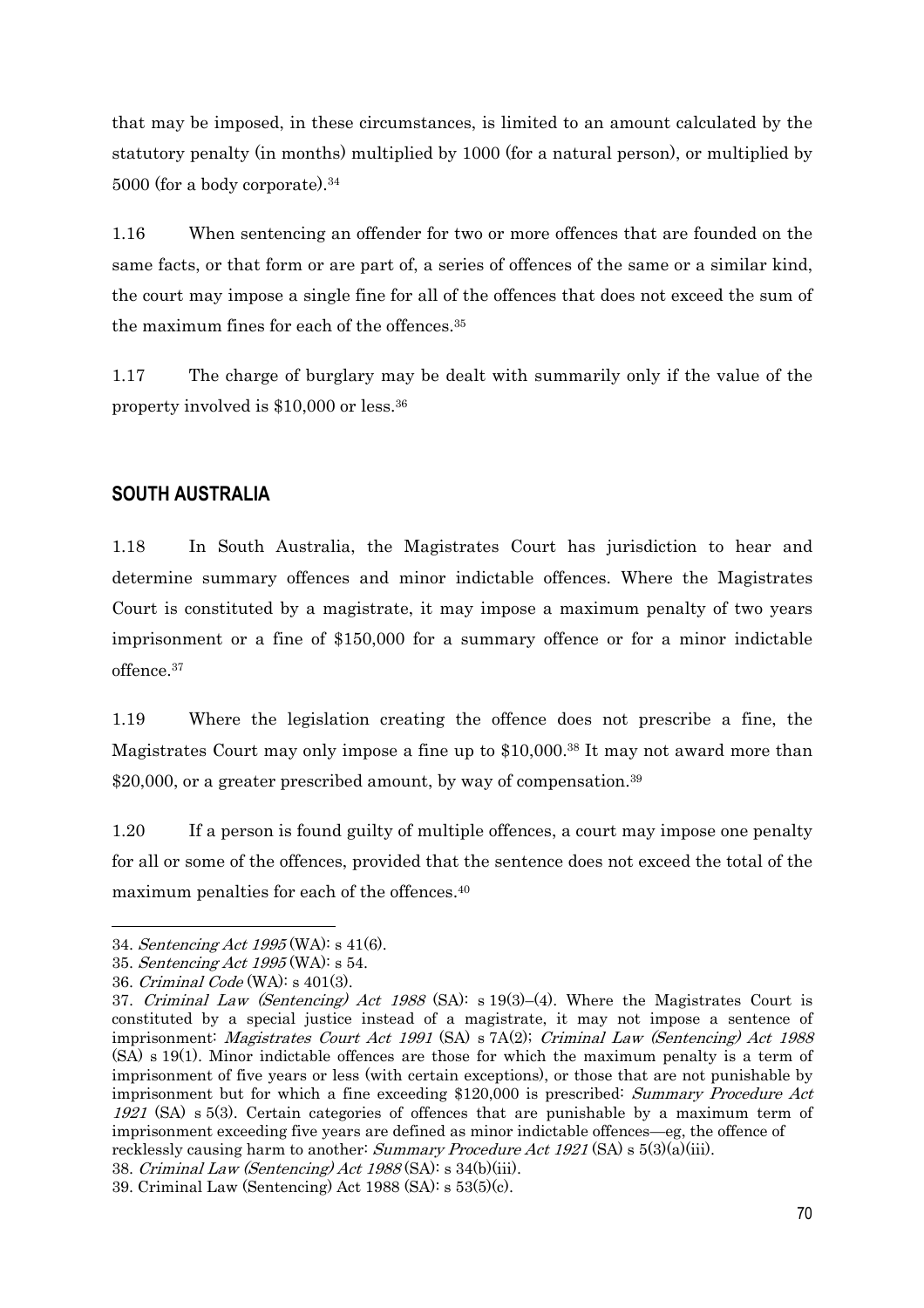1.21 Where an offence of serious criminal trespass was committed with the intent to commit an offence of dishonesty (not being an offence of violence) or certain property offences, the charge can be dealt with summarily if the value of property involved was \$30,000 or less.<sup>41</sup>

### **TASMANIA, THE AUSTRALIAN CAPITAL TERRITORY AND THE NORTHERN TERRITORY**

1.22 As each of these jurisdictions has a two-tier court structure, rather than the three-tier structure that exists in the other jurisdictions, it was not thought to be helpful to record the jurisdictional limits of the Local or Magistrates Courts in these jurisdictions.

 $\overline{a}$ 

<sup>40.</sup> Criminal Law (Sentencing) Act 1988 (SA): s 18A. The courts may order that terms of imprisonment be served cumulatively: Criminal Law (Sentencing) Act 1988 (SA) s 31. 41. Summary Procedure Act 1921 (SA):  $s$  5(3)(a)(iii)(E).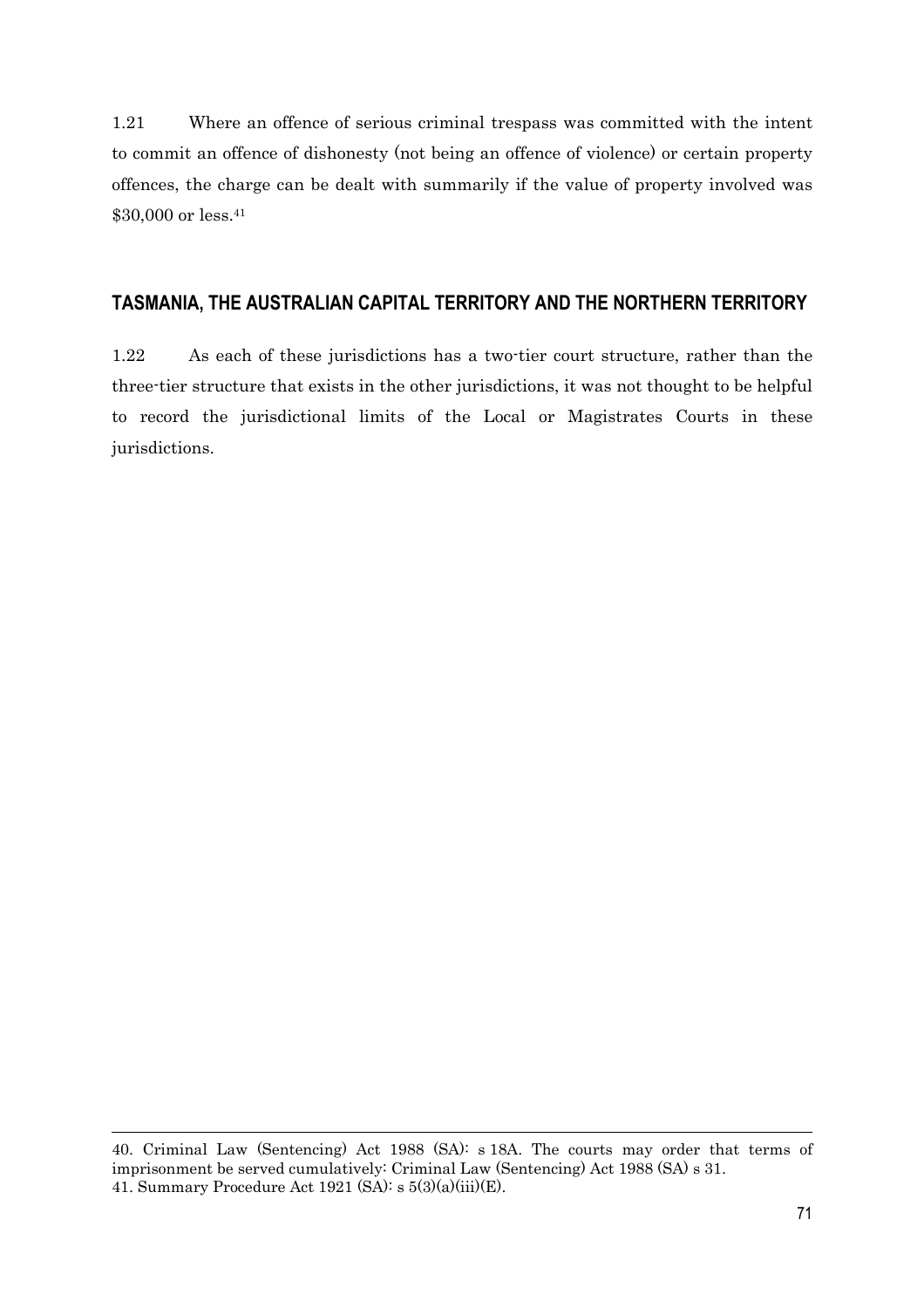|                   |                                                                                                            | Imprisonment                                                                  |                                           | <b>Fine</b>                         | <b>Maximum property</b>                                                                                                                                                                                                                                                                              |                                                                               |                                                          |
|-------------------|------------------------------------------------------------------------------------------------------------|-------------------------------------------------------------------------------|-------------------------------------------|-------------------------------------|------------------------------------------------------------------------------------------------------------------------------------------------------------------------------------------------------------------------------------------------------------------------------------------------------|-------------------------------------------------------------------------------|----------------------------------------------------------|
| Juris-<br>diction | <b>Summary offences</b>                                                                                    | When term of<br>imprisonment not                                              | dealt with summarily                      | Indictable offences                 | Individual offender                                                                                                                                                                                                                                                                                  | <b>Corporate offender</b>                                                     | value for 'break<br>and enter'/burglary<br>offence to be |
|                   |                                                                                                            | provided by law                                                               | <b>Maximum term for</b><br>single offence | <b>Maximum</b><br>consecutive terms |                                                                                                                                                                                                                                                                                                      |                                                                               | summarily<br>prosecuted                                  |
| <b>NSW</b>        | no stated limit - but<br>generally up to<br>2 years under the<br><b>Summary Offences</b><br>Act 1953 (NSW) | 2 years or the<br>statutory maximum<br>term, whichever is the<br>shorter term | 2 years                                   | 5 years                             | summary offence -<br>$\bullet$<br>no general limit, but<br>generally up to 100<br>penalty units<br>$($1100)$ under the<br><b>Summary Offences</b><br>Act 1953 (NSW)<br>indictable offence -<br>100 penalty units<br>(\$1100) or the<br>statutory maximum<br>fine, whichever is<br>the smaller amount | offence punishable by<br>imprisonment only -<br>100 penalty units<br>(\$1100) | \$60,000                                                 |

**Table: Jurisdictional limits in the Local or Magistrates Courts in Australia**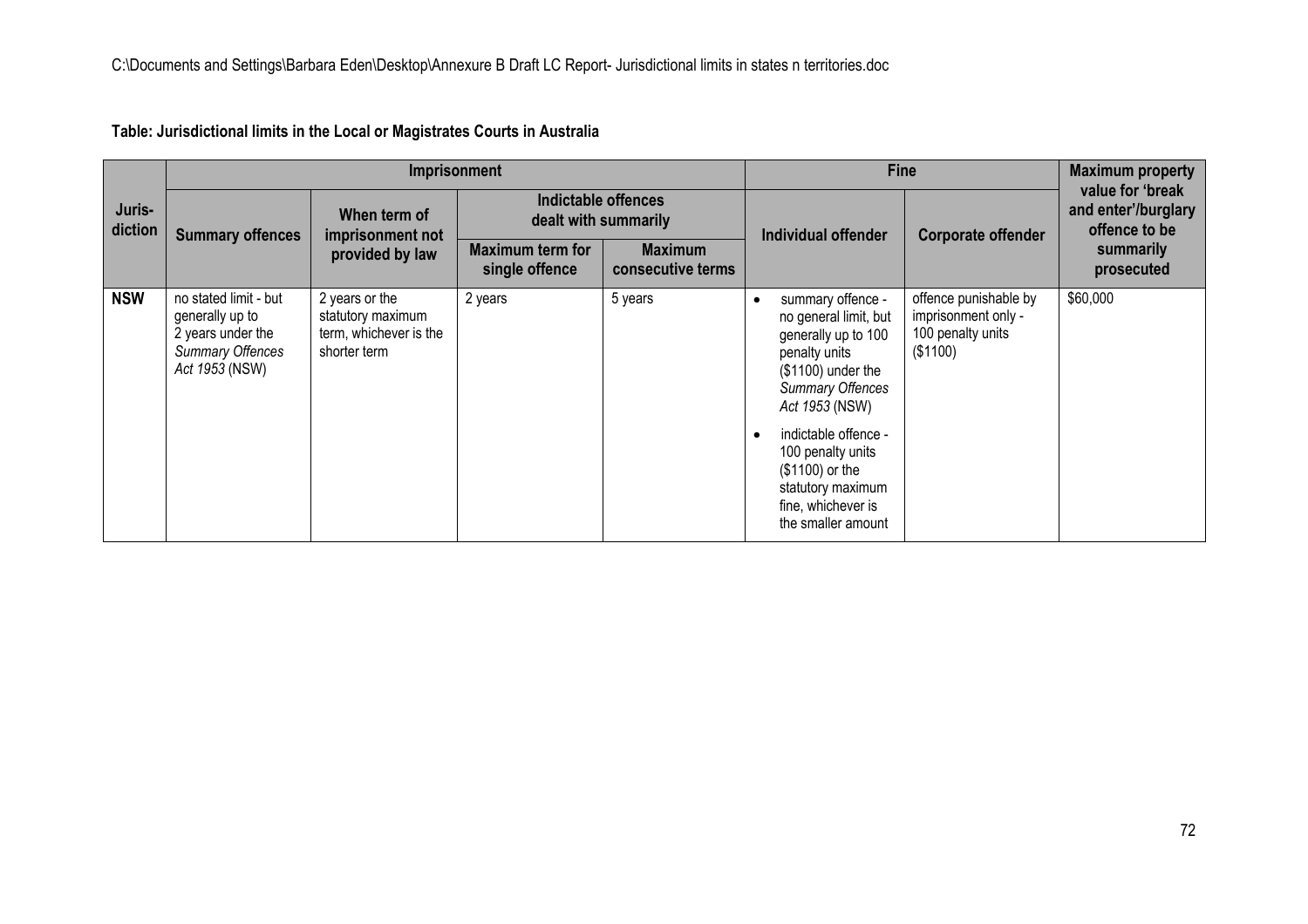|                   |                         |                                  | Imprisonment                                                                                                                                                                                             |                                        | <b>Fine</b>                                                                                                                                          | <b>Maximum property</b>                                                                                                                                                                                                                                                             |                                                          |
|-------------------|-------------------------|----------------------------------|----------------------------------------------------------------------------------------------------------------------------------------------------------------------------------------------------------|----------------------------------------|------------------------------------------------------------------------------------------------------------------------------------------------------|-------------------------------------------------------------------------------------------------------------------------------------------------------------------------------------------------------------------------------------------------------------------------------------|----------------------------------------------------------|
| Juris-<br>diction | <b>Summary offences</b> | When term of<br>imprisonment not | dealt with summarily                                                                                                                                                                                     | Indictable offences                    | Individual offender                                                                                                                                  | <b>Corporate offender</b>                                                                                                                                                                                                                                                           | value for 'break<br>and enter'/burglary<br>offence to be |
|                   |                         | provided by law                  | <b>Maximum term for</b><br>single offence                                                                                                                                                                | <b>Maximum</b><br>consecutive terms    |                                                                                                                                                      |                                                                                                                                                                                                                                                                                     | summarily<br>prosecuted                                  |
| <b>Vic</b>        | 2 years                 | n/a                              | 2 years (unless<br>otherwise provided)                                                                                                                                                                   | 5 years (unless<br>otherwise provided) | summary offence -<br>240 penalty units<br>(\$28,036.80 for<br>$2009 - 10$<br>indictable offence -<br>500 penalty units<br>(\$58,410 for 2009-<br>10) | summary offence<br>$\bullet$<br>under the Crimes<br>Act 1958 (Vic) for<br>which the court<br>may fine a body<br>corporate - 5 times<br>the maximum fine<br>that may be<br>imposed on a<br>natural person<br>indictable offence -<br>2500 penalty units<br>(292,050 for 2009-<br>10) | \$100,000                                                |
| Qld               | as prescribed by law    | summary offence -<br>2 years     | magistrate -<br>$\bullet$<br>3 years<br>drug court<br>$\bullet$<br>magistrate<br>(where parties<br>consent to<br>summary<br>prosecution) -<br>4 years<br>justice of the<br>$\bullet$<br>peace - 6 months | no stated limit                        | where no sentence<br>is provided - 165<br>penalty units<br>(\$16,500)<br>indictable offence -<br>100 penalty units<br>(\$10,000)                     | where no sentence<br>$\bullet$<br>is provided - 835<br>penalty units<br>(\$83,500)<br>where no<br>$\bullet$<br>maximum fine on a<br>body corporate is<br>prescribed - five<br>times the<br>maximum fine on<br>an individual                                                         | \$1000                                                   |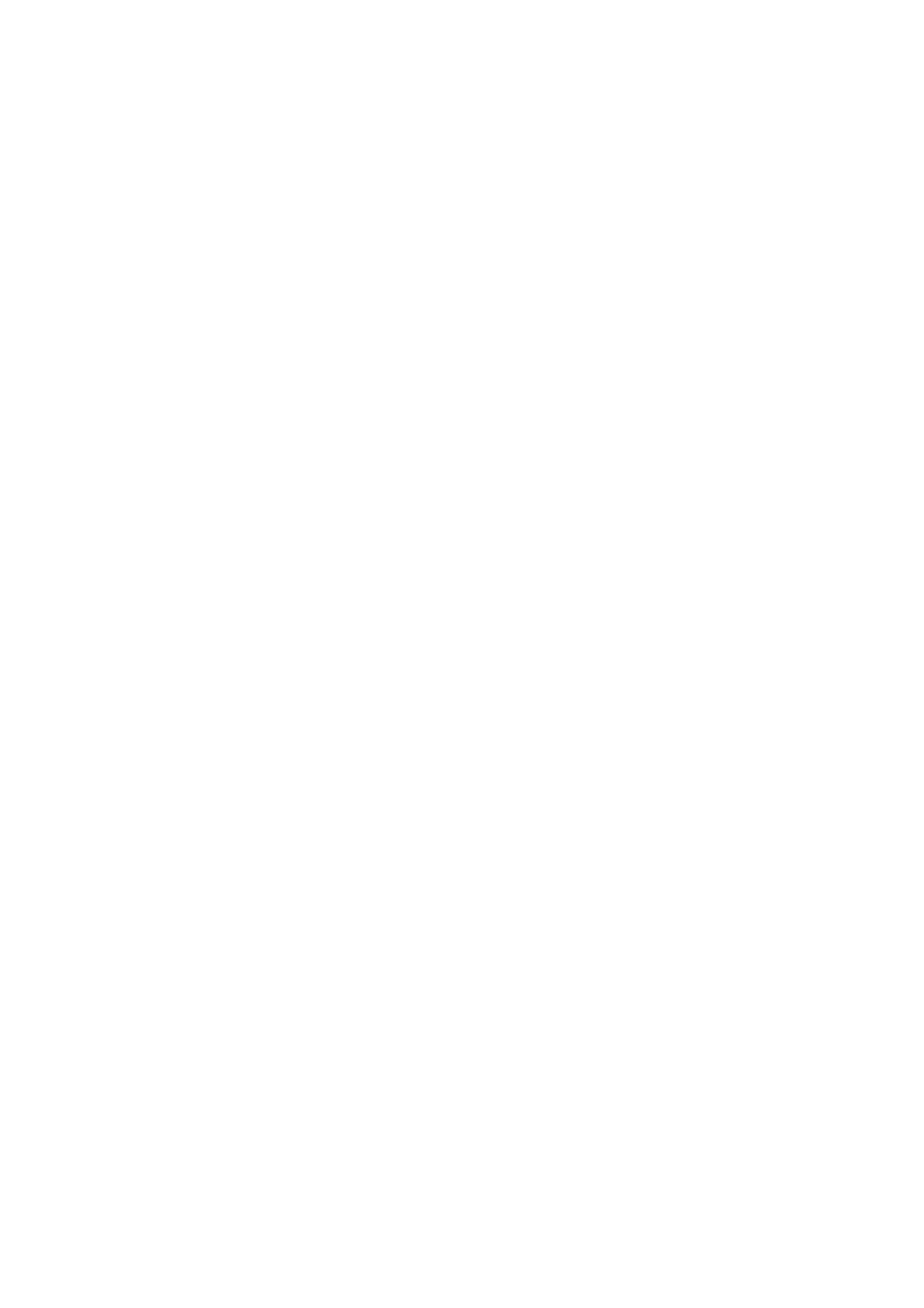# **ANNEXURE C**

### **JIRS STATISTICS—PERSONAL VIOLENCE OFFENCES FINALISED IN THE LOCAL COURT WHERE THE MAXIMUM PENALTY WAS IMPOSED**

| <b>Offence</b>                                                         | <b>Section</b>                | Table 1 or<br>Table 2<br>offence | <b>Maximum</b><br>penalty on<br>indictment | <b>Maximum</b><br>penalty in<br>the Local<br>Court | <b>Review period</b> | <b>Total</b><br>number of<br>matters | Number of<br>matters where<br>full-time custody<br>was imposed | <b>Number of</b><br>matters where<br>maximum<br>sentence<br>imposed<br>(percentage of<br>custodial<br>matters) |
|------------------------------------------------------------------------|-------------------------------|----------------------------------|--------------------------------------------|----------------------------------------------------|----------------------|--------------------------------------|----------------------------------------------------------------|----------------------------------------------------------------------------------------------------------------|
| Send letter threatening to kill or injure                              | Crimes Act 1900 s 31(1)       | Table 1                          | 10 years                                   | 2 years                                            | Jul 2005-Jun 2009    | 15                                   | 4(27%)                                                         | 1(25%)                                                                                                         |
| Use weapon with intent to commit<br>offence, resist arrest etc         | Crimes Act 1900 s 33B(1)(a)   | Table 1                          | 12 years                                   | 2 years                                            | Jul 2005-Jun 2009    | 328                                  | 162 (49%)                                                      | 14 (9%)                                                                                                        |
| Threaten injury to with intent to<br>commit offence, resist arrest etc | Crimes Act 1900 s 33B(1)(b)   | Table 1                          | 12 years                                   | 2 years                                            | Jul 2005-Jun 2009    | $\overline{25}$                      | 10(40%)                                                        | 2(20%)                                                                                                         |
| Recklessly cause grievous bodily<br>harm in company                    | Crimes Act 1900 s 35(1)       | Table 1                          | 14 years                                   | 2 years                                            | Sep 2007-Jun 2009    | 31                                   | 9(29%)                                                         | 2(22%)                                                                                                         |
| Malicious wounding (old)                                               | Crimes Act 1900 s 35(1) (old) | Table 1                          | 7 years                                    | 2 years                                            | Jul 2005-Jun 2009    | 513                                  | 186 (36%)                                                      | 15 (8%)                                                                                                        |
| Maliciously inflict grievous bodily<br>harm (old)                      | Crimes Act 1900 s 35(1) (old) | Table 1                          | 7 years                                    | 2 years                                            | Jul 2005-Jun 2009    | 508                                  | 185 (36%)                                                      | 31 (17%)                                                                                                       |
| Recklessly cause grievous bodily<br>harm                               | Crimes Act 1900 s 35(2)       | Table 1                          | 10 years                                   | 2 years                                            | Sep 2007-Jun 2009    | 143                                  | 53 (37%)                                                       | 9(17%)                                                                                                         |
| Maliciously inflict grievous bodily<br>harm in company (old)           | Crimes Act 1900 s 35(2) (old) | Table 1                          | 10 years                                   | 2 years                                            | Jul 2005-Jun 2009    | 30                                   | 20 (66%)                                                       | 1(5%)                                                                                                          |
| Recklessly wound in company                                            | Crimes Act 1900 s 35(3)       | Table 1                          | 10 years                                   | 2 years                                            | Sep 2007-Jun 2009    | 29                                   | 16 (55%)                                                       | 4(25%)                                                                                                         |
| Recklessly wound                                                       | Crimes Act 1900 s 35(4)       | Table 1                          | 7 years                                    | 2 years                                            | Sep 2007-Jun 2009    | 260                                  | 96 (37%)                                                       | 12 (13%)                                                                                                       |
| Negligent or wanton driving causing<br>bodily harm                     | Crimes Act 1900 s 53          | Table 1                          | 2 years                                    | 12 months                                          | Jul 2005-Jun 2009    | 40                                   | 4 (10%)                                                        | $2(50\%)$                                                                                                      |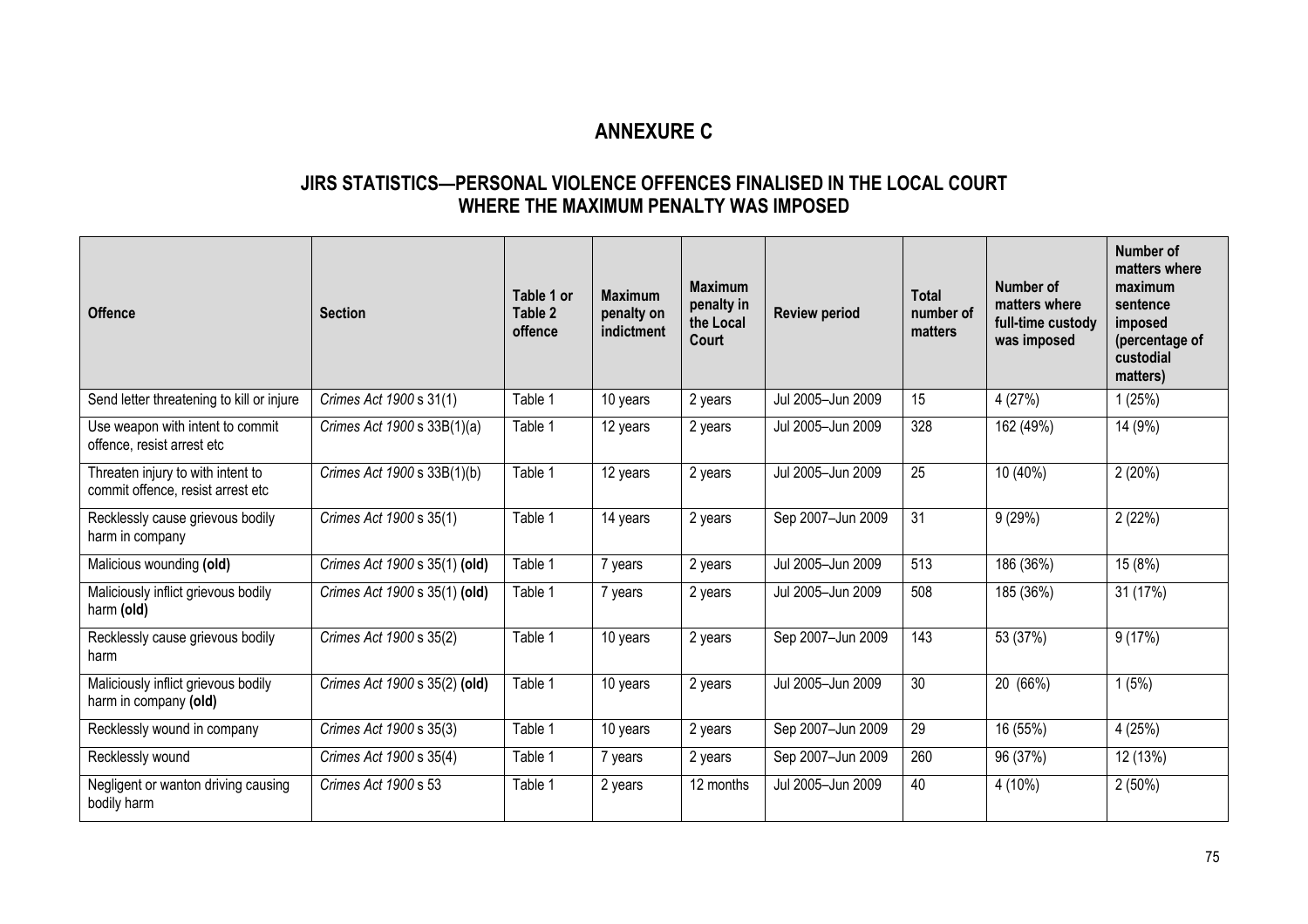| <b>Offence</b>                                                                               | <b>Section</b>                    | Table 1 or<br>Table 2<br>offence | <b>Maximum</b><br>penalty on<br>indictment | <b>Maximum</b><br>penalty in<br>the Local<br>Court | <b>Review period</b> | <b>Total</b><br>number of<br>matters | Number of<br>matters where<br>full-time custody<br>was imposed | <b>Number of</b><br>matters where<br>maximum<br>sentence<br>imposed<br>(percentage of<br>custodial<br>matters) |
|----------------------------------------------------------------------------------------------|-----------------------------------|----------------------------------|--------------------------------------------|----------------------------------------------------|----------------------|--------------------------------------|----------------------------------------------------------------|----------------------------------------------------------------------------------------------------------------|
| Negligent or unlawful act etc causing<br>grievous bodily harm-not involving<br>motor vehicle | Crimes Act 1900 s 54              | Table 1                          | 2 years                                    | 12 months                                          | Jul 2005-Jun 2009    | $\overline{34}$                      | 5(15%)                                                         | 3(60%)                                                                                                         |
| Assault, resist or obstruct officer in<br>execution of duty                                  | Crimes Act 1900 s 58              | Table 2                          | 5 years                                    | 2 years                                            | Jul 2007-Jun 2009    | 4875                                 | 474 (10%)                                                      | $2(0.4\%)$                                                                                                     |
| Assault occasioning actual bodily<br>harm                                                    | Crimes Act 1900 s 59(1)           | Table 2                          | 5 years                                    | 2 years                                            | Jul 2007-Jun 2009    | 8392                                 | 1305 (16%)                                                     | 53 (4%)                                                                                                        |
| Assault occasioning actual bodily<br>harm in company                                         | Crimes Act 1900 s 59(2)           | Table 2                          | 7 years                                    | 2 years                                            | Jul 2005-Jun 2009    | 409                                  | 88 (22%)                                                       | $1(1\%)$                                                                                                       |
| Assault police officer in execution of<br>duty                                               | Crimes Act 1900 s 60(1)           | Table 2                          | 5 years                                    | 2 years                                            | Jul 2005-Jun 2009    | 807                                  | 114 (14%)                                                      | $1(1\%)$                                                                                                       |
| Assault police officer in execution of<br>duty-cause actual bodily harm                      | Crimes Act 1900 s 60(2)           | Table 1                          | 7 years                                    | 2 years                                            | Jul 2005-Jun 2009    | 247                                  | 77 (31%)                                                       | 5(6%)                                                                                                          |
| Assault law enforcement officer (not<br>police)                                              | Crimes Act 1900 s 60A(1)          | Table 2                          | 5 years                                    | 2 years                                            | Jul 2005-Jun 2009    | 61                                   | 35(57%)                                                        | 1(3%)                                                                                                          |
| Assault law enforcement officer (not<br>police)-inflict actual bodily harm                   | Crimes Act 1900 s 60A(2)          | Table 1                          | 7 years                                    | 2 years                                            | Jul 2005-Jun 2009    | 16                                   | 15 (94%)                                                       | 1(7%)                                                                                                          |
| Common assault                                                                               | Crimes Act 1900 s 61              | Table 2                          | 2 years                                    | 12 months                                          | Jul 2007 - Jun 2009  | 16,126                               | 1149(7%)                                                       | 194 (17%)                                                                                                      |
| Indecent assault                                                                             | Crimes Act 1900 s 61L             | Table 2                          | 5 years                                    | 2 years                                            | Jul 2005-Jun 2009    | 430                                  | 99 (23%)                                                       | 5(5%)                                                                                                          |
| Aggravated indecent assault                                                                  | Crimes Act 1900 s 61M(1)          | Table 1                          | 7 years                                    | 2 years                                            | Jul 2005-Jun 2009    | 222                                  | 88 (40%)                                                       | $10(11\%)$                                                                                                     |
| Aggravated indecent assault-person<br>$< 10$ (old)                                           | Crimes Act 1900 s 61M(2)<br>(old) | Table 1                          | 10 years                                   | 2 years                                            | Jul 2005-Jun 2009    | 60                                   | 28 (47%)                                                       | 6(21%)                                                                                                         |
| Sexual intercourse with person 10-16<br>(old)                                                | Crimes Act 1900 s 66C(1)<br>(old) | Table 1                          | 8 years                                    | 2 years                                            | Jul 2005-Jun 2009    | $6\phantom{.}$                       | 1(17%)                                                         | $1(100\%)$                                                                                                     |
| Affray                                                                                       | Crimes Act 1900 s 93C(1)          | Table 1                          | 10 years                                   | 2 years                                            | Jul 2005-Jun 2009    | 2750                                 | 328 (12%)                                                      | 14(4%)                                                                                                         |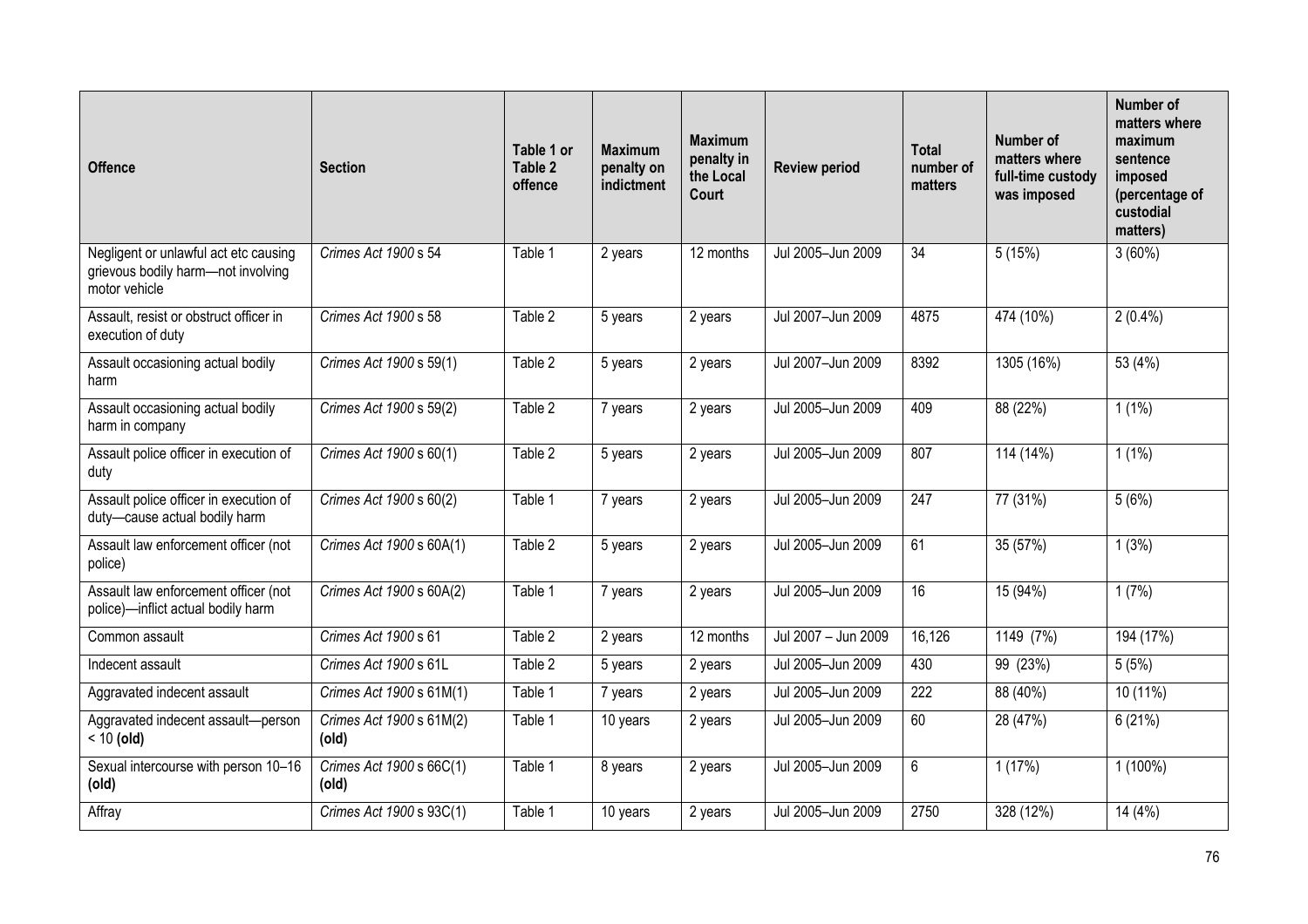| <b>Offence</b>                                                                                                                                                              | <b>Section</b>              | Table 1 or<br>Table 2<br>offence | <b>Maximum</b><br>penalty on<br>indictment | <b>Maximum</b><br>penalty in<br>the Local<br>Court | <b>Review period</b> | <b>Total</b><br>number of<br>matters | Number of<br>matters where<br>full-time custody<br>was imposed | Number of<br>matters where<br>maximum<br>sentence<br>imposed<br>(percentage of<br>custodial<br>matters) |
|-----------------------------------------------------------------------------------------------------------------------------------------------------------------------------|-----------------------------|----------------------------------|--------------------------------------------|----------------------------------------------------|----------------------|--------------------------------------|----------------------------------------------------------------|---------------------------------------------------------------------------------------------------------|
| Possess loaded firearm or spear<br>gun-in public place                                                                                                                      | Crimes Act 1900 s 93G(1)(a) | Table 2                          | 10 years                                   | 2 years                                            | Jul 2005-Jun 2009    | 50                                   | 18 (36%)                                                       | 4(22%)                                                                                                  |
| Fire firearm of spear gun in or near<br>public place                                                                                                                        | Crimes Act 1900 s 93G(1)(b) | Table 2                          | 10 years                                   | 2 years                                            | Jul 2005-Jun 2009    | 52                                   | 4(8%)                                                          | 2(50%)                                                                                                  |
| Demand property with intent to steal                                                                                                                                        | Crimes Act 1900 s 99(1)     | Table 1                          | 10 years                                   | 2 years                                            | Jul 2005-Jun 2009    | 169                                  | 87 (51%)                                                       | 6(7%)                                                                                                   |
| Assault with intent to take/drive motor<br>vehicle                                                                                                                          | Crimes Act 1900 s 154C(1)   | Table 1                          | 10 years                                   | 2 years                                            | Jul 2005-Jun 2009    | $\overline{12}$                      | 9(75%)                                                         | 2(22%)                                                                                                  |
| Aggravated take motor vehicle/vessel<br>with assault/occupant on board                                                                                                      | Crimes Act 1900 s 154C(2)   | Table 1                          | 14 years                                   | 2 years                                            | Jul 2005-Jun 2009    | 16                                   | 7(44%)                                                         | 1(14%)                                                                                                  |
| Destroy or damage property (up to<br>\$2000) to be looked at in the context<br>of s 4 Crimes (Domestic and Personal<br>Violence) Act 2007                                   | Crimes Act 1900 s 195(1)(a) | Table 2                          | 5 years                                    | 12 months                                          | Jul 2007-Jun 2009    | 5656                                 | 255 (5%)                                                       | 18(7%)                                                                                                  |
| Destroy or damage property (>\$2000<br>and up to \$5000) to be looked at in<br>the context of s 4 Crimes (Domestic<br>and Personal Violence) Act 2007                       | Crimes Act 1900 s 195(1)(a) | Table 2                          | 5 years                                    | 12 months                                          | Jul 2005-Jun 2009    | 669                                  | 28(4%)                                                         | 2(7%)                                                                                                   |
| Destroy or damage property by<br>fire/explosives (up to \$2000) to be<br>looked at in the context of s 4 Crimes<br>(Domestic and Personal Violence) Act<br>2007             | Crimes Act 1900 s 195(1)(b) | Table 2                          | 10 years                                   | 12 months                                          | Jul 2005-Jun 2009    | 100                                  | 13 (13%)                                                       | 4 (31%)                                                                                                 |
| Destroy or damage property by<br>fire/explosives (>\$2000 and up to<br>\$5000) to be looked at in the context<br>of s 4 Crimes (Domestic and Personal<br>Violence) Act 2007 | Crimes Act 1900 s 195(1)(b) | Table 2                          | 10 years                                   | 2 years                                            | Jul 2005-Jun 2009    | $\overline{23}$                      | 3(13%)                                                         | 1(33%)                                                                                                  |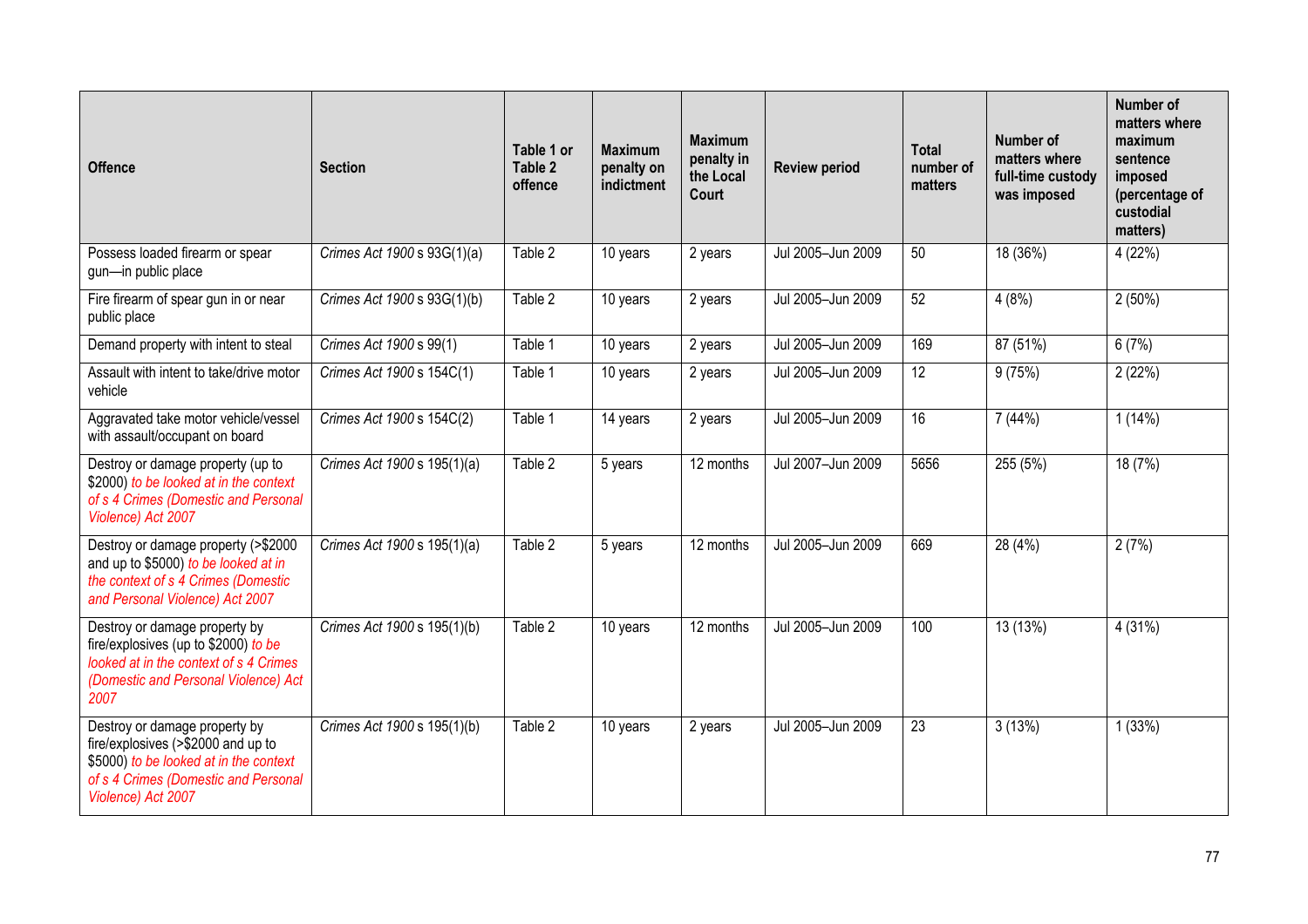| <b>Offence</b>                                                                                                                                                               | <b>Section</b>                           | Table 1 or<br>Table 2<br>offence                                                                                                              | <b>Maximum</b><br>penalty on<br>indictment | <b>Maximum</b><br>penalty in<br>the Local<br><b>Court</b> | <b>Review period</b> | <b>Total</b><br>number of<br>matters | Number of<br>matters where<br>full-time custody<br>was imposed | <b>Number of</b><br>matters where<br>maximum<br>sentence<br>imposed<br>(percentage of<br>custodial<br>matters) |
|------------------------------------------------------------------------------------------------------------------------------------------------------------------------------|------------------------------------------|-----------------------------------------------------------------------------------------------------------------------------------------------|--------------------------------------------|-----------------------------------------------------------|----------------------|--------------------------------------|----------------------------------------------------------------|----------------------------------------------------------------------------------------------------------------|
| Destroy or damage property by<br>fire/explosives (>\$5000 and up to<br>\$15000) to be looked at in the context<br>of s 4 Crimes (Domestic and Personal<br>Violence) Act 2007 | Crimes Act 1900 s 195(1)(b)              | Table 1                                                                                                                                       | 10 years                                   | $\overline{2}$ years                                      | Jul 2005-Jun 2009    | 25                                   | 11(44%)                                                        | 2(18%)                                                                                                         |
| Destroy or damage property by<br>fire/explosives ( $> $15000$ ) to be<br>looked at in the context of s 4 Crimes<br>(Domestic and Personal Violence) Act<br>2007              | Crimes Act 1900 s 195(1)(b)              | Table 1                                                                                                                                       | 10 years                                   | 2 years                                                   | Jul 2005-Jun 2009    | 66                                   | 35 (53%)                                                       | 6(17%)                                                                                                         |
| destroy or damage property with<br>intent to injure by fire/explosives                                                                                                       | Crimes Act 1900 s 196(1)(b)              | Table 1                                                                                                                                       | 14 years                                   | 2 years                                                   | Jul 2005-Jun 2009    | $\overline{4}$                       | 3(75%)                                                         | 1(33%)                                                                                                         |
| Threaten or intimidate witness                                                                                                                                               | Crimes Act 1900 s 322(a)                 | Table 1<br>(but not if<br>intended to<br>procure the<br>conviction or<br>acquittal of<br>a person of<br>any serious<br>indictable<br>offence) | 10 years                                   | 2 years                                                   | Jul 2005-Jun 2009    | 8                                    | 5(63%)                                                         | 1(20%)                                                                                                         |
| Reprisal against witness or juror                                                                                                                                            | Crimes Act 1900 s 326(1)                 | Table 1                                                                                                                                       | 10 years                                   | 2 years                                                   | Jul 2005-Jun 2009    | 22                                   | 9(41%)                                                         | $1(11\%)$                                                                                                      |
| Stalking or intimidation with intent to<br>cause fear of physical or mental harm<br>(repealed) NB this offence is now<br>found in other legislation - see below              | Crimes Act 1900 s 545AB(1)<br>(repealed) | Table 2                                                                                                                                       | 5 years                                    | 2 years                                                   | Mar 2007-Jun 2009    | 1165                                 | 156 (13%)                                                      | 3(2%)                                                                                                          |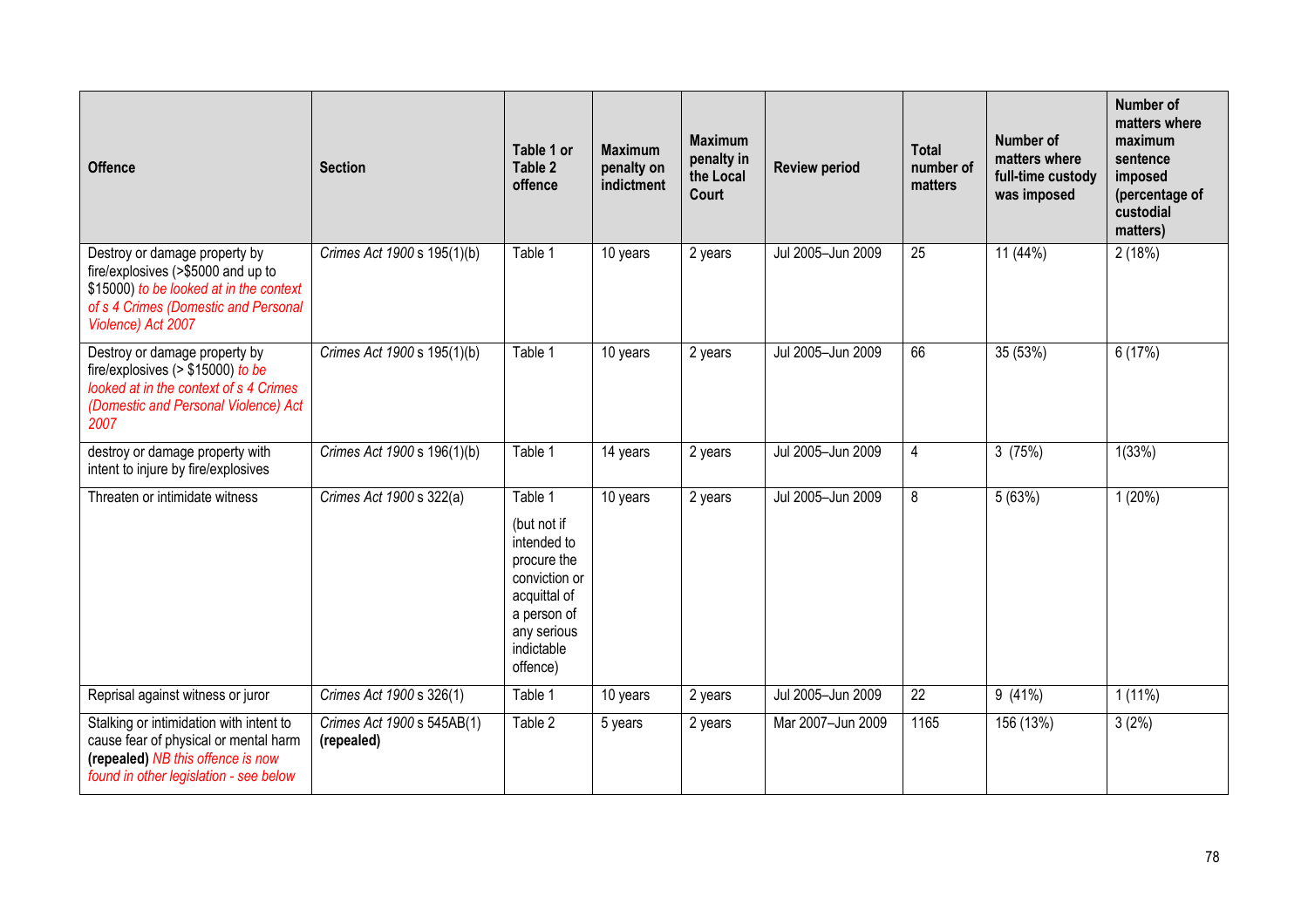| <b>Offence</b>                                                                                                                                                  | <b>Section</b>                                                      | Table 1 or<br>Table 2<br>offence | <b>Maximum</b><br>penalty on<br>indictment | <b>Maximum</b><br>penalty in<br>the Local<br>Court | <b>Review period</b> | Total<br>number of<br>matters | Number of<br>matters where<br>full-time custody<br>was imposed | Number of<br>matters where<br>maximum<br>sentence<br>imposed<br>(percentage of<br>custodial<br>matters) |
|-----------------------------------------------------------------------------------------------------------------------------------------------------------------|---------------------------------------------------------------------|----------------------------------|--------------------------------------------|----------------------------------------------------|----------------------|-------------------------------|----------------------------------------------------------------|---------------------------------------------------------------------------------------------------------|
| Stalking or intimidation with intent to<br>cause fear of physical or mental harm<br>(repealed) NB this offence is now<br>found in other legislation - see below | Crimes Act 1900 s 562AB<br>(repealed)                               | Table 2                          | 2 years                                    | 2 years                                            | Jul 2005-Jun 2009    | 2107                          | 280 (13%)                                                      | 7(3%)                                                                                                   |
| Stalk or intimidate with intent to cause<br>fear of physical or mental harm                                                                                     | Crimes (Domestic and<br>Personal Violence) Act 2007<br>$s \, 13(1)$ | Table 2                          | 5 years                                    | 2 years                                            | Mar 2008-Jun 2009    | 1431                          | 179 (13%)                                                      | 2(1%)                                                                                                   |
| Use unauthorised pistol                                                                                                                                         | Firearms Act 1996 s 7                                               | Table 2                          | 14 years                                   | 2 years                                            | Jul 2005-Jun 2009    | 3                             | (33%)                                                          | $1(100\%)$                                                                                              |
|                                                                                                                                                                 |                                                                     |                                  |                                            |                                                    | TOTAL:               | 47,935                        | 5654 (12%)                                                     | $224 - 12$ months<br>$226 - 24$ months                                                                  |
|                                                                                                                                                                 |                                                                     |                                  |                                            |                                                    |                      |                               |                                                                | 450 total                                                                                               |

**\* Percentages are rounded up or down**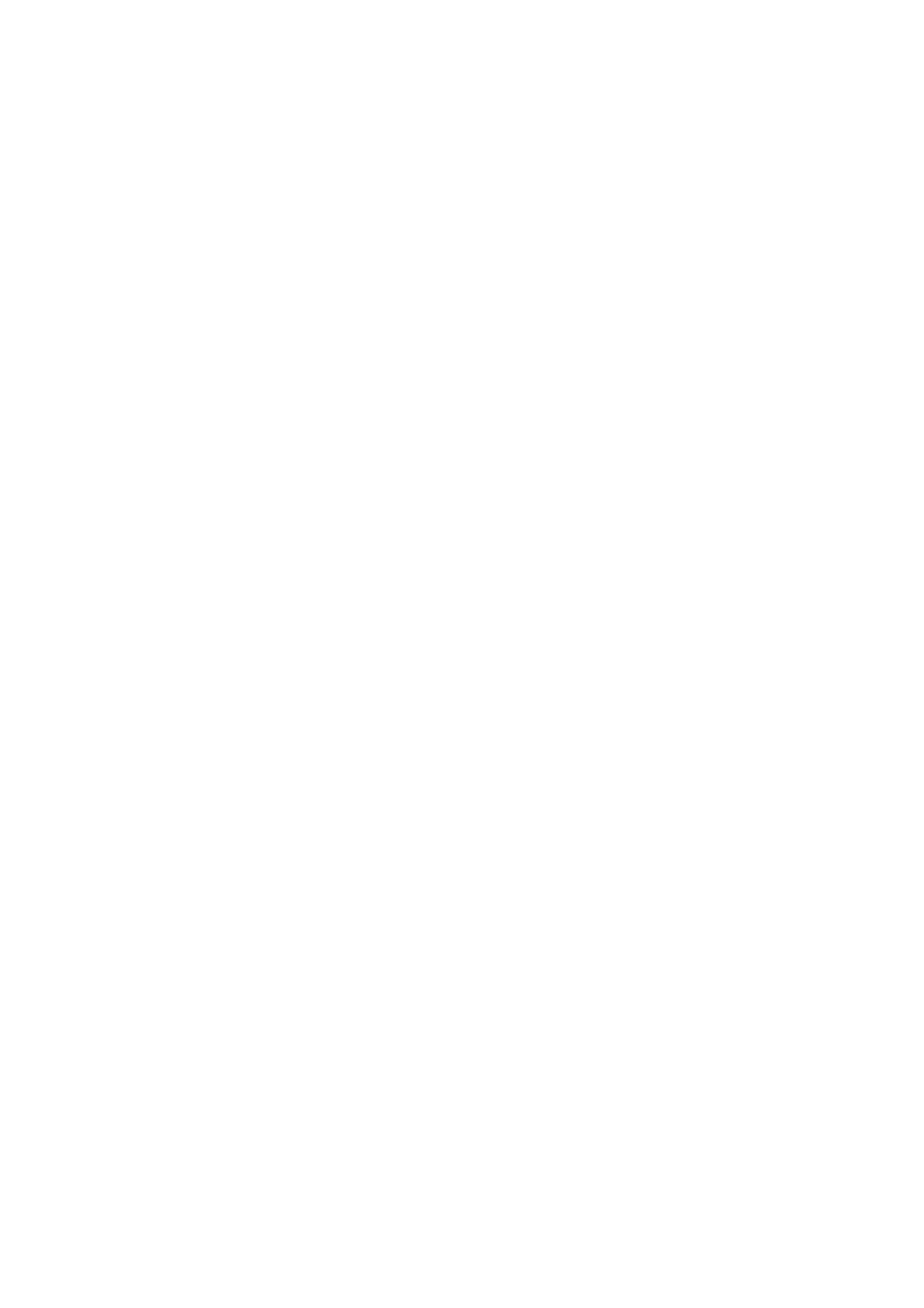## **ANNEXURE D**

## **PERSONAL VIOLENCE CASES IN THE LOCAL COURTS—OFFENDERS WHO RECEIVED THE MAXIMUM FULL-TIME CUSTODIAL SENTENCE (OR MORE) BETWEEN JANUARY 2005 – DECEMBER 2008**

This table has been compiled using information and data obtained from the Judicial Commission of NSW and transcripts obtained from Local Courts.

## **TRANSCRIPT SUMMARY**

| No. | Defendant &                     | <b>Sentence</b> | <b>Local Court</b>            | <b>Magistrate</b> | Section <sup>1</sup> | Category | <b>Case details</b>                                                                                                                                                                                                                                                                                                                                                                                                                                                                                                                                                                                                                                                                                                                                                                                                                                                                                                                                                                                                                                                                                                                                                                                                                                   |
|-----|---------------------------------|-----------------|-------------------------------|-------------------|----------------------|----------|-------------------------------------------------------------------------------------------------------------------------------------------------------------------------------------------------------------------------------------------------------------------------------------------------------------------------------------------------------------------------------------------------------------------------------------------------------------------------------------------------------------------------------------------------------------------------------------------------------------------------------------------------------------------------------------------------------------------------------------------------------------------------------------------------------------------------------------------------------------------------------------------------------------------------------------------------------------------------------------------------------------------------------------------------------------------------------------------------------------------------------------------------------------------------------------------------------------------------------------------------------|
|     | case name                       | date            | & prosecutor                  |                   |                      |          |                                                                                                                                                                                                                                                                                                                                                                                                                                                                                                                                                                                                                                                                                                                                                                                                                                                                                                                                                                                                                                                                                                                                                                                                                                                       |
|     | SHIELS, Jason<br>Adam           | 4 Jun 2007      | Penrith<br><b>Prosecutor:</b> | <b>RUSTIN</b>     | $s$ 322(a)           |          | Charge(s): Threaten person with intent to influence witness; assault<br>occasioning actual bodily harm (in company)                                                                                                                                                                                                                                                                                                                                                                                                                                                                                                                                                                                                                                                                                                                                                                                                                                                                                                                                                                                                                                                                                                                                   |
|     | R v Jason Adam<br><b>SHIELS</b> |                 | [not stated]                  |                   |                      |          | Facts: The victim had previously made a witness statement to police about a<br>charge against a Jason Buttress of malicious wounding with intent to murder.<br>Earlier on the same day as the offence, the victim saw the offender at<br>Carousel with Jason Buttress's brother. After the victim left the Carousel Inn,<br>he saw a vehicle pulled up about 100 metres away, driven by the offender.<br>The offender and the male passenger alighted from the vehicle, and both<br>stated an intention to kill the victim. The offender struck the victim with a<br>baseball bat, and the passenger hit and kicked the victim. The victim fell to<br>the ground and the offender continued to hit the victim in the leg with the bat.<br>The offender told the victim to drop the statement. The victim suffered from<br>bruises and lacerations, and haematoma on one side of his face, jaw, flank<br>and calf.<br>Aggravating factor(s): Use of weapon; in company; offender ignored the<br>victim's plea to stop and stated an intention to kill the victim before the<br>assault began.<br>Mitigating factor(s): Guilty pleas; strong prospects of rehabilitation; unlikely<br>to reoffend in such a serious manner; some contrition and remorse |

1. References to sections are to sections of the *Crimes Act 1900* (NSW) unless otherwise stated.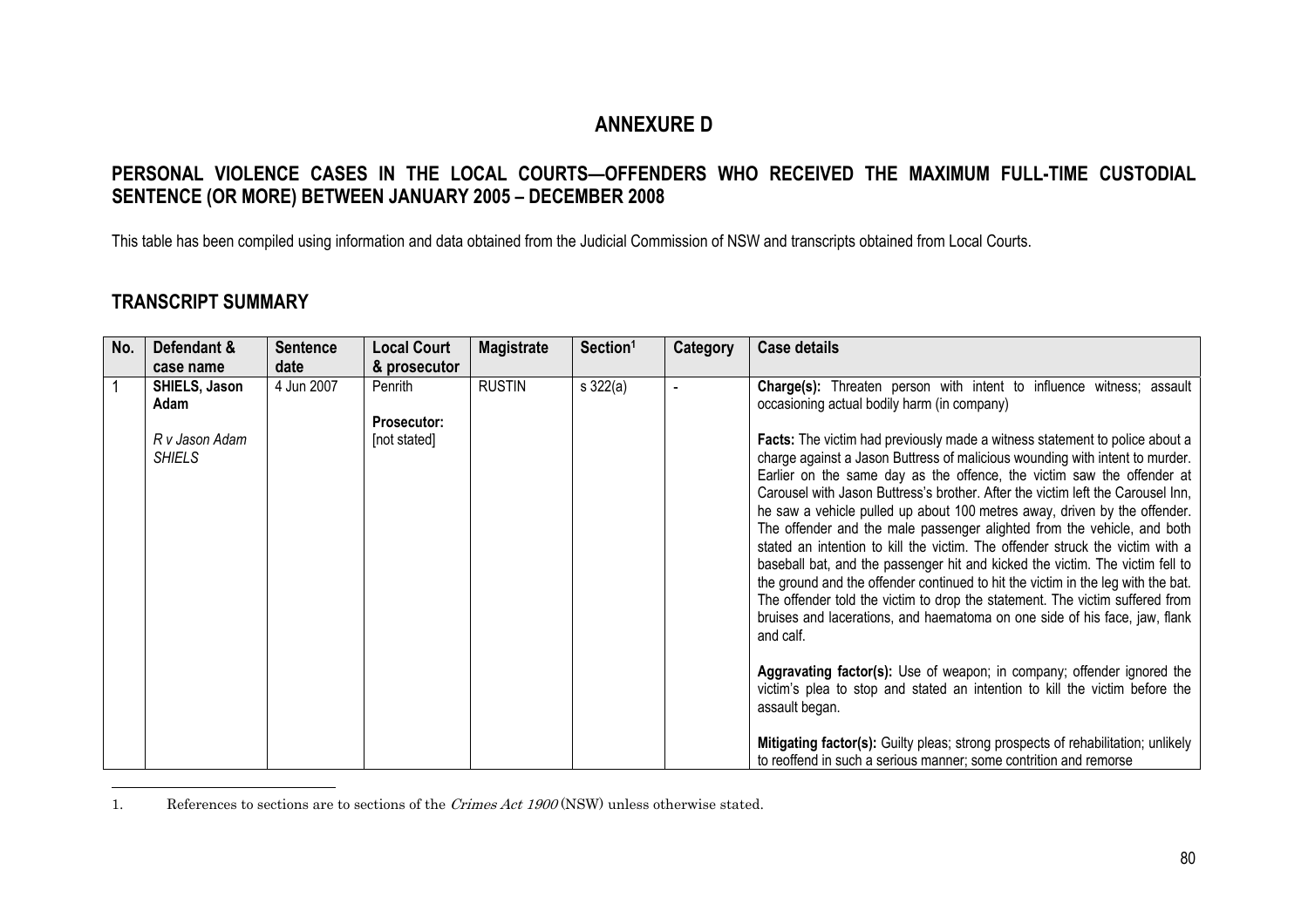| No. | Defendant &<br>case name                                              | <b>Sentence</b><br>date | <b>Local Court</b><br>& prosecutor               | <b>Magistrate</b> | Section <sup>1</sup> | <b>Category</b> | <b>Case details</b>                                                                                                                                                                                                                                                                                                                                                                                                                                                                                                                                                                                                                                     |
|-----|-----------------------------------------------------------------------|-------------------------|--------------------------------------------------|-------------------|----------------------|-----------------|---------------------------------------------------------------------------------------------------------------------------------------------------------------------------------------------------------------------------------------------------------------------------------------------------------------------------------------------------------------------------------------------------------------------------------------------------------------------------------------------------------------------------------------------------------------------------------------------------------------------------------------------------------|
|     |                                                                       |                         |                                                  |                   |                      |                 | Sentence: Concurrent sentences for:<br>threaten person with intent to influence witness- 2 years<br>imprisonment, with NPP 16 months; and<br>assault occasioning actual<br>bodily<br>harm-2 years<br>imprisonment, with NPP 16 months.                                                                                                                                                                                                                                                                                                                                                                                                                  |
| 2   | GRAHAM,<br><b>Nathan Leslie</b><br>R v Nathan Leslie<br><b>GRAHAM</b> | 19 Oct 2006             | Tamworth<br>Prosecutor:<br>police sergeant       | <b>SWAIN</b>      | s 35(1) *old*        | inflict gbh     | Charge(s): Maliciously inflict grievous bodily harm; threaten violence cause<br>fear; fail to comply with sentence passed/order made under s 20ab(1)<br>Facts: There was a fracas between two households involving a number of<br>people. The defendant hit the victim in the leg with an iron bar, seriously<br>injuring him. The victim is likely to have ongoing problems because of the<br>injuries occasioned to him by the defendant.<br>Aggravating factor(s): Seriousness of offence; previous conviction for<br>same offence in 2003.                                                                                                          |
|     |                                                                       |                         |                                                  |                   |                      |                 | Mitigating factor(s): Plea of guilty; good prospects of rehabilitation.<br>Sentence:<br>Maliciously inflict grievous bodily harm - 2 years imprisonment,<br>$\bullet$<br>with non-parole period (NPP) 14 months; and<br>threaten violence - 3 months imprisonment (concurrent).<br>Failure to comply with periodic detention order - adjourned.                                                                                                                                                                                                                                                                                                         |
| 3   | <b>DALEY, Florence</b><br>R v Florence<br>DALEY                       | 7 November<br>2006      | Kempsey<br><b>Prosecutor:</b><br>police sergeant | <b>EVANS</b>      | s 35(2)*old*         | inflict gbh     | Charge(s): Maliciously inflict grievous bodily harm in company of others<br>Facts: The defendant and her co-accused were prison inmates. They<br>believed they were being blamed for stealing property in prison. The co-<br>accused was the main instigator but there was sufficient complicity by the<br>defendant within the joint enterprise to enable a plea of guilty to be entered.<br>Aggravating factor(s): [not specifically identified as such, but presumably<br>offence committed while serving sentence for robbery whilst armed with an<br>offensive weapon]<br>Mitigating factor(s): Plea of guilty-her willingness to plead guilty was |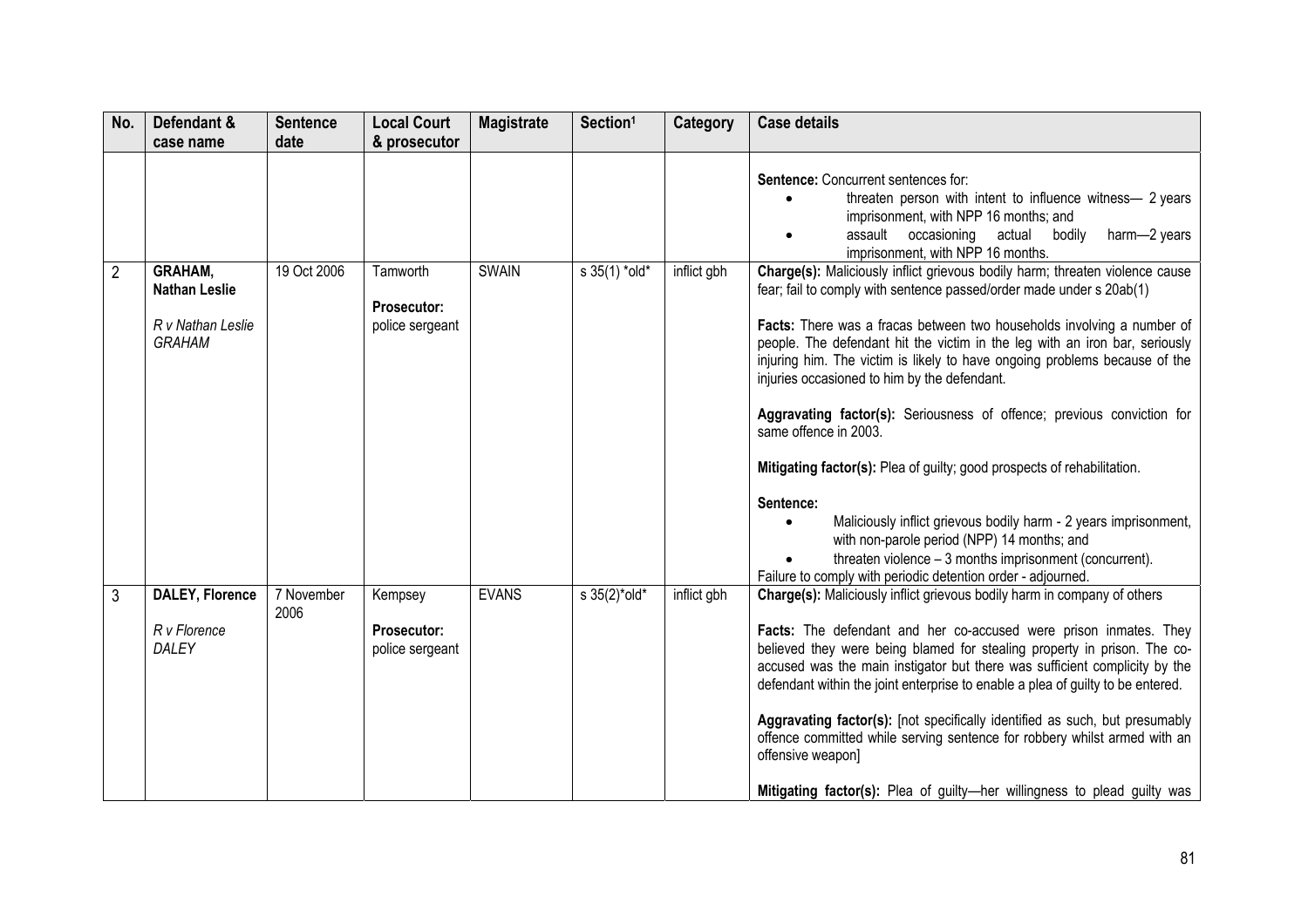| No. | Defendant &                                                                    | <b>Sentence</b> | <b>Local Court</b>                                                      | <b>Magistrate</b> | Section <sup>1</sup> | <b>Category</b> | <b>Case details</b>                                                                                                                                                                                                                                                                                                                                                                                                                                                                                                                                                                                                                                                                                                                                                                                                                                                                                                                                                                                                                           |
|-----|--------------------------------------------------------------------------------|-----------------|-------------------------------------------------------------------------|-------------------|----------------------|-----------------|-----------------------------------------------------------------------------------------------------------------------------------------------------------------------------------------------------------------------------------------------------------------------------------------------------------------------------------------------------------------------------------------------------------------------------------------------------------------------------------------------------------------------------------------------------------------------------------------------------------------------------------------------------------------------------------------------------------------------------------------------------------------------------------------------------------------------------------------------------------------------------------------------------------------------------------------------------------------------------------------------------------------------------------------------|
|     | case name                                                                      | date            | & prosecutor                                                            |                   |                      |                 |                                                                                                                                                                                                                                                                                                                                                                                                                                                                                                                                                                                                                                                                                                                                                                                                                                                                                                                                                                                                                                               |
|     |                                                                                |                 |                                                                         |                   |                      |                 | 'exceptional' for someone who was in a gaol environment.                                                                                                                                                                                                                                                                                                                                                                                                                                                                                                                                                                                                                                                                                                                                                                                                                                                                                                                                                                                      |
|     |                                                                                |                 |                                                                         |                   |                      |                 | Sentence: 2 years imprisonment, with NPP 13 months.                                                                                                                                                                                                                                                                                                                                                                                                                                                                                                                                                                                                                                                                                                                                                                                                                                                                                                                                                                                           |
| 4   | NINNESS,<br><b>Warren Cary</b><br>Police v Warren<br>Cary NINNESS              | 11 Dec 2006     | Tamworth<br><b>Prosecutor:</b><br>assumed police<br>(from case<br>name) | <b>SWAIN</b>      | s 60(2)              | $\overline{a}$  | Charge(s): Resisting officers in the execution of their duty (x2) assaulting<br>police officer in the execution of her duty; common assault; assaulting police<br>officer in the execution of his duty causing actual bodily harm; contravening<br>apprehended domestic violence order; breach of s 9 bonds<br><b>Sentence:</b> Aggregate sentence of 2 years imprisonment, with NPP<br>18 months-comprising of:<br>common assault – head sentence of 12 months<br>imprisonment, with NPP 9 months;<br>assaulting police officer in the execution of her duty - total<br>term of 12 months imprisonment, with NPP 9 months;<br>resisting officers in the execution of their duty $(x2)$ –<br>$\bullet$<br>concurrent sentences of 9 months imprisonment, with NPP 6<br>months;<br>assaulting police officer in the execution of his duty<br>occasioning actual bodily harm - 2 years imprisonment, with<br>NPP 18 months;<br>contravening apprehended domestic violence order (ADVO) -<br>- fixed term of 2 months.<br>Two-year ADVO granted. |
| 5   | <b>ATKINSON, Mark</b><br>Director of Public<br>Prosecutions v<br>Mark ATKINSON | 19 Dec 2006     | Dubbo<br><b>Prosecutor:</b><br>assumed DPP<br>(from case<br>name)       | <b>HAMILTON</b>   | s 61M(1)             |                 | Charge(s): Aggravated indecent assault on victim under 16 (x3) [NB: One<br>sequence was dismissed, but it was not clear from the transcript what the<br>sequence consists of-presumably one count of s 61M(1).]<br>Facts: The victim was the 13-year-old daughter of the offender's de facto<br>partner. The offender was in the bedroom watching a pornographic DVD,<br>when the victim asked him for permission to use the new phone. The<br>offender touched the victim on the outside of her clothing in her vaginal area<br>and on her breast, and masturbated beneath a towel.<br>Aggravating factor(s): The victim was under the offender's authority.<br><b>Sentence:</b> Concurrent sentences of 2 years imprisonment, with                                                                                                                                                                                                                                                                                                          |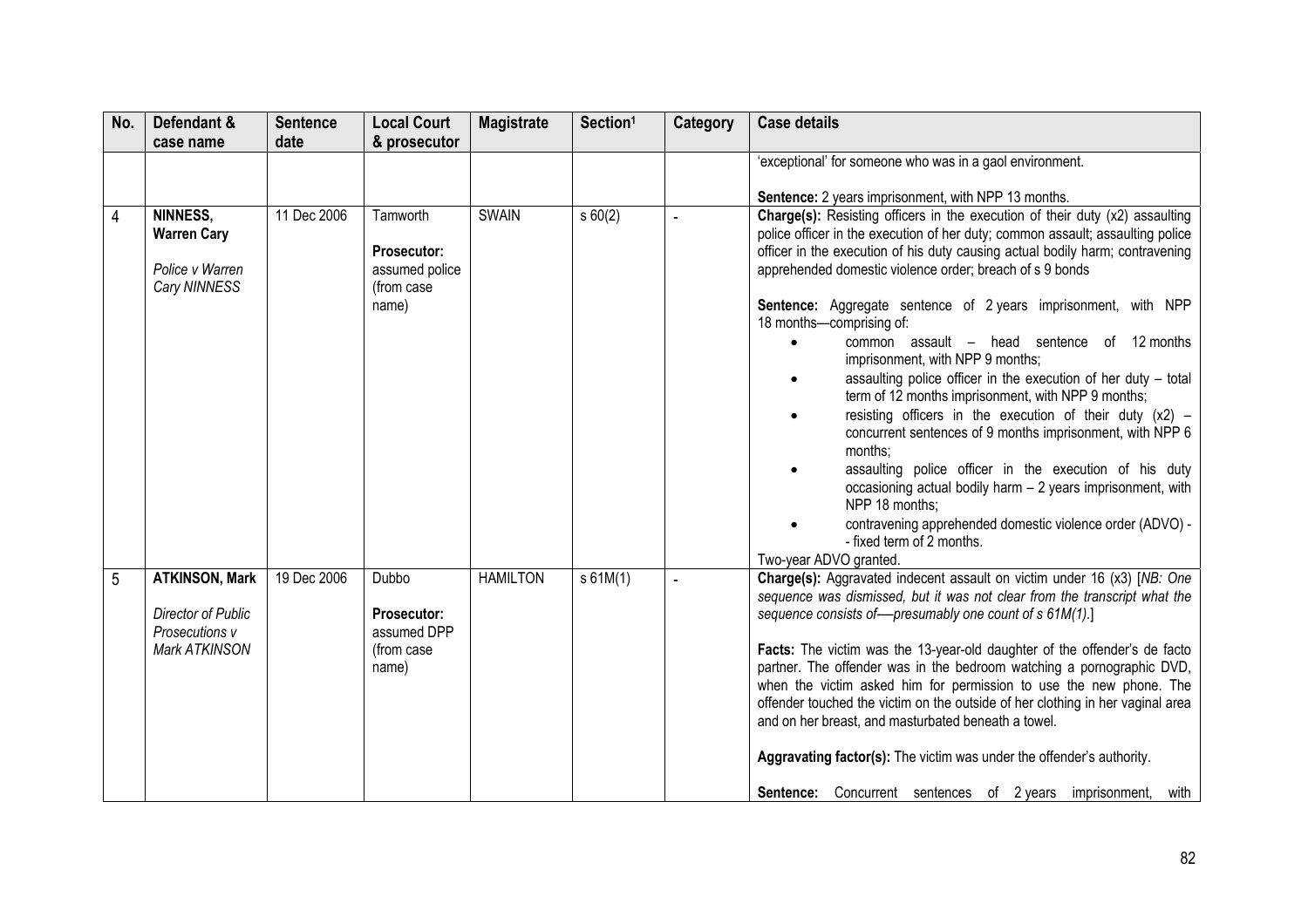| No. | Defendant &<br>case name         | <b>Sentence</b><br>date | <b>Local Court</b><br>& prosecutor    | <b>Magistrate</b> | Section <sup>1</sup> | Category    | <b>Case details</b>                                                                                                                                                                                                                                                                                                                                                                                                          |
|-----|----------------------------------|-------------------------|---------------------------------------|-------------------|----------------------|-------------|------------------------------------------------------------------------------------------------------------------------------------------------------------------------------------------------------------------------------------------------------------------------------------------------------------------------------------------------------------------------------------------------------------------------------|
|     |                                  |                         |                                       |                   |                      |             | NPP 18 months. 5-year ADVO.                                                                                                                                                                                                                                                                                                                                                                                                  |
| 6   | <b>BAXTER, Warren</b><br>Gordon  | 17 Jan 2007             | Dubbo                                 | <b>HAMILTON</b>   | $s\,59(1)$           |             | Charge(s): Assault occasioning actual bodily harm (x2)                                                                                                                                                                                                                                                                                                                                                                       |
|     | Police v Warren<br>Gordon BAXTER |                         | <b>Prosecutor:</b><br>police sergeant |                   |                      |             | Facts: The offender assaulted his then-partner on two different occasions.<br>On the first occasion the offender punched the victim to the nose with a<br>closed fist, breaking her nose. The victim ran from the home and hid in<br>another person's premises. The offender went looking for her in those<br>premises, and someone laid on top of the victim to prevent the offender from<br>further assaulting the victim. |
|     |                                  |                         |                                       |                   |                      |             | A month or so later, the offender punched the victim a number of times to the<br>face and head for no apparent reason. The victim was rendered<br>unconscious, and the offender walked away without rendering any<br>assistance.                                                                                                                                                                                             |
|     |                                  |                         |                                       |                   |                      |             | The offender was assessed by the Circle Sentencing Court as unsuitable to<br>be dealt with at that Court.                                                                                                                                                                                                                                                                                                                    |
|     |                                  |                         |                                       |                   |                      |             | Aggravating factor(s): Violent offences.                                                                                                                                                                                                                                                                                                                                                                                     |
|     |                                  |                         |                                       |                   |                      |             | Mitigating factor(s): Guilty plea (entered when the matter was listed for<br>hearing)                                                                                                                                                                                                                                                                                                                                        |
|     |                                  |                         |                                       |                   |                      |             | Sentence:                                                                                                                                                                                                                                                                                                                                                                                                                    |
|     |                                  |                         |                                       |                   |                      |             | first offence - 20 months imprisonment, with NPP 15 months<br>from 16/10/2006; and                                                                                                                                                                                                                                                                                                                                           |
|     |                                  |                         |                                       |                   |                      |             | second offence - 2 years imprisonment, with NPP 15 months<br>from 16/1/2008.<br>10-year AVO.                                                                                                                                                                                                                                                                                                                                 |
|     | JAMIESON,<br><b>Mathew</b>       | 18 Jan 2007             | Gosford<br><b>Prosecutor:</b>         | <b>ELLIOTT</b>    | s 35(1)*old*         | inflict gbh | Charge(s): Common assault (x3); maliciously inflict grievous bodily harm.<br>Application to vary apprehended violence order.                                                                                                                                                                                                                                                                                                 |
|     | R v Mathew<br>Jamieson           |                         | police sergeant                       |                   |                      |             | Facts: During an argument, defendant kicked a toddler's chair which struck<br>his wife in the forehead. After further arguments the next morning, the<br>defendant assaulted his wife, resulting in a fracture to her jaw.                                                                                                                                                                                                   |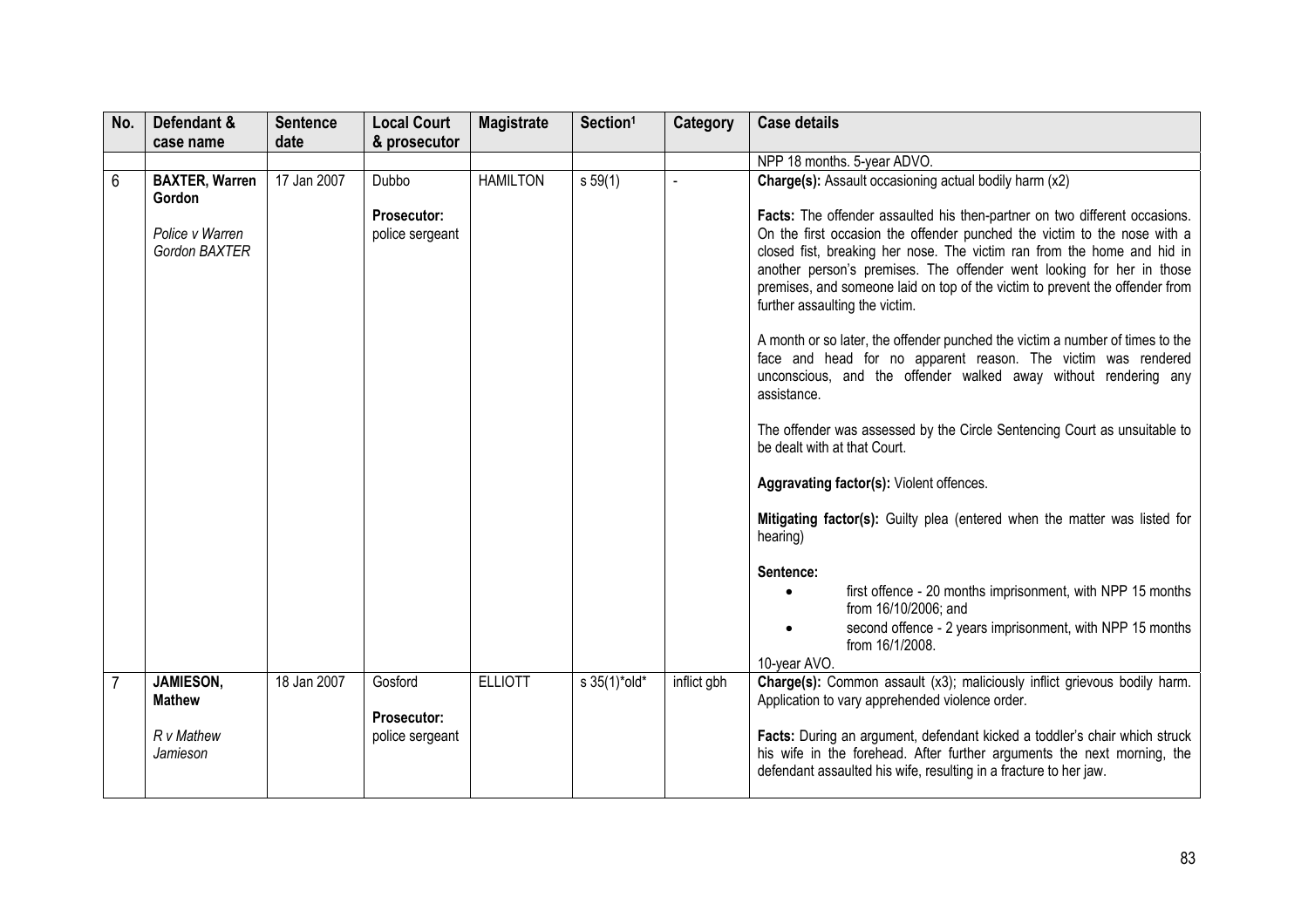| No. | Defendant &                                                              | <b>Sentence</b> | <b>Local Court</b>                         | <b>Magistrate</b> | Section <sup>1</sup> | <b>Category</b> | <b>Case details</b>                                                                                                                                                                                                                                                                                                                                                                                                                                                                                                                                                                                                                                                          |
|-----|--------------------------------------------------------------------------|-----------------|--------------------------------------------|-------------------|----------------------|-----------------|------------------------------------------------------------------------------------------------------------------------------------------------------------------------------------------------------------------------------------------------------------------------------------------------------------------------------------------------------------------------------------------------------------------------------------------------------------------------------------------------------------------------------------------------------------------------------------------------------------------------------------------------------------------------------|
|     | case name                                                                | date            | & prosecutor                               |                   |                      |                 |                                                                                                                                                                                                                                                                                                                                                                                                                                                                                                                                                                                                                                                                              |
|     |                                                                          |                 |                                            |                   |                      |                 | Aggravating factor(s): On a suspended sentence for similar offences at the<br>time of the offences.<br>Mitigating factor(s): Remorse; willingness to undertake courses and seek<br>counselling.                                                                                                                                                                                                                                                                                                                                                                                                                                                                              |
|     |                                                                          |                 |                                            |                   |                      |                 | Discount factors: Plea of guilty to some counts.                                                                                                                                                                                                                                                                                                                                                                                                                                                                                                                                                                                                                             |
|     |                                                                          |                 |                                            |                   |                      |                 | Sentence:<br>s 12 bond revoked, suspended sentence of NPP of 4 months<br>and parole period of 8 months to commence immediately;<br>breach of ADVO -- NPP 12 months, after which supervised<br>parole;<br>assault - fixed term of 12 months;<br>assault (x2) - fixed term of 12 months (concurrent);<br>maliciously inflict grievous bodily harm - NPP 12 months, and<br>12 months parole.<br>ADVO extended for 5 years.                                                                                                                                                                                                                                                      |
| 8   | <b>DAHLSTROM,</b><br><b>Terrence</b><br>R v Terrence<br><b>DAHLSTROM</b> | 22 Jan 2007     | Tamworth<br>Prosecutor:<br>police sergeant | <b>SWAIN</b>      | $s\,59(1)$           |                 | Charge(s): Assault occasioning actual bodily harm (x2); common assault<br>(backup charge); fail to appear (x3); contravene apprehended violence order<br>(x2)<br>Facts: The defendant and the victim have been in a relationship for a<br>number of years, and have two children aged 2 and 7.<br>In relation to one of the contraventions of apprehended violence order, there<br>was no actual violence, though the victim was frightened and called the<br>police.<br>Aggravating factor(s): Seriousness of offence; 'appalling' record of physical<br>abuse against the same victim (including contravening ADVOs)<br>Mitigating factor(s): Plea of guilty.<br>Sentence: |
|     |                                                                          |                 |                                            |                   |                      |                 | Assault occasioning actual bodily harm $(1st) - 6$ months<br>٠                                                                                                                                                                                                                                                                                                                                                                                                                                                                                                                                                                                                               |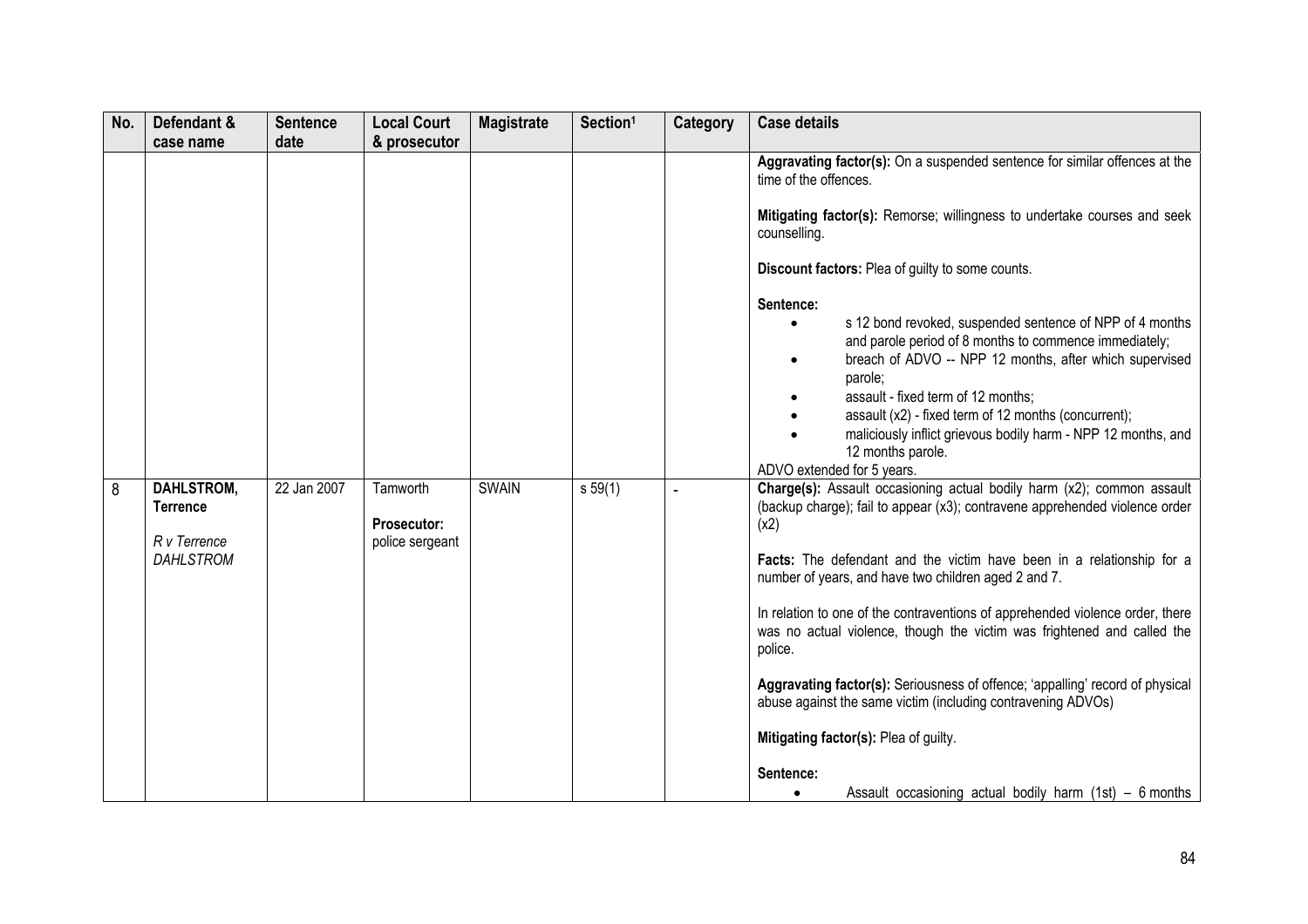| No. | Defendant &                                                           | <b>Sentence</b> | <b>Local Court</b>                                | <b>Magistrate</b> | Section <sup>1</sup> | <b>Category</b> | <b>Case details</b>                                                                                                                                                                                                                                                                                                                                                                                                                                                                                                                                                                                |
|-----|-----------------------------------------------------------------------|-----------------|---------------------------------------------------|-------------------|----------------------|-----------------|----------------------------------------------------------------------------------------------------------------------------------------------------------------------------------------------------------------------------------------------------------------------------------------------------------------------------------------------------------------------------------------------------------------------------------------------------------------------------------------------------------------------------------------------------------------------------------------------------|
|     | case name                                                             | date            | & prosecutor                                      |                   |                      |                 |                                                                                                                                                                                                                                                                                                                                                                                                                                                                                                                                                                                                    |
|     |                                                                       |                 |                                                   |                   |                      |                 | imprisonment from 22/10/2006<br>Assault occasioning actual bodily harm (2nd) - 2 years<br>$\bullet$<br>imprisonment from 22/10/2007, with NPP 10 months<br>Common assault - adjourned<br>Fail to appear $(x3) - 1$ month imprisonment for each<br>occasion from 22/10/2006 (concurrent)<br>Contravene ADVO (1st) - 6 months imprisonment from<br>$\bullet$<br>22/1/2007 (concurrent)<br>Contravene ADVO (2nd) - 8 months imprisonment from<br>22/1/2007 (concurrent)<br>5-year ADVO made.                                                                                                          |
| 9   | <b>STEWART, Evan</b><br>John<br>Police v Evan<br>John STEWART         | 31 Jan 2007     | Kempsey<br><b>Prosecutor:</b><br>police sergeant  | <b>EVANS</b>      | s 59(1)              |                 | Charge(s): Assault occasioning actual bodily harm; common assault<br>Facts: The defendant assaulted his partner and child. He grabbed his<br>partner by the hair, and pushed her to the left side of her face. His assault on<br>the child (one-week-old baby) resulted in substantial bruising to the face and<br>retinal haemorrhage.<br>Aggravating factor(s): Criminal record showing past violence.<br>Sentence: Concurrent sentence of:<br>Assault occasioning actual bodily harm -- NPP 18 months<br>and 6 months parole<br>Common assault - 4 months imprisonment<br>5 year AVO granted.   |
| 10  | KAFOUALU,<br><b>Sunia James</b><br>R v Sunia James<br><b>KAFOUALU</b> | 7 Feb 2007      | Cessnock<br><b>Prosecutor:</b><br>police sergeant | <b>CREWS</b>      | s 59(1)              |                 | Charge(s): Assault occasioning actual bodily harm; inmate possesses<br>mobile phone/SIM card<br>Facts: The defendant was in prison when he struck the superintendent twice<br>in the face before he went to the ground. The superintendent lost<br>consciousness for a short period.<br>Aggravating factor(s): Very serious assault; assault on correctional officer<br>performing public function; history of violence; the defendant was serving<br>sentences for robbery in company, assault occasioning actual bodily harm<br>(x2), assault police (x2) and affray at the time of the offence. |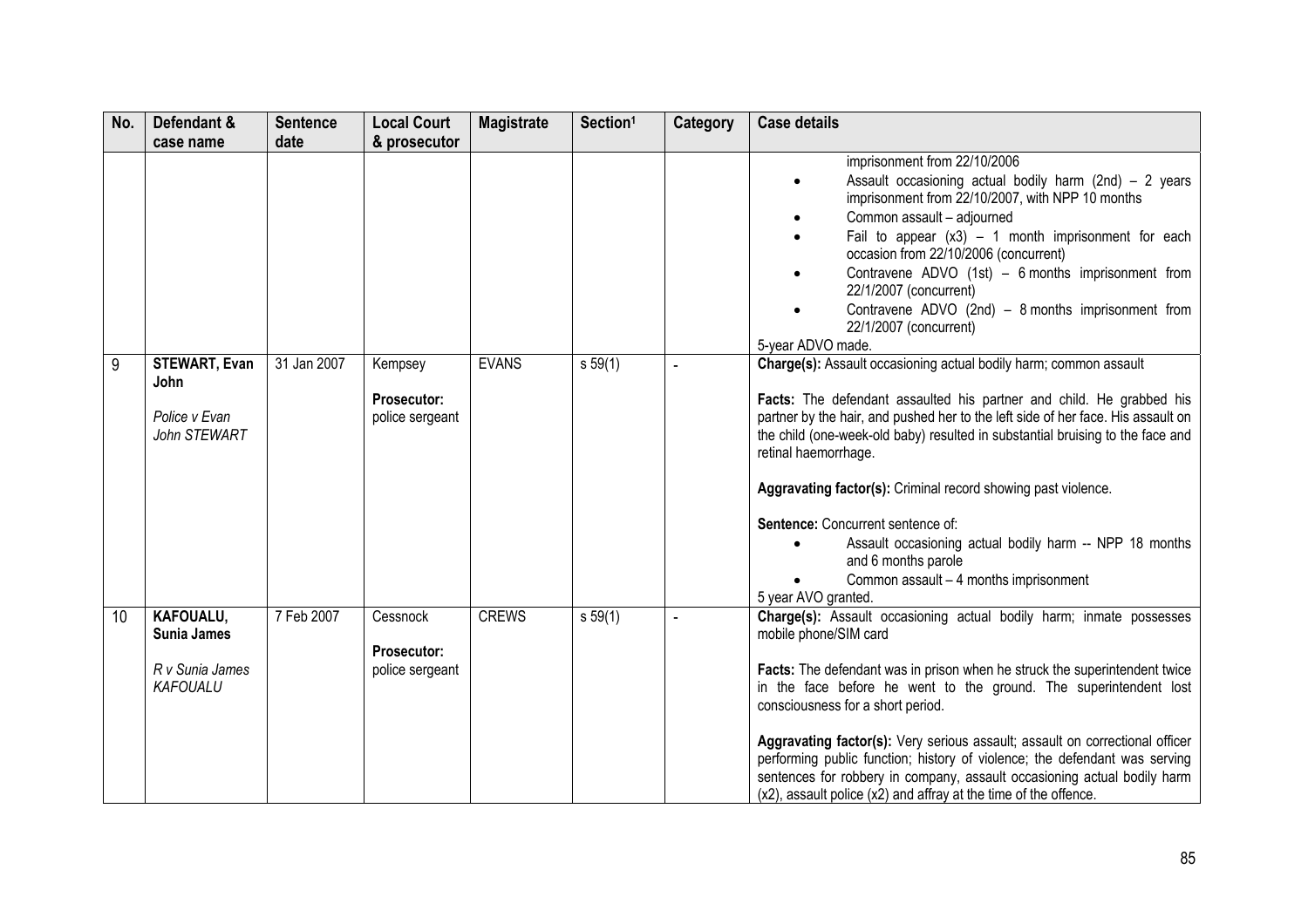| No. | Defendant &                                    | <b>Sentence</b> | <b>Local Court</b>                    | <b>Magistrate</b> | Section <sup>1</sup>            | <b>Category</b> | <b>Case details</b>                                                                                                                                                                                                                                                                                                                                                                                                                                                                                                                                                                                                                                                                                                                                                                                                                                                                                                                                                     |
|-----|------------------------------------------------|-----------------|---------------------------------------|-------------------|---------------------------------|-----------------|-------------------------------------------------------------------------------------------------------------------------------------------------------------------------------------------------------------------------------------------------------------------------------------------------------------------------------------------------------------------------------------------------------------------------------------------------------------------------------------------------------------------------------------------------------------------------------------------------------------------------------------------------------------------------------------------------------------------------------------------------------------------------------------------------------------------------------------------------------------------------------------------------------------------------------------------------------------------------|
|     | case name                                      | date            | & prosecutor                          |                   |                                 |                 |                                                                                                                                                                                                                                                                                                                                                                                                                                                                                                                                                                                                                                                                                                                                                                                                                                                                                                                                                                         |
|     |                                                |                 |                                       |                   |                                 |                 | Sentence:<br>Assault occasioning actual bodily harm -- 3 years<br>$\bullet$<br>imprisonment, NPP 2 years to commence at the start of the<br>existing parole period<br>Inmate possesses mobile phone/SIM card -- fixed term of 6<br>$\bullet$<br>months imprisonment from date of sentence, phone forfeited.                                                                                                                                                                                                                                                                                                                                                                                                                                                                                                                                                                                                                                                             |
| 11  | <b>NOLAN, Rebecca</b>                          | 7 Feb 2007      | Kempsey                               | <b>EVANS</b>      | $s \frac{35(1)^{*} old^{*}}{s}$ | inflict gbh     | Charge(s): Inflicting grievous bodily harm                                                                                                                                                                                                                                                                                                                                                                                                                                                                                                                                                                                                                                                                                                                                                                                                                                                                                                                              |
|     | <b>Therese</b><br>R v Rebecca<br>Therese NOLAN |                 | <b>Prosecutor:</b><br>police sergeant |                   |                                 |                 | Facts: The defendant was an inmate at Mid North Coast Correctional<br>Centre. There was an ongoing dispute where the defendant and her co-<br>accused had been accused of the theft of property by the victim. The co-<br>accused had struck and punched the victim a number of times, when the<br>defendant entered the room, pulling her co-accused off the victim and said,<br>'let me have a go'. The defendant struck the victim to the side of the face<br>with a closed fist, and on the second punch, the victim claimed that the<br>defendant had broken her cheekbone. The defendant responded 'I don't give<br>a f*ck, I'll smash it some more'. At this point the prison officers became<br>aware of the problem.<br>Aggravating factor(s): Offence committed in company and whilst in<br>custody.<br>Mitigating factor(s): Plea of guilty.<br>Sentence: 2 years imprisonment, NPP 14 months (part concurrently with<br>existing sentence of imprisonment). |
| 12  | <b>VARU, Charles</b>                           | 12 Feb 2007     | Campbelltown                          | <b>PEARCE</b>     | s 59(1)                         | $\sim$          | Charge(s): Assault occasioning actual bodily harm; affray                                                                                                                                                                                                                                                                                                                                                                                                                                                                                                                                                                                                                                                                                                                                                                                                                                                                                                               |
|     | R v Charles<br><b>VARU</b>                     |                 | <b>Prosecutor:</b><br>police sergeant |                   |                                 |                 | Facts: The victim was walking up the laneway with his son and heard a<br>voice from behind saying 'hey buddy'. He turned around and was hit by the<br>defendant (and co-defendant) for no reason. The defendant then hugged<br>and apologised to the victim. The victim did not know the defendant. The<br>defendant was intoxicated at the time.<br>Aggravating factor(s): Offence committed while on parole for a robbery in                                                                                                                                                                                                                                                                                                                                                                                                                                                                                                                                          |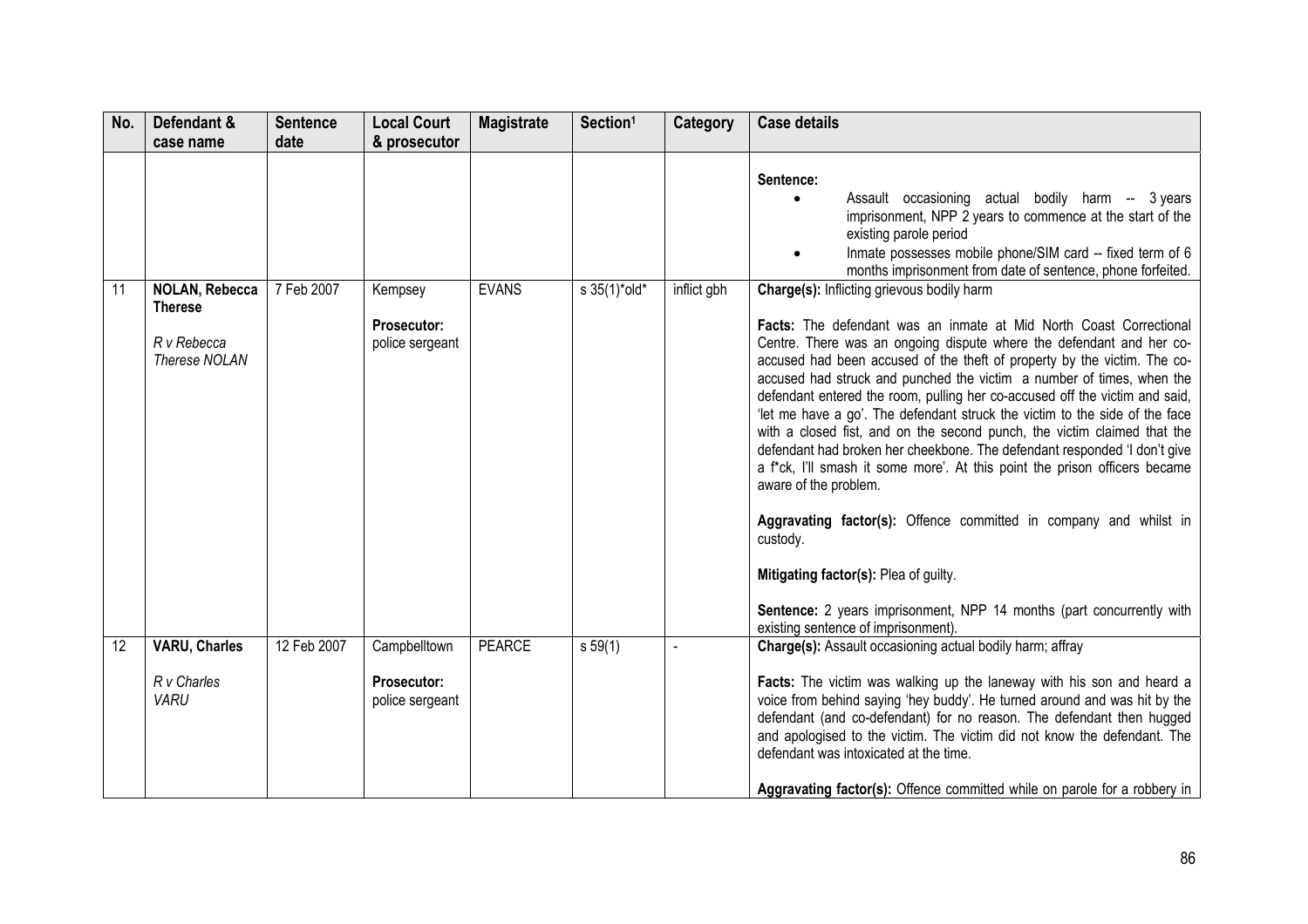| No. | Defendant &                | <b>Sentence</b>     | <b>Local Court</b>          | <b>Magistrate</b> | Section <sup>1</sup>            | Category | <b>Case details</b>                                                                                                                                                  |
|-----|----------------------------|---------------------|-----------------------------|-------------------|---------------------------------|----------|----------------------------------------------------------------------------------------------------------------------------------------------------------------------|
|     | case name                  | date                | & prosecutor                |                   |                                 |          |                                                                                                                                                                      |
|     |                            |                     |                             |                   |                                 |          | company charge.                                                                                                                                                      |
|     |                            |                     |                             |                   |                                 |          | Mitigating factor(s): Plea of guilty.                                                                                                                                |
|     |                            |                     |                             |                   |                                 |          | Sentence: 2 years imprisonment, NPP 18 months.                                                                                                                       |
| 13  | SMALL, Graham              | 15 Feb 2007         | Parramatta                  | <b>GARBETT</b>    | $s \frac{35(1)^{*} old^{*}}{s}$ | wound    | Charge(s): Malicious wounding                                                                                                                                        |
|     | R v Graham<br><b>SMALL</b> |                     | Prosecutor:<br>[not stated] |                   |                                 |          | <b>Facts:</b> The victim was stabbed in the lower left abdomen with a 15 cm knife.<br>The defendant had some issues with the victim, but very little recollection of |
|     |                            |                     |                             |                   |                                 |          | the incident. He has a lengthy criminal record.                                                                                                                      |
|     |                            |                     |                             |                   |                                 |          | Sentence: NPP 18 months, and 6 months parole.                                                                                                                        |
| 14  | <b>JACKSON, Peter</b>      | 21 February<br>2007 | Tamworth                    | <b>SWAIN</b>      | s 59(1)                         |          | <b>Charge(s):</b> Larceny; assault occasioning actual bodily harm $(x2)$ ; assault<br>(x2); contravene apprehended violence order (x3)                               |
|     | R v Peter                  |                     | <b>Prosecutor:</b>          |                   |                                 |          |                                                                                                                                                                      |
|     | <b>JACKSON</b>             |                     | police sergeant             |                   |                                 |          | Facts: The defendant, while on bail and parole, sought out the victim who<br>was trying to hide from him. He assaulted her, punching her and dragging                |
|     |                            |                     |                             |                   |                                 |          | her in the gravel. The defendant, again while on parole also stole a wallet                                                                                          |
|     |                            |                     |                             |                   |                                 |          | containing \$300 from a woman's handbag in a pub. While a domestic                                                                                                   |
|     |                            |                     |                             |                   |                                 |          | violence order was in place protecting the victim from the defendant, the<br>defendant assaulted her in a public park, punching her to the right eye and             |
|     |                            |                     |                             |                   |                                 |          | eventually causing her to fall to the ground. On another occasion, he                                                                                                |
|     |                            |                     |                             |                   |                                 |          | attended her house against her will, breaking the bedroom door off its hinges<br>so he could get to her and punch her and kick her in the head. The following        |
|     |                            |                     |                             |                   |                                 |          | morning he kicked and punched her in the nose and pushed her head into<br>the wall.                                                                                  |
|     |                            |                     |                             |                   |                                 |          |                                                                                                                                                                      |
|     |                            |                     |                             |                   |                                 |          | Aggravating factor(s): Offence committed while on parole (and also on bail<br>in some cases); seriousness of offence; long criminal history, especially for          |
|     |                            |                     |                             |                   |                                 |          | matters of violence.                                                                                                                                                 |
|     |                            |                     |                             |                   |                                 |          | Mitigating factor(s): Plea of guilty.                                                                                                                                |
|     |                            |                     |                             |                   |                                 |          | Sentence:                                                                                                                                                            |
|     |                            |                     |                             |                   |                                 |          | Larceny - 4 months imprisonment from 28/4/2007;<br>Assault (1st) - 12 months imprisonment, NPP 9 months from                                                         |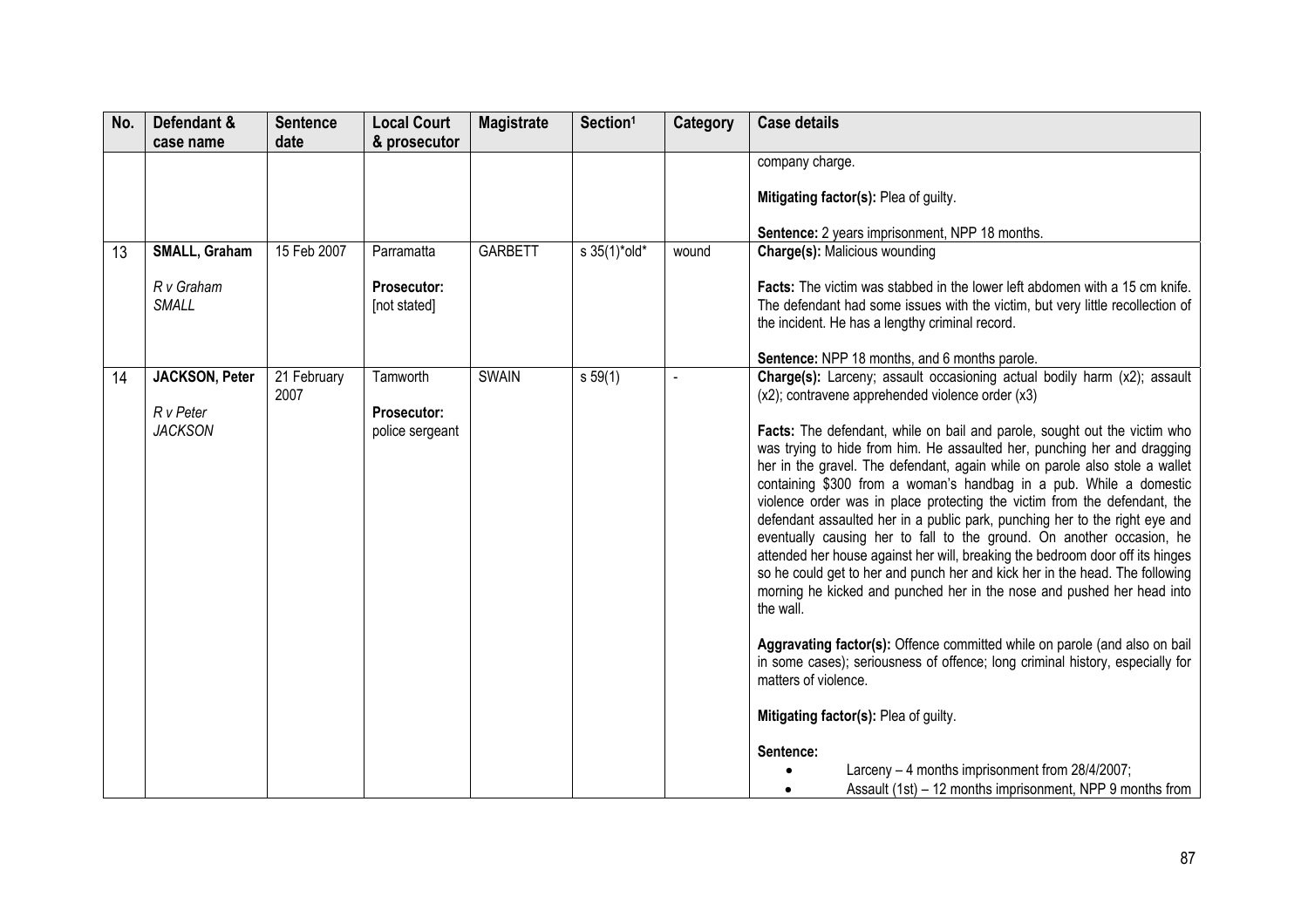| No. | Defendant &                                                                          | <b>Sentence</b>     | <b>Local Court</b>                                         | <b>Magistrate</b> | Section <sup>1</sup>     | Category                 | <b>Case details</b>                                                                                                                                                                                                                                                                                                                                                                                                                                                                                                                                                                                                                                                                                                                                                                                                                                                                                                                                                                                                                                                                                                                                                                                                                                                                                                                                                                                                                                                                                           |
|-----|--------------------------------------------------------------------------------------|---------------------|------------------------------------------------------------|-------------------|--------------------------|--------------------------|---------------------------------------------------------------------------------------------------------------------------------------------------------------------------------------------------------------------------------------------------------------------------------------------------------------------------------------------------------------------------------------------------------------------------------------------------------------------------------------------------------------------------------------------------------------------------------------------------------------------------------------------------------------------------------------------------------------------------------------------------------------------------------------------------------------------------------------------------------------------------------------------------------------------------------------------------------------------------------------------------------------------------------------------------------------------------------------------------------------------------------------------------------------------------------------------------------------------------------------------------------------------------------------------------------------------------------------------------------------------------------------------------------------------------------------------------------------------------------------------------------------|
| 15  | case name<br>ANDERSON,<br><b>Robert James</b><br>R v Robert James<br><b>ANDERSON</b> | date<br>28 Feb 2007 | & prosecutor<br>Tamworth<br>Prosecutor:<br>police sergeant | <b>SWAIN</b>      | s 562AB(1)<br>*repealed* | $\overline{\phantom{a}}$ | 28/10/2007;<br>Assault (2nd) - 12 month imprisonment, NPP 9 months from<br>28/10/2007;<br>Assault occasioning actual bodily harm - 12 months<br>imprisonment, NPP 9 months from 28/6/2007;<br>assault occasioning actual bodily harm (2nd) $-$ 2 years<br>imprisonment, NPP 12 months from 28/2/2008;<br>contravene AVO (1st) - 12 months imprisonment, NPP 9<br>months from 28/10/2007 (concurrent with the 1st assault);<br>contravene AVO (2nd) - 12 months imprisonment, NPP 9<br>months from 28/10/2007 (concurrent with the 2nd assault);<br>and<br>contravene AVO (3rd) - 2 years imprisonment, NPP<br>12 months from 28/2/2008 (concurrent with the 2nd assault<br>occasioning actual bodily harm).<br>5-year ADVO granted.<br><b>Charge(s):</b> Drive vehicle recklessly (x2); drive whilst disqualified (x2); drive<br>with high range PCA; uninsured motor vehicle (x2); unregistrable vehicle<br>(x2); common assault; stalk/intimidate cause fear; maliciously damage (x2)<br>Facts: The defendant assaulted and intimidated the victim. He also<br>damaged the inside of the victim's caravan. On another occasion, the<br>defendant smashed the windows of the victim's car. He has also driven<br>whilst disqualified, and on one occasion drove directly at police officers who<br>took evasive action to avoid collision.<br>Aggravating factor(s): Long history of convictions for similar offences;<br>offence committed without regard for public safety; seriousness of the<br>offences |
|     |                                                                                      |                     |                                                            |                   |                          |                          | Mitigating factor(s): Plea of guilty<br>Sentence: Aggregate term of imprisonment of 3 years, licence<br>disqualification from 2032 to 2044, and total fine of \$2000-comprising:<br>Prison terms starting 15/12/2006:<br>intimidate to cause fear - 2 years imprisonment, NPP                                                                                                                                                                                                                                                                                                                                                                                                                                                                                                                                                                                                                                                                                                                                                                                                                                                                                                                                                                                                                                                                                                                                                                                                                                 |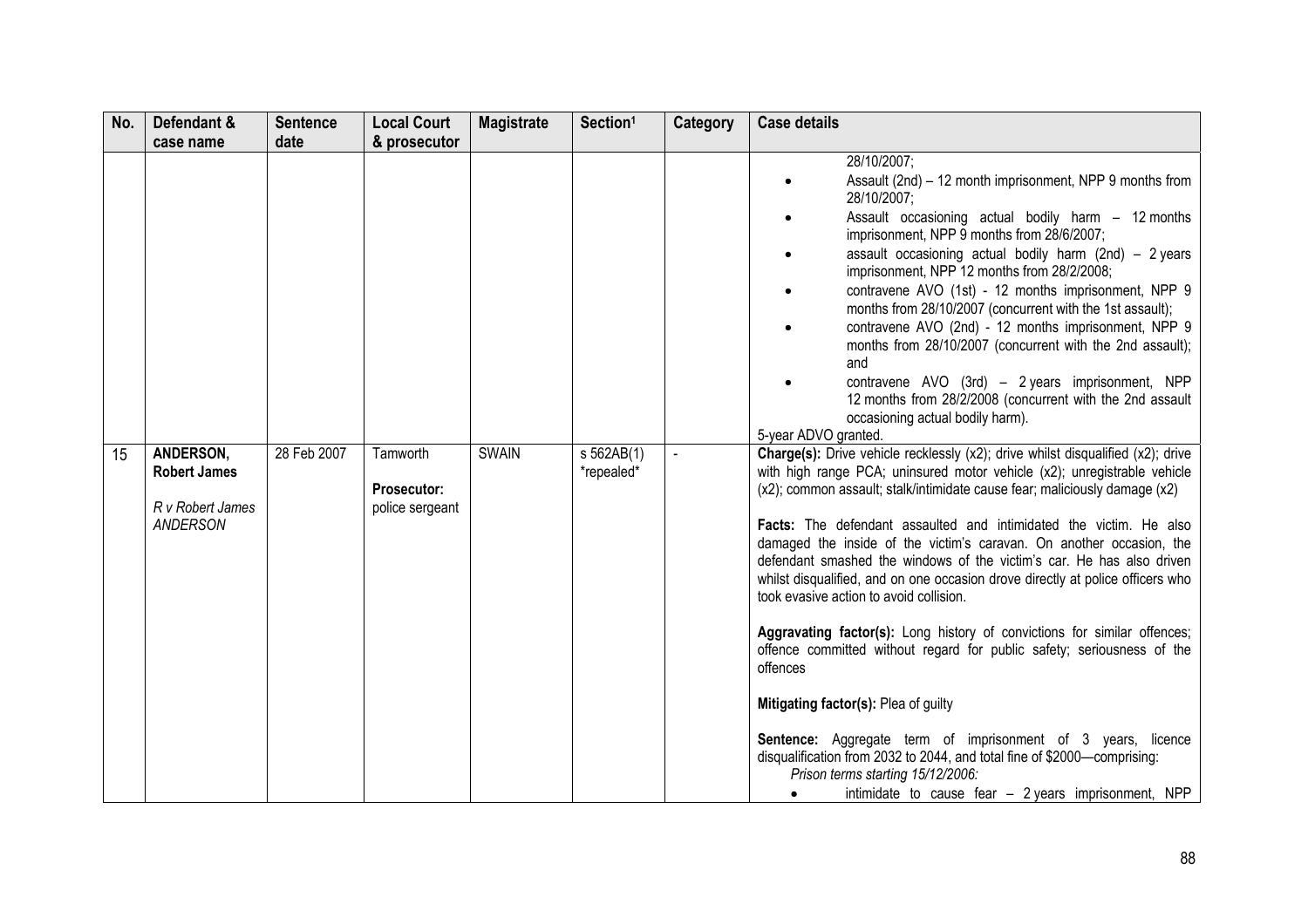| No. | Defendant &                                                       | <b>Sentence</b> | <b>Local Court</b>                                            | <b>Magistrate</b> | Section <sup>1</sup> | Category    | <b>Case details</b>                                                                                                                                                                                                                                                                                                                                                                                                                                                                                                                                                                                                                                                                                                                                                                                                                                                                                                                                                                                                                                                                                |
|-----|-------------------------------------------------------------------|-----------------|---------------------------------------------------------------|-------------------|----------------------|-------------|----------------------------------------------------------------------------------------------------------------------------------------------------------------------------------------------------------------------------------------------------------------------------------------------------------------------------------------------------------------------------------------------------------------------------------------------------------------------------------------------------------------------------------------------------------------------------------------------------------------------------------------------------------------------------------------------------------------------------------------------------------------------------------------------------------------------------------------------------------------------------------------------------------------------------------------------------------------------------------------------------------------------------------------------------------------------------------------------------|
|     | case name                                                         | date            | & prosecutor                                                  |                   |                      |             |                                                                                                                                                                                                                                                                                                                                                                                                                                                                                                                                                                                                                                                                                                                                                                                                                                                                                                                                                                                                                                                                                                    |
|     |                                                                   |                 |                                                               |                   |                      |             | 18 months<br>assault - 12 months imprisonment;<br>maliciously damage (to caravan) - 12 months imprisonment;<br>Prison terms starting 15/12/2007:<br>malicious damage (to car) - 12 months imprisonment<br>drive whilst disqualified - 2 years imprisonment, NPP<br>18 months; 2-year disqualification from 2032; declaration of<br>habitual traffic offender resulting in disqualification for further<br>5 years from 2034;<br>drive in a manner dangerous $-12$ months imprisonment<br>(concurrent); 2-year disqualification from 2032;<br>driving car unregistered and uninsured - \$500 fine + court<br>costs in each case:<br>Prison terms starting 15/12/2008:<br>drive in a manner dangerous (at Wee Waa) - 12 months<br>imprisonment; 2-year disqualification from 2039;<br>drive whilst disqualified $-2$ years imprisonment, NPP<br>12 months, 2-year disqualification from 2039;<br>driving with high range PCA - 2 years imprisonment, NPP 12<br>months; 5-year disqualification from 2039; and<br>driving car unregistered and uninsured - $$500$ fine + court<br>costs in each case. |
| 16  | <b>SHIELDS, Corey</b><br>David<br>Police v Corey<br>David SHIELDS | 16 Mar 2007     | Taree<br>Prosecutor:<br>assumed police<br>(from case<br>name) | <b>MCCOSKER</b>   | s 35(1)*old*         | inflict gbh | Charge(s): Maliciously inflict grievous bodily harm; assault occasioning<br>actual bodily harm<br>Facts: The defendant was attempting to stop a female leaving in a taxi.<br>When the first victim tried to intervene, the defendant assaulted him and he<br>lost a tooth. When the second victim saw the defendant abusing the first<br>victim and the female, he knocked the defendant down three times. The<br>second victim and the defendant wrestled and the defendant then kicked the<br>second victim twice, once in the head while the second victim was either on<br>his knees or bending down.<br>Aggravating factor(s): Serious offences; criminal record featured matters of<br>violence.                                                                                                                                                                                                                                                                                                                                                                                             |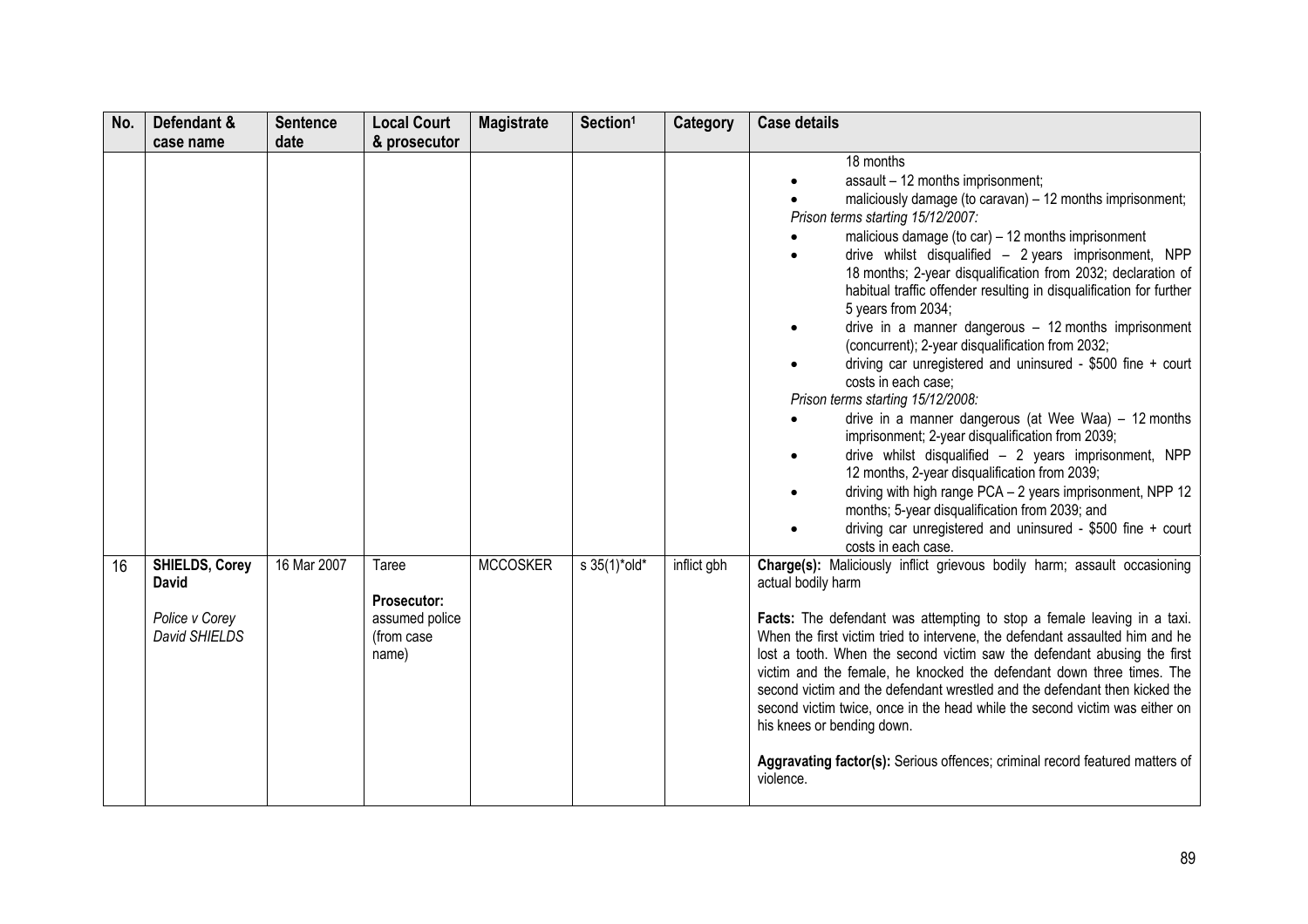| No. | Defendant &                                                                | <b>Sentence</b> | <b>Local Court</b>                             | <b>Magistrate</b> | Section <sup>1</sup> | Category           | <b>Case details</b>                                                                                                                                                                                                                                                                                                                                                                                                                                                                                                                                                                                                                                                                                                                                                                                                                                                                                                                                                                                                                                                                                                                                                                                                                                                                                                                                                                                                                                                                                                                                                                                                                                                                                                                                                                                                                                                                                                |
|-----|----------------------------------------------------------------------------|-----------------|------------------------------------------------|-------------------|----------------------|--------------------|--------------------------------------------------------------------------------------------------------------------------------------------------------------------------------------------------------------------------------------------------------------------------------------------------------------------------------------------------------------------------------------------------------------------------------------------------------------------------------------------------------------------------------------------------------------------------------------------------------------------------------------------------------------------------------------------------------------------------------------------------------------------------------------------------------------------------------------------------------------------------------------------------------------------------------------------------------------------------------------------------------------------------------------------------------------------------------------------------------------------------------------------------------------------------------------------------------------------------------------------------------------------------------------------------------------------------------------------------------------------------------------------------------------------------------------------------------------------------------------------------------------------------------------------------------------------------------------------------------------------------------------------------------------------------------------------------------------------------------------------------------------------------------------------------------------------------------------------------------------------------------------------------------------------|
|     | case name                                                                  | date            | & prosecutor                                   |                   |                      |                    |                                                                                                                                                                                                                                                                                                                                                                                                                                                                                                                                                                                                                                                                                                                                                                                                                                                                                                                                                                                                                                                                                                                                                                                                                                                                                                                                                                                                                                                                                                                                                                                                                                                                                                                                                                                                                                                                                                                    |
|     |                                                                            |                 |                                                |                   |                      |                    | Sentence:<br>Assault occasioning actual bodily harm – minimum term of 9<br>$\bullet$<br>months imprisonment from date of sentence, and 3 months<br>parole:<br>maliciously inflict grievous bodily harm - NPP 15 months<br>from date of sentence, and 7 months parole.                                                                                                                                                                                                                                                                                                                                                                                                                                                                                                                                                                                                                                                                                                                                                                                                                                                                                                                                                                                                                                                                                                                                                                                                                                                                                                                                                                                                                                                                                                                                                                                                                                              |
| 17  | <b>BENNETT, John</b><br><b>Dennis</b><br>R v John Dennis<br><b>BENNETT</b> | 19 Mar 2007     | Campbelltown<br>Prosecutor:<br>police sergeant | <b>RABBIDGE</b>   | s 58                 | officer on<br>duty | Charge(s): Use of offensive weapon to prevent lawful detention; assault<br>officer in execution of duty (x4); assault (x3); drive vehicle<br>recklessly/furiously or at a speed/manner dangerous; contravene<br>apprehended violence order (x3); driving whilst disqualified; custody of knife<br>in public place; resist officer in execution of duty<br>NB: In addition, the defendant pleaded not guilty to several charges (to be<br>heard on another day): assault occasioning actual bodily harm;<br>stalk/intimidate with intent to cause physical/mental harm; common assault.<br>Facts: The defendant slapped the victim twice, once to the back of the head<br>and once to the forehead. He yelled at her and used offensive language. The<br>defendant and the victim had been in a domestic relationship and have one<br>child together.<br>On another occasion, the defendant was on a suspended sentence and an<br>interim AVO order restricting him from approaching the victim except for the<br>purposes of arranging or exercising access to the children. The victim and<br>her two children were at home with four other relatives. The defendant had<br>taken some Rivotol tablets. Following an argument he picked up his baby<br>son and walked into the bedroom away from the victim. The victim attempted<br>to take her son from the defendant, who then threatened the victim with a<br>knife. After further arguments family members convinced the defendant to<br>hand over the baby.<br>Police attended the premises where the occupier wanted the defendant<br>removed from the house. The defendant at first refused to leave the house,<br>and slapped away the hand of a police officer attempting to stop him. Upon<br>being ushered out of the house by the police, he picked up a shovel and<br>threatened to take out the police, flinging it in their direction after being |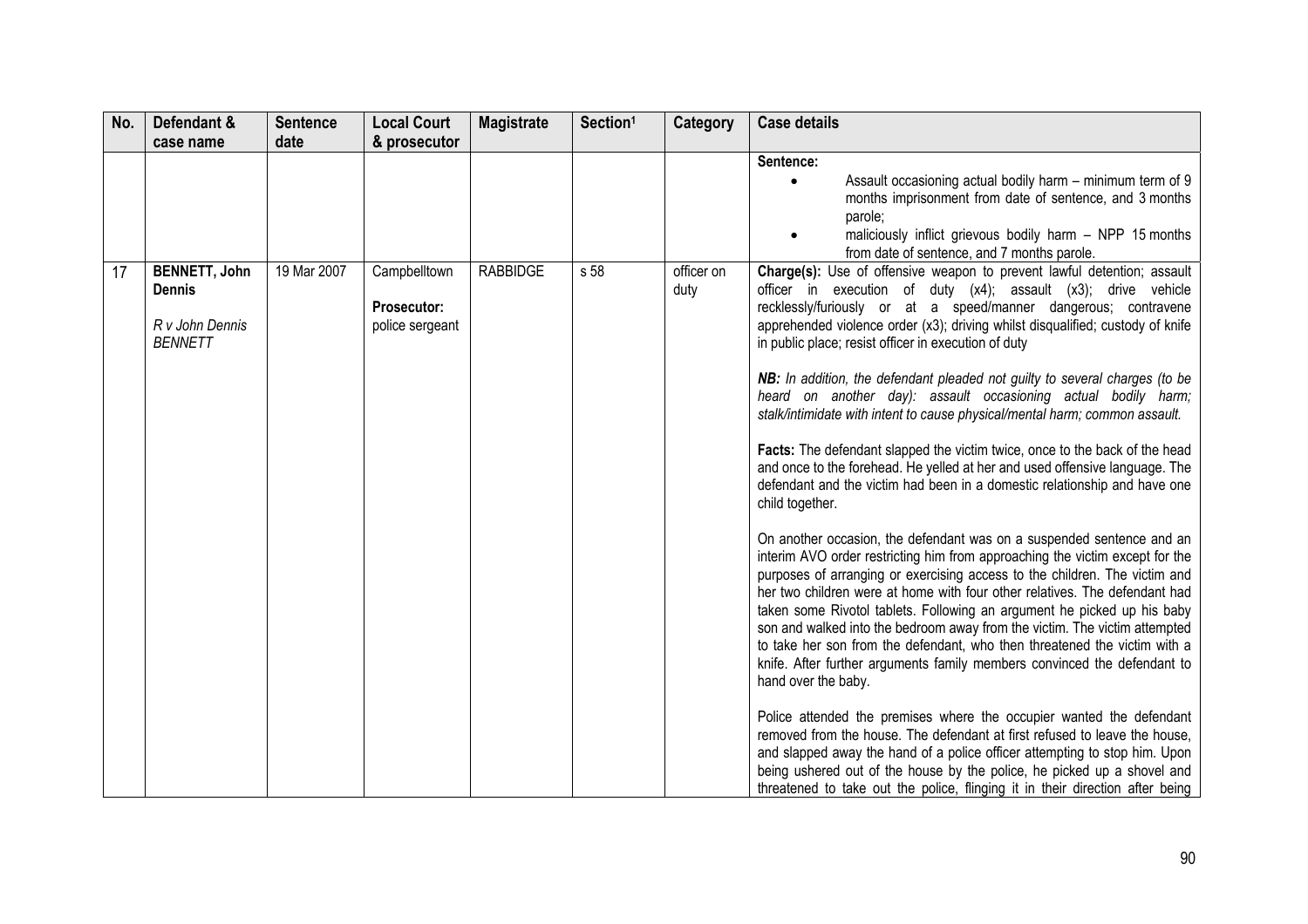| No. | Defendant &                    | <b>Sentence</b> | <b>Local Court</b>       | <b>Magistrate</b> | Section <sup>1</sup> | <b>Category</b> | <b>Case details</b>                                                                                                                                                                                                                                                                                                                                                                                                                                                                                                                                                                                                                                                                                                                                                                                                                                                                                                                                                                                                                                                                                                                                                                                  |
|-----|--------------------------------|-----------------|--------------------------|-------------------|----------------------|-----------------|------------------------------------------------------------------------------------------------------------------------------------------------------------------------------------------------------------------------------------------------------------------------------------------------------------------------------------------------------------------------------------------------------------------------------------------------------------------------------------------------------------------------------------------------------------------------------------------------------------------------------------------------------------------------------------------------------------------------------------------------------------------------------------------------------------------------------------------------------------------------------------------------------------------------------------------------------------------------------------------------------------------------------------------------------------------------------------------------------------------------------------------------------------------------------------------------------|
|     |                                |                 |                          |                   |                      |                 |                                                                                                                                                                                                                                                                                                                                                                                                                                                                                                                                                                                                                                                                                                                                                                                                                                                                                                                                                                                                                                                                                                                                                                                                      |
|     | case name                      | date            | & prosecutor             |                   |                      |                 | sprayed with capsicum spray.<br>On a different occasion, the defendant drove while disqualified, and drove in<br>a manner dangerous to escape the pursuit of police. He crashed the car into<br>a garden fence and attempted to run and hide from the police.<br>Aggravating factor(s): Record of previous convictions; offence committed<br>while offender on conditional liberty (suspended sentence); serious ongoing<br>criminality; total disregard for the community, his partner and his children<br>Sentence:<br>assault (x3) -for each matter, 12 months imprisonment<br>$\bullet$<br>(concurrent);<br>assaulting police $(x4)$ - for each matter, 2 years<br>$\bullet$<br>imprisonment, with NPP 18 months (concurrent);<br>resisting police - rising of the court;<br>knowingly contravene a restriction specified in an<br>apprehended domestic violence order - 12 months<br>imprisonment;<br>using the shovel as an offensive instrument $-12$ months<br>imprisonment;<br>drive in a manner dangerous - 12 months imprisonment; 2-<br>year disqualification;<br>driving whilst disqualified - 12 months imprisonment;<br>additional 2-year disqualification; declared Habitual Traffic |
|     |                                |                 |                          |                   |                      |                 | Offender resulting in further 5 years disqualification;<br>custody of knife in a public place - \$100 fine<br>NB: In relation to the breach of s 12 bonds, the bonds were revoked and the<br>defendant sentenced to the terms of imprisonment imposed but suspended<br>at the time.                                                                                                                                                                                                                                                                                                                                                                                                                                                                                                                                                                                                                                                                                                                                                                                                                                                                                                                  |
| 18  | <b>FEAR, Scott</b><br>Michael  | 21 Mar 2007     | Newcastle<br>Prosecutor: | <b>ELLIOTT</b>    | s 59(1)              |                 | Charge(s): Assault occasioning actual bodily harm (x2); common assault;<br>contravention of apprehended domestic violence order (x2)                                                                                                                                                                                                                                                                                                                                                                                                                                                                                                                                                                                                                                                                                                                                                                                                                                                                                                                                                                                                                                                                 |
|     | Police v Scott<br>Michael FEAR |                 | police sergeant          |                   |                      |                 | Sentence:<br>Common assault -- NPP 9 months, 3 months parole;<br>$\bullet$                                                                                                                                                                                                                                                                                                                                                                                                                                                                                                                                                                                                                                                                                                                                                                                                                                                                                                                                                                                                                                                                                                                           |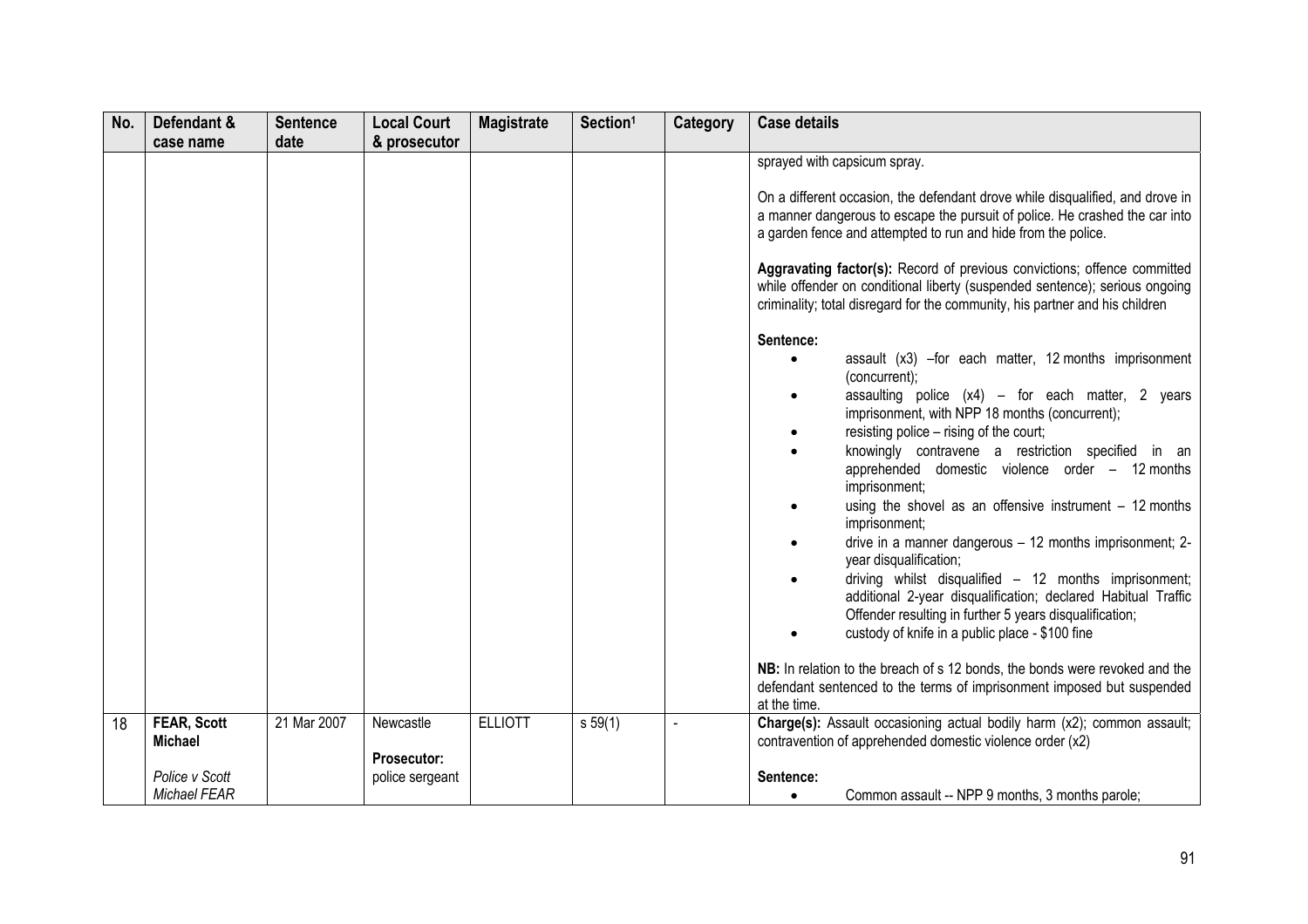| No. | Defendant &                                                   | <b>Sentence</b> | <b>Local Court</b>                                      | <b>Magistrate</b> | Section <sup>1</sup>    | <b>Category</b> | <b>Case details</b>                                                                                                                                                                                                                                                                                                                                                                                                                                                                                                                                                                                                                                                               |
|-----|---------------------------------------------------------------|-----------------|---------------------------------------------------------|-------------------|-------------------------|-----------------|-----------------------------------------------------------------------------------------------------------------------------------------------------------------------------------------------------------------------------------------------------------------------------------------------------------------------------------------------------------------------------------------------------------------------------------------------------------------------------------------------------------------------------------------------------------------------------------------------------------------------------------------------------------------------------------|
|     | case name                                                     | date            | & prosecutor                                            |                   |                         |                 |                                                                                                                                                                                                                                                                                                                                                                                                                                                                                                                                                                                                                                                                                   |
|     |                                                               |                 |                                                         |                   |                         |                 | Each of the other matters - [concurrent sentences of] NPP<br>$\bullet$<br>18 months and parole of 6 months.                                                                                                                                                                                                                                                                                                                                                                                                                                                                                                                                                                       |
| 19  | ROSER,<br>Christopher<br>R v Christopher<br><b>ROSER</b>      | 3 Apr 2007      | Kempsey<br><b>Prosecutor:</b><br>police sergeant        | <b>ELLIOTT</b>    | $s\,59(1)$              |                 | Charge(s): Assault occasioning actual bodily harm; use violence causing<br>fear<br>Facts: The defendant had consumed alcohol and was trying to get into the<br>Great Northern Hotel. At the same time security officers, who were<br>outnumbered, were trying to keep others out. The victim was a security<br>officer who used a baton on somebody. The defendant was offended by that,<br>and punched the victim twice to the face and nose, causing it to break and<br>bleed, and kicked at the victim's body and legs.                                                                                                                                                        |
|     |                                                               |                 |                                                         |                   |                         |                 | Sentence: 2 years imprisonment, with NPP 18 months.                                                                                                                                                                                                                                                                                                                                                                                                                                                                                                                                                                                                                               |
| 20  | <b>BOWER, David</b><br>John<br>R v David John<br><b>BOWER</b> | 13 Apr 2007     | Port Macquarie<br><b>Prosecutor:</b><br>police sergeant | <b>EVANS</b>      | s 59(1)                 |                 | Charge(s): Assault occasioning actual bodily harm (x2?)<br>Facts: The victim was the defendant's 7-year-old son. The defendant, who<br>had been drinking, flogged and bashed the victim to chastise the child for<br>failing to bring home a wallet. The assault occurred in the presence of the<br>victim's 12-year-old brother.<br>Mitigating factor(s): Plea of guilty; regard for the needs of the children<br>(subject to the involvement of the grandparents).<br>Sentence: 2 years imprisonment, with NPP 6 months. 5-year AVO.                                                                                                                                            |
| 21  | HOUN, Tilac (Ty)<br>DPP v Houn<br>[2008] NSWLC 16             | 18 Apr 2007     | Downing<br>Centre<br>Prosecutor:<br><b>DPP</b>          | MALONEY, B.       | $s \frac{35(1)^*}{10!}$ | wound           | <b>Charge(s): Malicious wounding</b><br>Facts: The defendant, who was intoxicated, approached the victim while she<br>was using a public phone near her residence at about 1:15am. He<br>approached the victim twice with his arms outstretched; each time the victim<br>screamed and kicked out of the defendant. On the third occasion the<br>defendant struck the victim with a broken bottle to the face. The victim<br>suffered lacerations to her face which required deep sutures to control the<br>bleeding and a follow-up by the plastics team. She also described symptoms<br>of PTSD.<br>Aggravating factor(s): Violent offence; use of a weapon; gratuitous cruelty; |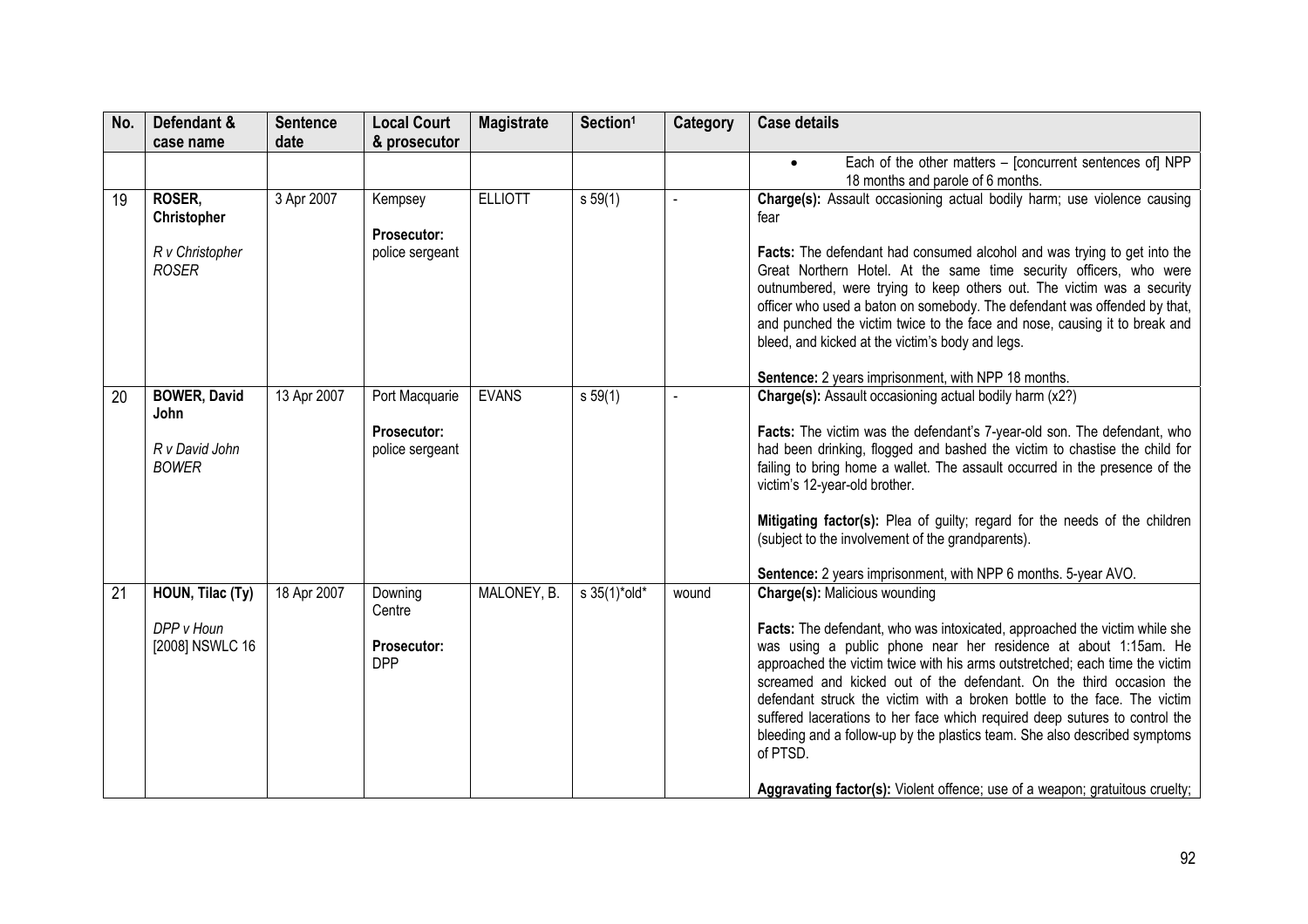| No. | Defendant &<br>case name                                          | <b>Sentence</b><br>date | <b>Local Court</b><br>& prosecutor            | <b>Magistrate</b> | Section <sup>1</sup> | Category | <b>Case details</b>                                                                                                                                                                                                                                                                                                                                                                                                                                                                                                                                                                                                                                                                                                                                                                                                                                                                                                                                                                                                                                |
|-----|-------------------------------------------------------------------|-------------------------|-----------------------------------------------|-------------------|----------------------|----------|----------------------------------------------------------------------------------------------------------------------------------------------------------------------------------------------------------------------------------------------------------------------------------------------------------------------------------------------------------------------------------------------------------------------------------------------------------------------------------------------------------------------------------------------------------------------------------------------------------------------------------------------------------------------------------------------------------------------------------------------------------------------------------------------------------------------------------------------------------------------------------------------------------------------------------------------------------------------------------------------------------------------------------------------------|
|     |                                                                   |                         |                                               |                   |                      |          | substantial injury, emotional harm, loss or damage caused by offence;<br>offence commissioned without regard for public safety.<br>Mitigating factor(s): Defendant suffered from mental illness; is a person of<br>good character; unlikely to reoffend; no previous convictions (except a prior<br>PCA in respect of use of a vessel); good prospects of rehabilitation; remorse;<br>plea of guilty.                                                                                                                                                                                                                                                                                                                                                                                                                                                                                                                                                                                                                                              |
| 22  | <b>MELDER, Neil</b><br>R v Neil MELDER                            | 19 Apr 2007             | Port Macquarie<br>Prosecutor:<br>[not stated] | <b>EVANS</b>      | s 93C(1)             |          | Sentence: 2 years imprisonment, NPP 15 months.<br>Charge(s): Affray<br>Facts: The defendant, intended to pay back the victim, a 52 year old male,<br>who he believed had sought to have someone else steal a boat. The<br>defendant, supported by a number of other people, ran up the steps to the<br>front verandah of a house, where the victim, a 29 year old female and six<br>children between the ages of one and 10 were inside. He threatened them<br>with a knife, and during the continuation of events, the dog was injured, the<br>knife was thrown at a window while the female was shutting it and the<br>defendant approached the door, banging. There was no physical contact<br>between the defendant and the residents of the house.<br>Aggravating factor(s): Seriousness of the offence; offence committed in<br>company; two previous convictions for assault occasioning actual bodily<br>harm.<br>Mitigating factor(s): Plea of guilty; good prospects of rehabilitation.<br>Sentence: 2 years imprisonment, NPP 15 months |
| 23  | <b>KAHAKI, Duke</b><br>Joshua<br>R v Duke Joshua<br><b>KAHAKI</b> | 24 Apr 2007             | Tamworth<br>Prosecutor:<br>police sergeant    | <b>SWAIN</b>      | s 59(1)              |          | Charge(s): Assault occasioning actual bodily harm (x2); common assault;<br>stalk/intimidate with intent to cause fear; breach apprehended violence<br>order; armed with intent to commit indictable offence<br>Facts: The defendant pleaded not guilty to the offences which involved<br>personal violence offences against the victim, his partner. On the first group<br>of offences occurring from 14 October 2006, the defendant woke up the<br>victim who had been asleep on the floor and punched her while she was                                                                                                                                                                                                                                                                                                                                                                                                                                                                                                                          |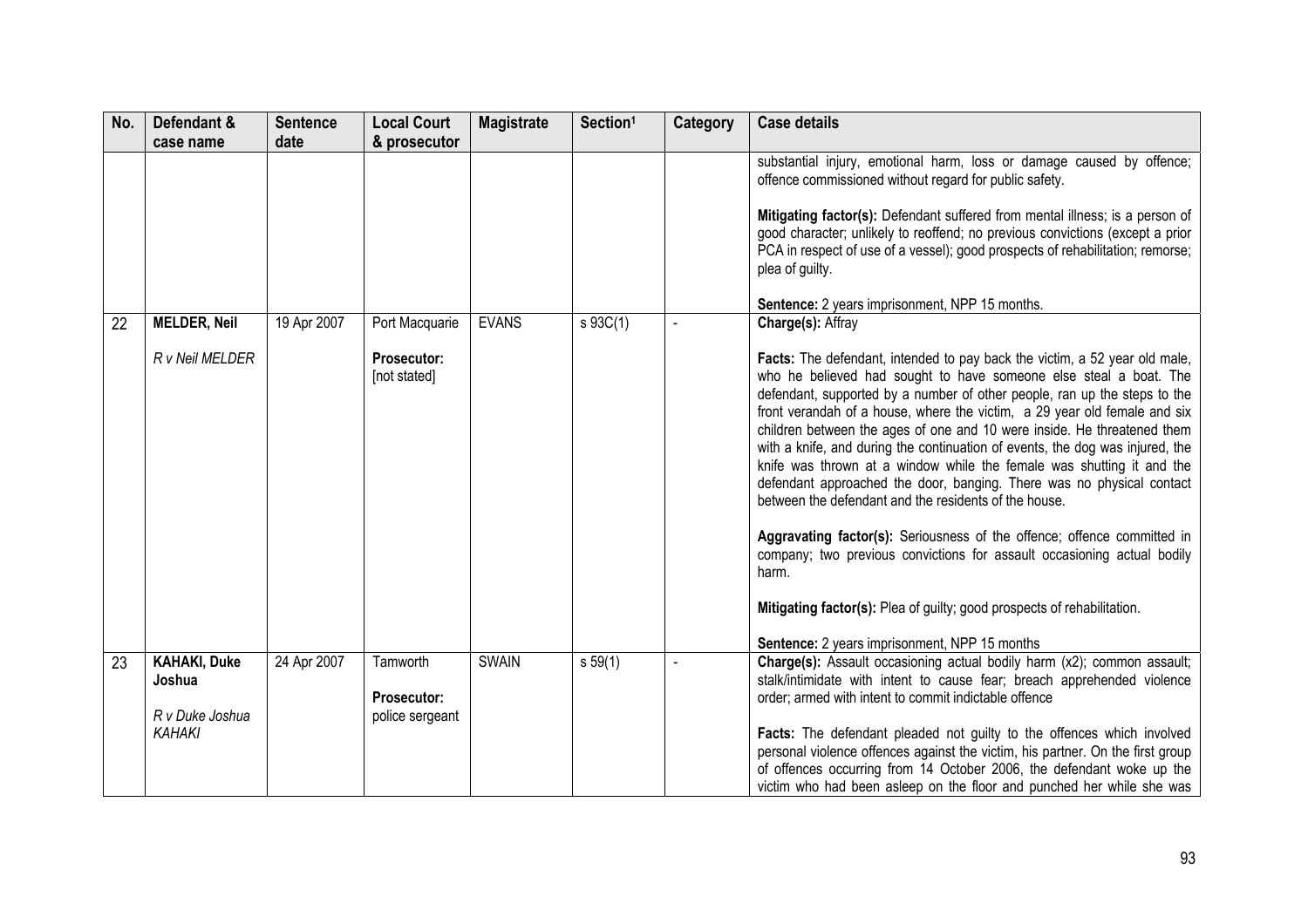| No. | Defendant &                     | <b>Sentence</b> | <b>Local Court</b>                                          | <b>Magistrate</b> | Section <sup>1</sup> | Category | <b>Case details</b>                                                                                                                                                                                                                                                                                                                                                                                                                                                                                                                                                                                                                                                                                                                                                                                                                                                                                                                                                                                                                                                                                                                                                                                                                                                                                                                                                                    |
|-----|---------------------------------|-----------------|-------------------------------------------------------------|-------------------|----------------------|----------|----------------------------------------------------------------------------------------------------------------------------------------------------------------------------------------------------------------------------------------------------------------------------------------------------------------------------------------------------------------------------------------------------------------------------------------------------------------------------------------------------------------------------------------------------------------------------------------------------------------------------------------------------------------------------------------------------------------------------------------------------------------------------------------------------------------------------------------------------------------------------------------------------------------------------------------------------------------------------------------------------------------------------------------------------------------------------------------------------------------------------------------------------------------------------------------------------------------------------------------------------------------------------------------------------------------------------------------------------------------------------------------|
|     | case name                       | date            | & prosecutor                                                |                   |                      |          | getting up. This left a redness on her eye which was observed by the police.<br>An argument followed in which the defendant grabbed a knife and chased<br>her outside. A friend intervened and the matter went no further.<br>On 22 October 2006, there was an argument over the payment of<br>maintenance for the victim's two older children while the victim was studying<br>at university. The defendant grabbed her on the back of the neck and threw<br>pencils at her.<br>On 16 January 2007 (while an interim ADVO was in place), the defendant<br>accused the victim of infidelity because there were bottles of wine in the<br>garbage bin. An argument followed. The defendant grabbed the victim<br>around the throat three times, causing bruising, that was photographed by<br>the police. The defendant also threatened that he knew people who could<br>sort her out, and were watching to see who had visited.<br>Sentence: Partly concurrent, partly cumulative sentences for:<br>assault occasioning actual bodily harm $(1st) - 12$ months<br>imprisonment, NPP 6 months from 17/1/2007;<br>armed with intent to commit indictable offence - 18 months<br>imprisonment, NPP 9 months from 17/1/2007;<br>assault - 4 months imprisonment from 17/5/2007;<br>assault occasioning actual bodily harm $(2nd) - 2$ years<br>imprisonment, NPP 12 months from 17/7/2007; |
|     |                                 |                 |                                                             |                   |                      |          | intimidation offence - 12 months imprisonment, NPP<br>9 months from 17/7/2007;<br>contravene ADVO - 2 years imprisonment, NPP 12 months                                                                                                                                                                                                                                                                                                                                                                                                                                                                                                                                                                                                                                                                                                                                                                                                                                                                                                                                                                                                                                                                                                                                                                                                                                                |
|     |                                 |                 |                                                             |                   |                      |          | from 17/7/2007.<br>Domestic violence order for 5 years.                                                                                                                                                                                                                                                                                                                                                                                                                                                                                                                                                                                                                                                                                                                                                                                                                                                                                                                                                                                                                                                                                                                                                                                                                                                                                                                                |
| 24  | SULLIVAN,<br><b>Anzac Brian</b> | 26 April 2007   | <b>Broken Hill</b><br><b>Prosecutor:</b><br>police sergeant | <b>PEARCE</b>     | s 59(1)              |          | Charge(s): Breach of apprehended violence order; assault; assault<br>occasioning actual bodily harm<br>Facts: Defendant assaulted a female victim on multiple occasions.                                                                                                                                                                                                                                                                                                                                                                                                                                                                                                                                                                                                                                                                                                                                                                                                                                                                                                                                                                                                                                                                                                                                                                                                               |
|     |                                 |                 |                                                             |                   |                      |          | Aggravating factor(s): Objective seriousness of offence; previous criminal<br>history of violence                                                                                                                                                                                                                                                                                                                                                                                                                                                                                                                                                                                                                                                                                                                                                                                                                                                                                                                                                                                                                                                                                                                                                                                                                                                                                      |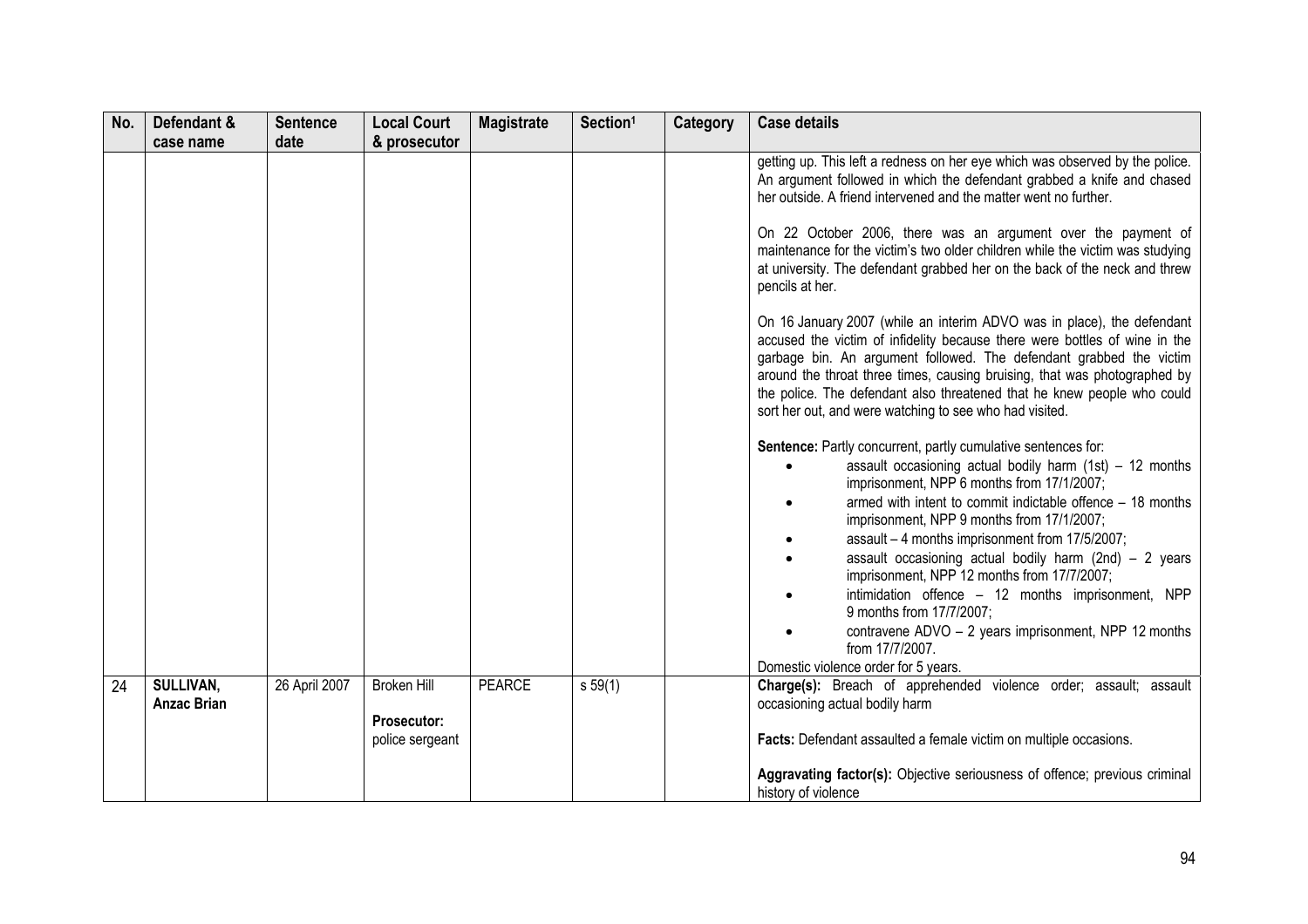| No. | Defendant &<br>case name                                          | <b>Sentence</b><br>date | <b>Local Court</b><br>& prosecutor                         | <b>Magistrate</b> | Section <sup>1</sup> | Category    | <b>Case details</b>                                                                                                                                                                                                                                                                                                                                                                                                                                                                                                                                                                                                                                                                                                                                                                                                                                  |
|-----|-------------------------------------------------------------------|-------------------------|------------------------------------------------------------|-------------------|----------------------|-------------|------------------------------------------------------------------------------------------------------------------------------------------------------------------------------------------------------------------------------------------------------------------------------------------------------------------------------------------------------------------------------------------------------------------------------------------------------------------------------------------------------------------------------------------------------------------------------------------------------------------------------------------------------------------------------------------------------------------------------------------------------------------------------------------------------------------------------------------------------|
|     |                                                                   |                         |                                                            |                   |                      |             | Mitigating factor(s): Plea of guilty<br>Sentence: 6 months imprisonment for assault and breach of AVO. 2 years<br>imprisonment with NPP of 18 months for assault occasioning actual bodily<br>harm to be served consecutively.                                                                                                                                                                                                                                                                                                                                                                                                                                                                                                                                                                                                                       |
| 25  | THOMSON,<br><b>Asher Luke</b><br>R v Asher Luke<br><b>THOMSON</b> | 10 May 2007             | Port Macquarie<br><b>Prosecutor:</b><br>police sergeant    | <b>EVANS</b>      | s 93C(1)             |             | Charge(s): Affray<br>Facts: The defendant, together with the co-accused, trespassed on a family<br>home in order to confront a member of that family alleged to have stolen a<br>boat. The defendant was armed with a knife. The co-accused was the<br>person mainly involved and had a physical confrontation with the victim<br>beforehand.<br>The defendant was on a s 9 bond for assault at the time of the offence.<br>Aggravating factor(s): Offender was armed with a knife; offence committed<br>while subject to a s 9 bond for assault (in a domestic situation).<br>Mitigating factor(s): Plea of guilty; good prospects of rehabilitation; first<br>time in custody.<br>Sentence: 2 years imprisonment, NPP 10 months.                                                                                                                   |
| 26  | <b>BASANOVIC,</b><br>Muho<br>R v Muho<br><b>BASANOVIC</b>         | 17 May 2007             | Downing<br>Centre<br><b>Prosecutor:</b><br>police sergeant | <b>DILLON</b>     | s 35(1)*old*         | inflict gbh | <b>Charge(s):</b> Maliciously inflicting grievous bodily harm<br>Facts: The defendant was asleep when he woke to hearing intoxicated<br>people in his street. Fearing that damage would be caused to his property,<br>he grabbed a sharp cutting instrument and went outside to protect his<br>property. The was a confrontation between the defendant and the victim, and<br>there probably was some provocation from the victim. During the fight the<br>victim had the defendant in a headlock and was belting the defendant pretty<br>hard in the face. The defendant had a broken nose and was heavily battered<br>around the face. The victim was slashed about five times, and suffered<br>a number of relatively superficial wounds, as well as a wound in his side so<br>deep and gaping that the interior cavity of his torso was visible. |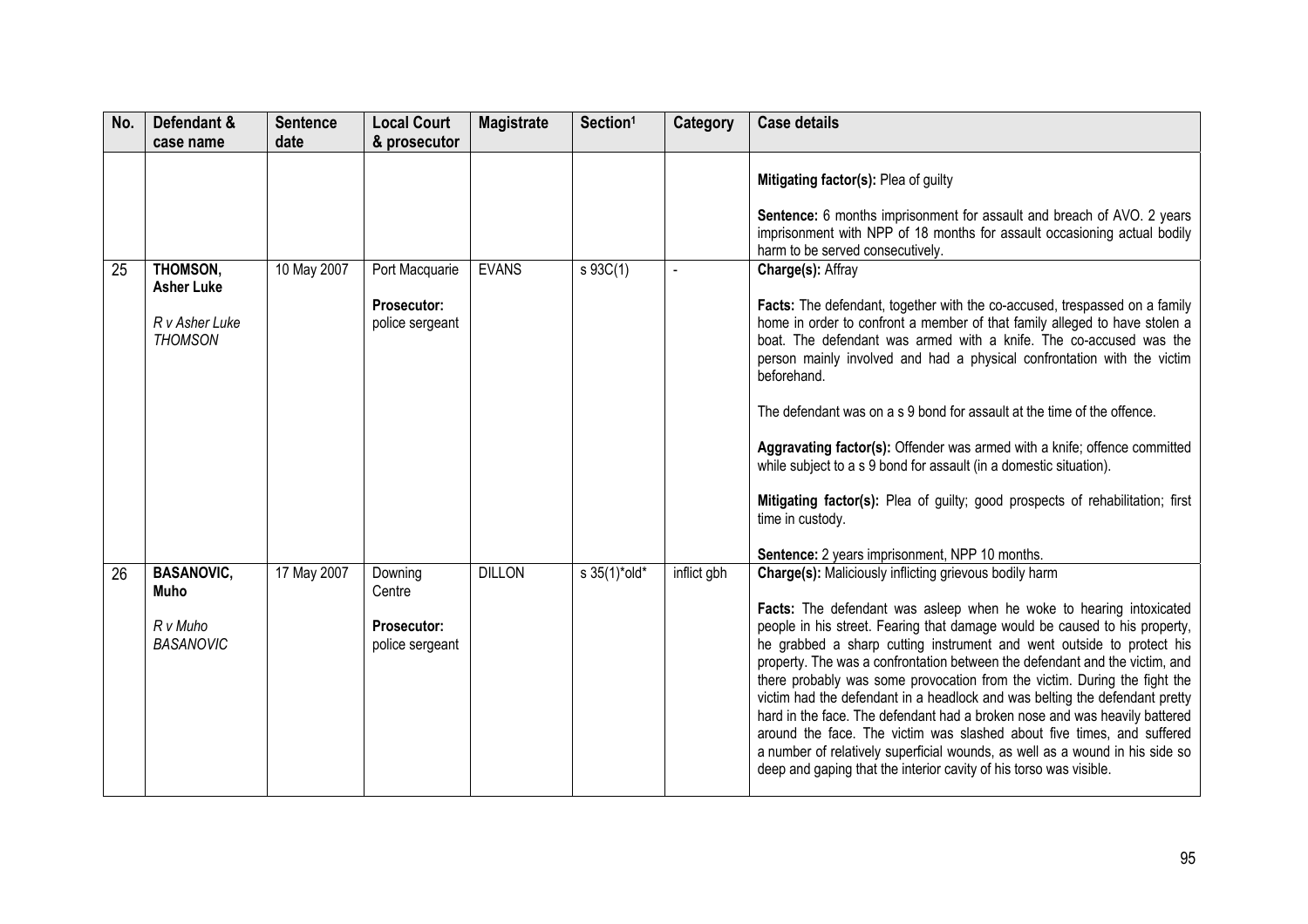| No. | Defendant &                     | <b>Sentence</b> | <b>Local Court</b>                       | <b>Magistrate</b> | Section <sup>1</sup> | Category | <b>Case details</b>                                                                                                                                                                                                                                                                                                                                                                                                                                                                              |
|-----|---------------------------------|-----------------|------------------------------------------|-------------------|----------------------|----------|--------------------------------------------------------------------------------------------------------------------------------------------------------------------------------------------------------------------------------------------------------------------------------------------------------------------------------------------------------------------------------------------------------------------------------------------------------------------------------------------------|
|     | case name                       | date            | & prosecutor                             |                   |                      |          |                                                                                                                                                                                                                                                                                                                                                                                                                                                                                                  |
|     |                                 |                 |                                          |                   |                      |          | Subjective circumstances: The defendant had a serious brain injury from a<br>motor vehicle accident in 1990, suffers from chronic pain, and was being<br>treated on an ongoing basis for management of head, brain and spinal<br>injuries for some 17 years. Two months before sentencing (about a year<br>after the offence was committed), the defendant had been assaulted, was<br>diagnosed with a major depressive illness and had attempted suicide on two<br>occasions since the assault. |
|     |                                 |                 |                                          |                   |                      |          | Aggravating factor(s): Use of a weapon; previous criminal history of<br>violence (but the last offence was in 1989 so not of much weight); gratuitous<br>cruelty to some degree (given the victim's very deep wound).                                                                                                                                                                                                                                                                            |
|     |                                 |                 |                                          |                   |                      |          | Mitigating factor(s): Offence not planned-it was not the defendant's<br>intention when he left his house to attack anybody, but only to defend<br>himself and his property.                                                                                                                                                                                                                                                                                                                      |
|     |                                 |                 |                                          |                   |                      |          | Sentence: 24 months imprisonment, NPP 18 months.                                                                                                                                                                                                                                                                                                                                                                                                                                                 |
| 27  | JOHNSON, Kevin                  | 21 May 2007     | <b>Broken Hill</b><br><b>Prosecutor:</b> | <b>PEARCE</b>     | s 59(1)              |          | Charge(s): Assault occasioning actual bodily harm; resisting arrest;<br>intimidation of police officer                                                                                                                                                                                                                                                                                                                                                                                           |
|     |                                 |                 | Assumed DPP<br>(from case<br>name)       |                   |                      |          | Facts: Defendant punched and kicked female on multiple occasions causing<br>injury. He then threatened police officers in the course of their duty.                                                                                                                                                                                                                                                                                                                                              |
|     |                                 |                 |                                          |                   |                      |          | Aggravating factor(s): Objective seriousness of the offence; previous<br>criminal history of violence;                                                                                                                                                                                                                                                                                                                                                                                           |
|     |                                 |                 |                                          |                   |                      |          | Sentence: Concurrent sentences for                                                                                                                                                                                                                                                                                                                                                                                                                                                               |
|     |                                 |                 |                                          |                   |                      |          | Assault occasioning actual bodily harm $-2$ years imprisonment<br>$\bullet$<br>with NPP of 18 months                                                                                                                                                                                                                                                                                                                                                                                             |
|     |                                 |                 |                                          |                   |                      |          | Resisting arrest - 3 months imprisonment                                                                                                                                                                                                                                                                                                                                                                                                                                                         |
| 28  | <b>OXFORD, Leon</b>             | 24 May 2007     | Tamworth                                 | <b>SWAIN</b>      | s 61M(2)             |          | Intimidation of police $-6$ months imprisonment<br>Charge(s): Indecent assault where victim under the age of 10 years                                                                                                                                                                                                                                                                                                                                                                            |
|     | <b>Bruce</b>                    |                 |                                          |                   |                      |          |                                                                                                                                                                                                                                                                                                                                                                                                                                                                                                  |
|     |                                 |                 | Prosecutor:                              |                   |                      |          | Facts: The victim, the defendant's great niece, was four years old at the time                                                                                                                                                                                                                                                                                                                                                                                                                   |
|     | R v Leon Bruce<br><b>OXFORD</b> |                 | police sergeant                          |                   |                      |          | of the assault. The victim and the defendant were in the lounge room alone.<br>The girl had undone the defendant's shirt and sucked his breasts for 5-10                                                                                                                                                                                                                                                                                                                                         |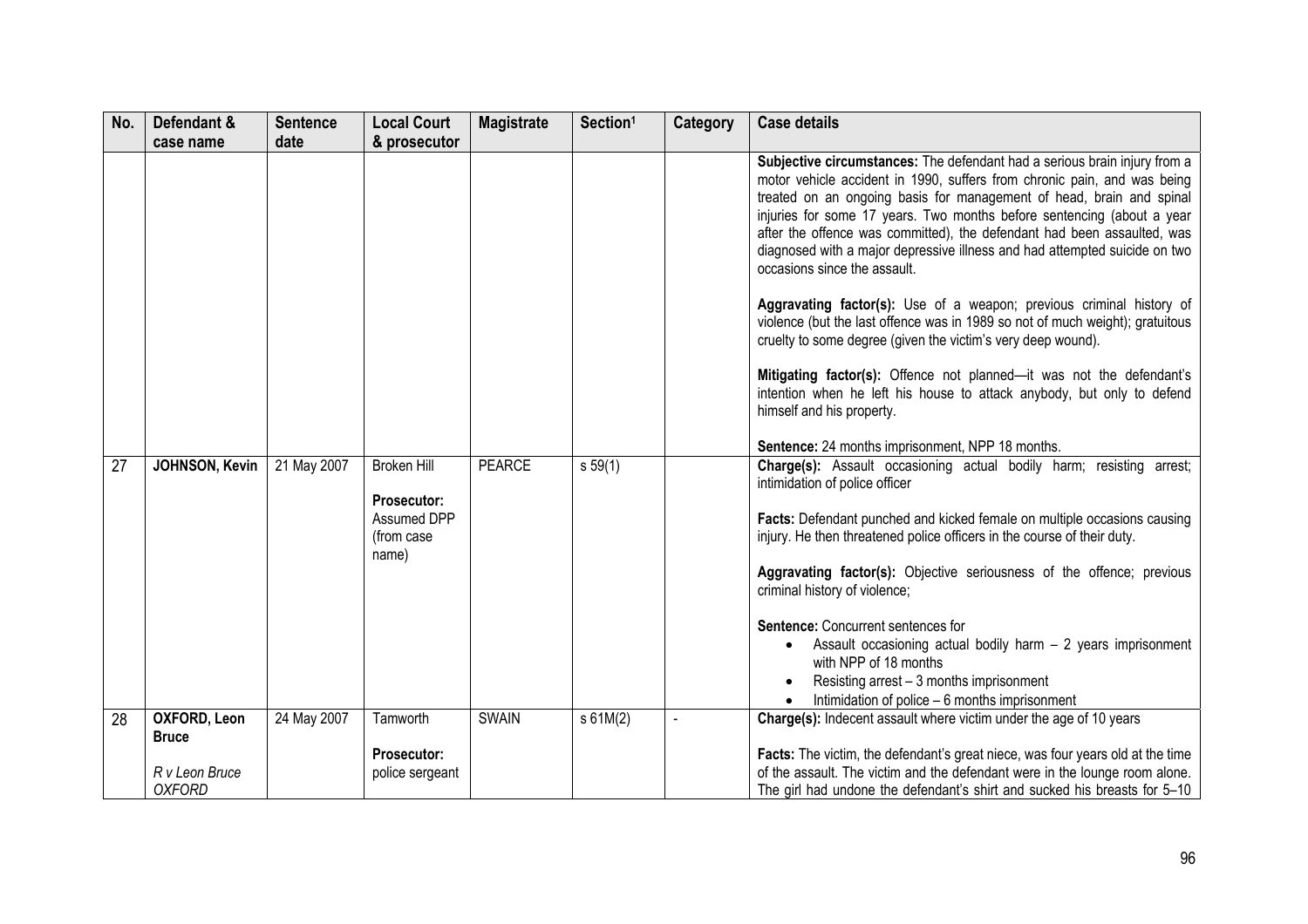| No. | Defendant &                                                | <b>Sentence</b> | <b>Local Court</b>                                  | <b>Magistrate</b> | Section <sup>1</sup> | Category       | <b>Case details</b>                                                                                                                                                                                                                                                                                                                                                                                                                                         |
|-----|------------------------------------------------------------|-----------------|-----------------------------------------------------|-------------------|----------------------|----------------|-------------------------------------------------------------------------------------------------------------------------------------------------------------------------------------------------------------------------------------------------------------------------------------------------------------------------------------------------------------------------------------------------------------------------------------------------------------|
|     | case name                                                  | date            | & prosecutor                                        |                   |                      |                |                                                                                                                                                                                                                                                                                                                                                                                                                                                             |
|     |                                                            |                 |                                                     |                   |                      |                | minutes and after that had undone the cord on his shorts and taken his penis<br>out. The girl had then pulled her own pants down and lain on the defendant's<br>stomach with his penis touching the outside of her vagina and had moved up<br>and down on him for 10-15 minutes.                                                                                                                                                                            |
|     |                                                            |                 |                                                     |                   |                      |                | The victim made no disclosure to the police when interviewed. The<br>defendant made full admissions to the police when questioned. The<br>defendant suffers from an intellectual disability but acted with knowledge<br>about the wrongness of his actions.                                                                                                                                                                                                 |
|     |                                                            |                 |                                                     |                   |                      |                | Aggravating factor(s): Injury and emotional harm caused by offence;<br>serious nature of the offence.                                                                                                                                                                                                                                                                                                                                                       |
|     |                                                            |                 |                                                     |                   |                      |                | Mitigating factor(s): Plea of guilty at the very earliest opportunity; good<br>character (although this carried less weight due to nature of offence); knew<br>that the act was wrong but did not understand the issues underlying its<br>illegality; good prospects of rehabilitation; unlikely to reoffend; assistance to<br>authorities; hardship in custody due to the defendant's significant intellectual<br>disability.                              |
|     |                                                            |                 |                                                     |                   |                      |                | Sentence: 2 years imprisonment, with NPP 10 months.                                                                                                                                                                                                                                                                                                                                                                                                         |
| 29  | JOHNSON, Paul<br>Henry<br>R v Paul Henry<br><b>JOHNSON</b> | 19 Jun 2007     | Queanbeyan<br><b>Prosecutor:</b><br>police sergeant | <b>PROWSE</b>     | s 33B(1)(a)          | $\overline{a}$ | Charge(s): Range of offences including use or possession of weapon to<br>resist arrest<br>[Nb. Details of offences not on transcripts]<br>Facts: Defendant pleaded guilty to a range of offences; defence made an<br>application for him to be dealt with under s 33 of the Mental Health (Criminal<br>Procedure) Act 1990 (NSW). The application was refused and the defendant<br>was dealt with in accordance with law. In the commission of the offences |
|     |                                                            |                 |                                                     |                   |                      |                | there were three instances of use of offensive weapon to prevent lawful<br>detention, instances of assault of police and driving at a dangerous speed.                                                                                                                                                                                                                                                                                                      |
|     |                                                            |                 |                                                     |                   |                      |                | Aggravating factor(s): Objective seriousness of the offences.                                                                                                                                                                                                                                                                                                                                                                                               |
|     |                                                            |                 |                                                     |                   |                      |                | Mitigating factor(s): Plea of guilty; defendant suffered from mental illness<br>(paranoid schizophrenia).                                                                                                                                                                                                                                                                                                                                                   |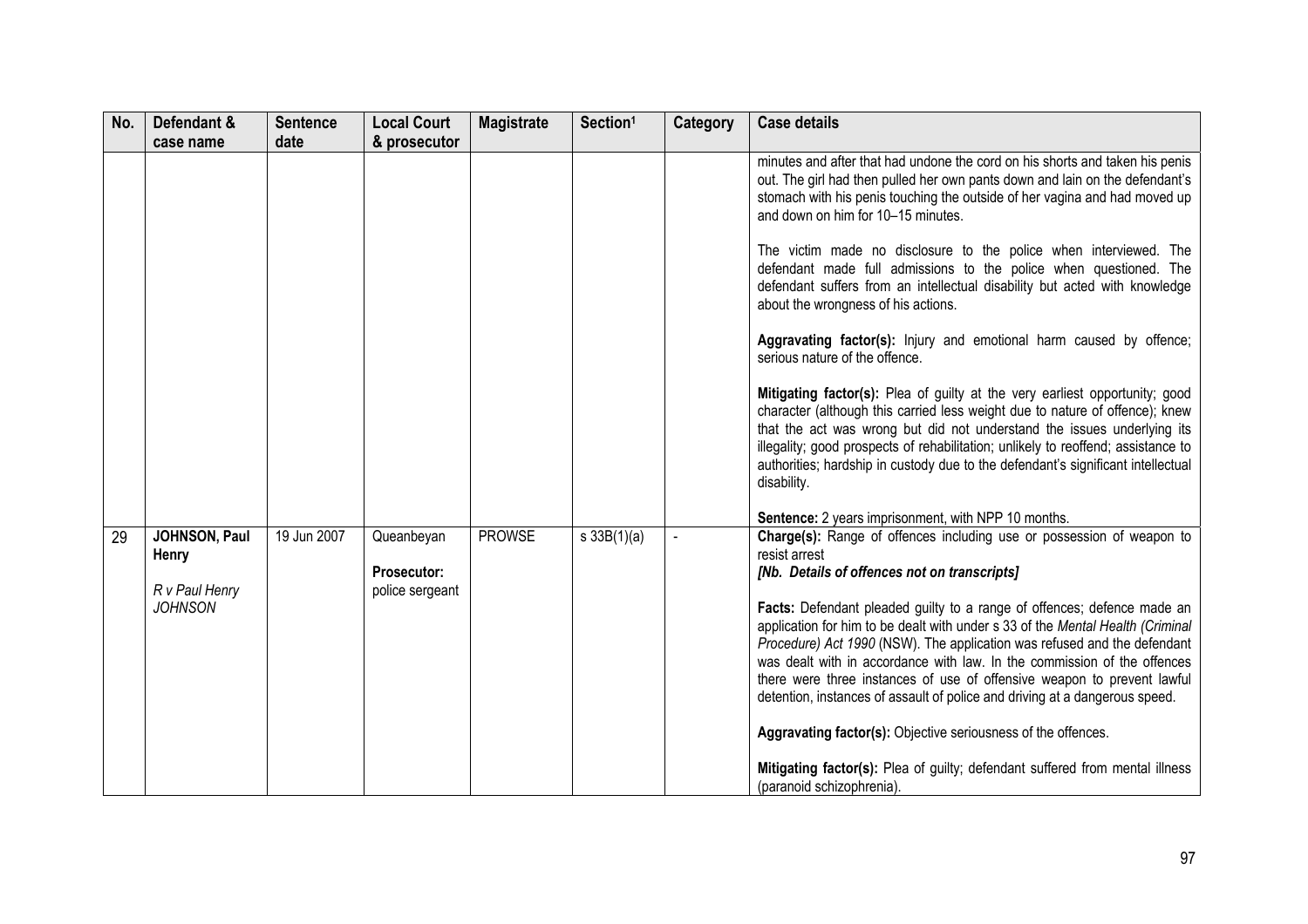| No. | Defendant &<br>case name                                            | <b>Sentence</b><br>date | <b>Local Court</b><br>& prosecutor                      | <b>Magistrate</b> | Section <sup>1</sup>            | Category    | <b>Case details</b>                                                                                                                                                                                                                                                                                                                                                                                                                                                                                                                                                                                                                                                                                                          |
|-----|---------------------------------------------------------------------|-------------------------|---------------------------------------------------------|-------------------|---------------------------------|-------------|------------------------------------------------------------------------------------------------------------------------------------------------------------------------------------------------------------------------------------------------------------------------------------------------------------------------------------------------------------------------------------------------------------------------------------------------------------------------------------------------------------------------------------------------------------------------------------------------------------------------------------------------------------------------------------------------------------------------------|
|     |                                                                     |                         |                                                         |                   |                                 |             | Sentence:<br>Sequence 2 -- convicted without further order;<br>Sequences 4, 6, 10, 11 and 15 -- 12 months imprisonment-<br>comprising NPP 7 months, and on parole for the balance to<br>be of good behaviour with specified conditions (ie,<br>supervised, attend intervention program, take medication as<br>prescribed, and obey all directions of the Wollongong<br>Community Mental Health team);<br>Sequence 14 -- 2 years imprisonment (NPP already served;<br>defendant released on parole to be of good behaviour with<br>the same conditions as above).<br>Sequence 17 -- 6 months imprisonment, disqualified from<br>holding or retaining licence for 5 years.<br>[NB: Details of the sequences not on transcript] |
| 30  | DENYER, Jason<br><b>Mathew</b><br>R v Jason Mathew<br><b>DENYER</b> | 28 Jun 2007             | <b>Ballina</b><br><b>Prosecutor:</b><br>police sergeant | <b>POGSON</b>     | $s \frac{35(1)^{*} old^{*}}{s}$ | wound       | Charge(s): Maliciously wound; malicious damage<br>Facts: Defendant affected by alcohol and attacked victim with a knife,<br>resulting in laceration to the arm.<br>Aggravating factor(s): Serious offence. Use of weapon. Criminal record<br>"littered with matters for violence".<br>Mitigating factor(s): Plea of guilty to charge of maliciously wound (after<br>matter was set for hearing).<br><b>Sentence:</b> Malicious wound -- 2 years imprisonment, with NPP 9 months;<br>malicious damage -- fined \$400 and court costs \$67.                                                                                                                                                                                    |
| 31  | LAFFERTY,<br><b>Scott</b><br>R v Scott<br><b>LAFFERTY</b>           | 29 Jun 2007             | Bankstown<br>Prosecutor:<br>[not stated]                | <b>SPENCE</b>     | s 35(1)*old*                    | inflict gbh | Charge(s): Maliciously inflict grievous bodily harm<br>Facts: The victim told the defendant that his work services were no longer<br>required and gave him 8 hours notice. Later, the defendant approached the<br>victim, punched him, and fled the scene. The injuries to the victim resulted in<br>the victim needing facial reconstruction surgery. The defendant was serving<br>a gaol term at the time of sentencing for unrelated matters.                                                                                                                                                                                                                                                                             |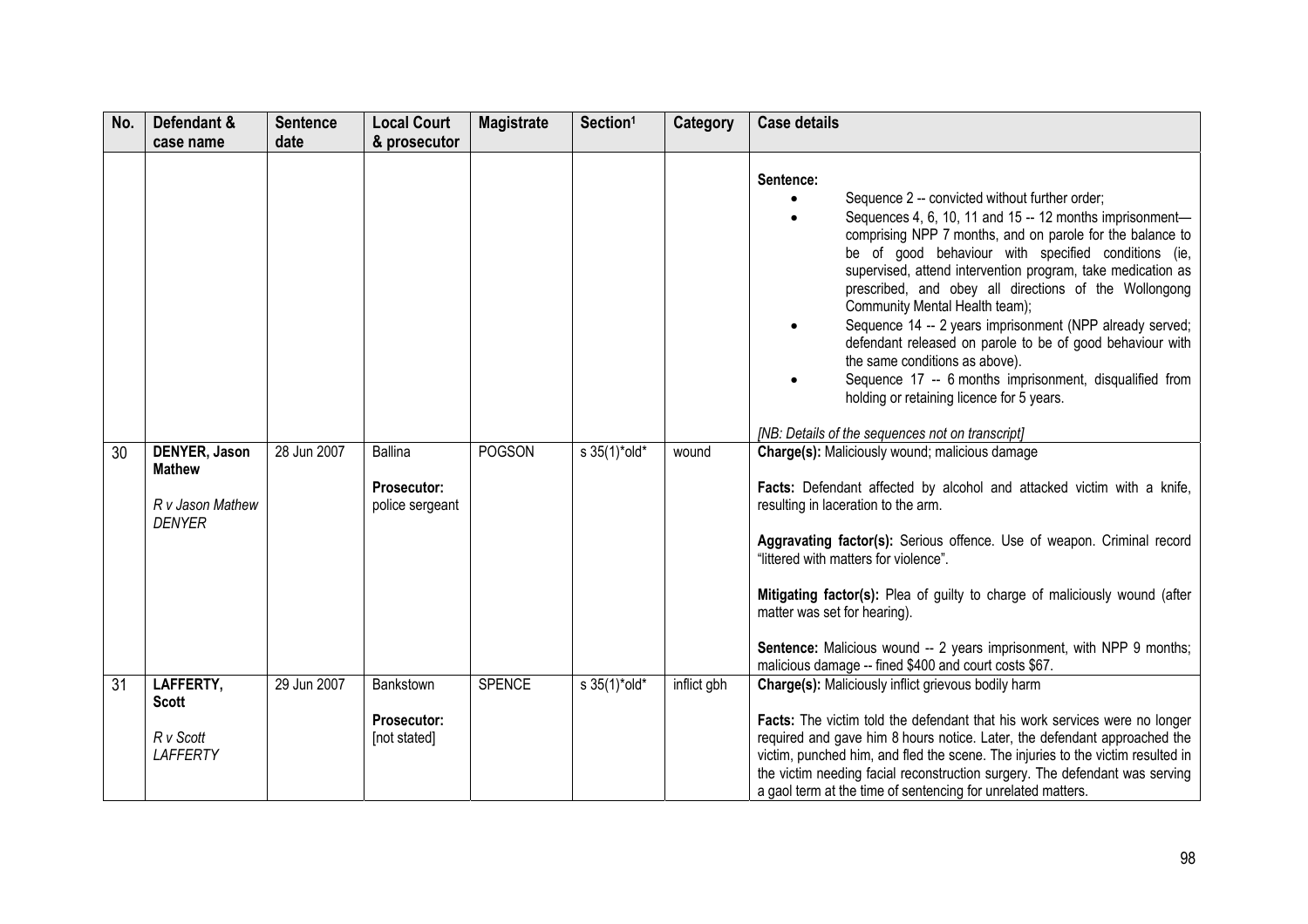| Sentence: 2 years imprisonment, NPP 18 months.<br>Charge(s): Malicious damage; assault occasioning actual bodily harm;                                                                                                                                                                                                                                                                                                                                                                                                                                                                                                                                                                                                                                                                                                                                                                                                                                                                                                                                                                                                                                                                                                                                                                                                                                                                                                                                                                                                                                                                                                                                                                                                                                                                                |
|-------------------------------------------------------------------------------------------------------------------------------------------------------------------------------------------------------------------------------------------------------------------------------------------------------------------------------------------------------------------------------------------------------------------------------------------------------------------------------------------------------------------------------------------------------------------------------------------------------------------------------------------------------------------------------------------------------------------------------------------------------------------------------------------------------------------------------------------------------------------------------------------------------------------------------------------------------------------------------------------------------------------------------------------------------------------------------------------------------------------------------------------------------------------------------------------------------------------------------------------------------------------------------------------------------------------------------------------------------------------------------------------------------------------------------------------------------------------------------------------------------------------------------------------------------------------------------------------------------------------------------------------------------------------------------------------------------------------------------------------------------------------------------------------------------|
|                                                                                                                                                                                                                                                                                                                                                                                                                                                                                                                                                                                                                                                                                                                                                                                                                                                                                                                                                                                                                                                                                                                                                                                                                                                                                                                                                                                                                                                                                                                                                                                                                                                                                                                                                                                                       |
|                                                                                                                                                                                                                                                                                                                                                                                                                                                                                                                                                                                                                                                                                                                                                                                                                                                                                                                                                                                                                                                                                                                                                                                                                                                                                                                                                                                                                                                                                                                                                                                                                                                                                                                                                                                                       |
| assault (x3); common assault; take and drive; drive whilst disqualified;<br>unlawfully take and drive a vehicle without consent; breach of apprehended<br>violence order; breach of s 12 bond<br>Facts: The defendant was charged with a number of assaults and breaches<br>of apprehended violence orders against his partner (the victim). They have<br>two young sons together. There were apprehended violence orders in place<br>protecting the victim and their sons. The defendant had been in rehab for<br>methamphetamine (ice) use.<br>On one occasion, the defendant had stolen and driven the victim's car whilst<br>disqualified.<br>In relation to the less serious matters, the police had seen the defendant and<br>this had given rise to a chase during which the defendant tried to escape<br>from the police on foot and by getting into cars being driven on the road.<br>After being caught and taken into custody, the defendant ripped the cord<br>from the police fingerprint machine and wrapped it around his neck in an<br>attempt to choke himself. The estimated damage was between \$700 and<br>\$1400.<br><b>Sentence:</b> Aggregate sentence of 2 years imprisonment, NPP 18 months-<br>comprising of:<br>(a) assault occasioning actual bodily harm - 12 months imprisonment;<br>(b) assault occasioning actual bodily harm - 12 months imprisonment,<br>cumulative on the breach of s 12 bond - 12 months imprisonment, with NPP<br>9 months; and<br>(b) in regard to all the other matters, an additional 12 months imprisonment,<br>which included:<br>goods in custody - 6 months imprisonment;<br>drive whilst disqualified - \$400 fine plus court costs, 2-year<br>$\bullet$<br>disqualification;<br>assault and intimidate police - 12 months imprisonment; |
|                                                                                                                                                                                                                                                                                                                                                                                                                                                                                                                                                                                                                                                                                                                                                                                                                                                                                                                                                                                                                                                                                                                                                                                                                                                                                                                                                                                                                                                                                                                                                                                                                                                                                                                                                                                                       |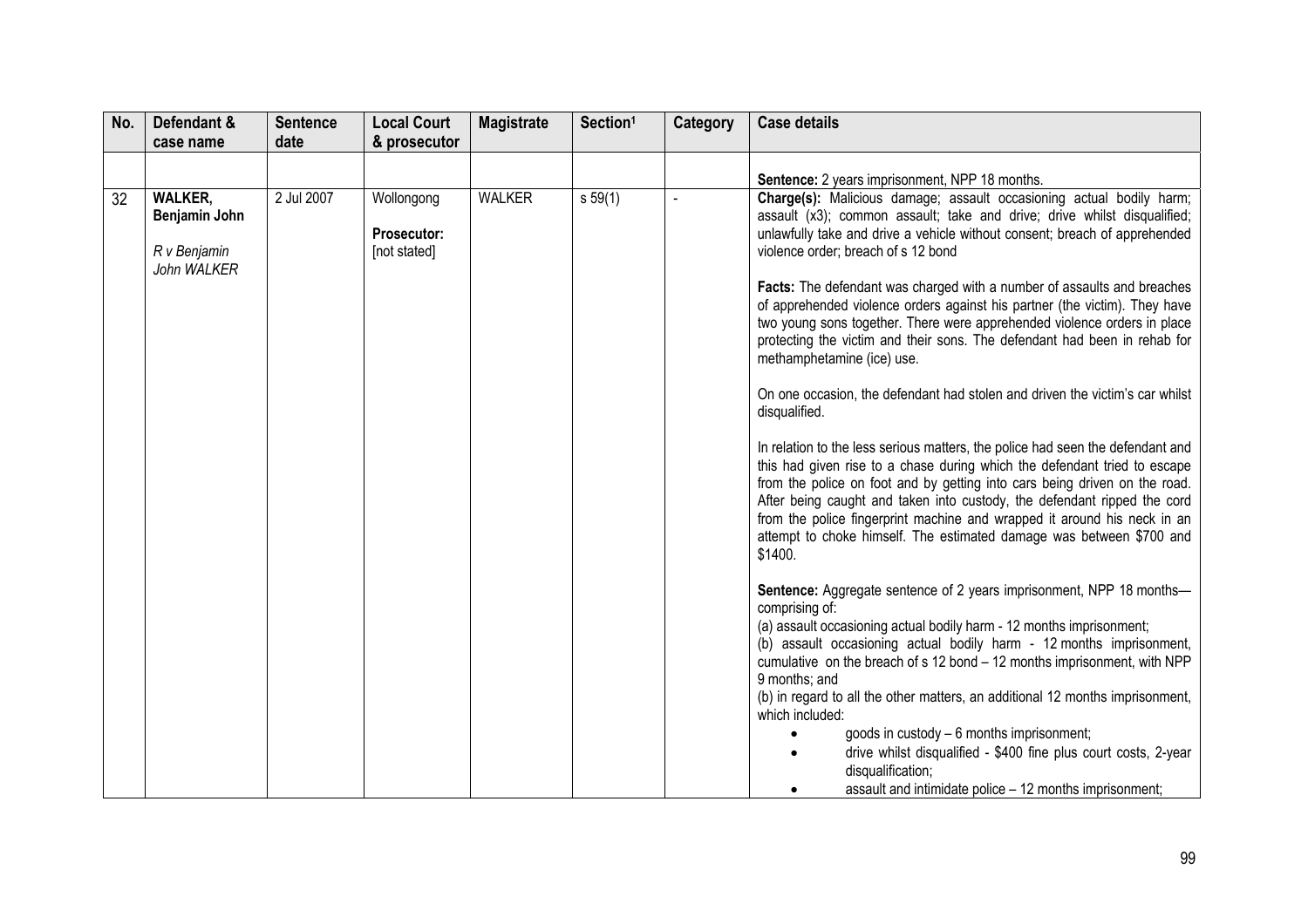| No. | Defendant &<br>case name                                                                              | <b>Sentence</b><br>date | <b>Local Court</b><br>& prosecutor                            | <b>Magistrate</b> | Section <sup>1</sup> | Category    | <b>Case details</b>                                                                                                                                                                                                                                                                                                                                                                                                                                                                                                                                                                                                                                                                                                                                                                                                                                                                                                                                                                                                                                                                                                                                                                                                                                                                                                                                                                                                                                                                                                                                                                                                     |
|-----|-------------------------------------------------------------------------------------------------------|-------------------------|---------------------------------------------------------------|-------------------|----------------------|-------------|-------------------------------------------------------------------------------------------------------------------------------------------------------------------------------------------------------------------------------------------------------------------------------------------------------------------------------------------------------------------------------------------------------------------------------------------------------------------------------------------------------------------------------------------------------------------------------------------------------------------------------------------------------------------------------------------------------------------------------------------------------------------------------------------------------------------------------------------------------------------------------------------------------------------------------------------------------------------------------------------------------------------------------------------------------------------------------------------------------------------------------------------------------------------------------------------------------------------------------------------------------------------------------------------------------------------------------------------------------------------------------------------------------------------------------------------------------------------------------------------------------------------------------------------------------------------------------------------------------------------------|
| 33  | <b>COSENTINO,</b><br>Frank<br>Christopher<br>Police v Frank<br>Christopher<br><b>COSENTINO</b>        | 6 Jul 2007              | Downing<br>Centre<br>Prosecutor:<br>police sergeant           | <b>MALONEY</b>    | s 35(1)*old*         | inflict gbh | malicious damage - \$300 fine;<br>$\bullet$<br>contravening domestic violence order $(x2) - 2$ years<br>$\bullet$<br>imprisonment, NPP 18 months;<br>police matter with police gear - \$200 fine + \$700<br>compensation for damage to machine; and<br>further \$400 in fines for two other offences.<br>Habitual offender declaration quashed. 12-month AVO to protect a male<br>victim, and 2-year AVO to protect his partner.<br>Charge(s): Maliciously inflicting grievous bodily harm<br>Facts: Around 10pm the victim entered the gaming lounge of a Vegas Hotel<br>in Kings Cross. The victim was intoxicated and was asked to leave by<br>security officers and the hotel manager. The defendant was one of the<br>security officers. The manager and security officers escorted the victim off<br>the premises. In the process, the victim uttered an obscenity at the<br>defendant. The defendant approached the victim and an argument took<br>place. The defendant pushed the victim with force onto the pavement,<br>resulting in a fractured skull and rendering him unconscious.<br>Aggravating factor(s): Actual use of violence; the injury, emotional harm,<br>loss or damage suffered by the victim was substantial; and to a certain<br>extent the commission of the offence was without regard to public safety.<br>Mitigating factor(s): No prior record other than some minor traffic matter;<br>good character; unlikely to reoffend; good prosects for rehabilitation;<br>remorse; plea of guilty; went to the aid of the victim at the time.<br>Sentence: 2 years imprisonment, NPP 9 months. |
| 34  | <b>WATERS,</b><br>Vaughan Lee<br>Director of Public<br>Prosecutions v<br>Vaughan Lee<br><b>WATERS</b> | 13 Jul 2007             | Tamworth<br>Prosecutor:<br>assumed DPP<br>(from case<br>name) | <b>PEARCE</b>     | s 59(1)              |             | Charge(s): Common assault; assault occasioning actual bodily harm; enter<br>building/land with intent to commit indictable offence<br>Facts: The defendant turned up at his girlfriend's mother's house to see his<br>girlfriend and ultimately entered the premises. The defendant had previously<br>objected to the victim spending time in those premises in the company of the<br>defendant's girlfriend. On this occasion, the defendant saw the victim at the                                                                                                                                                                                                                                                                                                                                                                                                                                                                                                                                                                                                                                                                                                                                                                                                                                                                                                                                                                                                                                                                                                                                                     |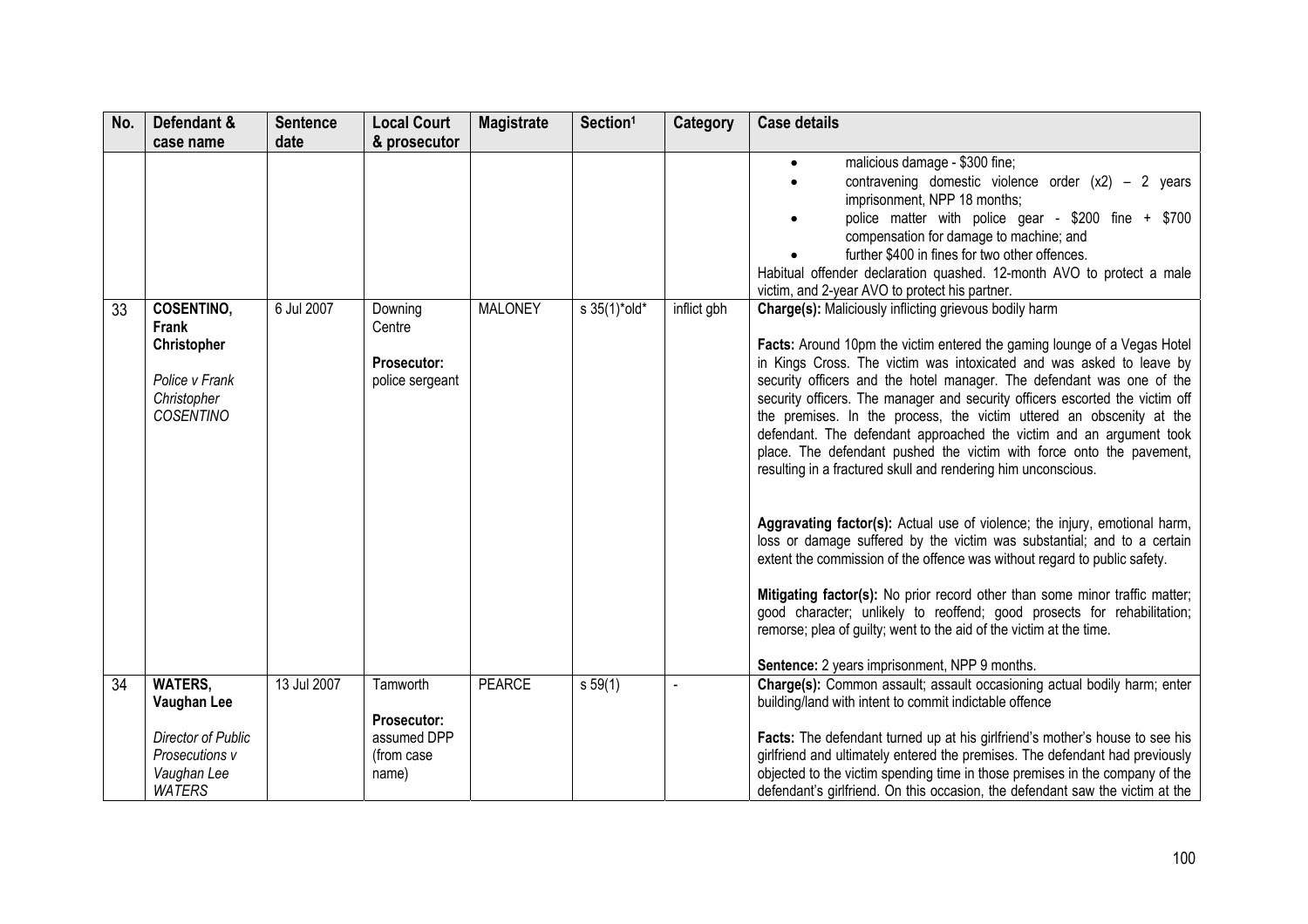| No. | Defendant &                                                                                           | <b>Sentence</b>    | <b>Local Court</b>                                                                     | <b>Magistrate</b> | Section <sup>1</sup> | Category    | <b>Case details</b>                                                                                                                                                                                                                                                                                                                                                                                                                                                                                                                                                                                                                                                                                                                                                                                                                                                                                                                                                                                                                                                                                                                                                                                                                                                                                                                                                                                                                                                                                                                                                                                                                                                                             |
|-----|-------------------------------------------------------------------------------------------------------|--------------------|----------------------------------------------------------------------------------------|-------------------|----------------------|-------------|-------------------------------------------------------------------------------------------------------------------------------------------------------------------------------------------------------------------------------------------------------------------------------------------------------------------------------------------------------------------------------------------------------------------------------------------------------------------------------------------------------------------------------------------------------------------------------------------------------------------------------------------------------------------------------------------------------------------------------------------------------------------------------------------------------------------------------------------------------------------------------------------------------------------------------------------------------------------------------------------------------------------------------------------------------------------------------------------------------------------------------------------------------------------------------------------------------------------------------------------------------------------------------------------------------------------------------------------------------------------------------------------------------------------------------------------------------------------------------------------------------------------------------------------------------------------------------------------------------------------------------------------------------------------------------------------------|
| 35  | case name<br>THOMAS,<br>Benjamin<br>Director of Public<br>Prosecutions v<br>Benjamin<br><b>THOMAS</b> | date<br>8 Aug 2007 | & prosecutor<br>Wollongong<br><b>Prosecutor:</b><br>assumed DPP<br>(from case<br>name) | <b>JOHNSON</b>    | s 35(1)*old*         | wound       | premises and struck him at least three times quite savagely, knocking him to<br>the ground, unconscious.<br>The defendant pleaded guilty to the other charges.<br>Sentence: Aggregate minimum term 18 months imprisonment, and 6<br>months parole-comprising of:<br>assault on police officer - 3 months imprisonment;<br>stalking; malicious damage; assault occasioning actual bodily<br>harm $(x2)$ ; fail to appear – fixed term of 12 months<br>imprisonment;<br>savage attack on victim - 18 months of a 2-year sentence.<br><b>Charge(s): Malicious wounding (x2)</b><br>Facts: The two victims were walking in Wollongong at 5:30pm when the 19-<br>year old defendant and friends were walking in the other direction. The<br>defendant stuck out his arm in an attempt to 'coat hanger' one of the victims.<br>The victim ducked under the arm and there was no contact. A fight then<br>started between the two groups and the defendant punched one of the<br>victims on the side of the head. The defendant used a silver blade in the<br>fight. The victims both suffered serious injuries. The defendant was affected<br>by prohibited drugs at the time of the offences.<br>The defendant was first charged with more serious offences; however he<br>agreed to plead guilty to the two counts of malicious wounding.<br>Aggravating factor(s): Serious violent offences; in company, previous<br>convictions (although not a significant history for violent offences); offences<br>committed while on conditional liberty.<br>Mitigating factor(s): Plea of guilty to both charges at first opportunity (after<br>more serious charges were withdrawn); offences not planned. |
| 36  | <b>ROBERTSON,</b><br><b>Robert Thomas</b>                                                             | 16 Aug 2007        | Muswellbrook                                                                           | <b>PEARCE</b>     | s 35(1)*old*         | inflict gbh | Sentence: 2 years imprisonment, with 12 months parole.<br>Charge(s): Maliciously inflict grievous bodily harm                                                                                                                                                                                                                                                                                                                                                                                                                                                                                                                                                                                                                                                                                                                                                                                                                                                                                                                                                                                                                                                                                                                                                                                                                                                                                                                                                                                                                                                                                                                                                                                   |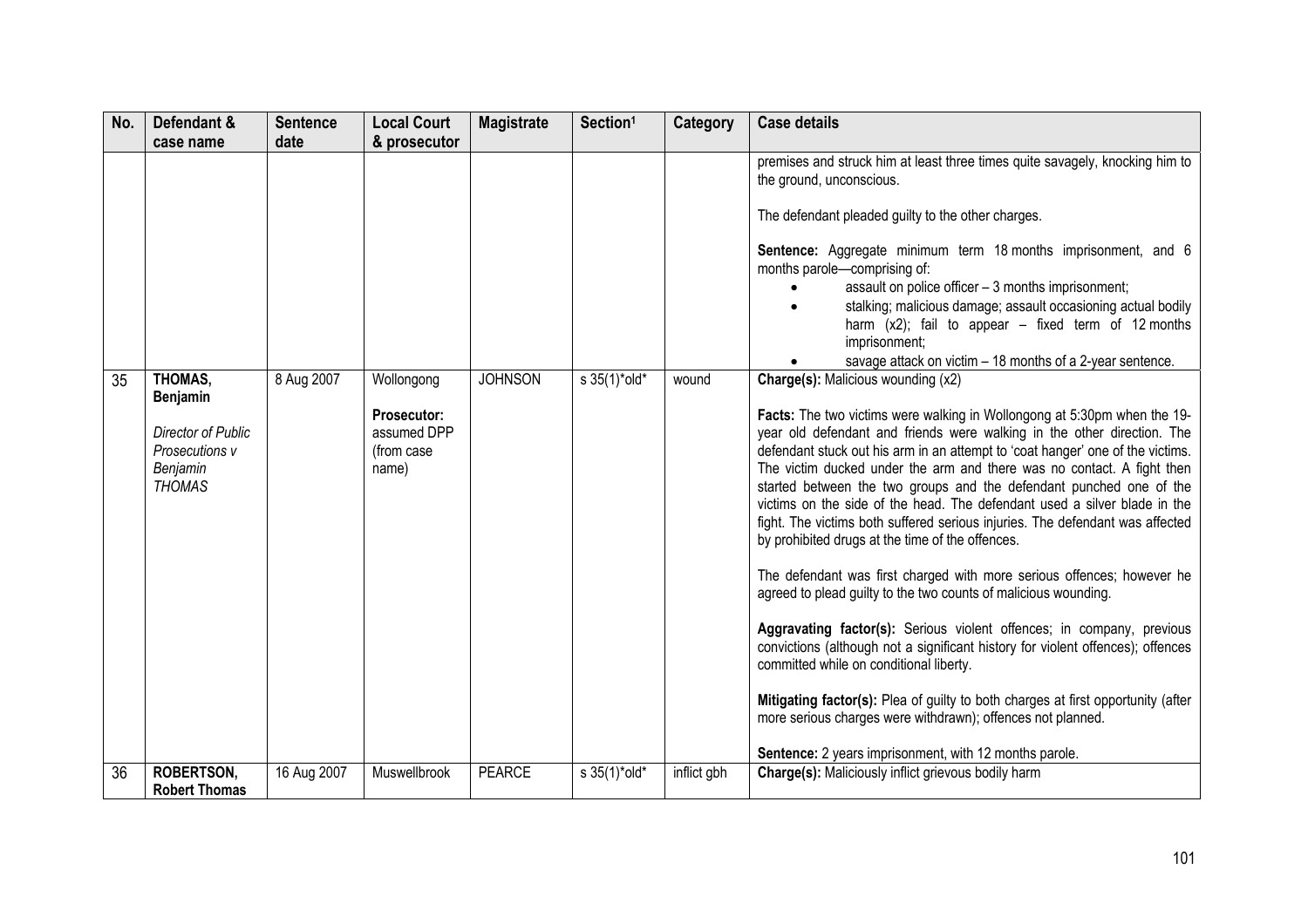| No. | Defendant &                                     | <b>Sentence</b> | <b>Local Court</b>             | <b>Magistrate</b> | Section <sup>1</sup>         | <b>Category</b> | <b>Case details</b>                                                                                                                                                                                                                                                                                                                                                                                                                                                                                                                                                                                                                      |
|-----|-------------------------------------------------|-----------------|--------------------------------|-------------------|------------------------------|-----------------|------------------------------------------------------------------------------------------------------------------------------------------------------------------------------------------------------------------------------------------------------------------------------------------------------------------------------------------------------------------------------------------------------------------------------------------------------------------------------------------------------------------------------------------------------------------------------------------------------------------------------------------|
|     | case name                                       | date            | & prosecutor                   |                   |                              |                 |                                                                                                                                                                                                                                                                                                                                                                                                                                                                                                                                                                                                                                          |
|     | R v Robert<br><b>Thomas</b><br><b>ROBERTSON</b> |                 | Prosecutor:<br>police sergeant |                   |                              |                 | Facts: The defendant attacked his partner in a dispute about the keys to a<br>vehicle. The attack was quite savage and involved kicking. The defendant<br>had been previously diagnosed with schizophrenia but had stopped taking<br>his medications four months before the offence. He has a lengthy criminal<br>record, with some serious offences indicating a propensity for violence.<br>At the time of sentence, the victim was expecting a child, fathered by the<br>defendant, in about four weeks. She wrote a letter indicating that she forgave<br>the defendant and wanted him to be helped rather than punished. [NB: It    |
|     |                                                 |                 |                                |                   |                              |                 | would appear that the victim was 4-5 weeks pregnant at the time of the<br>offence, but this was not mentioned in the sentencing remarks.]                                                                                                                                                                                                                                                                                                                                                                                                                                                                                                |
|     |                                                 |                 |                                |                   |                              |                 | Sentence: NPP 18 months, and 6 months parole. Two-year ADVO.                                                                                                                                                                                                                                                                                                                                                                                                                                                                                                                                                                             |
| 37  | SHEATHER,<br>Andrew Johann                      | 27 Aug 2007     | Tumut<br>Prosecutor:           | <b>MOON</b>       | $s \frac{35(1)^{*} old*}{s}$ | wound           | Charge(s): Malicious wounding; assault occasioning actual bodily harm;<br>common assault (x2); malicious damage                                                                                                                                                                                                                                                                                                                                                                                                                                                                                                                          |
|     | R v Andrew<br>Johann<br><b>SHEATHER</b>         |                 | [not stated]                   |                   |                              |                 | Facts: The defendant was yelling at the victim and accusing her of infidelity,<br>which she denied. The defendant grabbed the victim by her shirt, dragged<br>her off the lounge and pushed her over a stack of clothes. The defendant<br>then followed the victim into the bedroom and pushed her face first onto the<br>bed. He yelled and swore at the victim, then leant over and grabbed her by<br>the back of the hair, pulling some of her hair out. He punched the victim to<br>the head about five times with a high heel shoe, and then punched her to the<br>upper arm with a closed fist while he held her hair in his hand. |
|     |                                                 |                 |                                |                   |                              |                 | A short time later the defendant drove a kitchen knife into the victim's thigh,<br>then put the knife up to the victim's throat and threatened to keep stabbing<br>her if she screamed. The defendant began hitting the victim on the buttock<br>and thigh with a long torch about 10 times, and punched her in the back with<br>his fists. The defendant gestured to stab the victim with the screwdriver in his<br>hand. He then left the room, picked up a pair of scissors and stabbed the<br>hallway door. He returned to the bedroom and the victim told him that she<br>needed to go to the hospital to get stitches.             |
|     |                                                 |                 |                                |                   |                              |                 | When they returned home from the hospital, the defendant became agitated<br>about the hospital staff knowing what he had done. He kicked the stereo                                                                                                                                                                                                                                                                                                                                                                                                                                                                                      |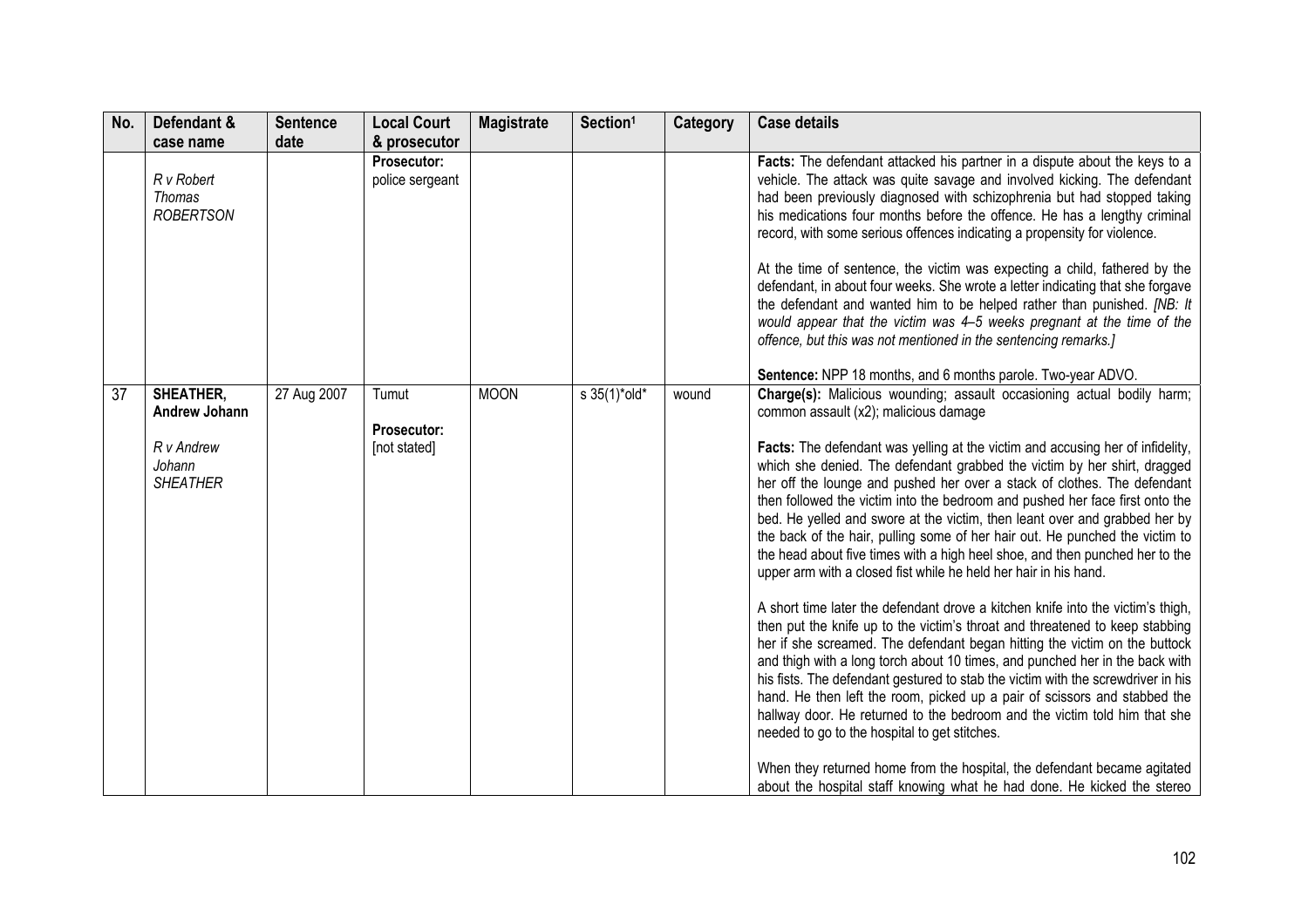| No. | Defendant &                          | <b>Sentence</b><br>date | <b>Local Court</b><br>& prosecutor                          | <b>Magistrate</b> | Section <sup>1</sup> | <b>Category</b> | <b>Case details</b>                                                                                                                                                                                                                                                                                                                                                                                                                                                                                                                                                                                                                                                                                                                                                                                                                                                                                                                                                                                                                                                                                                                                                                                                                                                                                                                                                    |
|-----|--------------------------------------|-------------------------|-------------------------------------------------------------|-------------------|----------------------|-----------------|------------------------------------------------------------------------------------------------------------------------------------------------------------------------------------------------------------------------------------------------------------------------------------------------------------------------------------------------------------------------------------------------------------------------------------------------------------------------------------------------------------------------------------------------------------------------------------------------------------------------------------------------------------------------------------------------------------------------------------------------------------------------------------------------------------------------------------------------------------------------------------------------------------------------------------------------------------------------------------------------------------------------------------------------------------------------------------------------------------------------------------------------------------------------------------------------------------------------------------------------------------------------------------------------------------------------------------------------------------------------|
|     | case name                            |                         |                                                             |                   |                      |                 | through the bedroom wall, and then threw a can of deodorant at the wall<br>over the top of the victim.<br>The next morning the defendant verbally abused the victim again, and hit the<br>victim with a wooden window curtain rod to the thigh and buttock about three<br>times. He then pulled her off the lounge by the hair and dragged her to the<br>bedroom. A short time later he slapped the victim across the side of the head<br>twice. That evening the defendant verbally abused the victim again and<br>slapped her around the head a few more times.<br>Aggravating factor(s): Objective seriousness of offence; threats to use<br>weapons; number of days over which the offences were committed.<br>Mitigating factor(s): No significant criminal record (but there were past<br>indicators of violent offending); first offence which resulted in him being in<br>custody; chance of rehabilitation with treatment.<br>Sentence: Aggregate term of 2 years imprisonment, with NPP 18 months,<br>comprising of:<br>malicious wounding & assault occasioning actual bodily harm<br>-- concurrent term of 2 years imprisonment, with NPP 18<br>months, for each offence;<br>common assault (x2) -- concurrent terms of 12 months<br>imprisonment, with no NPP;<br>malicious wounding -- concurrent term of 16 months<br>imprisonment, with NPP 12 months. |
| 38  | <b>BRUGGY,</b><br><b>Adrian Paul</b> | 10 September<br>2007    | <b>Broken Hill</b><br><b>Prosecutor:</b><br>police sergeant | <b>TOWNSDEN</b>   | s 59(1)              |                 | Five-year AVO granted.<br>Charge(s): Assault occasioning actual bodily harm<br>Facts: [NB: details of offence not included in transcript]<br>Aggravating factor(s): Objective seriousness of offence<br>Mitigating factor(s): No previous record of violent offences<br><b>Sentence:</b> 2 years imprisonment with NPP of 3 months.                                                                                                                                                                                                                                                                                                                                                                                                                                                                                                                                                                                                                                                                                                                                                                                                                                                                                                                                                                                                                                    |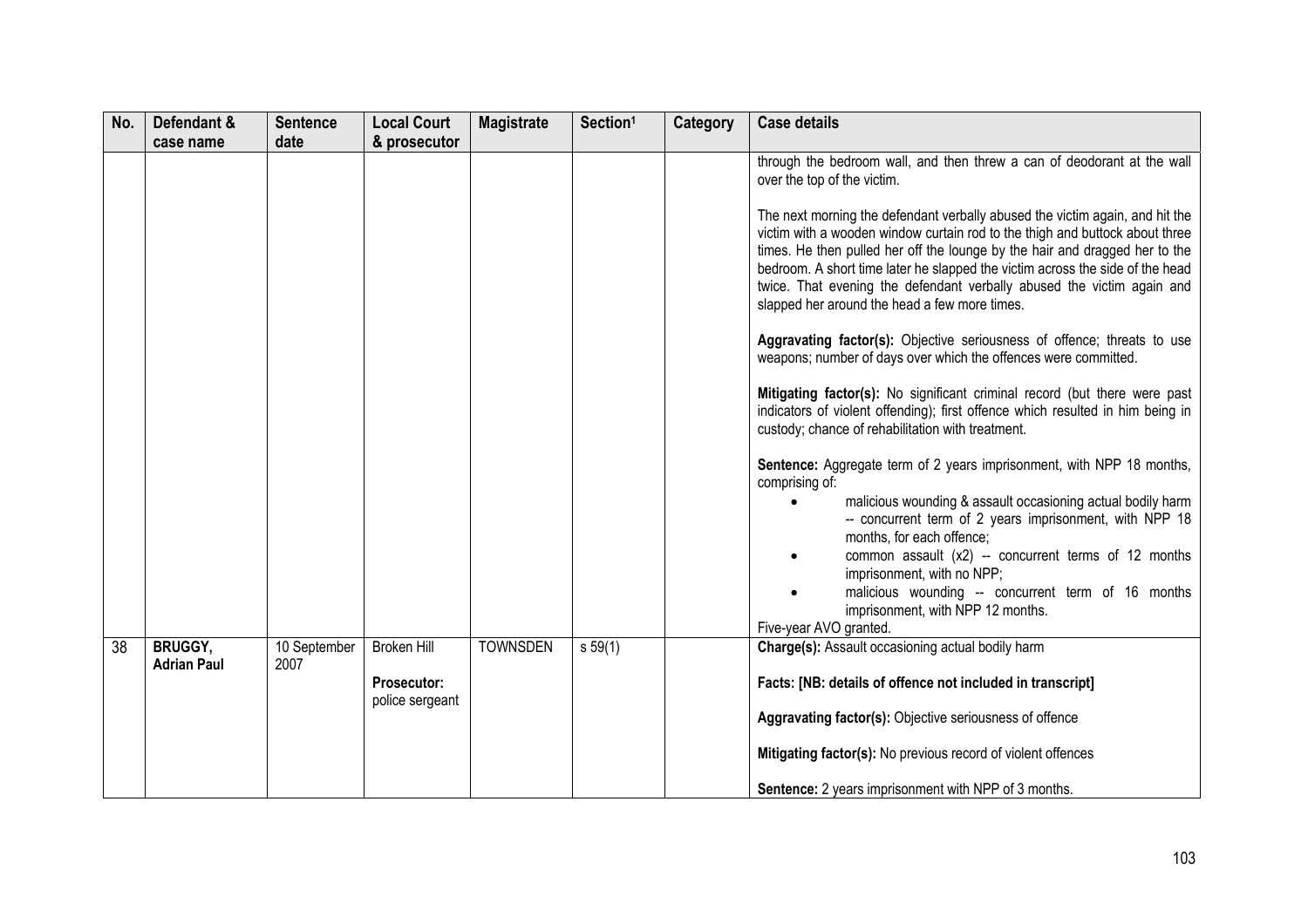| No. | Defendant &<br>case name                                    | <b>Sentence</b><br>date | <b>Local Court</b><br>& prosecutor                   | <b>Magistrate</b> | Section <sup>1</sup> | <b>Category</b> | <b>Case details</b>                                                                                                                                                                                                                                                                                                                                                                                                                                                                                                                                                                                                                                                                                                                                                                                                                                                                                                                                                                                                                                                                                                                                                                                                                                         |
|-----|-------------------------------------------------------------|-------------------------|------------------------------------------------------|-------------------|----------------------|-----------------|-------------------------------------------------------------------------------------------------------------------------------------------------------------------------------------------------------------------------------------------------------------------------------------------------------------------------------------------------------------------------------------------------------------------------------------------------------------------------------------------------------------------------------------------------------------------------------------------------------------------------------------------------------------------------------------------------------------------------------------------------------------------------------------------------------------------------------------------------------------------------------------------------------------------------------------------------------------------------------------------------------------------------------------------------------------------------------------------------------------------------------------------------------------------------------------------------------------------------------------------------------------|
| 39  | <b>DEAN, James</b><br>Aaron<br>Police v James<br>Aaron DEAN | 13 Sep 2007             | Wagga Wagga<br><b>Prosecutor:</b><br>police sergeant | <b>STERLAND</b>   | s 35(1)*old*         | wound           | Charge(s): Maliciously wound<br><b>Facts:</b> The defendant and the victim, who were in a de facto relationship,<br>had been drinking at a sports club and have had a fight. The defendant left<br>the club, and the victim went to a male friend's house and continued<br>drinking. The defendant came to the house and asked the victim to go home<br>with him, which she refused. He stabbed the victim in stomach with a sharp<br>instrument while she was sitting on a bed. According to the doctor, the<br>woman was pregnant at the time. However there was no evidence as to<br>whether the defendant knew about the pregnancy.                                                                                                                                                                                                                                                                                                                                                                                                                                                                                                                                                                                                                     |
| 40  | <b>BIANCUCCI,</b><br>John<br>R v John<br><b>BIANCUCCI</b>   | 19 Sep 2007             | Wollongong<br>Prosecutor:<br>police sergeant         | <b>JOHNSON</b>    | s 33B(1)(b)          |                 | Sentence: NPP 18 months; 6 months parole. 2-year DVO.<br>Charge(s): Threaten injury to person with intent; unlawful take/drive vehicle;<br>never licensed; refuse breath test (x2); driver state false name<br>Facts: The defendant was drunk when he approached two men in Warilla<br>and asked them for a lift to Wollongong, which they declined. The defendant<br>then threatened the victim and dragged the victim from the vehicle. The<br>defendant took the motor vehicle and drove away, with the other person still<br>in it. He was then apprehended by the police. He did not have licence,<br>refused a breath test, stated a false name and refused breath analysis.<br>Aggravating factor(s): Very serious offences.<br>Mitigating factor(s): Plea of guilty.<br>Sentence:<br>Threaten injury to person with intent and unlawful take/drive<br>$\bullet$<br>vehicle -- concurrent sentences of NPP 18 months, with<br>additional 6 months parole for each offence;<br>driving without a licence -- fined \$500, 3-year disqualification;<br>refusing breath test -- convicted but no penalty;<br>refusing breath analysis -- fined \$1000, court costs \$70, 3-<br>year disqualification<br>giving a false name -- convicted but no penalty. |
| 41  | <b>BELL, William</b>                                        | 19 Sep 2007             | Tamworth                                             | SWAIN             | s 61M(1)             |                 | Charge(s): Aggravated indecent assault; fail to appear; maliciously destroy                                                                                                                                                                                                                                                                                                                                                                                                                                                                                                                                                                                                                                                                                                                                                                                                                                                                                                                                                                                                                                                                                                                                                                                 |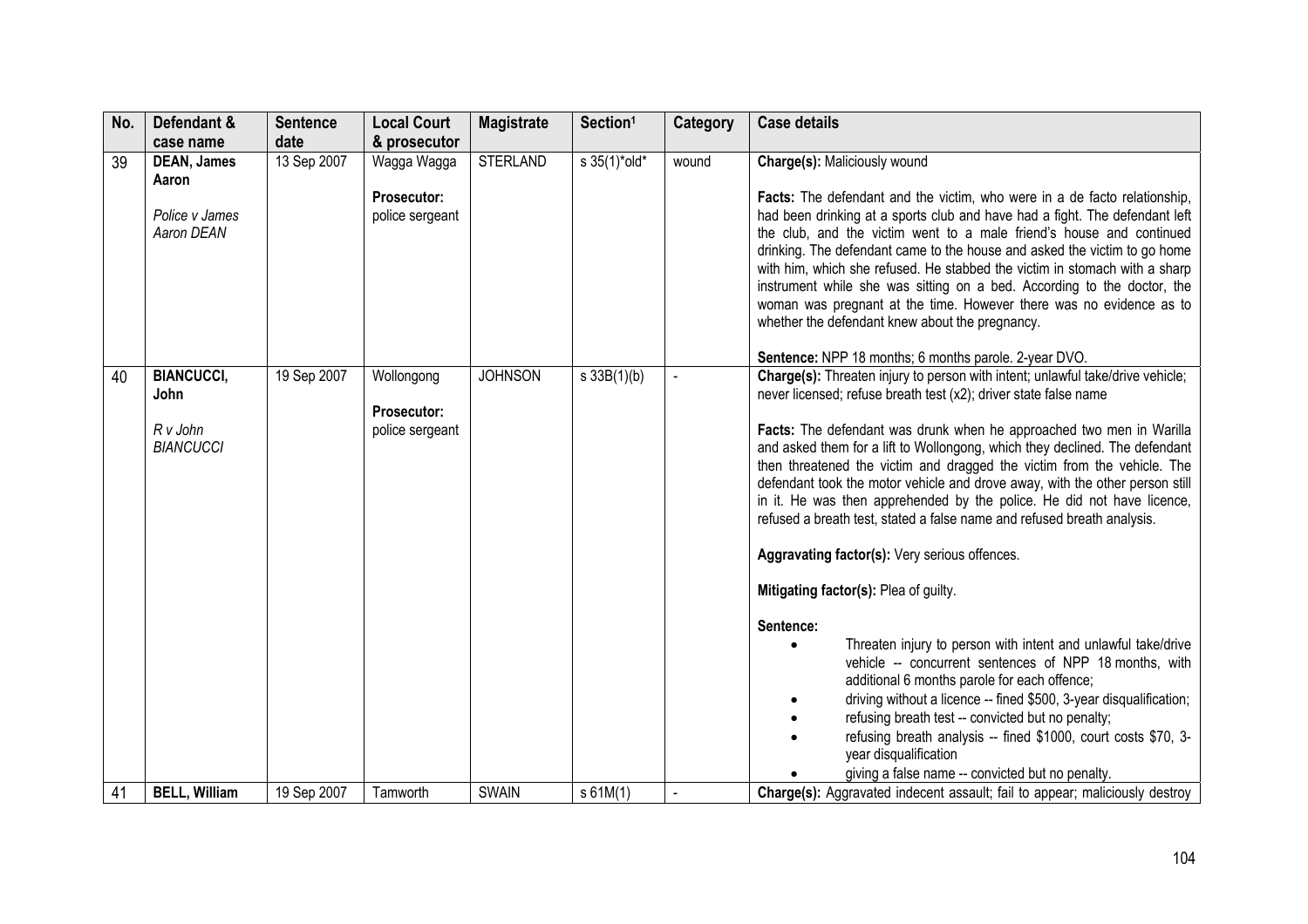| No. | Defendant &                                 | <b>Sentence</b> | <b>Local Court</b>                 | <b>Magistrate</b> | Section <sup>1</sup> | Category    | <b>Case details</b>                                                                                                                                                                                                                                                                                                                                                                                                                                                                                                                                                                                                                                                                                                                                                                                                                                                                                                                                                                                                                                                                                                                                                    |
|-----|---------------------------------------------|-----------------|------------------------------------|-------------------|----------------------|-------------|------------------------------------------------------------------------------------------------------------------------------------------------------------------------------------------------------------------------------------------------------------------------------------------------------------------------------------------------------------------------------------------------------------------------------------------------------------------------------------------------------------------------------------------------------------------------------------------------------------------------------------------------------------------------------------------------------------------------------------------------------------------------------------------------------------------------------------------------------------------------------------------------------------------------------------------------------------------------------------------------------------------------------------------------------------------------------------------------------------------------------------------------------------------------|
|     | case name                                   | date            | & prosecutor                       |                   |                      |             |                                                                                                                                                                                                                                                                                                                                                                                                                                                                                                                                                                                                                                                                                                                                                                                                                                                                                                                                                                                                                                                                                                                                                                        |
|     | Jethro<br>R v William Jethro<br><b>BELL</b> |                 | <b>Prosecutor:</b><br>[not stated] |                   |                      |             | or damage property; accused in custody<br>Facts: In relation to the aggravated indecent assault, the defendant had<br>made sexual advances to a young girl under 16, which she rejected. Despite<br>being rejected, the defendant returned. The victim was so scared she<br>obtained a knife to protect herself.<br>In relation to the malicious damage charge, the defendant smashed three<br>windows of somebody else's property and injured himself in the process.<br>At the time of the offence, the defendant was on a s 9 bond for resisting<br>arrest and a s 10 bond for a 'never licensed' offence.<br>Aggravating factor(s): Offence committed while the defendant was on<br>conditional liberty; seriousness of the offence<br>Mitigating factor(s): Dependency on alcohol; offender injured in<br>commission of offence; need for assistance in rehabilitation; sentence will be<br>served under harsher circumstances than other prisoners in that defendant<br>will be on protection<br>Sentence:<br>aggravated indecent assault - 2 years imprisonment, NPP<br>12 months<br>fail to appear $-9$ months imprisonment<br>breach of s 10 bond - no action |
|     |                                             |                 |                                    |                   |                      |             | breach of s 9 bond - revoked, new 2-year bond imposed<br>malicious damage - 6 months imprisonment                                                                                                                                                                                                                                                                                                                                                                                                                                                                                                                                                                                                                                                                                                                                                                                                                                                                                                                                                                                                                                                                      |
| 42  | RYAN, James<br><b>Daniel</b>                | 24 Sep 2007     | Batemans Bay                       | <b>BONE</b>       | s 35(1)*old*         | inflict gbh | <b>Charge(s):</b> Maliciously inflict grievous bodily harm; common assault                                                                                                                                                                                                                                                                                                                                                                                                                                                                                                                                                                                                                                                                                                                                                                                                                                                                                                                                                                                                                                                                                             |
|     | R v James Daniel<br><b>RYAN</b>             |                 | Prosecutor:<br>police sergeant     |                   |                      |             | Facts: Without provocation or warning, the defendant took a hammer and<br>began to hit his mother on the head, and continued to hit her until the head<br>of the hammer came off because of the ferocity of the attack. The defendant<br>threw the hammer handle at his father but it missed. The mother suffered<br>cuts to her head, broken knuckles and bones to both hands, and extensive<br>bruising and swelling to various parts of her body.                                                                                                                                                                                                                                                                                                                                                                                                                                                                                                                                                                                                                                                                                                                   |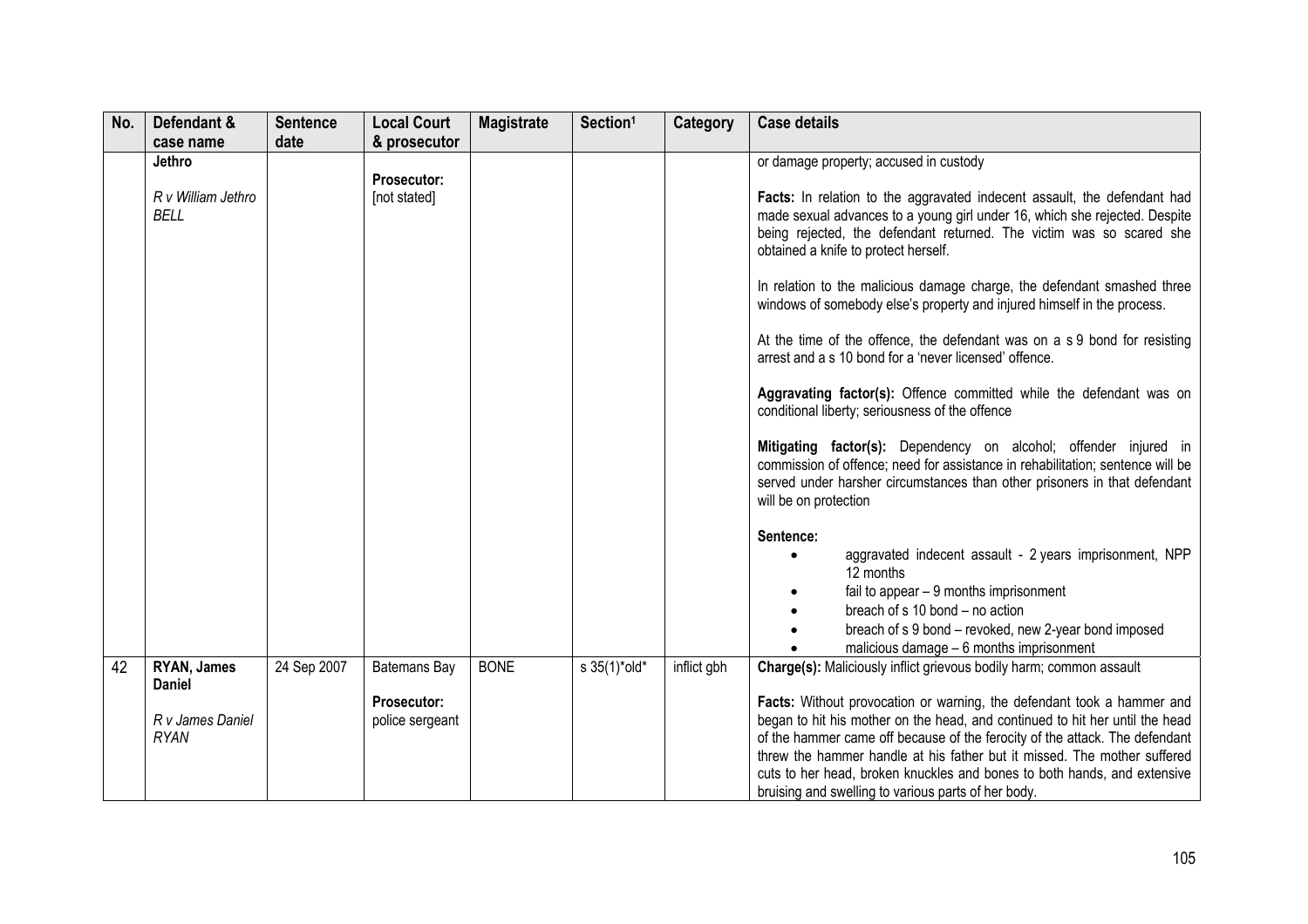| No. | Defendant &<br>case name                                                     | <b>Sentence</b><br>date | <b>Local Court</b><br>& prosecutor               | <b>Magistrate</b> | Section <sup>1</sup>            | Category    | <b>Case details</b>                                                                                                                                                                                                                                                                                                                                                                                                                                                                                                                                                                                                                                                                                                                                                                                                                                                                                                                                                                                                                                              |
|-----|------------------------------------------------------------------------------|-------------------------|--------------------------------------------------|-------------------|---------------------------------|-------------|------------------------------------------------------------------------------------------------------------------------------------------------------------------------------------------------------------------------------------------------------------------------------------------------------------------------------------------------------------------------------------------------------------------------------------------------------------------------------------------------------------------------------------------------------------------------------------------------------------------------------------------------------------------------------------------------------------------------------------------------------------------------------------------------------------------------------------------------------------------------------------------------------------------------------------------------------------------------------------------------------------------------------------------------------------------|
|     |                                                                              |                         |                                                  |                   |                                 |             | Aggravating factor(s): Attack on mother (maliciously inflicting grievous<br>bodily harm) at the top end of the range of seriousness of matters before the<br>Local Court.<br>Mitigating factor(s): Plea of guilty.<br>Sentence: Concurrent sentences for maliciously inflict grievous bodily harm<br>-- 2 years imprisonment, with NPP 18 months; and common assault --<br>1 month imprisonment. 5-year AVO.                                                                                                                                                                                                                                                                                                                                                                                                                                                                                                                                                                                                                                                     |
| 43  | <b>SULLIVAN, Ross</b><br>R v Ross<br><b>SULLIVAN</b>                         | 27 Sep 2007             | Wee Waa<br><b>Prosecutor:</b><br>police sergeant | <b>MISZALSKI</b>  | $s\,59(1)$                      |             | Charge(s): Assault occasioning actual bodily harm<br>Facts: Defendant continued to beat woman over the years.<br>Sentence: 2 years imprisonment, minimum term of 18 months. Three-year<br>AVO.                                                                                                                                                                                                                                                                                                                                                                                                                                                                                                                                                                                                                                                                                                                                                                                                                                                                   |
| 44  | <b>DEVENISH,</b><br><b>Michael John</b><br>Police v Michael<br>John DEVENISH | 3 Oct 2007              | Wollongong<br>Prosecutor:<br>police sergeant     | <b>MCROBERT</b>   | $s \frac{35(1)^{*} old^{*}}{s}$ | inflict gbh | <b>Charge(s):</b> Break and enter (x2); drive conveyance without consent (x2);<br>maliciously inflict grievous bodily harm<br>Facts: Regarding the charge of maliciously inflict grievous bodily harm, the<br>defendant and the victim exchanged punches, and the victim picked up a bar<br>stool and struck the defendant over the head. The parties continued to hit<br>each other over the head area and the defendant used a pair of scissors to<br>strike the victim in the left chest area. The victim suffered relatively modest<br>lacerations (requiring four sutures) and possibly fractured left ribs.<br>At the time of sentence, the defendant was serving a sentence imposed by<br>the District Court (NPP of 18 months and 18 months parole) for an offence<br>that occurred before this incident.<br>Aggravating factor(s): Extremely serious offences; previous record of<br>offences of dishonesty; previously subject to good behaviour bonds.<br>Mitigating factor(s): Plea of guilty for all charges; good candidate for<br>rehabilitation. |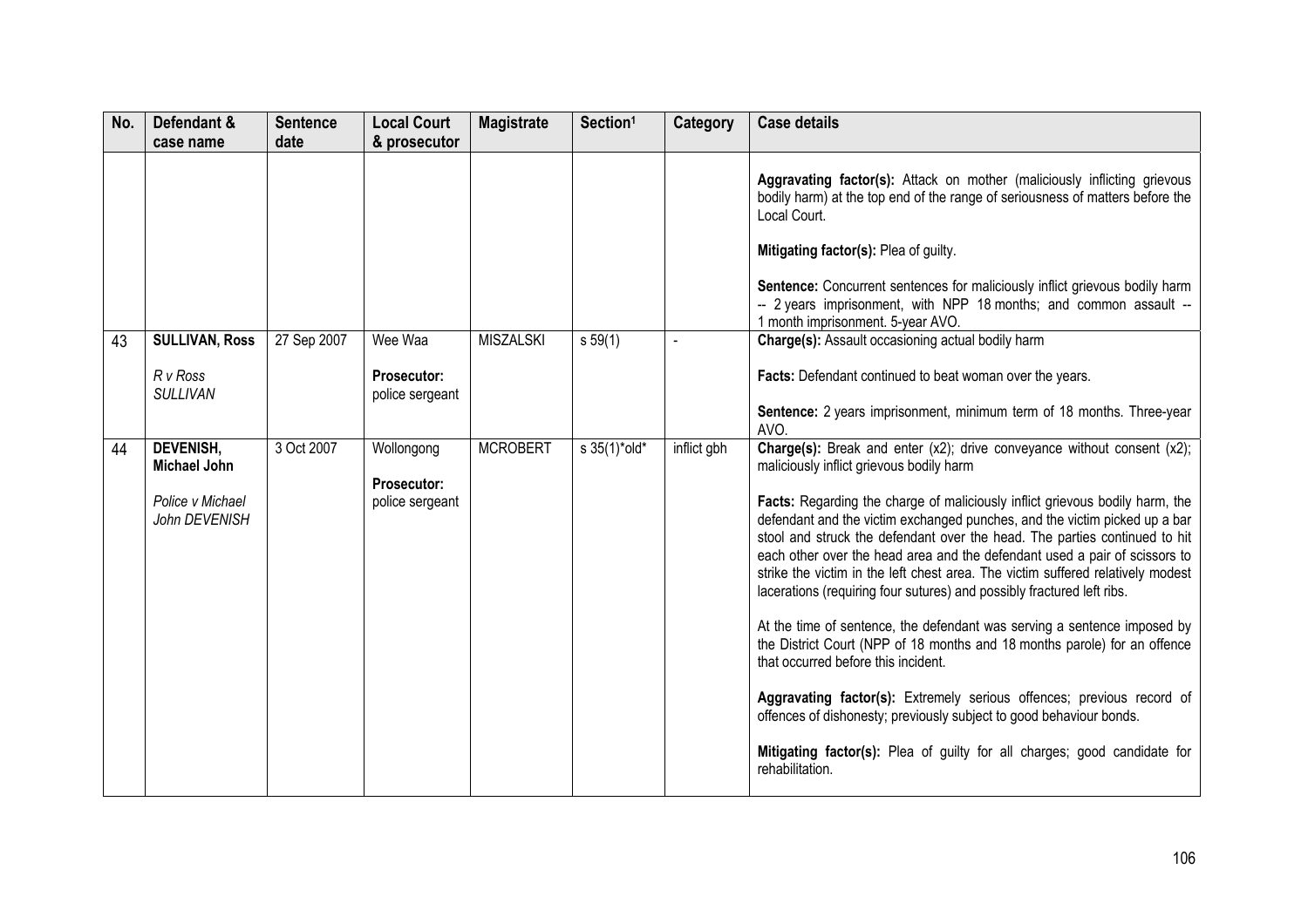| No. | Defendant &                                                           | <b>Sentence</b> | <b>Local Court</b>                              | <b>Magistrate</b> | Section <sup>1</sup> | Category | <b>Case details</b>                                                                                                                                                                                                                                                                                                                                                                                                                                                                                                                                                                                                                                                                                                                                                                                                                                                                                                                                                                                                                                                                                                                                                                                                                                                                                                                                                                                                                                                                                                                                                                                                                     |
|-----|-----------------------------------------------------------------------|-----------------|-------------------------------------------------|-------------------|----------------------|----------|-----------------------------------------------------------------------------------------------------------------------------------------------------------------------------------------------------------------------------------------------------------------------------------------------------------------------------------------------------------------------------------------------------------------------------------------------------------------------------------------------------------------------------------------------------------------------------------------------------------------------------------------------------------------------------------------------------------------------------------------------------------------------------------------------------------------------------------------------------------------------------------------------------------------------------------------------------------------------------------------------------------------------------------------------------------------------------------------------------------------------------------------------------------------------------------------------------------------------------------------------------------------------------------------------------------------------------------------------------------------------------------------------------------------------------------------------------------------------------------------------------------------------------------------------------------------------------------------------------------------------------------------|
|     | case name                                                             | date            | & prosecutor                                    |                   |                      |          |                                                                                                                                                                                                                                                                                                                                                                                                                                                                                                                                                                                                                                                                                                                                                                                                                                                                                                                                                                                                                                                                                                                                                                                                                                                                                                                                                                                                                                                                                                                                                                                                                                         |
|     |                                                                       |                 |                                                 |                   |                      |          | Sentence: Maliciously inflict grievous bodily harm-2 years imprisonment,<br>NPP 18 months; sentences for the remaining charges-concurrent sentence<br>of 16 months imprisonment, with NPP 12 months. These sentences are to<br>be served concurrently with the sentence imposed by the District Court, on<br>the basis that the defendant was a good candidate for rehabilitation.                                                                                                                                                                                                                                                                                                                                                                                                                                                                                                                                                                                                                                                                                                                                                                                                                                                                                                                                                                                                                                                                                                                                                                                                                                                      |
| 45  | <b>SAMUELS,</b><br><b>Trevor</b><br>Police v Trevor<br><b>SAMUELS</b> | 19 Oct 2007     | Parkes<br><b>Prosecutor:</b><br>police sergeant | <b>MAIDEN</b>     | s 59(1)              |          | Charge(s): Assault occasioning actual bodily harm (x2); common assault;<br>breach of s 9 bond<br>Facts: [Facts relating to the first occasion of the offence of assault<br>occasioning actual bodily harm in May 2007 were not stated in the<br>transcript.]<br>In July 2007 a fight involving a lot of people, including the defendant, broke<br>out in a hotel. The first victim, who was a co-owner of the hotel, touched the<br>defendant on the back and asked him to stop fighting. The defendant turned<br>and looked at the first victim and struck her using his closed fist. As a result<br>she had three loose teeth, earaches for a period and blood from her gum<br>(assault occasioning actual bodily harm). Later on, the defendant kicked the<br>second victim and she went down to the ground (common assault).<br>A short time later, the first victim went to attend to a person who was<br>screaming in agony in a knee brace position. The defendant had been<br>punching madly and accidentally struck the first victim again. The defendant<br>tried to apologise to the first victim and said he had not meant to hit her.<br>The defendant breached a s 9 bond when he approached the person who<br>was benefiting by the order, but no violence was involved. [The transcript did<br>not show when this occurred.]<br>Aggravating factor(s): Offences committed while on conditional liberty.<br>Mitigating factor(s): Plea of guilty to common assault on date of hearing<br>(minimal discount).<br>Sentence: 2 years imprisonment, NPP 12 months.<br>s 9 bond revoked, sentence of 7 days imprisonment from |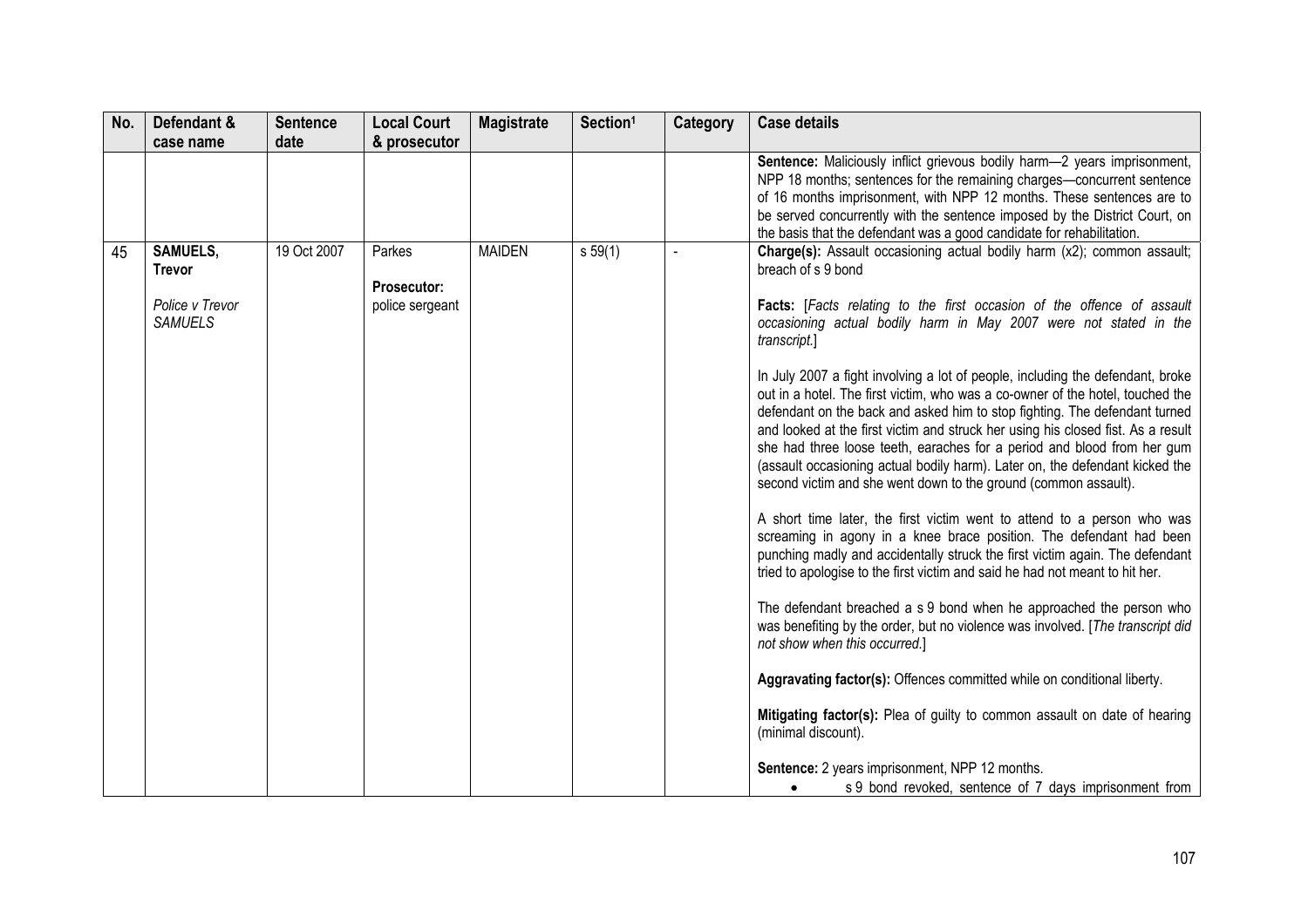| No. | Defendant &<br>case name                                                 | <b>Sentence</b><br>date | <b>Local Court</b><br>& prosecutor                | <b>Magistrate</b> | Section <sup>1</sup> | <b>Category</b> | <b>Case details</b>                                                                                                                                                                                                                                                                                                                                                                                                                                                                                                                                                                                                                                                                                                                                                                                                                               |
|-----|--------------------------------------------------------------------------|-------------------------|---------------------------------------------------|-------------------|----------------------|-----------------|---------------------------------------------------------------------------------------------------------------------------------------------------------------------------------------------------------------------------------------------------------------------------------------------------------------------------------------------------------------------------------------------------------------------------------------------------------------------------------------------------------------------------------------------------------------------------------------------------------------------------------------------------------------------------------------------------------------------------------------------------------------------------------------------------------------------------------------------------|
|     |                                                                          |                         |                                                   |                   |                      |                 | 22/9/2007 in lieu of the bond;<br>assault occasioning actual bodily harm -- fixed term of<br>$\bullet$<br>12 months imprisonment from 29/9/2007;<br>assault occasioning actual bodily harm -- cumulative<br>$\bullet$<br>sentence of two years imprisonment, with NPP 12 months<br>from 29/9/2008; and<br>common assault -- fixed term of 6 months imprisonment from<br>29/9/2008.                                                                                                                                                                                                                                                                                                                                                                                                                                                                |
| 46  | LANZA, Jamie<br><b>Daniel</b><br>R v Jamie Daniel<br>LANZA               | 22 Oct 2007             | <b>Bathurst</b><br>Prosecutor:<br>police sergeant | <b>HODGSON</b>    | s 59(1)              |                 | Charge(s): Assault occasioning actual bodily harm<br>Facts: The assault was a very serious domestic assault where the offender<br>kicked, punched and bit the victim his then de facto partner she was<br>pregnant. The offender claimed that he was too intoxicated to remember<br>what he did.<br>Aggravating factor(s): Bad record for matters involving violence and drugs.<br>Mitigating factor(s): Guilty plea.<br>Sentence: 2 years imprisonment, with NPP 18 months. 2-year ADVO.                                                                                                                                                                                                                                                                                                                                                         |
| 47  | <b>OSMAN, Peter</b><br><b>Vivian</b><br>R v Peter Vivian<br><b>OSMAN</b> | 24 Oct 2007             | Campbelltown<br>Prosecutor:<br>police sergeant    | <b>STODDART</b>   | s 35(1) *old*        | inflict gbh     | <b>Charge(s): Maliciously inflict grievous bodily harm</b><br>Facts: There was an ongoing feud between the defendant and the victim.<br>After an altercation with the defendant, the victim followed the defendant and<br>threw unknown objects into the defendant's premises. The defendant went<br>into the premises to grab a knife, and then struck the victim to the head with<br>the knife causing him to fall on the ground. He then struck him seven more<br>times before returning home. Injuries caused to the victim included partially<br>severed nose, laceration to his left eye (no permanent loss of eyesight),<br>permanent scarring, laceration to his chin extending to the bone; hand injury<br>requiring physiotherapy.<br>Aggravating factor(s): Objective seriousness of offence.<br>Mitigating factor(s): Plea of guilty. |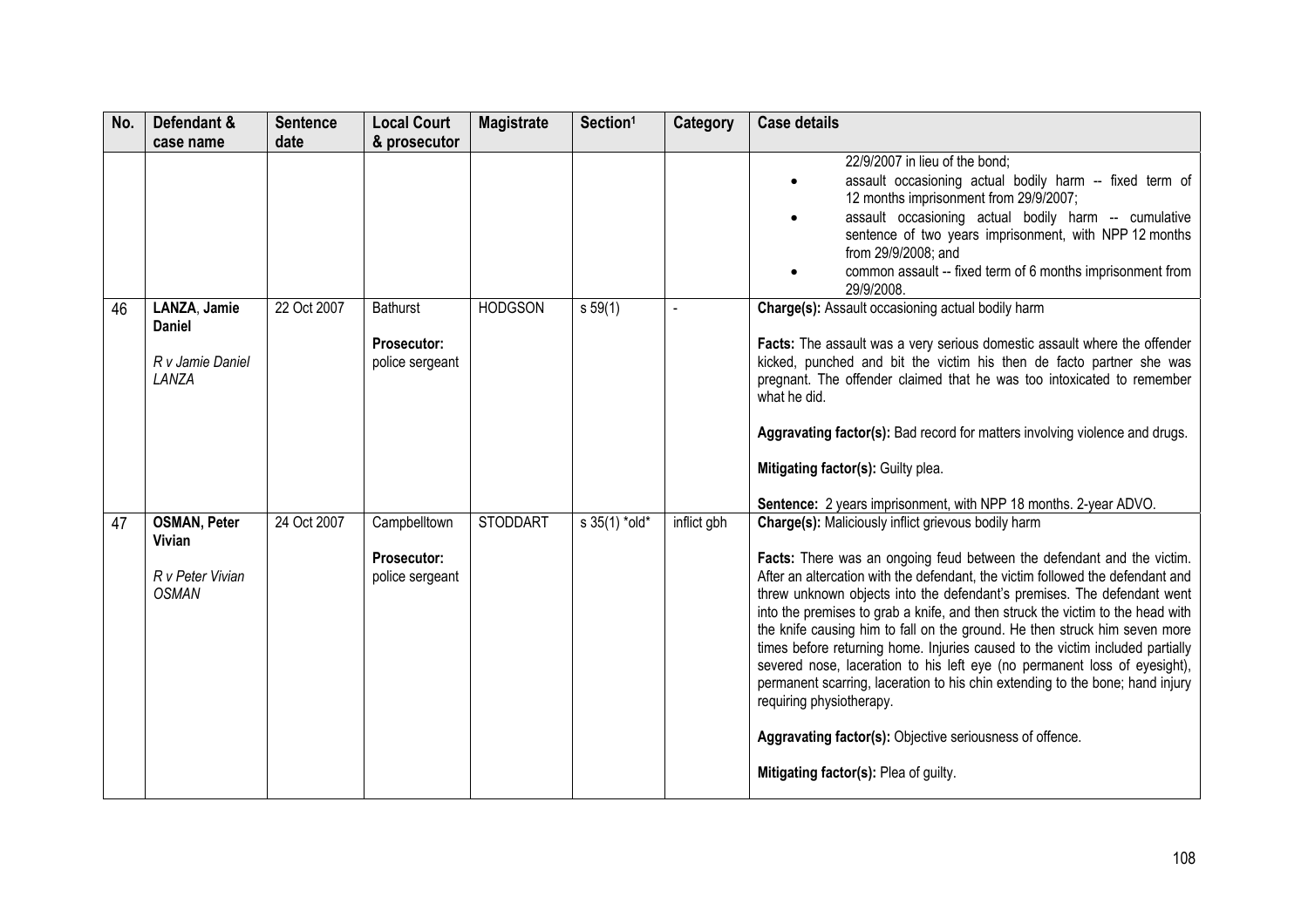| No. | Defendant &                                                      | <b>Sentence</b> | <b>Local Court</b>                        | <b>Magistrate</b> | Section <sup>1</sup> | <b>Category</b> | <b>Case details</b>                                                                                                                                                                                                                                                                                                                                                                                                                                                                                                                                                                                                                                                                                                                                                                                                                                           |
|-----|------------------------------------------------------------------|-----------------|-------------------------------------------|-------------------|----------------------|-----------------|---------------------------------------------------------------------------------------------------------------------------------------------------------------------------------------------------------------------------------------------------------------------------------------------------------------------------------------------------------------------------------------------------------------------------------------------------------------------------------------------------------------------------------------------------------------------------------------------------------------------------------------------------------------------------------------------------------------------------------------------------------------------------------------------------------------------------------------------------------------|
|     | case name                                                        | date            | & prosecutor                              |                   |                      |                 |                                                                                                                                                                                                                                                                                                                                                                                                                                                                                                                                                                                                                                                                                                                                                                                                                                                               |
|     |                                                                  |                 |                                           |                   |                      |                 | Sentence: 2 years imprisonment, with NPP 18 months.                                                                                                                                                                                                                                                                                                                                                                                                                                                                                                                                                                                                                                                                                                                                                                                                           |
| 48  | <b>WHITE, Tony</b><br>Craig                                      | 31 Oct 2007     | Albury<br>Prosecutor:<br>[not stated]     | [not stated]      | s60(2)               |                 | Charge(s): Assault police in the execution of duty occasioning actual bodily<br>harm; assault occasioning actual bodily harm; fail to appear and other<br>matters [not specified]<br><b>Facts:</b> Policemen attended a house to look for the defendant as there was a<br>warrant for his arrest. The defendant closed his door on one of the<br>policemen's hand, causing the officer lasting injuries.<br>On another occasion, the defendant punched another person in the mouth<br>causing the right side of her mouth to split and the inside of her mouth to<br>bleed.<br>Aggravating factor(s): Objective seriousness of offence; lengthy criminal<br>history, including resisting officer in the execution of duty and custody of a<br>knife in a public place, and escape.<br>Sentence:<br>Assault police in the execution of duty occasioning actual |
|     |                                                                  |                 |                                           |                   |                      |                 | bodily harm - NPP 12 months, and 12 months parole;<br>assault occasioning actual bodily harm -- fixed term of 6<br>months imprisonment, subsumed in the other sentence;<br>fail to appear and other matters -- adjourned.<br>NB: Appealed to Wagga District Court – sentence for assault police in the<br>execution of duty occasioning actual bodily harm varied to 18 months<br>imprisonment, NPP 7 months.                                                                                                                                                                                                                                                                                                                                                                                                                                                 |
| 49  | MAYAN,<br><b>Elezebeth</b><br>Police v Elezebeth<br><b>MAYAN</b> | 21 Nov 2007     | Burwood<br>Prosecutor:<br>police sergeant | <b>BARKELL</b>    | s 35(1)*old*         | inflict gbh     | Charge(s): Maliciously inflict grievous bodily harm; breach of recognisance;<br>fail to appear $(x2)$<br>Facts: The defendant, who suffered from a mental illness, was drunk and<br>invited home by an elderly gentleman, who put it upon her to have sexual<br>intercourse; she attacked him with a knife. The victim had a serious wound<br>that required surgery.<br>Aggravating factor(s): Seriousness of offence; breach of a bond for a                                                                                                                                                                                                                                                                                                                                                                                                                 |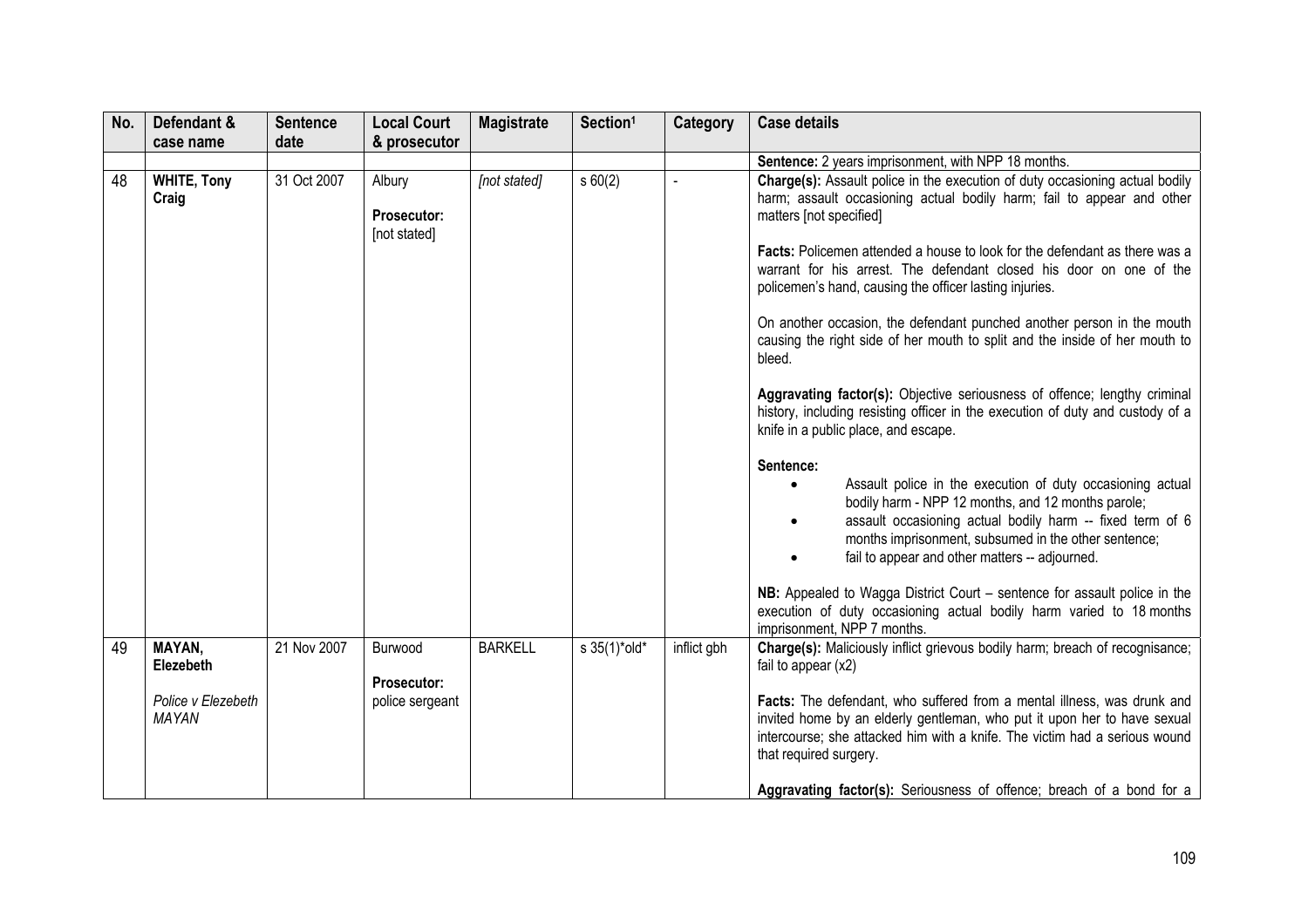| No. | Defendant &                                                    | <b>Sentence</b> | <b>Local Court</b>                                                        | <b>Magistrate</b> | Section <sup>1</sup>            | Category    | <b>Case details</b>                                                                                                                                                                                                                                                                                                                                                                                                                                                                                                                                                                                                                                                                                                                                                                                                                                                                                                                                                                                                                                                                                                                                                                                                                                                                                                                                                                       |
|-----|----------------------------------------------------------------|-----------------|---------------------------------------------------------------------------|-------------------|---------------------------------|-------------|-------------------------------------------------------------------------------------------------------------------------------------------------------------------------------------------------------------------------------------------------------------------------------------------------------------------------------------------------------------------------------------------------------------------------------------------------------------------------------------------------------------------------------------------------------------------------------------------------------------------------------------------------------------------------------------------------------------------------------------------------------------------------------------------------------------------------------------------------------------------------------------------------------------------------------------------------------------------------------------------------------------------------------------------------------------------------------------------------------------------------------------------------------------------------------------------------------------------------------------------------------------------------------------------------------------------------------------------------------------------------------------------|
|     | case name                                                      | date            | & prosecutor                                                              |                   |                                 |             |                                                                                                                                                                                                                                                                                                                                                                                                                                                                                                                                                                                                                                                                                                                                                                                                                                                                                                                                                                                                                                                                                                                                                                                                                                                                                                                                                                                           |
|     |                                                                |                 |                                                                           |                   |                                 |             | similar offence.<br>Sentence: 2 years imprisonment, with NPP 12 months; parole subject to<br>supervision including obeying all directions for psychiatric treatment.                                                                                                                                                                                                                                                                                                                                                                                                                                                                                                                                                                                                                                                                                                                                                                                                                                                                                                                                                                                                                                                                                                                                                                                                                      |
| 50  | PURAUTO,<br><b>Manuel</b><br>Police v Manuel<br><b>PURAUTO</b> | 29 Nov 2007     | Downing<br>Centre<br>Prosecutor:<br>assumed police<br>(from case<br>name) | <b>DILLON</b>     | $s \frac{35(1)^{*} old^{*}}{s}$ | inflict gbh | <b>Charge(s):</b> Maliciously inflicting grievous bodily harm<br>Facts: The victim was an indentured employee of the defendant. He also<br>lived in the defendant's house, as part of the employment contract was that<br>the defendant would provide him with (or assist him in seeking)<br>accommodation. While the victim was working at a construction site under<br>the direction of the defendant, the defendant became angry with him for<br>being too slow. The defendant grabbed the victim and struck him underneath<br>the jaw using the flat of a hammer. The blow broke the victim's jaw and a<br>number of his teeth. On a separate occasion, the defendant hit the victim on<br>his broken jaw. Upon hospitalisation, the victim was found to be blind and to<br>have a broken jaw. Evidence was admitted to show the defendant's history<br>of violence, sustained abuse and deprivation inflicted on his employees.<br>Aggravating factor(s): Gravity of the offence; very serious injury; use of<br>weapon; deliberate and gratuitous cruelty; the defendant was in a position of<br>authority (as he was both the de facto guardian and employer of the victim);<br>the victim was unusually vulnerable due to his dependence on the defendant<br>and his low intellect.<br>Mitigating factor(s): No criminal record.<br>Sentence: NPP 18 months, and 6 months parole. |
| 51  | <b>KEARINES, Troy</b><br>R v Troy<br><b>KEARINES</b>           | 30 Nov 2007     | Liverpool<br>Prosecutor:<br>police sergeant                               | <b>SHEPHERD</b>   | s 93C(1)                        |             | Charge(s): Affray; fail to appear (x5); assault; stalk/intimidate with intent to<br>cause fear, physical or mental harm; possession of prohibited drug (x2)<br><b>Facts:</b> [Not in transcript]                                                                                                                                                                                                                                                                                                                                                                                                                                                                                                                                                                                                                                                                                                                                                                                                                                                                                                                                                                                                                                                                                                                                                                                          |
|     |                                                                |                 |                                                                           |                   |                                 |             | At the time of sentence, the defendant was serving a three and a half year<br>prison term backdated to 16 August 2006. He has commenced giving<br>evidence for the Crown in committal proceedings involving the manufacture<br>and supply of a large commercial quantity of amphetamines.                                                                                                                                                                                                                                                                                                                                                                                                                                                                                                                                                                                                                                                                                                                                                                                                                                                                                                                                                                                                                                                                                                 |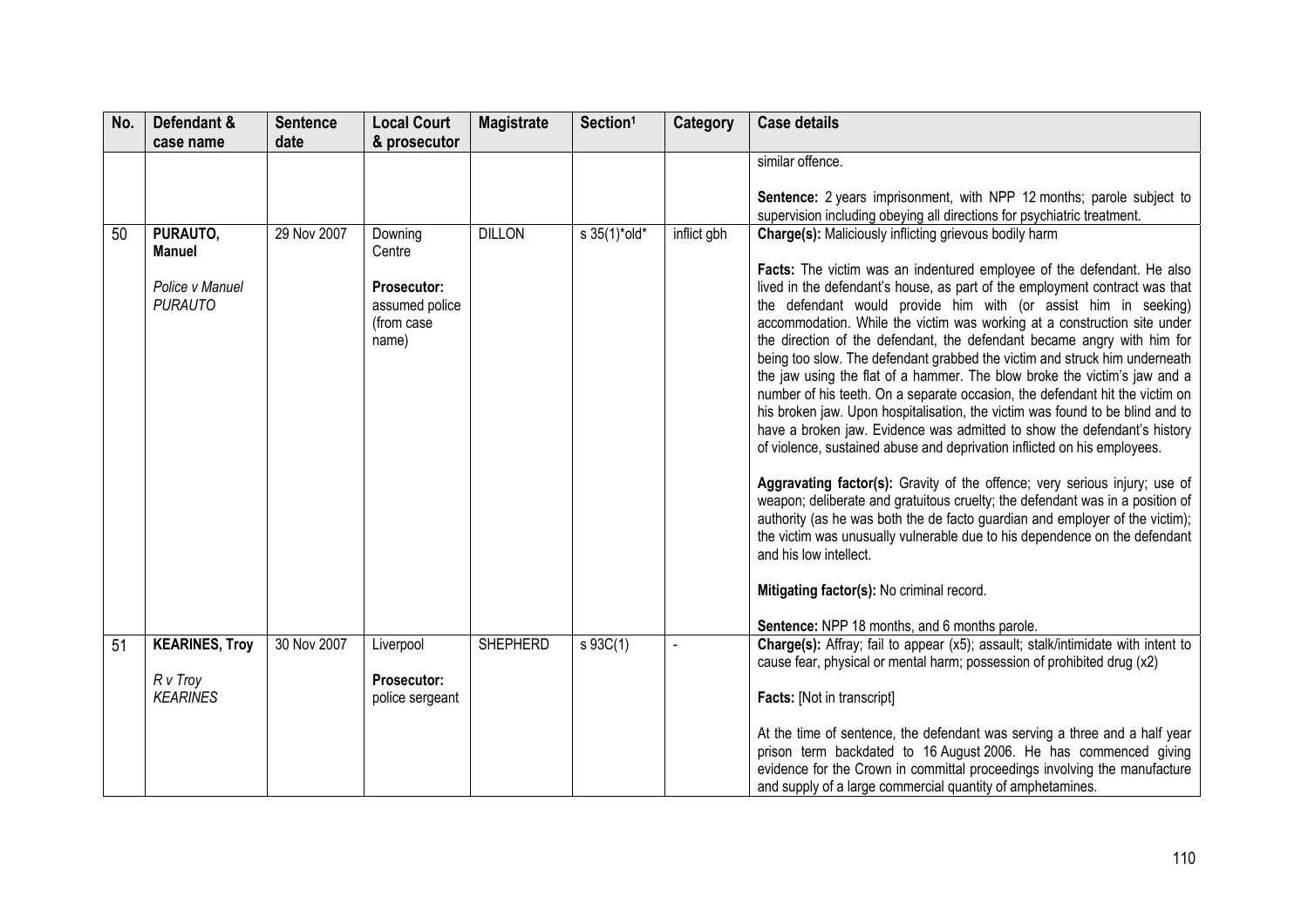| No. | Defendant &                            | <b>Sentence</b> | <b>Local Court</b>                                | <b>Magistrate</b> | Section <sup>1</sup> | <b>Category</b> | <b>Case details</b>                                                                                                                                                                                                                                                                                                                                                                                                                                                                                                                                                                                                                                                                                                                                                                                                                                                                                                                                                                                                                                                                                                                                                                                                                                                                            |
|-----|----------------------------------------|-----------------|---------------------------------------------------|-------------------|----------------------|-----------------|------------------------------------------------------------------------------------------------------------------------------------------------------------------------------------------------------------------------------------------------------------------------------------------------------------------------------------------------------------------------------------------------------------------------------------------------------------------------------------------------------------------------------------------------------------------------------------------------------------------------------------------------------------------------------------------------------------------------------------------------------------------------------------------------------------------------------------------------------------------------------------------------------------------------------------------------------------------------------------------------------------------------------------------------------------------------------------------------------------------------------------------------------------------------------------------------------------------------------------------------------------------------------------------------|
|     | case name                              | date            | & prosecutor                                      |                   |                      |                 |                                                                                                                                                                                                                                                                                                                                                                                                                                                                                                                                                                                                                                                                                                                                                                                                                                                                                                                                                                                                                                                                                                                                                                                                                                                                                                |
|     |                                        |                 |                                                   |                   |                      |                 | Mitigating factor(s): Assistance to law enforcement authorities; guilty plea.<br>Sentence: All concurrent sentences on present sentence, for:<br>affray - 24 months imprisonment, NPP 18 months;<br>assault - 8 months imprisonment, NPP 6 months;<br>intimidate - 12 months imprisonment, NPP 9 months;<br>fail to appear $(x5) - 1$ month imprisonment for each offence;<br>and<br>possession of prohibited drug $(x2) - 1$ month imprisonment<br>for each offence.                                                                                                                                                                                                                                                                                                                                                                                                                                                                                                                                                                                                                                                                                                                                                                                                                          |
| 52  | <b>TIGHE, Colin</b><br>R v Colin TIGHE | 5 Dec 2007      | Tamworth<br><b>Prosecutor:</b><br>police sergeant | <b>SWAIN</b>      | s 35(1) *old*        | inflict gbh     | Charge(s): Maliciously inflict grievous bodily harm; maliciously destroy or<br>damage property; assault officer in execution of duty (x3); fail to appear;<br>resist officer; behave in offensive manner in/near public place or school (x2)<br>Facts: The defendant maliciously inflicted grievous bodily harm on one<br>victim, assaulted three police officers, maliciously damaged another victim's<br>wooden door. He also behaved offensively on a bus and outside the Imperial<br>Hotel. Though pleading guilty, the sentencing had previously been<br>postponed because the defendant had failed to appear and warrants had<br>been issued for his arrest.<br>Mitigating factor(s): Plea of guilty.<br>Sentence: Concurrent sentences for:<br>maliciously inflict grievous bodily harm - 2 years<br>imprisonment, NPP 12 months;<br>malicious damage - 6 months imprisonment;<br>assault officer $(x3)$ - concurrent 9 months imprisonment for<br>each offence; and<br>resist officer - 6 months imprisonment.<br>In addition, the sentences for the following offences were cumulative upon<br>the sentences above:<br>fail to appear - 3 months imprisonment; and<br>behave in offensive manner $(x2) - 2$ months imprisonment<br>for each offence (concurrent with fail to appear). |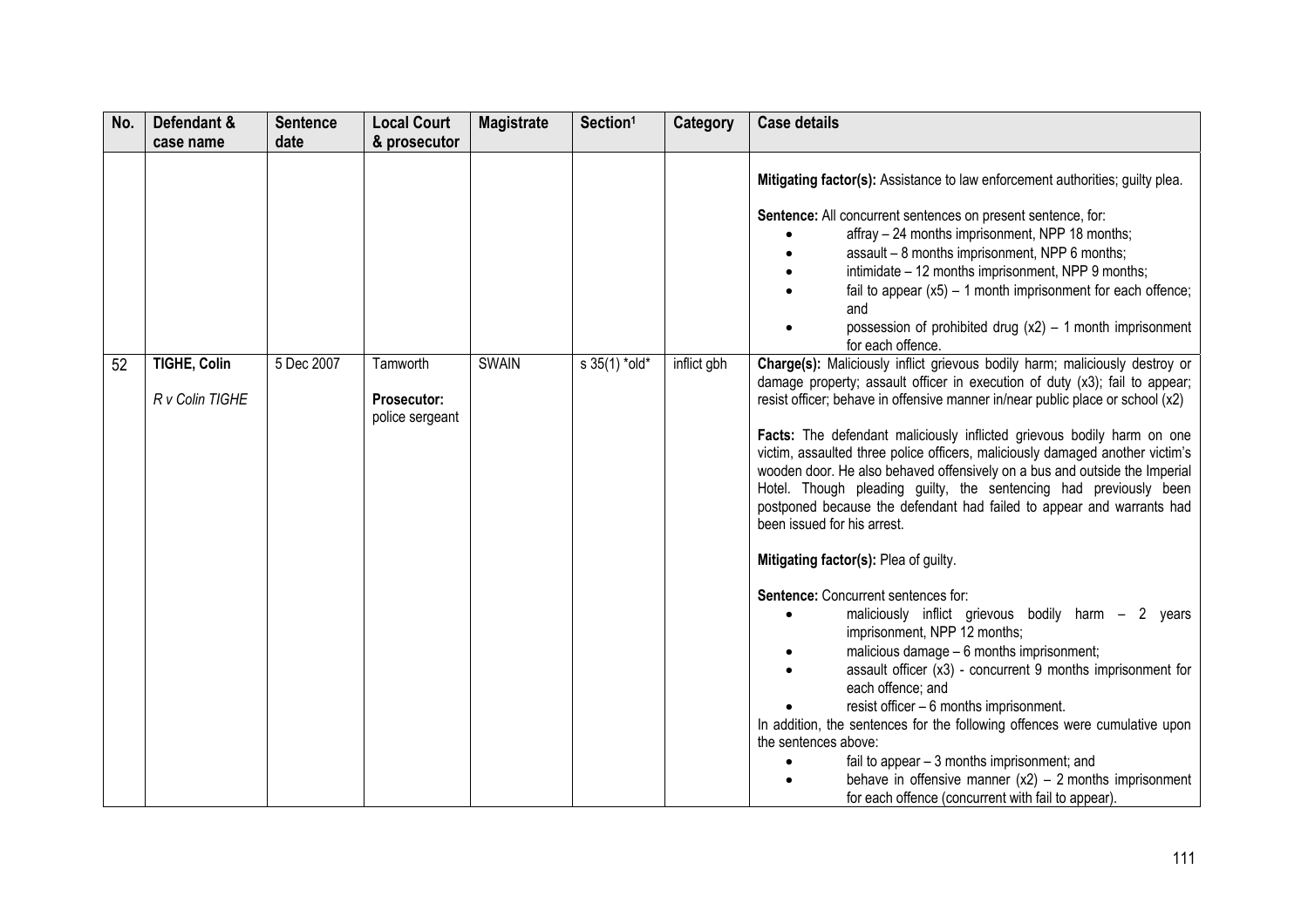| No. | Defendant &                                                     | <b>Sentence</b>     | <b>Local Court</b>                    | <b>Magistrate</b> | Section <sup>1</sup>            | Category    | <b>Case details</b>                                                                                                                                                                                                                                                                                                                                                                                                                                                                                                                                                                                                                                                                                                                                                                                                                                                                                                                                                                  |
|-----|-----------------------------------------------------------------|---------------------|---------------------------------------|-------------------|---------------------------------|-------------|--------------------------------------------------------------------------------------------------------------------------------------------------------------------------------------------------------------------------------------------------------------------------------------------------------------------------------------------------------------------------------------------------------------------------------------------------------------------------------------------------------------------------------------------------------------------------------------------------------------------------------------------------------------------------------------------------------------------------------------------------------------------------------------------------------------------------------------------------------------------------------------------------------------------------------------------------------------------------------------|
| 53  | case name<br><b>BRADLEY,</b><br><b>Nathan</b>                   | date<br>19 Dec 2007 | & prosecutor<br>Wyong                 | <b>RAILTON</b>    | $s \frac{35(1)^{*} old^{*}}{s}$ | inflict gbh | Charge(s): Maliciously inflict grievous bodily harm (Bradley); assault<br>occasioning actual bodily harm (x2) (Coles)                                                                                                                                                                                                                                                                                                                                                                                                                                                                                                                                                                                                                                                                                                                                                                                                                                                                |
|     | Police v Nathan<br><b>BRADLEY;</b><br>Police v Timothy<br>COLES |                     | <b>Prosecutor:</b><br>police sergeant |                   |                                 |             | Facts: A couple (the victims) and their 16-year-old son were at home and<br>heard the sound of window or glass breaking at about 1am. The wife came<br>outside and saw three males (two of whom were the defendants). Bradley<br>got very close to the wife's face and asked if she had called the police. He<br>also called out to the husband to come down and fight. The husband came<br>down in an aggressive manner and pushed Bradley first. A fight started<br>between the three males and the victims. The husband was knocked to the<br>ground, and was punched and kicked until he was unconscious. The<br>defendants unsuccessfully raised self defence.<br>Aggravating factor(s): Bradley was on bail at the time of the offence; very<br>serious offence; and had a criminal record of continued use of violence.<br>Sentence: Bradley (maliciously inflict grievous bodily harm) -- 18 months<br>NPP, and additional 6 months on parole; AVO application by his mother |
| 54  | OZKAN, Ayuan                                                    | 9 Jan 2008          | Coffs Harbour                         | VAN ZUYLAN        | s 59(1)                         |             | granted for 4 years.<br>Charge(s): Assault occasioning actual bodily harm                                                                                                                                                                                                                                                                                                                                                                                                                                                                                                                                                                                                                                                                                                                                                                                                                                                                                                            |
|     | Police v Ayuan<br><b>OZKAN</b>                                  |                     | <b>Prosecutor:</b><br>police sergeant |                   |                                 |             | Facts: The defendant and the 62-year-old victim were former partners and<br>had been drinking together. The defendant asked to have sex with the victim<br>which she refused. He kneeled on the bed and punched her twice to the side<br>of her face, fracturing her eye socket which required an operation.                                                                                                                                                                                                                                                                                                                                                                                                                                                                                                                                                                                                                                                                         |
|     |                                                                 |                     |                                       |                   |                                 |             | Aggravating factor(s): Seriousness of offence; age of victim; 'appalling'<br>injury; extremely poor record for violence and breaches of ADVOs.                                                                                                                                                                                                                                                                                                                                                                                                                                                                                                                                                                                                                                                                                                                                                                                                                                       |
|     |                                                                 |                     |                                       |                   |                                 |             | Mitigating factor(s): Mental health issues; on the disability pension;<br>suffered from depression.                                                                                                                                                                                                                                                                                                                                                                                                                                                                                                                                                                                                                                                                                                                                                                                                                                                                                  |
|     |                                                                 |                     |                                       |                   |                                 |             | Sentence: 2 years imprisonment; NPP 18 months. Three-year ADVO<br>granted.                                                                                                                                                                                                                                                                                                                                                                                                                                                                                                                                                                                                                                                                                                                                                                                                                                                                                                           |
| 55  | MARIC, John                                                     | 15 Jan 2008         | Coffs Harbour                         | <b>BAILEY</b>     | s 61M(2)<br>*old*               |             | Charge(s): Indecent assault where victim under the age of 10 years (x2)                                                                                                                                                                                                                                                                                                                                                                                                                                                                                                                                                                                                                                                                                                                                                                                                                                                                                                              |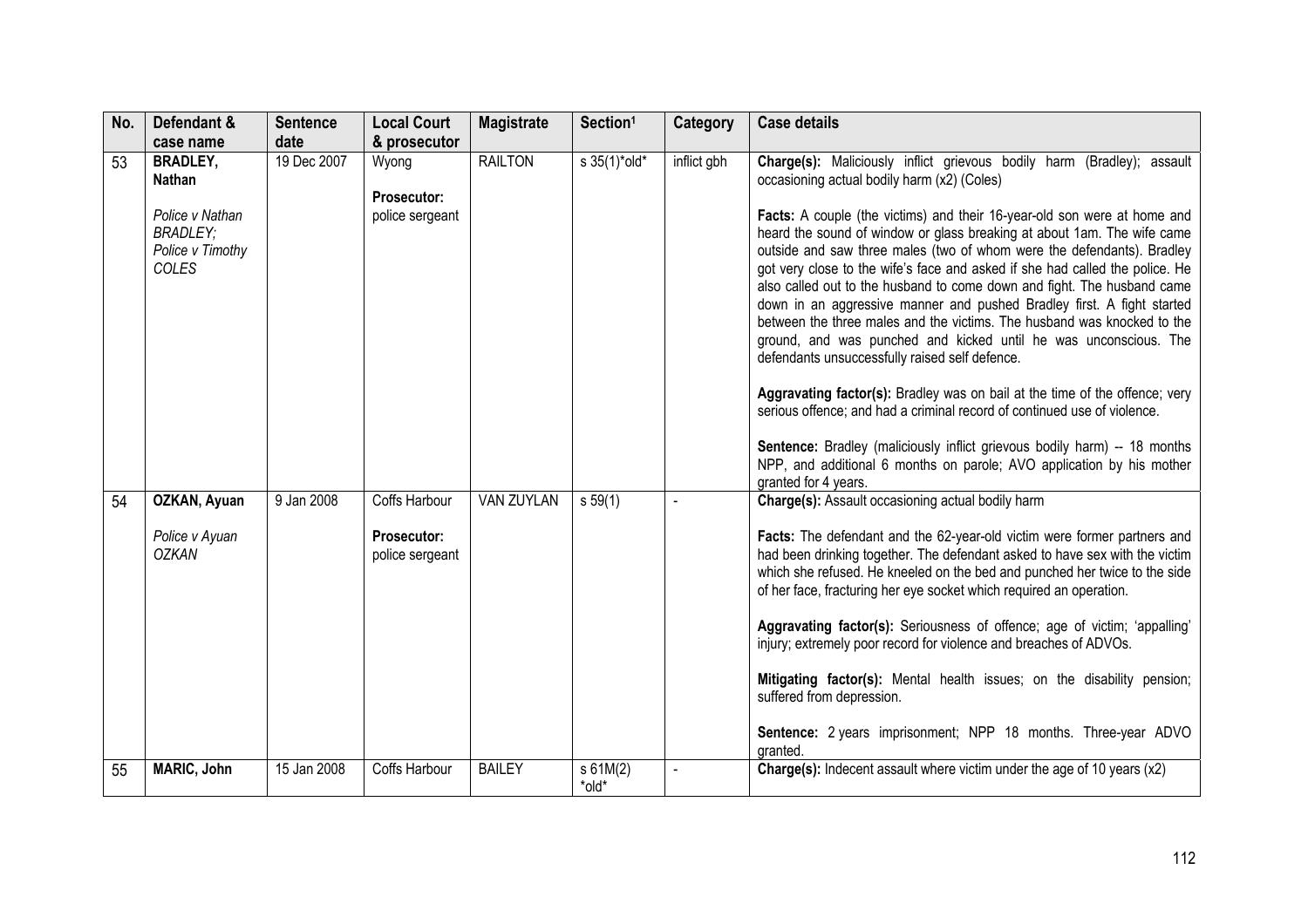| No. | Defendant &                            | <b>Sentence</b>    | <b>Local Court</b>                         | <b>Magistrate</b> | Section <sup>1</sup>     | Category | <b>Case details</b>                                                                                                                                                                                                                                                                                                                                                                                                                                                                                                                                                                                                                                |
|-----|----------------------------------------|--------------------|--------------------------------------------|-------------------|--------------------------|----------|----------------------------------------------------------------------------------------------------------------------------------------------------------------------------------------------------------------------------------------------------------------------------------------------------------------------------------------------------------------------------------------------------------------------------------------------------------------------------------------------------------------------------------------------------------------------------------------------------------------------------------------------------|
|     | case name<br>R v John MARIC            | date               | & prosecutor<br>Prosecutor:<br><b>DPP</b>  |                   |                          |          | Facts: The defendant committed the offences on the 8 year old child while in<br>a relationship with the child's mother. The offences consisted of touching on<br>the vagina. There was no charge of penetration.<br>Aggravating factor(s): Seriousness of the crime; emotional harm caused by<br>offence; offender abused position of trust; victim vulnerable due to age<br>Mitigating factor(s): Offender unlikely to re-offend; plea of guilty; good<br>character<br>Sentence:<br>(Sequences $2 - 4$ ) - 2 years imprisonment, NPP 18 months<br>(Sequences $5 - 7$ ) - 2 years imprisonment, NPP 6 months                                       |
| 56  | <b>AVERY, Andrew</b><br>Anthony        | 22 January<br>2008 | Grafton<br>Prosecutor:<br>police sergeant  | <b>POGSON</b>     | s 59(1)                  |          | (cumulative)<br>Charge(s): Assault occasioning actual bodily harm; breach of apprehended<br>violence order<br>Facts: The defendant attacked the female victim by striking her and pulling<br>her hair. He then kicked her while she was on the ground, causing injury to<br>her nose and face. This occurred while the defendant was on an AVO order<br>restricting him from approaching the victim.<br>Aggravating factor(s): Objective seriousness of offence; very violent<br>offence; previous criminal history of violence; offence involved gratuitous<br>cruelty<br>Sentence: 2 years imprisonment with NPP of 18 months for assault ABH. 6 |
| 57  | <b>JORDAN, Troy</b><br>R v Troy JORDAN | 6 Feb 2008         | Cessnock<br>Prosecutor:<br>police sergeant | <b>ELLIOTT</b>    | s 545AB(1)<br>*repealed* |          | months fixed term imprisonment for breach of AVO served concurrently.<br>Charge(s): Stalk; intimidate; assault; possess shortened firearm; possess<br>ammunition; cultivate prohibited plant; possess unauthorised<br>firearm; not keep firearm safely<br>Aggravating factor(s): Possession of unlicensed firearm which has been<br>shortened and disguised, and where insufficient precautions have been<br>taken for its safety; seriousness of offence; intimidation; verbal abuse; threat<br>to shoot; participation in the growing of cannabis; previous convictions for                                                                      |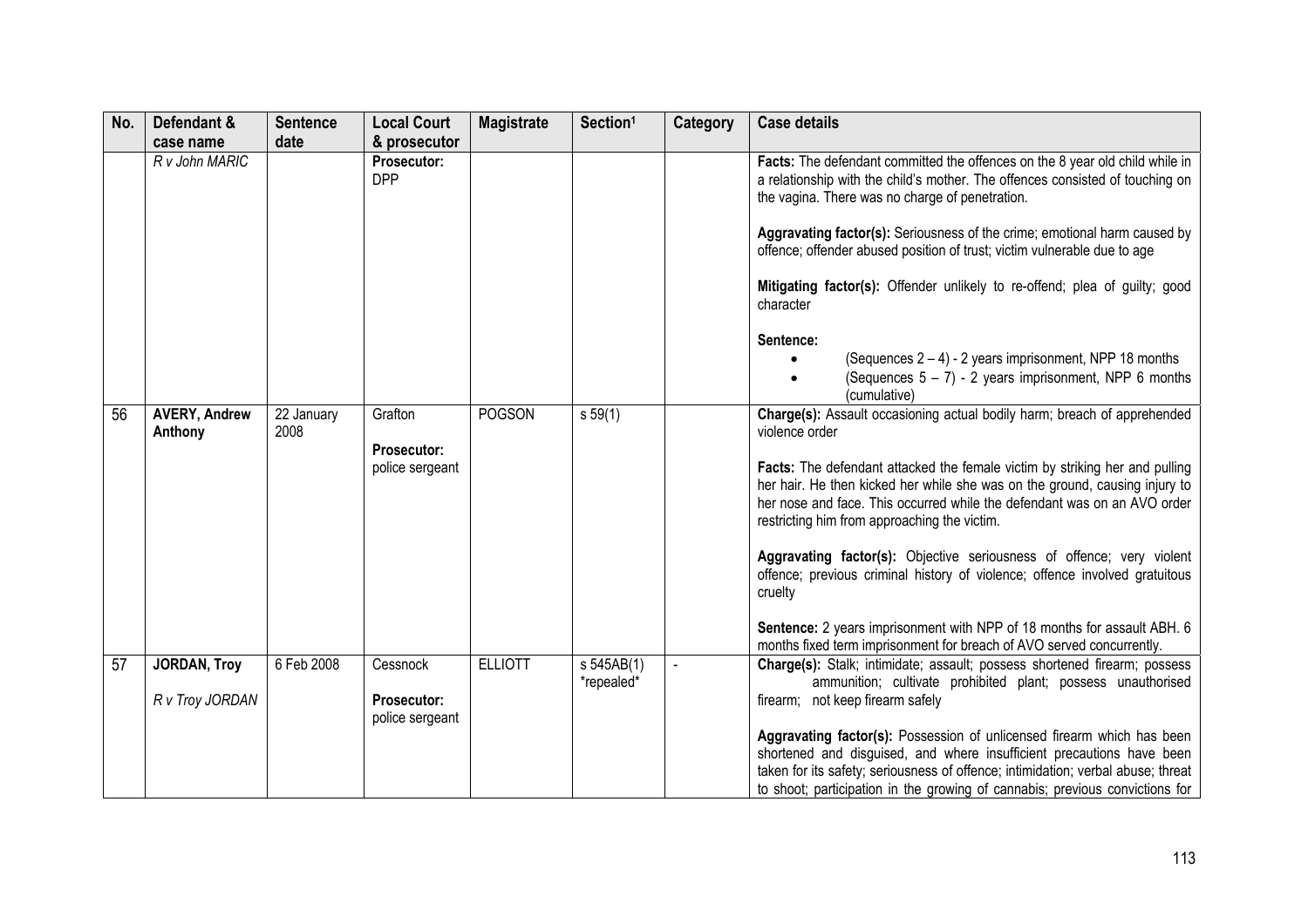| No. | Defendant &                                                             | <b>Sentence</b> | <b>Local Court</b>                               | <b>Magistrate</b> | Section <sup>1</sup> | <b>Category</b> | <b>Case details</b>                                                                                                                                                                                                                                                                                                                                                                                                                                                                                                                                                                                                                                                                                                                                                                                                                                                                                                                                                                                                                                                                                                |
|-----|-------------------------------------------------------------------------|-----------------|--------------------------------------------------|-------------------|----------------------|-----------------|--------------------------------------------------------------------------------------------------------------------------------------------------------------------------------------------------------------------------------------------------------------------------------------------------------------------------------------------------------------------------------------------------------------------------------------------------------------------------------------------------------------------------------------------------------------------------------------------------------------------------------------------------------------------------------------------------------------------------------------------------------------------------------------------------------------------------------------------------------------------------------------------------------------------------------------------------------------------------------------------------------------------------------------------------------------------------------------------------------------------|
|     | case name                                                               | date            | & prosecutor                                     |                   |                      |                 |                                                                                                                                                                                                                                                                                                                                                                                                                                                                                                                                                                                                                                                                                                                                                                                                                                                                                                                                                                                                                                                                                                                    |
|     |                                                                         |                 |                                                  |                   |                      |                 | possession of firearms.<br>Sentence: Aggregate sentence of two years imprisonment, with NPP 15<br>months, comprising of:<br>intimidation - NPP 15 months, 9 months parole;<br>assault - 9 months imprisonment;<br>possession of firearm - NPP 15 months; 9 months parole;<br>possession of ammunition without a licence - fined \$500 plus<br>\$70 [court costs?];<br>cultivation of cannabis - 6 months imprisonment;<br>not having an authorised license - 6 months imprisonment;<br>not having taken adequate precautions to ensure the safety<br>of firearm - 6 months imprisonment;<br>driving with the illicit substance -- fined \$500 plus \$70 [court<br>costs?]; 12-month disqualification.                                                                                                                                                                                                                                                                                                                                                                                                              |
| 58  | <b>SCOTT, Richard</b><br><b>Vincent</b><br>R v Richard<br>Vincent SCOTT | 6 Feb 2008      | Kempsey<br><b>Prosecutor:</b><br>police sergeant | <b>EVANS</b>      | s 59(1)              |                 | Assault occasioning actual bodily harm; contravene<br>Charge(s):<br>prohibition/restriction in order<br>Facts: In the early hours of the morning, the defendant, a 49 year old man,<br>and the victim, the defendant's 21 year old wife were leaving a party and<br>there was an argument, where the victim apparently stated an interest in<br>other men. The defendant punched her once in the face with a closed fist.<br>She attempted to run away but he chased her, grabbed hold of her hair and<br>proceeded to punch her several more times to the face with a closed fist.<br>She again tried to run away but he caught her, dragged her and again<br>punched her. It is alleged he dragged her about 100-200 metres.<br>The assault was in contravention of an order prohibiting his behaviour and<br>seeking to protect her. The defendant and the victim have a child together.<br>Mitigating factor(s): Plea of guilty.<br>Sentence:<br>Assault occasioning actual bodily harm - 2 years<br>$\bullet$<br>imprisonment, NPP 18 months; and<br>contravening order - 6 months imprisonment (concurrent). |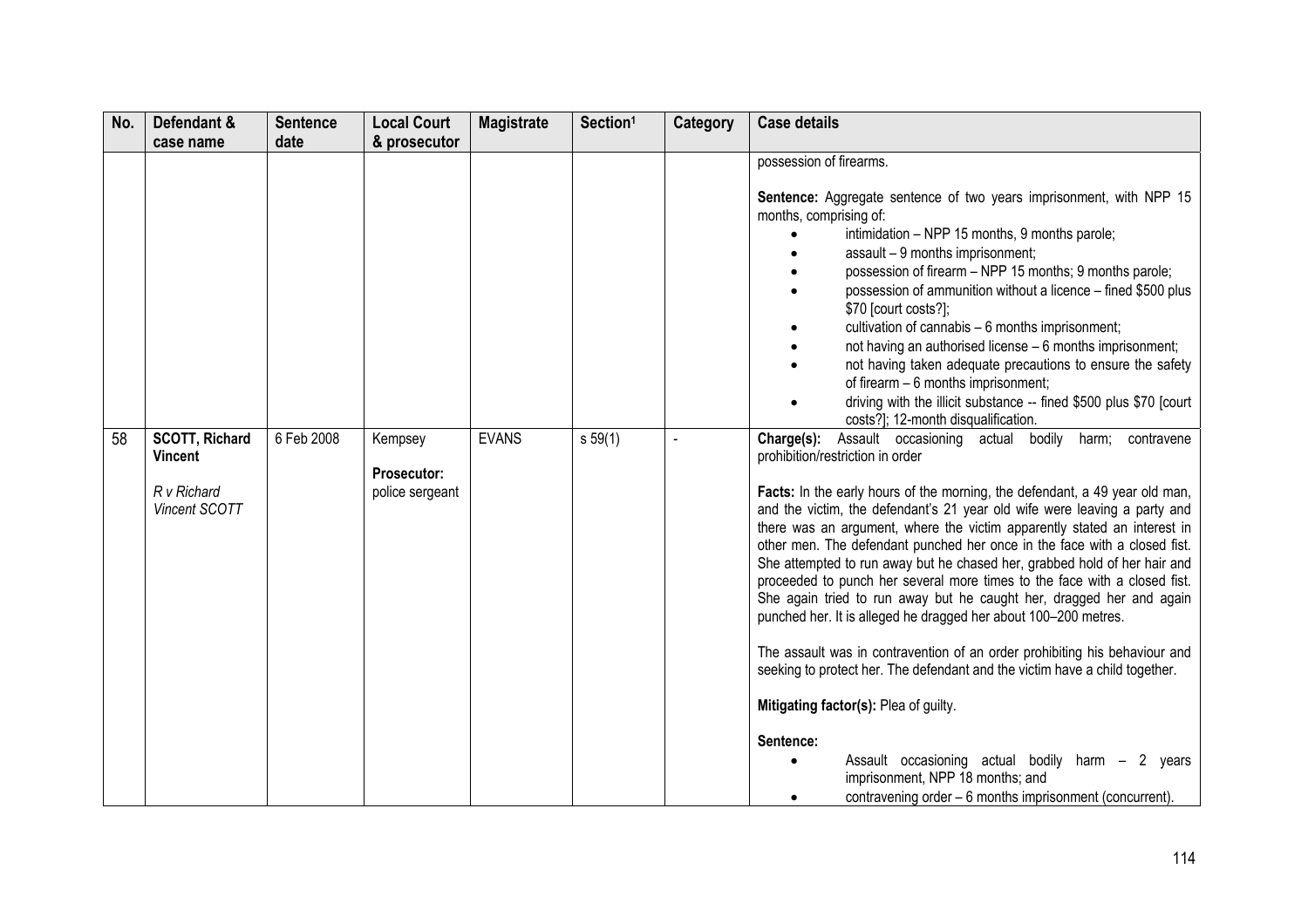| No. | Defendant &                                                           | <b>Sentence</b> | <b>Local Court</b>                            | <b>Magistrate</b> | Section <sup>1</sup> | Category | <b>Case details</b>                                                                                                                                                                                                                                                                                                                                                                                                                                                                                                                                                                                                                                                                                                                                                                                                                                            |
|-----|-----------------------------------------------------------------------|-----------------|-----------------------------------------------|-------------------|----------------------|----------|----------------------------------------------------------------------------------------------------------------------------------------------------------------------------------------------------------------------------------------------------------------------------------------------------------------------------------------------------------------------------------------------------------------------------------------------------------------------------------------------------------------------------------------------------------------------------------------------------------------------------------------------------------------------------------------------------------------------------------------------------------------------------------------------------------------------------------------------------------------|
|     | case name                                                             | date            | & prosecutor                                  |                   |                      |          |                                                                                                                                                                                                                                                                                                                                                                                                                                                                                                                                                                                                                                                                                                                                                                                                                                                                |
|     |                                                                       |                 |                                               |                   |                      |          | 5 year protection order for the victim under s 562 of the Crimes Act 1900<br>(NSW).                                                                                                                                                                                                                                                                                                                                                                                                                                                                                                                                                                                                                                                                                                                                                                            |
| 59  | <b>GEERLIGS, Paul</b>                                                 | 13 Feb 2008     | Bankstown                                     | <b>FALZON</b>     | $s \, 33B(1)(a)$     |          | Charge(s): Break and enter; driving whilst disqualified; possession of drugs;<br>use of an offensive weapon to prevent lawful apprehension                                                                                                                                                                                                                                                                                                                                                                                                                                                                                                                                                                                                                                                                                                                     |
|     | R v Paul<br><b>GEERLIGS</b>                                           |                 | Prosecutor:<br>police sergeant                |                   |                      |          | Facts: Two police officers were alerted to the possibility of someone<br>breaking into a house, and chased after the defendant. The defendant<br>swung a large metallic crowbar towards the head of one of the officers but<br>missed. He refused to put down the crowbar at gunpoint and tried to escape<br>in a car. The police officers attempted to stop him but did not succeed. One<br>of the officers managed to take the crowbar from the defendant and started<br>to hit the defendant with it but this did not deter the defendant. Eventually the<br>car stopped because the key that was in the ignition snapped.<br>The defendant had a history of substantial gaol terms, essentially for driving<br>offences. His record showed numerous driving whilst disqualified offences,<br>and he was disqualified for an extremely long period of time. |
|     |                                                                       |                 |                                               |                   |                      |          | Aggravating factor(s): Extremely serious offences.                                                                                                                                                                                                                                                                                                                                                                                                                                                                                                                                                                                                                                                                                                                                                                                                             |
|     |                                                                       |                 |                                               |                   |                      |          | Sentence:<br>Break and enter - 12 months imprisonment from 22/1/2008;<br>driving whilst disqualified - 18 months imprisonment from<br>22/1/2008, 2-year disqualification period; also declared a<br>habitual offender -- 5-year disqualification period;<br>possession of drugs - one month imprisonment (concurrent),<br>drugs to be destroyed;<br>use of an offensive weapon to prevent lawful apprehension -<br>2 years imprisonment accumulative on Sequence 1 [from<br>22/1/2009, ie, end of sentence for break and enter], with NPP<br>of 2 years.                                                                                                                                                                                                                                                                                                       |
| 60  | MITCHELL,<br><b>William John</b><br>Police v William<br>John MITCHELL | 14 Feb 2008     | Wagga Wagga<br>Prosecutor:<br>police sergeant | <b>DARE</b>       | s 33B(1)(a)          |          | Charge(s): Contravention of apprehended domestic violence order (ADVO);<br>maliciously damaging property; intimidating behaviour; using a weapon to<br>prevent lawful detention; affray; assaulting officers in the execution of their<br>duty; breach of good behaviour bonds (x3)                                                                                                                                                                                                                                                                                                                                                                                                                                                                                                                                                                            |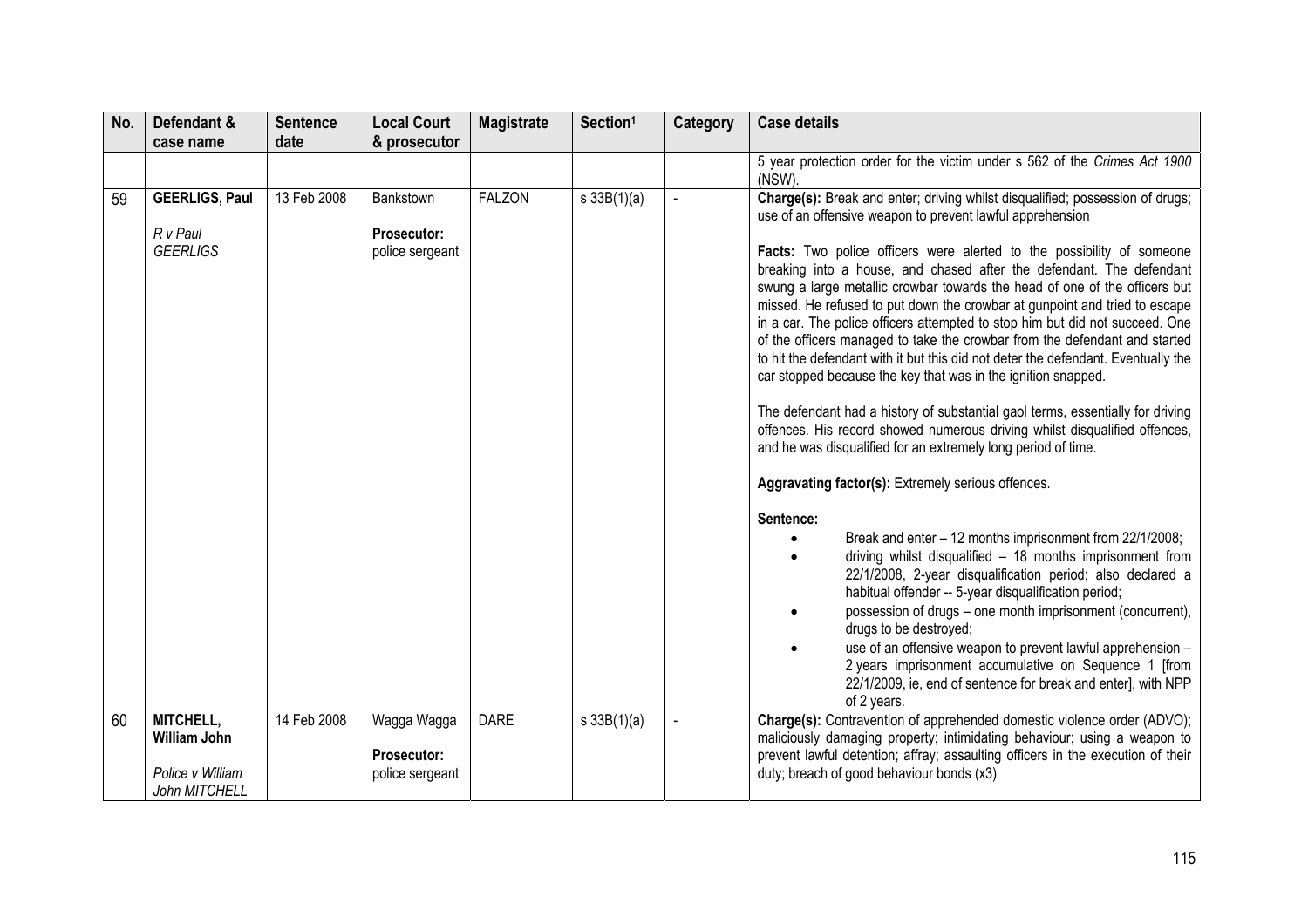| No. | Defendant & | <b>Sentence</b> | <b>Local Court</b> | <b>Magistrate</b> | Section <sup>1</sup> | Category | <b>Case details</b>                                                                                                                                                                                                                                                                                                                                                                                                                                                                                                                                                                                                                                                                                                                                           |
|-----|-------------|-----------------|--------------------|-------------------|----------------------|----------|---------------------------------------------------------------------------------------------------------------------------------------------------------------------------------------------------------------------------------------------------------------------------------------------------------------------------------------------------------------------------------------------------------------------------------------------------------------------------------------------------------------------------------------------------------------------------------------------------------------------------------------------------------------------------------------------------------------------------------------------------------------|
|     | case name   | date            | & prosecutor       |                   |                      |          |                                                                                                                                                                                                                                                                                                                                                                                                                                                                                                                                                                                                                                                                                                                                                               |
|     |             |                 |                    |                   |                      |          | Facts: The defendant, who was affected by alcohol, came to the victim's<br>premises, in breach of an ADVO. The victim asked him to leave. Upon<br>leaving, he approached a house where he banged on the door, smashed a<br>window and smashed the front windscreen of a motor vehicle. Some two<br>months after this incident, the defendant was residing in the victim's<br>premises and was therefore in breach of the ADVO again. An interim ADVO<br>was issued.<br>Within a week of the issue of the interim ADVO, the defendant knocked on<br>the victim's front door and asked to be let in. The victim refused. The<br>defendant kicked and damaged the front door, and broke pieces of the front                                                      |
|     |             |                 |                    |                   |                      |          | wooden fence, in breach of the interim ADVO. The victim was intimidated by<br>the defendant's violent conduct.<br>The next morning the police received a triple 0 call from the victim's<br>premises. When police officers attended the premises, they heard the<br>defendant yelling at the victim inside the premises. After the victim opened                                                                                                                                                                                                                                                                                                                                                                                                              |
|     |             |                 |                    |                   |                      |          | the front door to let the officers in, they saw him climb the rear fence and<br>escape. The defendant returned to the premises shortly afterwards. The<br>police again attended the premises, and as they were speaking to the victim,<br>the defendant approached them brandishing two large kitchen knives. The<br>defendant chased after the officers and threatened to stab them. He also<br>yelled several times at the police to shoot him, and refused to put the knives<br>down. An OC spray was used but it had little or no effect on the defendant.<br>One of the officers drew his gun and shot the defendant in the arm. As the<br>defendant was being taken to the hospital, he continued to be violent and<br>aggressive towards the officers. |
|     |             |                 |                    |                   |                      |          | Aggravating factor(s): History of violence; history of breaches of DVOs;<br>objective seriousness of offence; offences were committed while on s 9<br>bonds.                                                                                                                                                                                                                                                                                                                                                                                                                                                                                                                                                                                                  |
|     |             |                 |                    |                   |                      |          | Mitigating factor(s): Plea of guilty; extra curial punishment for the shooting<br>(but not of much weight).                                                                                                                                                                                                                                                                                                                                                                                                                                                                                                                                                                                                                                                   |
|     |             |                 |                    |                   |                      |          | <b>Sentence:</b> Aggregate sentence of NPP 18 months and 12 months parole.                                                                                                                                                                                                                                                                                                                                                                                                                                                                                                                                                                                                                                                                                    |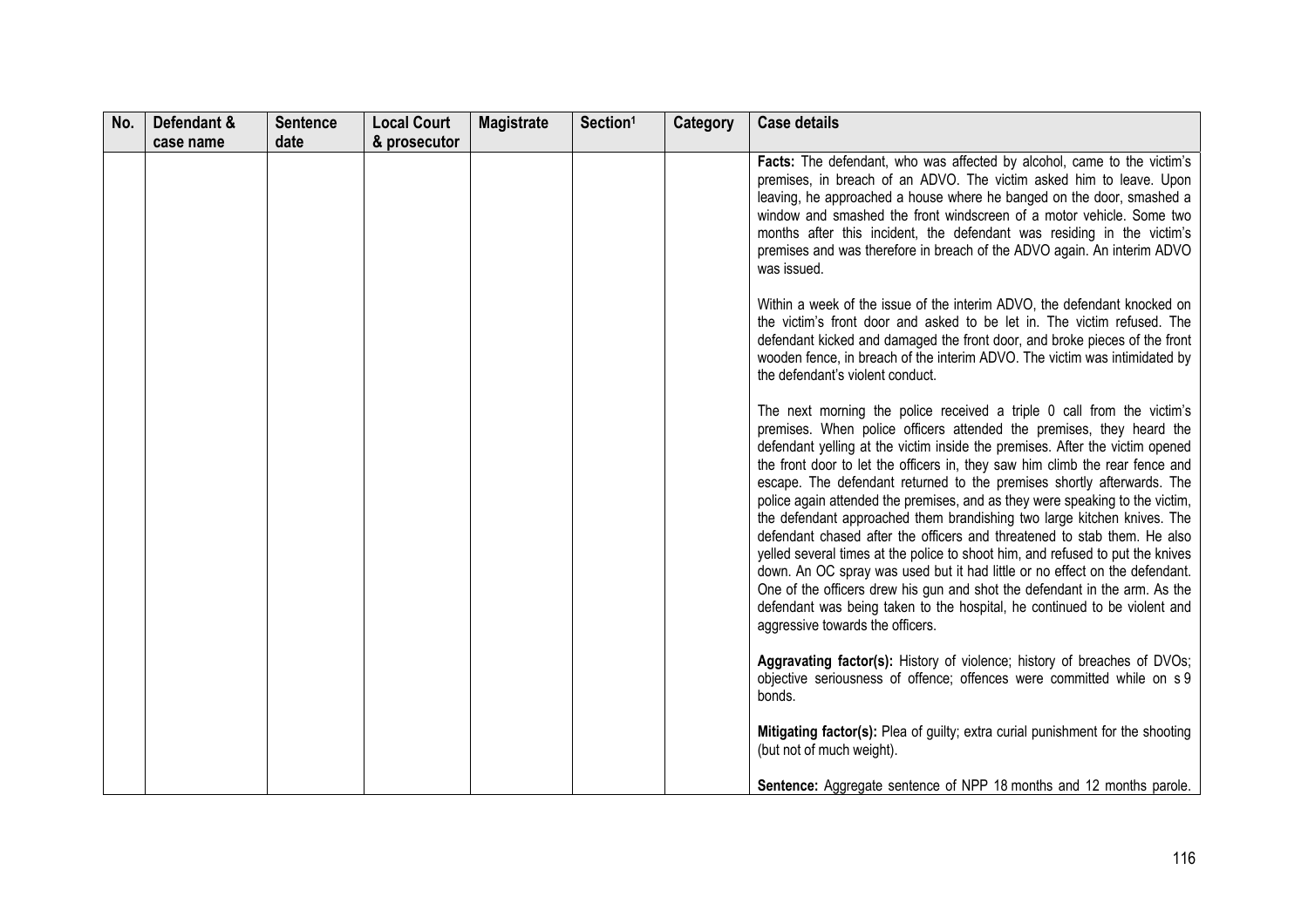| No. | Defendant &                                               | <b>Sentence</b> | <b>Local Court</b>                                  | <b>Magistrate</b> | Section <sup>1</sup>  | Category | <b>Case details</b>                                                                                                                                                                                                                                                                                                                                                                                                                                                                                              |
|-----|-----------------------------------------------------------|-----------------|-----------------------------------------------------|-------------------|-----------------------|----------|------------------------------------------------------------------------------------------------------------------------------------------------------------------------------------------------------------------------------------------------------------------------------------------------------------------------------------------------------------------------------------------------------------------------------------------------------------------------------------------------------------------|
|     | case name                                                 | date            | & prosecutor                                        |                   |                       |          |                                                                                                                                                                                                                                                                                                                                                                                                                                                                                                                  |
|     |                                                           |                 |                                                     |                   |                       |          | Interim ADVOs were made final orders for two years.                                                                                                                                                                                                                                                                                                                                                                                                                                                              |
| 61  | <b>JAQUE, Lazarus</b><br>Police v Lazarus<br><b>JAQUE</b> | 27 Feb 2008     | Wollongong<br><b>Prosecutor:</b><br>police sergeant | <b>JOHNSON</b>    | $s \overline{93C(1)}$ |          | Charge(s): Common assault (x3); stalk/intimidate (x2); maliciously destroy<br>or damage property; affray; assault occasioning actual bodily harm; possess<br>unregistered unauthorised prohibited firearm in public place (x2);<br>possess/use a prohibited weapon without permit (x2)-these offences also<br>constituted breaches of four good behaviour bonds to which the defendant<br>was subject at the time.                                                                                               |
|     |                                                           |                 |                                                     |                   |                       |          | Facts: The charges relate to five matters. On the first occasion, the<br>defendant was a passenger in a car which was involved in a near collision<br>with the victim's car. The defendant got out of the car carrying an axe and<br>approached the victim's car. The defendant punched the victim in the face,<br>kicked him in the stomach and swung the axe (but did not hit him with it).<br>The defendant was on four good behaviour bonds at that time for three<br>weeks. He was granted bail.            |
|     |                                                           |                 |                                                     |                   |                       |          | On the second occasion, the defendant and a group of friends drove to The<br>Farm at Dunmore to fire a sawn shotgun at a concrete wall. He was charged<br>with possession of a prohibited weapon, and was again granted bail.                                                                                                                                                                                                                                                                                    |
|     |                                                           |                 |                                                     |                   |                       |          | On a different occasion, the defendant was on a train when he and a co-<br>defendant punched the victim in the face repeatedly. The defendant was in a<br>group of up to six people at the time and the group joined in the attack. The<br>victim had cuts and abrasions to his face, legs, ribs and back, and his nose<br>was bleeding. The defendant led the group out of the carriage to continue to<br>pursue the victim when the train arrived at Unanderra station. The victim was<br>knocked unconscious. |
|     |                                                           |                 |                                                     |                   |                       |          | On the fourth occasion, the defendant and his brother decided to try and<br>force someone to pay for damage done to his brother's girlfriend's car. They<br>forcefully placed a young man in a car, the defendant grabbed hold of the<br>young man-around the neck at some stage-and they eventually went to<br>the young man's parent's place at midnight making demands for payment.                                                                                                                           |
|     |                                                           |                 |                                                     |                   |                       |          | Finally, the defendant intimidated a woman from a former relationship. She<br>had picked him up to take him to work. While in the car the defendant hit her                                                                                                                                                                                                                                                                                                                                                      |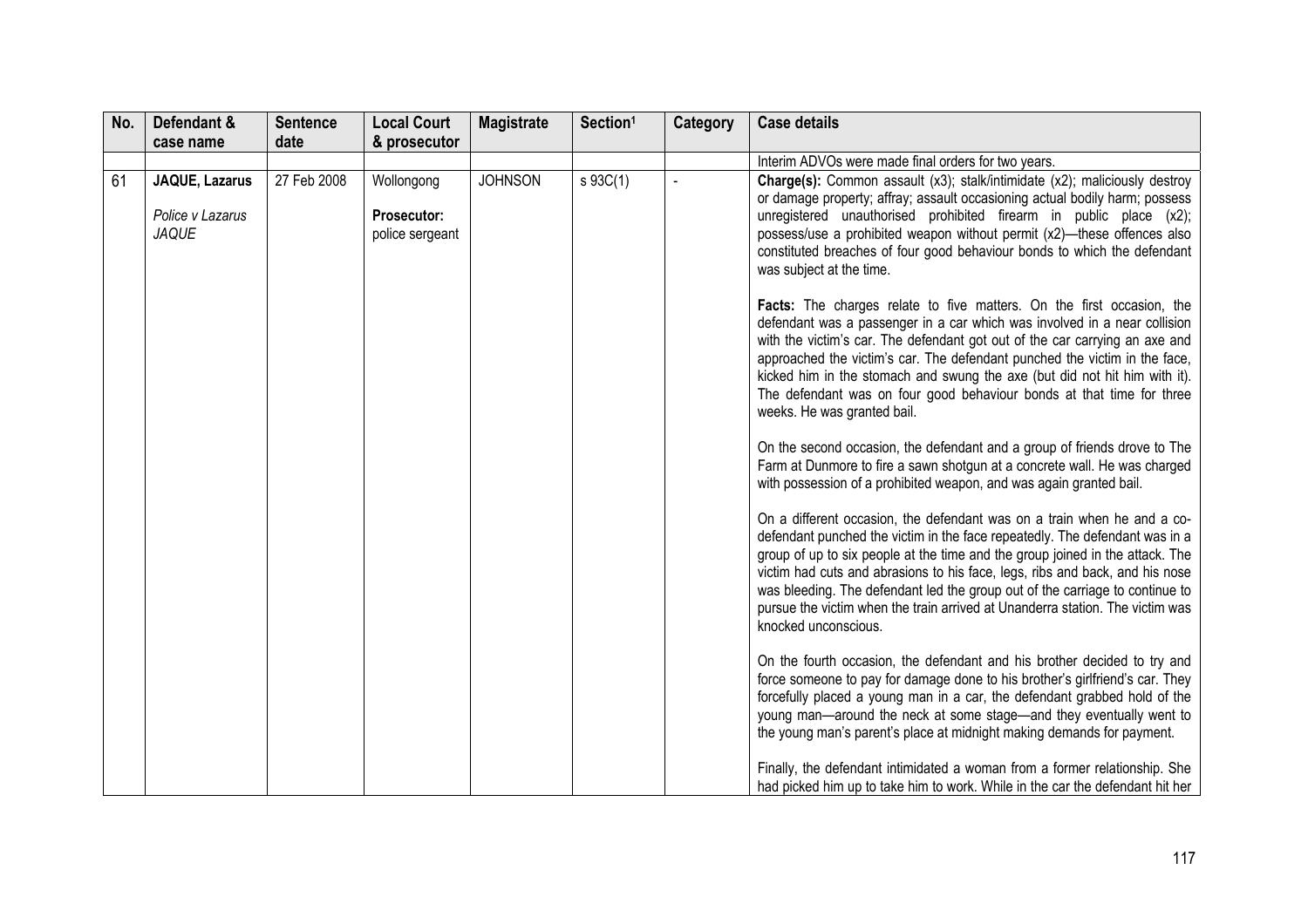| No. | Defendant & | <b>Sentence</b> | <b>Local Court</b> | <b>Magistrate</b> | Section <sup>1</sup> | Category | <b>Case details</b>                                                                                                                                                                                                                                                                                                                                       |
|-----|-------------|-----------------|--------------------|-------------------|----------------------|----------|-----------------------------------------------------------------------------------------------------------------------------------------------------------------------------------------------------------------------------------------------------------------------------------------------------------------------------------------------------------|
|     | case name   | date            | & prosecutor       |                   |                      |          |                                                                                                                                                                                                                                                                                                                                                           |
|     |             |                 |                    |                   |                      |          | on the side of the head. Later on he took her phone and there was a struggle<br>over the phone. He then tried to grab her keys and to get the phone again,<br>spat at her and kicked the car. He pleaded not guilty to these matters but<br>was found guilty. An AVO was granted for two years. Bail was refused.                                         |
|     |             |                 |                    |                   |                      |          | Aggravating factor(s): Extremely serious offences, some involving<br>significant degree of violence; most of the offences were committed while the<br>defendant was on bail. The defendant was also on four good behaviour<br>bonds (imposed for resisting a police officer and intimidating police officers<br>three times) at the time of the offences. |
|     |             |                 |                    |                   |                      |          | Mitigating factor(s): Some remorse; rehabilitation is a significant factor (the<br>defendant was 18-19 years old at the time of the offences);                                                                                                                                                                                                            |
|     |             |                 |                    |                   |                      |          | Sentence: All good behaviour bonds were revoked and concurrent<br>sentences of 6 months imprisonment for breaches of the bonds. Sentences<br>imposed partly cumulatively, totalling in NPP of 18 months and 12 months<br>parole, comprising of:<br>Road rage incident:                                                                                    |
|     |             |                 |                    |                   |                      |          | assault occasioning actual bodily harm & possess/use a<br>$\bullet$<br>prohibited weapon without permit -- concurrent 6 months<br>imprisonment from 5/9/2007;                                                                                                                                                                                             |
|     |             |                 |                    |                   |                      |          | possess unregistered unauthorised prohibited firearm in<br>public place (x2) & possess/use a prohibited weapon without<br>permit -- concurrent 6 months imprisonment from 5/9/2007 to<br>4/3/2008;                                                                                                                                                        |
|     |             |                 |                    |                   |                      |          | Demanding money for car damage incident:                                                                                                                                                                                                                                                                                                                  |
|     |             |                 |                    |                   |                      |          | stalk/intimidate -- 6 months imprisonment from 5/3/2008 to<br>$\bullet$<br>4/9/2008 (cumulative);                                                                                                                                                                                                                                                         |
|     |             |                 |                    |                   |                      |          | Incident involving former girlfriend:                                                                                                                                                                                                                                                                                                                     |
|     |             |                 |                    |                   |                      |          | common assault (x2) -- concurrent 6 months imprisonment<br>$\bullet$<br>from 5/9/2008 to 4/3/2009;                                                                                                                                                                                                                                                        |
|     |             |                 |                    |                   |                      |          | maliciously destroy or damage property -- 1 month<br>imprisonment from 5/3/2009 (cumulative);                                                                                                                                                                                                                                                             |
|     |             |                 |                    |                   |                      |          | Train incident:                                                                                                                                                                                                                                                                                                                                           |
|     |             |                 |                    |                   |                      |          | common assault -- 12 months imprisonment from 5/3/2008 to                                                                                                                                                                                                                                                                                                 |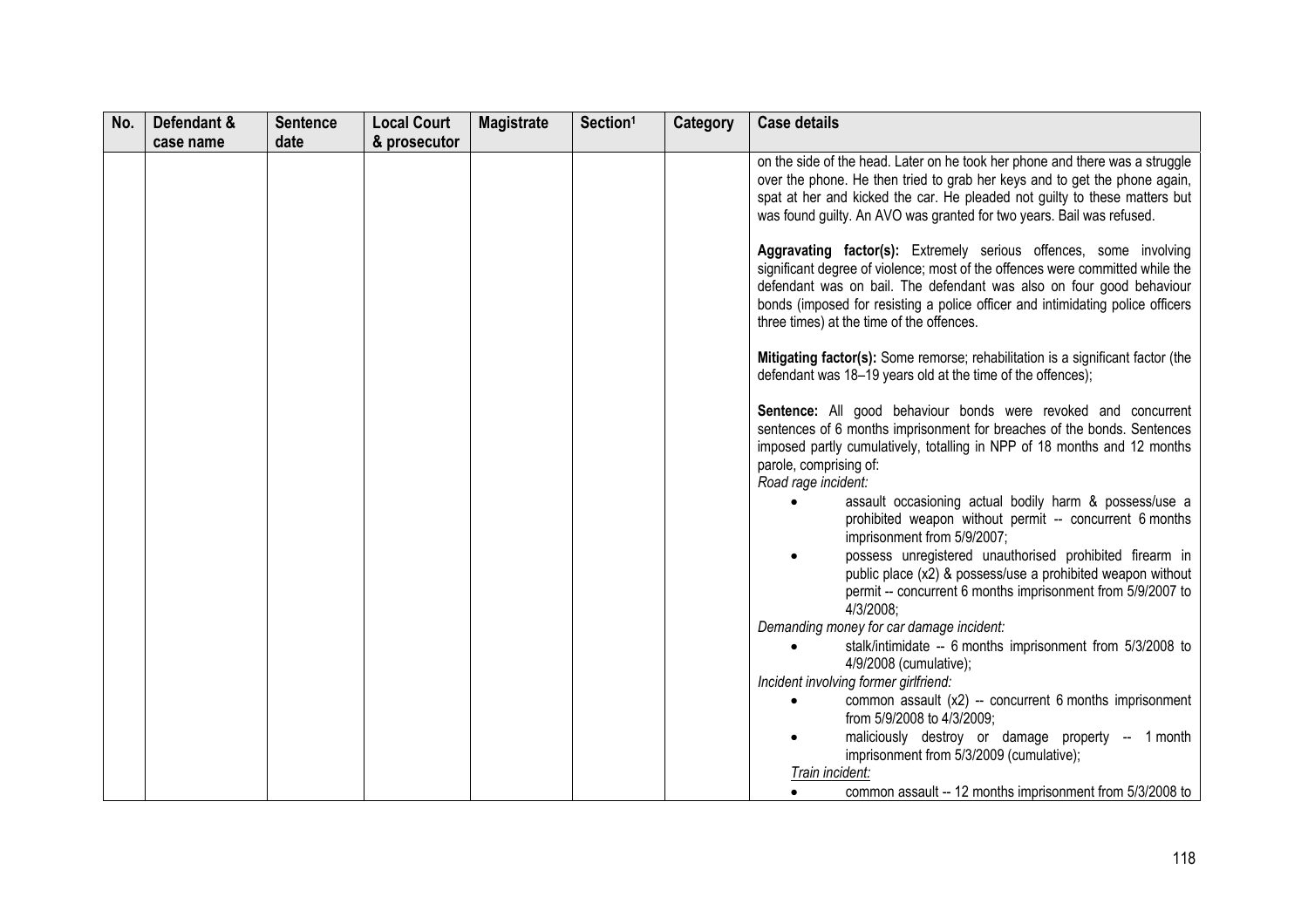| No. | Defendant &                                                                          | <b>Sentence</b> | <b>Local Court</b>                               | <b>Magistrate</b> | Section <sup>1</sup> | Category | <b>Case details</b>                                                                                                                                                                                                                                                                                                                                                                                                                                                                                                                                                                                                                                                                                                                                                                                                                                                                                                                     |
|-----|--------------------------------------------------------------------------------------|-----------------|--------------------------------------------------|-------------------|----------------------|----------|-----------------------------------------------------------------------------------------------------------------------------------------------------------------------------------------------------------------------------------------------------------------------------------------------------------------------------------------------------------------------------------------------------------------------------------------------------------------------------------------------------------------------------------------------------------------------------------------------------------------------------------------------------------------------------------------------------------------------------------------------------------------------------------------------------------------------------------------------------------------------------------------------------------------------------------------|
|     | case name                                                                            | date            | & prosecutor                                     |                   |                      |          |                                                                                                                                                                                                                                                                                                                                                                                                                                                                                                                                                                                                                                                                                                                                                                                                                                                                                                                                         |
|     |                                                                                      |                 |                                                  |                   |                      |          | 4/3/2008;<br>affray -- 2 years imprisonment from 5/3/2008 to 4/3/2010,<br>NPP 12 months from 5/3/2008 to 4/3/2009.<br>Firearm and weapons to be forfeited and destroyed.                                                                                                                                                                                                                                                                                                                                                                                                                                                                                                                                                                                                                                                                                                                                                                |
| 62  | HAMID, Sam<br>Police v Sam<br><b>HAMID</b>                                           | 7 Mar 2008      | Burwood<br><b>Prosecutor:</b><br>police sergeant | <b>PIERCE</b>     | $s\ 93G(1)(b)$       |          | Charge(s): Possess loaded firearm in public place; fire firearm in or near<br>public place; use unauthorised pistol<br>Facts: Discharge of firearm at the tail-end of an altercation between two<br>groups of males. The firearm was directed towards a fleeing white vehicle.<br>Aggravating factor(s): Extremely serious offences; and terrible record that<br>included violent offences (including a suspended sentence for assaulting an<br>officer, fines for affray and intimidating a police officer, and convictions for<br>assault and assault occasioning actual bodily harm).<br>Mitigating factor(s): Employment; stable family life; reporting on bail daily.<br>Sentence: Concurrent 2 years fixed term of imprisonment.<br>[NB: This sentence was for Sequences 2 and 3 only; Sequence 1 was a<br>back-up charge and was dismissed. However the transcript did not indicate<br>which charge constitutes which sequence.] |
| 63  | <b>BURGESS, Dean</b><br><b>Clinton</b><br>Police v Dean<br>Clinton<br><b>BURGESS</b> | 17 Mar 2008     | Taree<br><b>Prosecutor:</b><br>police sergeant   | <b>PEARCE</b>     | $s \, 35(4)$         | $\sim$   | Charge(s): Recklessly wound any other person<br>Facts: The victim gave the defendant \$50 for the purchase of marijuana;<br>then changed his mind and asked for the money back, which the defendant<br>refused. The defendant poured alcohol over the victim. The victim confronted<br>the defendant by pushing and then throwing a punch towards the defendant.<br>The defendant had an empty glass of beer in his hand and struck the victim<br>with the glass. The defendant raised self defence.<br>Aggravating factor(s): Serious offence; use of glass; public place. The<br>defendant was on a bond for violence (resisting the police in the execution of<br>their duty) at the time of the offence. Criminal record for possession of drugs.<br>Mitigating factor(s): Not planned.                                                                                                                                             |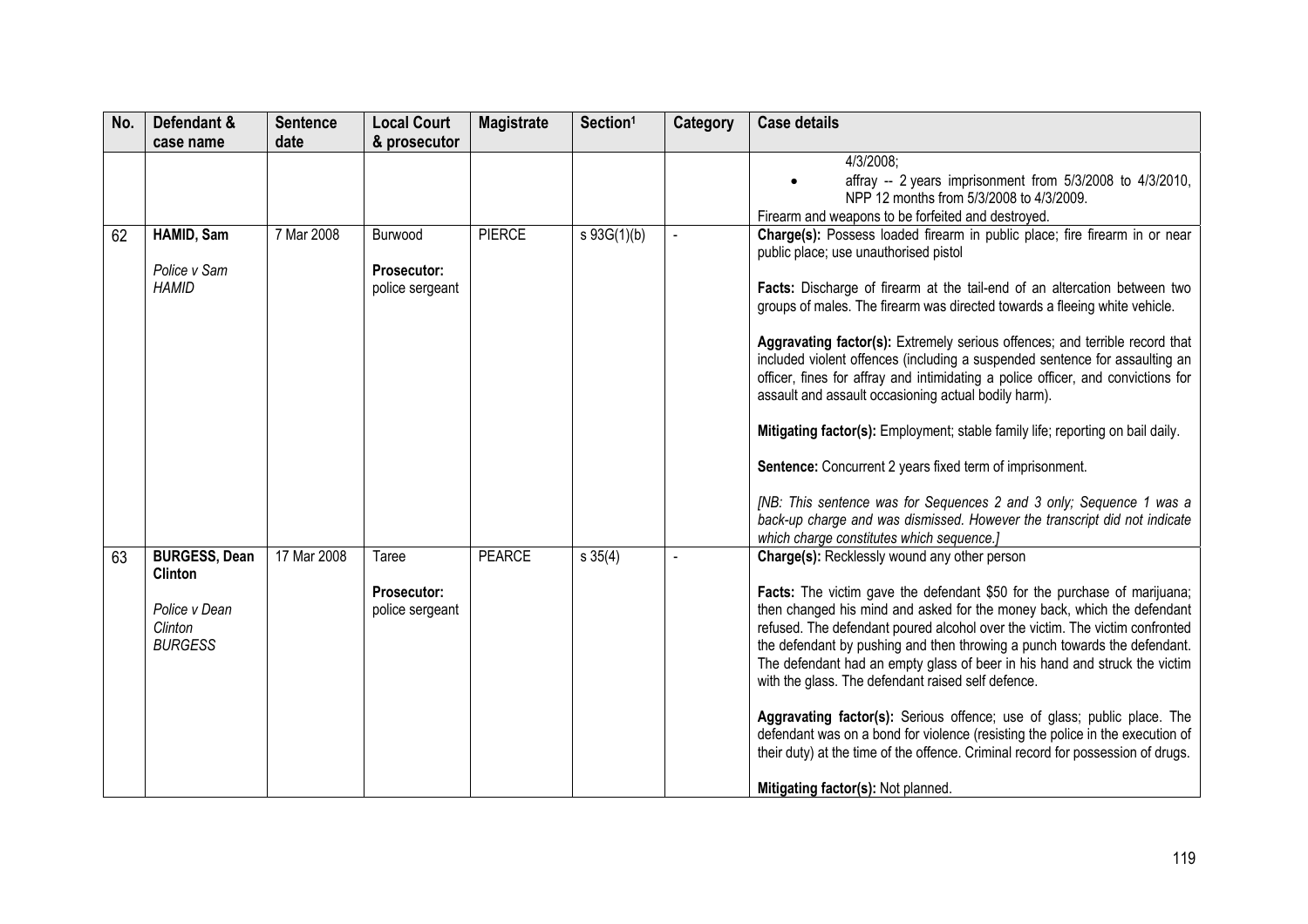| No. | Defendant &             | <b>Sentence</b>  | <b>Local Court</b>             | <b>Magistrate</b> | Section <sup>1</sup> | Category | <b>Case details</b>                                                                                                                                                                                                                             |
|-----|-------------------------|------------------|--------------------------------|-------------------|----------------------|----------|-------------------------------------------------------------------------------------------------------------------------------------------------------------------------------------------------------------------------------------------------|
|     | case name               | date             | & prosecutor                   |                   |                      |          |                                                                                                                                                                                                                                                 |
|     |                         |                  |                                |                   |                      |          | Sentence: NPP 18 months, 6 months parole; plus court costs and witness<br>expenses.                                                                                                                                                             |
| 64  | <b>HARRIS,</b><br>Colin | 25 March<br>2008 | <b>Broken Hill</b>             | <b>PEARCE</b>     | S 59(1)              |          | Charge(s): Assault occasioning actual bodily harm                                                                                                                                                                                               |
|     |                         |                  | Prosecutor:<br><b>DPP</b>      |                   |                      |          | Facts: Defendant attacked female victim over a period of time. Serious injury<br>was sustained.                                                                                                                                                 |
|     |                         |                  |                                |                   |                      |          | Aggravating factor(s): Objective seriousness of the offence; previous<br>criminal history of violence;                                                                                                                                          |
|     |                         |                  |                                |                   |                      |          | Mitigating factor(s): Plea of guilty;                                                                                                                                                                                                           |
|     |                         |                  |                                |                   |                      |          | Sentence: 2 years imprisonment with NPP of 18 months. Apprehended<br>domestic violence order.                                                                                                                                                   |
| 65  | <b>DENNIS,</b><br>John  | 1 April 2008     | <b>Broken Hill</b>             | <b>PEARCE</b>     | s 59(1)              |          | Charge(s): Assault occasioning actual bodily harm                                                                                                                                                                                               |
|     |                         |                  | Prosecutor:<br>police sergeant |                   |                      |          | Facts: The defendant attacked the victim and proceeded to kick her while<br>she was on the ground. He was wearing steel-capped boots at the time. He<br>then ripped the home phone from the wall so that the victim could not call for<br>help. |
|     |                         |                  |                                |                   |                      |          | Aggravating factor(s): Objective seriousness of the offence; previous<br>criminal history of violence; offence committed in the home of the victim                                                                                              |
|     |                         |                  |                                |                   |                      |          | Mitigating factor(s): Plea of guilty                                                                                                                                                                                                            |
|     |                         |                  |                                |                   |                      |          | Sentence: 2 years imprisonment with NPP of 18 months. Offence recorded<br>as a domestic violence offence.                                                                                                                                       |
|     |                         |                  |                                |                   |                      |          | [NB: this does not appear to be the official order. The defendant seems to<br>have already been sentenced by a previous magistrate at 12 February. The<br>current magistrate appears to have made a mistake in making a final order.]           |
| 66  | DAVIS, Gordon           | 8 Apr 2008       | Kempsey                        | <b>EVANS</b>      | s 59(1)              |          | Charge(s): Assault occasioning actual bodily harm (x4); enter inclosed lands<br>without lawful excuse (not prescribed premises)                                                                                                                 |
|     | R v Gordon              |                  | Prosecutor:                    |                   |                      |          |                                                                                                                                                                                                                                                 |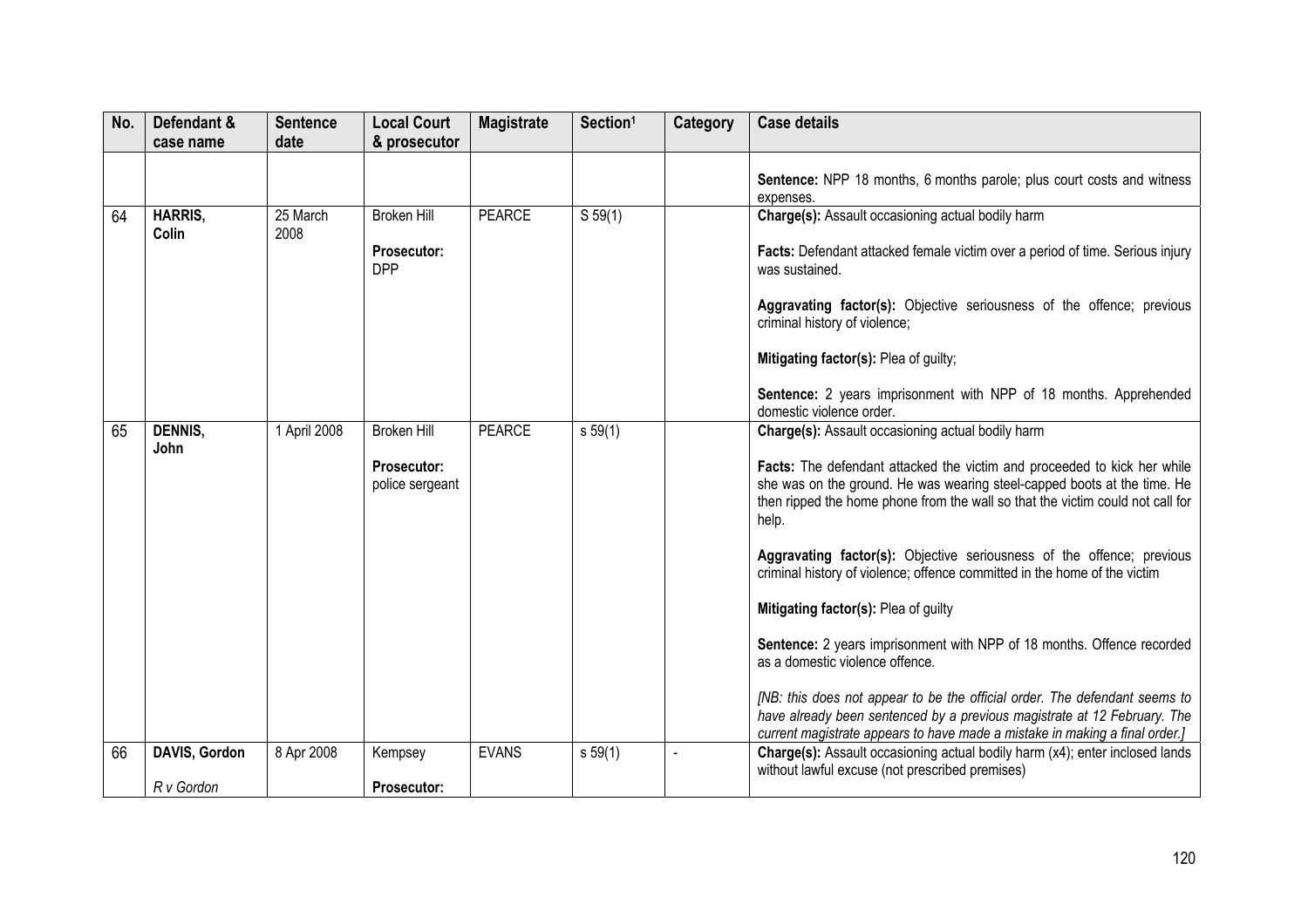| No. | Defendant &                                                                                 | <b>Sentence</b> | <b>Local Court</b>                        | <b>Magistrate</b> | Section <sup>1</sup> | <b>Category</b>    | <b>Case details</b>                                                                                                                                                                                                                                                                                                                                                                                                                                                                                                                                                                       |
|-----|---------------------------------------------------------------------------------------------|-----------------|-------------------------------------------|-------------------|----------------------|--------------------|-------------------------------------------------------------------------------------------------------------------------------------------------------------------------------------------------------------------------------------------------------------------------------------------------------------------------------------------------------------------------------------------------------------------------------------------------------------------------------------------------------------------------------------------------------------------------------------------|
|     | case name                                                                                   | date            | & prosecutor                              |                   |                      |                    |                                                                                                                                                                                                                                                                                                                                                                                                                                                                                                                                                                                           |
|     | <b>DAVIS</b>                                                                                |                 | police sergeant                           |                   |                      |                    | Facts: On one occasion, the defendant went to the home of his son and his<br>former partner, refused to leave when asked and assaulted them both when<br>the son tried to take the brunt of the defendant's assault to allow the mother<br>to flee. On another occasion the defendant assaulted his former partner at<br>another location.<br>Mitigating factor(s): Plea of guilty; remorse; prospects of rehabilitation<br>Sentence:<br>assault occasioning actual bodily harm $(x4)$ – for each<br>occasion, 2 years imprisonment, with NPP 14 months-to be<br>served concurrently; and |
|     |                                                                                             |                 |                                           |                   |                      |                    | unlawful entry - \$100 fine.                                                                                                                                                                                                                                                                                                                                                                                                                                                                                                                                                              |
| 67  | <b>NICHOLSON aka</b><br>NICHALSON,<br>Paul<br>R v Paul<br>NICHOLSON aka<br><b>NICHALSON</b> | 10 Apr 2008     | Penrith<br>Prosecutor:<br>police sergeant | <b>CLISDELL</b>   | s 58                 | officer on<br>duty | Charge(s): Assault officer; resist officer; malicious damage (x3); fail to<br>appear; drive whilst disqualified (x2); mid range PCA; exceed speed ><br>15km/h < 30 km/h<br>Facts: The defendant assaulted, and resisted arrest by, a police constable;<br>maliciously damaged two police vehicles and a prisoner-holding dock; drove<br>whilst disqualified; drove while affected by alcohol; and exceeded the speed<br>limit.<br>Aggravating factor(s): Eleven previous convictions for drive whilst<br>disqualified.<br>Sentence: Concurrent sentences for:                             |
|     |                                                                                             |                 |                                           |                   |                      |                    | assaulting police - 2 years imprisonment, NPP 18 months;                                                                                                                                                                                                                                                                                                                                                                                                                                                                                                                                  |
|     |                                                                                             |                 |                                           |                   |                      |                    | resisting police - 2 years imprisonment, NPP 18 months;                                                                                                                                                                                                                                                                                                                                                                                                                                                                                                                                   |
|     |                                                                                             |                 |                                           |                   |                      |                    | maliciously damage $(x3) - 12$ months imprisonment for each<br>$\bullet$<br>offence;                                                                                                                                                                                                                                                                                                                                                                                                                                                                                                      |
|     |                                                                                             |                 |                                           |                   |                      |                    | failing to appear - 12 months imprisonment;                                                                                                                                                                                                                                                                                                                                                                                                                                                                                                                                               |
|     |                                                                                             |                 |                                           |                   |                      |                    | driving whilst disqualified $(x2) - 2$ years imprisonment, NPP<br>18 months for each offence;                                                                                                                                                                                                                                                                                                                                                                                                                                                                                             |
|     |                                                                                             |                 |                                           |                   |                      |                    | mid range PCA - 12 months imprisonment;                                                                                                                                                                                                                                                                                                                                                                                                                                                                                                                                                   |
|     |                                                                                             |                 |                                           |                   |                      |                    | aggregate disqualification period of 5 years;                                                                                                                                                                                                                                                                                                                                                                                                                                                                                                                                             |
|     |                                                                                             |                 |                                           |                   |                      |                    | exceeding speed limit - convicted but no penalty.                                                                                                                                                                                                                                                                                                                                                                                                                                                                                                                                         |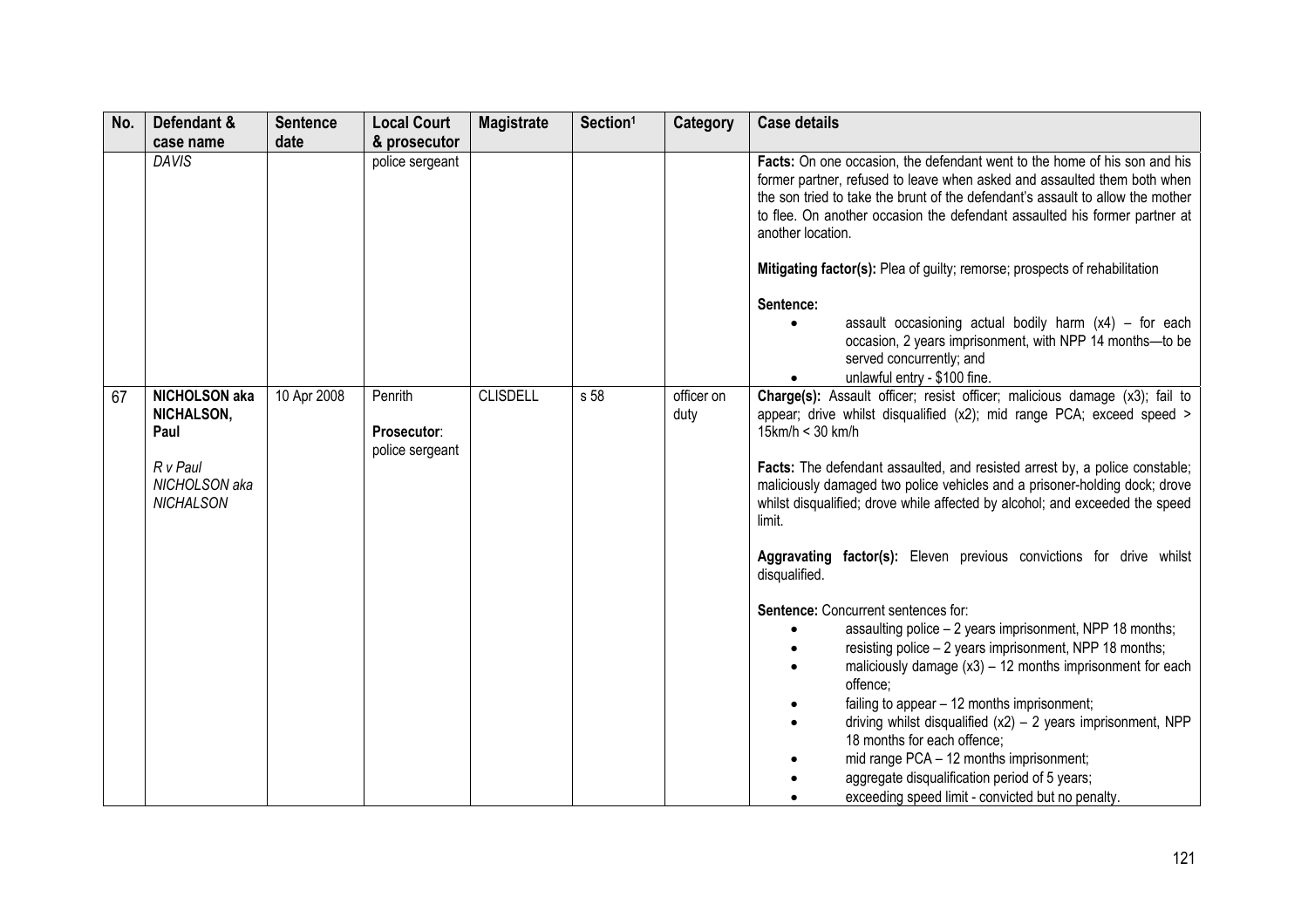| No. | Defendant &<br>case name              | <b>Sentence</b><br>date | <b>Local Court</b><br>& prosecutor | <b>Magistrate</b> | Section <sup>1</sup> | <b>Category</b> | <b>Case details</b>                                                                                                                       |
|-----|---------------------------------------|-------------------------|------------------------------------|-------------------|----------------------|-----------------|-------------------------------------------------------------------------------------------------------------------------------------------|
| 68  | <b>HARRIS, Rick</b><br><b>Douglas</b> | 21 Apr 2008             | <b>Bathurst</b>                    | <b>HODGSON</b>    | s 35(4)              |                 | Charge(s): Recklessly wound any other person                                                                                              |
|     | R v Rick Douglas<br><b>HARRIS</b>     |                         | Prosecutor:<br>[not stated]        |                   |                      |                 | Facts: The victim was stabbed once from behind with a hunting knife and<br>received a 1.5 cm stab wound to the posterior left chest wall. |
|     |                                       |                         |                                    |                   |                      |                 | Aggravating factor(s): Serious offence; record for malicious wounding as a<br>juvenile and assaulting police as an adult.                 |
|     |                                       |                         |                                    |                   |                      |                 | Mitigating factor(s): Plea of guilty; prospects for rehabilitation.                                                                       |
|     |                                       |                         |                                    |                   |                      |                 | Sentence: NPP 12 months, and 12 months parole.                                                                                            |
| 69  | AHMED, Adnan                          | 23 April 2008           | Downing<br>Centre                  | <b>BRADD</b>      | s 35(1)*old*         | inflict gbh     | Charge(s): Assault occasioning grievous bodily harm                                                                                       |
|     |                                       |                         |                                    |                   |                      |                 | Facts: The defendant was a security guard who had a confrontation with the                                                                |
|     |                                       |                         | <b>Prosecutor:</b>                 |                   |                      |                 | victim who was a patron where the defendant worked. The defendant and                                                                     |
|     |                                       |                         | police sergeant                    |                   |                      |                 | two friends followed the victim down the road with intent to assault him. One                                                             |
|     |                                       |                         |                                    |                   |                      |                 | of the friends was carrying a block of wood wielded as a weapon. The victim                                                               |
|     |                                       |                         |                                    |                   |                      |                 | was attacked by the three men and in the course of the attack the defendant                                                               |
|     |                                       |                         |                                    |                   |                      |                 | stomped on the head of the victim causing serious injury.                                                                                 |
|     |                                       |                         |                                    |                   |                      |                 | Aggravating factor(s): Objective seriousness of offence; offence committed                                                                |
|     |                                       |                         |                                    |                   |                      |                 | in company; offence was a planned activity                                                                                                |
|     |                                       |                         |                                    |                   |                      |                 | Mitigating factor(s): No prior criminal record                                                                                            |
|     |                                       |                         |                                    |                   |                      |                 | Sentence: 2 years imprisonment with NPP of 12 months.                                                                                     |
| 70  | TUNSTALL,<br><b>Peter David</b>       | 12 May 2008             | Wyong                              | <b>VINEY</b>      | s 59(1)              |                 | Charge(s): Assault occasioning actual bodily harm; mid-range PCA; ADVO                                                                    |
|     |                                       |                         | <b>Prosecutor:</b>                 |                   |                      |                 | Facts: The defendant and the victim had been in a relationship for 12 years                                                               |
|     | Police v Peter                        |                         | police sergeant                    |                   |                      |                 | and had five children together. The victim had three children from a previous                                                             |
|     | David TUNSTALL                        |                         |                                    |                   |                      |                 | relationship. On the first occasion, the victim was asleep when the defendant                                                             |
|     |                                       |                         |                                    |                   |                      |                 | kicked her in the back and the hip area about four times, and the victim                                                                  |
|     |                                       |                         |                                    |                   |                      |                 | sustained bruising to the back and side. The second incident involved the                                                                 |
|     |                                       |                         |                                    |                   |                      |                 | defendant heaving a pole above his head and striking the victim on the thigh                                                              |
|     |                                       |                         |                                    |                   |                      |                 | three times, causing bruising and a cut to her skin. On the third occasion, the                                                           |
|     |                                       |                         |                                    |                   |                      |                 |                                                                                                                                           |
|     |                                       |                         |                                    |                   |                      |                 | victim woke the defendant up by tapping him on his shoulder. He jumped up                                                                 |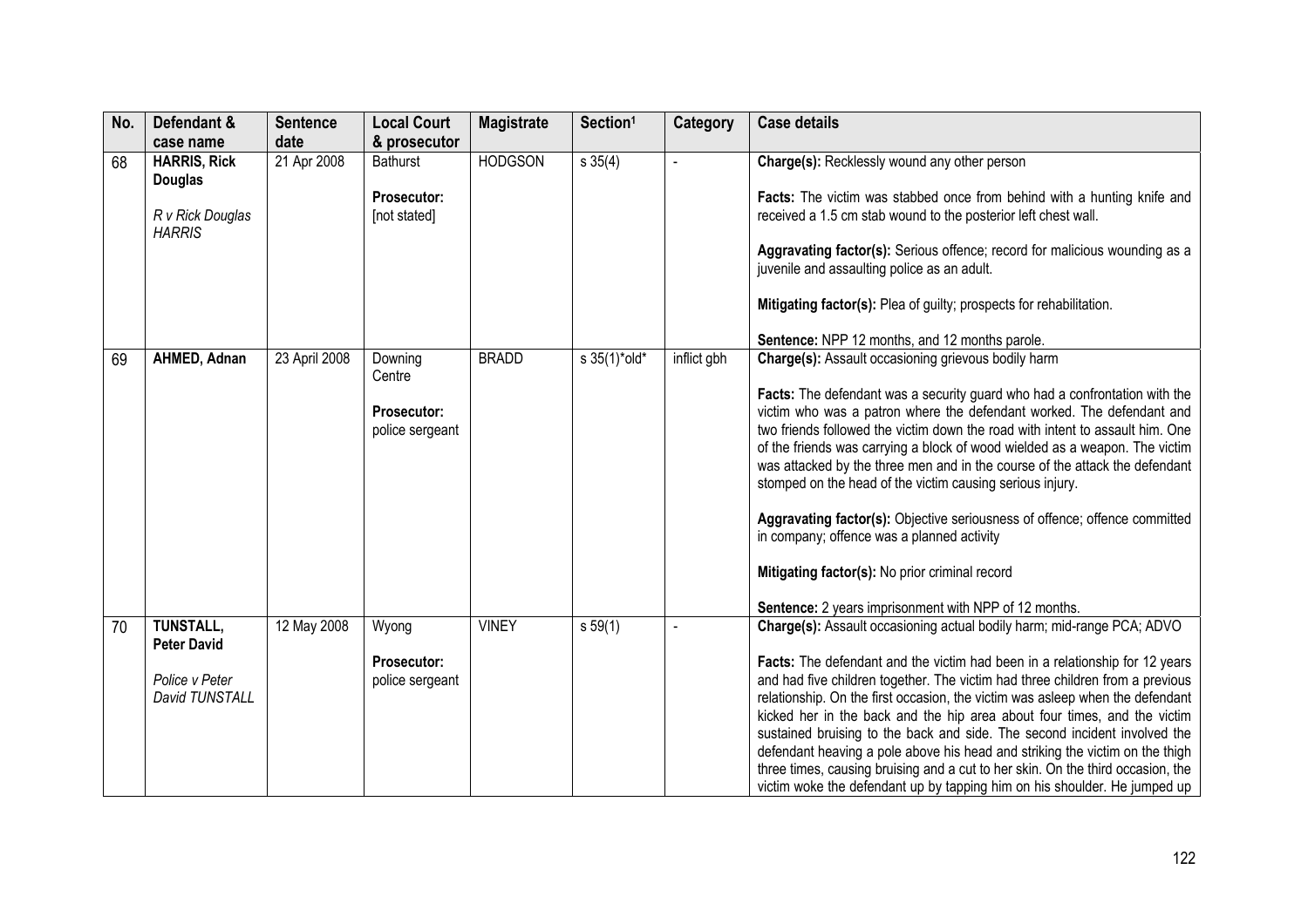| No. | Defendant &                                                                                                                   | <b>Sentence</b> | <b>Local Court</b>                                         | <b>Magistrate</b> | Section <sup>1</sup>         | Category | <b>Case details</b>                                                                                                                                                                                                                                                                                                                                                                                                                                                                                                                                                                                                                                                                                                                                                                                                                                                                                                                                                                                   |
|-----|-------------------------------------------------------------------------------------------------------------------------------|-----------------|------------------------------------------------------------|-------------------|------------------------------|----------|-------------------------------------------------------------------------------------------------------------------------------------------------------------------------------------------------------------------------------------------------------------------------------------------------------------------------------------------------------------------------------------------------------------------------------------------------------------------------------------------------------------------------------------------------------------------------------------------------------------------------------------------------------------------------------------------------------------------------------------------------------------------------------------------------------------------------------------------------------------------------------------------------------------------------------------------------------------------------------------------------------|
|     | case name                                                                                                                     | date            | & prosecutor                                               |                   |                              |          |                                                                                                                                                                                                                                                                                                                                                                                                                                                                                                                                                                                                                                                                                                                                                                                                                                                                                                                                                                                                       |
|     |                                                                                                                               |                 |                                                            |                   |                              |          | and pushed her causing her to fall against a wardrobe. After she pushed him<br>back and he fell to the ground, he got up and head butted the victim in the<br>nose, which broke her nose.<br>Sentence: 2 years imprisonment, with NPP 18 months. 5-year ADVO.                                                                                                                                                                                                                                                                                                                                                                                                                                                                                                                                                                                                                                                                                                                                         |
| 71  | WOODBURY,<br>Anthony<br>R v Anthony<br><b>WOODBURY</b>                                                                        | 27 May 2008     | Tamworth<br>Prosecutor:<br>police sergeant                 | <b>SWAIN</b>      | s 59(1)                      |          | Charge(s): Assault occasioning actual bodily harm (x4); fail to appear<br>Facts: The defendant embarked on a series of unprovoked attacks on<br>people at various times, influenced by alcohol. On the first occasion, the<br>defendant thought he had been threatened and took action. On the second<br>occasion, the defendant reacted to the complainant insulting his girlfriend<br>and assaulted the complainant. The last set of incidents involved the<br>defendant taking pre-emptive action against people who he thought were<br>associated with a Rebel bikie gang but were actually not involved with the<br>gang.<br>Sentence: Aggregate sentence of 2 years imprisonment, with NPP<br>8 months-comprising of:<br>first offences $(x2)$ – for each matter, NPP 6 months and 6<br>months parole;<br>second offence -- 18 months imprisonment, with NPP<br>7 months:<br>third offence -- 2 years imprisonment, with NPP 8 months;<br>fail to appear - fixed term of 6 months imprisonment. |
| 72  | ALAMEDDINE,<br>Phiris &<br>EL HADAD,<br>Mohammed<br>Police v Phiris<br>ALAMEDDINE;<br>Police v<br>Mohammed EL<br><b>HADAD</b> | 26 Jun 2008     | Downing<br>Centre<br><b>Prosecutor:</b><br>police sergeant | <b>BRADD</b>      | $s \frac{35(1)^{*} old*}{ }$ | wound    | Charge(s): Both parties charged with affray; Mr Alameddine charged with<br>malicious wounding<br>Facts: The defendants and the victims (Mr El Attri and Ms Tahal) were at an<br>RSL club. An argument developed between El Hadad and El Attri. The<br>defendants threw glasses and other items towards El Attri and attacked El<br>Attri. El Attri was hit in the stomach with a glass and blood was visible<br>through his clothing. When Tahal approached the group and touched<br>Alameddine's wrist, he turned and shoved the broken glass he was holding<br>to her face, causing severe damage to her upper lip area.<br>Aggravating factor(s): In relation to the malicious wounding charge                                                                                                                                                                                                                                                                                                     |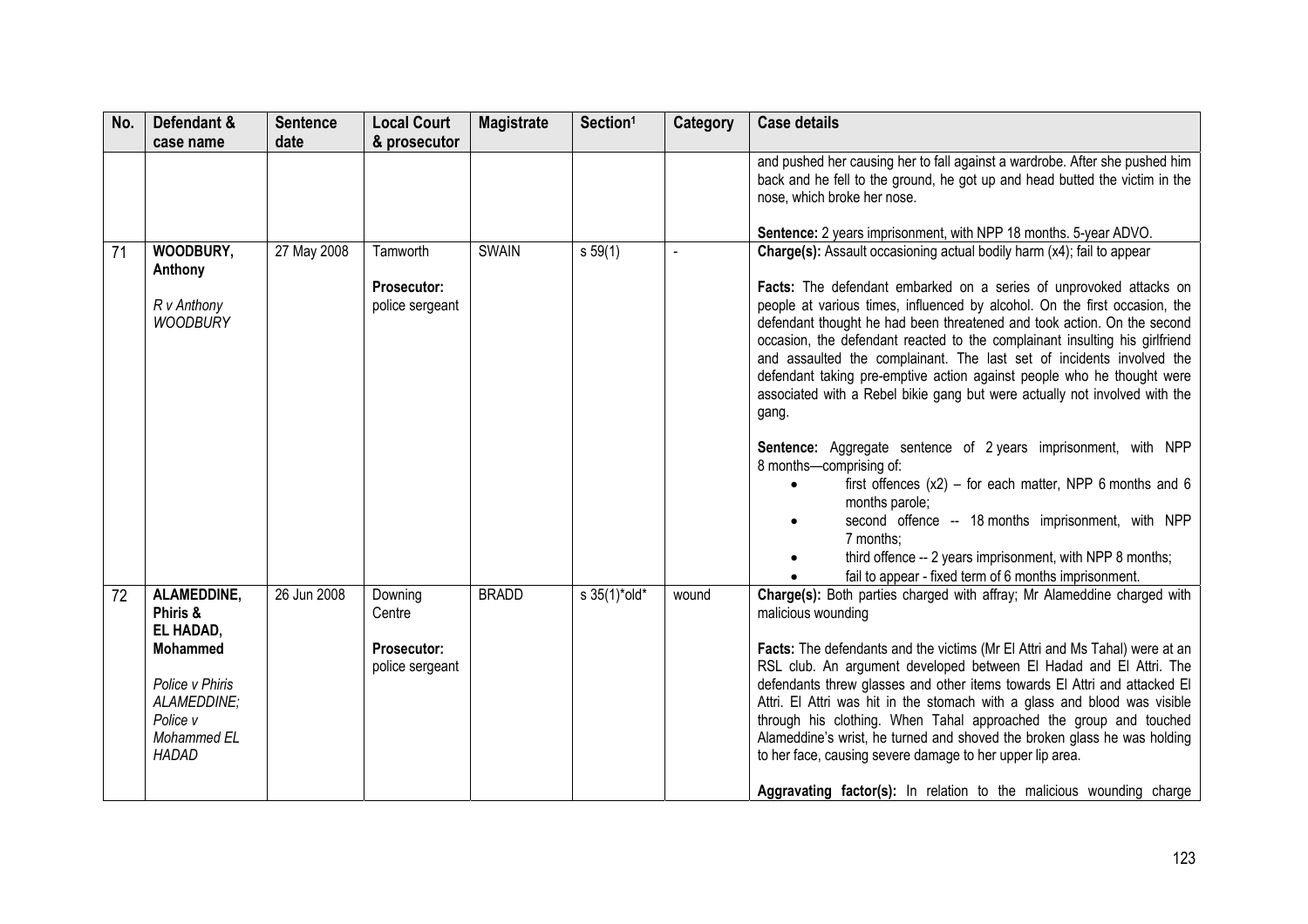| No. | Defendant &<br>case name                                       | <b>Sentence</b><br>date | <b>Local Court</b><br>& prosecutor                                        | <b>Magistrate</b> | Section <sup>1</sup> | Category | <b>Case details</b>                                                                                                                                                                                                                                                                                                                                                                                                                                                                                                                                                                                                                                                                                                                                             |
|-----|----------------------------------------------------------------|-------------------------|---------------------------------------------------------------------------|-------------------|----------------------|----------|-----------------------------------------------------------------------------------------------------------------------------------------------------------------------------------------------------------------------------------------------------------------------------------------------------------------------------------------------------------------------------------------------------------------------------------------------------------------------------------------------------------------------------------------------------------------------------------------------------------------------------------------------------------------------------------------------------------------------------------------------------------------|
|     |                                                                |                         |                                                                           |                   |                      |          | (Alameddine)-seriousness of offence; severe damage to one of the victim's<br>upper lip area using a broken glass.<br>Sentence:<br>- Mr El Hadad - full term of 8 months imprisonment, with NPP 6 months.<br>- Mr Alameddine:<br>affray -- 9 months<br>malicious wounding -- full term of 24 months imprisonment,                                                                                                                                                                                                                                                                                                                                                                                                                                                |
| 73  | <b>TEKANI, Kiri</b><br>Police v Kiri<br><b>TEKANI</b>          | 27 Jun 2008             | Burwood<br>Prosecutor:<br>police sergeant                                 | <b>BARKELL</b>    | s 59(1)              |          | with NPP 18 months.<br>Charge(s): Assault occasioning actual bodily harm (x2); common assault;<br>assault breach of an apprehended domestic violence order (ADVO); breach<br>of s 12 bond<br>Aggravating factor(s): Plea of guilty for 2 matters (although at a rather late<br>stage); offences were committed while on a s 12 bond for a similar offence<br>on the same victim.<br>Sentence:<br>breach of s 12 bond -- 6 months imprisonment from<br>$\bullet$<br>31/3/2008;<br>assault occasioning actual bodily harm -- 8 months<br>imprisonment from 21/10/2007;<br>common assault -- 6 months imprisonment from 21/6/2008;<br>assault occasioning actual bodily harm and breach of ADVO<br>-- 2 years imprisonment, with NPP 12 months from<br>22/10/2008. |
| 74  | <b>SHAIGETZ,</b><br>Jason<br>Police v Jason<br><b>SHAIGETZ</b> | 1 Jul 2008              | Wollongong<br><b>Prosecutor:</b><br>assumed police<br>(from case<br>name) | <b>GUY</b>        | $s \, 35(2)$         | $\sim$   | Charge(s): Common assault; assault occasioning actual bodily harm;<br>recklessly causing grievous bodily harm<br>Facts: The defendant was in a relationship with the victim. On the first<br>occasion the defendant returned home in a heavily intoxicated state. They<br>had an argument and there was a tug of war in relation to the victim's bag,<br>which she eventually let go of. The defendant pushed the victim against the<br>wall striking the back of her head.<br>On a different occasion, the defendant punched the victim to the head, arms,                                                                                                                                                                                                     |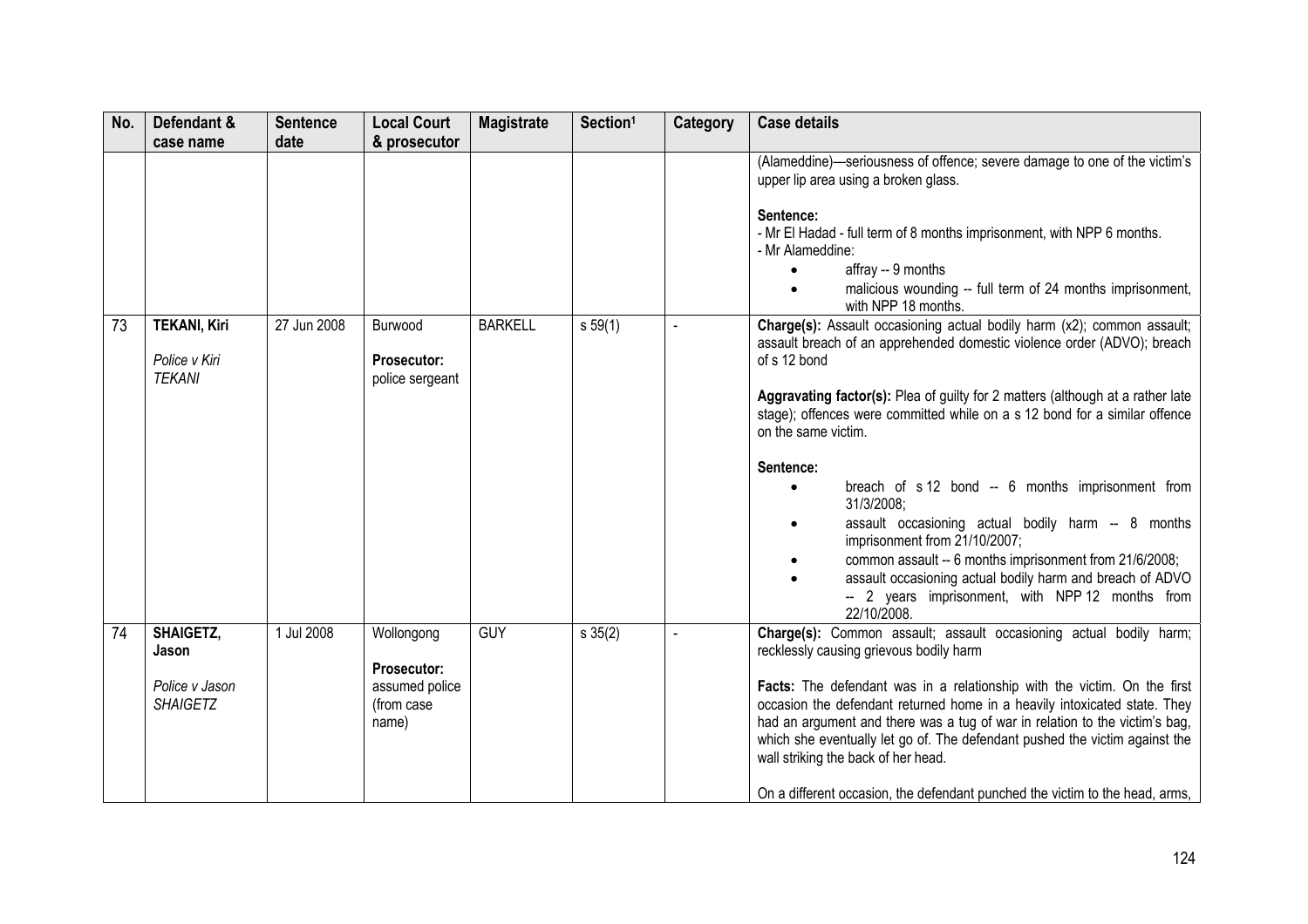| No. | Defendant &<br>case name        | <b>Sentence</b><br>date | <b>Local Court</b><br>& prosecutor                  | <b>Magistrate</b> | Section <sup>1</sup> | <b>Category</b> | <b>Case details</b>                                                                                                                                                                                                                                                                                                                                                                                                                                                                                                                                                                                                                                                                                                                                                                                                                                                                                                                                                                                                                                                                                                                                                                                                                                                                                 |
|-----|---------------------------------|-------------------------|-----------------------------------------------------|-------------------|----------------------|-----------------|-----------------------------------------------------------------------------------------------------------------------------------------------------------------------------------------------------------------------------------------------------------------------------------------------------------------------------------------------------------------------------------------------------------------------------------------------------------------------------------------------------------------------------------------------------------------------------------------------------------------------------------------------------------------------------------------------------------------------------------------------------------------------------------------------------------------------------------------------------------------------------------------------------------------------------------------------------------------------------------------------------------------------------------------------------------------------------------------------------------------------------------------------------------------------------------------------------------------------------------------------------------------------------------------------------|
|     |                                 |                         |                                                     |                   |                      |                 | ribs and face at her home for over an hour. She suffered bruises,<br>haematomas on the face, as well as fractures to her eye socket which<br>required surgery.<br>Aggravating factor(s): Serious assault; significant injury sustained by the<br>victim; the defendant was on a bond at the time of the offence;<br>Aggravating factor(s): Seriousness of crime.                                                                                                                                                                                                                                                                                                                                                                                                                                                                                                                                                                                                                                                                                                                                                                                                                                                                                                                                    |
|     |                                 |                         |                                                     |                   |                      |                 | <b>Sentence:</b> Common assault -- fixed term of 4 months; recklessly inflict<br>grievous bodily harm - NPP 18 months, with additional term of 6 months.<br>The charge of assault occasioning actual bodily harm was withdrawn.                                                                                                                                                                                                                                                                                                                                                                                                                                                                                                                                                                                                                                                                                                                                                                                                                                                                                                                                                                                                                                                                     |
| 75  | HINES, Allan<br>R v Allan HINES | 7 Jul 2008              | Dubbo<br><b>Prosecutor:</b><br>police<br>prosecutor | <b>HAMILTON</b>   | s 35(4)              |                 | Charge(s): Breach of good behaviour bond; recklessly wounding<br>Facts: Six months after being placed on a good behaviour bond for<br>contravening an ADVO protecting the victim, the defendant had an argument<br>with the victim, who indicated she wished to leave where the defendant was<br>and go back into town. The defendant punched the victim in the chest. A<br>family member intervened, allowing the victim to escape some distance. The<br>defendant followed the victim (who was accompanied by a family member)<br>and he called out to her to return. Upon reaching the victim, the defendant<br>held onto her and struck her across the face a stick causing a laceration<br>across her face, then struck her across the back.<br>The victim is someone who is unable to hear and unable to speak.<br>Aggravating factor(s): Offence committee while on conditional liberty;<br>objective seriousness of offence; lengthy history of domestic violence<br>Sentence: Aggregate term of imprisonment of 2 years and 3 months,<br>comprising:<br>Breach of good behaviour bond - bond revoked, 3 months<br>imprisonment; and<br>Recklessly wound (recorded as domestic violence offence) -<br>2 years imprisonment, NPP 18 months-cumulative on the<br>sentence for breach of bond. |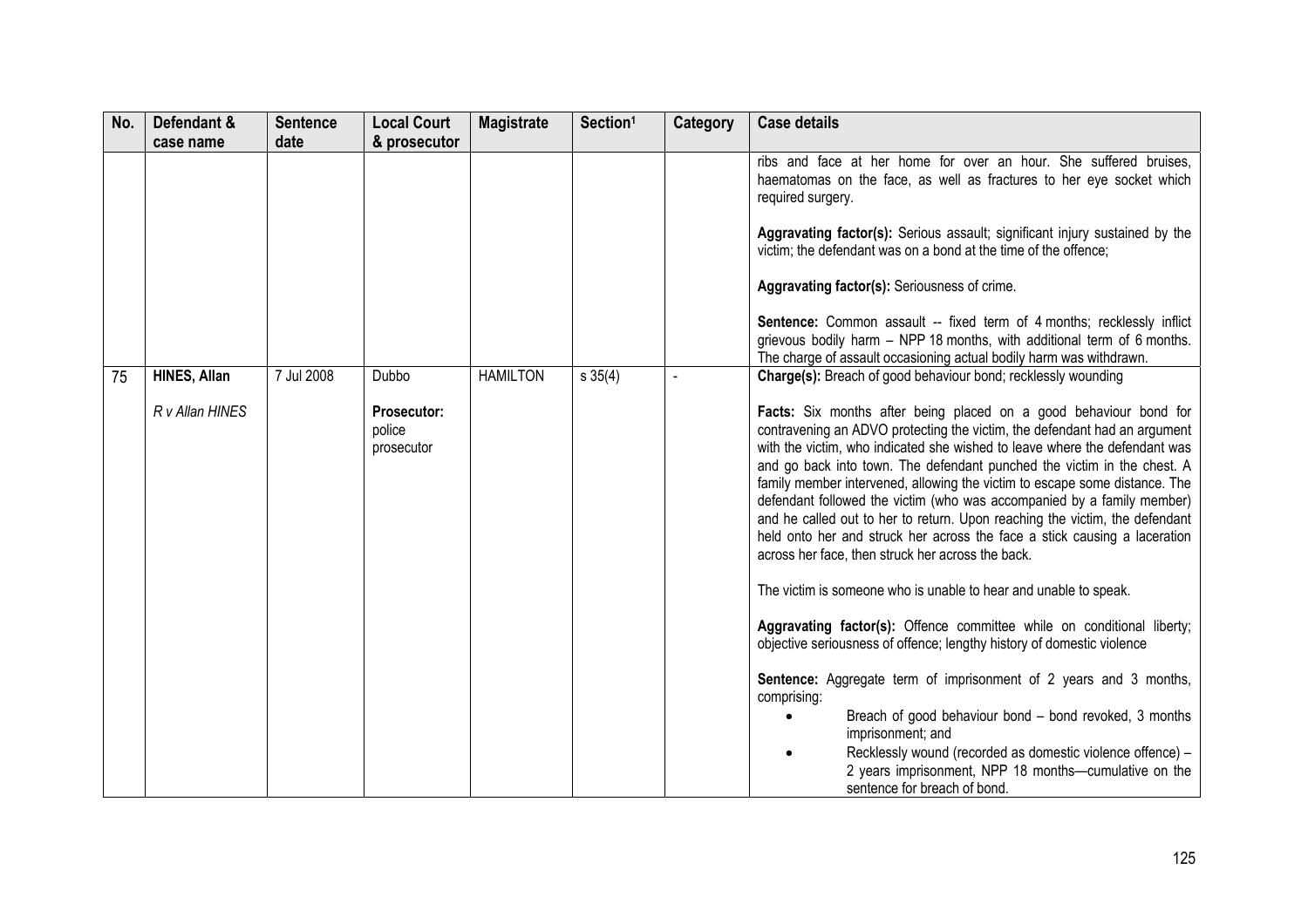| No. | Defendant &                                | <b>Sentence</b> | <b>Local Court</b>                    | <b>Magistrate</b> | Section <sup>1</sup> | Category       | <b>Case details</b>                                                                                                                                                                                                                                                                                                                                                                                                                                                                                                                                                                                                                                                                                                                                                                                                                                                                                                                                                                  |
|-----|--------------------------------------------|-----------------|---------------------------------------|-------------------|----------------------|----------------|--------------------------------------------------------------------------------------------------------------------------------------------------------------------------------------------------------------------------------------------------------------------------------------------------------------------------------------------------------------------------------------------------------------------------------------------------------------------------------------------------------------------------------------------------------------------------------------------------------------------------------------------------------------------------------------------------------------------------------------------------------------------------------------------------------------------------------------------------------------------------------------------------------------------------------------------------------------------------------------|
|     | case name                                  | date            | & prosecutor                          |                   |                      |                |                                                                                                                                                                                                                                                                                                                                                                                                                                                                                                                                                                                                                                                                                                                                                                                                                                                                                                                                                                                      |
|     |                                            |                 |                                       |                   |                      |                | 5-year ADVO granted.                                                                                                                                                                                                                                                                                                                                                                                                                                                                                                                                                                                                                                                                                                                                                                                                                                                                                                                                                                 |
| 76  | POTGER.<br><b>Gordon Wade</b>              | 11 Jul 2008     | Blacktown                             | <b>MISZALSKI</b>  | s $195(1)(a)$        | up to \$2000   | Charge(s): Common assault; breach of bond                                                                                                                                                                                                                                                                                                                                                                                                                                                                                                                                                                                                                                                                                                                                                                                                                                                                                                                                            |
|     |                                            |                 | Prosecutor:                           |                   |                      |                | Facts: The defendant and the victim were in a relationship that had broken                                                                                                                                                                                                                                                                                                                                                                                                                                                                                                                                                                                                                                                                                                                                                                                                                                                                                                           |
|     | R v Gordon Wade<br><b>POTGER</b>           |                 | [not stated]                          |                   |                      |                | down at the time of the offences. The assault occurred in breach of a bond.                                                                                                                                                                                                                                                                                                                                                                                                                                                                                                                                                                                                                                                                                                                                                                                                                                                                                                          |
|     |                                            |                 |                                       |                   |                      |                | Sentence: 12 month sentence, with NPP 4 months. Domestic violence order<br>for 2 years.                                                                                                                                                                                                                                                                                                                                                                                                                                                                                                                                                                                                                                                                                                                                                                                                                                                                                              |
| 77  | <b>STONEMAN, Lee</b><br><b>Phillip</b>     | 23 Jul 2008     | Wollongong                            | <b>JOHNSON</b>    | $s \, 35(4)$         |                | <b>Charge(s): Reckless wounding</b>                                                                                                                                                                                                                                                                                                                                                                                                                                                                                                                                                                                                                                                                                                                                                                                                                                                                                                                                                  |
|     | Police v Lee<br>Phillip<br><b>STONEMAN</b> |                 | <b>Prosecutor:</b><br>police sergeant |                   |                      |                | Facts: The victim and his partner were walking home after a night out. For<br>some reason the defendant threw some punches at the victim that missed.<br>The victim tackled the defendant to the ground, held him down by the throat<br>for a few seconds and told the defendant he did not want to fight. The victim<br>stood up and backed away, but the defendant pulled out a knife and chased<br>the victim. In the process of tackling the defendant again, the victim fell to<br>the ground and was stabbed by the defendant. The victim had cuts to the<br>back of the neck and arm/elbow requiring stitches. The defendant had<br>consumed a lot of alcohol at the time. He pleaded not guilty and raised the<br>issue of self defence.<br>Aggravating factor(s): Objectively serious offence; use of a weapon in a<br>public place; injuries inflicted.<br>Mitigating factor(s): No history of violence charges.<br>Sentence: NPP 18 months imprisonment, 6 months parole. |
| 78  | <b>MEDLYN, David</b><br><b>Matthew</b>     | 31 Jul 2008     | Wollongong                            | <b>JOHNSON</b>    | s 61M(1)<br>*old*    | $\blacksquare$ | Charge(s): Aggravated indecent assault (x7)—the defendant pleaded guilty<br>to 3 of the charges, the rest of the charges were withdrawn                                                                                                                                                                                                                                                                                                                                                                                                                                                                                                                                                                                                                                                                                                                                                                                                                                              |
|     | Police v David<br><b>Matthew MEDLYN</b>    |                 | <b>Prosecutor:</b><br>police sergeant |                   |                      |                | Facts: While in a wave pool at Jamberoo Recreation Park the defendant<br>touched three girls on the bottom. The first victim (aged 11) was touched<br>once; the second victim (aged 14) was touched twice over a significant<br>period of time, up to perhaps 10 minutes; the third victim (aged 12) was<br>touched on three separate occasions, as the defendant followed her to<br>different parts of the pool.                                                                                                                                                                                                                                                                                                                                                                                                                                                                                                                                                                    |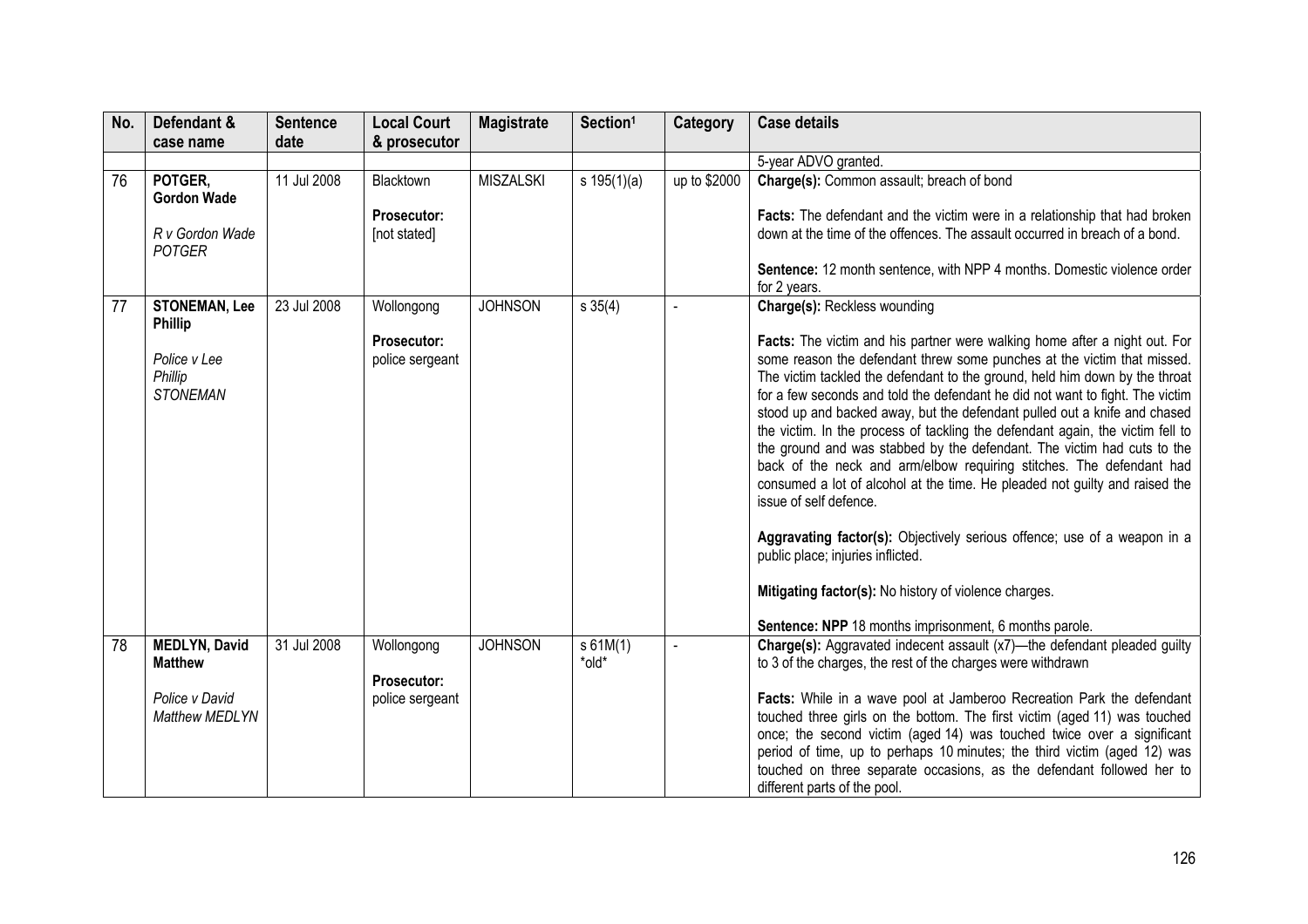| No. | Defendant &<br>case name                                      | <b>Sentence</b><br>date | <b>Local Court</b><br>& prosecutor | <b>Magistrate</b> | Section <sup>1</sup> | Category | <b>Case details</b>                                                                                                                                                                                                                                                                                                                                                                                                                                                                                                                                                                                                                                                                                                                                                                                                                                                                                                                                                                                                   |
|-----|---------------------------------------------------------------|-------------------------|------------------------------------|-------------------|----------------------|----------|-----------------------------------------------------------------------------------------------------------------------------------------------------------------------------------------------------------------------------------------------------------------------------------------------------------------------------------------------------------------------------------------------------------------------------------------------------------------------------------------------------------------------------------------------------------------------------------------------------------------------------------------------------------------------------------------------------------------------------------------------------------------------------------------------------------------------------------------------------------------------------------------------------------------------------------------------------------------------------------------------------------------------|
| 79  | <b>WALMSLEY,</b>                                              | 13 Aug 2008             | Cobar                              | <b>MAIDEN</b>     | $s \, 35(3)$         |          | Aggravating factor(s): Prior convictions for similar matters.<br>Mitigating factor(s): Plea of guilty to three of the charges a day or two<br>before the hearing.<br>Sentence: Aggregate sentence of 2 years imprisonment (NPP 18 months,<br>and 6 months parole), comprising of:<br>offence against first victim -- 6 months imprisonment;<br>offence against second victim -- 9 months imprisonment;<br>offence against third victim -- NPP 18 months, and parole of<br>6 months.<br>Charge(s): Recklessly wound other whilst in company                                                                                                                                                                                                                                                                                                                                                                                                                                                                            |
|     | Josh<br>Director of Public<br>Prosecutions v<br>Josh WALMSLEY |                         | Prosecutor:<br><b>DPP</b>          |                   |                      |          | Facts: The victim and the two offenders were in company with each other,<br>when the victim sought to obtain a lift home from one of the offenders. The<br>victim left the premises that the three were in and got into a motor vehicle<br>with a female, who was asleep. The female woke up and for some reason<br>screamed out or called out. The two offenders came out and proceeded to<br>attack the victim. The victim suffered a fractured nose, suspected orbital<br>fracture, multiple lacerations to his face and scalp, three chipped teeth and a<br>ruptured ligament to his knee.<br>Aggravating factor(s): Offences committed in breach of two s 9 bonds;<br>seriousness of offences; gratuitous violence; criminal record contain matters<br>for violence.<br>Mitigating factor(s): Plea of guilty.<br>Sentence:<br>Breach of s 9 bonds -- bonds revoked; concurrent sentences<br>of 3 years imprisonment;<br>recklessly wound other whilst in company -- 2 years<br>imprisonment, with NPP 18 months. |
| 80  | <b>TAYLOR, Cheryl</b>                                         | 18 August<br>2008       | Dubbo                              | <b>HAMILTON</b>   | s 99(1)              |          | Charge(s): Steal from the person; driving matters                                                                                                                                                                                                                                                                                                                                                                                                                                                                                                                                                                                                                                                                                                                                                                                                                                                                                                                                                                     |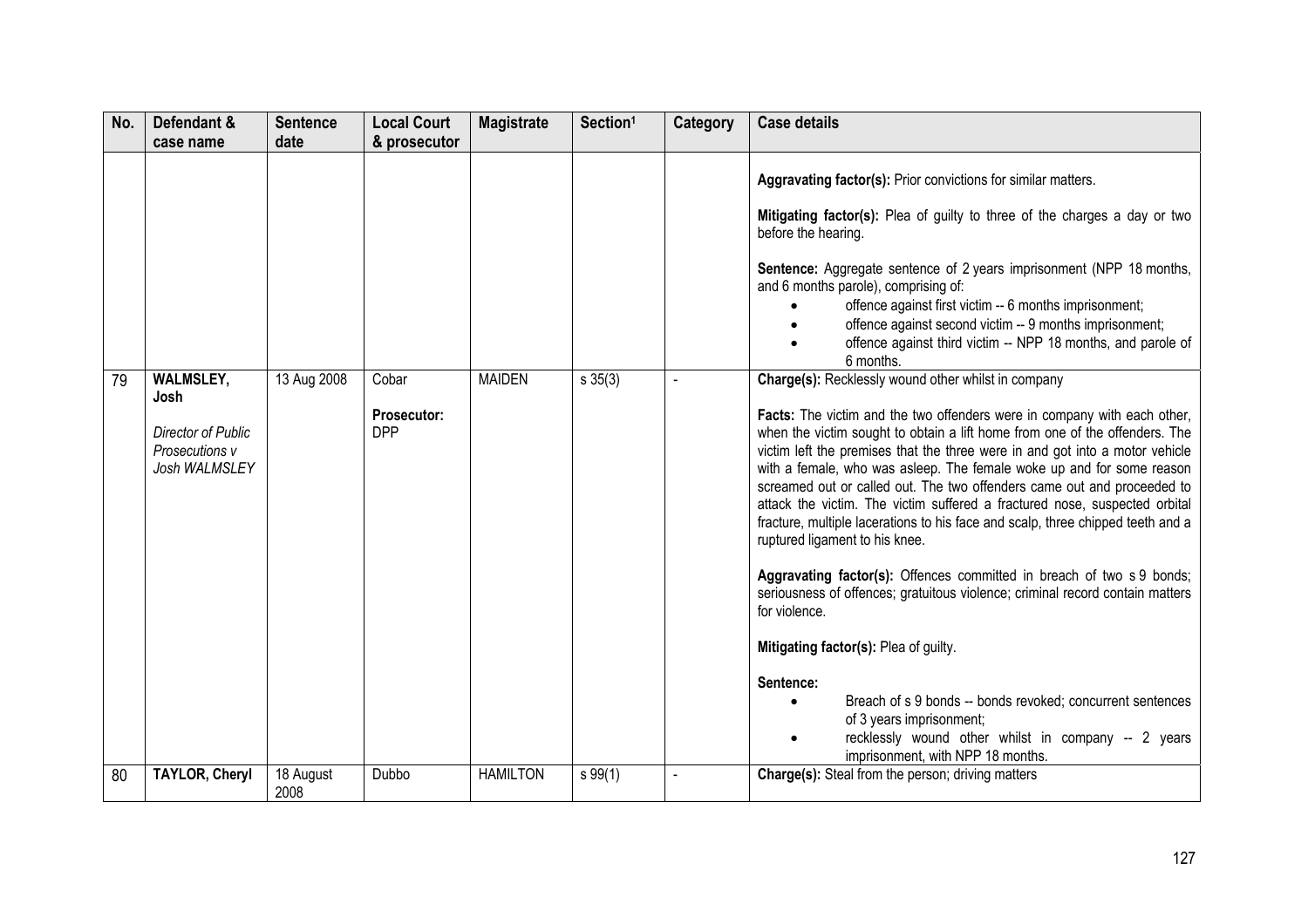| No. | Defendant &                 | <b>Sentence</b> | <b>Local Court</b>             | <b>Magistrate</b> | Section <sup>1</sup> | <b>Category</b> | <b>Case details</b>                                                                                                                                                                                                                                                                            |
|-----|-----------------------------|-----------------|--------------------------------|-------------------|----------------------|-----------------|------------------------------------------------------------------------------------------------------------------------------------------------------------------------------------------------------------------------------------------------------------------------------------------------|
|     | case name                   | date            | & prosecutor                   |                   |                      |                 |                                                                                                                                                                                                                                                                                                |
|     | R v Cheryl<br><b>TAYLOR</b> |                 | Prosecutor:<br>police sergeant |                   |                      |                 | Facts: The defendant telephoned the victim, an elderly 79 year old man,<br>causing him to go to the defendant's home.                                                                                                                                                                          |
|     |                             |                 |                                |                   |                      |                 | The defendant also committed certain offences relating to the use of a<br>motorcycle on 9 April 2008.                                                                                                                                                                                          |
|     |                             |                 |                                |                   |                      |                 | Aggravating factor(s): Elderly victim; offender clearly took advantage of the<br>victim; offender breached ongoing relationship of trust with the victim;<br>premeditation.                                                                                                                    |
|     |                             |                 |                                |                   |                      |                 | Mitigating factor(s): Plea of guilty.                                                                                                                                                                                                                                                          |
|     |                             |                 |                                |                   |                      |                 | Sentence:                                                                                                                                                                                                                                                                                      |
|     |                             |                 |                                |                   |                      |                 | Steal from person - 2 years imprisonment, NPP 18 months;<br>and                                                                                                                                                                                                                                |
|     |                             |                 |                                |                   |                      |                 | offences relating to the use of a motorcycle - \$150 for each                                                                                                                                                                                                                                  |
|     |                             |                 |                                |                   |                      |                 | matter plus court costs.<br>12-month ADVO.                                                                                                                                                                                                                                                     |
| 81  | <b>MUMFORD,</b><br>Benjamin | 29 Aug 2008     | Campbelltown                   | <b>STODDART</b>   | s 35(1)*old*         | inflict gbh     | Charge(s): Maliciously inflict grievous bodily harm; common assault; breach<br>of AVO; fail to attend court                                                                                                                                                                                    |
|     |                             |                 | Prosecutor:                    |                   |                      |                 |                                                                                                                                                                                                                                                                                                |
|     | Director of Public          |                 | assumed DPP                    |                   |                      |                 | Facts: The offender was having a disagreement with the first victim, and                                                                                                                                                                                                                       |
|     | Prosecution v               |                 | (from case                     |                   |                      |                 | they were pushing and shoving each other. The offender swing a bottle at                                                                                                                                                                                                                       |
|     | Benjamin<br><b>MUMFORD</b>  |                 | name)                          |                   |                      |                 | the first victim, who ducked. The bottle struck the second victim (the first<br>victim's wife), causing her to sustain very serious injury, including the loss of                                                                                                                              |
|     |                             |                 |                                |                   |                      |                 | the sight of one eye.                                                                                                                                                                                                                                                                          |
|     |                             |                 |                                |                   |                      |                 | Three days before the offences, the offender was placed on a good<br>behaviour bond for malicious damage and intimidation. When the offender<br>was charged with the offences, he denied committing them and left for<br>Queensland without attending court. He was expedited back to NSW over |
|     |                             |                 |                                |                   |                      |                 | two years later.                                                                                                                                                                                                                                                                               |
|     |                             |                 |                                |                   |                      |                 | Aggravating factor(s): Use of weapon; offences committed while on a good<br>behaviour bond; criminal record included breaches of AVO; offender<br>absconded on bail.                                                                                                                           |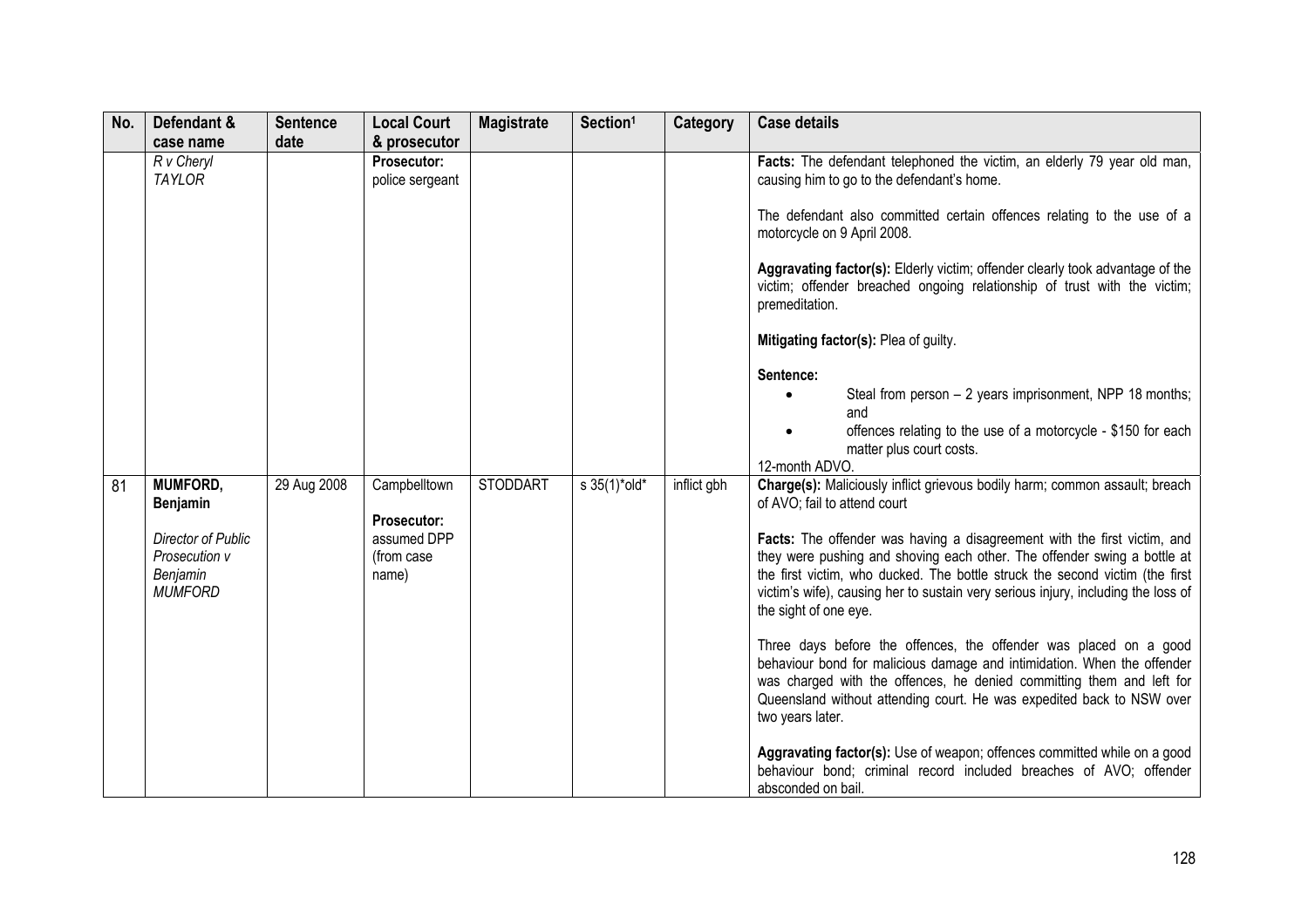| No. | Defendant &                                                                    | <b>Sentence</b> | <b>Local Court</b>                                    | <b>Magistrate</b> | Section <sup>1</sup> | Category | <b>Case details</b>                                                                                                                                                                                                                                                                                                                                                                                                                                                                                                                                                                                                                                                                                                                                                                                                                                                                                                                                                                                                                                                                                                                                                                                                                                                                                                                                                                                                                                                                                                                                                       |
|-----|--------------------------------------------------------------------------------|-----------------|-------------------------------------------------------|-------------------|----------------------|----------|---------------------------------------------------------------------------------------------------------------------------------------------------------------------------------------------------------------------------------------------------------------------------------------------------------------------------------------------------------------------------------------------------------------------------------------------------------------------------------------------------------------------------------------------------------------------------------------------------------------------------------------------------------------------------------------------------------------------------------------------------------------------------------------------------------------------------------------------------------------------------------------------------------------------------------------------------------------------------------------------------------------------------------------------------------------------------------------------------------------------------------------------------------------------------------------------------------------------------------------------------------------------------------------------------------------------------------------------------------------------------------------------------------------------------------------------------------------------------------------------------------------------------------------------------------------------------|
|     | case name                                                                      | date            | & prosecutor                                          |                   |                      |          |                                                                                                                                                                                                                                                                                                                                                                                                                                                                                                                                                                                                                                                                                                                                                                                                                                                                                                                                                                                                                                                                                                                                                                                                                                                                                                                                                                                                                                                                                                                                                                           |
|     |                                                                                |                 |                                                       |                   |                      |          | Mitigating factor(s): Guilty pleas (at a late stage).<br>Sentence: Maliciously inflict grievous bodily harm - 2 years imprisonment,<br>with NPP 18 months-to be cumulated with concurrent sentences for:<br>common assault and fail to appear - 4 months imprisonment;<br>and<br>breach of AVO - 1 month imprisonment.<br>Magistrate declined to take no action on the breach of the s 9 bonds.                                                                                                                                                                                                                                                                                                                                                                                                                                                                                                                                                                                                                                                                                                                                                                                                                                                                                                                                                                                                                                                                                                                                                                           |
| 82  | <b>GARDNER, Scott</b><br><b>Timothy</b><br>R v Scott Timothy<br><b>GARDNER</b> | 12 Sep 2008     | Campbelltown<br><b>Prosecutor:</b><br>police sergeant | <b>GOODWIN</b>    | $s \, 33B(1)(a)$     |          | Charge(s): Goods suspected stolen (x4); provide false misleading<br>information to licensee (x4); conveyance taken without consent of owner;<br>use offensive weapon to prevent lawful detention (x2); disobey<br>request/signal to stop for breath test; drive vehicle recklessly/furiously or at a<br>speed or in a manner dangerous; negligent driving [charge not proceeded<br>with]; possess car breaking implements; goods in personal custody<br>suspected of being stolen (x2); unlicensed driver<br>Facts: Whilst driving a stolen car, the defendant drove at police officers,<br>who moved aside and were not hit. Later on, whilst speeding the defendant<br>did a three point turn and was spotted by another police officer, whom the<br>defendant tried to ram. When the officer reversed, the defendant did another<br>u-turn, accelerated and drove directly at the police car and rammed it. The<br>police car was disabled and the officer was injured in the back and legs<br>requiring hospital treatment. The defendant had some stolen property in the<br>car. He had sold goods to the pawnbrokers that were not his.<br>Aggravating factor(s): The defendant was on parole at the time of the<br>offences.<br>Mitigating factor(s): Plea of guilty (after pleading not guilty a number of<br>times previously);<br><b>Sentence:</b> Aggregate sentence of 3 years imprisonment, with NPP<br>27 months-comprising of:<br>goods in personal custody suspected of being stolen (x2),<br>and goods suspected stolen $(x4)$ -- fixed term of 6 months |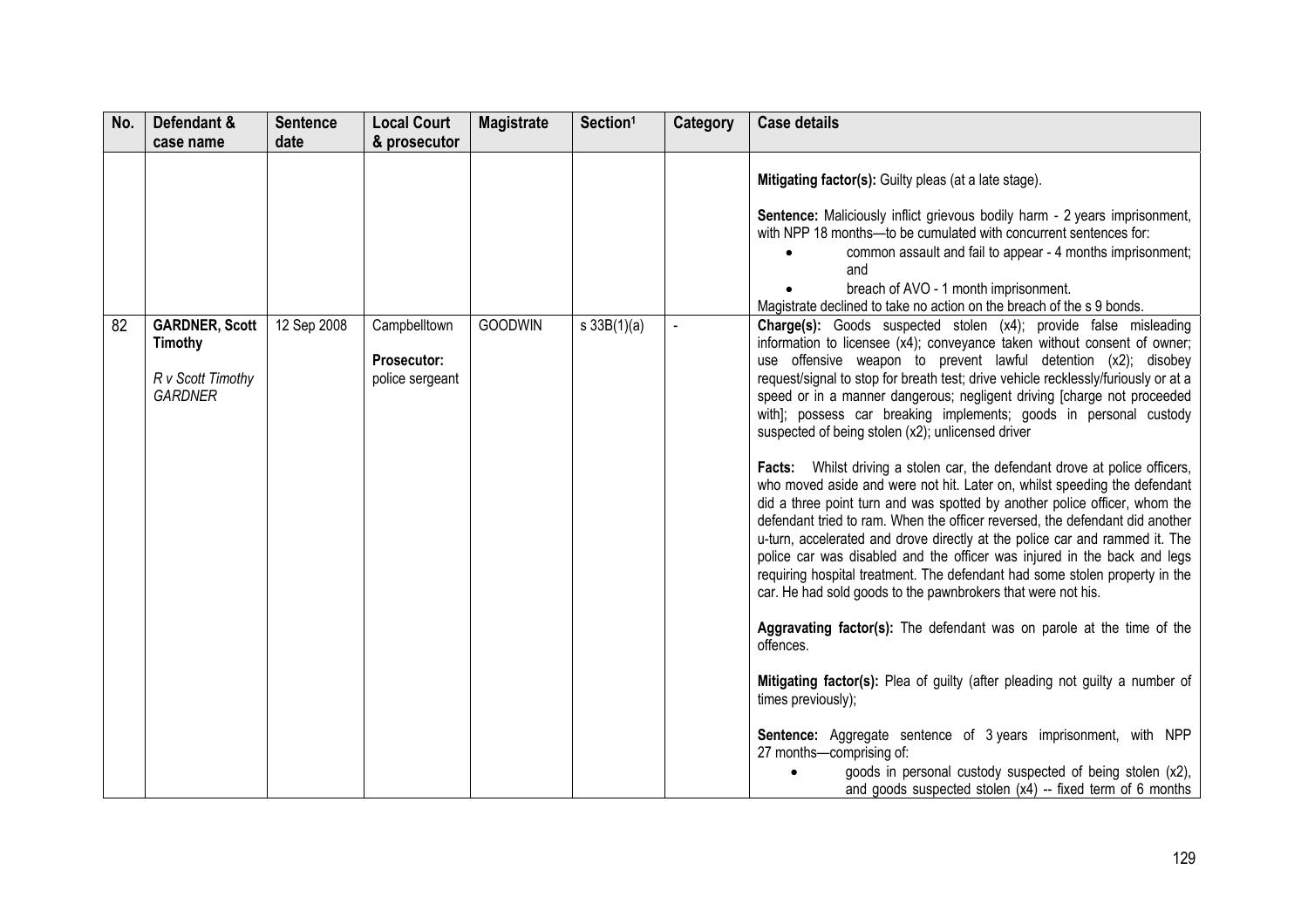| No. | Defendant &                                                            | <b>Sentence</b>      | <b>Local Court</b>                                   | <b>Magistrate</b> | Section <sup>1</sup> | Category       | <b>Case details</b>                                                                                                                                                                                                                                                                                                                                                                                                                                                                                                                                                                                                                                                                                                        |
|-----|------------------------------------------------------------------------|----------------------|------------------------------------------------------|-------------------|----------------------|----------------|----------------------------------------------------------------------------------------------------------------------------------------------------------------------------------------------------------------------------------------------------------------------------------------------------------------------------------------------------------------------------------------------------------------------------------------------------------------------------------------------------------------------------------------------------------------------------------------------------------------------------------------------------------------------------------------------------------------------------|
|     | case name                                                              | date                 | & prosecutor                                         |                   |                      |                |                                                                                                                                                                                                                                                                                                                                                                                                                                                                                                                                                                                                                                                                                                                            |
|     |                                                                        |                      |                                                      |                   |                      |                | imprisonment;<br>provide false misleading information to licensee (x4) --<br>conviction but no penalty;<br>possess car breaking implements -- fixed term of 6 months<br>imprisonment;<br>disobey request/signal to stop for breath test -- conviction but<br>$\bullet$<br>no penalty;<br>conveyance taken without consent of owner -- fixed term of 2<br>years;<br>drive vehicle recklessly/furiously or at a speed or in a manner<br>dangerous -- 2 years from 11/5/2008;<br>use offensive weapon to prevent lawful detention $(x2) - 3$<br>years imprisonment, with NPP 27 months, partially<br>cumulative on the other sentences;<br>unlicensed driver -- fixed term of 6 months, automatic 3-year<br>disqualification. |
| 83  | <b>JONES, Douglas</b>                                                  | 12 September<br>2008 | <b>Broken Hill</b><br>Prosecutor:<br>police sergeant | <b>TOWNSDEN</b>   | s 35(4)              |                | Charge(s): Assault occasioning actual bodily harm; reckless wounding<br>Facts: The defendant struck the victim with punches causing harm to his<br>head. The defendant then stabbed the victim with a knife in the shoulder and<br>neck from behind after a verbal confrontation causing serious injury.<br>Aggravating factor(s): Very violent offence; objective seriousness of<br>offence; previous criminal history of violence;<br>Sentence: Concurrent sentences for<br>Assault occasioning actual bodily harm - 9 months<br>$\bullet$<br>Reckless wounding - 2 years imprisonment with NPP of 12<br>months.                                                                                                         |
| 84  | <b>BARR, Glen</b><br><b>Douglas</b><br>R v Glen Douglas<br><b>BARR</b> | 15 Sep 2008          | Blacktown<br>Prosecutor:<br>police sergeant          | <b>SWAIN</b>      | s 59(1)              | $\blacksquare$ | Charge(s): Assaulting occasioning actual bodily harm; breach of s 9 bond.<br>[Breach of s 12 bond imposed by the District Court to be dealt with by that<br>Court.]<br><b>Facts:</b> The defendant had been the victim's flat mate for about 3 weeks.<br>They argued and the defendant pushed over the victim's TV and DVD, then<br>punched the victim 6 or 7 times, tried to strangle her twice, and kicked her to                                                                                                                                                                                                                                                                                                        |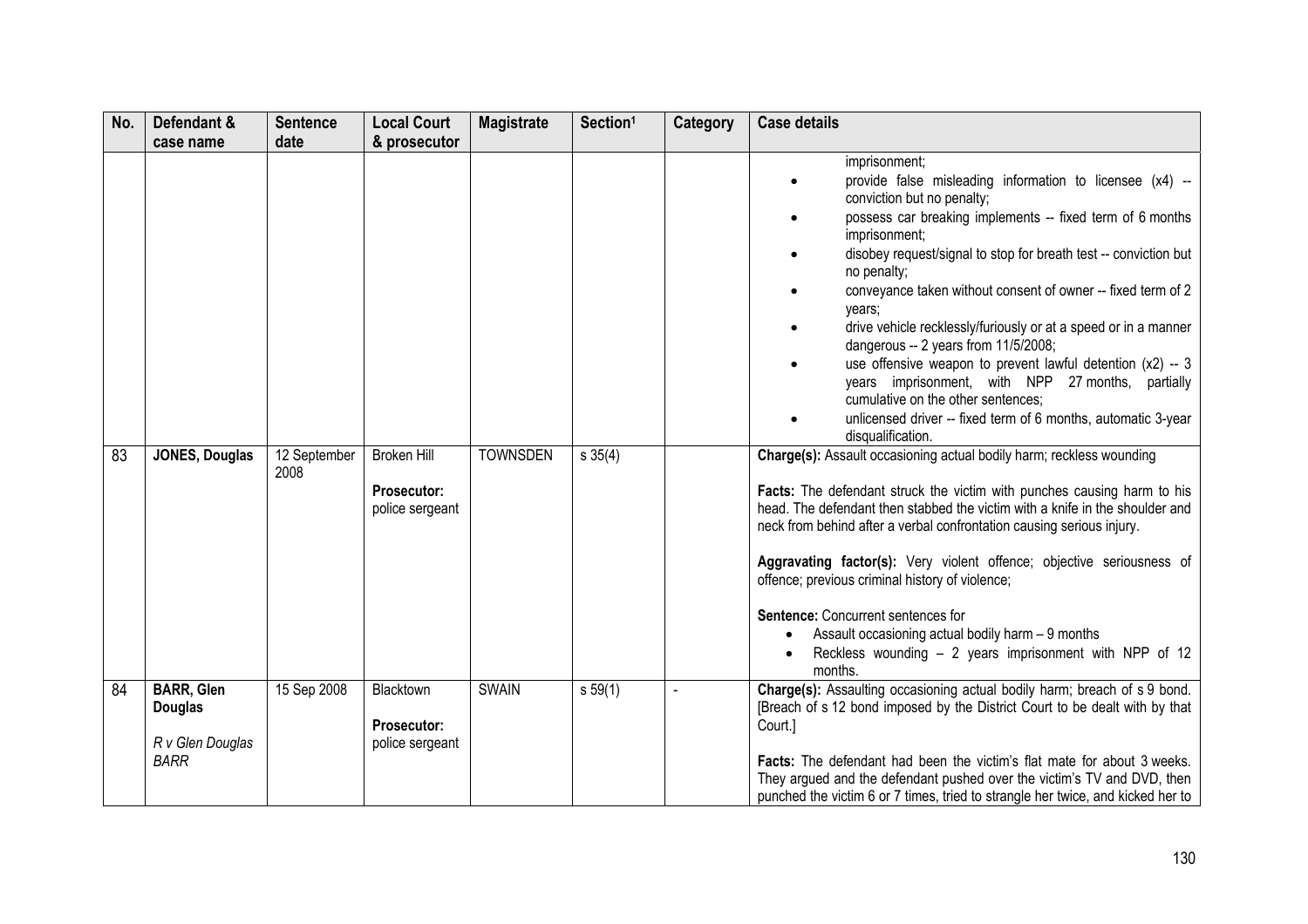| No. | Defendant &                               | <b>Sentence</b>      | <b>Local Court</b>                          | <b>Magistrate</b> | Section <sup>1</sup> | Category | <b>Case details</b>                                                                                                                                                                                                                                                                                                                                                                                                                                                                                                                                                                                                                                                                                                                                                 |
|-----|-------------------------------------------|----------------------|---------------------------------------------|-------------------|----------------------|----------|---------------------------------------------------------------------------------------------------------------------------------------------------------------------------------------------------------------------------------------------------------------------------------------------------------------------------------------------------------------------------------------------------------------------------------------------------------------------------------------------------------------------------------------------------------------------------------------------------------------------------------------------------------------------------------------------------------------------------------------------------------------------|
|     | case name                                 | date                 | & prosecutor                                |                   |                      |          |                                                                                                                                                                                                                                                                                                                                                                                                                                                                                                                                                                                                                                                                                                                                                                     |
|     |                                           |                      |                                             |                   |                      |          | the arm. The victim suffered a bruised and swollen eye, a cut to her eyebrow<br>and a fractured arm.                                                                                                                                                                                                                                                                                                                                                                                                                                                                                                                                                                                                                                                                |
|     |                                           |                      |                                             |                   |                      |          | Aggravating factor(s): At the time of the assault, defendant was on a s 9<br>bond, as well as a s 12 bond imposed by the District Court-both for violent<br>offences.                                                                                                                                                                                                                                                                                                                                                                                                                                                                                                                                                                                               |
|     |                                           |                      |                                             |                   |                      |          | <b>Sentence:</b> Breach of s 9 bond -- fixed term of 4 months imprisonment;<br>assault occasioning actual bodily harm -- total sentence of 2 years, with NPP<br>of 12 months. Sentences to be served concurrently.                                                                                                                                                                                                                                                                                                                                                                                                                                                                                                                                                  |
| 85  | <b>KENNEDY, Mark</b><br><b>William</b>    | 19 Sep 2008          | Blacktown                                   | <b>BROWN</b>      | s 59(1)              |          | Charge(s): Assault occasioning actual bodily harm                                                                                                                                                                                                                                                                                                                                                                                                                                                                                                                                                                                                                                                                                                                   |
|     | Police v Mark<br>William                  |                      | Prosecutor:<br>police                       |                   |                      |          | Facts: The defendant used a Samurai sword to cause two large gashes to<br>the victim, who was the defendant's de facto factor at some stage.                                                                                                                                                                                                                                                                                                                                                                                                                                                                                                                                                                                                                        |
|     | <b>KENNEDY</b>                            |                      |                                             |                   |                      |          | Aggravating factor(s): Violent attack; extremely poor history of violence,<br>including a number of custodial terms, and recent breach of an AVO; use of<br>weapon.                                                                                                                                                                                                                                                                                                                                                                                                                                                                                                                                                                                                 |
|     |                                           |                      |                                             |                   |                      |          | Sentence: Fixed term of 2 years imprisonment.                                                                                                                                                                                                                                                                                                                                                                                                                                                                                                                                                                                                                                                                                                                       |
| 86  | GREATZ,<br>Andrew<br>R v Andrew<br>GREATZ | 22 September<br>2008 | Dubbo<br><b>Prosecutor:</b><br>[not stated] | <b>HAMILTON</b>   | S33B                 |          | Charge(s): Threatened to use an offensive weapon with intent to prevent<br>lawful apprehension; driving whilst there was present in his blood the PCA;<br>driving unregistered vehicle; driving while uninsured; fail to comply with<br>police direction to stop; vehicle displaying unauthorised number plate                                                                                                                                                                                                                                                                                                                                                                                                                                                      |
|     |                                           |                      |                                             |                   |                      |          | Facts: When the police tried to pull over the defendant, the defendant<br>motioned he was going to light the LPG gas bottle. During negotiations with<br>police, the defendant continually flicked a cigarette lighter and informed<br>police that he intended to ignite the vehicle and the police if they came any<br>closer. A detective managed to seize the keys from the defendant's vehicle<br>and wrestle with the defendant. During this time, the defendant managed to<br>turn on the gas bottle and continued to flick the cigarette lighter towards the<br>gas. The gas bottle was seized and removed by a second officer, preventing<br>the defendant's attempts to hold the lighter to the escaping gas. His blood<br>alcohol content was 1.36 [sic]. |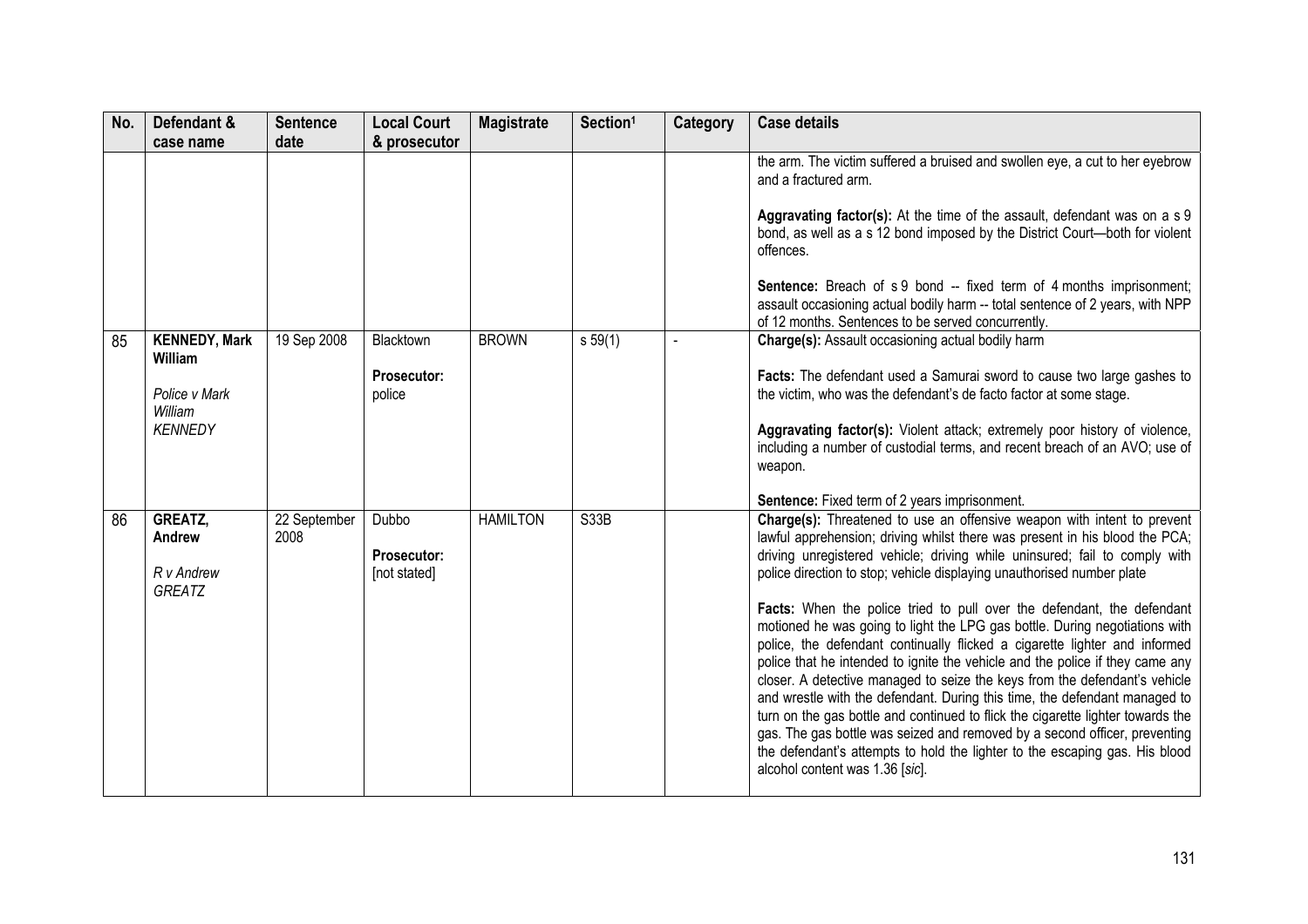| No. | Defendant &<br>case name                                      | <b>Sentence</b><br>date | <b>Local Court</b><br>& prosecutor             | <b>Magistrate</b> | Section <sup>1</sup> | Category | <b>Case details</b>                                                                                                                                                                                                                                                                                                                                                                                                                                                                                                                                                                                                                                                                                                                                                                                                                                                                                                                                                                                                                                                                                     |
|-----|---------------------------------------------------------------|-------------------------|------------------------------------------------|-------------------|----------------------|----------|---------------------------------------------------------------------------------------------------------------------------------------------------------------------------------------------------------------------------------------------------------------------------------------------------------------------------------------------------------------------------------------------------------------------------------------------------------------------------------------------------------------------------------------------------------------------------------------------------------------------------------------------------------------------------------------------------------------------------------------------------------------------------------------------------------------------------------------------------------------------------------------------------------------------------------------------------------------------------------------------------------------------------------------------------------------------------------------------------------|
|     |                                                               |                         |                                                |                   |                      |          | Aggravating factor(s): Prior convictions including driving with a PCA and<br>contravening AVOs; conduct demonstrated that he understood the danger to<br>the police.<br>Mitigating factor(s): Early plea of guilty (although not at the first<br>opportunity).<br>Sentence:<br>Threatened to use an offensive weapon with intent to<br>prevent lawful apprehension - 2 years imprisonment, with<br>NPP 18 months:<br>driving with the PCA - 3-year s 9 bond; 2-year driving<br>disqualification; and<br>driving unregistered vehicle; driving while uninsured; fail to<br>comply with police direction to stop; and vehicle displaying<br>unauthorised number plate - s 10A (ie, conviction but no                                                                                                                                                                                                                                                                                                                                                                                                      |
| 87  | <b>BUGG, David</b><br>Andrew<br>Police v David<br>Andrew BUGG | 30 Sep 2008             | Campbelltown<br>Prosecutor:<br>police sergeant | <b>PEARCE</b>     | s 59(1)              |          | penalty).<br>Charge(s): Assault occasioning actual bodily harm (x2)<br>Facts: The offender, who was affected by alcohol at the time, argued with<br>his partner, who asked him to leave. The offender's daughter took him away<br>from the scene. While they were in the car, the offender struck his daughter<br>to the face several times and pulled her hair, causing serious injury to her<br>eye, a cut to her ear and bleeding. They arrived at her home, and the<br>offender started to punch his daughter's partner to the face with no<br>provocation at all. There was a melee involving the offender's partner,<br>possibly his partner's two teenage children and perhaps others, resulting in<br>injuries to the offender-including bruising, scratch marks, and marks to his<br>buttocks, arms and face.<br>Aggravating factor(s): Previous convictions for breaches of DVOs and<br>prison terms for serious violent matters; serious offences (especially when<br>the offender and his daughter were in a confined space in the car, while she<br>was driving).<br>Mitigating factor(s): |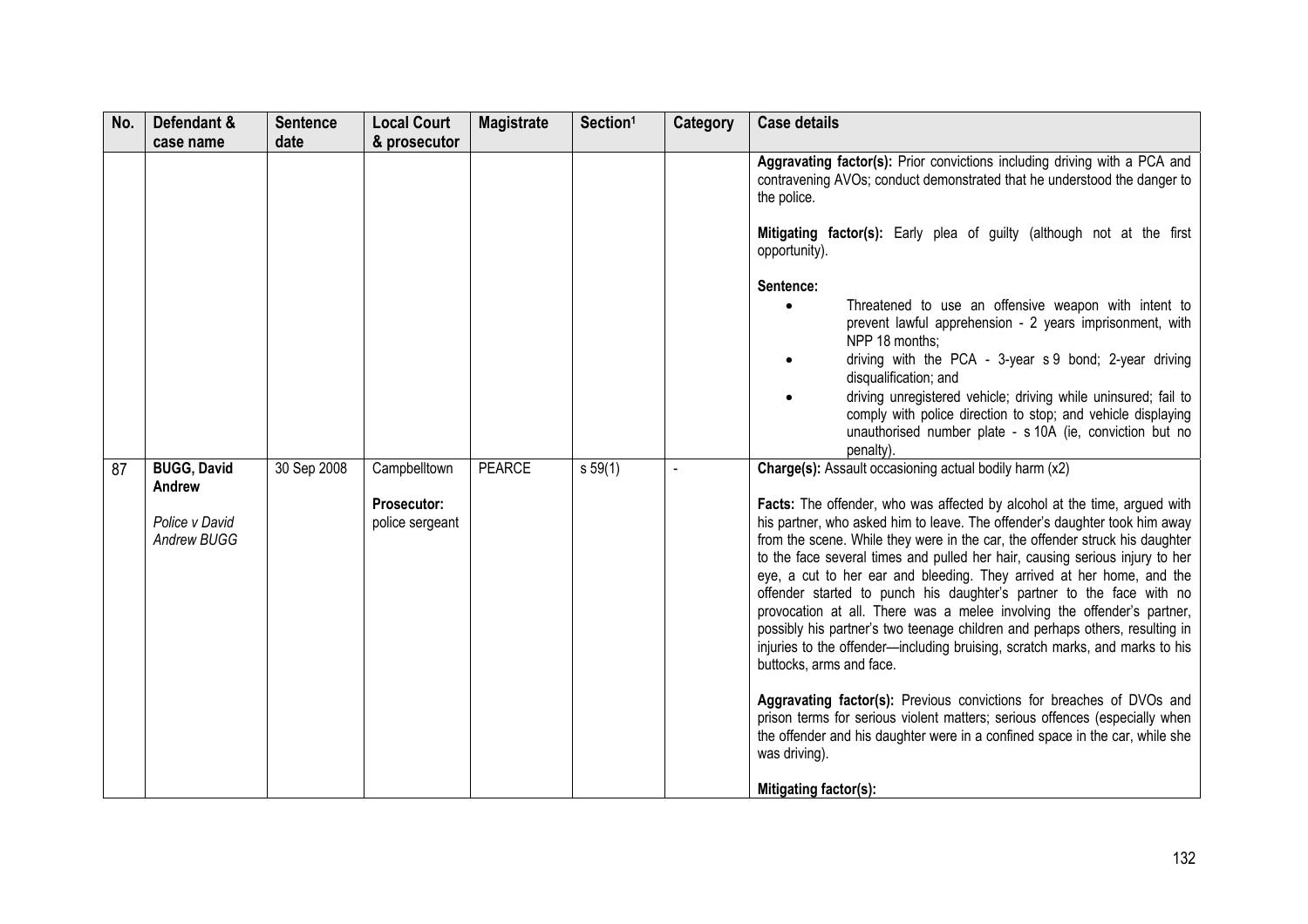| No. | Defendant &                                      | <b>Sentence</b> | <b>Local Court</b>                                      | <b>Magistrate</b> | Section <sup>1</sup> | <b>Category</b> | <b>Case details</b>                                                                                                                                                                                                                                                                                                                                                                                                                                                                                                                                                                                                                                                                                                                                                                                                                                                                                                                             |
|-----|--------------------------------------------------|-----------------|---------------------------------------------------------|-------------------|----------------------|-----------------|-------------------------------------------------------------------------------------------------------------------------------------------------------------------------------------------------------------------------------------------------------------------------------------------------------------------------------------------------------------------------------------------------------------------------------------------------------------------------------------------------------------------------------------------------------------------------------------------------------------------------------------------------------------------------------------------------------------------------------------------------------------------------------------------------------------------------------------------------------------------------------------------------------------------------------------------------|
|     | case name                                        | date            | & prosecutor                                            |                   |                      |                 |                                                                                                                                                                                                                                                                                                                                                                                                                                                                                                                                                                                                                                                                                                                                                                                                                                                                                                                                                 |
|     |                                                  |                 |                                                         |                   |                      |                 | Sentence: Cumulative sentences for:<br>assault on daughter's partner - 6 months imprisonment; and<br>assault on daughter - 2 years imprisonment, with NPP<br>6 months.<br>3-year DVOs.                                                                                                                                                                                                                                                                                                                                                                                                                                                                                                                                                                                                                                                                                                                                                          |
| 88  | <b>STYLES, Deon</b><br>R v Deon<br><b>STYLES</b> | 20 Oct 2008     | Port Macquarie<br><b>Prosecutor:</b><br>police sergeant | <b>EVANS</b>      | s 60(2)              |                 | Charge(s): Assault officer occasioning actual bodily harm; intimidation; act<br>in a manner offensive; damage property; trespass; assault officer; resist<br>arrest<br>Facts: Police went to the premises as a result of an emergency call made by<br>the defendant's mother. When the police arrived he assaulted one of them<br>causing actual bodily harm.<br>[The rest of the facts not detailed in transcript]<br>Aggravating factor(s): Criminal record include alcohol-related offences,<br>drug-related offences and matters of violence<br>Mitigating factor(s): Plea of guilty<br>Sentence: Concurrent sentences for:<br>assault of police officer - 2 years imprisonment, NPP 14<br>months;<br>intimidate - 4 months imprisonment;<br>damage property - 1 month imprisonment;<br>offensive behaviour - 1 month imprisonment;<br>Trespass - \$400 plus court costs;<br>assault officer - 12 months imprisonment, NPP 9 months;<br>and |
| 89  | FECKNER, Sean<br>R v Sean<br><b>FECKNER</b>      | 24 Oct 2008     | Port Macquarie<br>Prosecutor:<br>police sergeant        | <b>EVANS</b>      | s 59(1)              |                 | resist arrest - 3 months imprisonment.<br>Charge(s): Assault occasioning actual bodily harm (x2); common assault<br>(x2); damage to property; resisting arrest; possession/use of weapon; breach<br>of s 12 bond; contravention of order (x3); breach of bail;                                                                                                                                                                                                                                                                                                                                                                                                                                                                                                                                                                                                                                                                                  |
|     |                                                  |                 |                                                         |                   |                      |                 | Facts: The defendant and the victim were in a domestic relationship. The<br>defendant was prohibited by an earlier court order to visit the premises of the                                                                                                                                                                                                                                                                                                                                                                                                                                                                                                                                                                                                                                                                                                                                                                                     |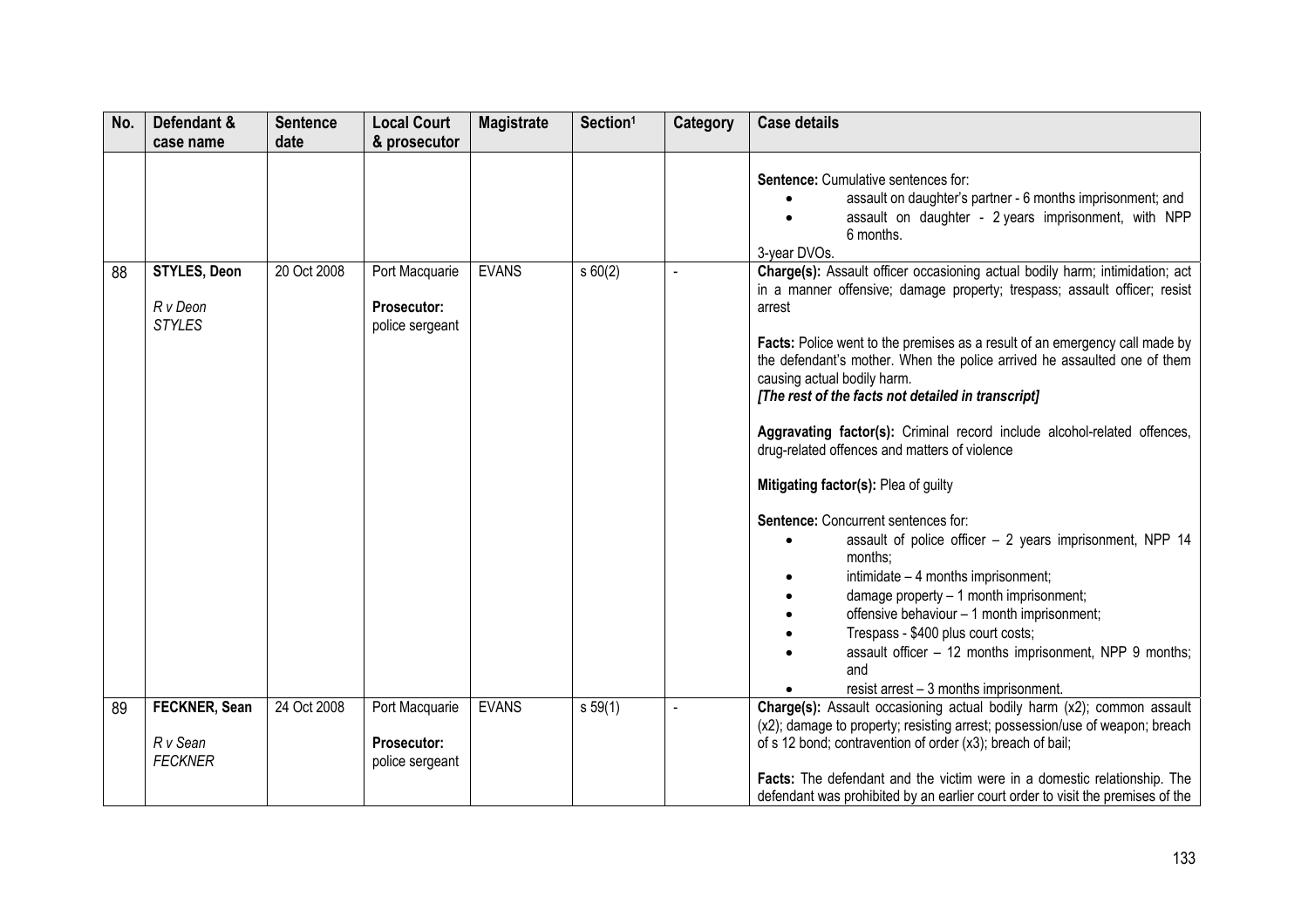| No. | Defendant &                                          | <b>Sentence</b> | <b>Local Court</b>                          | <b>Magistrate</b> | Section <sup>1</sup>                  | Category | <b>Case details</b>                                                                                                                                                                                                                                                                                                                                                                                                                                                                                                                                                                                                                                                                                                                                                                                                                                   |
|-----|------------------------------------------------------|-----------------|---------------------------------------------|-------------------|---------------------------------------|----------|-------------------------------------------------------------------------------------------------------------------------------------------------------------------------------------------------------------------------------------------------------------------------------------------------------------------------------------------------------------------------------------------------------------------------------------------------------------------------------------------------------------------------------------------------------------------------------------------------------------------------------------------------------------------------------------------------------------------------------------------------------------------------------------------------------------------------------------------------------|
|     | case name                                            | date            | & prosecutor                                |                   |                                       |          |                                                                                                                                                                                                                                                                                                                                                                                                                                                                                                                                                                                                                                                                                                                                                                                                                                                       |
|     |                                                      |                 |                                             |                   |                                       |          | victim. At 4am on the day of the offence, the defendant visited the premises,<br>claiming he wanted to check on the kids. At the time he was affected by<br>intoxicating liquor and/or illicit substances. He punched the victim with his fist<br>on two occasions, and also grabbed and squeezed her around the throat.                                                                                                                                                                                                                                                                                                                                                                                                                                                                                                                              |
|     |                                                      |                 |                                             |                   |                                       |          | Aggravating factor(s): Record of previous convictions.                                                                                                                                                                                                                                                                                                                                                                                                                                                                                                                                                                                                                                                                                                                                                                                                |
|     |                                                      |                 |                                             |                   |                                       |          | <b>Sentence:</b> For the breach of s 12 bond - bond revoked; 6 months<br>imprisonment from 24/10/2009 to 23/4/2009. The following sentences all<br>commenced on the date of sentence (24/10/2008):<br>contravention of order - 6 months imprisonment;<br>resisting arrest - 4 months imprisonment;<br>possession/use of weapon (screwdriver) - 4 months<br>imprisonment;<br>assault occasioning actual bodily harm $(1st) - 2 years$<br>imprisonment, with NPP 12 months;<br>contravention of order - 12 months imprisonment, with NPP<br>9 months<br>breach of bail - no further action;<br>damage to the property $-3$ months imprisonment;<br>assault occasioning actual bodily harm (2nd) $-$ 2 years<br>imprisonment, with NPP 18 months;<br>assault - 6 months imprisonment; and<br>contravention of order - 12 months imprisonment, with NPP 9 |
|     |                                                      |                 |                                             |                   |                                       |          | months.<br>The sentence for a further assault charge was 12 months imprisonment (with<br>NPP 9 months), to commence at the end of the 12 months' NPP for the first<br>assault occasioning actual bodily harm above.                                                                                                                                                                                                                                                                                                                                                                                                                                                                                                                                                                                                                                   |
| 90  | OLIVER,<br>Benjamin<br>R v Benjamin<br><b>OLIVER</b> | 13 Nov 2008     | Blacktown<br>Prosecutor:<br>police sergeant | <b>OLIVER</b>     | $\overline{s}$ 545AB(1)<br>*repealed* |          | Charge(s): Common assault (x2); intimidation; take and drive; shoplifting<br>(x2); possession of implement capable of entering a conveyance; goods in<br>custody<br>Facts: The defendant had assaulted the victim, his mother, on a number of<br>occasions. On one occasion, the defendant had assaulted the victim, and<br>taken her car after there was a struggle for it. On a separate occasion the<br>defendant and victim had a scuffle where the victim ended up on the ground                                                                                                                                                                                                                                                                                                                                                                 |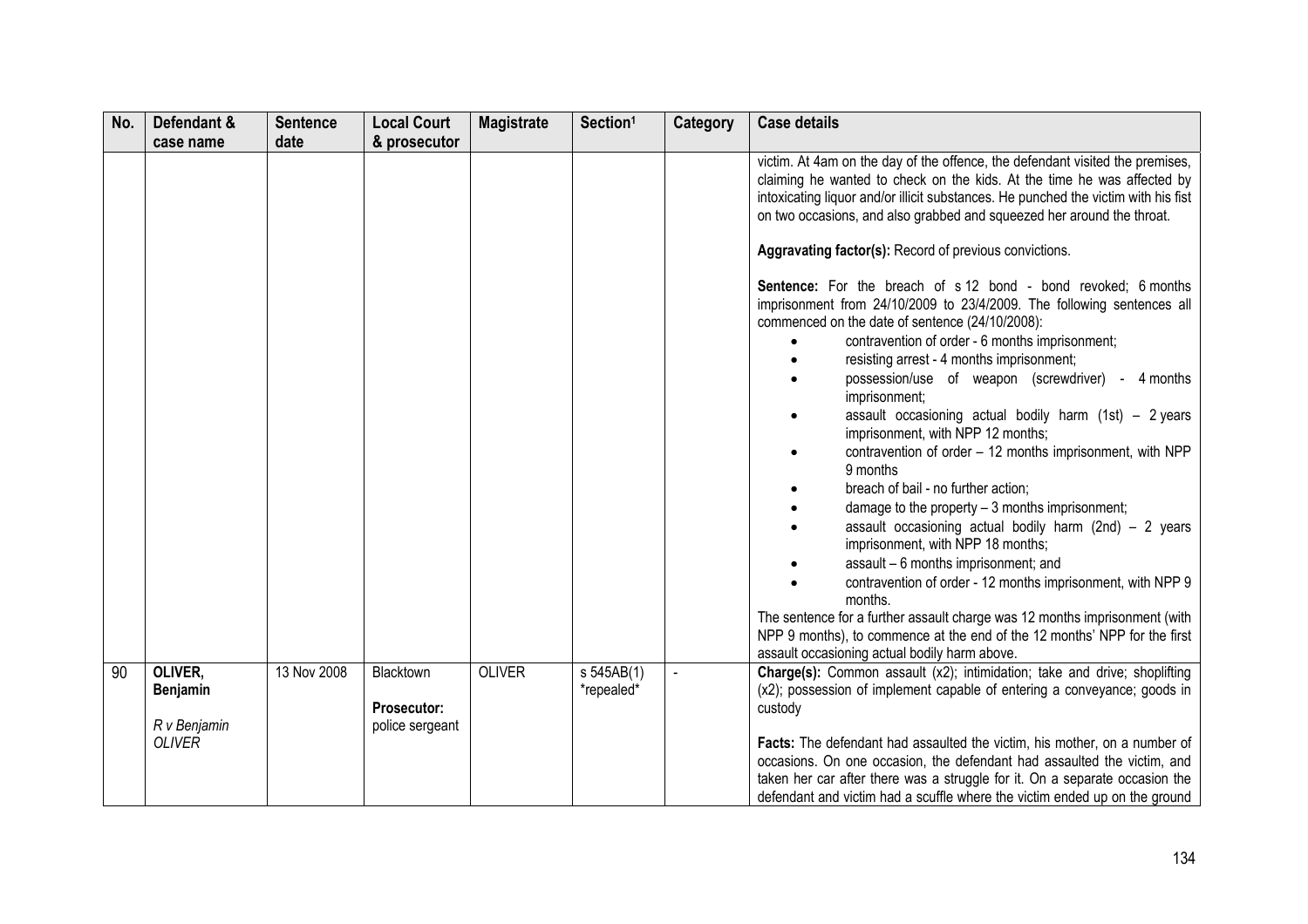| No. | Defendant & | <b>Sentence</b> | <b>Local Court</b>             | <b>Magistrate</b> | Section <sup>1</sup> | Category   | <b>Case details</b>                                                                                                                                                                                                                                                                                                                                                                                                                                                                                                                                                                                                                                                                                                                                                                                                                                                         |
|-----|-------------|-----------------|--------------------------------|-------------------|----------------------|------------|-----------------------------------------------------------------------------------------------------------------------------------------------------------------------------------------------------------------------------------------------------------------------------------------------------------------------------------------------------------------------------------------------------------------------------------------------------------------------------------------------------------------------------------------------------------------------------------------------------------------------------------------------------------------------------------------------------------------------------------------------------------------------------------------------------------------------------------------------------------------------------|
|     | case name   | date            | & prosecutor                   |                   |                      |            |                                                                                                                                                                                                                                                                                                                                                                                                                                                                                                                                                                                                                                                                                                                                                                                                                                                                             |
|     |             |                 |                                |                   |                      |            | before the defendant took the victim's car keys and car. On yet another<br>occasion, the defendant had yelled at the victim and threw the phone on the<br>floor, intimidating the victim to the extent that she hid the kitchen knives.<br>Prior to the assault on the victim, the defendant had committed other<br>offences-namely, shoplifting (x2), possession of implement capable of<br>entering a conveyance, and goods in custody (a Rip Curl watch worth \$300).                                                                                                                                                                                                                                                                                                                                                                                                    |
|     |             |                 |                                |                   |                      |            | Aggravating factor(s): Lengthy criminal record.                                                                                                                                                                                                                                                                                                                                                                                                                                                                                                                                                                                                                                                                                                                                                                                                                             |
|     |             |                 |                                |                   |                      |            | Mitigating factor(s): Plea of guilty; offences against the defendant's mother<br>occurred within a 24-hour period.                                                                                                                                                                                                                                                                                                                                                                                                                                                                                                                                                                                                                                                                                                                                                          |
|     |             |                 |                                |                   |                      |            | Sentence: Concurrent or partly concurrent sentences for:<br>shoplifting (x2) – concurrent 4 months imprisonment for each<br>matter from 3/12/2007;<br>possession of an implement (screwdriver) capable of<br>entering a conveyance $-3$ months imprisonment from<br>3/12/2007 (to be served concurrently with the shoplifting<br>matters); and<br>goods in custody - 4 months imprisonment from 3/1/2008.<br>In addition, the following concurrent sentences for offences involving the<br>defendant's mother were imposed, all commencing on 3/2/2008:<br>assault (first offence) - 2 years imprisonment, NPP<br>$\bullet$<br>12 months:<br>assault (scuffle that occurred before the defendant took the<br>car keys and $car$ ) – 8 months imprisonment;<br>take and drive - 2 yeas imprisonment, NPP 12 months; and<br>intimidation-2 years imprisonment, NPP 12 months. |
| 91  | HA, Phu     | 19 Nov 2008     | Campbelltown                   | <b>MCROBERT</b>   | S7(1)                | use pistol | Charge(s):                                                                                                                                                                                                                                                                                                                                                                                                                                                                                                                                                                                                                                                                                                                                                                                                                                                                  |
|     | R v Phu HA  |                 | Prosecutor:<br>police sergeant |                   |                      |            | possession of prohibited weapon without permit under s 7<br>Weapons Prohibition Act (max 2 years)<br>using a firearm whilst under the influence of alcohol or drugs<br>under s 64 Firearms Act (max 5 years)<br>use of an unauthorised pistol under s 7 Firearms Act (max<br>14 years)                                                                                                                                                                                                                                                                                                                                                                                                                                                                                                                                                                                      |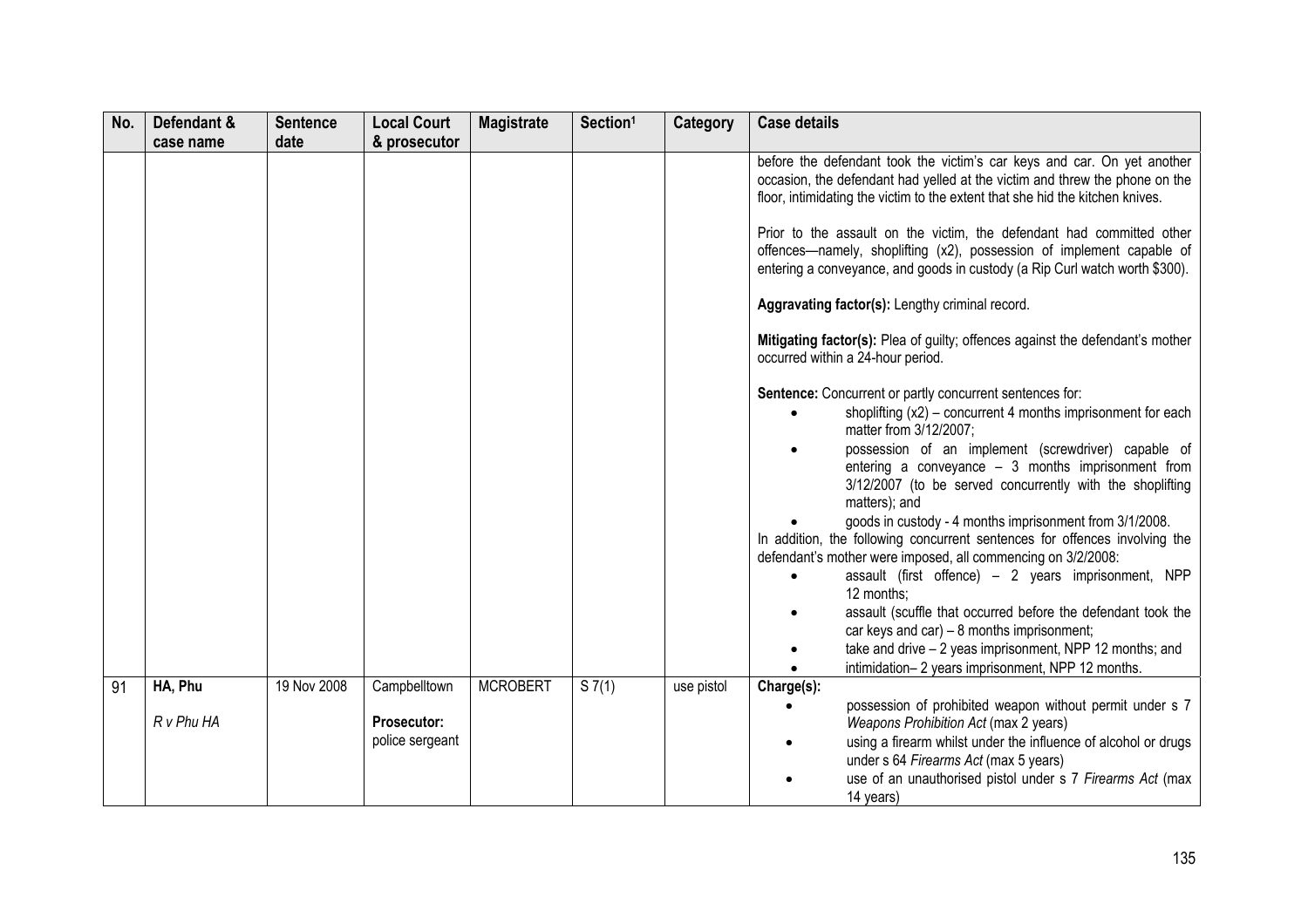| No. | Defendant &<br>case name | <b>Sentence</b><br>date | <b>Local Court</b><br>& prosecutor | <b>Magistrate</b> | Section <sup>1</sup> | Category | <b>Case details</b>                                                                                                                                                                                                                                                                                                                                                                                                                                                                                                                                                                                                                                                                                                                                                                                                                                                                                                                                                                                          |
|-----|--------------------------|-------------------------|------------------------------------|-------------------|----------------------|----------|--------------------------------------------------------------------------------------------------------------------------------------------------------------------------------------------------------------------------------------------------------------------------------------------------------------------------------------------------------------------------------------------------------------------------------------------------------------------------------------------------------------------------------------------------------------------------------------------------------------------------------------------------------------------------------------------------------------------------------------------------------------------------------------------------------------------------------------------------------------------------------------------------------------------------------------------------------------------------------------------------------------|
|     |                          |                         |                                    |                   |                      |          | aggravated possession of an unregistered firearm in a public<br>place without authority to possess the firearm under s 93I<br>Crimes Act (max 10 years)<br>possession of a loaded firearm endangering life in non public<br>place under s 93G Crimes Act (max 10 years)                                                                                                                                                                                                                                                                                                                                                                                                                                                                                                                                                                                                                                                                                                                                      |
|     |                          |                         |                                    |                   |                      |          | Facts: The defendant attended a 21st birthday party of an occupant at the<br>premises. He drove there in a motor vehicle. During the night he consumed<br>and became severely affected by alcohol. He became aggravated by<br>another male, speaking to him in a derogatory manner about having gang<br>connections. The defendant's girlfriend tried to calm him down but he took<br>the car keys and drove away. He returned, stopping the car in the middle of<br>the road and had an argument with his girlfriend. Someone had locked the<br>back gate of the premises against his entry and on discovering this, the<br>defendant produced a 32 calibre semi automatic pistol and fired at least 2<br>bullets in the direction of the fence in the presence of about 20 people in the<br>backyard. Police arrived and the defendant tried to hide the prohibited pistol<br>under the car. The firearm was a self-loading pistol (and thus prohibited) and<br>had no serial number, make or model on it. |
|     |                          |                         |                                    |                   |                      |          | The defendant is the carer of his mother who was suffering from significant<br>illnesses; no suggestion that another person would be available to provide<br>care.                                                                                                                                                                                                                                                                                                                                                                                                                                                                                                                                                                                                                                                                                                                                                                                                                                           |
|     |                          |                         |                                    |                   |                      |          | Aggravating factor(s): Objective seriousness of the offence; criminal<br>history included serious offences.                                                                                                                                                                                                                                                                                                                                                                                                                                                                                                                                                                                                                                                                                                                                                                                                                                                                                                  |
|     |                          |                         |                                    |                   |                      |          | Mitigating factor(s): No prior record of firearm offences; guilty plea.                                                                                                                                                                                                                                                                                                                                                                                                                                                                                                                                                                                                                                                                                                                                                                                                                                                                                                                                      |
|     |                          |                         |                                    |                   |                      |          | Sentence: Aggregate term of imprisonment of 2 years, with NPP 18 months,<br>comprising of concurrent sentences as follows:<br>use of an unauthorised pistol - 2 years imprisonment, NPP<br>18 months:<br>aggravated possession of an unregistered firearm in a public<br>place without authority to possess the firearm $-2$ years<br>imprisonment, NPP 18 months;                                                                                                                                                                                                                                                                                                                                                                                                                                                                                                                                                                                                                                           |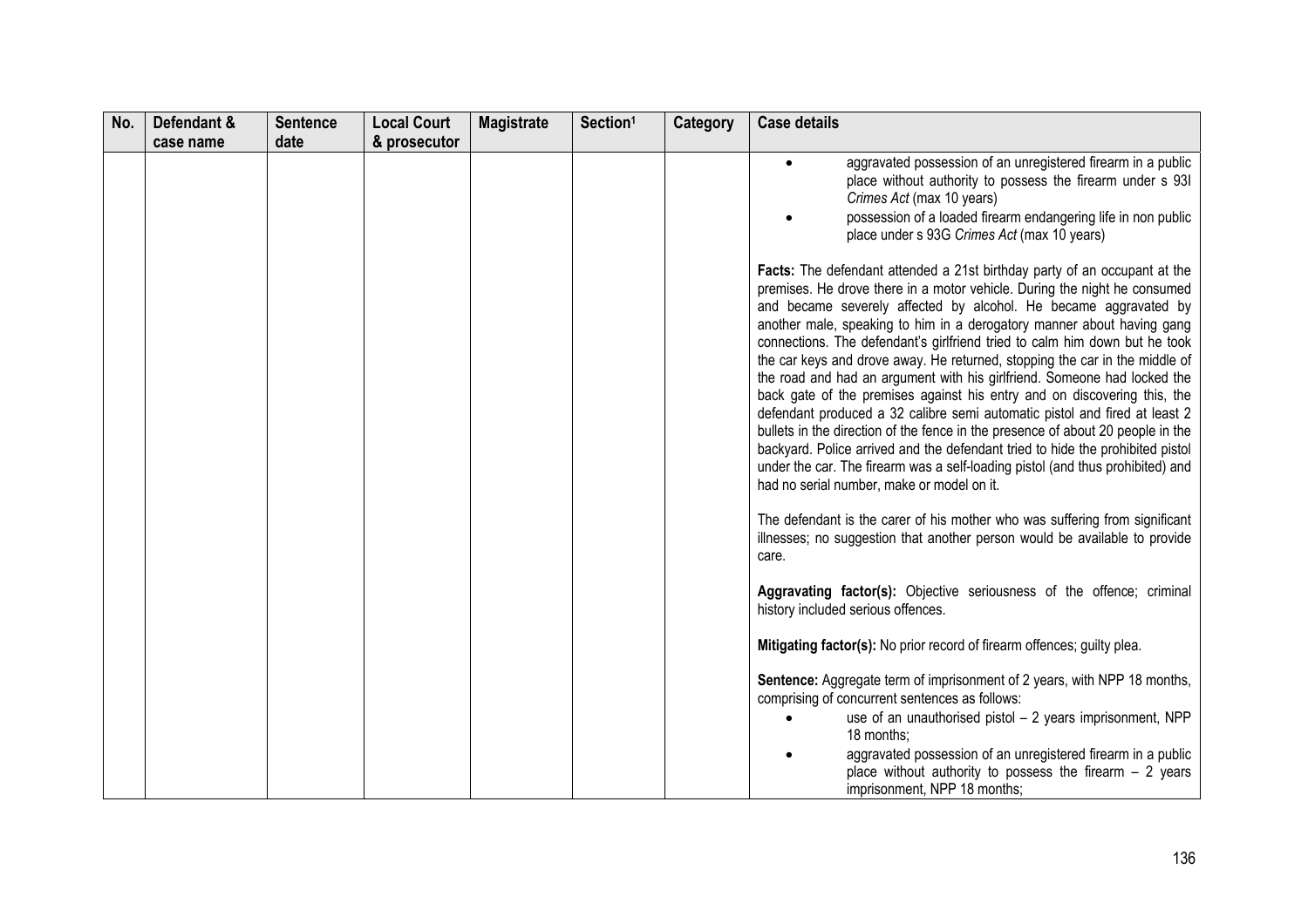| No. | Defendant &<br>case name                                             | <b>Sentence</b><br>date | <b>Local Court</b><br>& prosecutor                    | <b>Magistrate</b> | Section <sup>1</sup> | Category | <b>Case details</b>                                                                                                                                                                                                                                                                                                                                                                                                                                                                                                                                                                                                                                                                                                                                                                                                                                                                                                                                                 |
|-----|----------------------------------------------------------------------|-------------------------|-------------------------------------------------------|-------------------|----------------------|----------|---------------------------------------------------------------------------------------------------------------------------------------------------------------------------------------------------------------------------------------------------------------------------------------------------------------------------------------------------------------------------------------------------------------------------------------------------------------------------------------------------------------------------------------------------------------------------------------------------------------------------------------------------------------------------------------------------------------------------------------------------------------------------------------------------------------------------------------------------------------------------------------------------------------------------------------------------------------------|
|     |                                                                      |                         |                                                       |                   |                      |          | possession of a loaded firearm endangering life in non public<br>place - 2 years imprisonment, NPP 18 months;<br>possession of prohibited weapon without permit - 1 year<br>imprisonment; and<br>using a firearm whilst under the influence of alcohol or drugs<br>- 1 year imprisonment.                                                                                                                                                                                                                                                                                                                                                                                                                                                                                                                                                                                                                                                                           |
| 92  | <b>MATAROA,</b><br><b>Bullwark</b><br>R v Bullwark<br><b>MATAROA</b> | 26 Nov 2008             | Campbelltown<br><b>Prosecutor:</b><br>police sergeant | <b>MCROBERT</b>   | s 154C(1)            | assault  | Charge(s): Assault with intent to take/drive motor vehicle; shoplifting;<br>common assault (x2)<br>Facts: The offences occurred while the defendant was stealing property. He<br>assaulted people in the course of that and committed the offence of car<br>jacking during the course of his escape.<br>Aggravating factor(s): Extensive criminal record; objective seriousness of<br>offence; offence committed while on conditional liberty<br>Sentence: Concurrent sentences for:<br>assault with intent to take/drive motor vehicle $-2$ years<br>imprisonment; and<br>shoplifting and common assault $(x2)$ – concurrent 6 months<br>imprisonment for each offence                                                                                                                                                                                                                                                                                             |
| 93  | <b>TOWNE, Lee</b><br>James<br>R v Lee James<br><b>TOWNE</b>          | 27 November<br>2008     | Campbelltown<br>Prosecutor:<br>police sergeant        | <b>STODDART</b>   | s 35(4)              |          | Charge(s): Recklessly wound<br>Facts: The defendant and the victim were friends, and they had a number of<br>arguments and disagreements from time to time. The defendant stabbed the<br>victim in the side. He pleaded not guilty, claiming his action was in self-<br>defence, as a result of an argument with the victim.<br>The victim had memory difficulties as a result of a motor vehicle accident<br>three years ago, and could not give reliable evidence. The prosecution's<br>case, based on the evidence of the victim's then-girlfriend, was that there<br>was no argument between the defendant and the victim; instead, there was<br>a bizarre conversation during which the defendant asked the victim<br>repeatedly where he would like to be stabbed. The defendant then called the<br>ambulance claiming the victim 'fell over and done himself in the guts.  Fell<br>over on glass I think', after which the defendant pulled out a knife. The |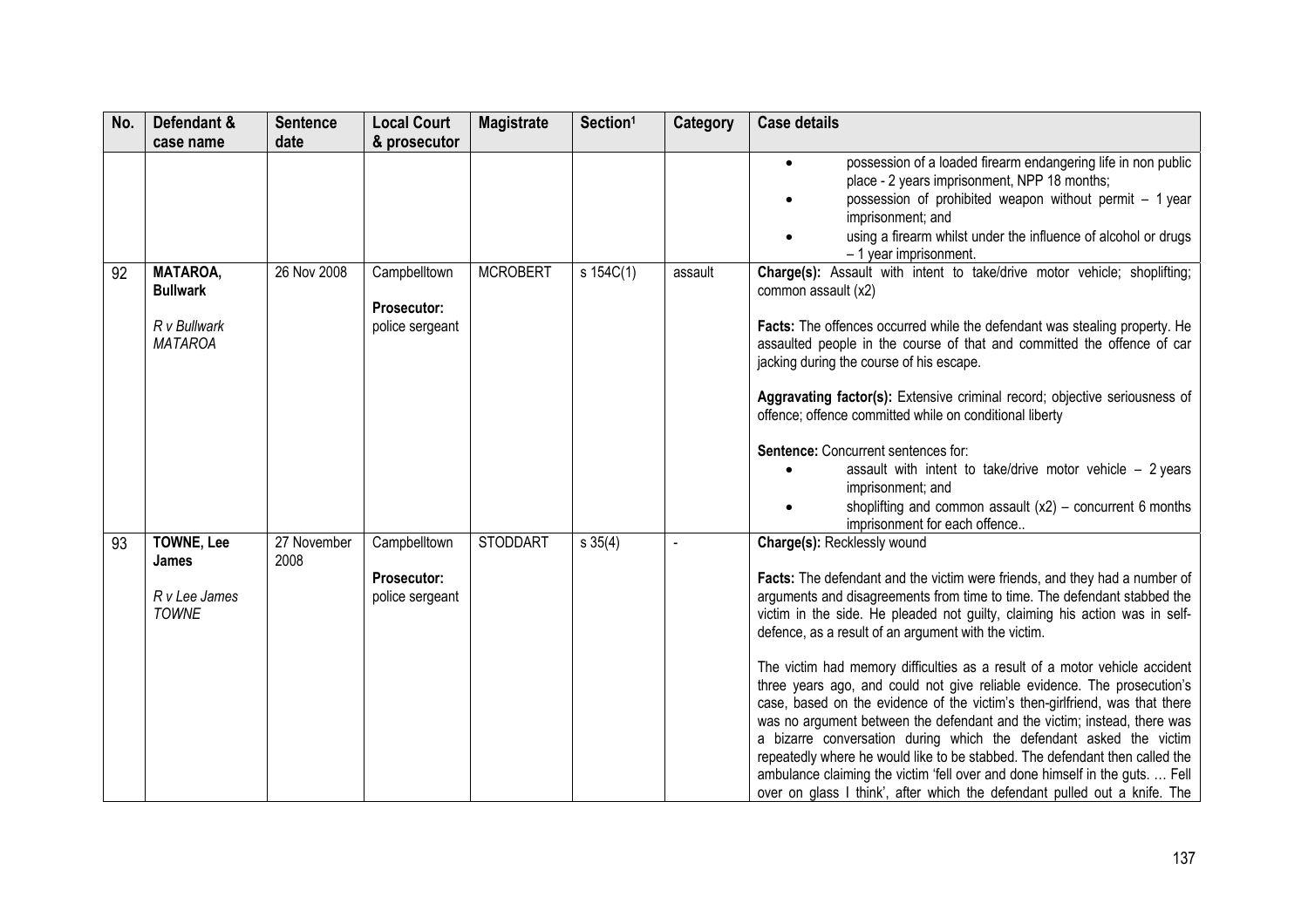| No. | Defendant &                      | <b>Sentence</b> | <b>Local Court</b>             | <b>Magistrate</b> | Section <sup>1</sup> | <b>Category</b> | <b>Case details</b>                                                                                                                                                                                                                                                                                                                                                                                                                                                                                                                                                                                                                                                                                                                                                                                                                                                                                                                                                                       |
|-----|----------------------------------|-----------------|--------------------------------|-------------------|----------------------|-----------------|-------------------------------------------------------------------------------------------------------------------------------------------------------------------------------------------------------------------------------------------------------------------------------------------------------------------------------------------------------------------------------------------------------------------------------------------------------------------------------------------------------------------------------------------------------------------------------------------------------------------------------------------------------------------------------------------------------------------------------------------------------------------------------------------------------------------------------------------------------------------------------------------------------------------------------------------------------------------------------------------|
|     | case name                        | date            | & prosecutor                   |                   |                      |                 |                                                                                                                                                                                                                                                                                                                                                                                                                                                                                                                                                                                                                                                                                                                                                                                                                                                                                                                                                                                           |
|     |                                  |                 |                                |                   |                      |                 | victim's girlfriend ran out the door and went to one of the neighbours. Triple 0<br>was called. The victim's girlfriend went to stay at a friend's place, when the<br>victim came to the front door. The victim's girlfriend took the victim back to<br>his place, saw blood and rang the ambulance. The knife was never located.<br>Other evidence, including the tapes of the ambulance and triple 0 calls, was<br>consistent with the prosecution's case and the judge held that the<br>prosecution had proved their case beyond reasonable doubt and negatived<br>self-defence.                                                                                                                                                                                                                                                                                                                                                                                                       |
|     |                                  |                 |                                |                   |                      |                 | Aggravating factor(s): Offence committed while on bail for a very serious<br>offence; long history of violence; very serious offence.                                                                                                                                                                                                                                                                                                                                                                                                                                                                                                                                                                                                                                                                                                                                                                                                                                                     |
|     |                                  |                 |                                |                   |                      |                 | Sentence: 2 years imprisonment, NPP 18 months.                                                                                                                                                                                                                                                                                                                                                                                                                                                                                                                                                                                                                                                                                                                                                                                                                                                                                                                                            |
| 94  | <b>MICALLEF, Paul</b><br>John    | 3 Dec 2008      | Campbelltown                   | <b>MCROBERT</b>   | $s \, 35(4)$         |                 | Charge(s): Common assault; recklessly wound any other person                                                                                                                                                                                                                                                                                                                                                                                                                                                                                                                                                                                                                                                                                                                                                                                                                                                                                                                              |
|     | R v Paul John<br><b>MICALLEF</b> |                 | Prosecutor:<br>police sergeant |                   |                      |                 | Facts: The defendant had attended a social gathering at the premises and<br>had consumed excessive amounts of alcohol. A dispute arose between his<br>girlfriend's sister (the first victim) and the defendant, with the defendant<br>being directed and pushed out the door to leave. The defendant recklessly<br>threw a bottle of beer at the crowd of people in the direction of the first victim<br>who ducked. The bottle then struck the face of the first victim's 5 year old<br>sister, who sustained substantial laceration to the bridge of her nose. The<br>defendant did not intend to hurt the child and apologised for his actions.<br>Aggravating factor(s): Extremely serious offence; extensive escalating<br>record, including violent offences, contravening ADVOs and non-compliance<br>with court orders; caused horrific injury to a child.<br>Mitigating factor(s): Plea of guilty at an early opportunity; genuine remorse<br>shown at a very early opportunity. |
|     |                                  |                 |                                |                   |                      |                 | Sentence: Concurrent sentences for:<br>recklessly wounding - 2 years imprisonment, NPP 1 year;<br>and<br>common assault - 9 months imprisonment.                                                                                                                                                                                                                                                                                                                                                                                                                                                                                                                                                                                                                                                                                                                                                                                                                                          |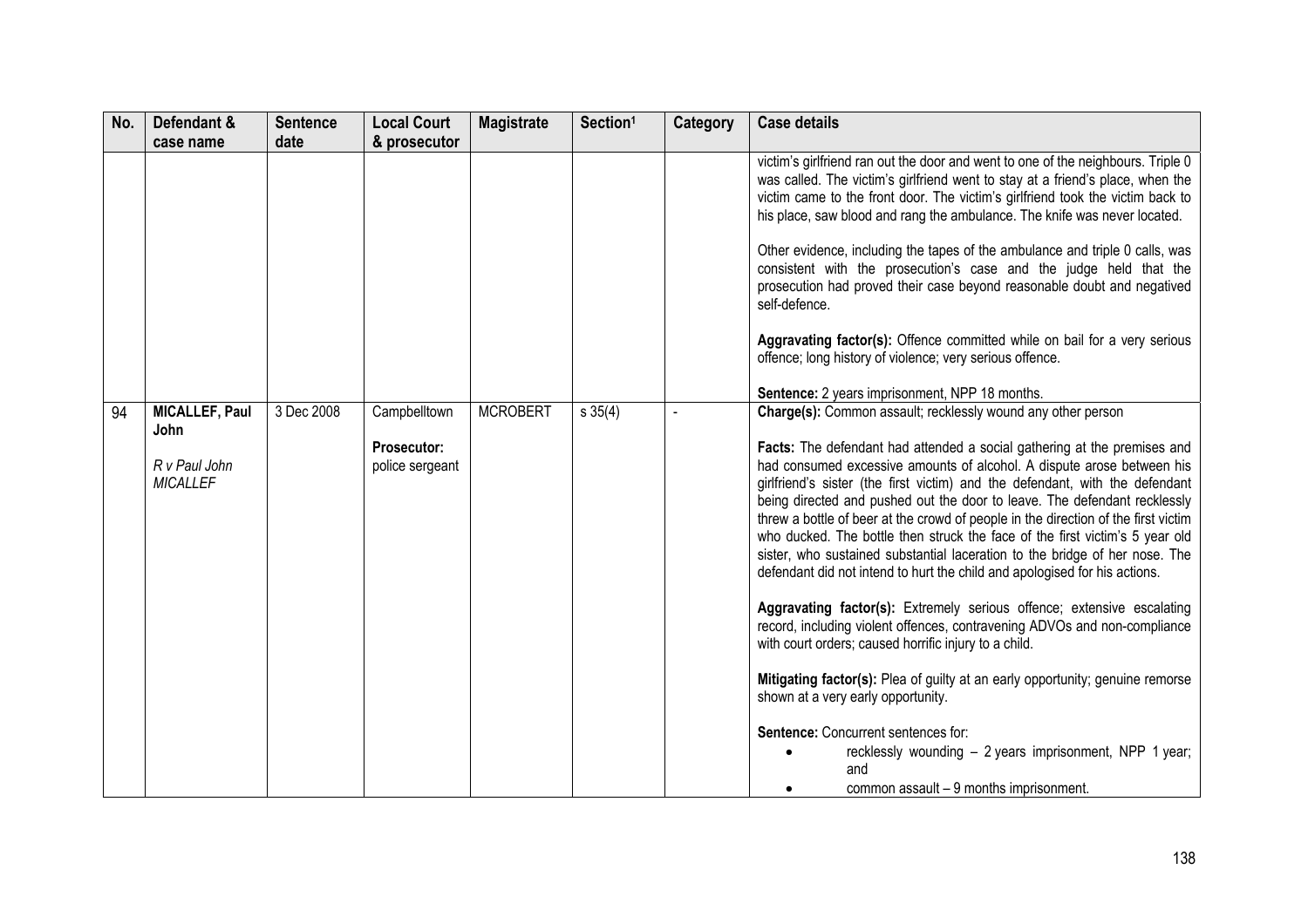| No. | Defendant &<br>case name         | <b>Sentence</b><br>date | <b>Local Court</b><br>& prosecutor             | <b>Magistrate</b> | Section <sup>1</sup> | Category              | <b>Case details</b>                                                                                                                                                                                                                                                                                                                                                                                                                                                                                                                  |
|-----|----------------------------------|-------------------------|------------------------------------------------|-------------------|----------------------|-----------------------|--------------------------------------------------------------------------------------------------------------------------------------------------------------------------------------------------------------------------------------------------------------------------------------------------------------------------------------------------------------------------------------------------------------------------------------------------------------------------------------------------------------------------------------|
| 95  | <b>KOK, Erwin</b><br>Volmar      | 4 Dec 2008              | Downing<br>Centre                              | <b>SYME</b>       | $s$ 61M(1)           |                       | Charge(s): Aggravated indecent assault of a victim under the age of 16<br>years (x2)                                                                                                                                                                                                                                                                                                                                                                                                                                                 |
|     | DPP v Erwin<br>Volmar KOK        |                         | Prosecutor:<br>DPP (from<br>case name<br>only) |                   |                      |                       | Facts: The defendant was working as a volunteer for a local community<br>group and the victim was a 12-year-old child performer for that group. On<br>two separate occasions, an hour or two apart, on the pretext of adjusting the<br>child's costume the defendant put his hand down the child's costume pants<br>and held the child's genital area briefly. The second offence occurred despite<br>the child having said no when the defendant offered to adjust the child's<br>costume again. The defendant denied the offences. |
|     |                                  |                         |                                                |                   |                      |                       | Aggravating factor(s): Serious offence; the second offence occurred<br>despite the victim have indicated that he neither wanted nor encouraged<br>assistance.<br>NB: The defendant was one of many adults with some responsibility in the<br>production so he had some duty of care to the victim, but was not in a<br>particular position of trust to the victim.                                                                                                                                                                   |
|     |                                  |                         |                                                |                   |                      |                       | Mitigating factor(s): No prior convictions; prior good character.                                                                                                                                                                                                                                                                                                                                                                                                                                                                    |
|     |                                  |                         |                                                |                   |                      |                       | Sentence: Aggregate sentence of NPP 18 months and 12 months parole,<br>consisting of:                                                                                                                                                                                                                                                                                                                                                                                                                                                |
|     |                                  |                         |                                                |                   |                      |                       | first offence -- fixed term of 12 months imprisonment;<br>second offence -- 2 years imprisonment, with NPP<br>12 months.                                                                                                                                                                                                                                                                                                                                                                                                             |
|     |                                  |                         |                                                |                   |                      |                       | The sentences were partially accumulated-the second term was<br>accumulated six months into the first term—because of the aggravating<br>feature of the second offence.                                                                                                                                                                                                                                                                                                                                                              |
| 96  | FETTES, Jason<br>Craig           | 10 Dec 2008             | Wollongong                                     | <b>JOHNSON</b>    | s 61M(1)<br>*old*    | $\tilde{\phantom{a}}$ | Charge(s): Aggravated indecent assault; procure child under 14 years for<br>unlawful sexual activity; fail to appear                                                                                                                                                                                                                                                                                                                                                                                                                 |
|     | R v Jason Craig<br><b>FETTES</b> |                         | Prosecutor:<br>police                          |                   |                      |                       | <b>Facts:</b> The first offence involved the defendant committing an indecent<br>assault on a 12-year-old cousin of his partner in the victim's bedroom. The<br>second offence involved the defendant sending letters and text messages to<br>the same victim procuring her for unlawful sexual activity. The defendant<br>stated that he was under the influence of 'ice' at the time of the offences and                                                                                                                           |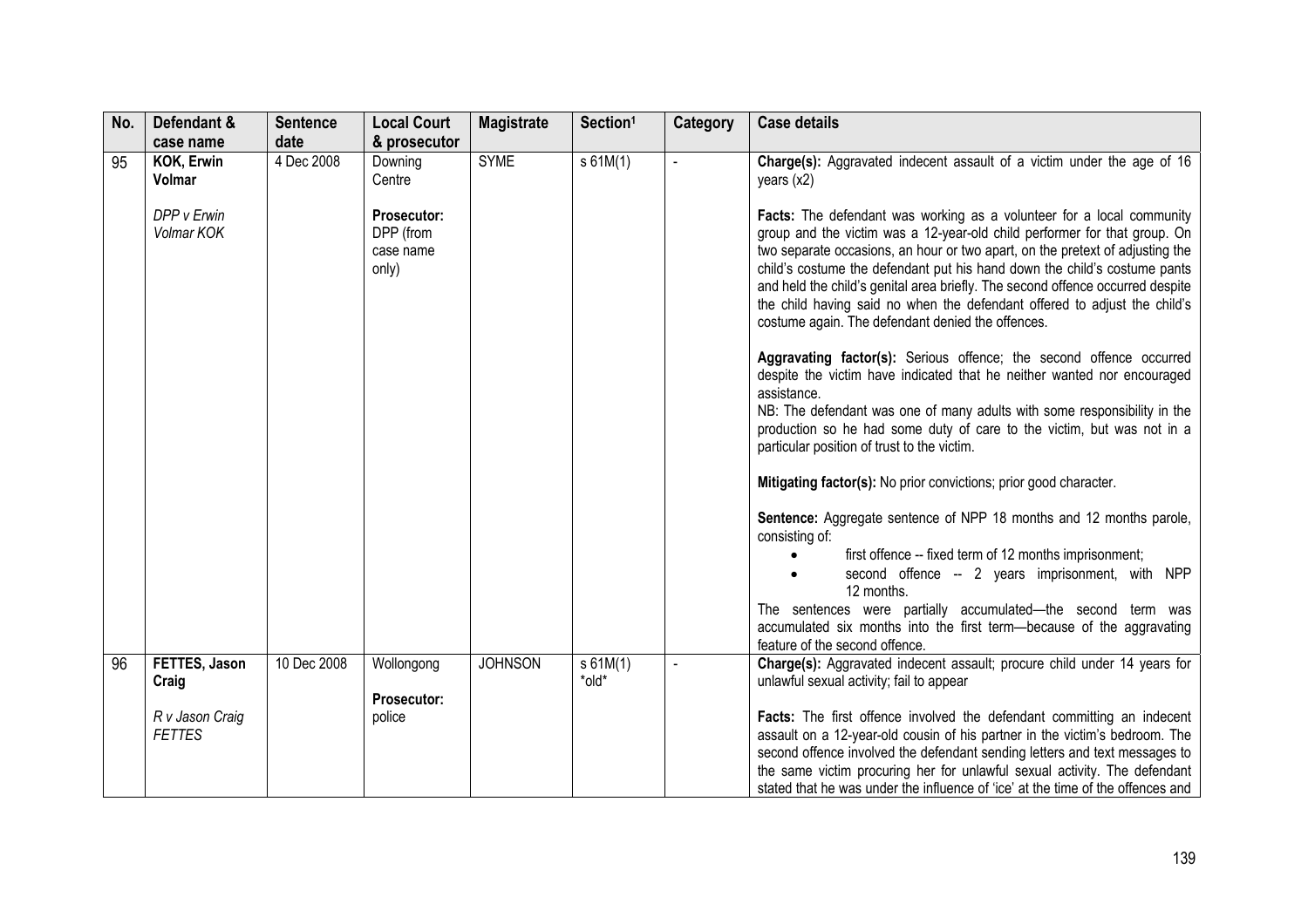| No. | Defendant &<br>case name                                                         | <b>Sentence</b><br>date | <b>Local Court</b><br>& prosecutor             | <b>Magistrate</b> | Section <sup>1</sup> | Category   | <b>Case details</b>                                                                                                                                                                                                                                                                                                                                                                                                                                                                                                                                                                                                                                                      |
|-----|----------------------------------------------------------------------------------|-------------------------|------------------------------------------------|-------------------|----------------------|------------|--------------------------------------------------------------------------------------------------------------------------------------------------------------------------------------------------------------------------------------------------------------------------------------------------------------------------------------------------------------------------------------------------------------------------------------------------------------------------------------------------------------------------------------------------------------------------------------------------------------------------------------------------------------------------|
|     |                                                                                  |                         |                                                |                   |                      |            | he had little to no recollection of what had occurred.<br>Aggravating factor(s): The offence was committed in the home of the child;<br>age of the child; defendant was in a position of trust.<br>Mitigating factor(s): Plea of guilty; no criminal record of this sort of offence;<br>the defendant is in a moderate low risk category of reoffending in relation to<br>other male sexual offenders; remorse.<br>Sentence: Total sentence of 2 years imprisonment, NPP 12 months. Fail to<br>appear -- conviction but no penalty.                                                                                                                                      |
| 97  | <b>PATTEN</b> aka<br>PARIS, Stephen<br>R v Stephen<br>PATTEN aka<br><b>PARIS</b> | 11 Dec 2008             | Burwood<br>Prosecutor:<br>police sergeant      | <b>BARKELL</b>    | $s \, 33B(1)(a)$     |            | Charge(s): Drive whilst disqualified (x3); custody of a knife; use offensive<br>weapon to prevent lawful custody; fail to appear<br>Sentence: Concurrent sentences for:<br>use of offensive weapon to prevent lawful apprehension --<br>2 years imprisonment, with NPP 12 months;<br>driving while disqualified $(x3) - 6$ months imprisonment, 2-<br>year disqualification; 8 months imprisonment, same 2-year<br>disqualification; and 12 months imprisonment, same 2-year<br>disqualification;<br>fail to appear – fixed term of 4 months imprisonment;<br>custody of a knife in a public place -- fine \$100, knife<br>forfeited.                                    |
| 98  | DAWSON, John<br>Lee<br>R v John Lee<br><b>DAWSON</b>                             | 11 Dec 2008             | Campbelltown<br>Prosecutor:<br>police sergeant | <b>MCROBERT</b>   | s $195(1)(b)$        | > \$15,000 | Charge(s): Damage property by fire; armed with intent to commit indictable<br>offence<br>Facts: The defendant had sent a threatening email to his sister, which had<br>provoked heated telecommunication between himself and the victim, his<br>brother. Armed with a crowbar, the defendant went in search of the victim,<br>first at the victim's girlfriend's place and then to the granny flat in which the<br>victim was staying where he used the crowbar to smash a glass door and<br>enter. He then collected paper which he lit and distributed around the granny<br>flat causing the entire flat to catch alight completely destroying it and its<br>contents. |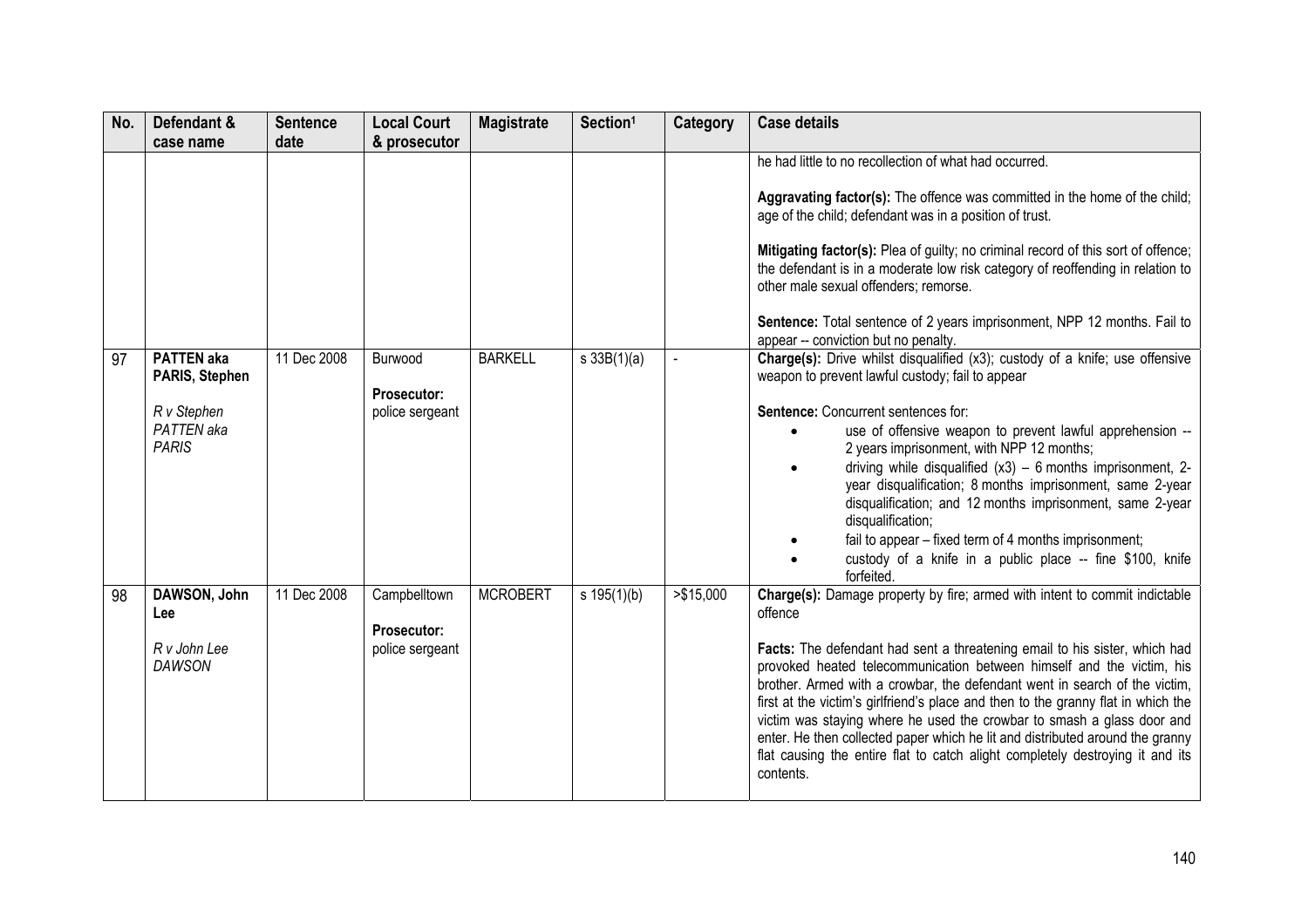| No. | Defendant &<br>case name                     | <b>Sentence</b><br>date | <b>Local Court</b><br>& prosecutor                 | <b>Magistrate</b> | Section <sup>1</sup> | Category | <b>Case details</b>                                                                                                                                                                                                                                                                                                                                                                                                                                                                                                                                                                                                                                                                                                                                                                                                                                                                                                                                                                                                                                                                                                                                                                                                                                                                                                                                                                                                                                                                                                                                                                                                                                                                                                                                                                                                         |
|-----|----------------------------------------------|-------------------------|----------------------------------------------------|-------------------|----------------------|----------|-----------------------------------------------------------------------------------------------------------------------------------------------------------------------------------------------------------------------------------------------------------------------------------------------------------------------------------------------------------------------------------------------------------------------------------------------------------------------------------------------------------------------------------------------------------------------------------------------------------------------------------------------------------------------------------------------------------------------------------------------------------------------------------------------------------------------------------------------------------------------------------------------------------------------------------------------------------------------------------------------------------------------------------------------------------------------------------------------------------------------------------------------------------------------------------------------------------------------------------------------------------------------------------------------------------------------------------------------------------------------------------------------------------------------------------------------------------------------------------------------------------------------------------------------------------------------------------------------------------------------------------------------------------------------------------------------------------------------------------------------------------------------------------------------------------------------------|
|     |                                              |                         |                                                    |                   |                      |          | Aggravating factor(s): Seriousness of offence; previous convictions<br>(although somewhat dissimilar to the nature of the offences, which were<br>about personal revenge).<br>Mitigating factor(s): Plea of guilty.                                                                                                                                                                                                                                                                                                                                                                                                                                                                                                                                                                                                                                                                                                                                                                                                                                                                                                                                                                                                                                                                                                                                                                                                                                                                                                                                                                                                                                                                                                                                                                                                         |
| 99  | HAYEK, Fadi<br>Police v Fadi<br><b>HAYEK</b> | 12 Dec 2008             | Liverpool<br><b>Prosecutor:</b><br>police sergeant | <b>BURDETT</b>    | s 33B(1)(a)          |          | Sentence: Concurrent terms of two years imprisonment for all matters.<br>Charge(s): Using offensive weapon to avoid lawful detention; drive in a<br>manner dangerous; possess authorised firearm; possess unregistered<br>firearm; not keep firearm safe; drive whilst disqualified (x3); obtain money by<br>deception; illegal use of motor vehicle (x3); not provide particulars; larceny<br>(x7); property damage; possess prohibited drug<br>Facts: On 21 July 2006, the defendant smashed the rear quarter window of<br>a motor vehicle and took \$500 worth of property. When arrested, he was<br>released on bail (pre-dating the majority of his offences). On 5 June 2008,<br>the defendant broke into a motor vehicle and stole \$660 worth of property.<br>On 3 August 2008, the defendant was found to be in possession of .30 gram<br>of methylamphetamine (a small quantity).<br>The majority of matters (21 in total) occurred between 6 and 19 August<br>2008. These were 6 August (larceny from Masterton Homes of computers<br>worth \$3000); 10 August (stealing laptop case, obtain money by deception<br>relating to \$50 worth of petrol); 13 August (not keep firearm safe, possess<br>unregistered firearm, and possess unauthorised firearm); 15 August (larceny<br>of laptop worth \$200), 18 August (stealing from Kennard's Hire); 19 August<br>(larceny relating to Mr Fang's property); drive in a manner dangerous; and a<br>number of occasions of illegally driving conveyance taken without the<br>owner's consent and drive whilst disqualified offences. The most serious<br>matter is the use offensive weapon to prevent lawful detention which relates<br>to the use of a motor vehicle.<br>Aggravating factor(s): Offences committed while on bail; seriousness of<br>the offences. |
|     |                                              |                         |                                                    |                   |                      |          | Mitigating factor(s): Plea of guilty; time in custody spent in mental health                                                                                                                                                                                                                                                                                                                                                                                                                                                                                                                                                                                                                                                                                                                                                                                                                                                                                                                                                                                                                                                                                                                                                                                                                                                                                                                                                                                                                                                                                                                                                                                                                                                                                                                                                |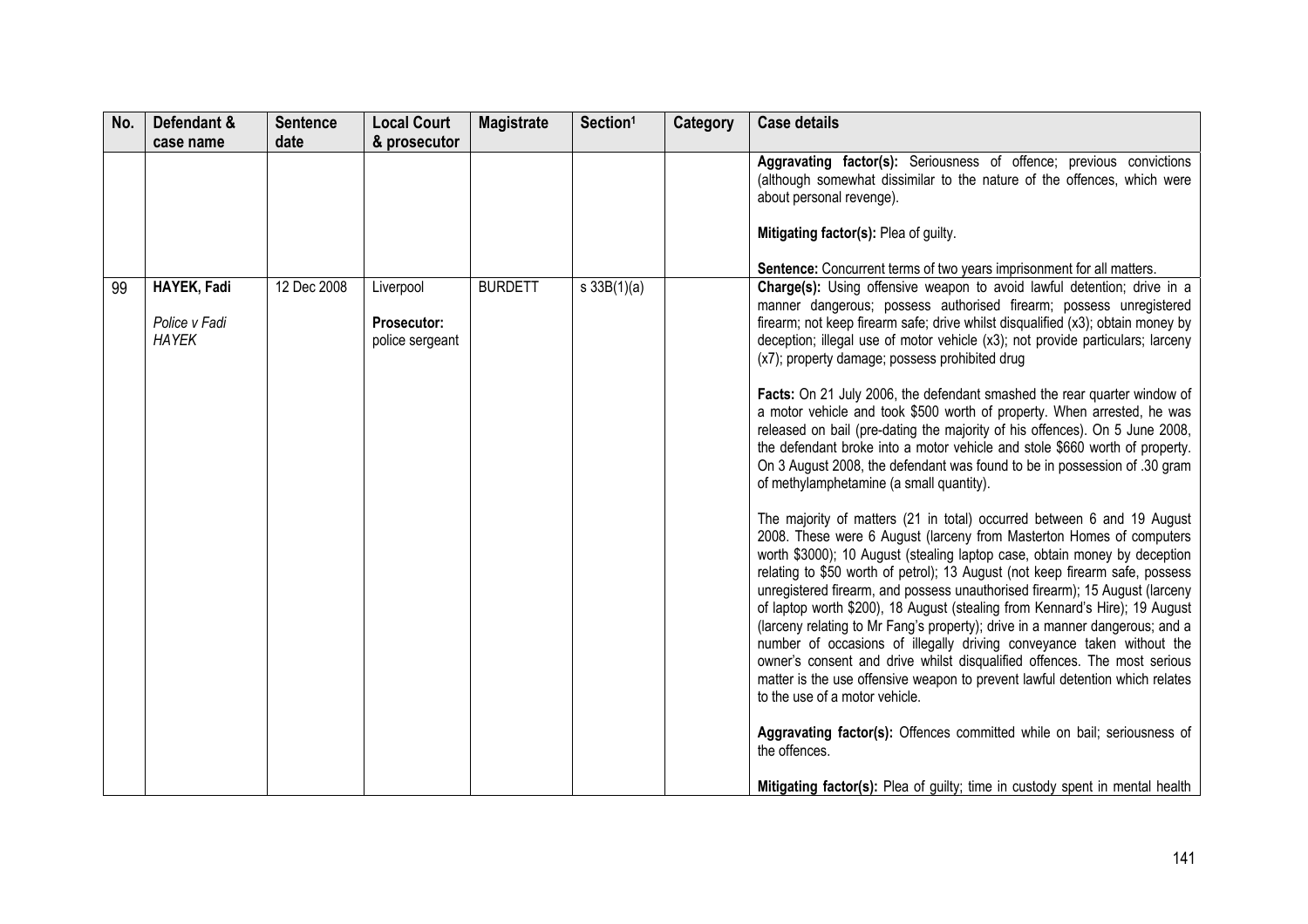| No. | Defendant & | <b>Sentence</b> | <b>Local Court</b> | <b>Magistrate</b> | Section <sup>1</sup> | Category | <b>Case details</b>                                                                                                                                                                                                                                                                                                                                                                                                                                                                                                                                                                                                                                                        |
|-----|-------------|-----------------|--------------------|-------------------|----------------------|----------|----------------------------------------------------------------------------------------------------------------------------------------------------------------------------------------------------------------------------------------------------------------------------------------------------------------------------------------------------------------------------------------------------------------------------------------------------------------------------------------------------------------------------------------------------------------------------------------------------------------------------------------------------------------------------|
|     |             |                 |                    |                   |                      |          |                                                                                                                                                                                                                                                                                                                                                                                                                                                                                                                                                                                                                                                                            |
|     | case name   | date            | & prosecutor       |                   |                      |          | unit thus term of imprisonment harsher.<br><b>Sentence:</b> Using offensive weapon (motor vehicle) to avoid detention $-2$<br>years imprisonment, NPP 10 months (cumulative on the 12 months<br>imprisonment for illegal use of motor vehicle on 10 August 2008). The<br>concurrent sentences are:<br>Offences committed on 21 June 2006:<br>property damage - \$500 fine plus court costs<br>larceny (\$500 worth of property) - 2 months imprisonment<br>Offence committed on 5 June 2008:<br>larceny (\$660 worth of property) - 2 months imprisonment<br>Offence committed on 3 August 2008:<br>possess prohibited drug - \$200 fine<br>Offence committed on 6 August: |
|     |             |                 |                    |                   |                      |          | larceny (Masterton Homes \$3000 worth of computers) -<br>8 months imprisonment<br>Offences committed on 10 August 2008:<br>drive whilst disqualified - 6 months imprisonment<br>larceny (laptop case) - \$400 plus court costs<br>obtain money by deception - \$400 fine plus court costs<br>illegal use of motor vehicle - 12 months imprisonment                                                                                                                                                                                                                                                                                                                         |
|     |             |                 |                    |                   |                      |          | Offences committed on 13 August 2008:<br>drive whilst disqualified - 6 months imprisonment<br>drive in a manner dangerous - 12 months imprisonment<br>not provide particulars - \$100 fine plus court costs<br>possess unauthorised firearm - 8 months imprisonment<br>possess unregistered firearm - 8 months imprisonment<br>not keep firearm safe - \$800 fine<br>illegal use of motor vehicle - 12 months imprisonment                                                                                                                                                                                                                                                 |
|     |             |                 |                    |                   |                      |          | Offence committed on 15 August 2008:<br>illegal use of motor vehicle - 12 months imprisonment<br>larceny (laptop worth \$200) - \$400 fine plus court costs<br>Offence committed on 18 August 2008:<br>larceny (Kennard's) - \$1600 fine, 8 months imprisonment                                                                                                                                                                                                                                                                                                                                                                                                            |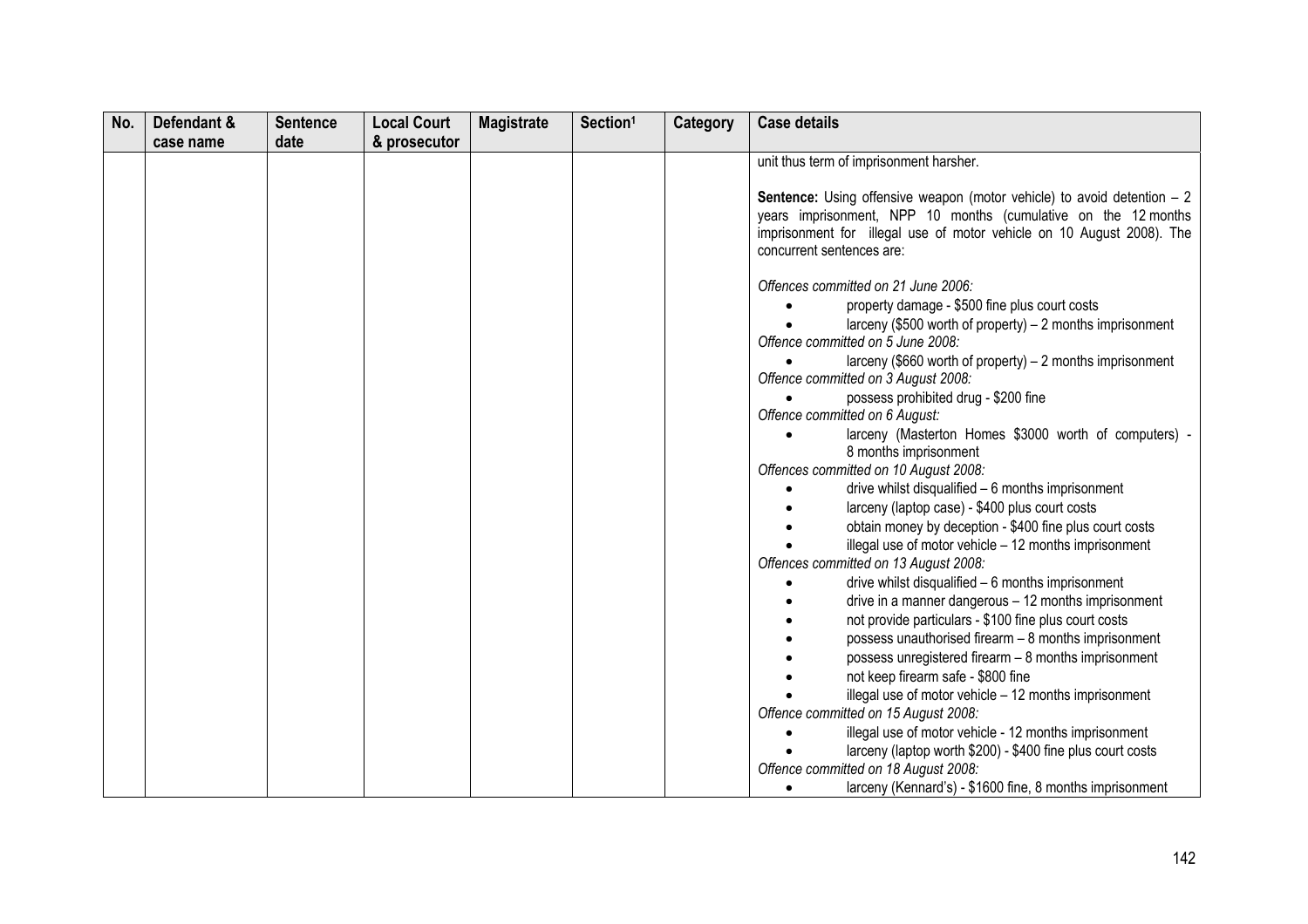| No. | Defendant &<br>case name                                    | <b>Sentence</b><br>date | <b>Local Court</b><br>& prosecutor                         | <b>Magistrate</b> | Section <sup>1</sup> | <b>Category</b> | <b>Case details</b>                                                                                                                                                                                                                                                                                                                                                                                                                                                                                                                                                                                                                                                                                                                                                                                                                                                                                                                                                                                                                                                                                                                                                                       |
|-----|-------------------------------------------------------------|-------------------------|------------------------------------------------------------|-------------------|----------------------|-----------------|-------------------------------------------------------------------------------------------------------------------------------------------------------------------------------------------------------------------------------------------------------------------------------------------------------------------------------------------------------------------------------------------------------------------------------------------------------------------------------------------------------------------------------------------------------------------------------------------------------------------------------------------------------------------------------------------------------------------------------------------------------------------------------------------------------------------------------------------------------------------------------------------------------------------------------------------------------------------------------------------------------------------------------------------------------------------------------------------------------------------------------------------------------------------------------------------|
|     |                                                             |                         |                                                            |                   |                      |                 | Offences committed on 19 August 2008:<br>drive whilst disqualified - 12 months imprisonment<br>larceny (Mr Fang's property) - 8 months imprisonment                                                                                                                                                                                                                                                                                                                                                                                                                                                                                                                                                                                                                                                                                                                                                                                                                                                                                                                                                                                                                                       |
| 100 | CHEA, Noun<br>R v Noun CHEA                                 | 19 Dec 2008             | Downing<br>Centre<br><b>Prosecutor:</b><br>police sergeant | <b>SYMES</b>      | s 35(4)              |                 | Charge(s): Reckless wounding<br>Facts: The victim was working as a hotel security officer when he informed a<br>man that he was not allowed to smoke in the hotel's premises. The man's<br>friend (the defendant) started arguing with the victim in a tense, agitated and<br>verbally abusive manner. Another friend attempted to calm the defendant.<br>The victim radioed for other guards to assist him in removing the defendant<br>from the hotel. When the victim asked the defendant to leave the hotel, the<br>defendant rose out of his seat and forcibly swung a 6-ounce glass at the<br>victim's face. The victim reacted by turning his face away from the defendant<br>and the glass struck the back of the victim's head, resulting in a cut on the<br>head.<br>Aggravating factor(s): Very serious offence committed upon a hotel<br>security officer; occurred in a public place; use of a glass, which is a very<br>serious and dangerous object.<br>Mitigating factor(s): Prior good character; no prior convictions; plea of guilty<br>(not at the first available opportunity but at the date of trial).<br>Sentence: NPP 18 months, and further 6 months on parole. |
| 101 | <b>COLE, Mark</b><br>Andrew<br>Police v Mark<br>Andrew COLE | 19 Dec 2008             | Parkes<br>Prosecutor:<br>police sergeant                   | <b>MAIDEN</b>     | s 59(1)              |                 | Charge(s): Assault occasioning actual bodily harm; common assault<br>(withdrawn and dismissed)<br>Sentence: 2 years imprisonment, NPP 15 months.                                                                                                                                                                                                                                                                                                                                                                                                                                                                                                                                                                                                                                                                                                                                                                                                                                                                                                                                                                                                                                          |
| 102 | <b>TRURAN, Eddie</b><br>R v Eddie<br><b>TRURAN</b>          | 4 August<br>2009        | Blacktown<br>Prosecutor:<br>police sergeant                | <b>SWAIN</b>      | s 59(1)              |                 | Charge(s): Assault occasioning actual bodily harm; contravening domestic<br>violence order (x2); riding a bike without a helmet<br>Facts: The victim was the defendant's 14-year-old daughter. There was a<br>history of violence that the defendant had committed on the victim, and a<br>domestic violence order was in place prohibiting him from going to the<br>victim's home and from intimidating her. The victim was living with her                                                                                                                                                                                                                                                                                                                                                                                                                                                                                                                                                                                                                                                                                                                                              |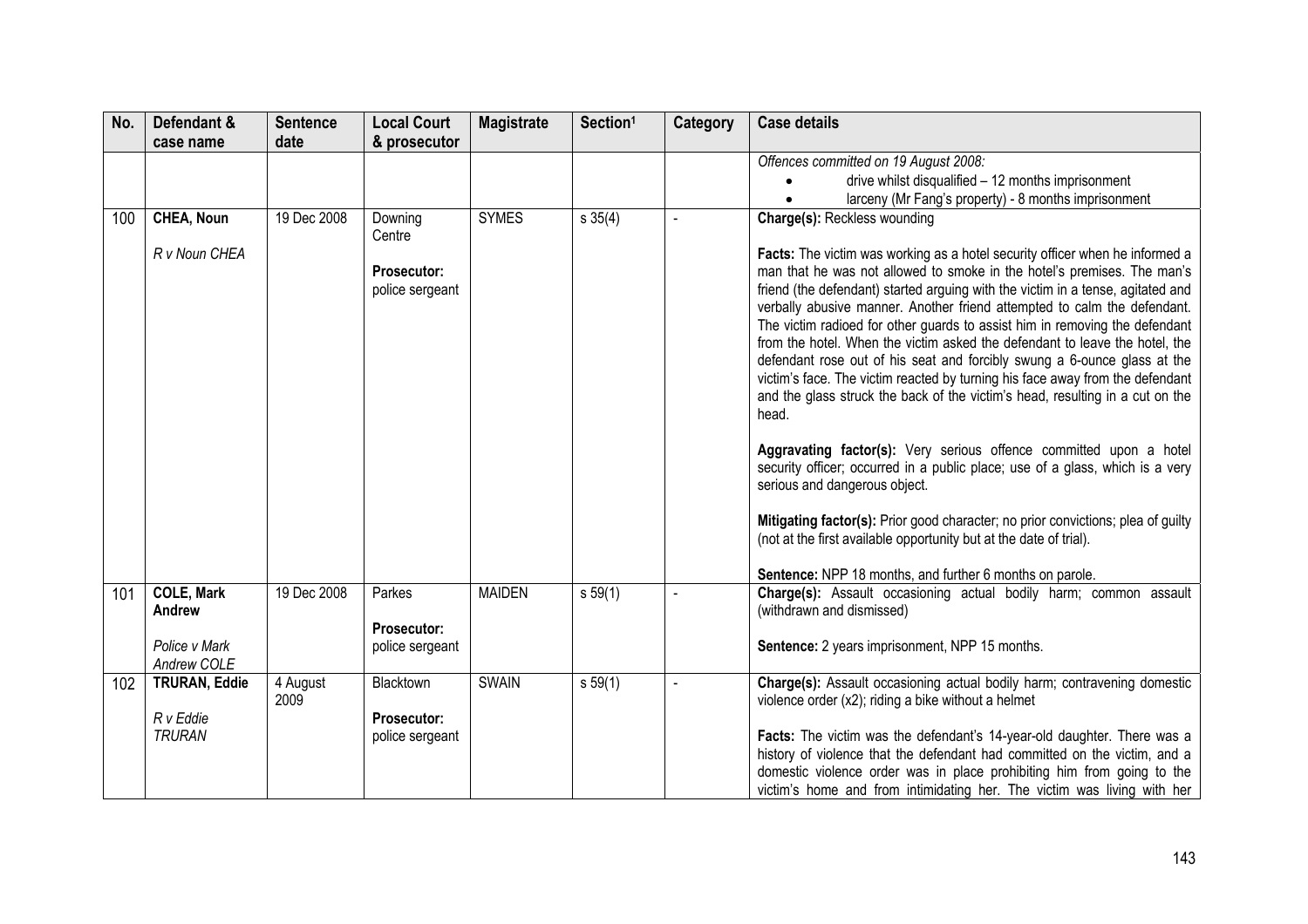| No. | Defendant &                                     | <b>Sentence</b>     | <b>Local Court</b>                        | <b>Magistrate</b> | Section <sup>1</sup> | Category | <b>Case details</b>                                                                                                                                                                                                                                                                                                                                                                                                                                 |
|-----|-------------------------------------------------|---------------------|-------------------------------------------|-------------------|----------------------|----------|-----------------------------------------------------------------------------------------------------------------------------------------------------------------------------------------------------------------------------------------------------------------------------------------------------------------------------------------------------------------------------------------------------------------------------------------------------|
|     | case name                                       | date                | & prosecutor                              |                   |                      |          |                                                                                                                                                                                                                                                                                                                                                                                                                                                     |
|     |                                                 |                     |                                           |                   |                      |          | grandmother (the defendant's mother). In breach of the domestic violence<br>order, the defendant went to his mother's place. He found the victim in bed<br>with a 19-year-old male. Believing her to be drunk, the defendant assaulted<br>and hit the victim over the head with an empty glass bottle, slitting her<br>forehead. The next day, the defendant intimidated the victim by threatening<br>her as she went down the street to buy lunch. |
|     |                                                 |                     |                                           |                   |                      |          | Aggravating factor(s): Objective seriousness of the offence; abused<br>position of trust or authority; disregard of court order prohibiting the<br>defendant from going near the victim's home.                                                                                                                                                                                                                                                     |
|     |                                                 |                     |                                           |                   |                      |          | Mitigating factor(s): Plea of guilty (especially saving his daughter from<br>having to travel from Cootamundra and give evidence against him).                                                                                                                                                                                                                                                                                                      |
|     |                                                 |                     |                                           |                   |                      |          | Sentence: Concurrent sentences for:<br>assault occasioning actual bodily harm - 2 years<br>imprisonment, NPP 8 months; and<br>contravening domestic violence order $(x2)$ – 2 years<br>imprisonment, NPP 8 months.<br>For the offence of riding a bike without a helmet - convicted but no penalty<br>(s 10A).                                                                                                                                      |
|     |                                                 |                     |                                           |                   |                      |          | Order for the assault charge to be classified as a domestic violence offence.<br>In addition, order for two assaults charges dealt with at the Parramatta Local<br>Court on 18 May 2007 to be declared domestic violence offences.                                                                                                                                                                                                                  |
| 103 | JEFFERY, Daniel<br>R v Daniel<br><b>JEFFERY</b> | 30 November<br>2006 | Penrith<br>Prosecutor:<br>Police sergeant | <b>TOOSE</b>      |                      |          | Charge(s): Possess loaded firearm; resist officer in execution of duty; drive<br>in a manner dangerous; low range PCA; drive whilst disqualified<br><b>Facts:</b> [Unclear from the transcript]                                                                                                                                                                                                                                                     |
|     |                                                 |                     |                                           |                   |                      |          | Sentence: Concurrent sentences for<br>Possess loaded firearm - 2 years imprisonment, NPP 6<br>$\bullet$<br>months<br>Drive whilst disqualified - 9 months imprisonment, NPP 6<br>months; disqualified from holding licence for 2 years<br>Drive in a manner dangerous - 9 months imprisonment, NPP                                                                                                                                                  |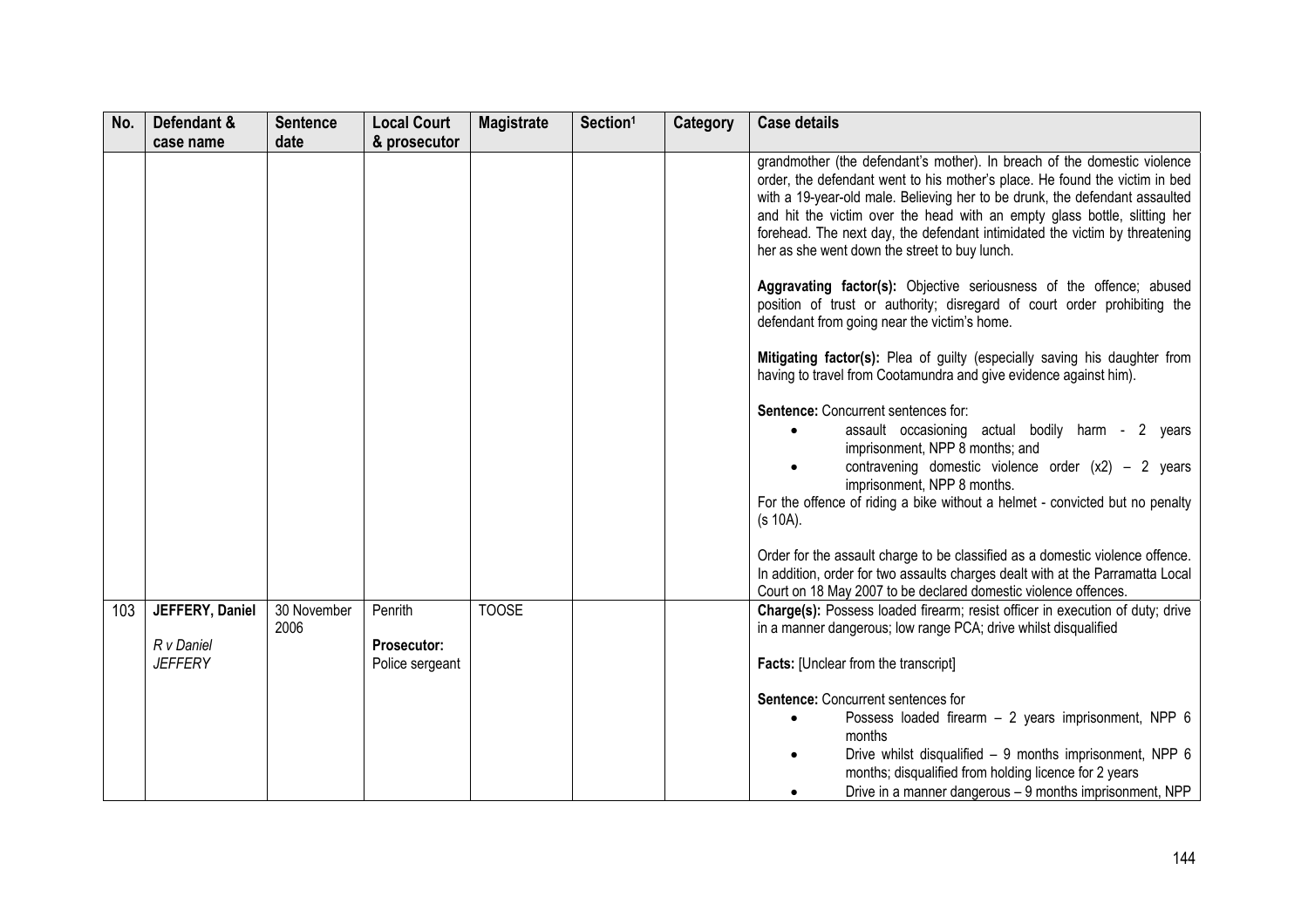| No. | Defendant &                        | <b>Sentence</b>      | <b>Local Court</b>                             | <b>Magistrate</b> | Section <sup>1</sup> | Category | <b>Case details</b>                                                                                                                                                                                                                                                                                                                                                                                                                                                                                                                                                                                                                                                                                                                                                                                                                                                                                                                             |
|-----|------------------------------------|----------------------|------------------------------------------------|-------------------|----------------------|----------|-------------------------------------------------------------------------------------------------------------------------------------------------------------------------------------------------------------------------------------------------------------------------------------------------------------------------------------------------------------------------------------------------------------------------------------------------------------------------------------------------------------------------------------------------------------------------------------------------------------------------------------------------------------------------------------------------------------------------------------------------------------------------------------------------------------------------------------------------------------------------------------------------------------------------------------------------|
|     | case name                          | date                 | & prosecutor                                   |                   |                      |          |                                                                                                                                                                                                                                                                                                                                                                                                                                                                                                                                                                                                                                                                                                                                                                                                                                                                                                                                                 |
|     |                                    |                      |                                                |                   |                      |          | 6 months<br>Resist officer in execution of duty - Section 9 bond for 2<br>years; disqualified from holding licence for 5 years<br>Driving with low rance PCA - \$500 fine (\$77 court costs);<br>disqualified from holding licence for 12 months                                                                                                                                                                                                                                                                                                                                                                                                                                                                                                                                                                                                                                                                                                |
| 104 | <b>BRYCE, John</b><br><b>Keith</b> | 19 February<br>2008. | Bega<br>Prosecutor:<br>police sergeant         | <b>MALONEY</b>    | s 59(1)              |          | Charge(s): Assault occasioning actual bodily harm; stalking and intimidation<br>Facts: The accused and the victim were romantically involved. While they<br>were both in the victim's car the victim made an apparently inflammatory<br>statement. The accused attacked the victim by striking, pushing and kicking<br>her out of the car. The accused then forced the victim into the car and began<br>driving. During the drive the accused threatened to kill the victim. The<br>accused continued the attack when he stopped the car ten minutes later. He<br>kicked the victim while she was on the ground multiple times. The accused<br>then threatened to stab her with a knife. The victim suffered extensive<br>bruising and injuries from the attack.<br>Aggravating factor(s): Objective seriousness of offence; very violent<br>offence; offence involved gratuitous cruelty<br>Sentence: 2 years imprisonment with NPP 18 months. |
| 105 | <b>SWAN, Andrew</b><br>Paul        | 22 May 2007          | Moree<br><b>Prosecutor:</b><br>police sergeant | <b>HOLMES</b>     | s 59(1)              |          | Charge(s): Assault occasioning actual bodily harm; common assault; breach<br>of section 12 bond (x5)<br>Facts: The accused and the victim had a verbal confrontation and the<br>accused proceeded to attack the victim with a medal bar. The victim<br>sustained some bruising and injuries.<br>Aggravating factor(s): Objective seriousness of offence; offence involved<br>the use of a weapon; extensive previous criminal history of violence; offence<br>committed while on conditional liberty<br>Sentence: all sentences served concurrently<br>2 years imprisonment with NPP of 18 months for assault<br>$\bullet$<br>occasioning actual bodily harm<br>16 months for breach of s 12 bond – intimidation                                                                                                                                                                                                                                |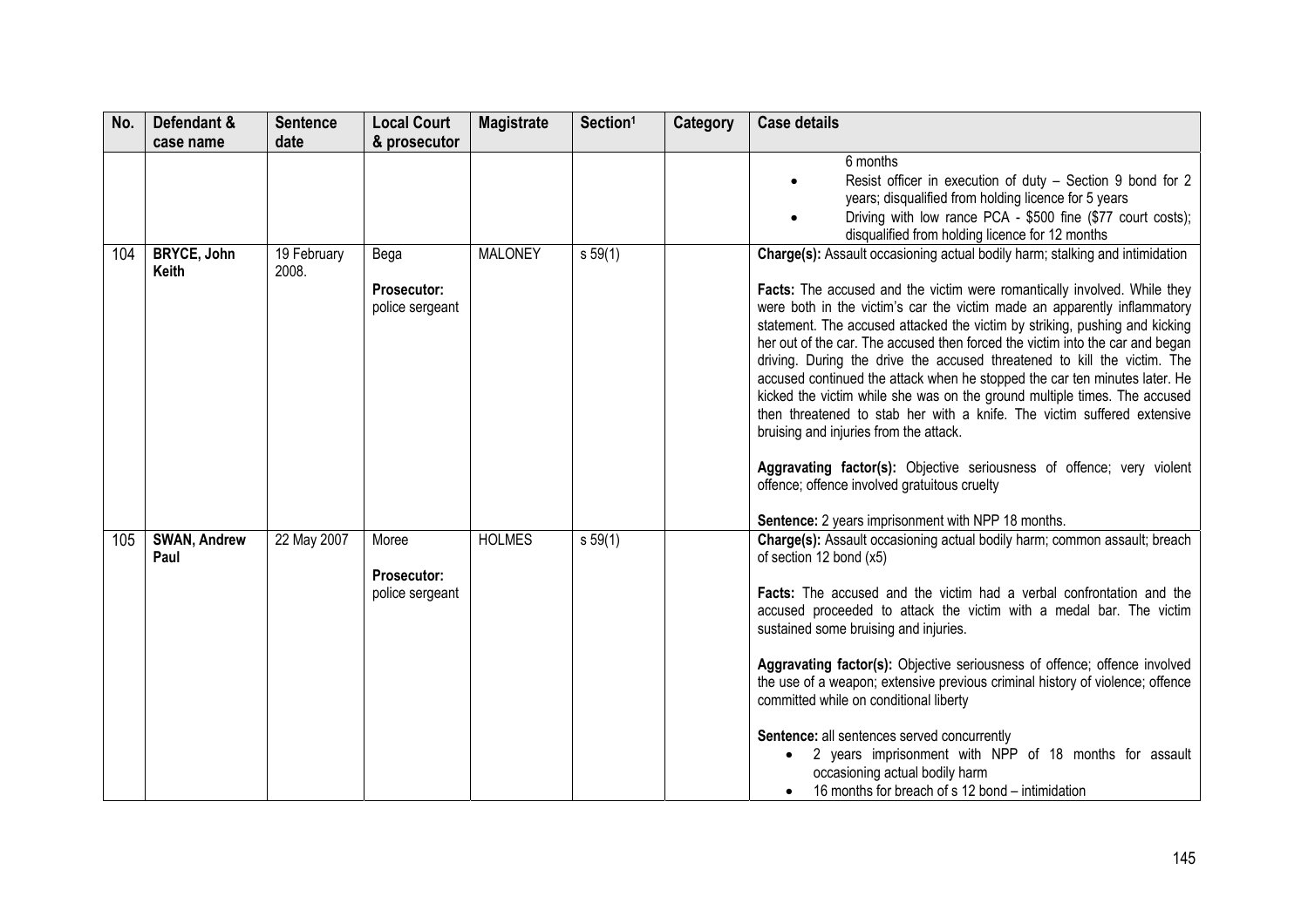| No. | Defendant &               | <b>Sentence</b>     | <b>Local Court</b>                               | <b>Magistrate</b> | Section <sup>1</sup> | <b>Category</b> | <b>Case details</b>                                                                                                                                                                                                                                                                                                                                                                                                                                                                                                                                                                                                                                                                                                                                                                                                                                                                                                                                                     |
|-----|---------------------------|---------------------|--------------------------------------------------|-------------------|----------------------|-----------------|-------------------------------------------------------------------------------------------------------------------------------------------------------------------------------------------------------------------------------------------------------------------------------------------------------------------------------------------------------------------------------------------------------------------------------------------------------------------------------------------------------------------------------------------------------------------------------------------------------------------------------------------------------------------------------------------------------------------------------------------------------------------------------------------------------------------------------------------------------------------------------------------------------------------------------------------------------------------------|
|     | case name                 | date                | & prosecutor                                     |                   |                      |                 | 16 months for breach of s 12 bond – intimidation (second count)<br>18 months for breach of s 12 bond - assault occasioning actual<br>bodily harm<br>6 months for breach of s 12 bond - assault                                                                                                                                                                                                                                                                                                                                                                                                                                                                                                                                                                                                                                                                                                                                                                          |
| 106 | <b>CLARK, Troy</b>        | 16 November<br>2007 | Albury<br>Prosecutor:<br>police sergeant         | <b>PEARCE</b>     | s 59(1)              |                 | 6 months for further breach of s 12 bond - unspecified<br>Charge(s): Assault occasioning actual bodily harm; breach of s 9 bond<br>Facts: The accused attacked the victim by punching and kicking him after a<br>verbal confrontation. The accused was intoxicated. This occurred while the<br>accused was on a s 9 bond.<br>Mitigating factor(s): Plea of guilty<br>Aggravating factor(s): Objective seriousness of offence; previous criminal<br>history of violence<br>Sentence: 2 years imprisonment with NPP of 18 months for assault. 6<br>months imprisonment for breach of s 9 bond to be served concurrently.                                                                                                                                                                                                                                                                                                                                                  |
| 107 | FLIEDNER, John<br>William | 4 December<br>2008  | Lithgow<br><b>Prosecutor:</b><br>police sergeant | <b>KNIGHT</b>     | s 59(1)              |                 | Charge(s): Assault occasioning actual bodily harm; assault; common<br>assault; intimidation; breach of parole<br>Facts: Accused attacked his pregnant wife and sister on multiple occasions<br>while intoxicated. On one occasion he held his sister over the railing of a<br>second floor stairway and threatened to drop her onto the floor below. On<br>another occasion he kicked his pregnant wife in the stomach multiple times.<br>On another occasion he attacked his wife while she was in bed beside their<br>young child. The victim sustained bruising and injuries to the head and body.<br>Mitigating factor(s): Plea of guilty<br>Aggravating factor(s): Objective seriousness of offence; high degree of<br>violence; gratuitous violence; previous criminal history of violence; offence<br>was committed in the presence of children; victim was pregnant<br>Sentence:<br>9 months fixed term imprisonment for common assault on sister.<br>$\bullet$ |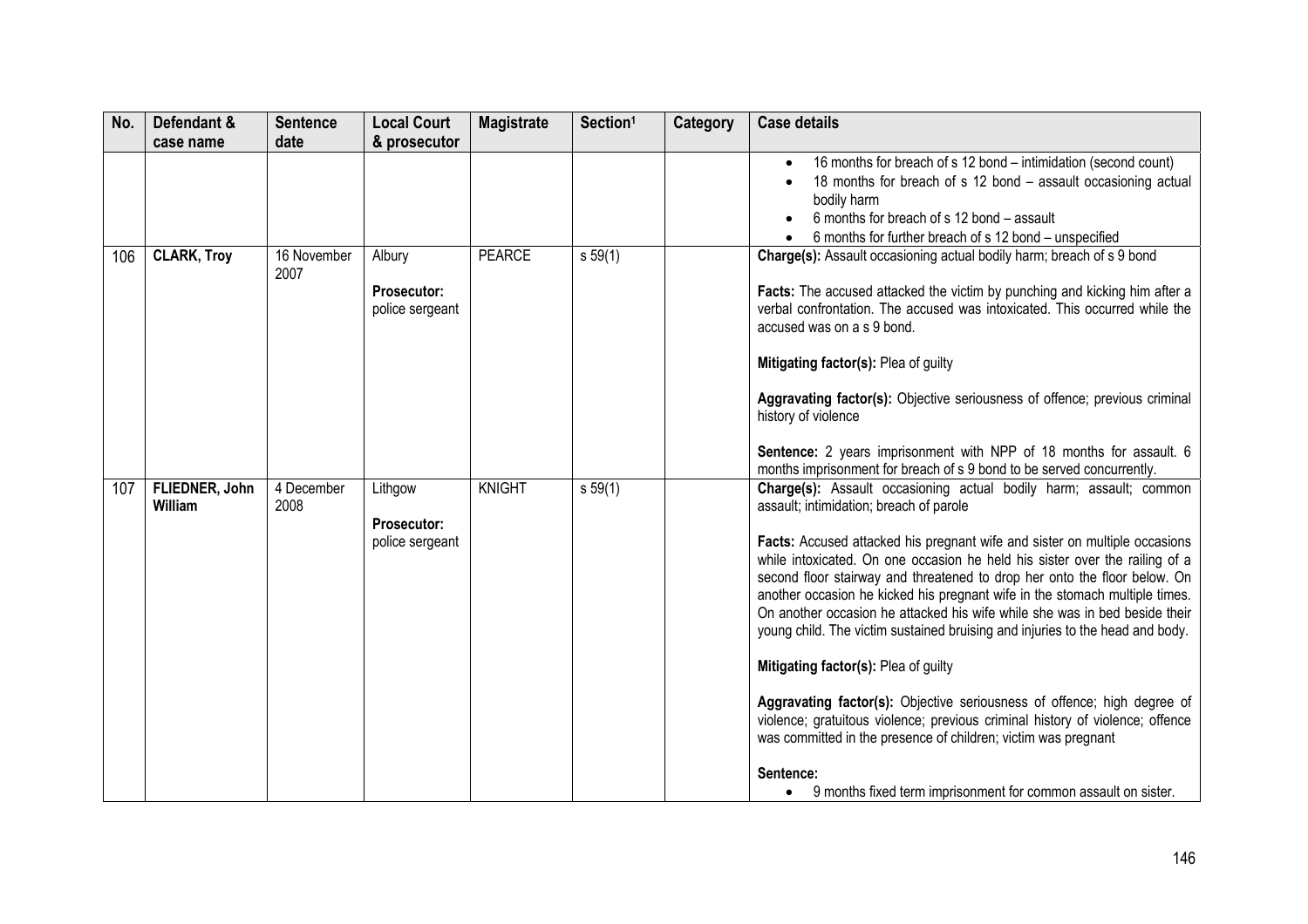| No. | Defendant &<br>case name                               | <b>Sentence</b><br>date | <b>Local Court</b><br>& prosecutor                 | <b>Magistrate</b> | Section <sup>1</sup> | Category | <b>Case details</b>                                                                                                                                                                                                                                                                                                                                                                                                                                                                                                                                                                                                                                                                                                                                                                                                                                                                                                                                                                                                                              |
|-----|--------------------------------------------------------|-------------------------|----------------------------------------------------|-------------------|----------------------|----------|--------------------------------------------------------------------------------------------------------------------------------------------------------------------------------------------------------------------------------------------------------------------------------------------------------------------------------------------------------------------------------------------------------------------------------------------------------------------------------------------------------------------------------------------------------------------------------------------------------------------------------------------------------------------------------------------------------------------------------------------------------------------------------------------------------------------------------------------------------------------------------------------------------------------------------------------------------------------------------------------------------------------------------------------------|
|     |                                                        |                         |                                                    |                   |                      |          | 2 years fixed term imprisonment for two counts of assault<br>$\bullet$<br>occasioning actual bodily harm, served concurrently<br>12 months imprisonment with NPP of 3 months for two common<br>assaults and intimidate, served concurrently<br>12 months fixed term imprisonment for assault<br>8 months fixed term imprisonment for breach of parole<br>Total of 36 months imprisonment with NPP of 27 months                                                                                                                                                                                                                                                                                                                                                                                                                                                                                                                                                                                                                                   |
| 108 | <b>BUGMY,</b><br>Benjamin<br><b>Edward</b>             | 17 January<br>2007      | Wilcannia<br><b>Prosecutor:</b><br>police sergeant | <b>PEARCE</b>     | s 59(1)              |          | Charge(s): Assault occasioning actual bodily harm; assault; stalk/intimidate;<br>assault police (2); use of offensive weapon to prevent lawful detention<br>Facts: The accused assaulted a female victim who sustained serious injury.<br>He intimidated and assaulted police during the commission of their duties.<br>He threatened police with a knife to forcing them to draw their pistols. There<br>were children in the street observing during the commission of the offences.<br>Mitigating factor(s): Plea of guilty<br>Aggravating factor(s): Objective seriousness of offence; high degree of<br>violence; victims were officials exercising public functions<br>Sentence: to be served consecutively<br>3 months imprisonment for the use of an offensive weapon and<br>stalk/intimidation<br>9 months fixed term imprisonment for the assault on police officers<br>18 months imprisonment with NPP of 12 months for assault<br>occasioning actual bodily harm<br>2 years imprisonment for assault occasioning actual bodily harm. |
| 109 | <b>MARSH, Philip</b><br>Adam & FOGG,<br><b>Katrina</b> | 3 October<br>2008       | Cessnock<br><b>Prosecutor:</b><br>police sergeant  | <b>ELLIOT</b>     | $s \; 35(3)$         |          | Charge(s): Recklessly wound other whilst in company<br>Facts: After an argument in the late evening while returning home the<br>defendants stabbed the victim in the back with a knife causing serious<br>injuries.<br>Mitigating factor(s): Plea of guilty<br>Aggravating factor(s): Previous history of criminal violence; objective                                                                                                                                                                                                                                                                                                                                                                                                                                                                                                                                                                                                                                                                                                           |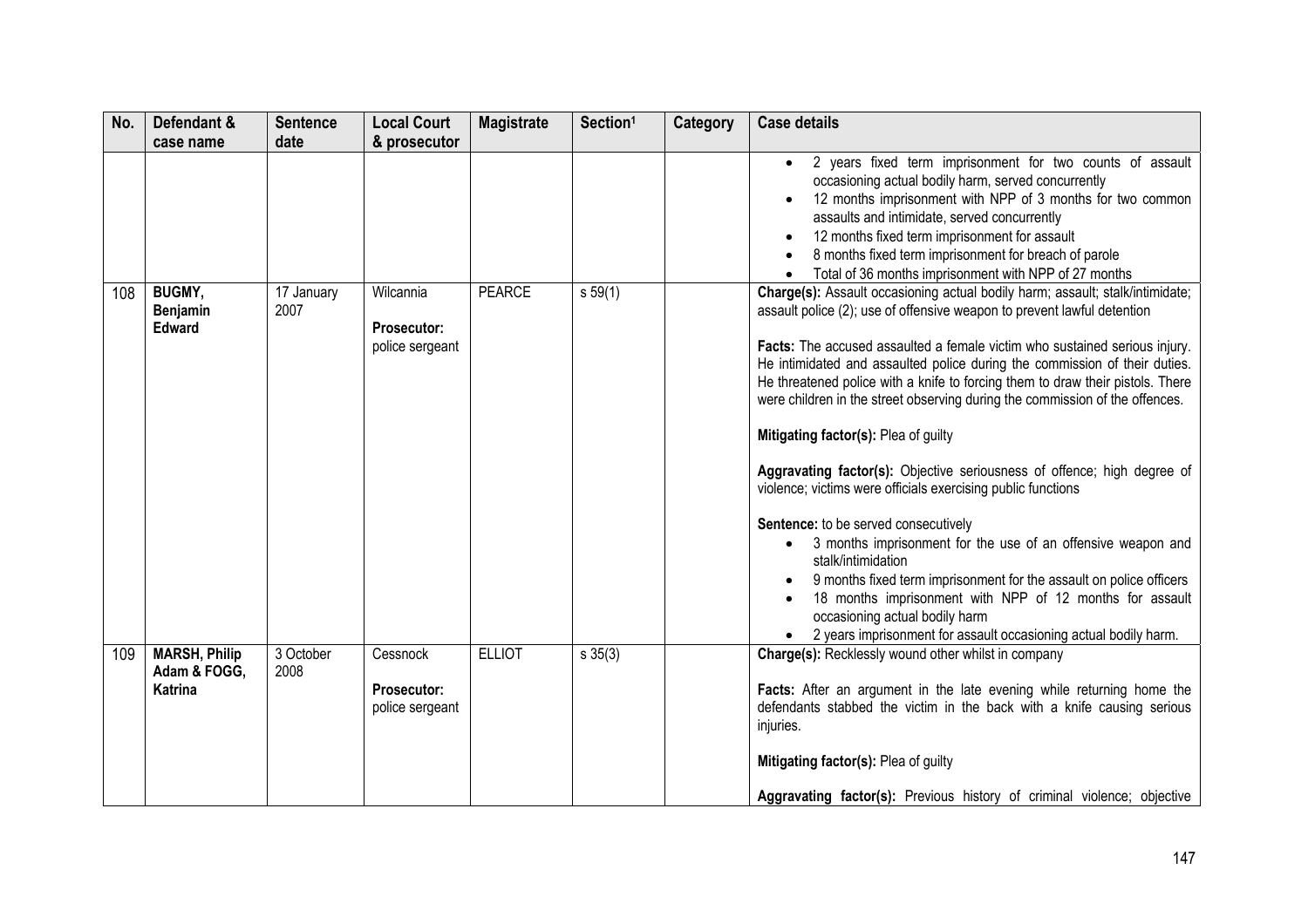| No. | Defendant &                            | <b>Sentence</b>     | <b>Local Court</b>                              | <b>Magistrate</b> | Section <sup>1</sup> | Category | <b>Case details</b>                                                                                                                                                                                                                                                                                                                                                                                                                                                                                                                                                                                              |
|-----|----------------------------------------|---------------------|-------------------------------------------------|-------------------|----------------------|----------|------------------------------------------------------------------------------------------------------------------------------------------------------------------------------------------------------------------------------------------------------------------------------------------------------------------------------------------------------------------------------------------------------------------------------------------------------------------------------------------------------------------------------------------------------------------------------------------------------------------|
|     | case name                              | date                | & prosecutor                                    |                   |                      |          |                                                                                                                                                                                                                                                                                                                                                                                                                                                                                                                                                                                                                  |
|     |                                        |                     |                                                 |                   |                      |          | seriousness of offence;<br>Sentence:<br>Marsh: 2 years imprisonment with NPP of 15 months.<br>Fogg: 2 years imprisonment with NPP of 12 months.                                                                                                                                                                                                                                                                                                                                                                                                                                                                  |
| 110 | <b>BOND, Benjamin</b>                  | 6 February<br>2007  | Orange<br><b>Prosecutor:</b><br>police sergeant | <b>STEVENSON</b>  | s 59(1)              |          | Charge(s): Assault occasioning actual bodily harm; common assault (x2);<br>breach of AVO<br>Facts: The accused assaulted the victim who was his partner over a period<br>of time. He threatened her with violence on multiple occasions. This<br>occurred in breach of an AVO intended to protect the victim. The victim<br>sustained bruising and injuries to her eyes.<br>Mitigating factor(s): Plea of guilty<br>Aggravating factor(s): Objective seriousness of offence<br>Sentence: to be served concurrently<br>2 years imprisonment with NPP of 18 months.<br>12 months imprisonment for common assaults. |
| 111 | <b>CHATFIELD,</b><br><b>Justin Lee</b> | 1 September<br>2008 | Orange<br>Prosecutor:<br>police sergeant        | <b>LUCAS</b>      | s 35(1)*old*         | wound    | Charge(s): Assault occasioning actual bodily harm (x2); armed with intent to<br>commit indictable offence; assault person with intent to commit indictable<br>offence<br>Facts: The victim, who was heavily intoxicated, was assaulted by the<br>accused who punched her and kicked her before holding a knife to her neck.<br>She sustained multiple injuries and bruising.<br>Aggravating factor(s): Objective seriousness of offence; offence involved a<br>high degree of violence<br>Sentence: 2 years imprisonment with NPP of 18 months.                                                                  |
| 112 | <b>COATES,</b><br>Stephen John         | 1 May 2008          | Central                                         | <b>BAILEY</b>     | s 59(1)              |          | Charge(s): Assault occasioning actual bodily harm                                                                                                                                                                                                                                                                                                                                                                                                                                                                                                                                                                |
|     |                                        |                     | Prosecutor:<br><b>DPP</b>                       |                   |                      |          | Facts: The accused, who is a homeless man, assaulted another man after<br>drinking methylated spirits.                                                                                                                                                                                                                                                                                                                                                                                                                                                                                                           |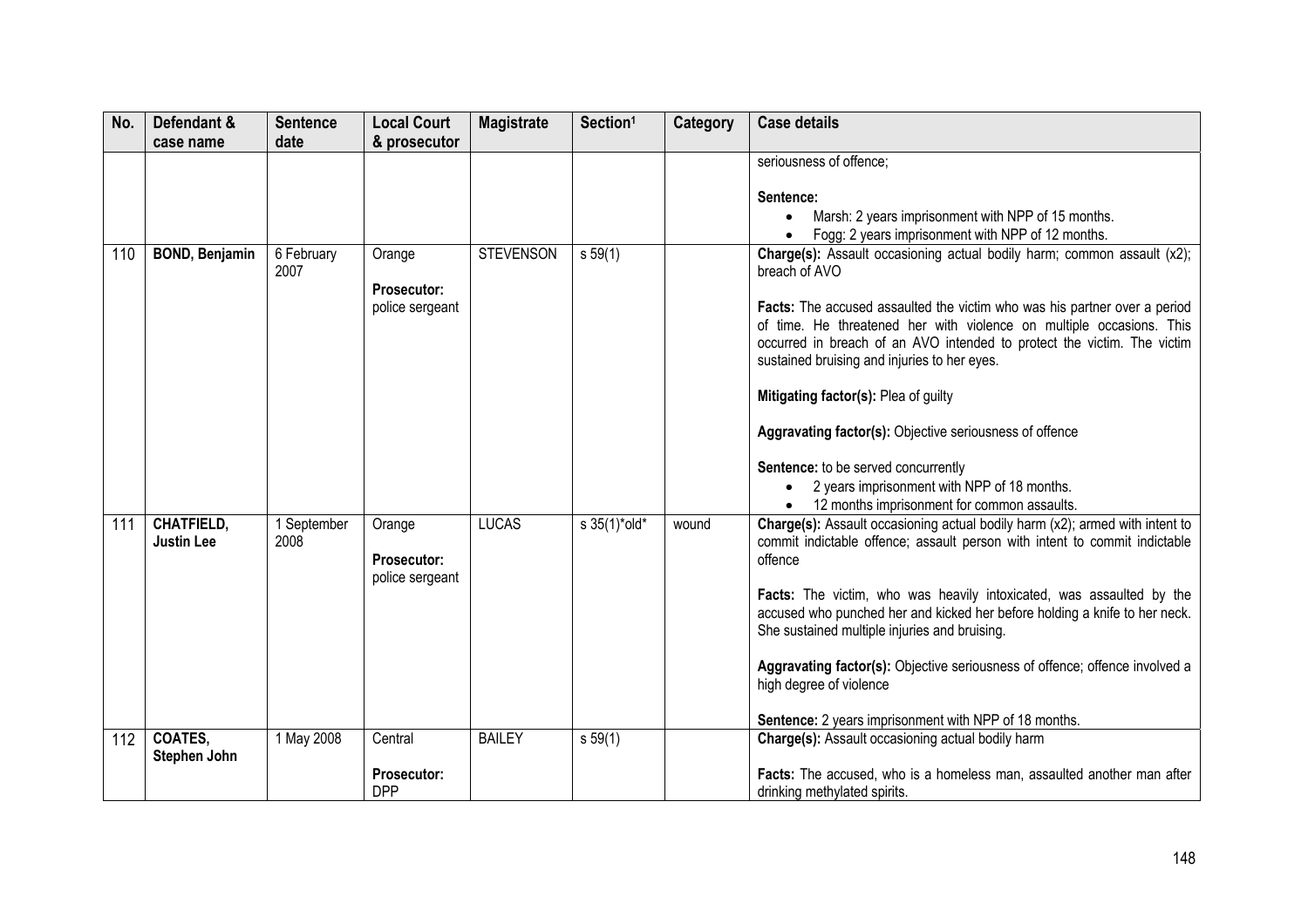| No. | Defendant &                      | <b>Sentence</b>   | <b>Local Court</b>                               | <b>Magistrate</b> | Section <sup>1</sup> | <b>Category</b> | <b>Case details</b>                                                                                                                                                                                                                                                                                                                                                                                                                                                                                                                                                                                                                                                                                                                                                                                                                                                                                                                                                                                                                                                                                                                                                                                                                                                                                                                                     |
|-----|----------------------------------|-------------------|--------------------------------------------------|-------------------|----------------------|-----------------|---------------------------------------------------------------------------------------------------------------------------------------------------------------------------------------------------------------------------------------------------------------------------------------------------------------------------------------------------------------------------------------------------------------------------------------------------------------------------------------------------------------------------------------------------------------------------------------------------------------------------------------------------------------------------------------------------------------------------------------------------------------------------------------------------------------------------------------------------------------------------------------------------------------------------------------------------------------------------------------------------------------------------------------------------------------------------------------------------------------------------------------------------------------------------------------------------------------------------------------------------------------------------------------------------------------------------------------------------------|
|     | case name                        | date              | & prosecutor                                     |                   |                      |                 |                                                                                                                                                                                                                                                                                                                                                                                                                                                                                                                                                                                                                                                                                                                                                                                                                                                                                                                                                                                                                                                                                                                                                                                                                                                                                                                                                         |
|     |                                  |                   |                                                  |                   |                      |                 | Mitigating factor(s): Plea of guilty                                                                                                                                                                                                                                                                                                                                                                                                                                                                                                                                                                                                                                                                                                                                                                                                                                                                                                                                                                                                                                                                                                                                                                                                                                                                                                                    |
|     |                                  |                   |                                                  |                   |                      |                 | Aggravating factor(s): Previous history of criminal violence                                                                                                                                                                                                                                                                                                                                                                                                                                                                                                                                                                                                                                                                                                                                                                                                                                                                                                                                                                                                                                                                                                                                                                                                                                                                                            |
|     |                                  |                   |                                                  |                   |                      |                 | <b>Sentence:</b> 2 years imprisonment with NPP 18 months.                                                                                                                                                                                                                                                                                                                                                                                                                                                                                                                                                                                                                                                                                                                                                                                                                                                                                                                                                                                                                                                                                                                                                                                                                                                                                               |
| 113 | RYAN, Benjamin<br><b>Michael</b> | 22 August<br>2007 | Central<br><b>Prosecutor:</b><br>police sergeant | <b>BRYDON</b>     | 33B(1)(a)            |                 | Charge(s): Use of weapon to resist arrest; threatening to use an offensive<br>weapon with intent to prevent arrest; assault police; driving in a dangerous<br>manner; shoplifting; vandalism; drive whilst disqualified (x4); common<br>assault (x3); possess prohibited drug; aggravated assault with intent to take<br>and drive a motor vehicle; breach of s 9 bond<br>Facts: Accused ran at police officers with syringes filled with drugs and<br>blood wielded as weapons in order to resist arrest. He committed numerous<br>driving offences on various occasions.<br>Mitigating factor(s): Plea of guilty (for some offences)<br>Aggravating factor(s): Objective seriousness of offence; extensive previous<br>criminal history of violence; victim was police officer exercising public<br>functions<br>Sentence: to be served concurrently<br>1 month imprisonment for breach of s 9 bond<br>\$270 fine for vandalism<br>3 months imprisonment for driving whilst disqualified<br>4 months imprisonment for driving whilst disqualified<br>6 months imprisonment for driving whilst disqualified<br>12 months imprisonment with NPP of 9 months for driving in a<br>dangerous manner<br>18 months imprisonment with NPP of 12 months for driving in a<br>dangerous manner<br>12 months imprisonment with NPP of 9 months for driving whilst |
|     |                                  |                   |                                                  |                   |                      |                 | disqualified<br>6 months imprisonment for shoplifting                                                                                                                                                                                                                                                                                                                                                                                                                                                                                                                                                                                                                                                                                                                                                                                                                                                                                                                                                                                                                                                                                                                                                                                                                                                                                                   |
|     |                                  |                   |                                                  |                   |                      |                 | 30 months with NPP of 18 months for threatening to use an                                                                                                                                                                                                                                                                                                                                                                                                                                                                                                                                                                                                                                                                                                                                                                                                                                                                                                                                                                                                                                                                                                                                                                                                                                                                                               |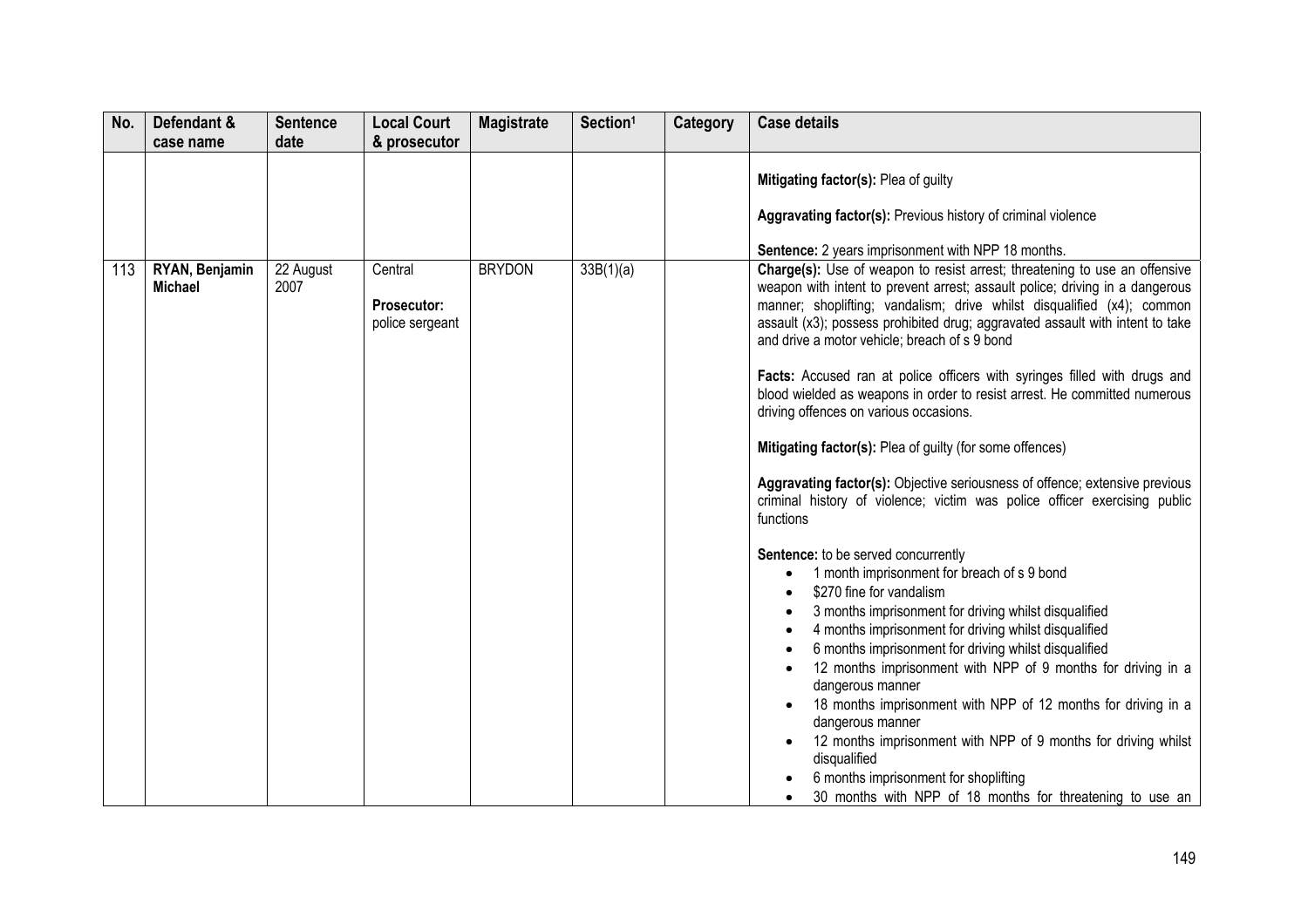| No. | Defendant &<br>case name      | <b>Sentence</b><br>date        | <b>Local Court</b><br>& prosecutor                | <b>Magistrate</b> | Section <sup>1</sup>  | Category | <b>Case details</b>                                                                                                                                                                                                                                                                                                                                                                                                                                                                                                                                                                                                                                                                                                                                |
|-----|-------------------------------|--------------------------------|---------------------------------------------------|-------------------|-----------------------|----------|----------------------------------------------------------------------------------------------------------------------------------------------------------------------------------------------------------------------------------------------------------------------------------------------------------------------------------------------------------------------------------------------------------------------------------------------------------------------------------------------------------------------------------------------------------------------------------------------------------------------------------------------------------------------------------------------------------------------------------------------------|
|     |                               |                                |                                                   |                   |                       |          | offensive weapon with intent to prevent lawful apprehension<br>12 months with NPP of 9 months for four counts of assault police<br>officers<br>24 months with NPP of 16 months for use of offensive weapon to<br>prevent lawful arrest<br>30 months imprisonment with NPP of 18 months for aggravated<br>assault with intent to take and drive a motor vehicle<br>12 months imprisonment with NPP of 9 months for driving whilst<br>disqualified<br>Rising of the court for possession of cannabis<br>6 months imprisonment for resisting lawful arrest<br>24 months with NPP of 16 months for use of weapon to resist<br>lawful arrest<br>[NB: sentence correction at later date to reduce 30 month head sentences to<br>24 month head sentences] |
| 114 | <b>CURETON,</b><br>Adrian     | 7 August<br>2008               | Burwood<br>Prosecutor:<br>police sergeant         | <b>ELLIS</b>      | s 13(1)<br>C(D&PV)AO7 |          | Charge(s): stalk/intimidate with intent to cause physical harm<br>Facts: The accused made threats and intimidated his mother who he lived<br>with. When the police arrived he threw objects at them.<br>Mitigating factor(s): Plea of guilty<br>Aggravating factor(s): Previous criminal history of violence<br>Sentence: 2 years imprisonment with NPP of 12 months for stalk/intimidate.                                                                                                                                                                                                                                                                                                                                                         |
| 115 | <b>EDSER, Michael</b><br>John | $\overline{24}$ August<br>2007 | Tamworth<br><b>Prosecutor:</b><br>police sergeant | <b>SWAIN</b>      | s 59(1)               |          | Charge(s): Assault occasioning actual bodily harm (x2); stalk/intimidate;<br>common assault; possess prohibited drug; breach of s 9 bond<br>Facts: The accused attacked his wife and attempted to choke her on two<br>occasions. He struck her in the face multiple times. She sustained serious<br>injuries to her face and neck. This occurred in breach of an ADVO and while<br>the accused was on a s 9 bond. The accused also threatened to kill the<br>victim.<br>Mitigating factor(s): Plea of guilty for first count of assault occasioning                                                                                                                                                                                                |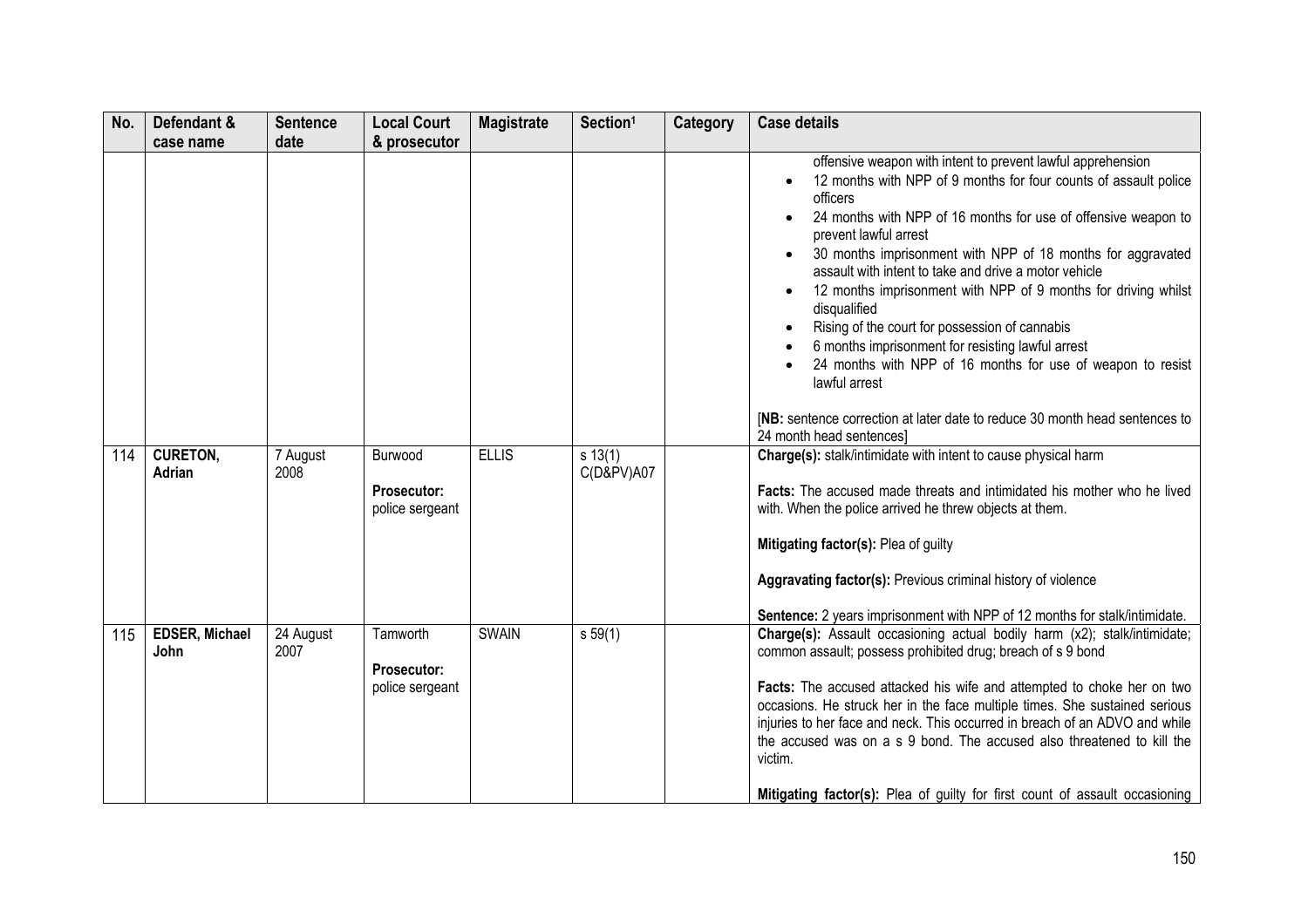| No. | Defendant &                             | <b>Sentence</b> | <b>Local Court</b>                             | <b>Magistrate</b> | Section <sup>1</sup> | Category | <b>Case details</b>                                                                                                                                                                                                                                                                                                                                                                                                                                                                                                                                                                                                         |
|-----|-----------------------------------------|-----------------|------------------------------------------------|-------------------|----------------------|----------|-----------------------------------------------------------------------------------------------------------------------------------------------------------------------------------------------------------------------------------------------------------------------------------------------------------------------------------------------------------------------------------------------------------------------------------------------------------------------------------------------------------------------------------------------------------------------------------------------------------------------------|
|     | case name                               | date            | & prosecutor                                   |                   |                      |          |                                                                                                                                                                                                                                                                                                                                                                                                                                                                                                                                                                                                                             |
|     |                                         |                 |                                                |                   |                      |          | actual bodily harm<br>Aggravating factor(s): Previous criminal history of violence<br>Sentence: to be served partly concurrent and partly cumulative<br>12 months imprisonment with NPP of 9 months for assault<br>occasioning actual bodily harm<br>2 years imprisonment with NPP of 12 months for assault<br>occasioning actual bodily harm<br>18 months imprisonment with NPP of 9 months for intimidation<br>12 months imprisonment with NPP of 6 months for common<br>assault                                                                                                                                          |
| 116 | <b>MILLS, Luke</b><br>Arthur            | 4 June 2008     | Nowra<br><b>Prosecutor:</b><br>police sergeant | <b>DICK</b>       | s 59(1)              |          | 1 month imprisonment for possession of cannabis<br>Charge(s): assault occasioning actual bodily harm; driving whilst disqualified<br>Facts: The accused set a trap for his wife and assaulted her when she<br>returned home. On a separate occasion, the accused forced his wife to drive<br>dangerously to facilitate a road rage related assault. These incidents<br>occurred while on s 9 bonds.<br>Aggravating factor(s): Prior criminal history<br>Sentence: 2 years imprisonment with NPP of 6 months.                                                                                                                |
| 117 | <b>BROCKHURST,</b><br><b>Ross Brian</b> | 8 May 2007      | Nowra<br><b>Prosecutor:</b><br>police sergeant | <b>DICK</b>       | s 35(1)*old*         | wound    | Charge(s): Malicious wounding; assault; breach of apprehended domestic<br>violence order; malicious damage to property<br>Facts: The accused attacked the victim with a knife, causing serious<br>lacerations to her throat and arms. On a separate occasion the accused<br>attacked his wife and her sister causing injury. This was in breach of an<br>ADVO.<br>Aggravating factor(s): Extensive previous history of criminal violence;<br>objective seriousness of offence; offence involved a high degree of violence<br>Sentence: to be served concurrently<br>2 years imprisonment with NPP of 18 months<br>$\bullet$ |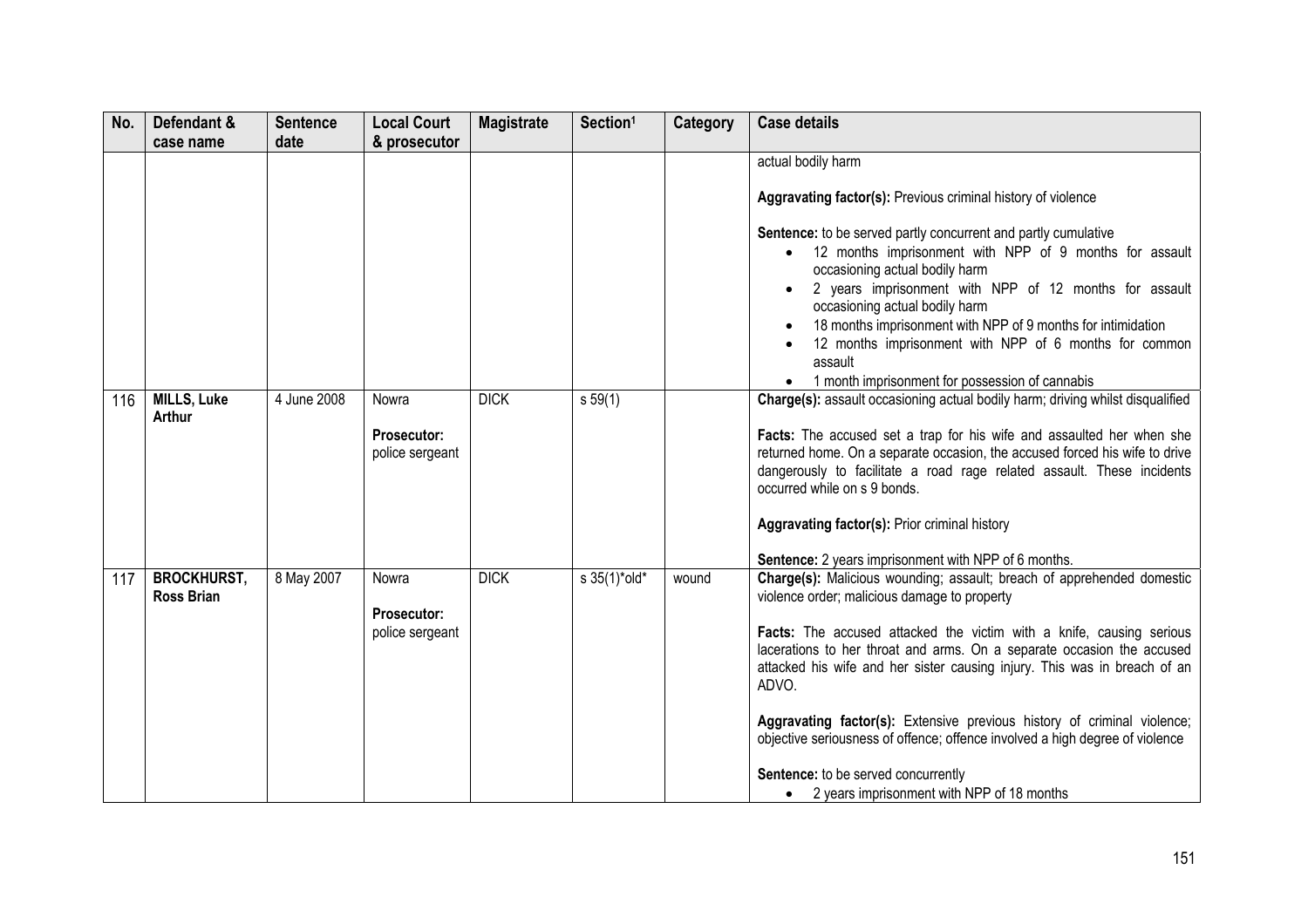| No. | Defendant &                             | <b>Sentence</b>     | <b>Local Court</b>                             | <b>Magistrate</b> | Section <sup>1</sup> | Category  | <b>Case details</b>                                                                                                                                                                                                                                                                                                                                                                                                                                      |
|-----|-----------------------------------------|---------------------|------------------------------------------------|-------------------|----------------------|-----------|----------------------------------------------------------------------------------------------------------------------------------------------------------------------------------------------------------------------------------------------------------------------------------------------------------------------------------------------------------------------------------------------------------------------------------------------------------|
|     | case name                               | date                | & prosecutor                                   |                   |                      |           |                                                                                                                                                                                                                                                                                                                                                                                                                                                          |
|     |                                         |                     |                                                |                   |                      |           | 12 months imprisonment for assault and breach of ADVO                                                                                                                                                                                                                                                                                                                                                                                                    |
|     |                                         |                     |                                                |                   |                      |           | \$500 fine for malicious damage to property                                                                                                                                                                                                                                                                                                                                                                                                              |
| 118 | <b>BLANCH, Garry</b>                    | 18 December<br>2007 | Nowra<br>Prosecutor:<br>police sergeant        | <b>DICK</b>       | $s\,59(1)$           |           | Charge(s): assault occasioning actual bodily harm<br>Facts: When the accused's wife returned home he attacked her, striking her<br>head and body. He then attempted to choke her. When she fell to the<br>ground, he kicked her until she lost consciousness. The victim sustained<br>serious injuries as a result. This offence occurred in the presence of two<br>young children.<br>Mitigating factor(s): Plea of guilty                              |
|     |                                         |                     |                                                |                   |                      |           | Aggravating factor(s): Previous criminal history of violence<br>Sentence: 2 years imprisonment with NPP of 18 months.                                                                                                                                                                                                                                                                                                                                    |
| 119 | <b>MCINTYRE,</b><br><b>Ronald Bruce</b> | 6 May 2008          | Nowra<br>Prosecutor:<br>police sergeant        | <b>DICK</b>       | s61M(1)              |           | Charge(s): Aggravated indecent assault; assault occasioning actual bodily<br>harm<br>Facts: [not stated in transcript]<br>Mitigating factor(s): Plea of guilty<br>Aggravating factor(s): Objective seriousness of offence; substantial<br>emotional harm caused to victim; offence committed in company<br>Sentence: 2 years imprisonment with NPP of 15 months.                                                                                         |
| 120 | <b>JONES, Martin</b><br>Conrad          | 9 December<br>2008  | Nowra<br><b>Prosecutor:</b><br>police sergeant | <b>DICK</b>       | $s \ 195(1)(b)$      | > \$15000 | Charge(s): Malicious damage by fire; driving under the influence of alcohol;<br>breach of s 12 bond<br>Facts: The accused took his friend's car and set it on fire with permission in<br>order to claim insurance.<br>Aggravating factor(s): Objective seriousness of offence; extensive criminal<br>record of similar offences; offence committed while on conditional liberty<br>Sentence: 2 years with NPP of 18 months for malicious damage by fire. |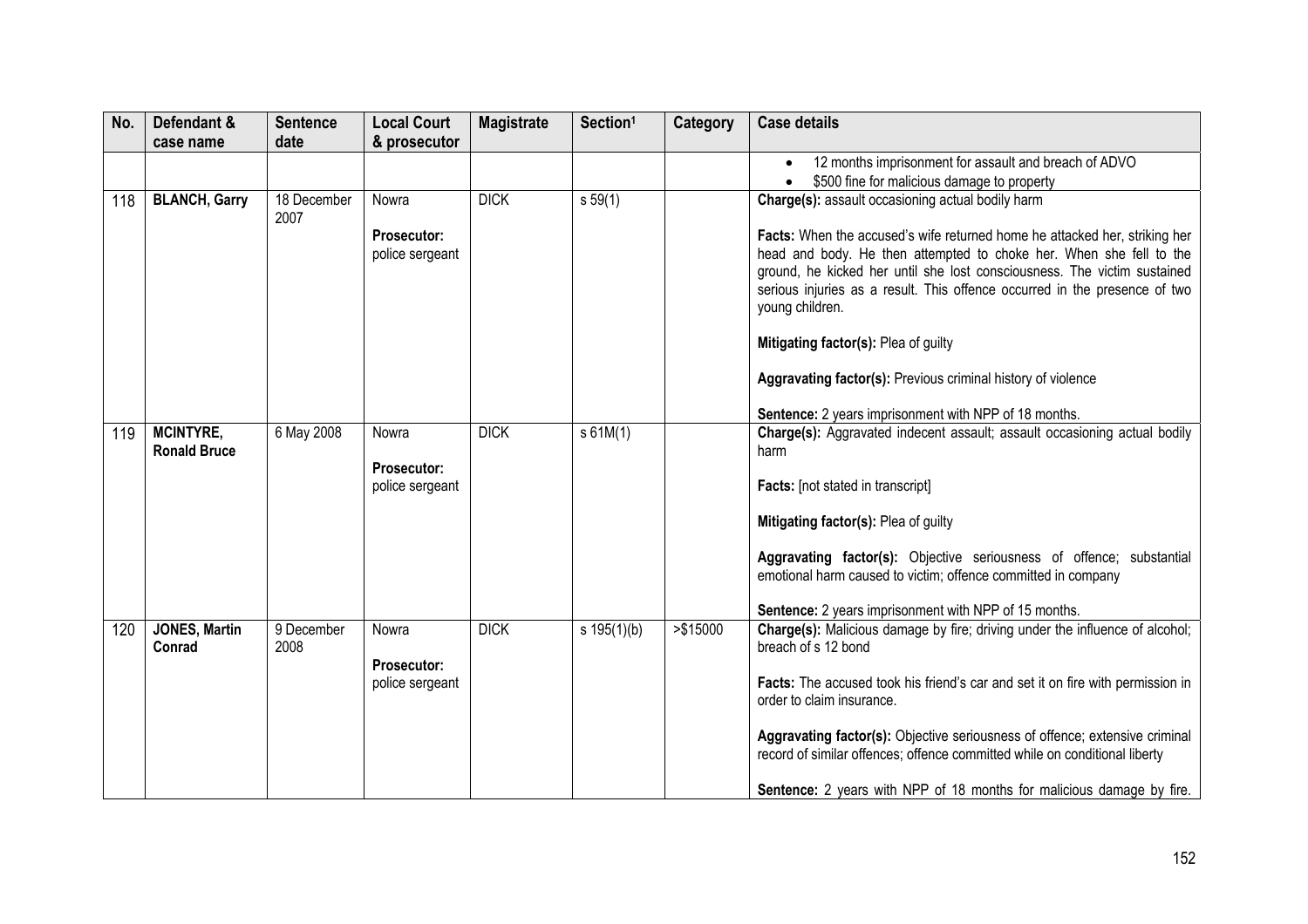| No. | Defendant &         | <b>Sentence</b>    | <b>Local Court</b>                | <b>Magistrate</b> | Section <sup>1</sup>      | Category | <b>Case details</b>                                                                                       |
|-----|---------------------|--------------------|-----------------------------------|-------------------|---------------------------|----------|-----------------------------------------------------------------------------------------------------------|
|     | case name           | date               | & prosecutor                      |                   |                           |          |                                                                                                           |
|     |                     |                    |                                   |                   |                           |          | \$1000 fine for DUI.                                                                                      |
| 121 | POTGER, Aaron       | 5 November<br>2008 | Wellington                        | <b>LUCAS</b>      | s60A(1)                   | assault  | Charge(s): Assault law officer (not police)                                                               |
|     |                     |                    | <b>Prosecutor:</b>                |                   |                           |          | Facts: The accused headbutted a corrections officer at Wellington Gaol after                              |
|     |                     |                    | police sergeant                   |                   |                           |          | there was a delay in administering his methadone treatment. The corrections                               |
|     |                     |                    |                                   |                   |                           |          | officer sustained minor damage to his eye.                                                                |
|     |                     |                    |                                   |                   |                           |          | Aggravating factor(s): Previous criminal history of similar offences                                      |
|     |                     |                    |                                   |                   |                           |          | Sentence: 2 years imprisonment with NPP of 18 months.                                                     |
| 122 | ROSS, Ben           | 31 January<br>2007 | Wagga Wagga<br><b>Prosecutor:</b> | <b>DARE</b>       | s<br>562AB(1)*re<br>$p^*$ |          | Charge(s): Malicious damage; assault occasioning actual bodily harm;<br>stalk/intimidate; steal property  |
|     |                     |                    | police sergeant<br>and DPP        |                   |                           |          | Facts: The accused assaulted his former partner and mother of his three<br>children.                      |
|     |                     |                    |                                   |                   |                           |          | Aggravating factor(s): Objective seriousness of offence; previous criminal<br>history of similar offences |
|     |                     |                    |                                   |                   |                           |          | Sentence: 2 years with NPP of 15 months for assault occasioning actual<br>bodily harm.                    |
|     | <b>SILVER, Troy</b> | 7 June 2007        | Gunnedah                          | <b>KEADY</b>      | $s\,59(2)$                |          | Charge(s): Assault occasioning actual bodily harm in company; malicious                                   |
| 123 | <b>David</b>        |                    | Prosecutor:                       |                   |                           |          | damage to property; driving without a licence; menacing driving; intimidation;<br>common assault          |
|     |                     |                    | (unclear)                         |                   |                           |          |                                                                                                           |
|     |                     |                    |                                   |                   |                           |          | Facts: The accused assault multiple victims over a period of time. One                                    |
|     |                     |                    |                                   |                   |                           |          | offence involved the assault of a victim in the victim's home while in                                    |
|     |                     |                    |                                   |                   |                           |          | company. On another occasion the accused stole a car and drove it at a<br>victim before crashing the car. |
|     |                     |                    |                                   |                   |                           |          | Mitigating factor(s): Plea of guilty                                                                      |
|     |                     |                    |                                   |                   |                           |          | Aggravating factor(s): Objective seriousness of offence; offence involved a                               |
|     |                     |                    |                                   |                   |                           |          | high degree of violence; offence committed in the home of the victim; offence                             |
|     |                     |                    |                                   |                   |                           |          | committed in company                                                                                      |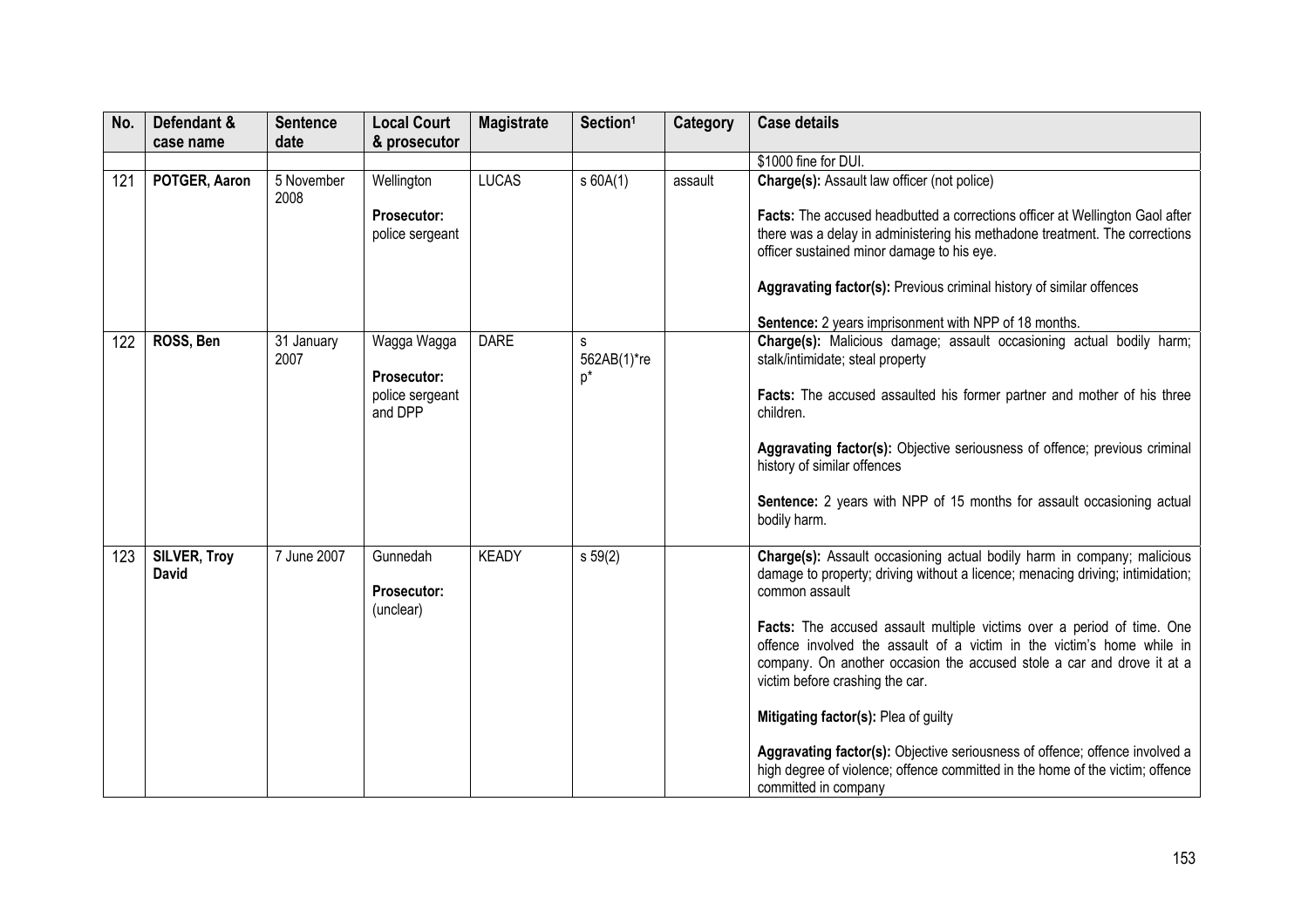| No. | Defendant &                               | <b>Sentence</b><br>date | <b>Local Court</b>                                                              | <b>Magistrate</b> | Section <sup>1</sup> | Category | <b>Case details</b>                                                                                                                                                                                                                                                                                                                                                                                                                                                                                                                                                                                                                                                                                                                                                                                                                                                                                                                                                                                                                                |
|-----|-------------------------------------------|-------------------------|---------------------------------------------------------------------------------|-------------------|----------------------|----------|----------------------------------------------------------------------------------------------------------------------------------------------------------------------------------------------------------------------------------------------------------------------------------------------------------------------------------------------------------------------------------------------------------------------------------------------------------------------------------------------------------------------------------------------------------------------------------------------------------------------------------------------------------------------------------------------------------------------------------------------------------------------------------------------------------------------------------------------------------------------------------------------------------------------------------------------------------------------------------------------------------------------------------------------------|
|     | case name                                 |                         | & prosecutor                                                                    |                   |                      |          |                                                                                                                                                                                                                                                                                                                                                                                                                                                                                                                                                                                                                                                                                                                                                                                                                                                                                                                                                                                                                                                    |
|     |                                           |                         |                                                                                 |                   |                      |          | Sentence:<br>2 years imprisonment with NPP of 12 months for assault<br>$\bullet$<br>occasioning actual bodily harm.<br>3 months imprisonment for malicious damage.<br>1 month imprisonment for driving unlicensed.<br>12 months with NPP of 8 months for menacing driving.<br>8 months with NPP of 4 months for malicious damage and<br>intimidation.<br>3 months for common assault.                                                                                                                                                                                                                                                                                                                                                                                                                                                                                                                                                                                                                                                              |
| 124 | <b>BAGGETT,</b><br><b>Anthony Peter</b>   | 27 November<br>2006     | Central<br><b>Prosecutor:</b><br>(Federal police<br>assuming from<br>case name) | <b>BRADD</b>      | $s \, 93C(1)$        |          | Charge(s): Assault federal police officer; assault police officer in the<br>execution of duty; resiting lawful arrest; affray; assault transit officer<br>Facts: The accused assaulted a federal police officer executing a lawful<br>arrest by kicking and punching him. He then bit the police officer and spat on<br>him as the handcuffs were being fastened.<br>On a separate occasion, he resisted lawful arrest and caused affray to the<br>extent that the a reasonable person in the position of the police officer would<br>have feared for his or her safety.<br>On a separate occasion, the accused attacked a transit officer while on duty.<br>He then resisted arrest when police were called to the scene.<br>Mitigating factor(s): Plea of guilty<br>Aggravating factor(s): Objective seriousness of offence; offence involved a<br>high degree of violence; offence was against police officers in the course of<br>duty; extensive criminal record of similar offences<br>Sentence: 2 years imprisonment with NPP of 12 months. |
| 125 | <b>MORRIS-</b><br>JACKSON, Nina<br>Leanne | 13 October<br>2008      | Central<br>Prosecutor:<br>police sergeant                                       | <b>CULVER</b>     | $s \, 33B(1)(b)$     |          | Charge(s): assault against police officers; larceny; common assault;<br>threatening injury with intent to resist arrest<br>Facts: The accused assaulted a police officer. On a separate occasion the<br>accused robbed a person giving her a lift.                                                                                                                                                                                                                                                                                                                                                                                                                                                                                                                                                                                                                                                                                                                                                                                                 |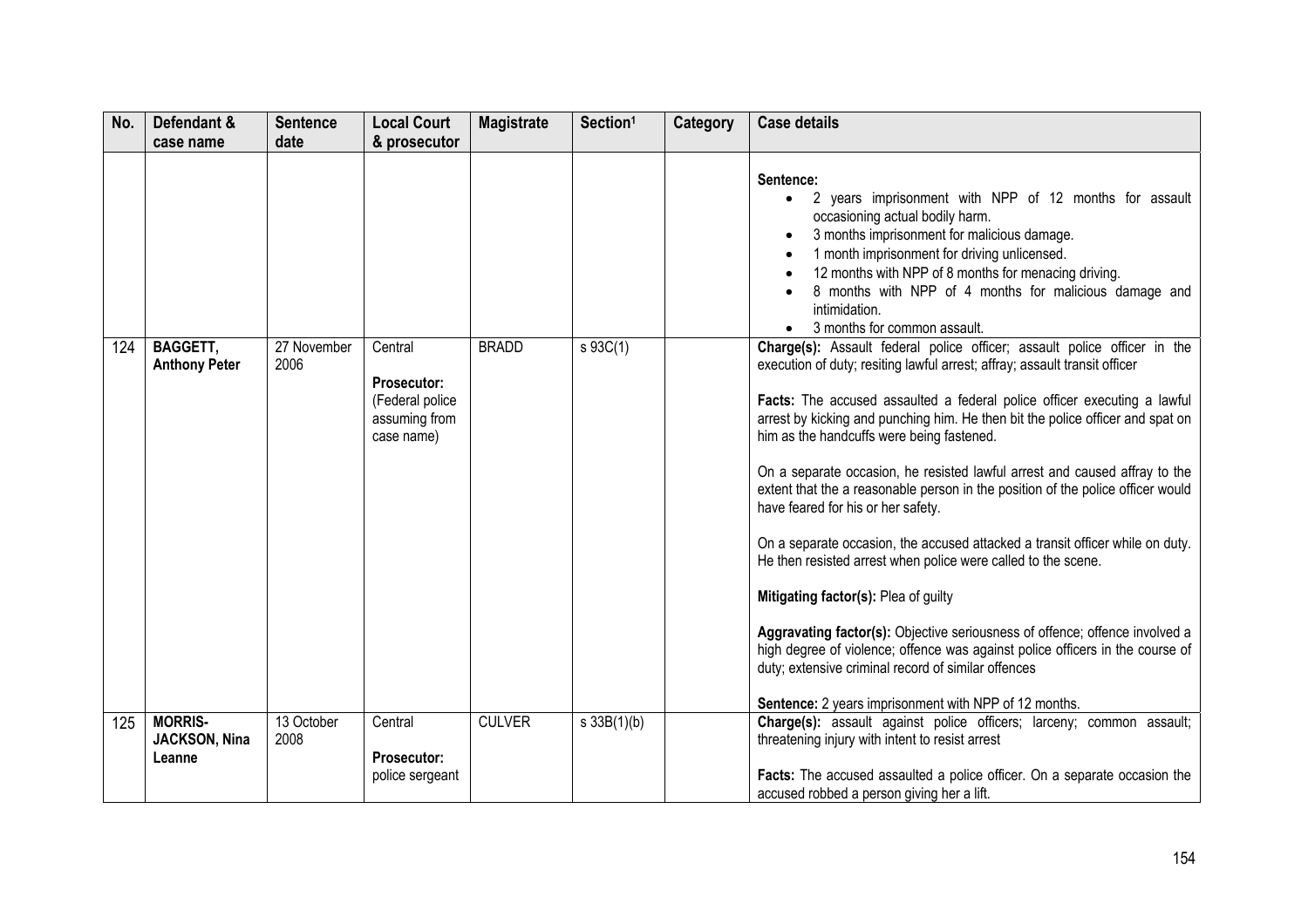| No. | Defendant &<br>case name                | <b>Sentence</b><br>date | <b>Local Court</b><br>& prosecutor | <b>Magistrate</b> | Section <sup>1</sup> | Category | <b>Case details</b>                                                                                                                                                                                                                                                                                                               |
|-----|-----------------------------------------|-------------------------|------------------------------------|-------------------|----------------------|----------|-----------------------------------------------------------------------------------------------------------------------------------------------------------------------------------------------------------------------------------------------------------------------------------------------------------------------------------|
|     |                                         |                         |                                    |                   |                      |          |                                                                                                                                                                                                                                                                                                                                   |
|     |                                         |                         |                                    |                   |                      |          | Mitigating factor(s): Plea of guilty                                                                                                                                                                                                                                                                                              |
|     |                                         |                         |                                    |                   |                      |          | Aggravating factor(s): Objective seriousness of offence; offence against<br>police officers executing public function; previous criminal history of violence;<br>offence committed while on conditional liberty                                                                                                                   |
|     |                                         |                         |                                    |                   |                      |          | Sentence: to be served consecutively in part<br>6 months imprisonment for larceny<br>12 months imprisonment for common assault<br>2 years imprisonment with NPP of 14 months for threatening to<br>cause injury with intent to resist arrest<br>2 years imprisonment with NPP of 14 months for assault against<br>police officers |
| 126 | <b>SEYMOUR,</b><br><b>Nicole Helene</b> | 29 July 2008            | Central                            | <b>PRICE</b>      | $s \, 35(2)$         |          | Charge(s): Recklessly causing grievous bodily harm                                                                                                                                                                                                                                                                                |
|     |                                         |                         | <b>Prosecutor:</b><br>(unclear)    |                   |                      |          | Facts: The accused attacked an elderly victim who was exercising charitable<br>functions in a public park. The victim sustained serious injuries.                                                                                                                                                                                 |
|     |                                         |                         |                                    |                   |                      |          | Mitigating factor(s): Plea of guilty                                                                                                                                                                                                                                                                                              |
|     |                                         |                         |                                    |                   |                      |          | Aggravating factor(s): Objective seriousness of offence; offence involved a<br>high degree of violence; previous criminal history of violence; offence caused<br>substantial injury to victim; victim vulnerable due to age                                                                                                       |
|     |                                         |                         |                                    |                   |                      |          | Sentence: 2 years imprisonment with NPP of 18 months.                                                                                                                                                                                                                                                                             |
| 127 | <b>ROQICA, Tracey</b><br>Lee            | 11 September<br>2007    | Central                            | <b>BAILEY</b>     | s<br>562AB(1)*re     |          | Charge(s): (unclear)                                                                                                                                                                                                                                                                                                              |
|     |                                         |                         | <b>Prosecutor:</b><br>(unclear)    |                   | p*                   |          | Facts: (unclear)                                                                                                                                                                                                                                                                                                                  |
|     |                                         |                         |                                    |                   |                      |          | Sentence: 2 years imprisonment with NPP of 9 months.                                                                                                                                                                                                                                                                              |
| 128 | JOHNSON, Keith<br>William               | 11 November<br>2008     | Central                            | <b>MOORE</b>      | s 61L                |          | Charge(s): Indecent assault                                                                                                                                                                                                                                                                                                       |
|     |                                         |                         | Prosecutor:<br>(unclear)           |                   |                      |          | Facts: The accused accosted a 16 year old male on a train and attempted to<br>take control of his genitals.                                                                                                                                                                                                                       |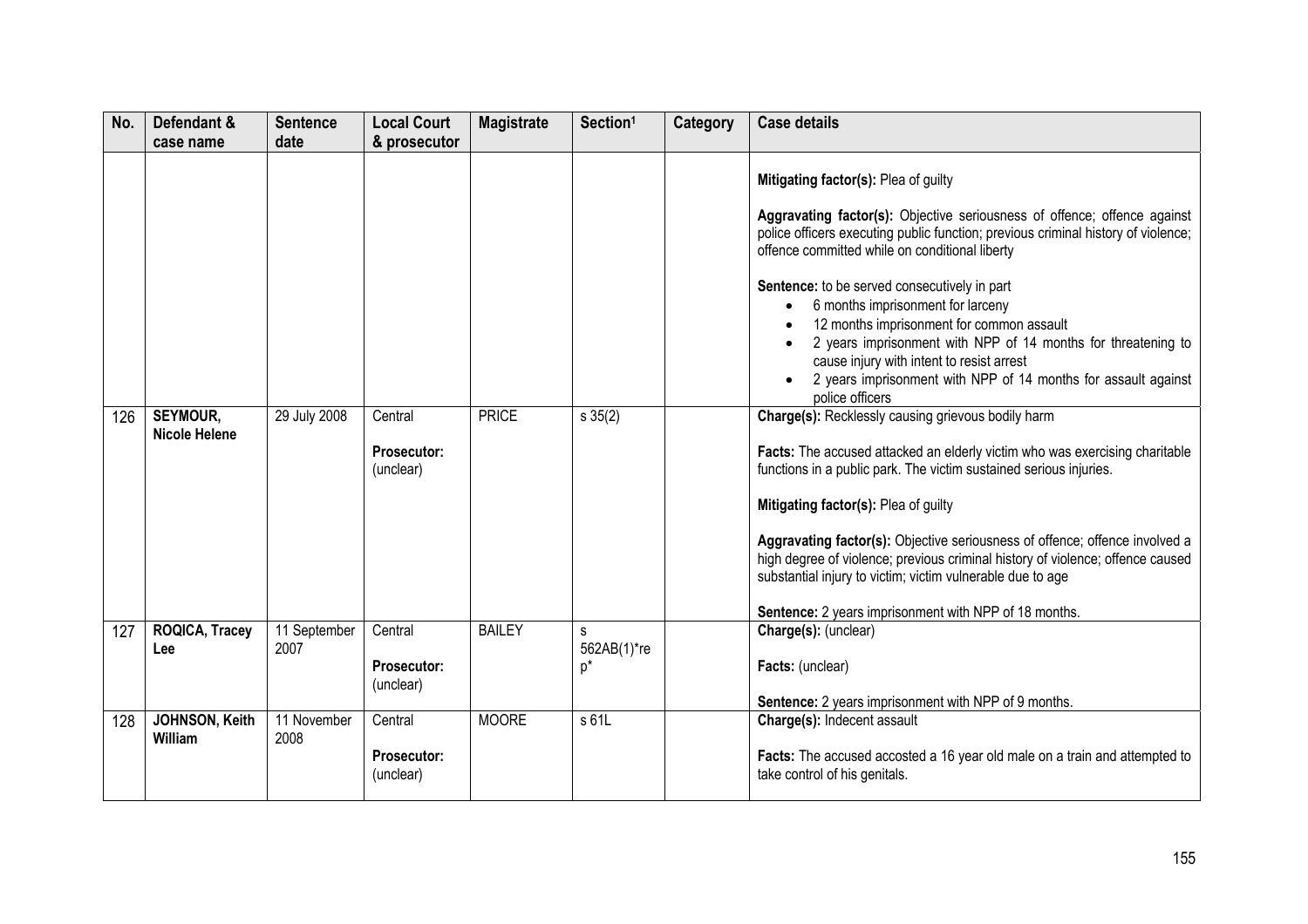| No. | Defendant &                          | <b>Sentence</b>      | <b>Local Court</b>              | <b>Magistrate</b> | Section <sup>1</sup> | Category     | <b>Case details</b>                                                                                                                                 |
|-----|--------------------------------------|----------------------|---------------------------------|-------------------|----------------------|--------------|-----------------------------------------------------------------------------------------------------------------------------------------------------|
|     | case name                            | date                 | & prosecutor                    |                   |                      |              |                                                                                                                                                     |
|     |                                      |                      |                                 |                   |                      |              | Mitigating factor(s): Plea of guilty                                                                                                                |
|     |                                      |                      |                                 |                   |                      |              | Aggravating factor(s): Previous criminal history of similar offences; high<br>risk of reoffending                                                   |
|     |                                      |                      |                                 |                   |                      |              | <b>Sentence:</b> 2 years imprisonment with NPP of 18 months.                                                                                        |
| 129 | <b>MCLEOD, Rex</b><br><b>Phillip</b> | 25 September<br>2007 | Central                         | <b>LYON</b>       | s 61L                |              | Charge(s): Indecent assault                                                                                                                         |
|     |                                      |                      | <b>Prosecutor:</b><br>(unclear) |                   |                      |              | Facts: Accused indecently assault female on a train.                                                                                                |
|     |                                      |                      |                                 |                   |                      |              | Mitigating factor(s): Plea of guilty                                                                                                                |
|     |                                      |                      |                                 |                   |                      |              | Aggravating factor(s): Objective seriousness of offence; previous criminal<br>record of similar offences                                            |
|     |                                      |                      |                                 |                   |                      |              | Sentence: 2 years imprisonment with NPP of 18 months.                                                                                               |
| 130 | <b>HAYEK, Peter</b><br>Andrew        | 26 April 2007        | Central                         | <b>MOORE</b>      | $s\ 93G(1)(a)$       | public place | Charge(s): possess loaded firearm in public place; possess unauthorised<br>firearm                                                                  |
|     |                                      |                      | Prosecutor:<br>(unclear)        |                   |                      |              | Facts: Police searched the accused and found a loaded pistol. This<br>occurred in a public area.                                                    |
|     |                                      |                      |                                 |                   |                      |              | Mitigating factor(s): Plea of guilty                                                                                                                |
|     |                                      |                      |                                 |                   |                      |              | Aggravating factor(s): Objective seriousness of offence; prior criminal<br>history                                                                  |
|     |                                      |                      |                                 |                   |                      |              | Sentence: 2 years imprisonment with NPP of 18 months.                                                                                               |
| 131 | <b>KENNEDY, Lloyd</b><br>Junior      | 18 December<br>2008  | Coonamble                       | CONNELL           | $s \, 93C(1)$        |              | Charge(s): breach of s 12 bond for charges of affray s 93C(1) of Crimes Act<br>1900 and of s 59(2) assault occasioning actual bodily harm whilst in |
|     |                                      |                      | Prosecutor:                     |                   |                      |              | company and break and enter s 112(1)(a) Crimes Act 1900.                                                                                            |
|     |                                      |                      |                                 |                   |                      |              | Facts: wrestled and struggled with another person after entering the<br>premises in the presence of other company.                                  |
|     |                                      |                      |                                 |                   |                      |              | Mitigating factor(s): Early plea of guilty                                                                                                          |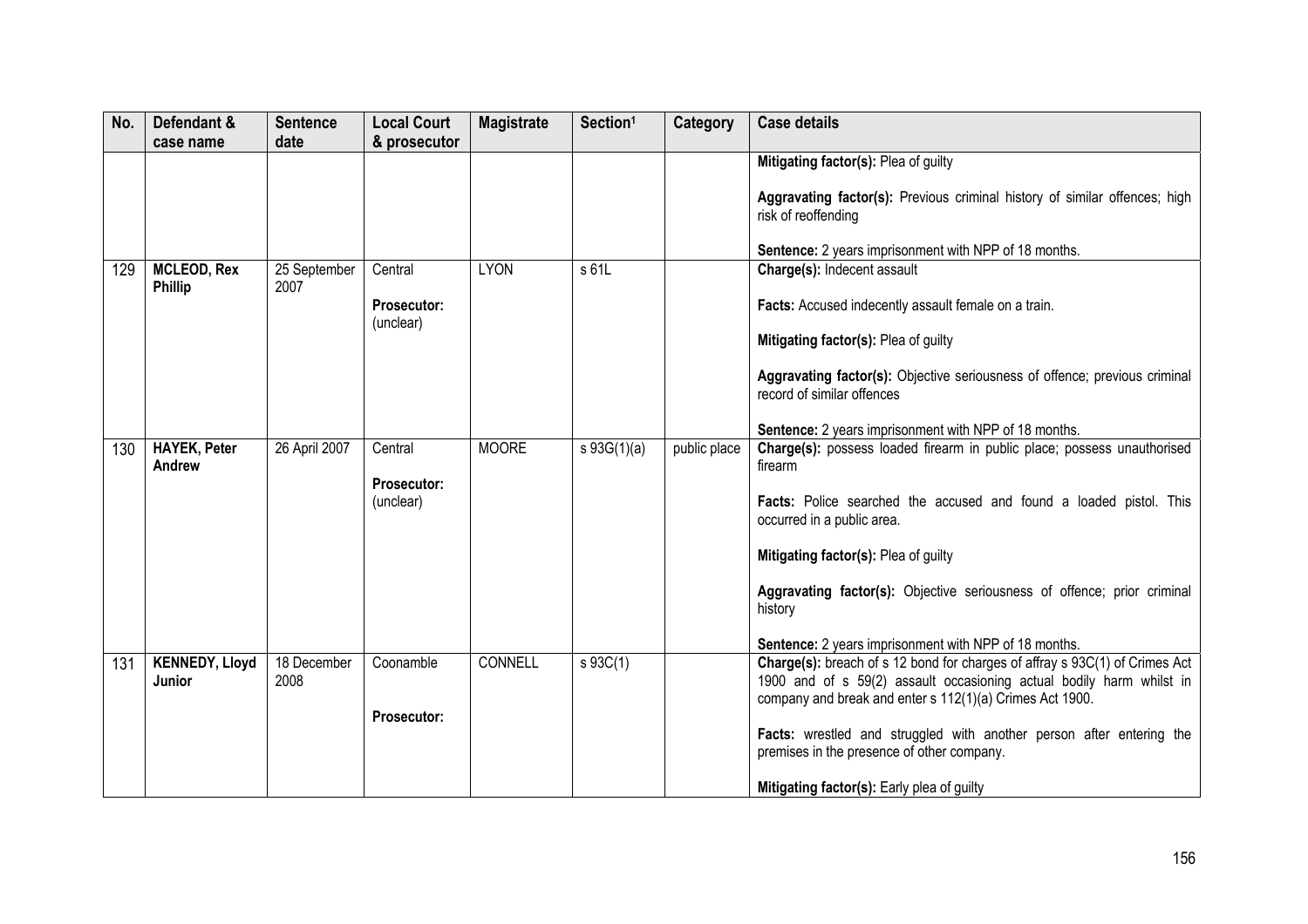| No. | Defendant &                                       | <b>Sentence</b>    | <b>Local Court</b>                            | <b>Magistrate</b> | Section <sup>1</sup>                 | Category        | <b>Case details</b>                                                                                                                                                                                                                                                                                                                                                                                                                                                                                                                                 |
|-----|---------------------------------------------------|--------------------|-----------------------------------------------|-------------------|--------------------------------------|-----------------|-----------------------------------------------------------------------------------------------------------------------------------------------------------------------------------------------------------------------------------------------------------------------------------------------------------------------------------------------------------------------------------------------------------------------------------------------------------------------------------------------------------------------------------------------------|
|     | case name                                         | date               | & prosecutor                                  |                   |                                      |                 |                                                                                                                                                                                                                                                                                                                                                                                                                                                                                                                                                     |
|     |                                                   |                    |                                               |                   |                                      |                 | Aggravating factor(s): The fact that the offender was on parole at the time<br>of the offences<br><b>Sentence: Concurrent sentences for:</b><br>affray 2 yrs imprisonment with NNP of 18 months<br>Assault 16 months imprisonment with NNP 12 months<br>Break and enter offences 12 months for each with NNP of 9<br>months                                                                                                                                                                                                                         |
| 132 | RATUQA, Owen                                      | 23 July 2007       | Central<br><b>Prosecutor:</b>                 | <b>HEILPERN</b>   | s60(2)<br><b>Crimes Act</b><br>1900  |                 | <b>Charge(s): Assault, resisting police officer</b><br>Facts: While a Police Officer was conducting a lawful search of the offender,<br>the offender violently attacked the officer causing significant injuries to the<br>officer.<br>Mitigating factor(s): not-so early plea of guilty so less of a discount.<br>Aggravating factor(s): offender was on parole at the time of this offence. 9<br>previous assault/resist police charges. The police officer's injuries were<br>significant.<br>Sentence: 2 years imprisonment with NNP 18 months. |
| 133 | <b>SHARPLEY,</b><br>Geoffrey                      | 25 October<br>2007 | Walgett<br>Prosecutor:<br>Sergeant<br>Cameron | <b>QUINN</b>      | s 35(1)<br><b>Crimes Act</b><br>1900 |                 | Charge(s): Maliciously inflict grievous bodily harm<br>Facts: the offender inflicted serious injuries, punched the victim in the face,<br>kicked and dragged the victim by the hair. Injuries included black eyes and a<br>broken jaw.<br>Aggravating factor(s): no plea of guilty, seriousness of the offence, no<br>remorse. Previous criminal record - but limited.<br>Sentence: 2 years imprisonment with 20 months NNP                                                                                                                         |
| 134 | AL MAJID,<br><b>Zaldoun Mazin</b><br><b>Salem</b> | 3 November<br>2008 | Central<br>Prosecutor:                        | <b>MOORE</b>      | $s\ 93G(1)(a)$                       | Public<br>place | Charge(s): (1) affray, (2)+(3) firearm and weapon offences on separate<br>occasions<br>Facts: The offender participated in affray in Darling Harbour. The offender                                                                                                                                                                                                                                                                                                                                                                                  |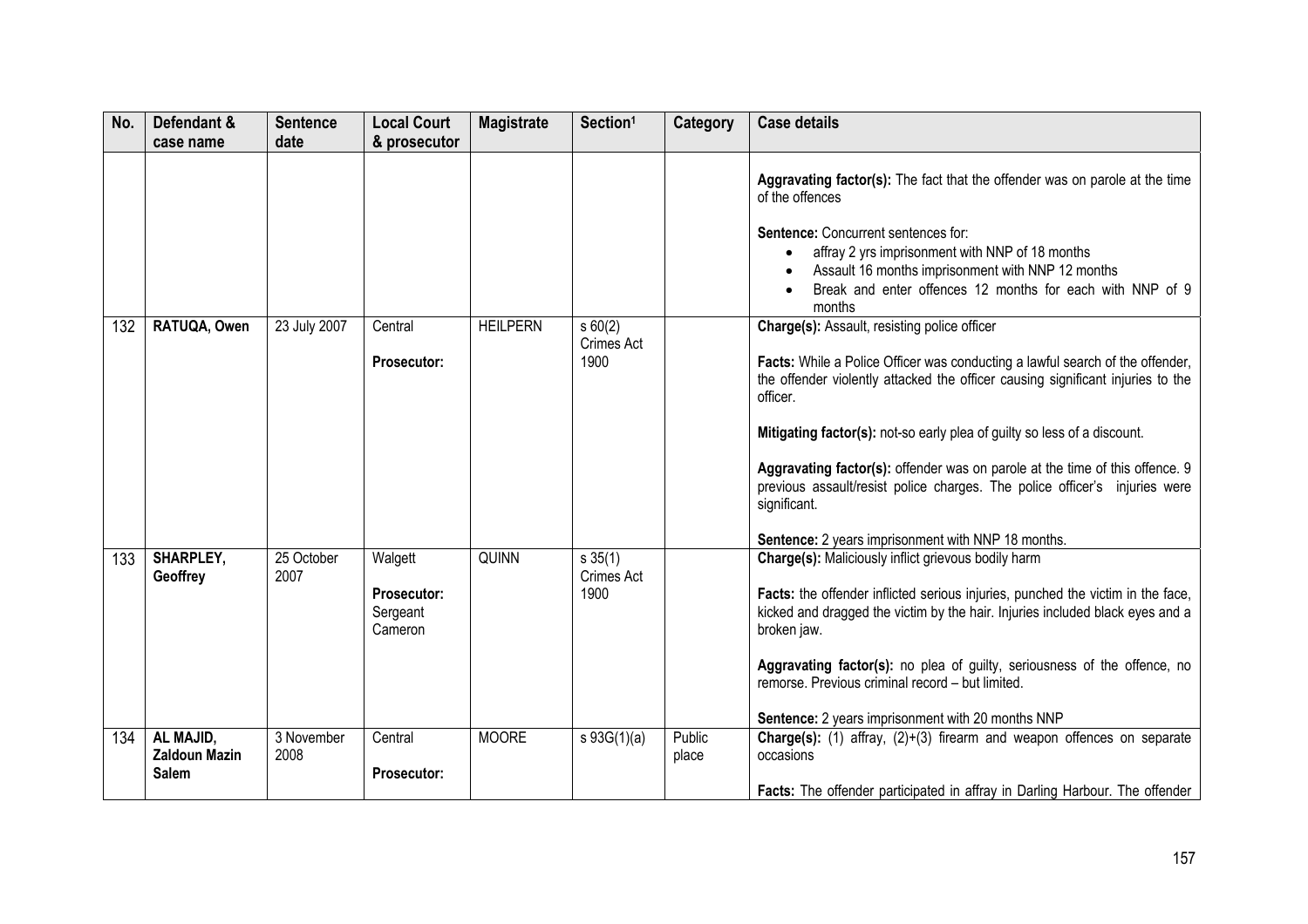| No. | Defendant &         | <b>Sentence</b> | <b>Local Court</b>     | <b>Magistrate</b> | Section <sup>1</sup> | Category | <b>Case details</b>                                                                                                                                                                                                                                                                                                                                                                                                                                                                                                                                                                                                                                                                                                                                                                                                                                                                                                                                                                              |
|-----|---------------------|-----------------|------------------------|-------------------|----------------------|----------|--------------------------------------------------------------------------------------------------------------------------------------------------------------------------------------------------------------------------------------------------------------------------------------------------------------------------------------------------------------------------------------------------------------------------------------------------------------------------------------------------------------------------------------------------------------------------------------------------------------------------------------------------------------------------------------------------------------------------------------------------------------------------------------------------------------------------------------------------------------------------------------------------------------------------------------------------------------------------------------------------|
|     | case name           | date            | & prosecutor           |                   |                      |          |                                                                                                                                                                                                                                                                                                                                                                                                                                                                                                                                                                                                                                                                                                                                                                                                                                                                                                                                                                                                  |
|     |                     |                 |                        |                   |                      |          | ran to join the melee punching, kicking the victim with several others. On two<br>other occasions the offender was in possession of firearms<br>Mitigating factor(s): immediate plea of guilty, no previous record                                                                                                                                                                                                                                                                                                                                                                                                                                                                                                                                                                                                                                                                                                                                                                               |
|     |                     |                 |                        |                   |                      |          | Aggravating factor(s): These offences were committed while he was on<br>conditional liberty. Offences involving a weapon (loaded firearm)                                                                                                                                                                                                                                                                                                                                                                                                                                                                                                                                                                                                                                                                                                                                                                                                                                                        |
|     |                     |                 |                        |                   |                      |          | <b>Sentence: Concurrent sentences for:</b><br>possession of un-registered firearm 2 yrs imprisonment,<br>offensive weapon altered firearm 18 month<br>possession of ammunition 6 months<br>possession of loaded firearm in public place 2 yrs<br>affray 12 months imprisonment NNP 2 months                                                                                                                                                                                                                                                                                                                                                                                                                                                                                                                                                                                                                                                                                                      |
| 135 | ZAAROUR,<br>Anthony | 21 May 2008     | Central<br>Prosecutor: | <b>BRADD</b>      | s 61L                |          | Charge(s): act of indecency without consent<br>Facts: The offender obtained the victims phone number from a<br>website/newspaper ad seeking employment and persistently phoned her and<br>arranged to meet her at her home on the pretext of her being employed by<br>him as a masseur (despite the fact that the offender had no qualifications in<br>massage). He asked the victim to massage him on the pretext of finding out<br>whether she was suitable for the job. In the course of massaging him, he<br>forced his hand and her to touch his penis. The offender also touched the<br>victim's vagina without her consent.<br>Mitigating factor(s): None<br>Aggravating factor(s): previous convictions for similar matters and shows<br>(served a term of imprisonment) that the offender carried out a great deal of<br>planning and organisation in relation to seeking sexual gratification and<br>achieving his objectives. The offence was committed in the home of the<br>victim. |
| 136 | <b>MOLA, Frank</b>  | 22 March        | Central                | <b>MOORE</b>      | $s$ 61M(2)           |          | Sentence: first count sentenced 2 years imprisonment, second count<br>sentenced to a term of imprisonment of 2 years. No NNP<br>Charge(s): breach of section 12 bond                                                                                                                                                                                                                                                                                                                                                                                                                                                                                                                                                                                                                                                                                                                                                                                                                             |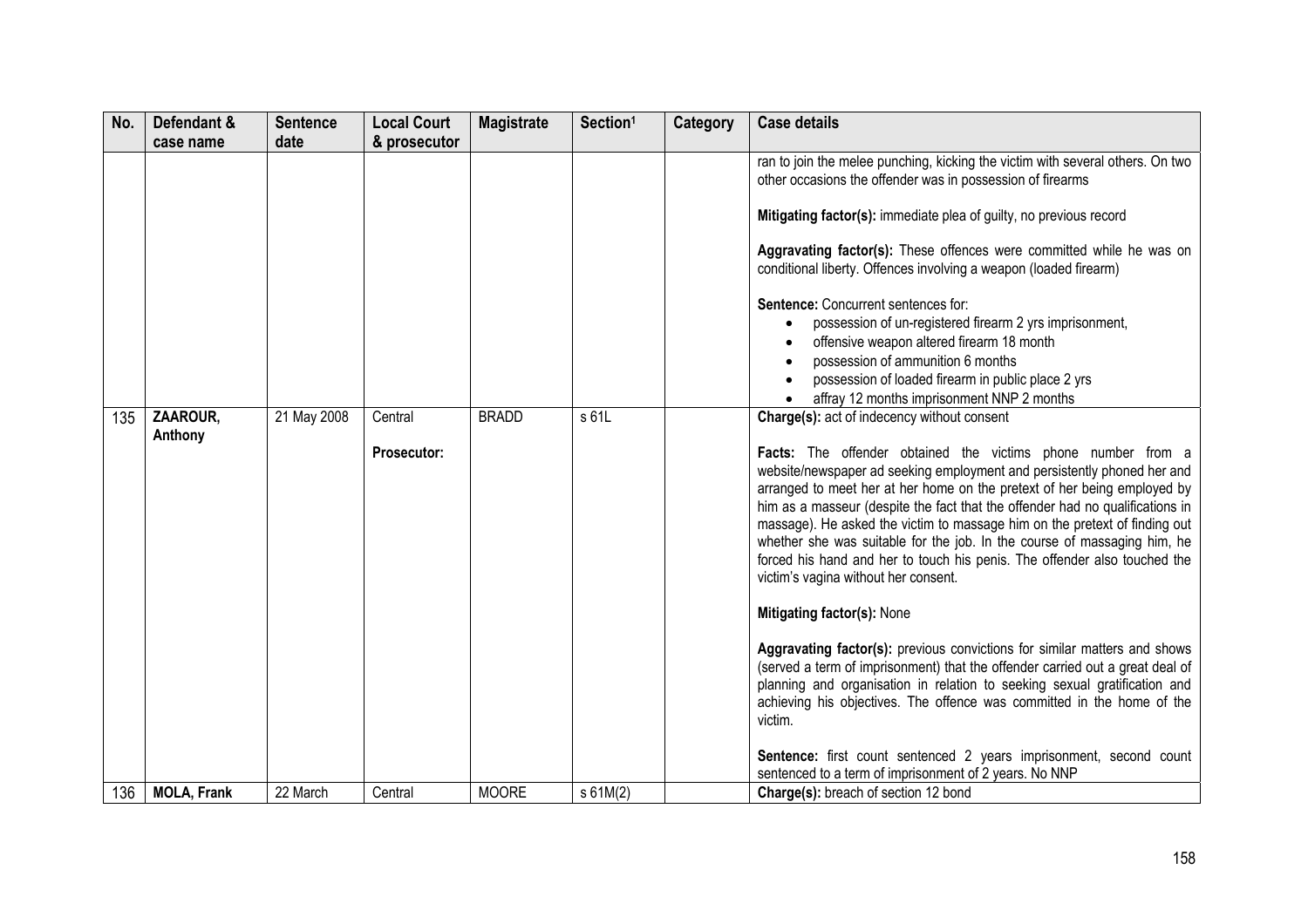| No. | Defendant &                                        | <b>Sentence</b>     | <b>Local Court</b> | <b>Magistrate</b> | Section <sup>1</sup> | Category        | <b>Case details</b>                                                                                                                                                                                                                                                                                                                                                                                                                                                                                                                                                                                                                                                                                                                                                                                                                                                                                                                                                                                                                                                                                                                                                                                                                                                                                                                                                                                                                                                                  |
|-----|----------------------------------------------------|---------------------|--------------------|-------------------|----------------------|-----------------|--------------------------------------------------------------------------------------------------------------------------------------------------------------------------------------------------------------------------------------------------------------------------------------------------------------------------------------------------------------------------------------------------------------------------------------------------------------------------------------------------------------------------------------------------------------------------------------------------------------------------------------------------------------------------------------------------------------------------------------------------------------------------------------------------------------------------------------------------------------------------------------------------------------------------------------------------------------------------------------------------------------------------------------------------------------------------------------------------------------------------------------------------------------------------------------------------------------------------------------------------------------------------------------------------------------------------------------------------------------------------------------------------------------------------------------------------------------------------------------|
|     | case name                                          | date                | & prosecutor       |                   |                      |                 |                                                                                                                                                                                                                                                                                                                                                                                                                                                                                                                                                                                                                                                                                                                                                                                                                                                                                                                                                                                                                                                                                                                                                                                                                                                                                                                                                                                                                                                                                      |
|     | <b>Steven</b>                                      | 2007                | <b>Prosecutor:</b> |                   |                      |                 | Facts: The offender was in a position of authority over the young victim<br>being of somewhat tender years. The offender touched the young victim on<br>the penis and bottom region, causing the young child victim to be<br>traumatized.<br>Aggravating factor(s): past criminal history<br>Sentence: For each matter whether it's touching, rubbing the penis region or<br>the bottom region, the offender is convicted and sentenced 18 months<br>imprisonment, additional 6 months.                                                                                                                                                                                                                                                                                                                                                                                                                                                                                                                                                                                                                                                                                                                                                                                                                                                                                                                                                                                              |
| 137 | AL MAJID,<br><b>Khaldoun Mazin</b><br><b>Salem</b> | 10 November<br>2008 | Central            | <b>MOORE</b>      | $s\ 93G(1)(a)$       | Public<br>place | Charge(s): (1) affray and (2) firearm offences<br><b>Facts:</b> for the offence of affray $-$ the offender was with others in a group<br>when a dispute broke out. The offender was seen to circle the building and<br>place a knife in his hand (looked like a knuckleduster), and ran some<br>distance to become involved in the physical confrontation. The offender,<br>using unprovoked violence, and others pursued the victim for some distance,<br>with the victim being stabbed twice.<br>For the firearm offence - the offender was found in possession of a loaded<br>nine millimetre semi-automatic pistol with a firing hammer engaged, with<br>identifying marks removed.<br>Mitigating factor(s): no previous record. An early plea entered. The<br>offender presents as a person with significant involvement in the family by<br>reason of considerable financial support for his parents and his wife.<br>Aggravating factor(s): offence involving a loaded weapon and without<br>regard to public safety, and showed a desire to use the weapon if challenged<br>by rival persons. The offender was on conditional liberty when the second<br>offence occurred. The offence involved actual or potential use of violence.<br>Sentence: Served concurrently:<br>Possession of loaded firearm and possession of loaded firearm<br>with defaced/altered identification offences - 2 years imprisonment<br>Possession of unregistered firearm - 6 months imprisonment |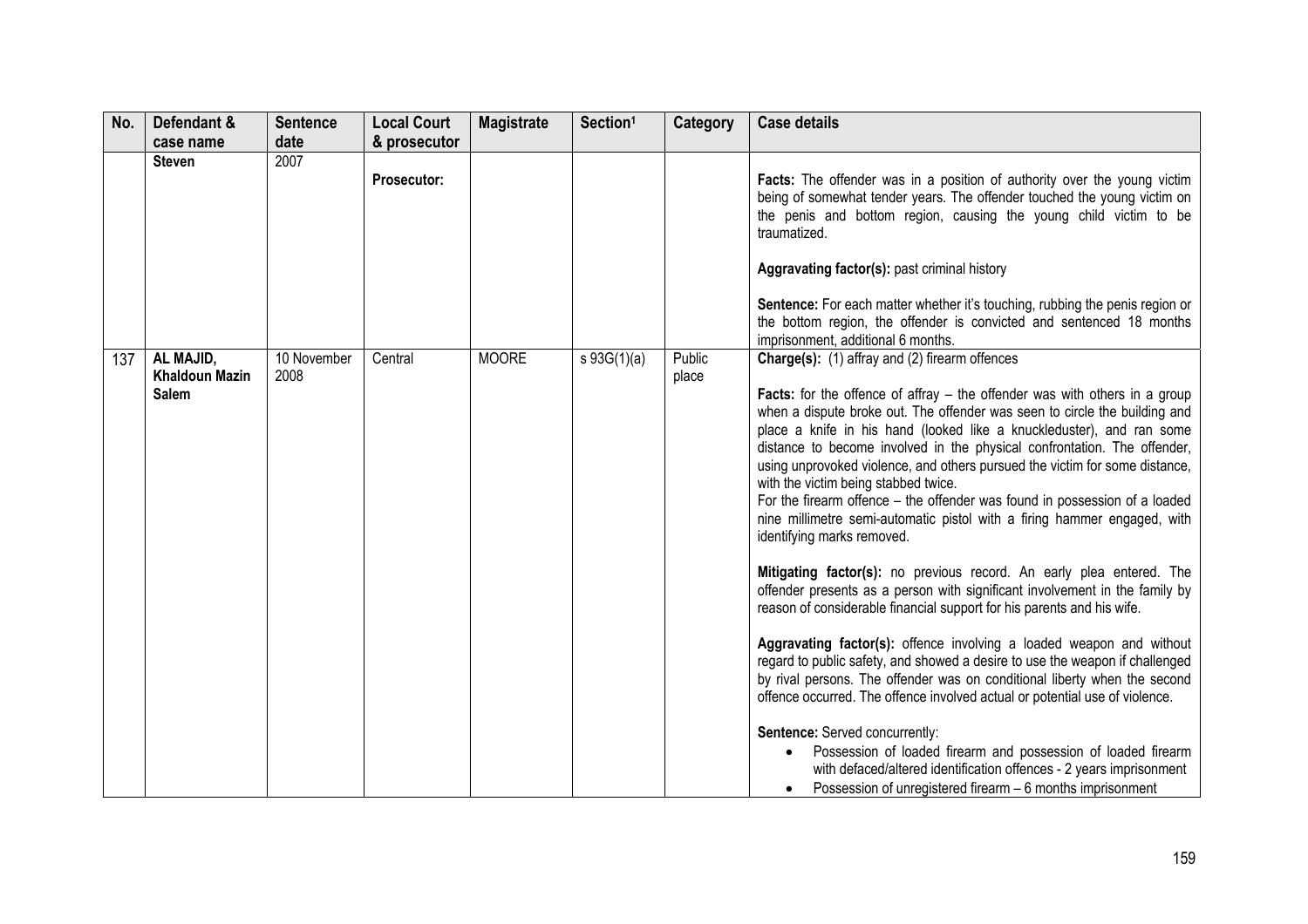| No. | Defendant &                | <b>Sentence</b>      | <b>Local Court</b>                                   | <b>Magistrate</b> | Section <sup>1</sup>                 | Category | <b>Case details</b>                                                                                                                                                                                                                                                                                                                                                                                                                                                                                                                   |
|-----|----------------------------|----------------------|------------------------------------------------------|-------------------|--------------------------------------|----------|---------------------------------------------------------------------------------------------------------------------------------------------------------------------------------------------------------------------------------------------------------------------------------------------------------------------------------------------------------------------------------------------------------------------------------------------------------------------------------------------------------------------------------------|
|     | case name                  | date                 | & prosecutor                                         |                   |                                      |          |                                                                                                                                                                                                                                                                                                                                                                                                                                                                                                                                       |
|     |                            |                      |                                                      |                   |                                      |          | For offence of Affray - 12 months imprisonment with NNP 2<br>$\bullet$<br>months                                                                                                                                                                                                                                                                                                                                                                                                                                                      |
| 138 | <b>KENNEDY,</b><br>Gregory | 10 September<br>2008 | Dubbo<br><b>Prosecutor:</b><br>Sergeant<br>Madgwick  | <b>PEARCE</b>     | s 59(1)<br><b>Crimes Act</b><br>1900 |          | Charge(s): Assault occasioning actual bodily harm<br>Facts: Unclear from the transcript. Unprovoked, savage attack on the victim<br>at the Dubbo RSL Club. According to the defendant it was because of the<br>'victim's loud mouth misses'. At the foyer of the RSL Club the defendant<br>head-butted and caused serious injury to the victim<br>Mitigating factor(s): the defendant has the support of referees, and he is<br>gainfully employed.<br>Aggravating factor(s): record for violence<br>Sentence: 18 months imprisonment |
| 139 | <b>BUESNEL,</b><br>Ronald  | 21 August<br>2007    | Orange                                               | <b>PEARCE</b>     | s 59(1)<br>Crimes Act<br>1900        |          | Charge(s): Assault occasioning actual bodily harm<br>Facts: The accused went down to Orange looking for a house to rent, the<br>accused believed that the victim was doing something which he was not and<br>as a result struck him and occasioned actual bodily harm to him.<br>Mitigating factor(s): plea of guilty<br>Aggravating factor(s): previous record and has served terms for other<br>serious matters. The accused has the propensity for violence.<br>Sentence: 18 months and 2 years imprisonment                       |
| 140 | DODDS, Glen<br>Hopton      | 20 June 2007         | Orange<br><b>Prosecutor:</b><br>Sergeant<br>Croyston | <b>STEVENSON</b>  | s 59(1)<br>Crimes Act<br>1900        |          | Charge(s): Assault occasioning actual bodily harm, Disqualified driver,<br>Drive unregistered and uninsured, Contravene AVO (x2), Application for<br><b>AVO</b><br>Facts: unclear from transcript<br>Mitigating factor(s): plea of guilty<br>Aggravating factor(s): prior assaults on the same person                                                                                                                                                                                                                                 |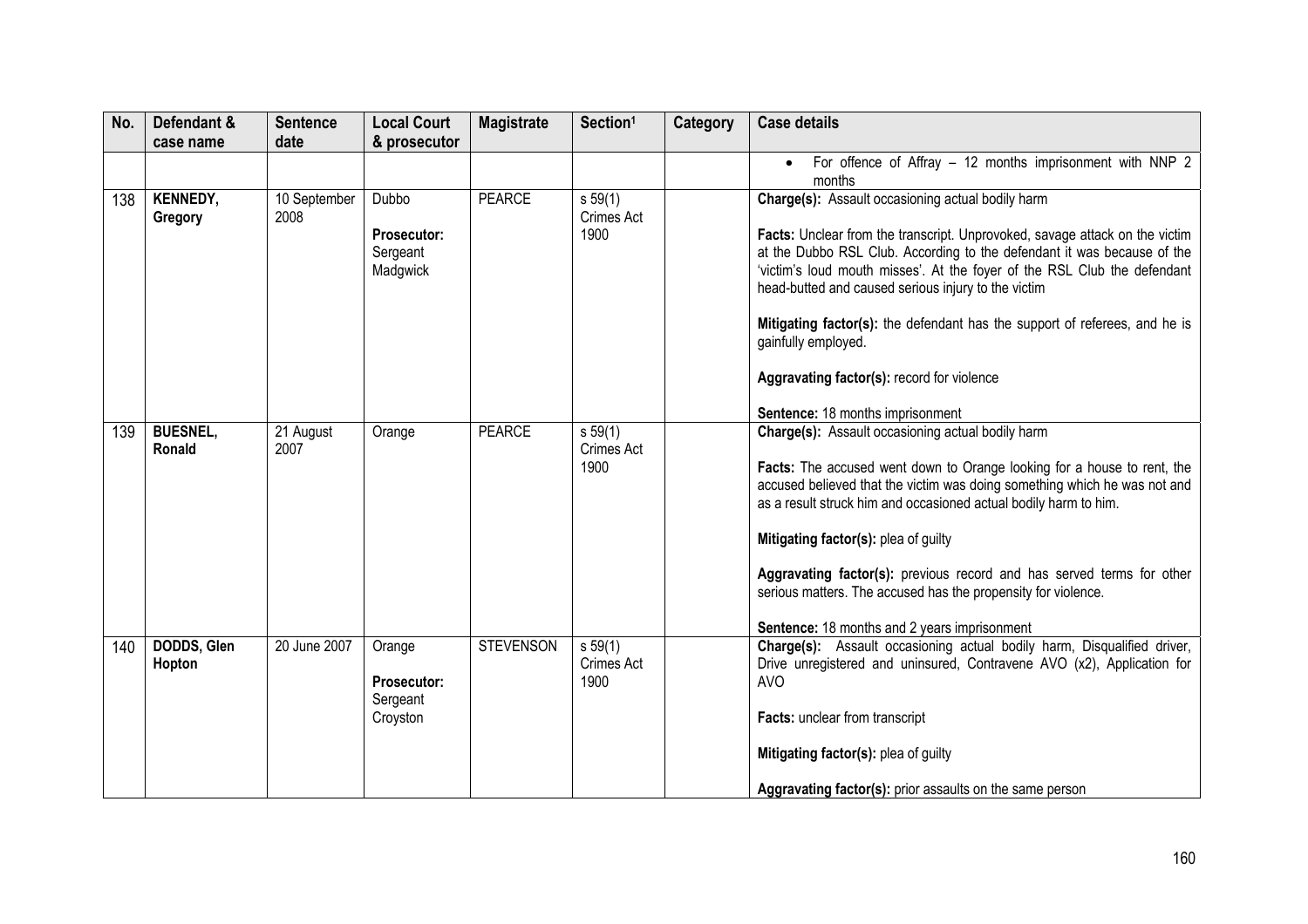| No. | Defendant &<br>case name | <b>Sentence</b><br>date | <b>Local Court</b><br>& prosecutor                 | <b>Magistrate</b> | Section <sup>1</sup>                         | Category | <b>Case details</b>                                                                                                                                                                                                                                                                                                                                                                                                                                                                                                                                                                                                                                                       |
|-----|--------------------------|-------------------------|----------------------------------------------------|-------------------|----------------------------------------------|----------|---------------------------------------------------------------------------------------------------------------------------------------------------------------------------------------------------------------------------------------------------------------------------------------------------------------------------------------------------------------------------------------------------------------------------------------------------------------------------------------------------------------------------------------------------------------------------------------------------------------------------------------------------------------------------|
|     |                          |                         |                                                    |                   |                                              |          | Sentence: In relation to the drive disqualified: 2 year period of<br>disqualification and then a 6 month period of imprisonment. In relation to<br>assault: 2 year imprisonment with NPP 12 months. In relation to the<br>contravene AVO: 12 month imprisonment. In relation to the breach: 6 month                                                                                                                                                                                                                                                                                                                                                                       |
| 141 | FELSTEAD,<br>Jason       | 14 January<br>2008      | Orange                                             | <b>STEVENSON</b>  | $s 59(1)$ and s<br>61Crimes<br>Act 1900      |          | imprisonment. Served concurrently.<br>Charge(s): assault occasioning actual bodily harm, contravening AVO,<br>common assault, malicious damage<br>Facts: unclear from transcript<br>Aggravating factor(s): History of assaulting people including his previous<br>partner, prior District Court sentence of NPP 18 months and 2 years for drug<br>offences.<br>Sentence: In relation to the assault occasioning actual bodily harm: 2 years<br>imprisonment with NPP 12 months. In relation to contravening AVO: 2 year<br>imprisonment concurrent with NPP 12 months. In relation to common<br>assault: 12 month imprisonment. In relation to malicious damage: 12 month |
| 142 | LUCAS.<br>Jonathon       | 4 December<br>2007      | Orange<br><b>Prosecutor:</b><br>Sergeant<br>Donato | <b>STEVENSON</b>  | s35(1) *old*<br>s59(1)<br>Crimes Act<br>1900 |          | imprisonment.<br>Charge(s): Malicious wounding, Assault occasioning actual bodily harm<br>Facts: unclear from transcript – inflicted serious injuries to the victim's skull<br>and the victim spent considerable time in hospital<br>Mitigating factor(s): young age, prospects of rehabilitation and the<br>accused's poly drug and alcohol addiction problems.<br>Aggravating factor(s): consistent history before the court including a prior<br>control order made by a court for malicious wounding offence<br>Sentence: 2 years imprisonment with NPP 10 months                                                                                                     |
| 143 | <b>MILSON, Robert</b>    | 25 September<br>2007    | Orange                                             | <b>STEVENSON</b>  | $s\,59(1)$<br>Crimes Act<br>1900             |          | <b>Charge(s):</b> Assault occasioning actual bodily harm x 2 counts, contravening<br><b>AVO</b><br>Facts: Unclear from transcript - assaulting his partner by using his fists upon                                                                                                                                                                                                                                                                                                                                                                                                                                                                                        |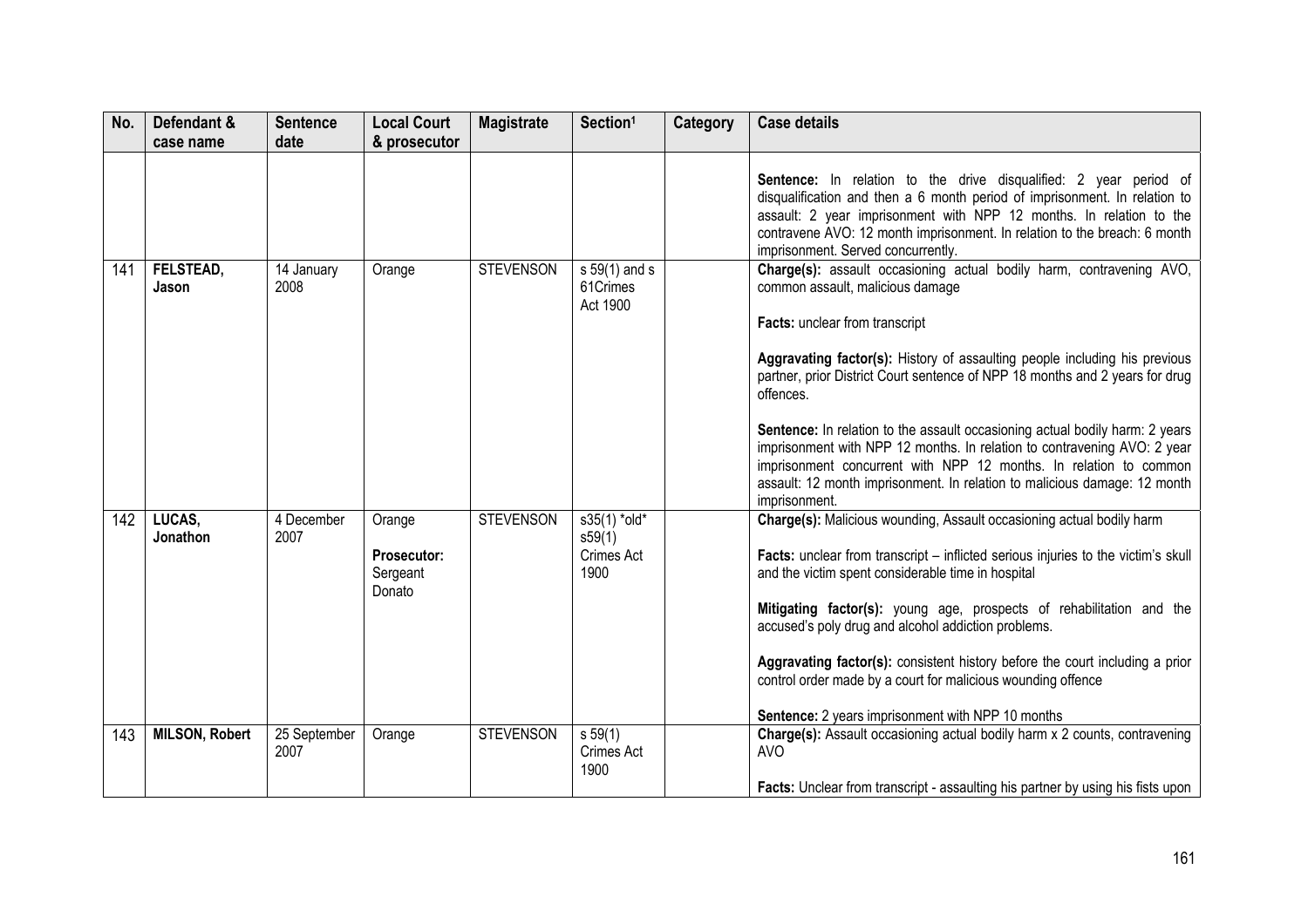| No. | Defendant &                       | <b>Sentence</b> | <b>Local Court</b>                | <b>Magistrate</b> | Section <sup>1</sup>                | Category | <b>Case details</b>                                                                                                                                                                                                                                                                                                                                                                                                                                               |
|-----|-----------------------------------|-----------------|-----------------------------------|-------------------|-------------------------------------|----------|-------------------------------------------------------------------------------------------------------------------------------------------------------------------------------------------------------------------------------------------------------------------------------------------------------------------------------------------------------------------------------------------------------------------------------------------------------------------|
|     | case name                         | date            | & prosecutor                      |                   |                                     |          |                                                                                                                                                                                                                                                                                                                                                                                                                                                                   |
|     |                                   |                 |                                   |                   |                                     |          | her, punching her face and forehead with multiple blows. Friends of the<br>accused intervened and pulled him away and then later he went on to a<br>bottle shop and assaulted one of the workers at the bottle shop.                                                                                                                                                                                                                                              |
|     |                                   |                 |                                   |                   |                                     |          | Mitigating factor(s): Time the accused already spent in custody and his<br>compliance with and completion of rehabilitation                                                                                                                                                                                                                                                                                                                                       |
|     |                                   |                 |                                   |                   |                                     |          | Aggravating factor(s): previous imprisonment sentence served for<br>assaulting his same partner. Assault on the same woman on prior occasions                                                                                                                                                                                                                                                                                                                     |
|     |                                   |                 |                                   |                   |                                     |          | Sentence: In relation to the first charge: 2 years imprisonment with NPP 8<br>months. In relation to the second assault charge: 12 month imprisonment<br>with NPP 8 months. In relation to the contravene AVO: 2 year imprisonment<br>with NPP 8 months.                                                                                                                                                                                                          |
| 144 | <b>SCHULER,</b><br><b>Patrick</b> | 20 May 2008     | Orange<br>Prosecutor:<br>Sergeant | <b>STEVENSON</b>  | s 59(1), 61of<br>Crimes Act<br>1900 |          | Charge(s): Common assault (x2), maliciously damaging property (x2),<br>assault occasioning actual bodily harm, grievous harm, drive manner<br>dangerous, drive unlicensed, negligent driving, breach AVO                                                                                                                                                                                                                                                          |
|     |                                   |                 | Croyston                          |                   |                                     |          | Facts: Assault against Mrs Anderson and Miss Wallace hitting Mrs<br>Anderson several times on her head, pushed her to the floor, kicked to the<br>head and face, and was bleeding from mouth in the presence of a small<br>child. The accused also pushed Miss Wallace and punched to the mouth and<br>struck her with a stick.                                                                                                                                   |
|     |                                   |                 |                                   |                   |                                     |          | A month later committed assault against Mrs Anderson in which the accused<br>broke her arm (requiring surgery) and would not permit her to seek medical<br>attention threatening to break her other arm if she didn't lay down and be<br>quiet. He didn't allow her to go to hospital until the next morning and<br>threatened to bash her if she told the hospital what happened.                                                                                |
|     |                                   |                 |                                   |                   |                                     |          | On 23 March there was an argument and the accused grabbed Miss Dennis<br>by the hair, pulled her backwards and attempted to throw her off the<br>veranda. She landed on the ground and hit her head on the brick wall. While<br>she was down on the ground, the accused proceeded to punch and kick her<br>to the head and elbow, threatening to kill her. He continued to assault her,<br>grabbing at her eyes, attempting to poke them out. He grabbed her hair |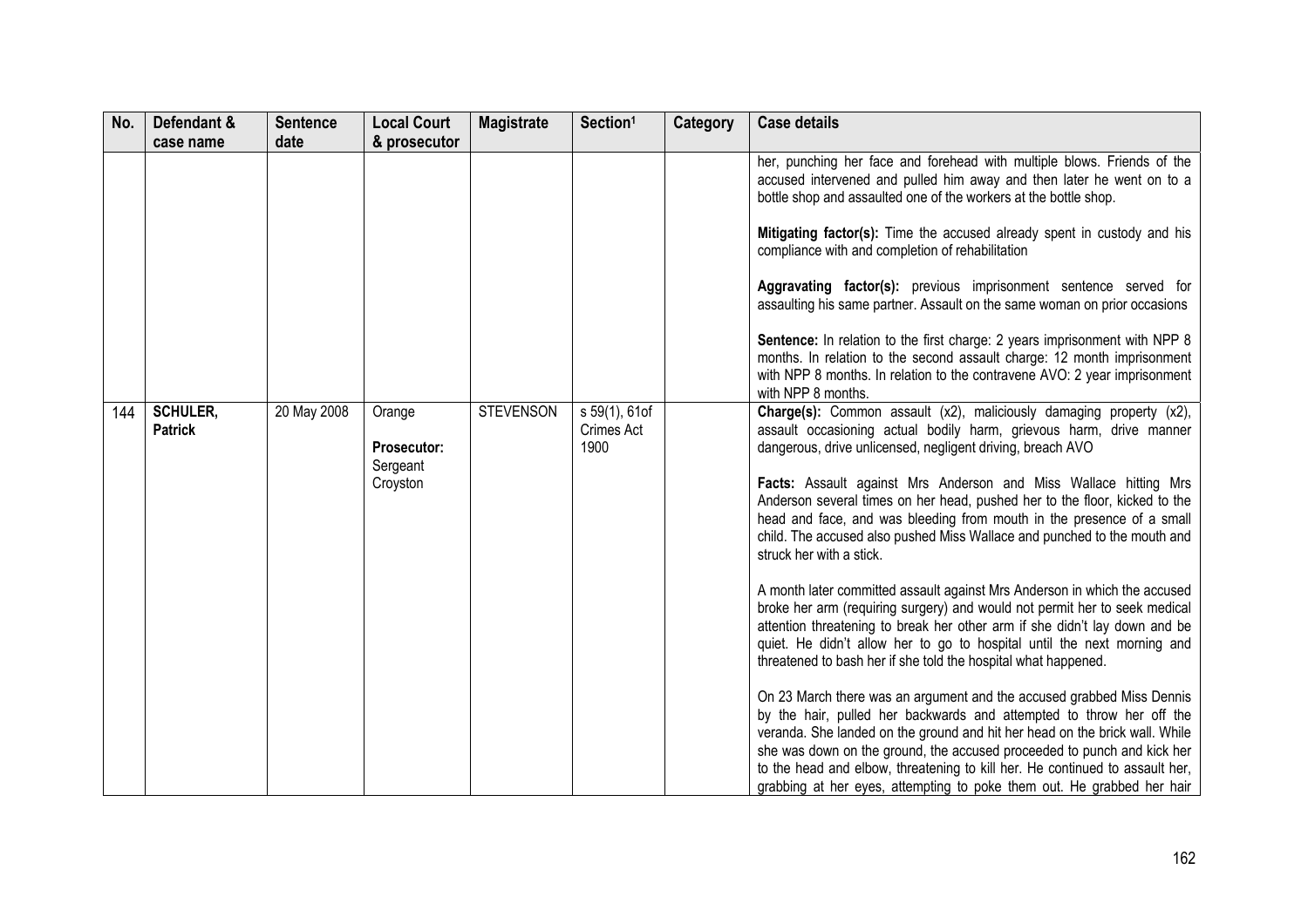| No. | Defendant &<br>case name | <b>Sentence</b><br>date | <b>Local Court</b><br>& prosecutor | <b>Magistrate</b> | Section <sup>1</sup>     | Category | <b>Case details</b>                                                                                                                                    |
|-----|--------------------------|-------------------------|------------------------------------|-------------------|--------------------------|----------|--------------------------------------------------------------------------------------------------------------------------------------------------------|
|     |                          |                         |                                    |                   |                          |          | again and forced her head up against the brick wall<br>Aggravating factor(s): assault offence committed while on bail for other                        |
|     |                          |                         |                                    |                   |                          |          | assaults.                                                                                                                                              |
|     |                          |                         |                                    |                   |                          |          | Sentence: In relation to the assault on 23 March: 2 years imprisonment. In<br>relation to assault upon Mrs Anderson: 2 years imprisonment cumulative   |
|     |                          |                         |                                    |                   |                          |          | with NPP 12 months. In relation to assault upon Miss Wallace (common<br>assault): 12 months imprisonment. In relation to assault upon Miss Dennis: 2   |
|     |                          |                         |                                    |                   |                          |          | years imprisonment with NPP 12 months                                                                                                                  |
| 145 | <b>WEST, David</b>       | 15 November<br>2007     | Wellington                         | Stevenson         | $s\,59(1)$<br>Crimes Act |          | Charge(s): Assault occasioning actual bodily harm                                                                                                      |
|     |                          |                         | <b>Prosecutor:</b><br>Sergeant     |                   | 1900                     |          | Facts: The accused ahs assaulted the same woman victim on three<br>occasions and occasioning actual bodily harm. On the third occasion, the            |
|     |                          |                         | Maher                              |                   |                          |          | accused kicked the victim numerous times to the head, chest and stomach<br>with children present at the time aged 14 years and 6 years old. The        |
|     |                          |                         |                                    |                   |                          |          | accused grabbed the youngest boy, went to a neighbours house and hid                                                                                   |
|     |                          |                         |                                    |                   |                          |          | from the police.                                                                                                                                       |
|     |                          |                         |                                    |                   |                          |          | Mitigating factor(s): plea of guilty, and the accused was prepared to<br>undertake rehabilitation                                                      |
|     |                          |                         |                                    |                   |                          |          | Aggravating factor(s): prior occasions of assault on the same victim with<br>previous gaol sentences                                                   |
|     |                          |                         |                                    |                   |                          |          | <b>Sentence:</b> 2 years imprisonment with NPP 12 months                                                                                               |
| 146 | RYAN, Benjamin           | 9 November<br>2007      | Central                            | Brydon            | s 33B(1)(a)              |          | Charge(s): sentence correction                                                                                                                         |
|     |                          |                         |                                    |                   |                          |          | Facts: The accused has had a series of matters that came before the court<br>on 22 August 2007 for sentence for a period of 30 months with a NPP of 18 |
|     |                          |                         |                                    |                   |                          |          | months. The judge confirmed in court that for the accused to be eligible for                                                                           |
|     |                          |                         |                                    |                   |                          |          | the drug rehabilitation program, there be a minimum of 18 months NPP.                                                                                  |
|     |                          |                         |                                    |                   |                          |          | Sentence: reduced to 24 months imprisonment with a NPP of 18 months to<br>allow admission into the drug rehabilitation program.                        |
| 147 | <b>HUON, Tilak</b>       | 18 April 2007           | Central                            | Maloney           | $s \, 35(1)(a)$          | wound    | Charge(s): s 35(1)(a) malicious wounding                                                                                                               |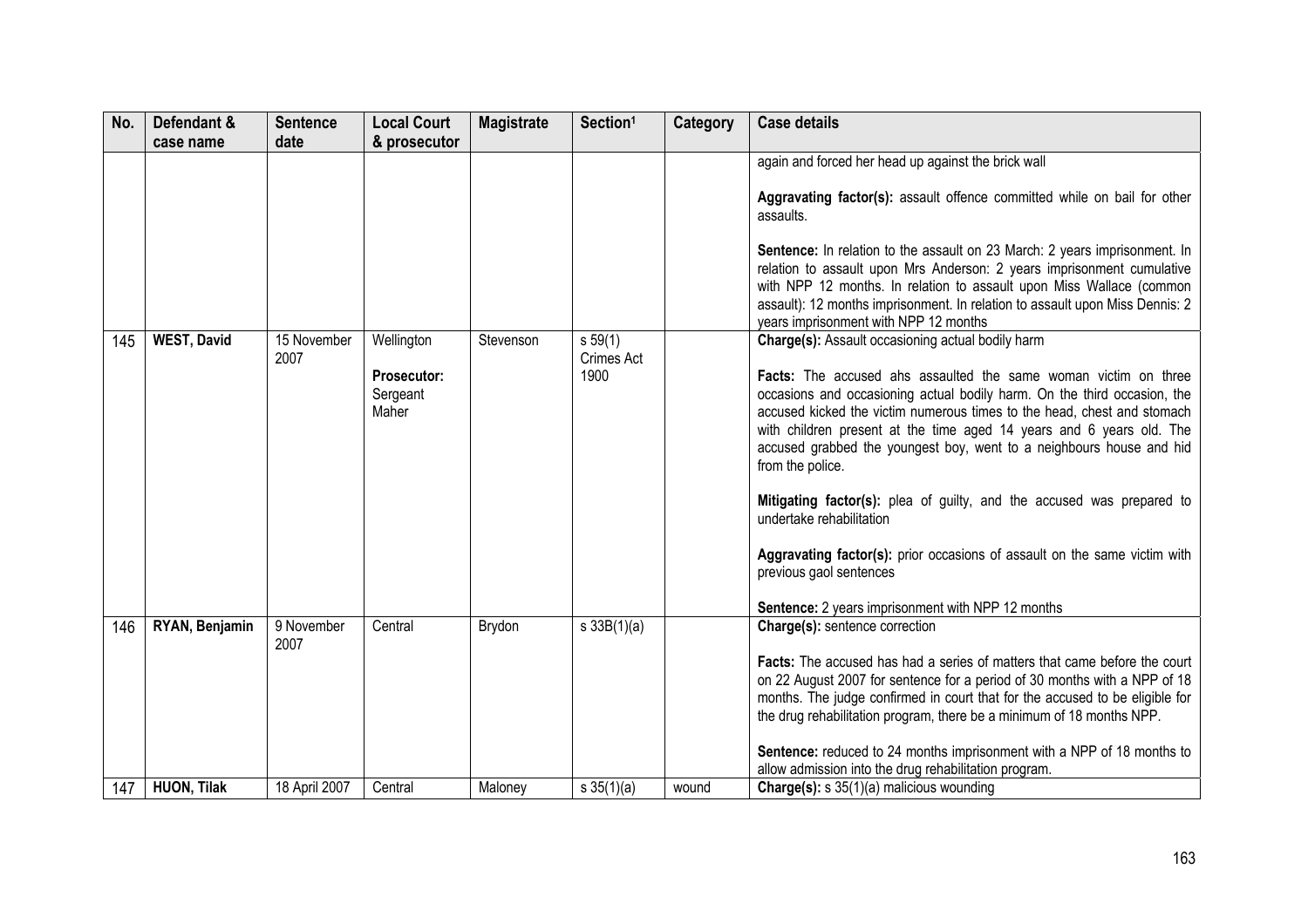| No. | Defendant &<br>case name | <b>Sentence</b><br>date | <b>Local Court</b><br>& prosecutor | <b>Magistrate</b> | Section <sup>1</sup> | Category | <b>Case details</b>                                                                                                                                                                                                                                                                                                                                                                                                                                                                                                                                                                                                                                                                                                                                        |
|-----|--------------------------|-------------------------|------------------------------------|-------------------|----------------------|----------|------------------------------------------------------------------------------------------------------------------------------------------------------------------------------------------------------------------------------------------------------------------------------------------------------------------------------------------------------------------------------------------------------------------------------------------------------------------------------------------------------------------------------------------------------------------------------------------------------------------------------------------------------------------------------------------------------------------------------------------------------------|
|     |                          |                         |                                    |                   | *old*                |          | Facts: The offence occurred between 1.15am and 1.30am on 22 April 2006<br>at Darlinghurst. The victim had returned to her residence in Liverpool St,<br>Darlinghurst after finishing late from work. She decided to make an overseas<br>call from a public telephone. The offender was intoxicated at the time<br>approached her carrying a broken bottle and lashed out and struck the victim<br>on her face, he was later arrested by police and interviewed by police. The<br>accused has a history of alcoholism, possible cerebral atrophy as well as<br>possible mental illness, developmental delay, self harm and suffers from a<br>depressive illness. The accused later stated he only had vague memories of<br>the night he attacked to victim. |
|     |                          |                         |                                    |                   |                      |          | Mitigating factor(s): plea of guilty, no previous convictions, the accused is<br>of good character, the offender is unlikely to re-offend, he has good to<br>excellent prospects of rehabilitation, he has shown remorse.                                                                                                                                                                                                                                                                                                                                                                                                                                                                                                                                  |
|     |                          |                         |                                    |                   |                      |          | Aggravating factor(s): Actual or threatened use of violence, use of a<br>weapon, gratuitous cruelty, the injury, emotional harm, loss of damage<br>caused by the offence were substantial, the commission of the offence<br>without regard for public safety.                                                                                                                                                                                                                                                                                                                                                                                                                                                                                              |
|     |                          |                         |                                    |                   |                      |          | <b>Sentence:</b> imprisonment 2 years with NPP 15 months                                                                                                                                                                                                                                                                                                                                                                                                                                                                                                                                                                                                                                                                                                   |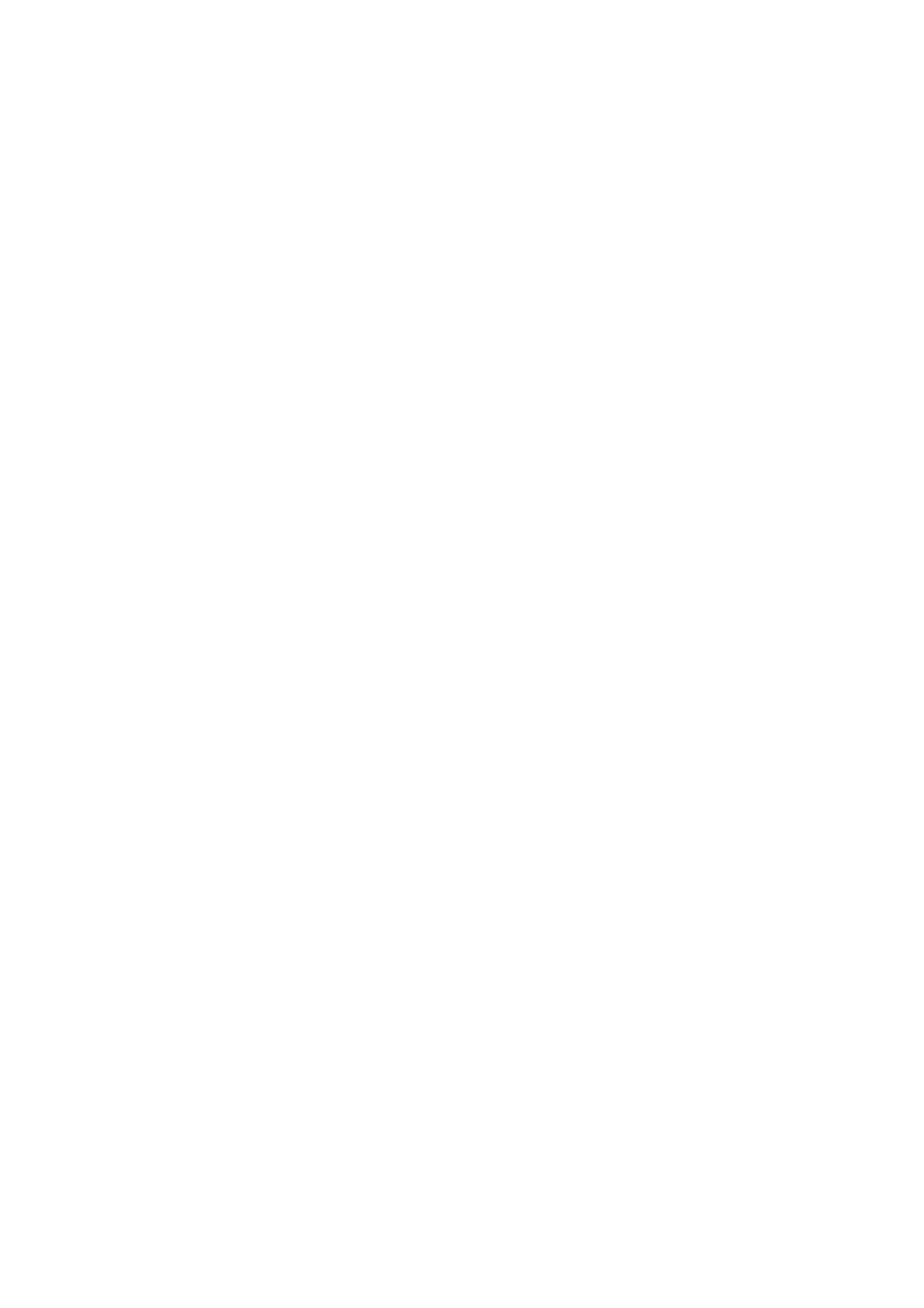# **ANNEXURE E**

## **CASE SUMMARIES**

The following summaries relate to the 19 cases in which concerns were expressed by magistrates in relation to the sentences that could be imposed, as mentioned in chapter 2.

These case summaries have been compiled using information and data obtained from the Judicial Commission of NSW, and transcripts obtained from Local Courts. They summarise personal violence cases heard in NSW Local Courts between January 2005 – December 2008 where offenders received the maximum full-time custodial sentence (or more) and where magistrates made comments critical of either (a) the failure of the prosecution to elect for trial by indictment or (b) the jurisdictional limit.

### CASE 1

Charge: Malicious wounding: s 35(1) Crimes Act 1900 (NSW)

Aggravating factor(s): Violent offence; use of a weapon; gratuitous cruelty; substantial injury, emotional harm, loss or damage caused by offence; offence commissioned without regard for public safety.

Mitigating factor(s): Defendant suffered from mental illness; is a person of good character; unlikely to re-offend; no previous convictions (except a prior PCA in respect of use of a vessel); good prospects of rehabilitation; remorse; plea of guilty.

Magistrate's comments: 'In terms of objective criminality, the attack upon the Victim was a completely and utterly unprovoked one. She was a defenceless young woman going about her business making a phone call when she was inexplicably attacked by the offender with a broken bottle. Therefore, in purely objective terms one would have difficulty conceiving a more serious form of malicious wounding.'

'In the particular case at hand in sentencing the offender…the Court is restricted in applying the principles enunciated above because of the legislative limitation of two years imprisonment allowed. This legislative restriction has indeed been brought about because of the Office of the Director of Public Prosecution's prosecutorial discretion. Objectively the offence committed by the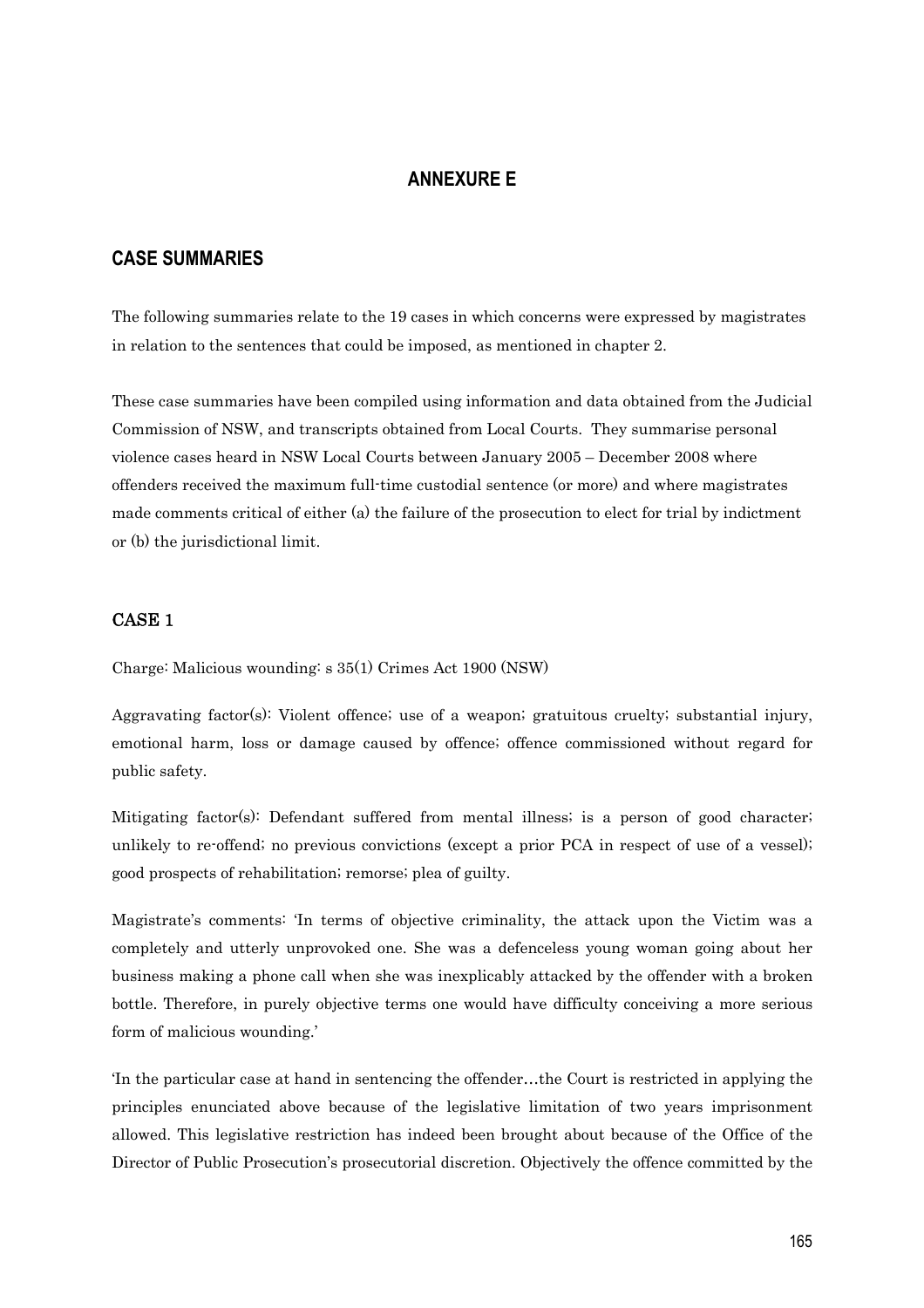offender is at the top end of the range for such offences and as such a sentence in the range of three and a half to five years would, in my view, be appropriate.'

'… Taking into account those subjective and more particularly medical factors of H it would be appropriate to fix a non-parole period in the order of two years. However because of the legislative limitation imposed upon the jurisdiction of the Local Court I am unable to do so. …'

Sentence: 2 years imprisonment with a non-parole period of 15 months.

#### CASE 2

Charge: Maliciously inflicting grievous bodily harm: s35(1) Crimes Act 1900 (NSW)

Aggravating factor(s): Use of a weapon; previous criminal history of violence (but the last offence was in 1989 so not of much weight); gratuitous cruelty to some degree (given the victim's very deep wound).

Mitigating factor(s): Offence not planned—it was not the defendant's intention when he left his house to attack anybody, but only to defend himself and his property.

Magistrate's comments: 'It was a very grievous wound, in fact it was one of the worst wounds I have ever seen on a person who survived the attack, possibly the worst wound in 11 years as a magistrate and so it is in my opinion from an objective point of view at the upper end of the scale of grievous bodily harm and in fact it comes as something of a surprise to me that this matter [h]as not been dealt with by the DPP and referred to the District Court. That said, this court of course has jurisdiction and someone else made that decision. My view it should have been dealt with in the District Court at least on the objective circumstances.'

Sentence: 24 months imprisonment with a non-parole period of 18 months.

#### CASE 3

Charge(s): Range of offences including use or possession of weapon to resist arrest.

Aggravating factor(s): Objective seriousness of the offences.

Mitigating factor(s): Plea of guilty; defendant suffered from mental illness (paranoid schizophrenia).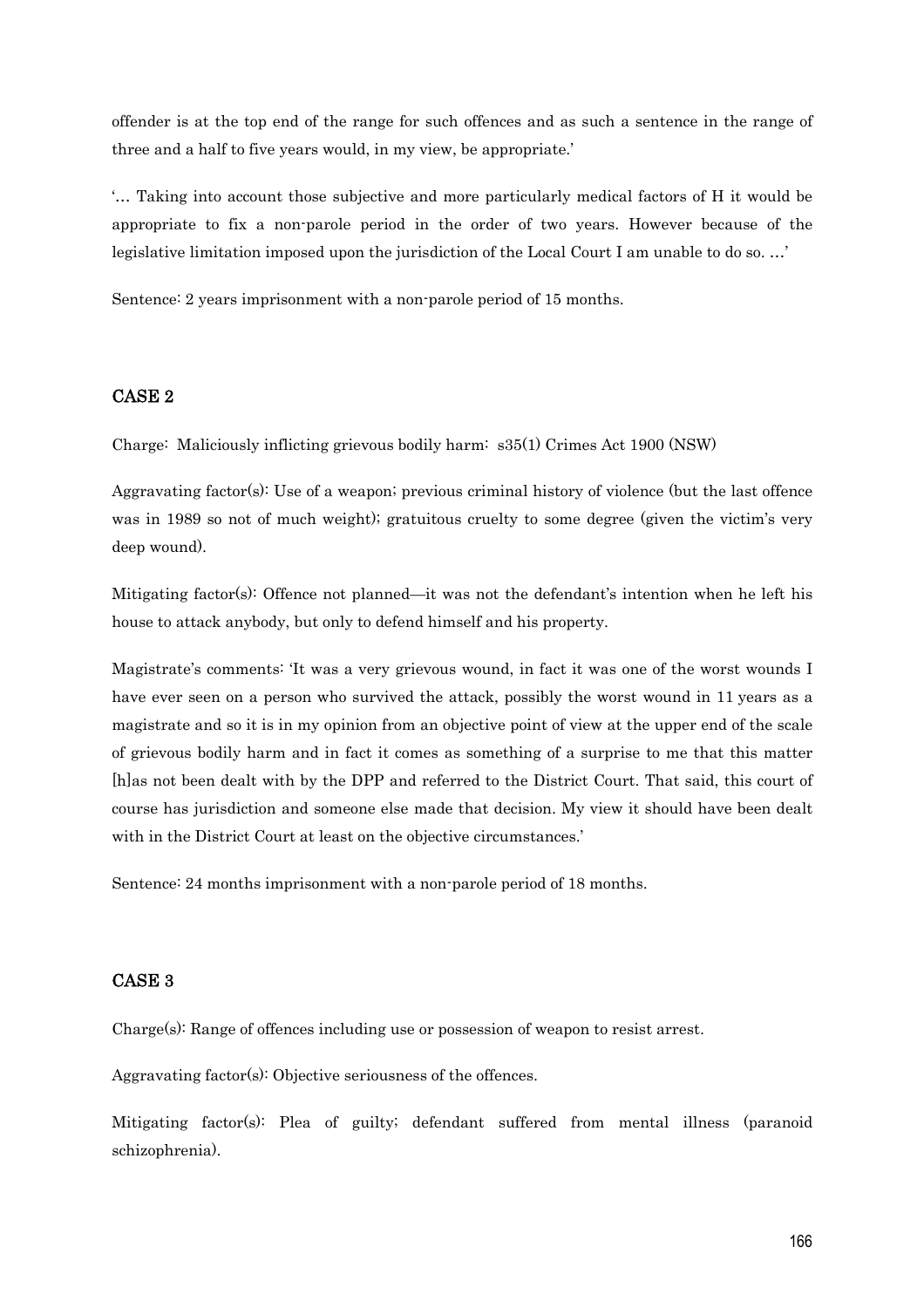Magistrate's comments: In relation to Sequence 14 (which involved the ramming of a police car at speed from a great distance):

'Certainly on this occasion there was an extreme risk of danger to the community. The deployment of the spikes in the circumstances … seems to me to be inherently dangerous and almost as dangerous as the driving complained of except in a different way. And the fact that the officer had to dive out of the way rather than being run over merely goes to underscore what it is that I have just said.'

' … In those circumstances it seems to me that this offence is deserving of a custodial period longer than the maximum penalty available. However I am constrained because of that to impose the maximum that this court can impose, but I do not think it is appropriate, notwithstanding what I have said, to make is accumulative because of the special circumstances that I have found.'

Sentence:

Sequence 2 -- convicted without further order;

Sequences 4, 6, 10, 11 and  $15 - 12$  months imprisonment—comprising a non-parole period of 7 months, and on parole for the balance to be of good behaviour with specified conditions (ie, supervised, attend intervention program, take medication as prescribed, and obey all directions of the Wollongong Community Mental Health team);

Sequence 14 -- 2 years imprisonment (non-parole period already served; defendant released on parole to be of good behaviour with the same conditions as above).

Sequence 17  $\cdot$  6 months imprisonment, disqualified from holding or retaining licence for 5 years.

[Note: Details of the sequences not on transcript]

## CASE 4

Charge(s): Malicious damage; assault occasioning actual bodily harm; assault (x3); common assault; take and drive; drive whilst disqualified; unlawfully take and drive a vehicle without consent; breach of apprehended violence order; breach of s 12 bond

Magistrate's comments: 'The reality is, if I go through the appropriate sentencing rules and go through the sentencing procedure, he'd be getting well over the jurisdiction that I have, I'd be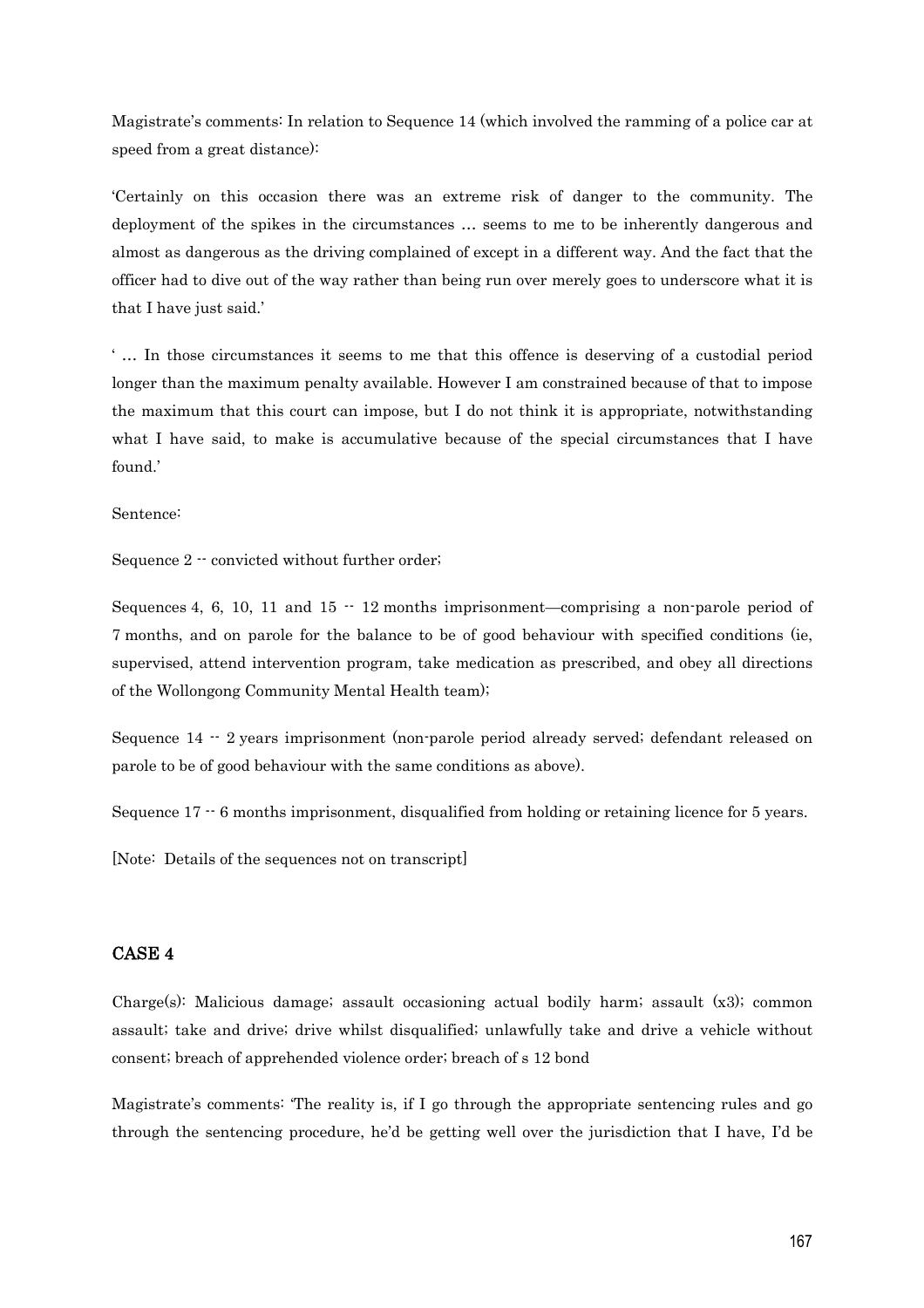looking at three years actually. … he's got a far less, a lighter sentence than he should be getting.'

Sentence: Aggregate sentence of 2 years imprisonment, non-parole period of 18 months comprising of:

(a) assault occasioning actual bodily harm - 12 months imprisonment;

(b) assault occasioning actual bodily harm - 12 months imprisonment, cumulative on the breach of s 12 bond – 12 months imprisonment, with a non-parole period of 9 months; and

(b) in regard to all the other matters, an additional 12 months imprisonment, which included:

goods in custody  $-6$  months imprisonment;

drive whilst disqualified - \$400 fine plus court costs, 2-year disqualification;

assault and intimidate police – 12 months imprisonment;

malicious damage - \$300 fine;

contravening domestic violence order  $(x2) - 2$  years imprisonment, non-parole period of 18 months;

police matter with police gear - \$200 fine + \$700 compensation for damage to machine; and

further \$400 in fines for two other offences.

### CASE 5

Charge: Maliciously inflicting grievous bodily harm

Magistrate's comments: ' …this is another example, and I had one recently involving the sentencing of H where a matter such as this should not be dealt with by the Police Prosecution Unit. Not to disparage them or say they do not have the capacity to do it.'

'But it is another example of serious matters that have serious consequences and people are charged with a serious crime such as a  $s$  33(1)(a) or (1)(b) matter that should strictly be the resolve of the Director of Public Prosecutions office in the prosecution of these offences. Because it makes a farce of the local court and decriminalises serious offences such as these that range from anything from seven to fifteen years penal servitude for one singular offence and because of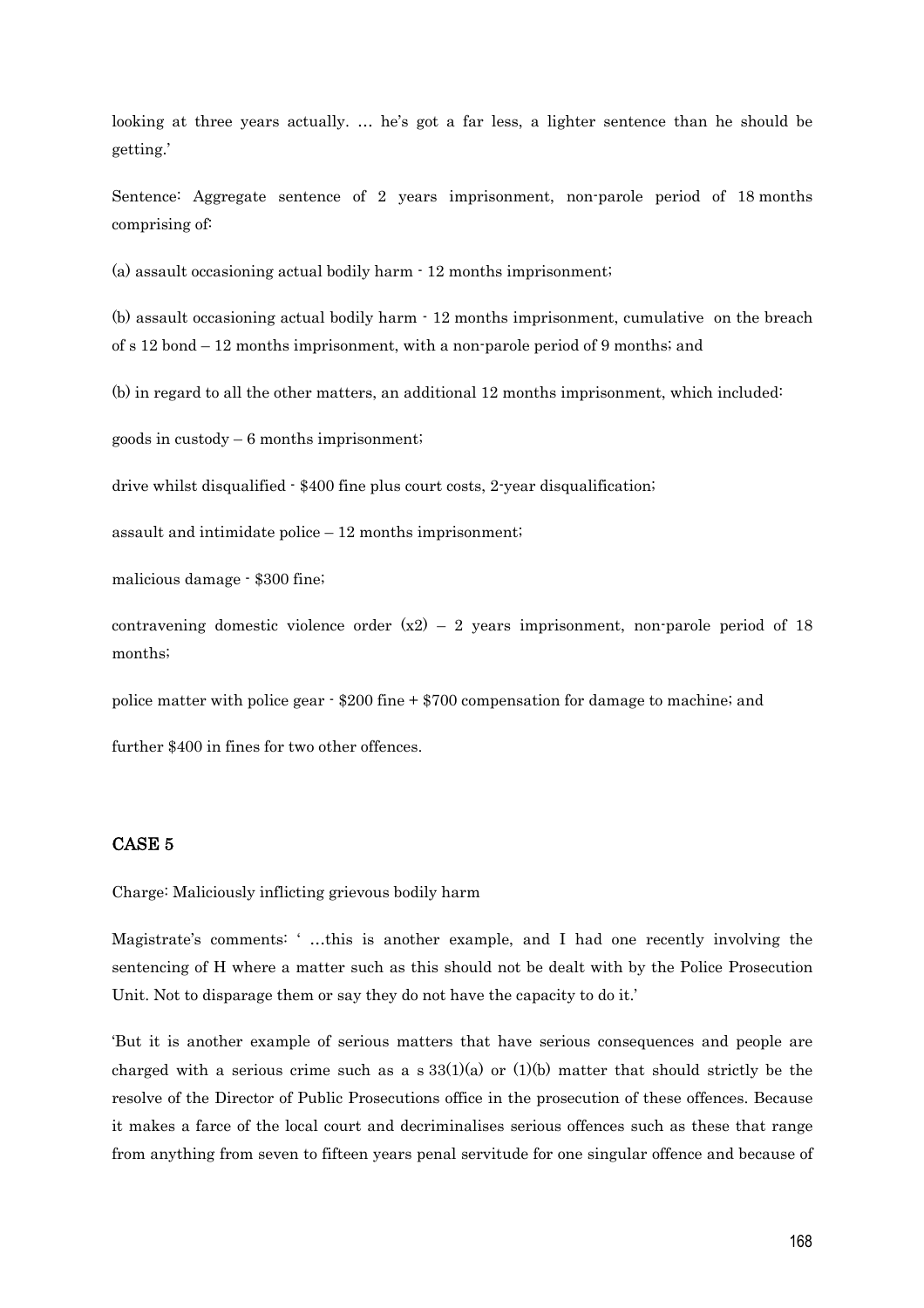this statutory limit of only two years, this court can only for a worse possible case impose a sentence of two years.'

'Although the court can look beyond that two years and applying the principles in R v Doan, and look beyond it and consider what a court, a far more senior court than this, can impose if this matter was dealt with at that court at first instance, but because of the Director of Public Prosecutions prosecutorial discretion being exercised, truth in sentencing fails the general public again, and again and again. And until something is done by way of increasing the legislative options by way of sentence that this court has, there will continually be negative comments about judicial officers not handing out appropriate sentences.'

'And in my view should this matter have been pursued in another place, by the proper exercise of the DPP's statutory discretion, a sentence in the order of three years would have been appropriate.'

'[Defence counsel] suggests that this matter falls with the mid-range of seriousness for these offences. I tend to agree which is why I said earlier that if this matter had been dealt with in another place, a sentence of three years objectively would be appropriate. …'

' … the value of the plea of guilty is subsumed by the DPP's exercise of its prosecutorial discretion and the statutory limit that this court can impose.'

Aggravating factor(s): Actual use of violence; the injury, emotional harm, loss or damage suffered by the victim was substantial; and to a certain extent the commission of the offence was without regard to public safety.

Mitigating factor(s): No prior record other than some minor traffic matter; good character; unlikely to re-offend; good prosects for rehabilitation; remorse; plea of guilty; went to the aid of the victim at the time.

Sentence: 2 years imprisonment, with a non-parole period of 9 months.

### CASE 6

Charge(s): Maliciously inflict grievous bodily harm; common assault

Aggravating factor(s): Attack on mother (maliciously inflicting grievous bodily harm) at the top end of the range of seriousness of matters before the Local Court.

Mitigating factor(s): Plea of guilty.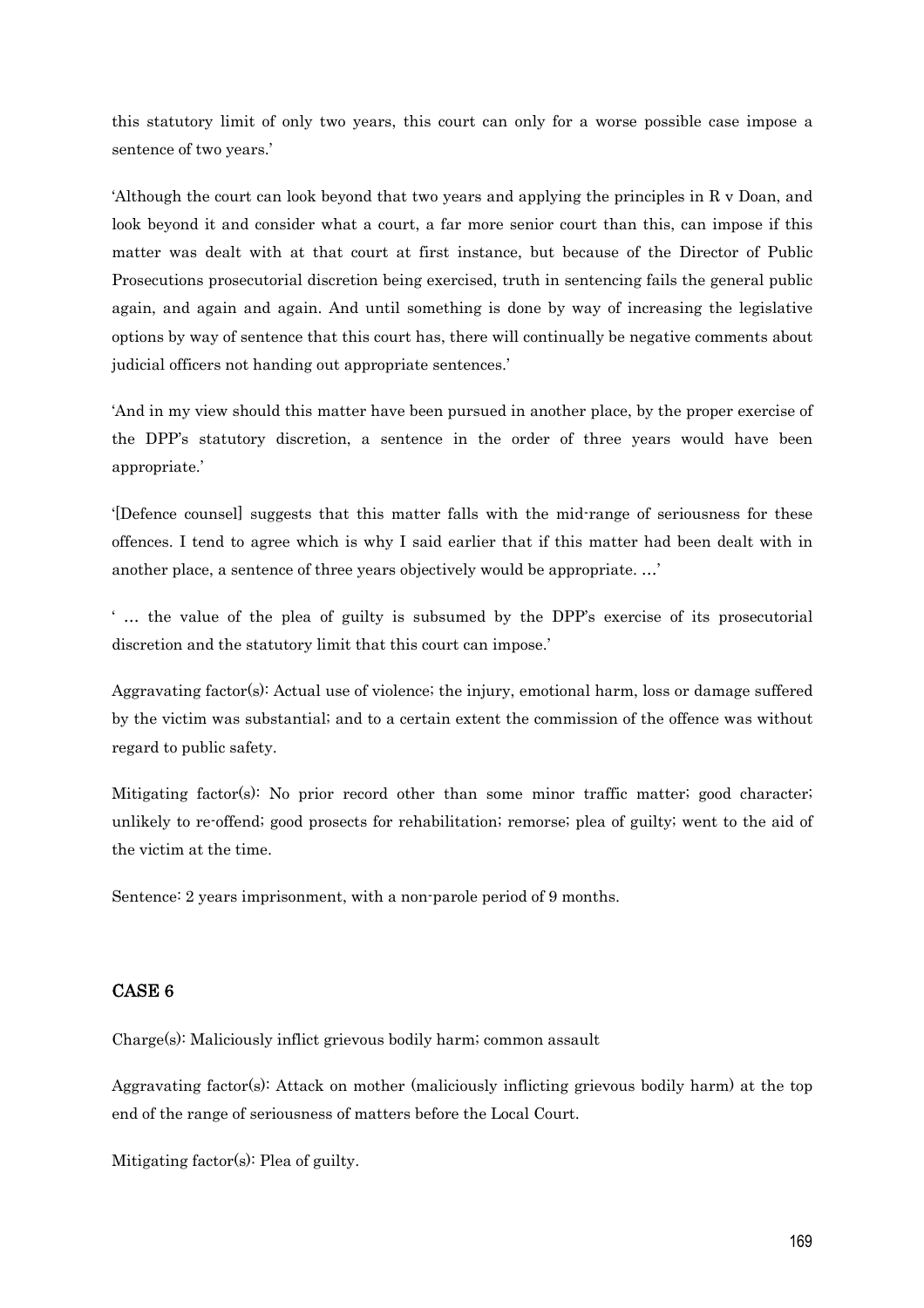Magistrate's comments: 'In my opinion the common assault upon his father is a relatively minor matter, a technical matter in the sense that there was no physical contact between father and son. The assault upon the mother is clearly at the top end of the range of seriousness of the matters that come before this court. … I am of the view that there should not be cumulative sentences because the assault on the father is relatively minor and by cumulating them what I would really be doing is purely and simply giving the assault on the mother more than I can really give. I would be going about it in the wrong way, I would be giving him more than I can give under my jurisdiction if I was to cumulate.

' … the assault on the mother … is one of those assaults where clearly it would warrant more than the two years that I am able to give … '

Sentence: Concurrent sentences for maliciously inflict grievous bodily harm  $\cdot$  2 years imprisonment, with a non-parole period of  $18$  months; and common assault  $-1$  month imprisonment. 5-year AVO.

## CASE 7

Charge(s): Maliciously inflicting grievous bodily harm

Aggravating factor(s): Gravity of the offence; very serious injury; use of weapon; deliberate and gratuitous cruelty; the defendant was in a position of authority (as he was both the de facto guardian and employer of the victim); the victim was unusually vulnerable due to his dependence on the defendant and his low intellect.

Mitigating factor(s): No criminal record.

Magistrate's comments: '... this was a case, which, in my opinion, would have been more appropriately dealt with in the District Court. The allegations were that the victim had been blinded and had had his jaw broken by his employer. MP was acquitted of the blinding matter but in my opinion the inherent gravity of the two matters, especially taken together, as they were alleged to have been crimes committed as part of a course of conduct at all time suggested that they should be dealt with in the District Court. This is not an isolated case. I know of a number of matters in which magistrates have expressed similar concerns. I have had some previously myself.

'Years ago magistrates could refuse to deal with matters if they thought they were more appropriately dealt with, because of their inherent seriousness, in the District Court. I do not understand the policy of the DPP in regard to his election to deal with matters in the District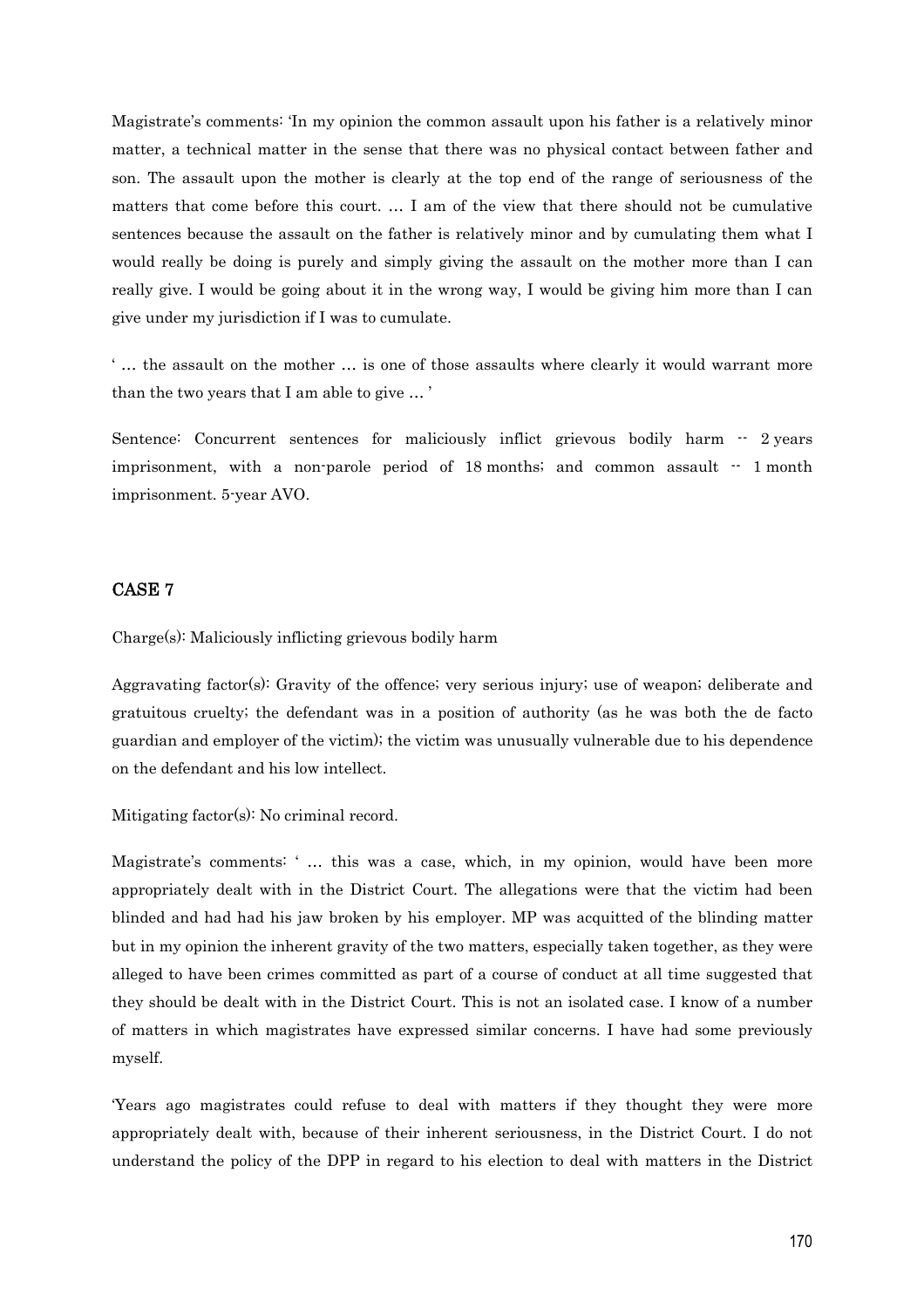Court and I make no further comment but I do propose however to send a copy of my remarks to the DPP and the Attorney General for their consideration.'

Note also that during the defendant's bail application, the magistrate said: 'The gravity of the offence … might be reflected at least … in the fact that for the very first time in about twelve years as a magistrate I have imposed the maximum on somebody. That is how serious I think this offence is. …'

Sentence: Non-parole period of 18 months, and 6 months parole.

## CASE 8

Charge(s): Common assault; assault occasioning actual bodily harm; recklessly causing grievous bodily harm

Aggravating factor(s): Serious assault; significant injury sustained by the victim; the defendant was on a bond at the time of the offence;

Magistrate's comments: '… this is a serious example of assault upon a female. It should, in an appropriate way, be condemned. The jurisdictional limit, quite simply, comes into play in this particular case. Had it been dealt with in the District Court I have absolutely no doubt that a sentence far beyond two years would have been imposed. In my view, against the maximum period of ten years, something towards in terms of a total sentence about four years in terms of a total sentence would be on the cards.'

Aggravating factor(s): Seriousness of crime.

Sentence: Common assault  $-$  fixed term of 4 months; recklessly inflict grievous bodily harm  $-$ NPP 18 months, with additional term of 6 months. The charge of assault occasioning actual bodily harm was withdrawn.

#### CASE 9

Charge(s): Assault occasioning actual bodily harm

Aggravating factor(s): Violent attack; extremely poor history of violence, including a number of custodial terms, and recent breach of an AVO; use of weapon.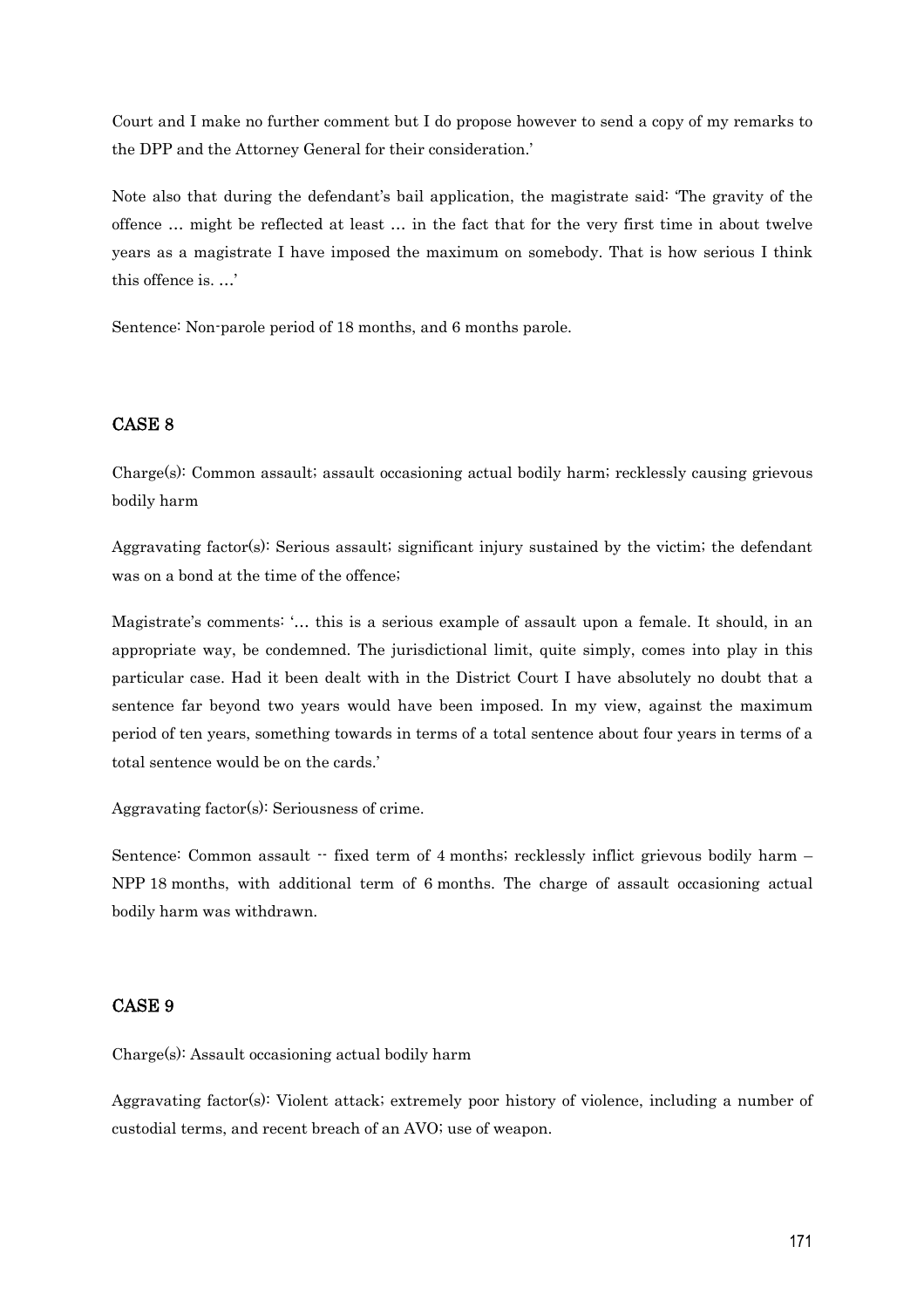Magistrate's comments: 'Given the violence of the attack and the use of what was potentially a very brutal weapon [samurai sword], it seems to me that were I unconstrained, a sentence in the region of three years imprisonment would be entirely appropriate. That would, in the normal course, attract a fairly short non-parole period simply because it seems that there is very little to be achieved in periods on parole when somebody has such an extensive history of violence as you do. But noting there is a limit on the court's power in the present case, that whilst in the District Court the maximum sentence would be five years, but in this court it is limited to two years, the correct approach is to determine the proper sentence and then allow the jurisdictional limit to apply if it does so.'

Sentence: Fixed term of 2 years imprisonment.

## CASE 10

Charge(s): Threatened to use an offensive weapon with intent to prevent lawful apprehension; driving whilst there was present in his blood the PCA; driving unregistered vehicle; driving while uninsured; fail to comply with police direction to stop; vehicle displaying unauthorised number plate

Aggravating factor(s): Prior convictions including driving with a PCA and contravening AVOs; conduct demonstrated that he understood the danger to the police.

Mitigating factor(s): Early plea of guilty (although not at the first opportunity).

Magistrate's comments: ' … notwithstanding the seriousness of this matter I am constrained by the jurisdictional limit of this court to an upper limit of two years.'

#### Sentence:

Threatened to use an offensive weapon with intent to prevent lawful apprehension - 2 years imprisonment, with NPP 18 months;

driving with the PCA - 3-year s 9 bond; 2-year driving disqualification; and

driving unregistered vehicle; driving while uninsured; fail to comply with police direction to stop; and vehicle displaying unauthorised number plate - s 10A (ie, conviction but no penalty).

### CASE 11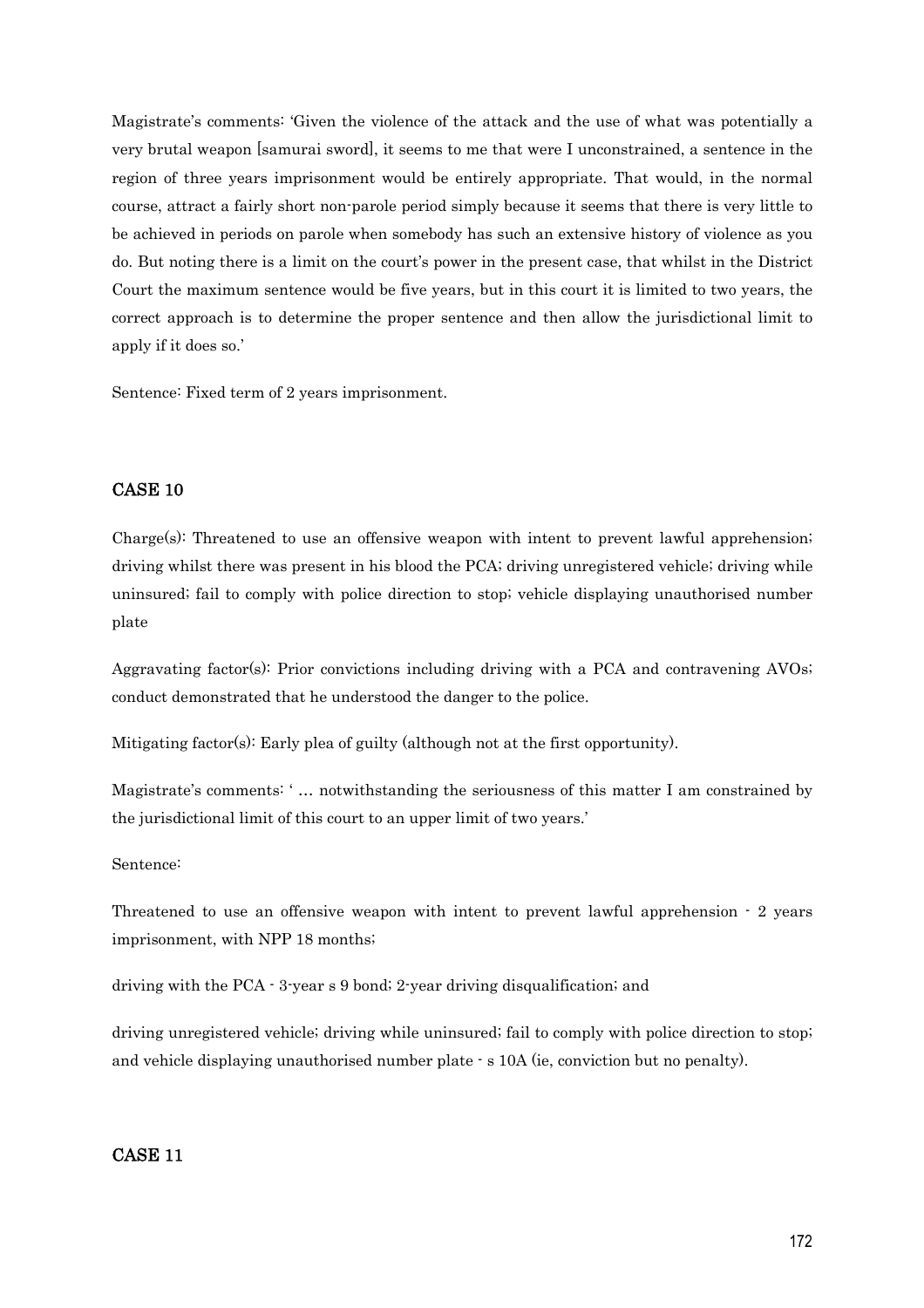Charge(s): Assault with intent to take/drive motor vehicle; shoplifting; common assault  $(x2)$ 

Aggravating factor(s): Extensive criminal record; objective seriousness of offence; offence committed while on conditional liberty

Magistrate's comments: ' … I note that the assault with intent to take or drive motor vehicle is a matter which is of sufficient seriousness to warrant a sentence of ten years imprisonment as fixed by parliament, notwithstanding that this court has a jurisdictional limit of two years.'

'Taking into account [Doan's] case, a 2000 decision, I think it appropriate to take the view that in terms of objective seriousness, also noting the defendant's past prior record, this is a matter which would have to fall at least half way up the scale, therefore warranting a sentence of five years, but the court is bound by its jurisdictional limit and a term of two years should be imposed. … '

Sentence: Concurrent sentences for:

assault with intent to take/drive motor vehicle – 2 years imprisonment; and

shoplifting and common assault  $(x2)$  – concurrent 6 months imprisonment for each offence..

## CASE 12

Charge(s): Aggravated indecent assault; procure child under 14 years for unlawful sexual activity; fail to appear

Aggravating factor(s): The offence was committed in the home of the child; age of the child; defendant was in a position of trust.

Mitigating factor(s): Plea of guilty; no criminal record of this sort of offence; the defendant is in a moderate low risk category of reoffending in relation to other male sexual offenders; remorse.

Magistrate's comments: 'The non-parole period has to be reduced to extend the parole period, that's what has to happen in this court unless I cumulate the sentences … but in this case that's the only way you can do it because he's facing 15 years in gaol, the parliamentarians say "What he did carries a maximum penalty of 15 years in gaol but we'll leave it in the Local Court where you only get two. That doesn't make sense to me at all.'

Sentence: Total sentence of 2 years imprisonment, NPP 12 months.

Charge(s): Damage property by fire; armed with intent to commit indictable offence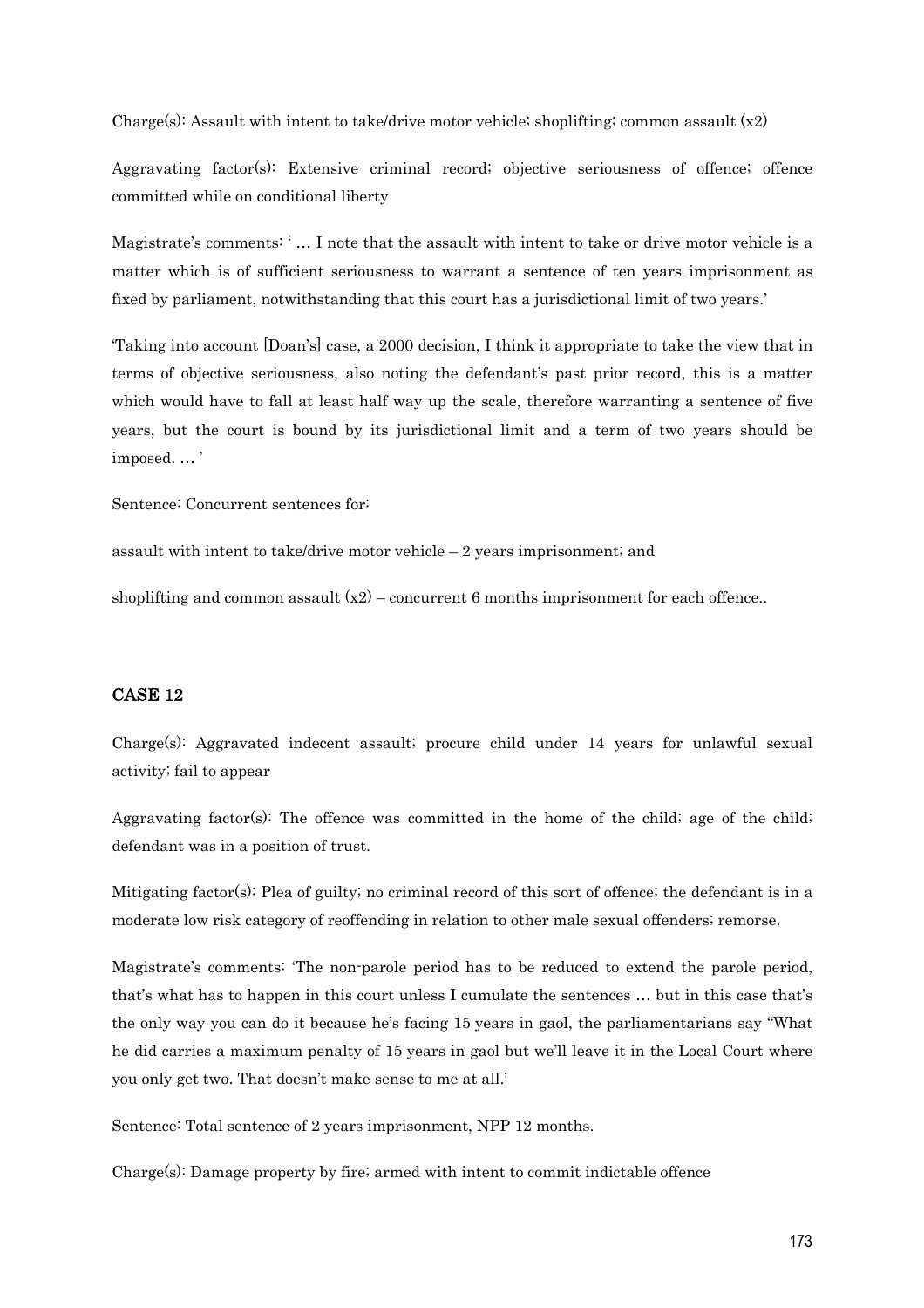### CASE 13

Charges: Damage property by fire; armed with intent to commit indictable offence

Aggravating factor(s): Seriousness of offence; previous convictions (although somewhat dissimilar to the nature of the offences, which were about personal revenge).

Mitigating factor(s): Plea of guilty.

Magistrate's comments: 'If I were to assess that matters fell towards the halfway mark of seriousness realistically I do not think they can be put much lower than that, he really ought to be sentenced to five years less his … 25% discount in respect of the first matter and three and a half years in respect less his discount in respect of the second matter.'

'I am of the view that R v [Doan] realistically leaves me with no option other than to impose the jurisdictional limit available to this court in respect of each matter which still falls below what to my mind is a sentence which ought to apply having regard to the maximum penalty fixed by Parliament.'

Sentence: Concurrent terms of two years imprisonment for all matters.

## CASE 14

Charge(s): Reckless wounding

Aggravating factor(s): Very serious offence committed upon a hotel security officer; occurred in a public place; use of a glass, which is a very serious and dangerous object.

Mitigating factor(s): Prior good character; no prior convictions; plea of guilty (not at the first available opportunity but at the date of trial).

Magistrate's comments: ' … Considering that the maximum penalty is seven years imprisonment, and my jurisdictional limit is only two years imprisonment, it presents me with a somewhat difficult sentencing task.'

'In my view, if this matter was dealt with in a jurisdiction which the prosecution could have elected to take it to, but chose not to, the court would be considering a much longer term of imprisonment in my view. Considering that this is a matter for which the maximum penalty is seven years, and this is a lower to middle range offence, in my view the court would have at that time been considering a custodial sentence in excess, well in excess, of three years. Therefore, the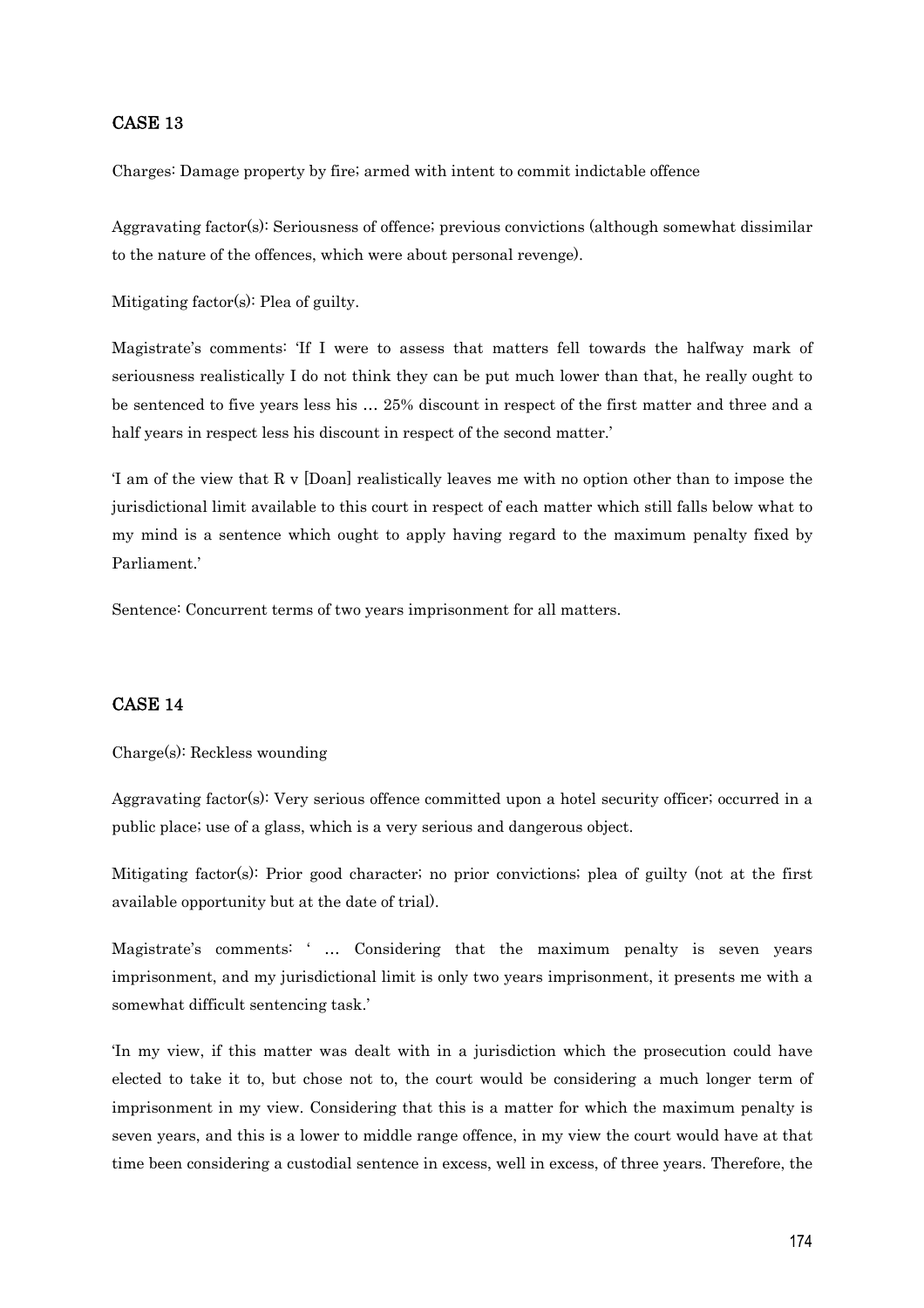standard non-parole period that a court would have been considering would have used the guide post of three years. I am not in a position to do that because my sentencing jurisdiction is restricted for each particular offence to two years.'

'Doan's case, however, tells me that when considering sentencing in this matter I should not be restricted by the jurisdictional limit, but I should be restricted by the maximum penalty as set down by the Act. Therefore, you have already received a discount in my view, and you have received a discount by having the matter dealt with in this court, with my maximum jurisdictional limit being two years. …'

'… Taking into account the serious nature of this offence, taking into account your plea of guilty, not at the first available opportunity but at the date of trial, that you would have been entitled to a discount for that plea of guilty, but considering my jurisdictional limit, in my view the only way of dealing with this matter is to sentence you to a period of full-time custody of two years.'

'Considering that in my view this matter is worth far more than two years, because of the nature of the offence, I have considered whether simply fixing a fixed term of two years is appropriate. Considering, however, the other factors that I must—that is your need for rehabilitation—I propose to order that you serve a minimum term of eighteen months imprisonment of a nonparole period, and a further period of six months on parole when you are entitled to do that.'

Sentence: NPP 18 months, and further 6 months on parole.

### CASE 15

Charge(s): Assault occasioning actual bodily harm

Mitigating factor(s): Plea of guilty

Aggravating factor(s): Previous history of criminal violence

Magistrate's comments: 'In relation to the facts concerning this matter and the injuries sustained it is quite clearly a matter which comes into one of the more serious categories of this particular offence, which carries a maximum term of imprisonment of five years.'

'The maximum period of imprisonment which can be imposed, as I have said, is five years and notwithstanding a discount for a plea of guilty in respect to that matter, the appropriate sentence would still exceed that to which this court can impose and this court is limited to a two-year term of imprisonment.'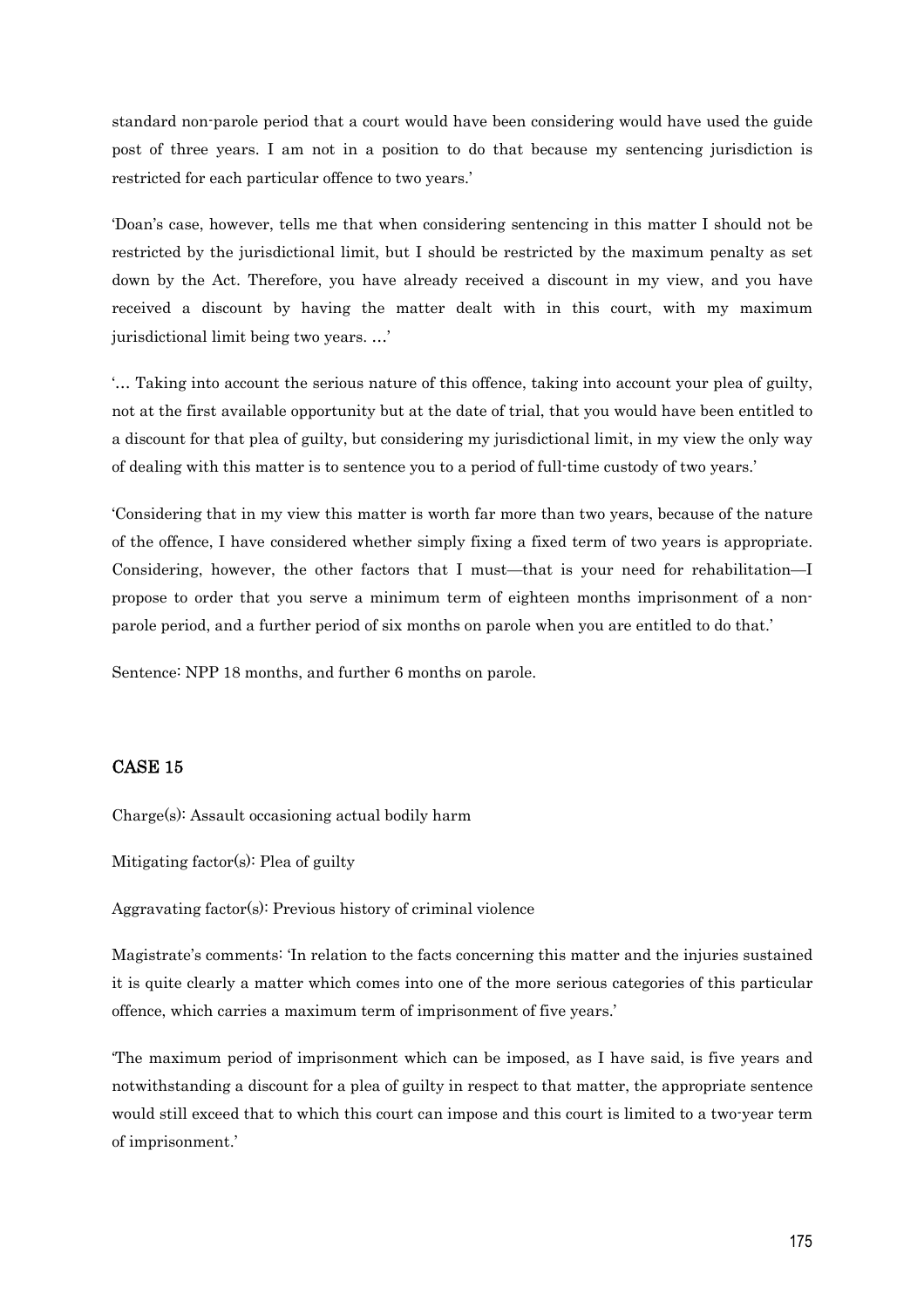Sentence: 2 years imprisonment with NPP 18 months.

## CASE 16

Charge(s): possess loaded firearm in public place; possess unauthorised firearm

Mitigating factor(s): Plea of guilty

Aggravating factor(s): Objective seriousness of offence; prior criminal history

Magistrate's comments: 'The court's jurisdiction, that is a statutory jurisdiction, is limited to two years in respect of the items unless the court accumulates up to five years and in respect to these offences, it would be most inappropriate for the court to accumulate for all the offences arose out of the same incident.'

'…you are entitled to a sizeable discount and that discount will come about by reason of the court's limited jurisdiction.'

'As I indicated, this offence carries a term of seven years imprisonment. By reason of the court's jurisdiction you gain a considerable discount well above that that was suggested in Thompson v Halton(?), by the Court of Criminal Appeal and certainly greater that should be granted by reason of the jurisdiction. There is not a great deal this court can do about the matter.'

Sentence: 2 years imprisonment with NPP of 18 months.

## CASE 17

Charge(s): act of indecency without consent

Mitigating factor(s): None

Aggravating factor(s): previous convictions for similar matters and shows (served a term of imprisonment) that the offender carried out a great deal of planning and organisation in relation to seeking sexual gratification and achieving his objectives. The offence was committed in the home of the victim.

Magistrate's comments: 'Given the aggravating features of this matter…is such that I consider that the offences fall into the upper range of offences of this type and accordingly, the powers of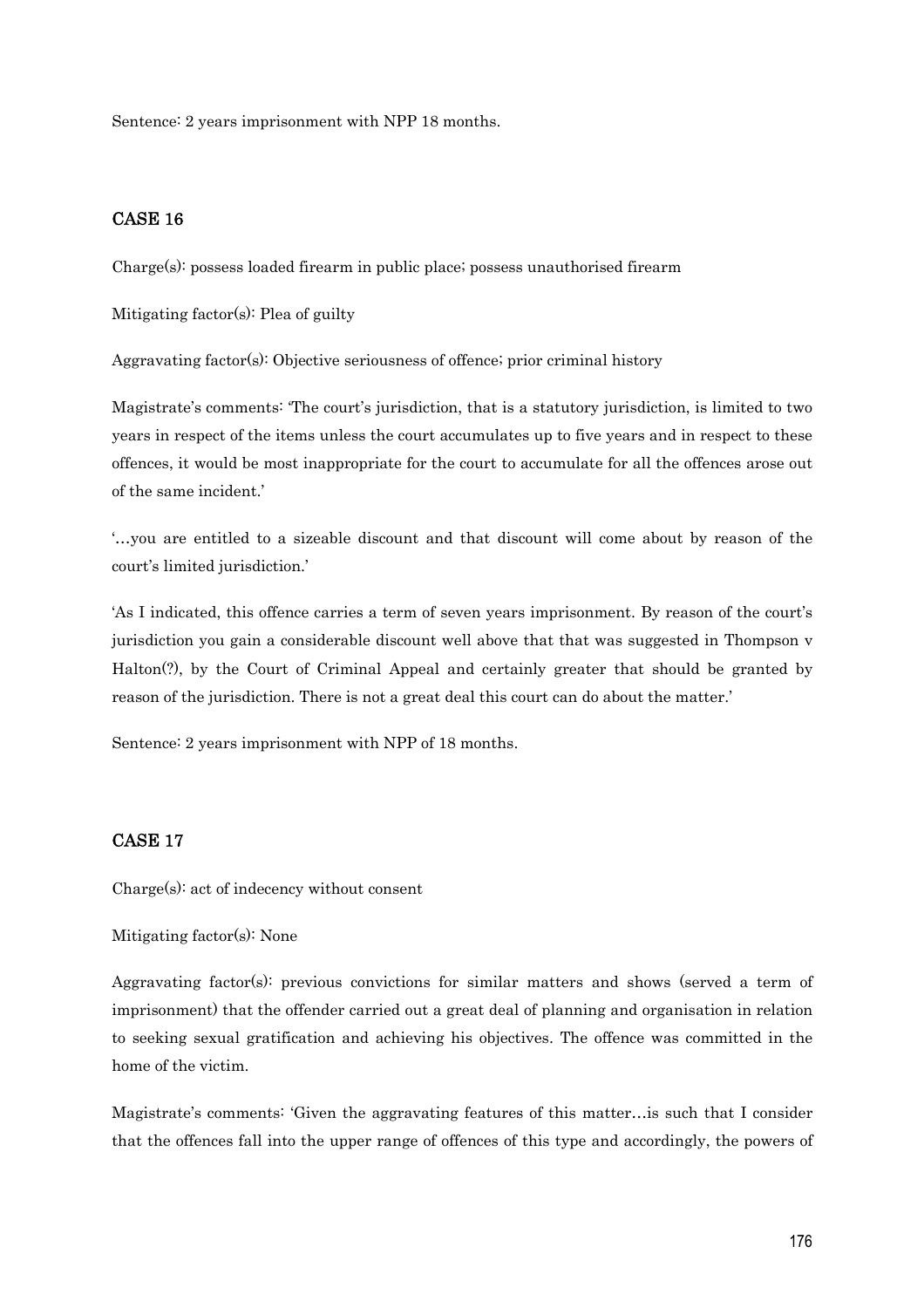the Local Court are insufficient if the Local Court dealt with this matter in terms of pure concurrency as requested by the defence'.

'a non-parole period is not set due to my view of the seriousness of the offences and the limitations of the Local Court'.

Sentence: first count sentenced 2 years imprisonment, second count sentenced to a term of imprisonment of 2 years. No NNP

## CASE 18

Charge(s): breach of section 12 bond

Mitigating factor(s):

Aggravating factor(s): past criminal history

Magistrate's comments: 'It carries a custodial term of 7 years. Understandably the jurisdictional limit of this court is two years. But by reasons of the custodial term available of some seven years any discount which is applicable is already well in place by reason of the legislation providing to you a 5 year discount over and above that is available by reason of jurisdiction if the court deemed that this was the worst case scenario...it is not a worst case scenario but certainly one would have to suggest by reasoning of the difference between that time available, that being 7 years and the jurisdiction available, your discount is already in place.'

Sentence: For each matter whether it's touching, rubbing the penis region or the bottom region, the offender is convicted and sentenced 18 months imprisonment, additional 6 months.

### CASE 19

Charge(s): Common assault  $(x2)$ , maliciously damaging property  $(x2)$ , assault occasioning actual bodily harm, grievous harm, drive manner dangerous, drive unlicensed, negligent driving, breach AVO

A month later committed assault against A in which the accused broke her arm (requiring surgery) and would not permit her to seek medical attention threatening to break her other arm if she didn't lay down and be quiet. He didn't allow her to go to hospital until the next morning and threatened to bash her if she told the hospital what happened.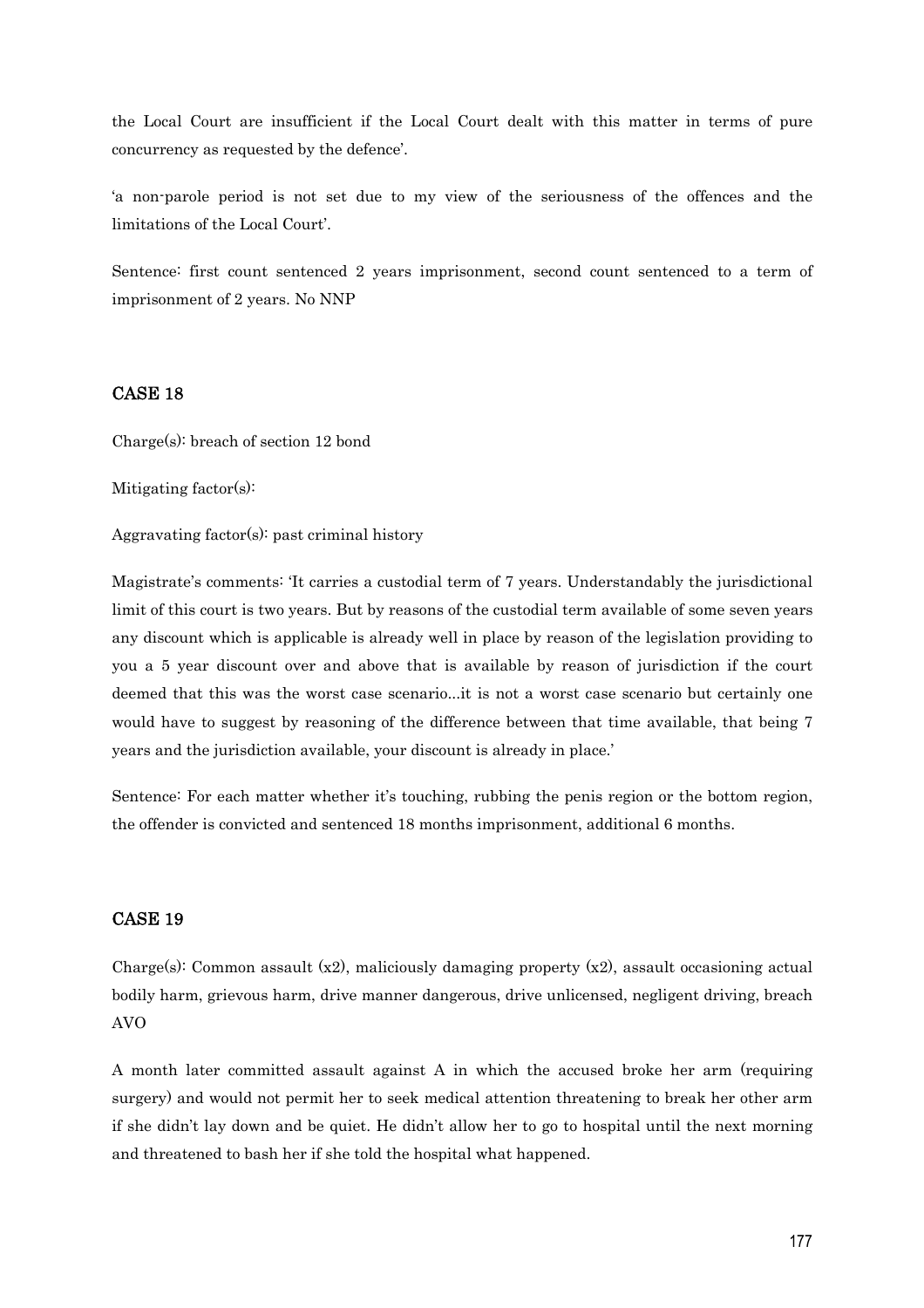On 23 March there was an argument and the accused grabbed D by the hair, pulled her backwards and attempted to throw her off the veranda. She landed on the ground and hit her head on the brick wall. While she was down on the ground, the accused proceeded to punch and kick her to the head and elbow, threatening to kill her. He continued to assault her, grabbing at her eyes, attempting to poke them out. He grabbed her hair again and forced her head up against the brick wall

#### Mitigating factor(s):

Aggravating factor(s): assault offence committed while on bail for other assaults.

Magistrate's comments: "I am appalled – appalled – at the behaviour of the DPP…While PS was on bail in relation to some matters, he committed an offence of grievous bodily harm upon A. The DPP sought not to take these matters over…It would seem to me it was in community's interests and indeed the interests of PS if all of these matters had been subsumed by the DPP. A realistic picture could have been presented to the superior court in relation to these matters…a full and complete picture could have been presented to a judge who has wider sentencing powers."

Sentence: In relation to the assault on 23 March: 2 years imprisonment. In relation to assault upon A: 2 years imprisonment cumulative with NPP 12 months. In relation to assault upon W (common assault): 12 months imprisonment. In relation to assault upon D: 2 years imprisonment with NPP 12 months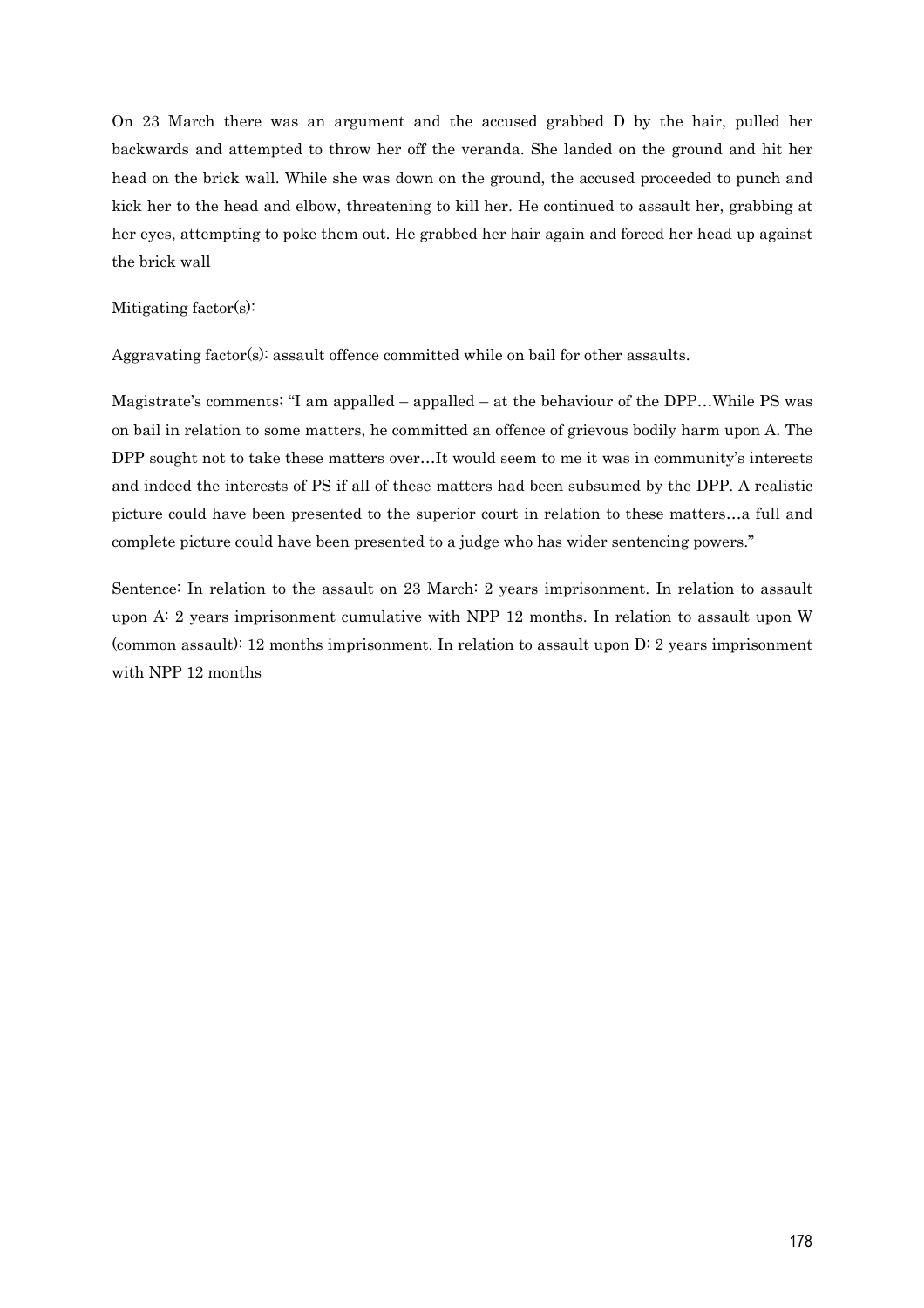|                   |                         |                                  | Imprisonment                                      |                                             |                                                                                                                                         | <b>Fine</b>                                                                                    | <b>Maximum property</b>                                  |
|-------------------|-------------------------|----------------------------------|---------------------------------------------------|---------------------------------------------|-----------------------------------------------------------------------------------------------------------------------------------------|------------------------------------------------------------------------------------------------|----------------------------------------------------------|
| Juris-<br>diction | <b>Summary offences</b> | When term of<br>imprisonment not |                                                   | Indictable offences<br>dealt with summarily | Individual offender                                                                                                                     | <b>Corporate offender</b>                                                                      | value for 'break<br>and enter'/burglary<br>offence to be |
|                   |                         | provided by law                  | <b>Maximum term for</b><br>single offence         | <b>Maximum</b><br>consecutive terms         |                                                                                                                                         |                                                                                                | summarily<br>prosecuted                                  |
| <b>WA</b>         | as prescribed by law    | n/a                              | Criminal Code<br>(WA) offences -<br>up to 3 years | no stated limit                             | Criminal Code (WA)<br>offences - \$36,000<br>offence punishable<br>by imprisonment<br>only - statutory<br>penalty (in months)<br>x 1000 | offence punishable by<br>imprisonment only -<br>statutory penalty (in<br>months) $\times$ 5000 | \$10,000                                                 |
| <b>SA</b>         | 2 years                 | n/a                              | 2 years                                           | no stated limit                             | summary offences -<br>\$150,000<br>where fine not<br>prescribed -<br>\$10,000                                                           | as prescribed by law                                                                           | \$30,000                                                 |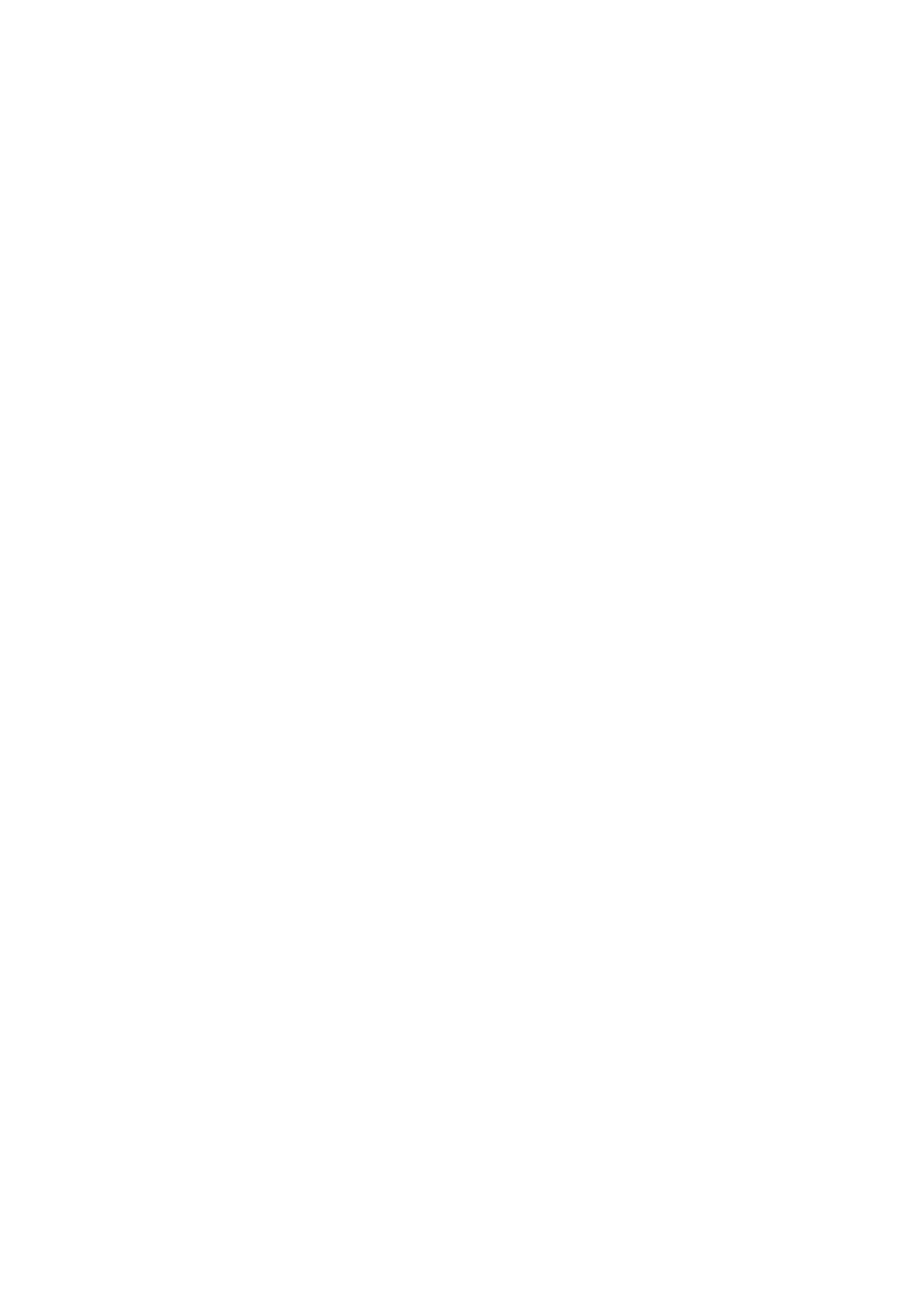# **ANNEXURE F**

## **RELEVANT PERSONAL VIOLENCE OFFENCES# FINALISED IN HIGHER COURTS**

This table has been compiled using information and data obtained from the Judicial Commission of NSW.

| <b>Offence</b>                                                                                          | <b>Section</b>                         | Table 1<br><b>or</b><br>Table 2<br>offence | <b>Maximum</b><br>penalty on<br>indictment<br>(Standard<br>non-parole<br>period) | <b>Review</b><br>period | <b>Total</b><br>number<br><b>of</b><br>matters | Number of<br>matters<br>where full-<br>time custody<br>was imposed<br>(percentage) | Range of<br>full-time<br>custody | <b>Midpoint</b><br>of full-<br>time<br>custody | Percentage<br>of custodial<br>matters<br>involving<br>$\leq$ 2 years<br>imprison-<br>ment | Percentage<br>of custodial<br>matters<br>involving<br>$\leq$ 3 years<br>imprison-<br>ment | Percentage<br>of custodial<br>matters<br>involving<br>$\leq$ 4 years<br>imprison-<br>ment | Percentage<br>of custodial<br>matters<br>involving<br>$\leq$ 5 years<br>imprison-<br>ment |
|---------------------------------------------------------------------------------------------------------|----------------------------------------|--------------------------------------------|----------------------------------------------------------------------------------|-------------------------|------------------------------------------------|------------------------------------------------------------------------------------|----------------------------------|------------------------------------------------|-------------------------------------------------------------------------------------------|-------------------------------------------------------------------------------------------|-------------------------------------------------------------------------------------------|-------------------------------------------------------------------------------------------|
| Send letter<br>threatening to<br>kill or injure                                                         | Crimes Act 1900<br>$s \frac{31(1)}{a}$ | Table 1                                    | 10 years                                                                         | Jan 2002-<br>Dec 2008   | 3                                              | $\overline{2}$                                                                     | $2.5 - 3$ years                  | 2.5 years                                      | Nil                                                                                       | 100%                                                                                      |                                                                                           |                                                                                           |
| Use or possess<br>offensive<br>weapon with<br>intent to<br>prevent lawful<br>apprehension/<br>detention | Crimes Act 1900<br>$s \, 33B(1)(a)$    | Table 1                                    | 12 years                                                                         | Jan 2002-<br>Dec 2008   | 107                                            | 87 (81%)                                                                           | 6 months-<br>9 years             | 3 years                                        | 27%                                                                                       | 66%                                                                                       | 82%                                                                                       | 95%                                                                                       |
| Threaten injury<br>with intent to<br>prevent lawful<br>apprehension/<br>detention                       | Crimes Act 1900<br>$s \, 33B(1)(b)$    | Table 1                                    | 12 years                                                                         | Jan 2002-<br>Dec 2008   | 3                                              | 2(67%)                                                                             | $3.5 -$<br>4.5 years             | 3.5 years                                      | Nil                                                                                       | Nil                                                                                       | 50%                                                                                       | 100%                                                                                      |

#

By reference to Table contained in Annexure C, namely personal violence offences where the maximum penalty was imposed in the Local Court.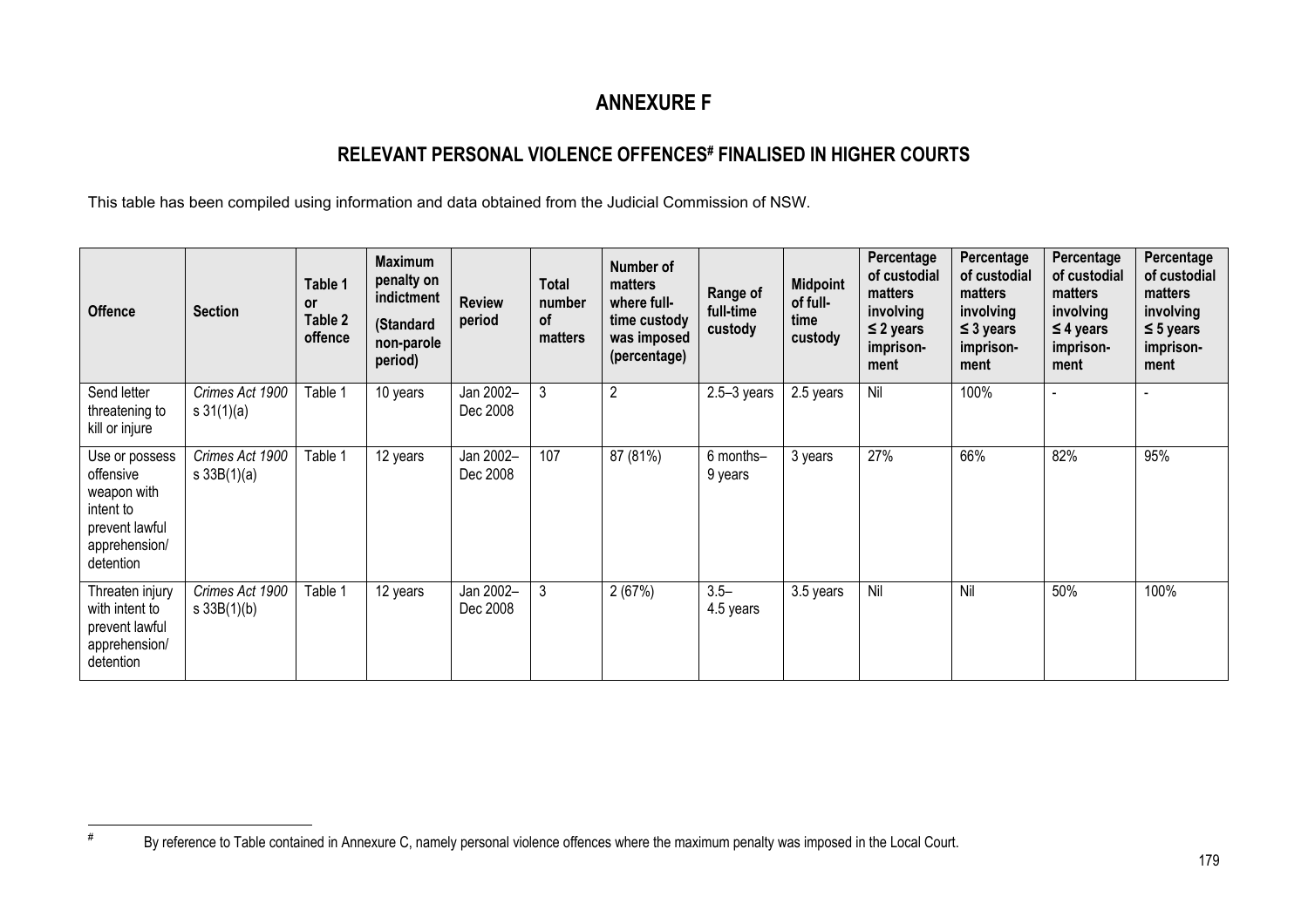| <b>Offence</b>                                                                                       | <b>Section</b>                           | Table 1<br><b>or</b><br>Table 2<br>offence | <b>Maximum</b><br>penalty on<br>indictment<br>(Standard<br>non-parole<br>period) | <b>Review</b><br>period | <b>Total</b><br>number<br>of<br>matters | Number of<br>matters<br>where full-<br>time custody<br>was imposed<br>(percentage) | Range of<br>full-time<br>custody | <b>Midpoint</b><br>of full-<br>time<br>custody | Percentage<br>of custodial<br>matters<br>involving<br>$\leq$ 2 years<br>imprison-<br>ment | Percentage<br>of custodial<br>matters<br>involving<br>$\leq$ 3 years<br>imprison-<br>ment | Percentage<br>of custodial<br>matters<br>involving<br>$\leq$ 4 years<br>imprison-<br>ment | Percentage<br>of custodial<br>matters<br>involving<br>$\leq$ 5 years<br>imprison-<br>ment |
|------------------------------------------------------------------------------------------------------|------------------------------------------|--------------------------------------------|----------------------------------------------------------------------------------|-------------------------|-----------------------------------------|------------------------------------------------------------------------------------|----------------------------------|------------------------------------------------|-------------------------------------------------------------------------------------------|-------------------------------------------------------------------------------------------|-------------------------------------------------------------------------------------------|-------------------------------------------------------------------------------------------|
| Recklessly<br>cause grievous<br>bodily harm in<br>company-<br>subject to<br><b>SNPP</b><br>(Item 4A) | Crimes Act 1900<br>$s \, 35(1)$          | Table 1                                    | 14 years<br>(SNPP<br>5 years)                                                    | Jan 2008-<br>Dec 2008   | 6                                       | 5(83%)                                                                             | $2.5 - 7$ years                  | 4 years                                        | $\overline{N}$                                                                            | 40%                                                                                       | 60%                                                                                       | 60%                                                                                       |
| Malicious<br>wounding (old)                                                                          | Crimes Act 1900<br>$s \, 35(1)(a)$ (old) | Table 1                                    | 7 years                                                                          | Jan 2002-<br>Dec 2008   | 396                                     | 255 (64%)                                                                          | 6 months-<br>6 years             | 3 years                                        | 24%                                                                                       | 74%                                                                                       | 94%                                                                                       | 99%                                                                                       |
| Maliciously<br>inflict grievous<br>bodily harm<br>(old)                                              | Crimes Act 1900<br>$s \, 35(1)(b)$ (old) | Table 1                                    | 7 years                                                                          | Jan 2002-<br>Dec 2008   | 359                                     | 242 (67%)                                                                          | 6 months-<br>6 years             | 3 years                                        | 22%                                                                                       | 58%                                                                                       | 84%                                                                                       | 96%                                                                                       |
| Recklessly<br>cause grievous<br>bodily harm-<br>subject to<br>SNPP<br>(Item 4B)                      | Crimes Act 1900<br>$s \, 35(2)$          | Table 1                                    | $\overline{10}$ years<br>(SNPP<br>4 years)                                       | Jan 2008-<br>Dec 2008   | $\overline{15}$                         | 13 (87%)                                                                           | 18 months-<br>5 years            | 3 years                                        | 23%                                                                                       | 61%                                                                                       | 84%                                                                                       | 100%                                                                                      |
| Maliciously<br>inflict grievous<br>bodily harm in<br>company (old)                                   | Crimes Act 1900<br>$s \, 35(2)$ (old)    | Table 1                                    | 10 years                                                                         | Jan 2002-<br>Dec 2008   | 92                                      | 58 (63%)                                                                           | 18 months-<br>8 years            | 3 years                                        | 19%                                                                                       | 61%                                                                                       | 90%                                                                                       | 98%                                                                                       |
| Recklessly<br>wound in<br>company-<br>subject to<br>SNPP<br>(Item 4C)                                | Crimes Act 1900<br>$s \, 35(3)$          | Table 1                                    | $\overline{10}$ years<br>(SNPP<br>4 years)                                       | Jan 2008-<br>Dec 2008   | $\mathbf{1}$                            | Nil                                                                                | Nil                              | Nil                                            | Nil                                                                                       | Nil                                                                                       | Nil                                                                                       | Nil                                                                                       |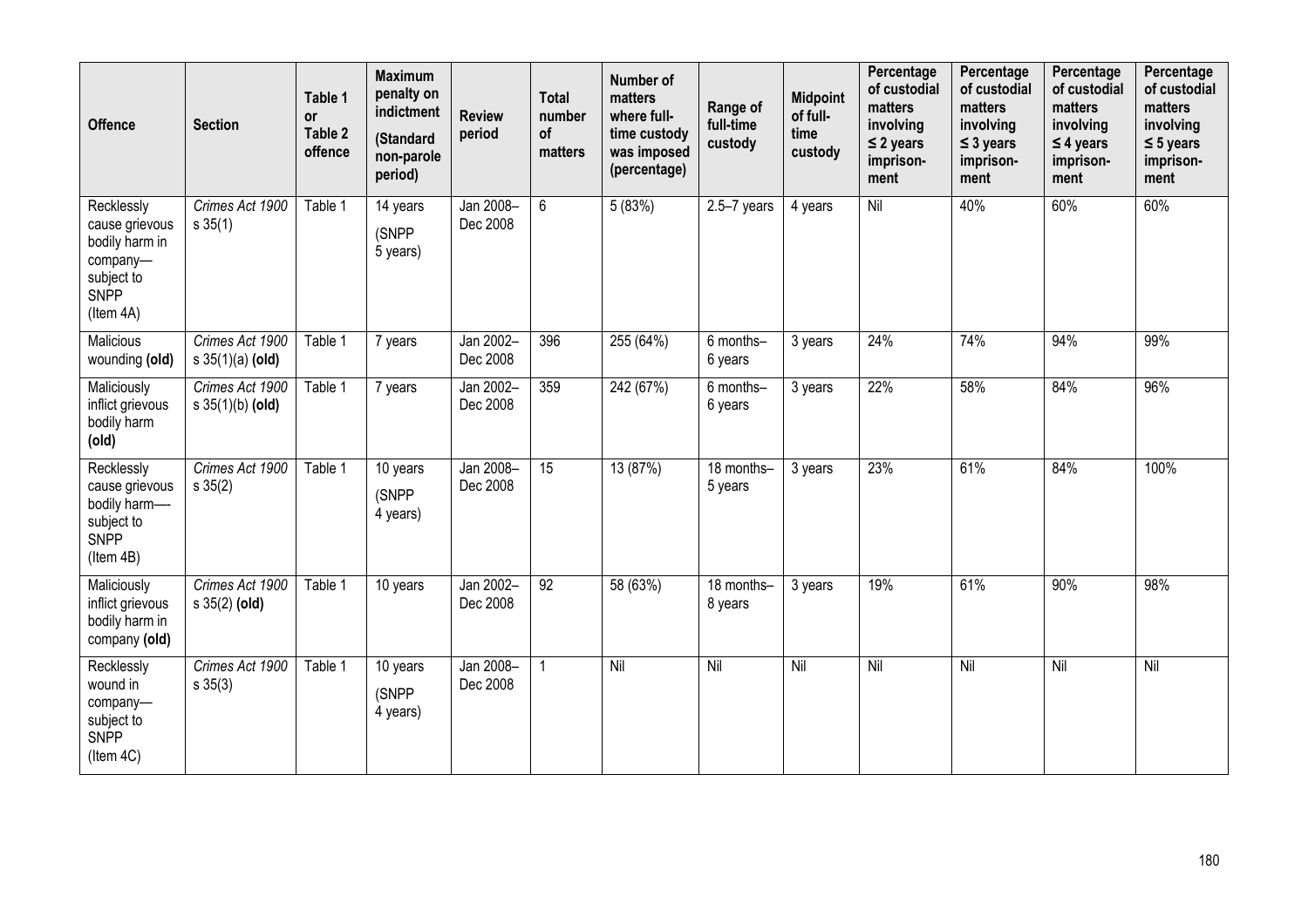| <b>Offence</b>                                                                | <b>Section</b>                  | Table 1<br><b>or</b><br>Table 2<br>offence | <b>Maximum</b><br>penalty on<br>indictment<br>(Standard<br>non-parole<br>period) | <b>Review</b><br>period | <b>Total</b><br>number<br>of<br>matters | Number of<br>matters<br>where full-<br>time custody<br>was imposed<br>(percentage) | Range of<br>full-time<br>custody | <b>Midpoint</b><br>of full-<br>time<br>custody | Percentage<br>of custodial<br>matters<br>involving<br>$\leq$ 2 years<br>imprison-<br>ment | Percentage<br>of custodial<br>matters<br>involving<br>$\leq$ 3 years<br>imprison-<br>ment | Percentage<br>of custodial<br>matters<br>involving<br>$\leq$ 4 years<br>imprison-<br>ment | Percentage<br>of custodial<br>matters<br>involving<br>$\leq$ 5 years<br>imprison-<br>ment |
|-------------------------------------------------------------------------------|---------------------------------|--------------------------------------------|----------------------------------------------------------------------------------|-------------------------|-----------------------------------------|------------------------------------------------------------------------------------|----------------------------------|------------------------------------------------|-------------------------------------------------------------------------------------------|-------------------------------------------------------------------------------------------|-------------------------------------------------------------------------------------------|-------------------------------------------------------------------------------------------|
| Recklessly<br>wound-<br>subject to<br><b>SNPP</b><br>(Item 4D)                | Crimes Act 1900<br>$s \, 35(4)$ | Table 1                                    | 7 years<br>(SNPP<br>3 years)                                                     | Jan 2008-<br>Dec 2008   | $\overline{21}$                         | 12 (57%)                                                                           | 18 months-<br>4 years            | 2.5 years                                      | 16%                                                                                       | 66%                                                                                       | 100%                                                                                      |                                                                                           |
| Injuries by<br>furious driving,<br>etc                                        | Crimes Act 1900<br>s 53         | Table 1                                    | 2 years                                                                          | Jan 2002-<br>Dec 2008   | $\mathfrak{Z}$                          | 1(33%)                                                                             | 1 year                           | 1 year                                         | 100%                                                                                      |                                                                                           |                                                                                           |                                                                                           |
| Causing<br>grievous bodily<br>harm (not<br>involving motor<br>vehicle)        | Crimes Act 1900<br>s 54         | Table 1                                    | 2 years                                                                          | Jan 2002-<br>Dec 2008   | 8                                       | 3(38%)                                                                             | $12 -$<br>18 months              | 1 year                                         | 100%                                                                                      | ä,                                                                                        | $\blacksquare$                                                                            | $\blacksquare$                                                                            |
| Assault, resist<br>or obstruct<br>certain officers<br>in execution of<br>duty | Crimes Act 1900<br>s 58         | Table 2                                    | 5 years                                                                          | Jan 2002-<br>Dec 2008   | 28                                      | 10 (36%)                                                                           | 6 months-<br>3 years             | 18 months                                      | 90%                                                                                       | 100%                                                                                      | $\overline{a}$                                                                            | L.                                                                                        |
| Assault<br>occasioning<br>actual bodily<br>harm                               | Crimes Act 1900<br>s 59(1)      | Table 2                                    | 5 years                                                                          | Jan 2002-<br>Dec 2008   | 445                                     | 196 (44%)                                                                          | 6 months-<br>5 years             | 2 years                                        | 70%                                                                                       | 91%                                                                                       | 99%                                                                                       | 100%                                                                                      |
| Assault<br>occasioning<br>actual bodily<br>harm in<br>company                 | Crimes Act 1900<br>s 59(2)      | Table 2                                    | 7 years                                                                          | Jan 2002-<br>Dec 2008   | 167                                     | 75 (45%)                                                                           | 6 months-<br>3 years             | 18 months                                      | 87%                                                                                       | 100%                                                                                      | $\mathbf{r}$                                                                              | $\overline{a}$                                                                            |
| Assault/harass/<br>intimidate/stalk<br>police officer                         | Crimes Act 1900<br>s 60(1)      | Table 2                                    | 5 years                                                                          | Jan 2002-<br>Dec 2008   | 22                                      | 14 (64%)                                                                           | 6 months-<br>2 years             | 18 months                                      | 100%                                                                                      | $\sim$                                                                                    | $\blacksquare$                                                                            | $\overline{a}$                                                                            |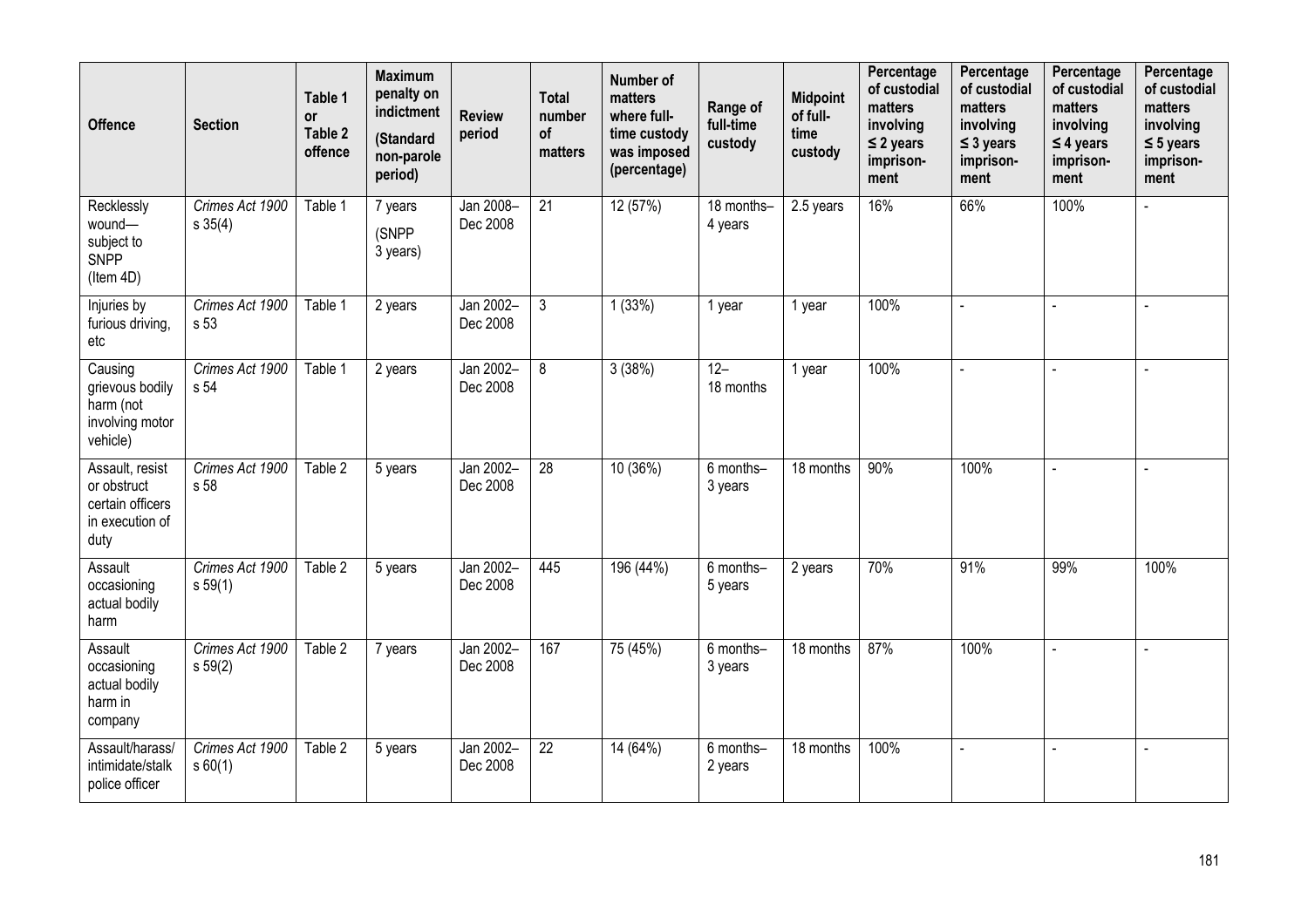| <b>Offence</b>                                                                                                           | <b>Section</b>                | Table 1<br><b>or</b><br>Table 2<br>offence | <b>Maximum</b><br>penalty on<br>indictment<br>(Standard<br>non-parole<br>period) | <b>Review</b><br>period | <b>Total</b><br>number<br>of<br>matters | Number of<br>matters<br>where full-<br>time custody<br>was imposed<br>(percentage) | Range of<br>full-time<br>custody | <b>Midpoint</b><br>of full-<br>time<br>custody | Percentage<br>of custodial<br>matters<br>involving<br>$\leq$ 2 years<br>imprison-<br>ment | Percentage<br>of custodial<br>matters<br>involving<br>$\leq$ 3 years<br>imprison-<br>ment | Percentage<br>of custodial<br>matters<br>involving<br>$\leq$ 4 years<br>imprison-<br>ment | Percentage<br>of custodial<br>matters<br>involving<br>$\leq$ 5 years<br>imprison-<br>ment |
|--------------------------------------------------------------------------------------------------------------------------|-------------------------------|--------------------------------------------|----------------------------------------------------------------------------------|-------------------------|-----------------------------------------|------------------------------------------------------------------------------------|----------------------------------|------------------------------------------------|-------------------------------------------------------------------------------------------|-------------------------------------------------------------------------------------------|-------------------------------------------------------------------------------------------|-------------------------------------------------------------------------------------------|
| Assault police<br>officer in<br>execution of<br>duty cause<br>actual bodily<br>harm-not<br>subject to<br>SNPP            | Crimes Act 1900<br>s 60(2)    | Table 1                                    | 7 years                                                                          | Jan 2002-<br>Dec 2008   | $\overline{16}$                         | 13 (81%)                                                                           | 6 months-<br>4 years             | 2.5 years                                      | 46%                                                                                       | 77%                                                                                       | 100%                                                                                      | $\overline{a}$                                                                            |
| Assault police<br>officer in<br>execution of<br>duty cause<br>actual bodily<br>harm-subject<br>to SNPP<br>$($ ltem 5 $)$ | Crimes Act 1900<br>s 60(2)    | Table 1                                    | 7 years<br>(SNPP<br>3 years)                                                     | Feb 2003-<br>Dec 2008   | $\overline{13}$                         | 7(54%)                                                                             | 2-4 years                        | 2.5 years                                      | 14%                                                                                       | 86%                                                                                       | 100%                                                                                      | $\sim$                                                                                    |
| Assault law<br>enforcement<br>officer (not<br>police)                                                                    | Crimes Act 1900<br>s60A(1)    | Table 2                                    | 5 years                                                                          | Jul 2002-<br>Dec 2008   | $\mathbf{1}$                            | $1(100\%)$                                                                         | 6 months                         | 6 months                                       | 100%                                                                                      | $\overline{a}$                                                                            | $\overline{a}$                                                                            | $\overline{a}$                                                                            |
| Assault law<br>enforcement<br>officer (not<br>police)-inflict<br>actual bodily<br>harm                                   | Crimes Act 1900<br>$s$ 60A(2) | Table 1                                    | 7 years                                                                          | Jul 2002-<br>Dec 2008   | $\mathbf{1}$                            | $1(100\%)$                                                                         | 2.5 years                        | 2.5 years                                      | $\overline{N}$                                                                            | 100%                                                                                      | $\sim$                                                                                    | $\sim$                                                                                    |
| Common<br>assault                                                                                                        | Crimes Act 1900<br>s 61       | Table 2                                    | 2 years                                                                          | Jan 2002-<br>Dec 2008   | 118                                     | 30(25%)                                                                            | 6 months-<br>2 years             | 1 year                                         | 100%                                                                                      | $\overline{a}$                                                                            | $\overline{a}$                                                                            | L,                                                                                        |
| Indecent<br>assault                                                                                                      | Crimes Act 1900<br>s 61L      | Table 2                                    | 5 years                                                                          | Jan 2002-<br>Dec 2008   | 91                                      | 28 (31%)                                                                           | 1-4 years                        | 2 years                                        | 64%                                                                                       | 93%                                                                                       | 100%                                                                                      | $\blacksquare$                                                                            |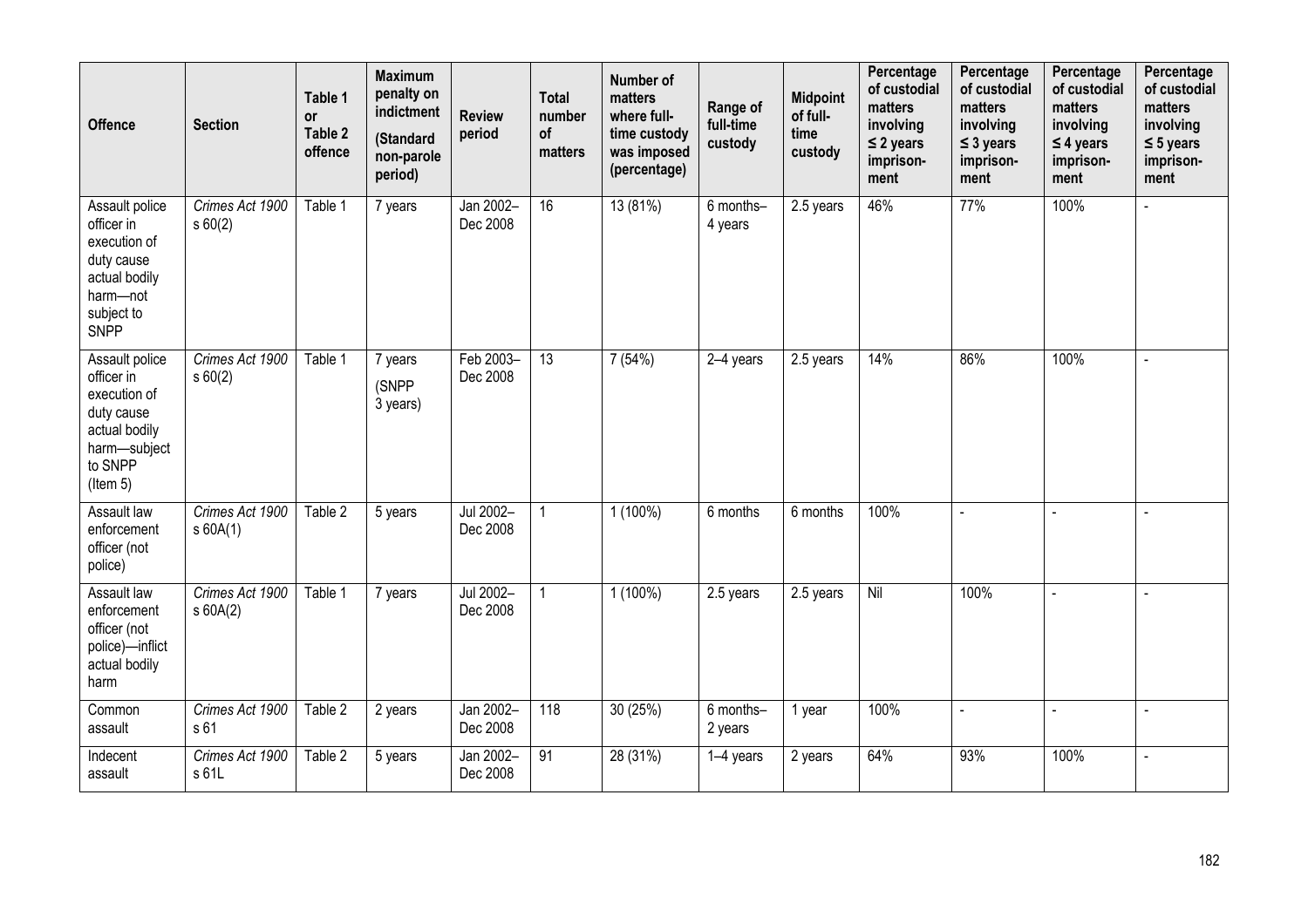| <b>Offence</b>                                                                                               | <b>Section</b>                      | Table 1<br><b>or</b><br>Table 2<br>offence | <b>Maximum</b><br>penalty on<br>indictment<br>(Standard<br>non-parole<br>period) | <b>Review</b><br>period | Total<br>number<br>of<br>matters | <b>Number of</b><br>matters<br>where full-<br>time custody<br>was imposed<br>(percentage) | Range of<br>full-time<br>custody | <b>Midpoint</b><br>of full-<br>time<br>custody | Percentage<br>of custodial<br>matters<br>involving<br>$\leq$ 2 years<br>imprison-<br>ment | Percentage<br>of custodial<br>matters<br>involving<br>$\leq$ 3 years<br>imprison-<br>ment | Percentage<br>of custodial<br>matters<br>involving<br>$\leq$ 4 years<br>imprison-<br>ment | Percentage<br>of custodial<br>matters<br>involving<br>$\leq$ 5 years<br>imprison-<br>ment |
|--------------------------------------------------------------------------------------------------------------|-------------------------------------|--------------------------------------------|----------------------------------------------------------------------------------|-------------------------|----------------------------------|-------------------------------------------------------------------------------------------|----------------------------------|------------------------------------------------|-------------------------------------------------------------------------------------------|-------------------------------------------------------------------------------------------|-------------------------------------------------------------------------------------------|-------------------------------------------------------------------------------------------|
| Aggravated<br>indecent<br>assault-not<br>subject to<br>SNPP                                                  | Crimes Act 1900<br>s 61M(1)         | Table 1                                    | 7 years                                                                          | Jan 2002-<br>Dec 2008   | $\overline{87}$                  | 36 (41%)                                                                                  | 1-6 years                        | 2.5 years                                      | 33%                                                                                       | 69%                                                                                       | 83%                                                                                       | 94%                                                                                       |
| Aggravated<br>indecent<br>assault-<br>subject to<br>SNPP<br>(Item 9A)                                        | Crimes Act 1900<br>s 61M(1)         | Table 1                                    | 7 years<br>(SNPP<br>5 years)                                                     | Feb 2003-<br>Dec 2008   | $\overline{76}$                  | 47 (62%)                                                                                  | 1-6 years                        | 3 years                                        | 28%                                                                                       | 66%                                                                                       | 83%                                                                                       | 94%                                                                                       |
| Aggravated<br>indecent<br>assault-child<br>$< 10$ -not<br>subject to<br>SNPP (old)                           | Crimes Act 1900<br>$s 61M(2)$ (old) | Table 1                                    | 10 years                                                                         | Jan 2002-<br>Dec 2008   | 37                               | 21 (57%)                                                                                  | 1-8 years                        | $2.5$ years                                    | 43%                                                                                       | 62%                                                                                       | 76%                                                                                       | 86%                                                                                       |
| Aggravated<br>indecent<br>assault-child<br>< 10-subject<br>to SNPP<br>(Item 9B-<br>minimum<br>5 years) (old) | Crimes Act 1900<br>s 61M(2) (old)   | Table 1                                    | 10 years<br>(SNPP<br>5 years)                                                    | Feb 2003-<br>Dec 2008   | $\overline{36}$                  | 30 (83%)                                                                                  | 1-6 years                        | 3 years                                        | 17%                                                                                       | 67%                                                                                       | 80%                                                                                       | 93%                                                                                       |
| Aggravated<br>indecent<br>assault-child<br>< 10-subject<br>to SNPP<br>(Item 9B-<br>minimum<br>8 years) (old) | Crimes Act 1900<br>$s 61M(2)$ (old) | Table 1                                    | 10 years<br>(SNPP<br>8 years)                                                    | Jan 2008-<br>Dec 2008   | $\overline{9}$                   | $9(100\%)$                                                                                | 2-7 years                        | 3 years                                        | 11%                                                                                       | 56%                                                                                       | 78%                                                                                       | 78%                                                                                       |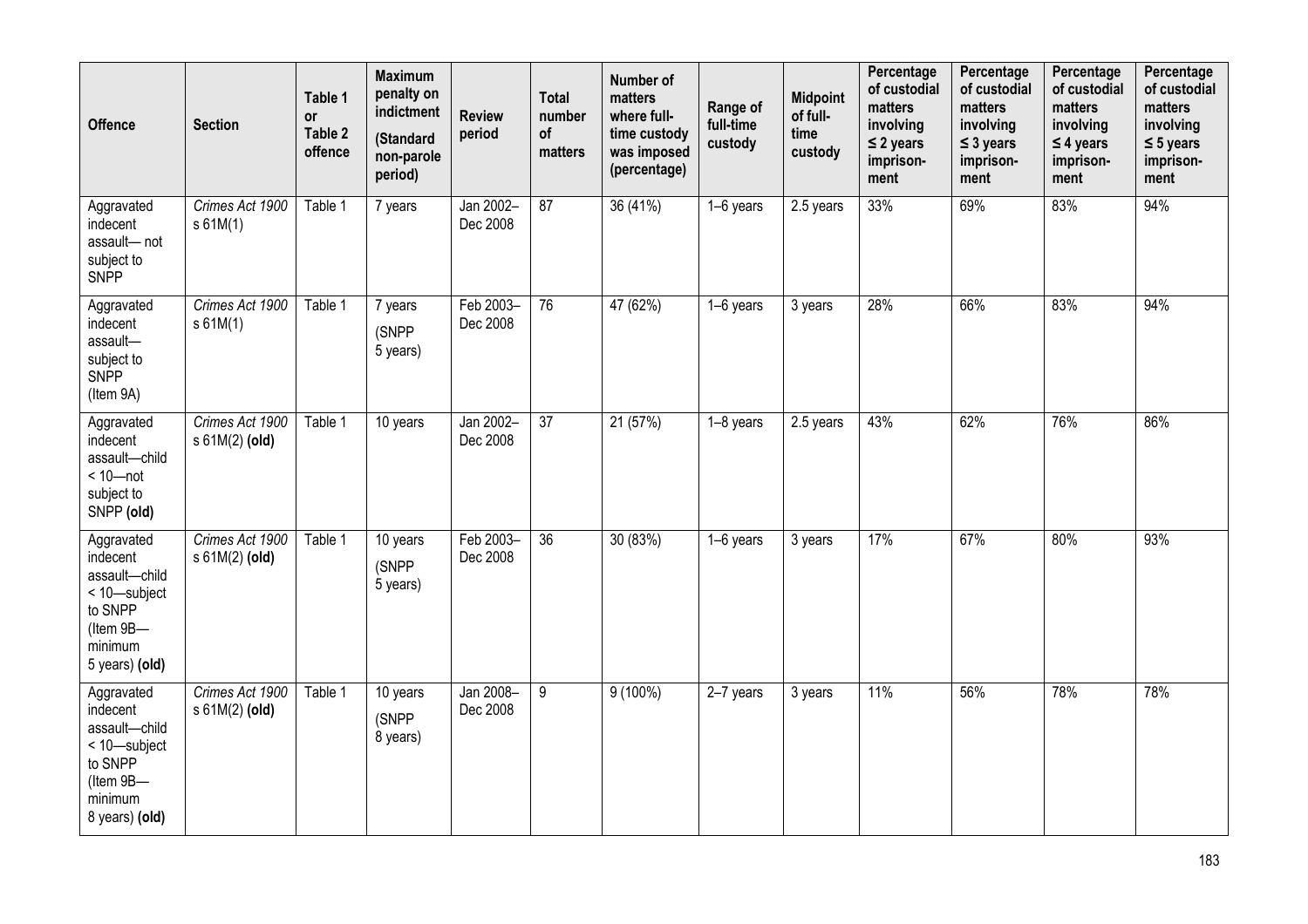| <b>Offence</b>                                                                                         | <b>Section</b>                      | Table 1<br><b>or</b><br>Table 2<br>offence | <b>Maximum</b><br>penalty on<br>indictment<br>(Standard<br>non-parole<br>period) | <b>Review</b><br>period | <b>Total</b><br>number<br>of<br>matters | Number of<br>matters<br>where full-<br>time custody<br>was imposed<br>(percentage) | Range of<br>full-time<br>custody | <b>Midpoint</b><br>of full-<br>time<br>custody | Percentage<br>of custodial<br>matters<br>involving<br>$\leq$ 2 years<br>imprison-<br>ment | Percentage<br>of custodial<br>matters<br>involving<br>$\leq$ 3 years<br>imprison-<br>ment | Percentage<br>of custodial<br>matters<br>involving<br>$\leq$ 4 years<br>imprison-<br>ment | Percentage<br>of custodial<br>matters<br>involving<br>$\leq$ 5 years<br>imprison-<br>ment |
|--------------------------------------------------------------------------------------------------------|-------------------------------------|--------------------------------------------|----------------------------------------------------------------------------------|-------------------------|-----------------------------------------|------------------------------------------------------------------------------------|----------------------------------|------------------------------------------------|-------------------------------------------------------------------------------------------|-------------------------------------------------------------------------------------------|-------------------------------------------------------------------------------------------|-------------------------------------------------------------------------------------------|
| Sexual<br>intercourse<br>with child 10-<br>16 (old)                                                    | Crimes Act 1900<br>$s66C(1)$ (old)  | Table 1                                    | 8 years                                                                          | Jan 2002-<br>Dec 2008   | 84                                      | 53 (63%)                                                                           | 6 months-<br>8 years             | 3 years                                        | 25%                                                                                       | 55%                                                                                       | 76%                                                                                       | 91%                                                                                       |
| Affray-<br>committed<br>before<br>15/12/2005                                                           | Crimes Act 1900<br>$s \, 93C(1)$    | Table 1                                    | 5 years                                                                          | Jan 2002-<br>Dec 2008   | 87                                      | 15 (17%)                                                                           | 6 months-<br>3 years             | 18 months                                      | 87%                                                                                       | 100%                                                                                      | ä,                                                                                        | L.                                                                                        |
| Affray-<br>committed on<br>or after<br>15/12/2005                                                      | Crimes Act 1900<br>$s \, 93C(1)$    | Table 1                                    | $\overline{10}$ years                                                            | Dec 2005-<br>Dec 2008   | 34                                      | 4(12%)                                                                             | 1-3 years                        | 2.5 years                                      | 25%                                                                                       | 100%                                                                                      |                                                                                           |                                                                                           |
| Possessing<br>loaded firearm/<br>spear gun                                                             | Crimes Act 1900<br>$s \, 93G(1)(a)$ | Table 2                                    | 10 years                                                                         | Jan 2002-<br>Dec 2008   | $\overline{17}$                         | 12 (71%)                                                                           | 18 months-<br>7 years            | 3 years                                        | 17%                                                                                       | 67%                                                                                       | 83%                                                                                       | 92%                                                                                       |
| Firing firearm/<br>spear gun in<br>public place                                                        | Crimes Act 1900<br>s 93G(1)(b)      | Table 2                                    | 10 years                                                                         | Jan 2002-<br>Dec 2008   | 17                                      | 10 (59%)                                                                           | $1-6$ years                      | $2.5$ years                                    | 40%                                                                                       | 80%                                                                                       | 80%                                                                                       | 90%                                                                                       |
| Demanding<br>property with<br>intent to steal                                                          | Crimes Act 1900<br>s 99(1)          | Table 1                                    | 10 years                                                                         | Jan 2002-<br>Dec 2008   | 126                                     | 85 (67%)                                                                           | 6 months-<br>6 years             | 2.5 years                                      | 45%                                                                                       | 80%                                                                                       | 94%                                                                                       | 99%                                                                                       |
| Take motor<br>vehicle/vessel<br>with assault/<br>occupant on<br>board-not<br>subject to<br><b>SNPP</b> | Crimes Act 1900<br>s 154C(1)        | Table 1                                    | 10 years                                                                         | Jan 2002-<br>Dec 2008   | $\mathbf{1}$                            | $1(100\%)$                                                                         | 3 years                          | 3 years                                        | Nil                                                                                       | 100%                                                                                      | $\overline{a}$                                                                            |                                                                                           |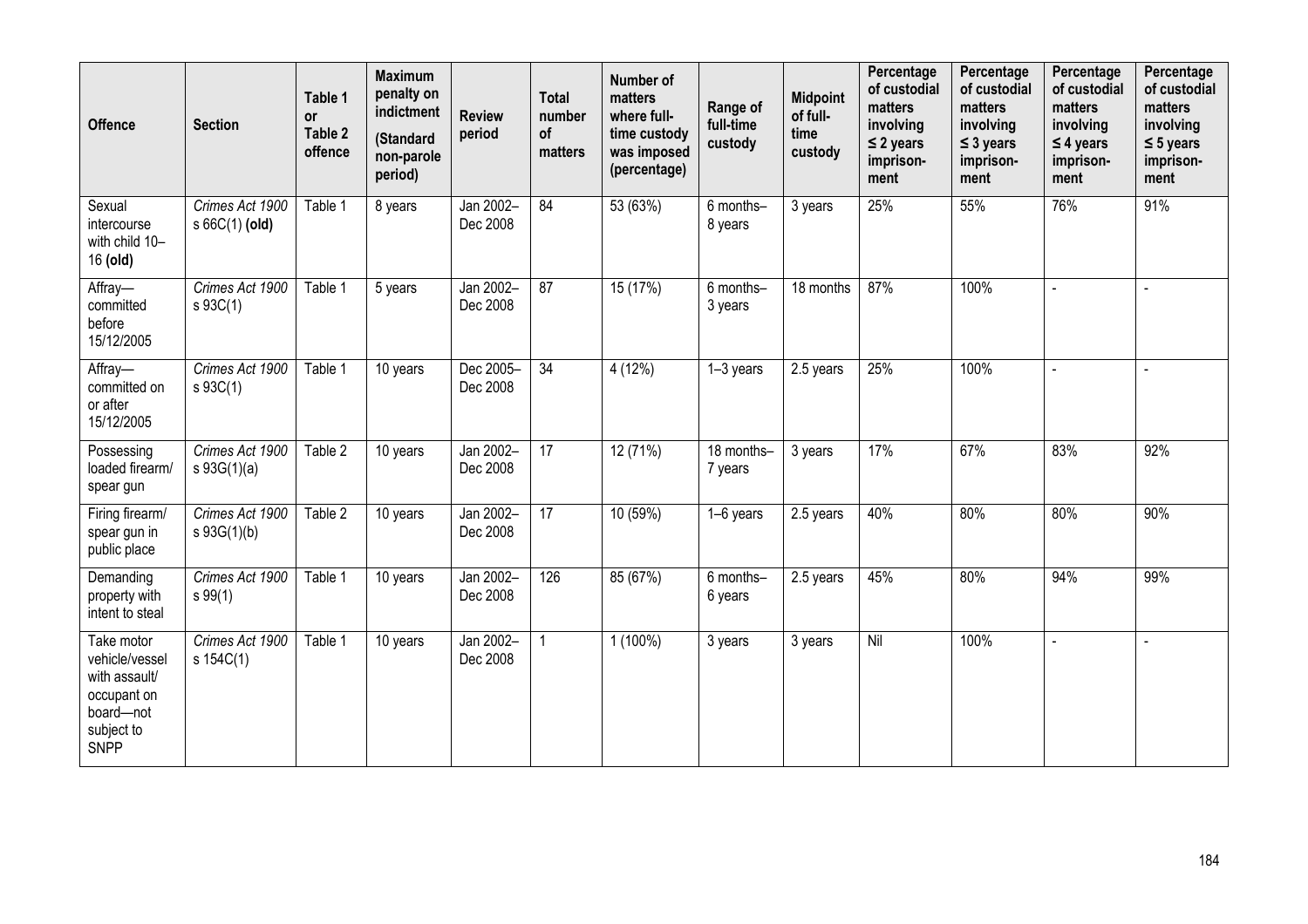| <b>Offence</b>                                                                                                            | <b>Section</b>               | Table 1<br><b>or</b><br>Table 2<br>offence | <b>Maximum</b><br>penalty on<br>indictment<br>(Standard<br>non-parole<br>period) | <b>Review</b><br>period | <b>Total</b><br>number<br><b>of</b><br>matters | <b>Number of</b><br>matters<br>where full-<br>time custody<br>was imposed<br>(percentage) | Range of<br>full-time<br>custody | <b>Midpoint</b><br>of full-<br>time<br>custody | Percentage<br>of custodial<br>matters<br>involving<br>$\leq$ 2 years<br>imprison-<br>ment | Percentage<br>of custodial<br>matters<br>involving<br>$\leq$ 3 years<br>imprison-<br>ment | Percentage<br>of custodial<br>matters<br>involving<br>$\leq$ 4 years<br>imprison-<br>ment | Percentage<br>of custodial<br>matters<br>involving<br>$\leq$ 5 years<br>imprison-<br>ment |
|---------------------------------------------------------------------------------------------------------------------------|------------------------------|--------------------------------------------|----------------------------------------------------------------------------------|-------------------------|------------------------------------------------|-------------------------------------------------------------------------------------------|----------------------------------|------------------------------------------------|-------------------------------------------------------------------------------------------|-------------------------------------------------------------------------------------------|-------------------------------------------------------------------------------------------|-------------------------------------------------------------------------------------------|
| Taking motor<br>vehicle/vessel<br>with assault/<br>occupant on<br>$board -$<br>subject to<br>SNPP<br>$($ ltem 14 $)$      | Crimes Act 1900<br>s 154C(1) | Table 1                                    | 10 years<br>(SNPP<br>3 years)                                                    | Feb 2003-<br>Dec 2008   | 8                                              | 8 (100%)                                                                                  | 3-5 years                        | 4 years                                        | Nil                                                                                       | 13%                                                                                       | 75%                                                                                       | 100%                                                                                      |
| Aggravated<br>take motor<br>vehicle/vessel<br>with assault/<br>occupant on<br>board-not<br>subject to<br><b>SNPP</b>      | Crimes Act 1900<br>s 154C(2) | Table 1                                    | 14 years                                                                         | Jan 2002-<br>Dec 2008   | 10                                             | $9(90\%)$                                                                                 | 2-5 years                        | 4 years                                        | 22%                                                                                       | 44%                                                                                       | 67%                                                                                       | 100%                                                                                      |
| Aggravated<br>take motor<br>vehicle/vessel<br>with assault/<br>occupant on<br>board-subject<br>to SNPP<br>$($ ltem 15 $)$ | Crimes Act 1900<br>s 154C(2) | Table 1                                    | 14 years<br>(SNPP<br>5 years)                                                    | Feb 2003-<br>Dec 2008   | $\overline{34}$                                | 31 (91%)                                                                                  | 2-8 years                        | 4 years                                        | 3%                                                                                        | 32%                                                                                       | 61%                                                                                       | 74%                                                                                       |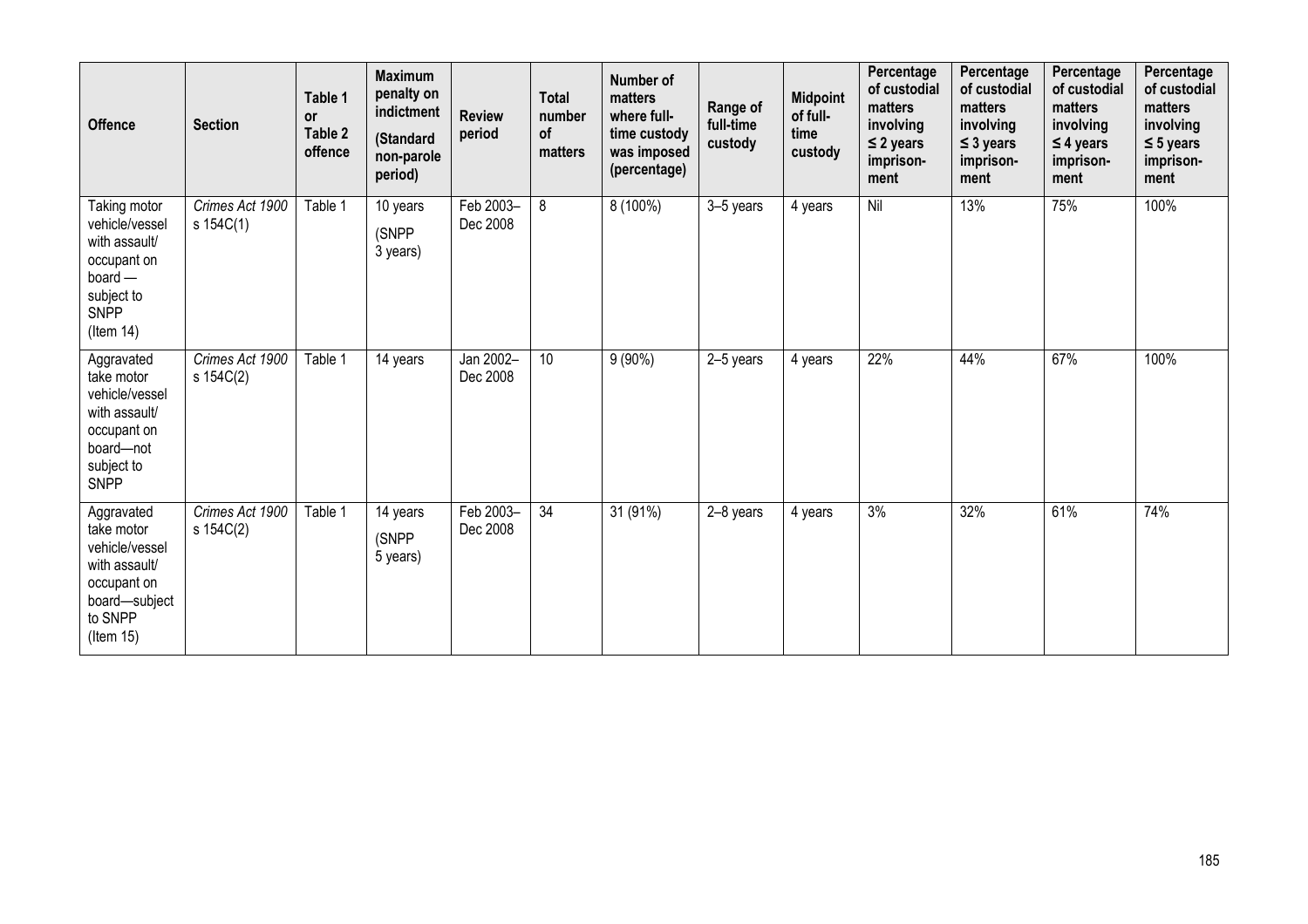| <b>Offence</b>                                                                                                                                                            | <b>Section</b>                   | Table 1<br><b>or</b><br>Table 2<br>offence                                                              | <b>Maximum</b><br>penalty on<br>indictment<br>(Standard<br>non-parole<br>period) | <b>Review</b><br>period | <b>Total</b><br>number<br>of<br>matters | Number of<br>matters<br>where full-<br>time custody<br>was imposed<br>(percentage) | Range of<br>full-time<br>custody | <b>Midpoint</b><br>of full-<br>time<br>custody | Percentage<br>of custodial<br>matters<br>involving<br>$\leq$ 2 years<br>imprison-<br>ment | Percentage<br>of custodial<br>matters<br>involving<br>$\leq$ 3 years<br>imprison-<br>ment | Percentage<br>of custodial<br>matters<br>involving<br>$\leq$ 4 years<br>imprison-<br>ment | Percentage<br>of custodial<br>matters<br>involving<br>$\leq$ 5 years<br>imprison-<br>ment |
|---------------------------------------------------------------------------------------------------------------------------------------------------------------------------|----------------------------------|---------------------------------------------------------------------------------------------------------|----------------------------------------------------------------------------------|-------------------------|-----------------------------------------|------------------------------------------------------------------------------------|----------------------------------|------------------------------------------------|-------------------------------------------------------------------------------------------|-------------------------------------------------------------------------------------------|-------------------------------------------------------------------------------------------|-------------------------------------------------------------------------------------------|
| Destroy or<br>damage<br>property to be<br>looked at in the<br>context of s 4<br><b>Crimes</b><br>(Domestic and<br>Personal<br><b>Violence)</b> Act<br>2007                | Crimes Act 1900<br>s $195(1)(a)$ | Table 1<br>where<br>property<br>$value$ ><br>\$5000<br>Table 2<br>where<br>property<br>value<br>≤\$5000 | 5 years                                                                          | Jan 2002-<br>Dec 2008   | 52                                      | 18 (35%)                                                                           | 6 months-<br>2.5 years           | 6 months                                       | 89%                                                                                       | 100%                                                                                      |                                                                                           |                                                                                           |
| Destroy or<br>damage<br>property by<br>fire/explosives<br>to be looked at<br>in the context<br>of s 4 Crimes<br>(Domestic and<br>Personal<br><b>Violence)</b> Act<br>2007 | Crimes Act 1900<br>s 195(1)(b)   | Table 1<br>where<br>property<br>value<br>\$5000<br>Table 2<br>where<br>property<br>value<br>≤\$5000     | 10 years                                                                         | Jan 2002-<br>Dec 2008   | 90                                      | 60 (67%)                                                                           | 12 months-<br>6 years            | 3 years                                        | 10%                                                                                       | 55%                                                                                       | 85%                                                                                       | 98%                                                                                       |
| Destroy or<br>damage<br>property by<br>fire/explosives<br>with intent to<br>injure                                                                                        | Crimes Act 1900<br>s 196(1)(b)   | Table 1                                                                                                 | 14 years                                                                         | Jan 2002-<br>Dec 2008   | $6\phantom{.}$                          | 4 (67%)                                                                            | 3-4 years                        | 3.5 years                                      | Nil                                                                                       | 25%                                                                                       | 100%                                                                                      |                                                                                           |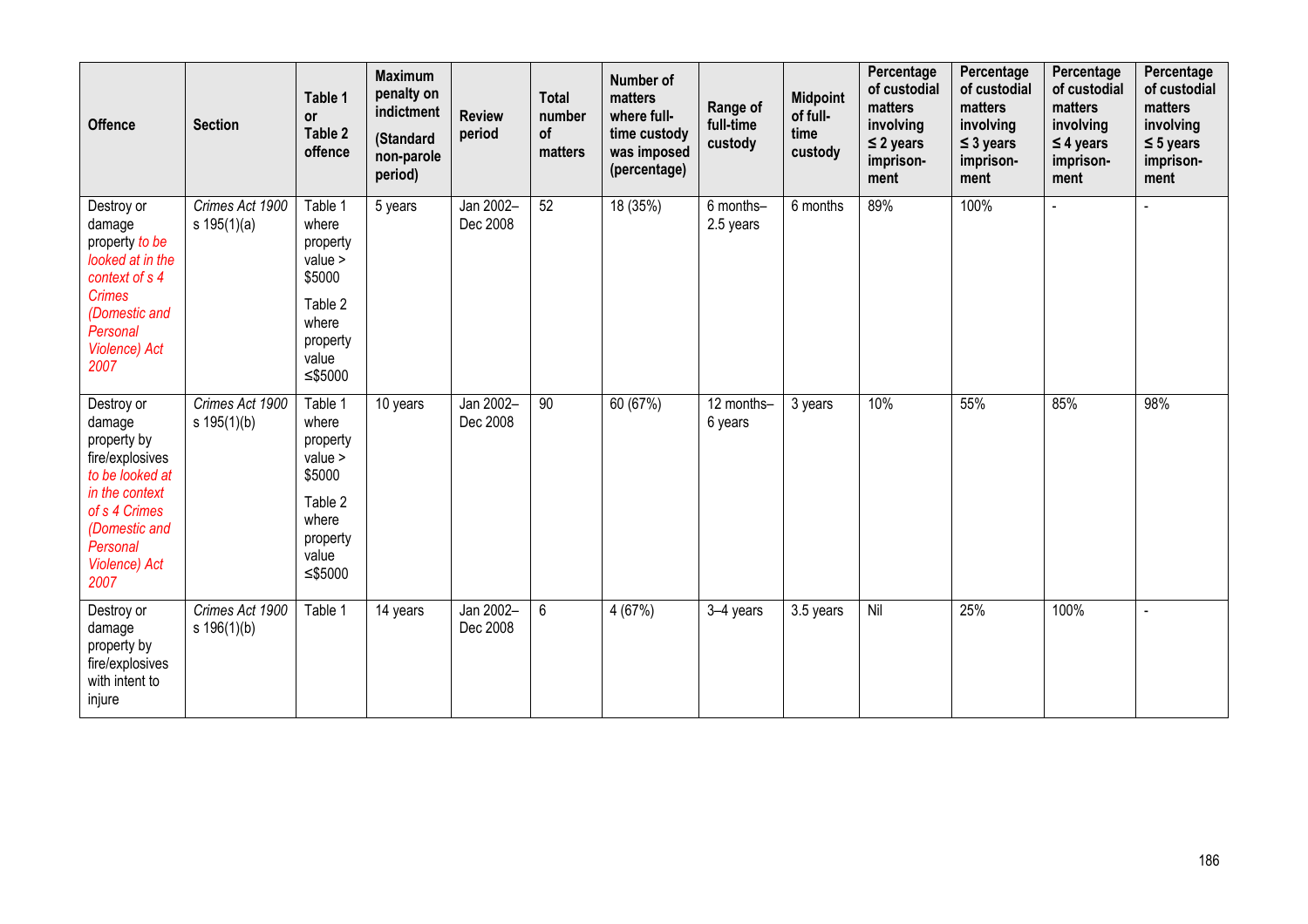| <b>Offence</b>                                                   | <b>Section</b>                   | Table 1<br><b>or</b><br>Table 2<br>offence                                                                                                                     | <b>Maximum</b><br>penalty on<br>indictment<br>(Standard<br>non-parole<br>period) | <b>Review</b><br>period | <b>Total</b><br>number<br>of<br>matters | Number of<br>matters<br>where full-<br>time custody<br>was imposed<br>(percentage) | Range of<br>full-time<br>custody | <b>Midpoint</b><br>of full-<br>time<br>custody | Percentage<br>of custodial<br>matters<br>involving<br>$\leq$ 2 years<br>imprison-<br>ment | Percentage<br>of custodial<br>matters<br>involving<br>$\leq$ 3 years<br>imprison-<br>ment | Percentage<br>of custodial<br>matters<br>involving<br>$\leq$ 4 years<br>imprison-<br>ment | Percentage<br>of custodial<br>matters<br>involving<br>$\leq$ 5 years<br>imprison-<br>ment |
|------------------------------------------------------------------|----------------------------------|----------------------------------------------------------------------------------------------------------------------------------------------------------------|----------------------------------------------------------------------------------|-------------------------|-----------------------------------------|------------------------------------------------------------------------------------|----------------------------------|------------------------------------------------|-------------------------------------------------------------------------------------------|-------------------------------------------------------------------------------------------|-------------------------------------------------------------------------------------------|-------------------------------------------------------------------------------------------|
| Threaten or<br>intimidate<br>judges,<br>witnesses,<br>jurors     | Crimes Act 1900<br>s 322         | Table 1<br>(but not if<br>intended<br>to<br>procure<br>the<br>convict-<br>ion or<br>acquittal<br>of a<br>person of<br>any<br>serious<br>indictable<br>offence) | 10 years                                                                         | Jan 2002-<br>Dec 2008   | 12                                      | 9(75%)                                                                             | 1-4 years                        | 2.5 years                                      | 44%                                                                                       | 67%                                                                                       | 100%                                                                                      | L,                                                                                        |
| Threaten/<br>cause injury or<br>detriment to<br>witness/juror    | Crimes Act 1900<br>$s \, 326(1)$ | Table 1                                                                                                                                                        | 10 years                                                                         | Jan 2002-<br>Dec 2008   | $\overline{4}$                          | $4(100\%)$                                                                         | 18 months-<br>3 years            | 2 years                                        | 75%                                                                                       | 100%                                                                                      |                                                                                           | $\overline{a}$                                                                            |
| Threaten/<br>cause injury or<br>detriment to<br>judicial officer | Crimes Act 1900<br>$s \, 326(1)$ | Table 1                                                                                                                                                        | 10 years                                                                         | Jan 2002-<br>Dec 2008   | $\overline{2}$                          | $1(50\%)$                                                                          | 18 months                        | 18 months                                      | 100%                                                                                      | $\overline{a}$                                                                            | $\overline{a}$                                                                            | $\sim$                                                                                    |
| Threaten/<br>cause injury to<br>potential<br>witness/juror       | Crimes Act 1900<br>$s \, 326(2)$ | Table 1                                                                                                                                                        | 10 years                                                                         | Jan 2002-<br>Dec 2008   | $\overline{4}$                          | 1(25%)                                                                             | 18 months                        | 18 months                                      | 100%                                                                                      |                                                                                           |                                                                                           |                                                                                           |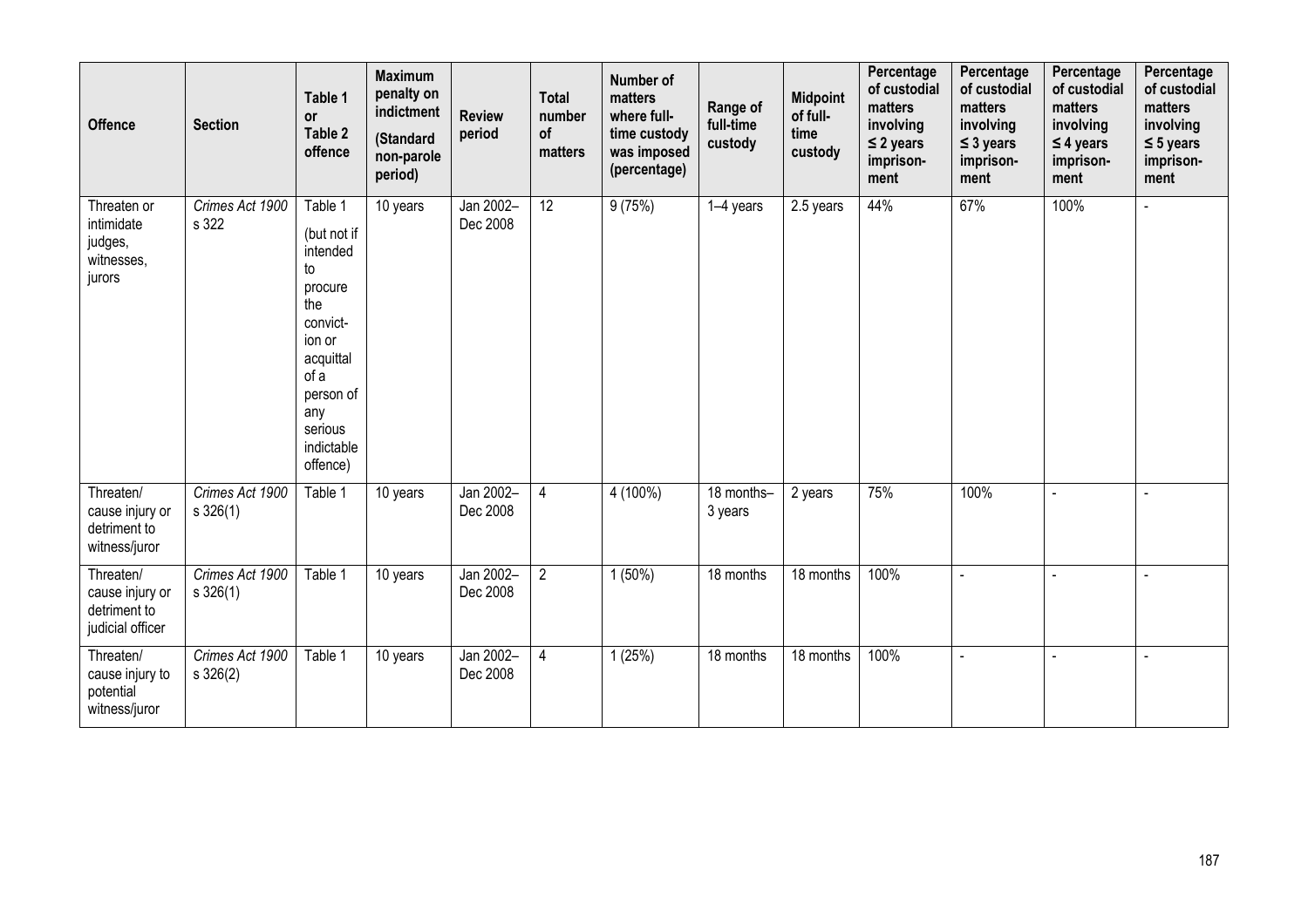| <b>Offence</b>                                                                                                                                                                          | <b>Section</b>                                                    | Table 1<br><b>or</b><br>Table 2<br>offence | <b>Maximum</b><br>penalty on<br>indictment<br>(Standard<br>non-parole<br>period) | <b>Review</b><br>period | <b>Total</b><br>number<br>of<br>matters | Number of<br>matters<br>where full-<br>time custody<br>was imposed<br>(percentage) | Range of<br>full-time<br>custody | <b>Midpoint</b><br>of full-<br>time<br>custody | Percentage<br>of custodial<br>matters<br>involving<br>$\leq$ 2 years<br>imprison-<br>ment | Percentage<br>of custodial<br>matters<br>involving<br>$\leq$ 3 years<br>imprison-<br>ment | Percentage<br>of custodial<br>matters<br>involving<br>$\leq$ 4 years<br>imprison-<br>ment | Percentage<br>of custodial<br>matters<br>involving<br>$\leq$ 5 years<br>imprison-<br>ment |
|-----------------------------------------------------------------------------------------------------------------------------------------------------------------------------------------|-------------------------------------------------------------------|--------------------------------------------|----------------------------------------------------------------------------------|-------------------------|-----------------------------------------|------------------------------------------------------------------------------------|----------------------------------|------------------------------------------------|-------------------------------------------------------------------------------------------|-------------------------------------------------------------------------------------------|-------------------------------------------------------------------------------------------|-------------------------------------------------------------------------------------------|
| Stalking or<br>intimidation<br>with intent to<br>cause fear of<br>physical or<br>mental harm<br>(repealed) NB<br>this offence is<br>now found in<br>other<br>legislation -<br>see below | Crimes Act 1900<br>s 545AB(1)<br>(repealed)                       | Table 2                                    | 5 years                                                                          | Mar 2007-<br>Dec 2008   | 3                                       | Nil                                                                                | $\overline{N}$                   | $\overline{N}$                                 | Nil                                                                                       | $\overline{N}$                                                                            | Nil                                                                                       | Nil                                                                                       |
| Stalking,<br>intimidation<br>with intent to<br>cause fear for<br>personal safety<br>(repealed) NB<br>this offence is<br>now found in<br>other<br>legislation -<br>see below             | Crimes Act 1900<br>s 562AB<br>(repealed)                          | Table 2                                    | 5 years                                                                          | Jan 2002-<br>Dec 2008   | 45                                      | 15(33%)                                                                            | 6 months-<br>2.5 years           | 18 months                                      | 87%                                                                                       | 100%                                                                                      | $\overline{a}$                                                                            | $\overline{a}$                                                                            |
| Stalking or<br>intimidation<br>with intent to<br>cause fear of<br>physical or<br>mental harm                                                                                            | Crimes<br>(Domestic and<br>Personal<br>Violence) Act<br>2007 s 13 | Table 2                                    | 5 years                                                                          | n/a                     | n/a                                     | n/a                                                                                | n/a                              | n/a                                            | n/a                                                                                       | n/a                                                                                       | n/a                                                                                       | n/a                                                                                       |
| Use<br>unauthorised<br>pistol-subject<br>to SNPP<br>(Item 20)                                                                                                                           | <b>Firearms Act</b><br>1996 s 7(1)                                | Table 2                                    | 14 years<br>(SNPP<br>3 years)                                                    | Feb 2004-<br>Dec 2008   | 4                                       | 3(75%)                                                                             | 18 months-<br>5 years            | 3 years                                        | 33%                                                                                       | 67%                                                                                       | 67%                                                                                       | 100%                                                                                      |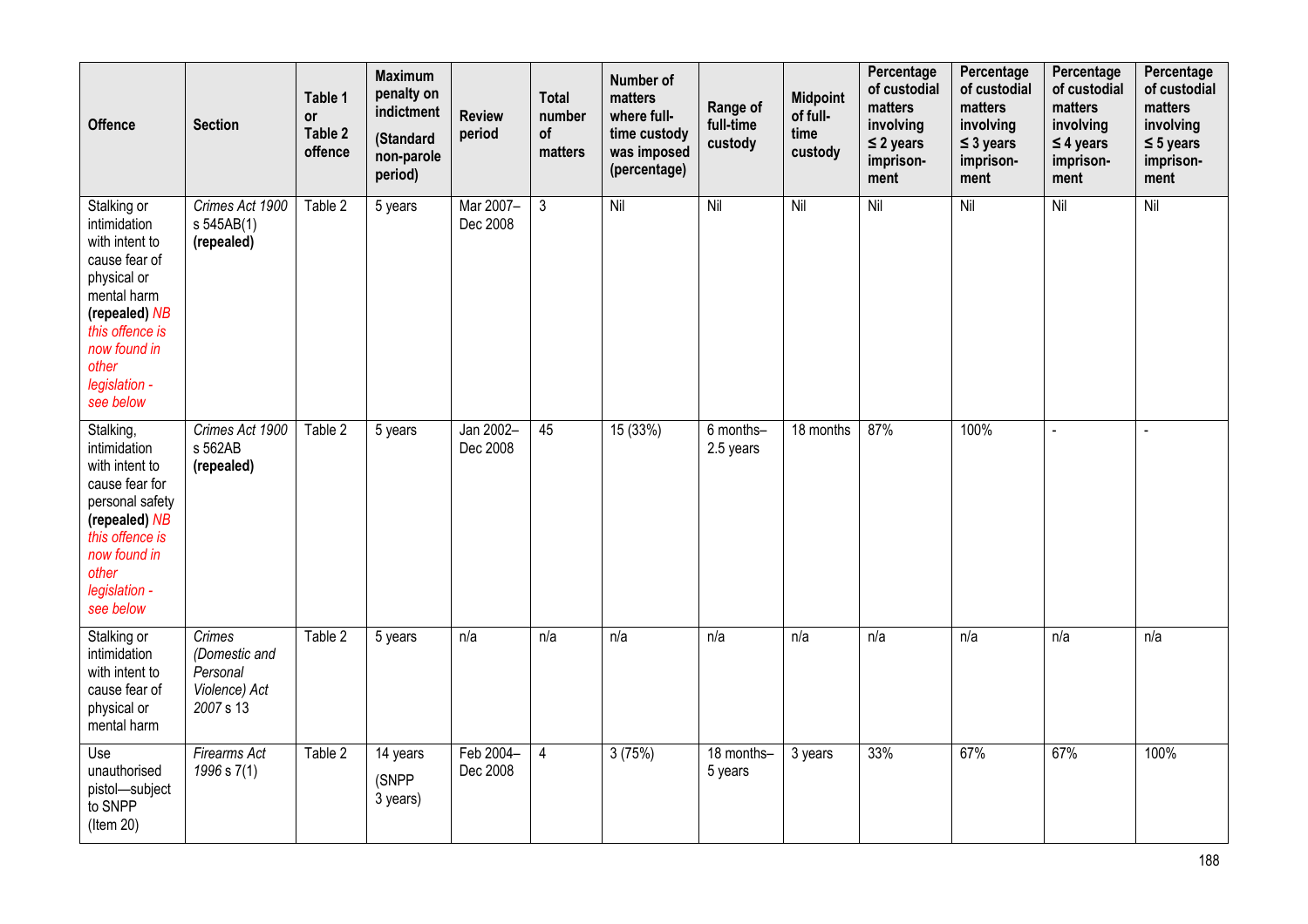# **ANNEXURE G**

# **SUMMARY OF REFERRAL POWERS IN OTHER AUSTRALIAN JURISDICTIONS**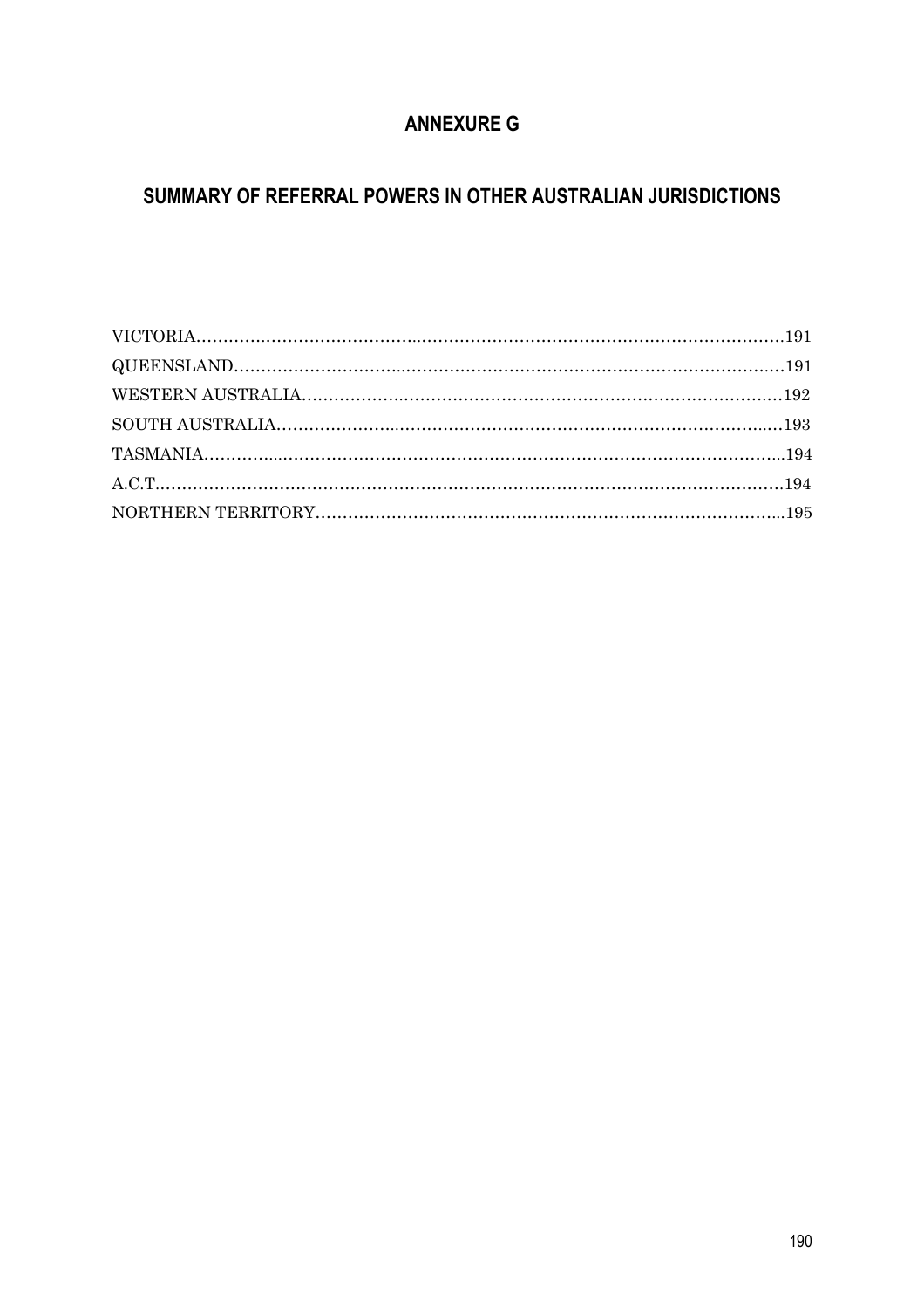## **Victoria**

1.1 Section 29 of the Criminal Procedure Act 2009 (Vic) provides that the Magistrates' Court may hear and determine the charge if the accused consents to a summary hearing and the Court considers that the charge is appropriate to be determined summarily,<sup>1</sup> having regard to:

- (a) the seriousness of the offence including—
	- (i) the nature of the offence; and
	- (ii) the manner in which the offence is alleged to have been committed, the apparent degree of organisation and the presence of aggravating circumstances; and
	- (iii) whether the offence forms part of a series of offences being alleged against the accused; and
	- (iv) the complexity of the proceeding for determining the charge; and
- (b) the adequacy of sentences available to the court, having regard to the criminal record of the accused; and
- (c) whether a co-accused is charged with the same offence; and
- (d) any other matter that the court considers relevant. 2

## **Queensland**

1.2 Section 552D(1) of the *Criminal Code* (Qld) provides that the Magistrates Court must abstain from dealing with an indictable offence triable summarily:

> 'if satisfied, at any stage, after hearing any submissions by the prosecution and defence, that because of the nature or seriousness of the offence or any other relevant consideration the accused, if convicted, may not be adequately punished on summary conviction'. For indictable offences that must be dealt with summarily unless the accused elects for a jury trial,<sup>3</sup> the Court must not have regard to the accused's criminal history when deciding whether he or she

<sup>1</sup> *Criminal Procedure Act 2009 (Vic)* s 29(1). 2 *Criminal Procedure Act 2009 (Vic)* s 29(2). 3 *Criminal Code (Qld)* s 552B.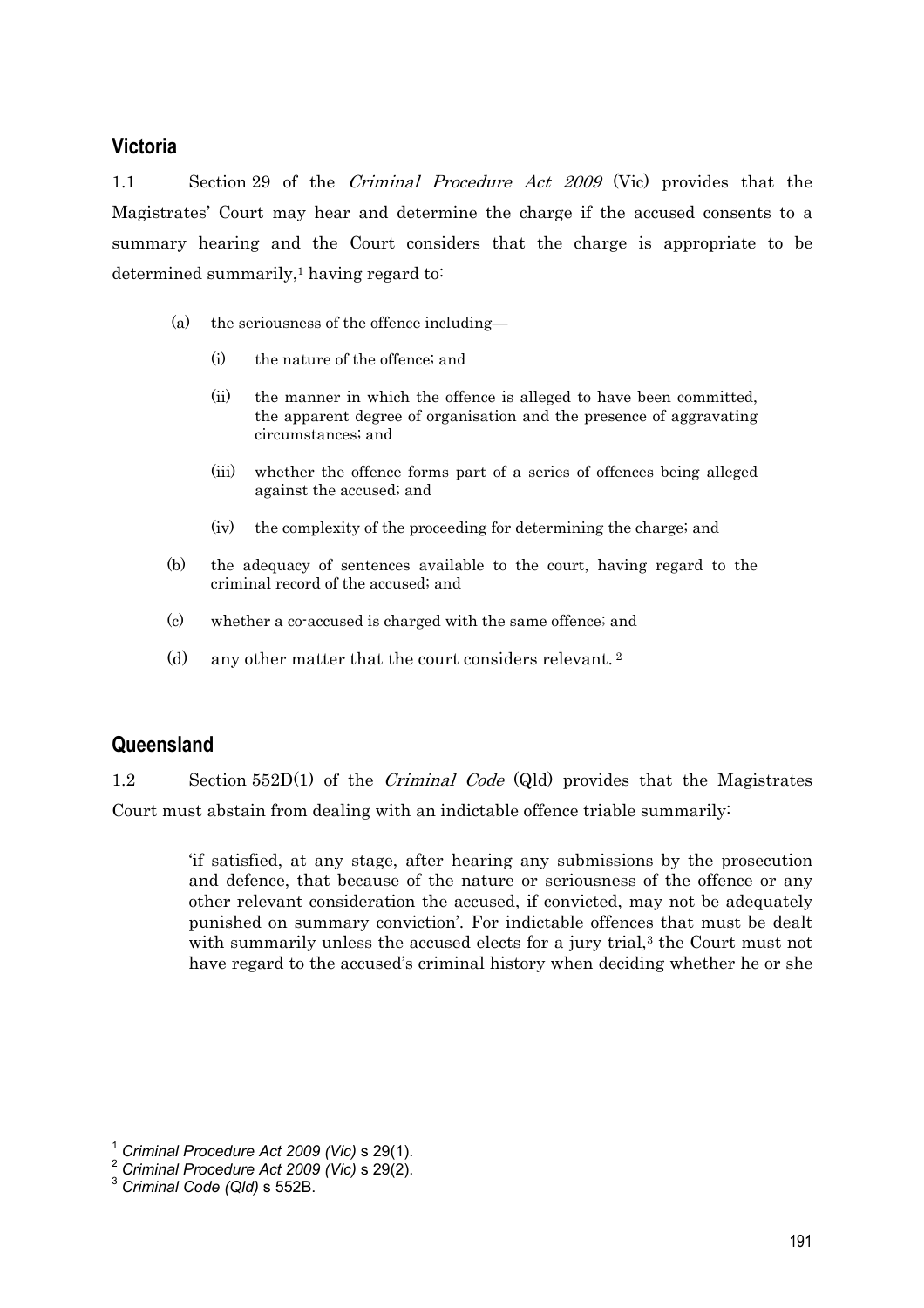may be adequately punished on summary conviction.4 If the Court abstains from jurisdiction, it must conduct the charge as a committal proceeding.5

 The Court has the discretion not to finally determine whether to deal with the case summarily up until the final disposal of the case.6 It may abstain from determining a case summarily at any stage before a conviction is recorded, despite any election by the accused to be dealt with summarily or the entry of a guilty plea.7

1.3 The Civil and Criminal Jurisdiction Reform and Modernisation Amendment Act  $2010$  (Qld) has amended s  $552D(2)$  of the *Criminal Code* to provide that:

(2) A Magistrates Court must abstain from dealing summarily with a charge under section 552BA [Charges of indictable offences that must be heard and decided summarily] if satisfied, on an application made by the defence, that because of exceptional circumstances the charge should not be heard and decided summarily.

### Examples of exceptional circumstances—

- 1 There is sufficient connection between the offence the subject of the charge, and other offences allegedly committed by the defendant and to be tried on indictment, to allow all the offences to be tried together.
- 2 There is an important issue of law involved.
- 3 An issue of general community importance or public interest is involved, or the holding of a trial by jury is justified in order to establish contemporary community standards.8

## **Western Australia**

 $\overline{a}$ 

1.4 Section 5 of the Criminal Code (WA) provides that an indictable offence triable summarily is to proceed to a summary hearing unless otherwise provided by legislation; or unless on an application by the prosecution or the accused before the plea, the Magistrates Court decides that the charge should be tried on indictment.9 The Court may decide that a charge should be tried on indictment only if it considers:

<sup>4.</sup> Criminal Code (Qld)  $\sigma$  552I(7)(b). There is no similar legislative requirement in relation to indictable offences that must be tried summarily if the prosecution elects to have a summary hearing listed under s 552A(1) of the *Criminal Code (Qld)*.

<sup>5.</sup> Criminal Code (Qld) s 552D(2). This will be renumbered as s 552D(3) by cl 18 of the Civil and Criminal Jurisdiction Reform and Modernisation Amendment Bill 2010 (Qld).

<sup>6.</sup> Fares v Longmore (1998) 148 FLR 255, 260.

<sup>7.</sup> Kelly v Simpson [1956] St R Qd 552, 563; referred to in R v Hall [1980] Qd R 304, 306.

<sup>8.</sup> Civil and Criminal Jurisdiction Reform and Modernisation Amendment Bill 2010 (Qld) cl 18.

<sup>9.</sup> Criminal Code (WA)  $\leq 5(2)$ . Such a decision cannot be made after the accused has pleaded to the charge: Criminal Code (WA)  $\epsilon$  5(6). If the charge is of an indictable offence that may be tried summarily, the Magistrates Court must give the prosecutor and the accused an opportunity to apply for the charge to be tried on indictment: *Criminal Procedure Act 2004* ( $WA$ ) s 40(2).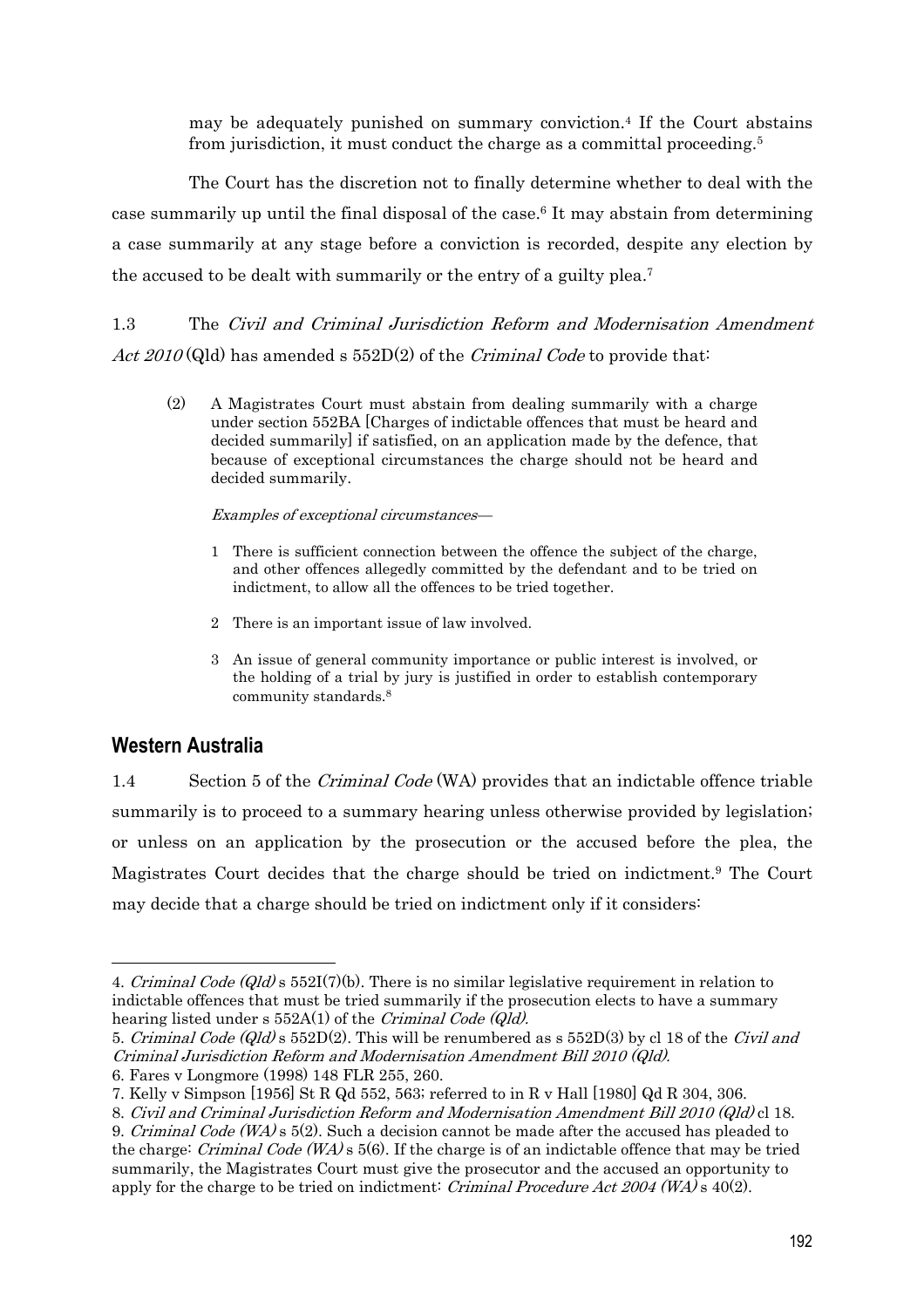- (a) that the circumstances in which the offence was allegedly committed are so serious that, if the accused were convicted of the offence, the court would not be able to adequately punish the accused;
- (b) that the charge forms part of a course of conduct during which other offences were allegedly committed by the accused and the accused is to be tried on indictment for one or more of those other offences;
- (c) that a co-accused of the accused is to be tried on indictment;
- (d) that the charge forms part of a course of conduct during which other offences were allegedly committed by the accused and others and the accused or one of the others is to be tried on indictment for one or more of those other offences; or
- (e) that the interests of justice require that the charge be dealt with on indictment.10

1.5 In making that decision, the Magistrates Court may require the prosecutor to provide information, and may hear submissions from the prosecutor and the accused.11

1.6 Upon conviction, the Magistrates Court may either impose the summary conviction penalty provided for the offence; or if it considers that any sentence that it could impose would not be commensurate with the seriousness of the offence, commit the accused to a court of competent jurisdiction for sentence.<sup>12</sup>

## **South Australia**

1.7 Section 19(5) of the Criminal Law (Sentencing) Act 1998 provides that if the Court is of the opinion in any particular case that a sentence should be imposed that exceeds the jurisdictional limit of 2 years<sup>13</sup>, the Court may remand the defendant to appear for sentence before the District Court.14 A person who has been so remanded may only withdraw his or her plea of guilty before the District Court with the leave of that Court.15

<sup>&</sup>lt;sup>10</sup> Criminal Code (WA) s 5(3).<br><sup>11</sup> Criminal Code (WA) s 5(4)(a).<br><sup>12</sup> Criminal Code (WA) s 5(8), (9).

<sup>&</sup>lt;sup>13</sup> Criminal Law (Sentencing) Act 1998: s 19 $(3)$ 

<sup>&</sup>lt;sup>14</sup> Criminal Law (Sentencing) Act 1998: s 19(5).

<sup>&</sup>lt;sup>15</sup> Where the accused has pleaded guilty in the Magistrates Court, he or she must demonstrate proper grounds in the District Court to be allowed to withdraw the plea of guilty. Section 111 of the *Summary Procedure Act 1921* (SA), which permits a person who has been 'committed' to a superior court for sentence to withdraw his or her plea of guilty as of right, does not apply to a person who has been remanded for sentence under s 19 of the Sentencing Act:  $DPP(SA)$  v District Court of SA (2005) SASC 260.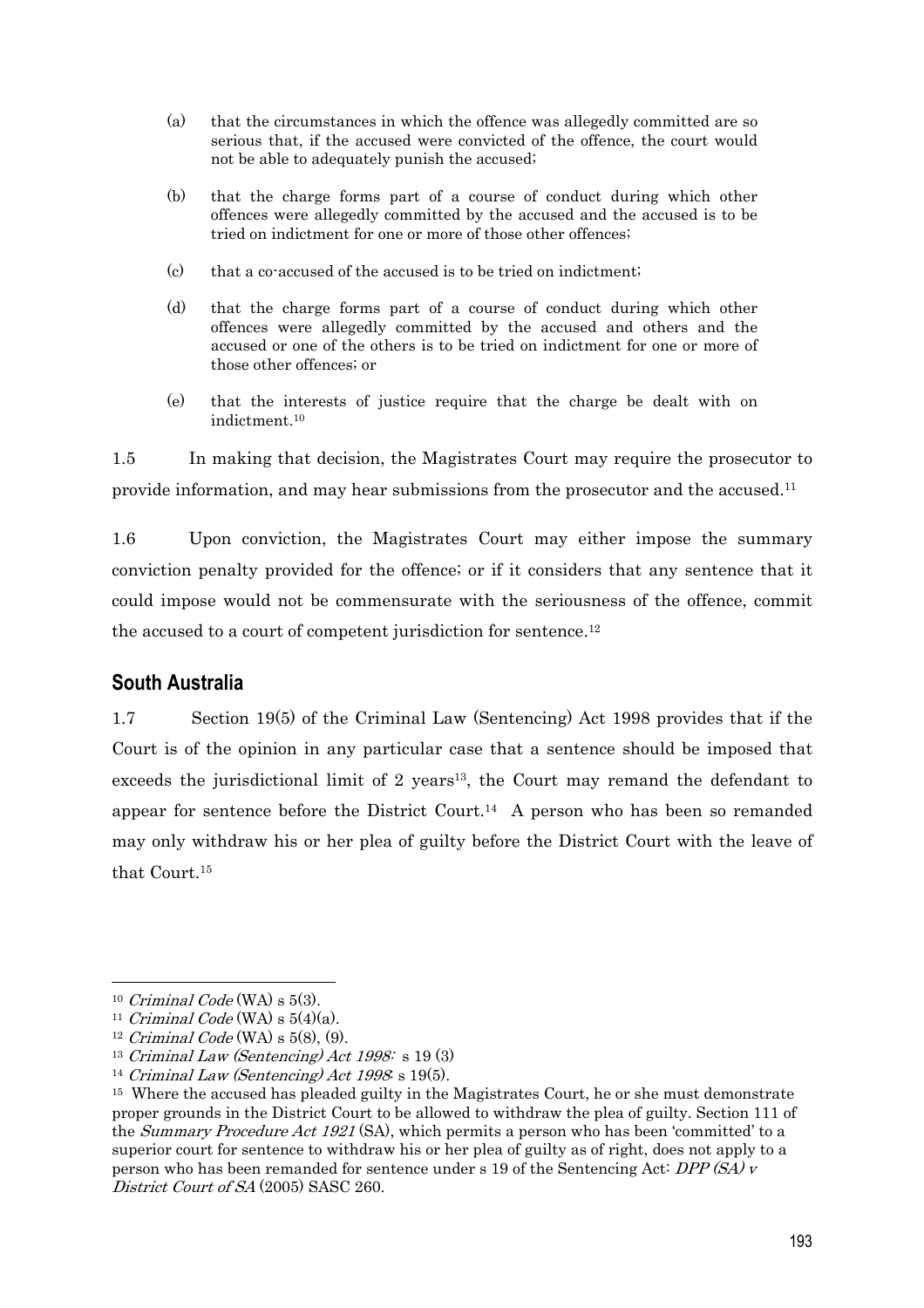## **Tasmania**

1.8 In Tasmania, where the Court of Petty Sessions consider 'for any reason' that a charge triable summarily should be dealt with in the Supreme Court,<sup>16</sup> it must either:

- abandon the hearing prior to conviction and follow the procedure for dealing with indictable offences; or
- complete the hearing and convict or discharge the accused—if it convicts the accused then it must commit him or her to the Supreme Court for sentence.

## **ACT**

1.9 In dealing with an offence punishable summarily, the ACT Magistrates Court must abstain from adjudication 'if it appears to the court, on the close of the case for the prosecution, that the offence ought to be dealt with on indictment'.17

1.10 In determining whether a case can properly be disposed of summarily, the Magistrates Court must take into account: relevant representations by the prosecutor (which must be made in the accused's presence) and by the accused; whether the court can impose an adequate penalty, having regard to the circumstances and the degree of seriousness of the case; and any other circumstances that make it more appropriate for the case to be dealt with on indictment.18

1.11 Under s 92A of the *Magistrates Court Act 1930* (ACT), if the Magistrates Court convicts the accused of an indictable offence, but considers that the accused should be sentenced by the Supreme Court because of his or her character and antecedents, it may commit the accused to the Supreme Court for sentence.19 The Supreme Court has the same sentencing powers as it would have had if the accused had been convicted in that court.20

1.12 Where the Magistrates Court abstains from adjudication, it must conduct a committal proceeding.21 If the Magistrates Court accepts a plea of guilty to an offence punishable summarily, but either the Court does not consider it proper to deal with the

<sup>&</sup>lt;sup>16</sup> Justices Act 1959 (Tas) s 72B(2).

<sup>&</sup>lt;sup>17</sup> Magistrates Court Act 1930 (ACT) s22.

<sup>18</sup> Crimes Act 1900 (ACT) s 375(10).

<sup>&</sup>lt;sup>19</sup> Magistrates Court Act  $1930$  (ACT) s  $92A(1)$ .

<sup>&</sup>lt;sup>20</sup> Magistrates Court Act 1930 (ACT) s 92A(3).<br><sup>21</sup> Magistrates Court Act 1930 (ACT) s 22; Justices Act (NT) s 122A.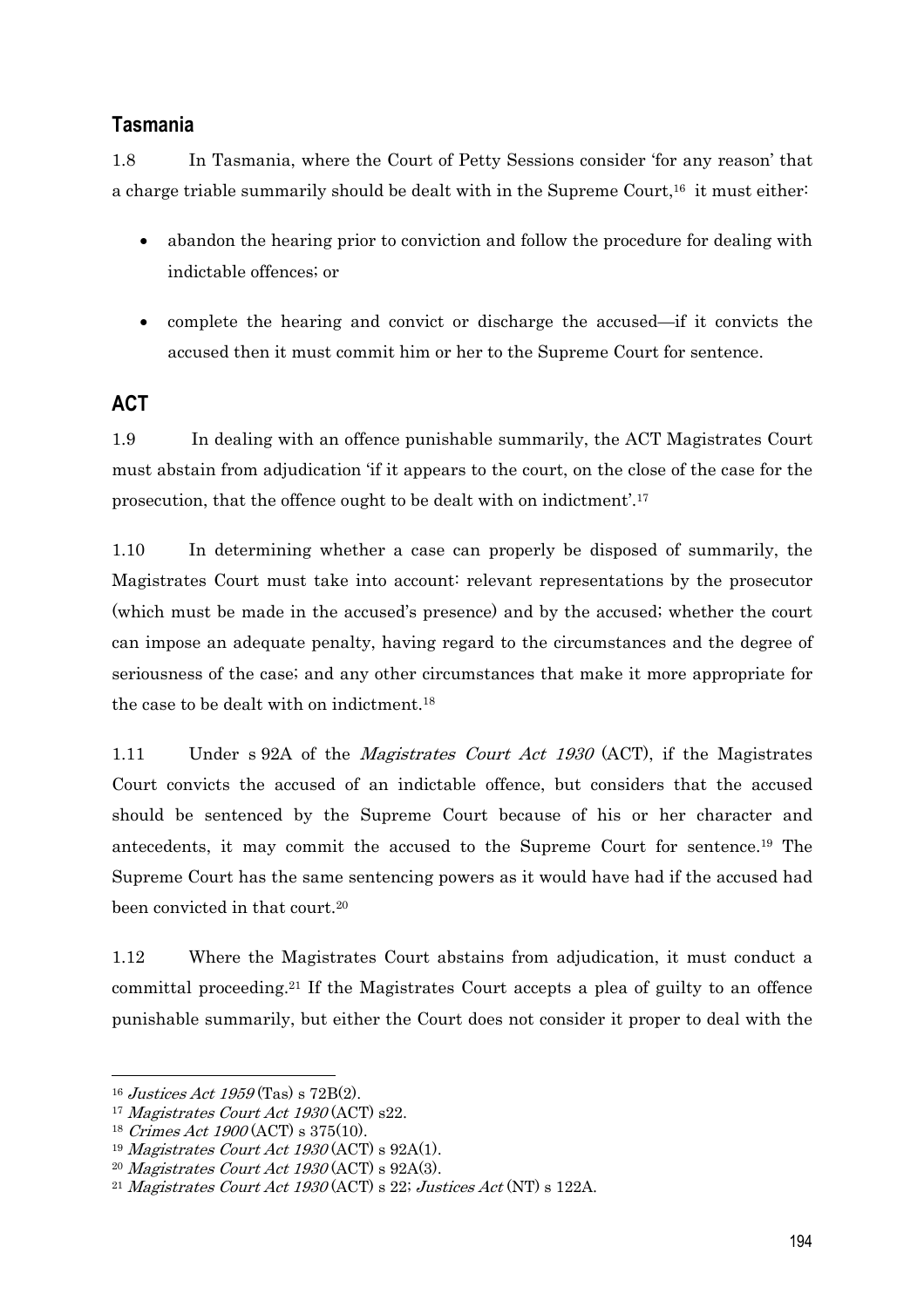case summarily, or the accused has withdrawn his or her consent to the summary disposal, the Magistrates Court must commit the accused to the Supreme Court.22

## **Northern Territory**

1.13 In the Northern Territory, charges of certain indictable offences<sup>23</sup> may, with the consent of both the prosecutor and the defendant, be heard and determined summarily if the Court of Summary Jurisdiction is of the opinion that:

- the charge is not one that the Court has jurisdiction, apart from s 121A of the Justices  $Act$  (NT), to hear and determine in a summary manner; and
- $\bullet$  the Court is of the opinion that the case can properly be disposed of summarily.<sup>24</sup>

1.14 In determining whether to proceed summarily, the Court of Summary Jurisdiction may require the prosecutor or the informant to provide an outline of the evidence that will be presented for the prosecution.25 The Court may refuse to deal with a indictable offence triable summarily if it appears to the Court that the offence, 'having regard to its seriousness, the intricacy of the facts or the difficulty of any question of law likely to arise at the trial or any other relevant circumstances, ought to be tried by the Supreme Court'.26 In such circumstances, the Court of Summary Jurisdiction may conduct a preliminary examination of the offence.<sup>27</sup>

1.15 The Court of Summary Jurisdiction constituted by a magistrate has jurisdiction to hear and determine a charge in respect of an offence against s 186 (unlawfully causes harm to another), s  $188(2)$  (aggravated assault), s  $189A(1)$  (assault on police) or s  $189A(2)(a)$  (assault on police officer who suffers harm) of the *Criminal Code* (NT), but must not do so if it is of the opinion that the charge should be prosecuted on indictment.28

<sup>&</sup>lt;sup>22</sup> Crimes Act 1900 (ACT) s 375(12); *Magistrates Court Act 1930 (ACT)* s 90A(7).<br><sup>23</sup> Namely, indictable offences that are: (a) punishable by not more than 10 years imprisonment; or (b) against ss 210, 213, 228, 229, 240, 241, 243, 245, 246, 247, 251 or 252 of the *Criminal Code (NT)* and punishable by not more than 14 years imprisonment: *Justices Act (NT*) s 121A(1)(b).<br><sup>24</sup> *Justices Act (NT*) s 121A(1).<br><sup>25</sup> *Justices Act (NT*) s 122A.<br><sup>26</sup> *Justices Act (NT*) s 122A.

<sup>27</sup> *Justices Act (NT)* s 122A.

<sup>28</sup> *Justices Act (NT)* s 131A.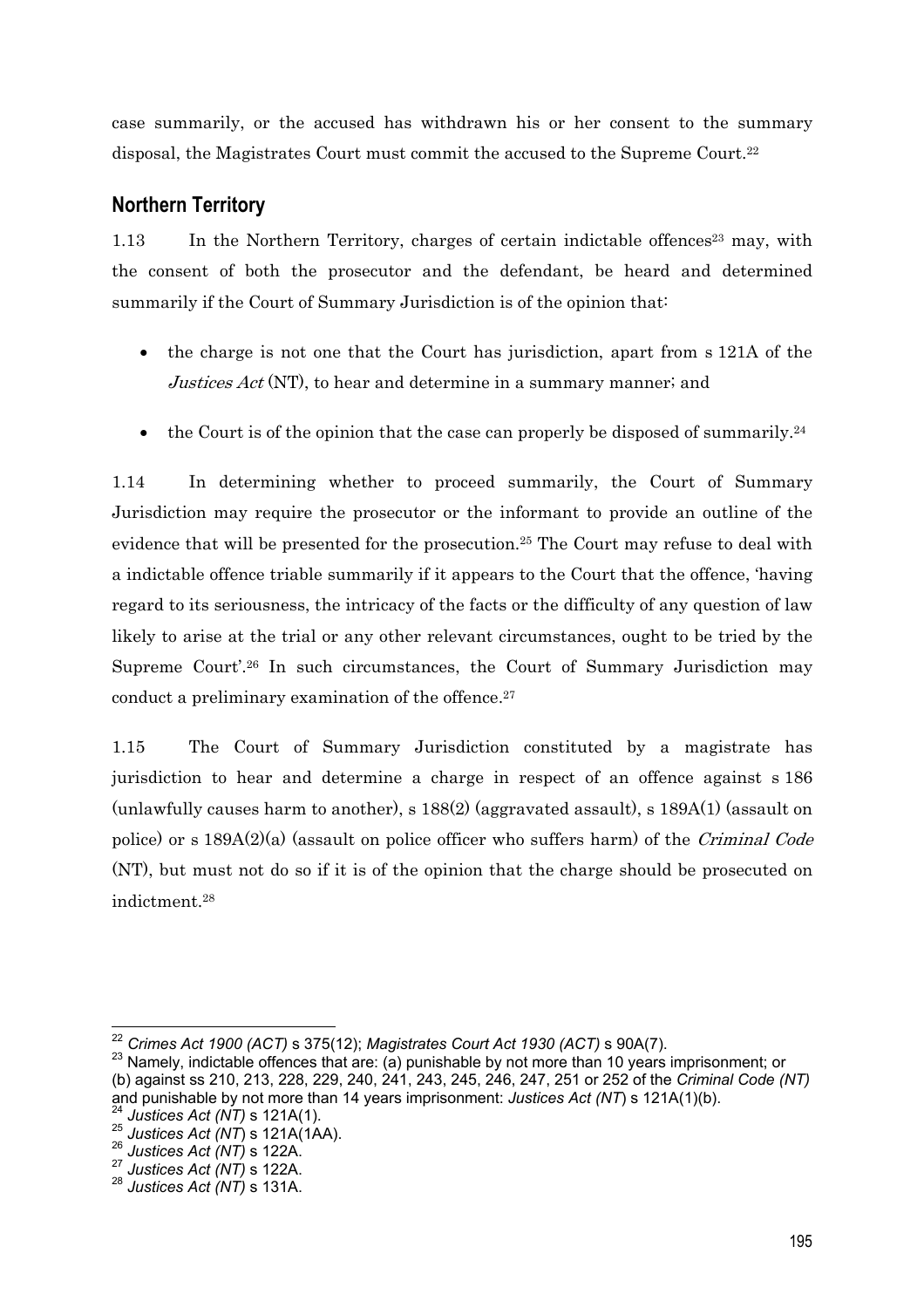1.16 It is understood that magistrates in England and Wales, whose sentencing jurisdiction admittedly is well below that available in the Local Court in NSW29 follow a practice of warning a defendant, in a suitable case, that if convicted and the court considers its sentencing power to be insufficient, then he or she will be committed to the Crown Court for sentence.30

<sup>29</sup> Powers of Criminal Courts (Sentencing) Act 2000: s 78. Under this provision, Magistrates do not have the power to impose imprisonment for more than 6 months in respect of any offence.  $30$  Powers of Criminal Courts (Sentencing) Act 2000: s 3. Under this provision, the Court is empowered to commit the offender to the Crown Court for sentence where it considers that the offence(s) require a custodial sentence longer than that which the Court has the power to impose.